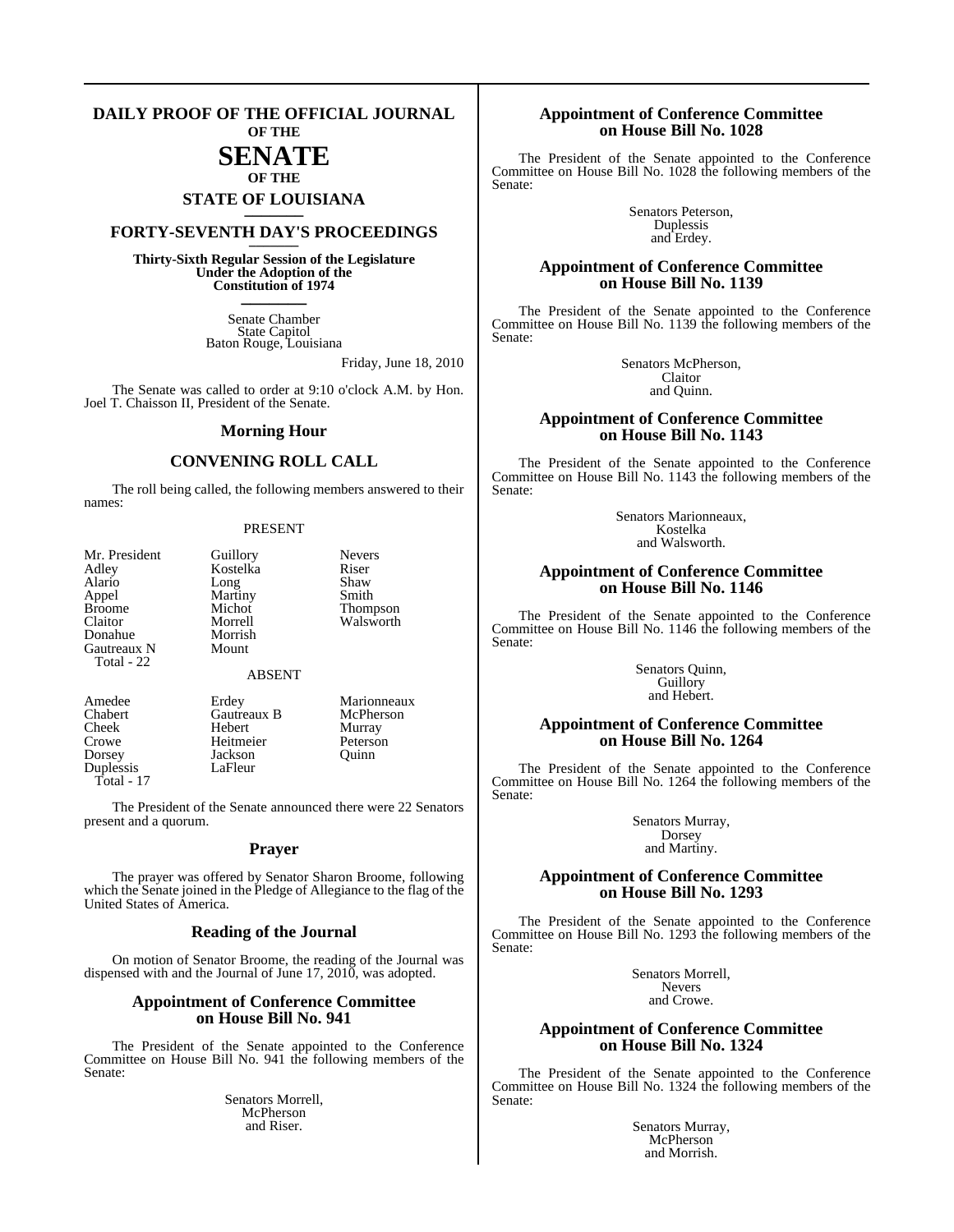### **Page 2 SENATE 47th DAY'S PROCEEDINGS**

June 18, 2010

#### **Appointment of Conference Committee on House Bill No. 1350**

The President of the Senate appointed to the Conference Committee on House Bill No. 1350 the following members of the Senate:

> Senators Alario, Duplessis and Jackson.

#### **Appointment of Conference Committee on House Bill No. 1470**

The President of the Senate appointed to the Conference Committee on House Bill No. 1470 the following members of the Senate:

> Senators McPherson, Broome and Erdey.

#### **Messages from the House**

The following Messages from the House were received and read as follows:

#### **Message from the House**

#### **DISAGREEMENT TO HOUSE BILL**

#### June 17, 2010

To the Honorable President and Members of the Senate:

I am directed to inform your honorable body that the House of Representatives has refused to concur in the proposed Senate Amendment(s) to **House Bill No. 619** by Representative Pearson, and ask the President to appoint on the part of the Senate a committee to confer with a like committee from the House on the disagreement.

> Respectfully submitted, ALFRED W. SPEER Clerk of the House of Representatives

#### **Message from the House**

#### **DISAGREEMENT TO HOUSE BILL**

June 17, 2010

To the Honorable President and Members of the Senate:

I am directed to inform your honorable body that the House of Representatives has refused to concur in the proposed Senate Amendment(s) to **House Bill No. 896** by Representative St. Germain, and ask the President to appoint on the part of the Senate a committee to confer with a like committee from the House on the disagreement.

> Respectfully submitted, ALFRED W. SPEER Clerk of the House of Representatives

#### **Message from the House**

#### **DISAGREEMENT TO HOUSE BILL**

#### June 17, 2010

To the Honorable President and Members of the Senate:

I am directed to inform your honorable body that the House of Representatives has refused to concur in the proposed Senate Amendment(s) to **House Bill No. 1277** by Representative Roy, and ask the President to appoint on the part of the Senate a committee to confer with a like committee from the House on the disagreement.

> Respectfully submitted, ALFRED W. SPEER Clerk of the House of Representatives

**Message from the House**

#### **HOUSE CONFEREES APPOINTED**

June 17, 2010

To the Honorable President and Members of the Senate:

I am directed to inform your honorable body that the Speaker of the House of Representatives has appointed the following members, on the part of the House of Representatives, to confer, with a like committee from the Senate, on the disagreement to **House Bill No. 234** by Representative Carter:

Representatives Carter, Greene and G. Jackson.

Respectfully submitted, ALFRED W. SPEER Clerk of the House of Representatives

#### **Message from the House**

#### **HOUSE CONFEREES APPOINTED**

June 17, 2010

To the Honorable President and Members of the Senate:

I am directed to inform your honorable body that the Speaker of the House of Representatives has appointed the following members, on the part of the House of Representatives, to confer, with a like committee from the Senate, on the disagreement to **House Bill No. 797** by Representative LeBas:

Representatives LeBas, Katz and Abramson.

Respectfully submitted, ALFRED W. SPEER Clerk of the House of Representatives

#### **Message from the House**

#### **HOUSE CONFEREES APPOINTED**

June 17, 2010

To the Honorable President and Members of the Senate:

I am directed to inform your honorable body that the Speaker of the House of Representatives has appointed the following members, on the part of the House of Representatives, to confer, with a like committee from the Senate, on the disagreement to **House Bill No. 1470** by Representative M. Jackson:

Representatives M. Jackson, Hutter, and White.

Respectfully submitted, ALFRED W. SPEER Clerk of the House of Representatives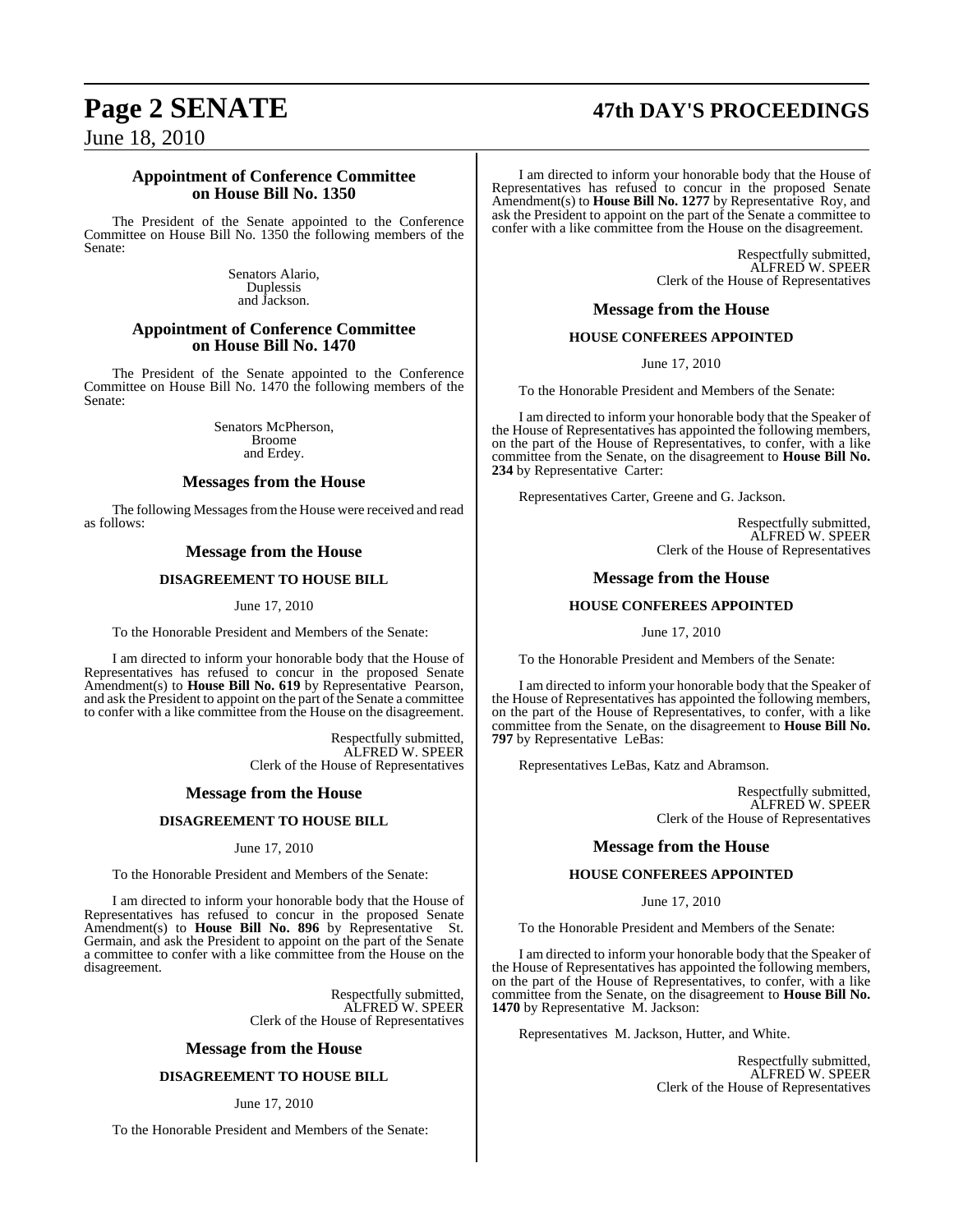### **47th DAY'S PROCEEDINGS Page 3 SENATE**

# June 18, 2010

### **Message from the House**

#### **HOUSE CONFEREES APPOINTED**

June 17, 2010

To the Honorable President and Members of the Senate:

I am directed to inform your honorable body that the Speaker of the House of Representatives has appointed the following members, on the part of the House of Representatives, to confer, with a like committee from the Senate, on the disagreement to **Senate Bill No. 302** by Senator Appel:

Representatives Hoffmann, A. Badon and Carter.

Respectfully submitted, ALFRED W. SPEER Clerk of the House of Representatives

#### **Message from the House**

#### **PASSED SENATE BILLS AND JOINT RESOLUTIONS**

#### June 17, 2010

To the Honorable President and Members of the Senate:

I am directed to inform your honorable body that the House of Representatives has finally passed the following Senate Bills and Joint Resolutions:

#### **SENATE BILL NO. 615** BY SENATOR MARTINY

AN ACT

To amend and reenact R.S. 18:49.1(C), 1461, 1462, 1463(F), 1465(B), 1467, and 1468(C) and to enact R. S. 18:49.1(D), 1459, 1461.2, 1461.3, 1461.4, 1461.5, 1461.6, 1461.7 and 1461.8, and to repeal R.S. 14:118(A)(1)(b), 119, and 352 and R.S. 18:1300.6, relative to the election code; to provide relative to certain election offenses; to provide for definitions; to provided for penalties; and to provide for related matters.

Reported with amendments.

#### **SENATE BILL NO. 805— (Substitute of Senate Bill No. 272 by Senator Dorsey)** BY SENATOR DORSEY

AN ACT

To enact Chapter 2-B of Code Title XII of Code Book III of Title 9 of the Louisiana Revised Statutes of 1950, to be comprised of R.S. 9:3579.1 through 3579.4, relative to the Louisiana Tax Refund Anticipation Loan Act; to provide for restrictions; to provide for registration; to provide for disclosure; to provide for powers of the commissioner of financial institutions; and to provide for related matters.

Reported with amendments.

#### **SENATE BILL NO. 625—**

BY SENATOR MARTINY AND REPRESENTATIVE LIGI AN ACT

To enact R.S. 9:2780.1, relative to contracts; to provide relative to motor carrier transportation contracts; to provide relative to construction contracts; to provide relative to liability provisions; and to provide for related matters.

Reported with amendments.

#### **SENATE BILL NO. 274—**

BY SENATOR HEITMEIER

AN ACT To amend and reenactR.S. 11:701(introductory paragraph),(11), and  $(33)(b)(i)$ ,  $728(A)(4)$ ,  $(C)(1)(a)$  and  $(b)(ii)$  and  $(iii)$  and  $(2)$  and  $17:3997(A)(2)$  and (3), to enact R.S.  $11:701(33)(d)$  and (e) and 728(G), and to repeal R.S.  $11:701(33)(a)(xii)$ , relative to the Teachers' Retirement System of Louisiana; to provide for definitions; to provide that membership in such system includes certain charter school employees; to provide for purchase of service credit; to provide for an effective date; and to provide for related matters.

Reported with amendments.

#### **SENATE BILL NO. 507—**

BY SENATOR JACKSON

- AN ACT
- To amend and reenact R.S. 42:1132(D), 1134(N), and 1157(A)(1) and (3) and to enact Chapter  $46$  of Title  $33$  of the Louisiana Revised Statutes of 1950, to be comprised of R.S. 33:9661 through 9669, relative to the regulation of lobbying; to provide for the regulation of lobbying of local government; to provide for the reporting of certain expenditures by principals and employers of lobbyists; to provide definitions; to provide for registration, reporting, and disclosure; to provide for administration and enforcement; to provide for penalties; and to provide for related matters.

Reported with amendments.

### **SENATE BILL NO. 704—** BY SENATOR SHAW

AN ACT To amend and reenact R.S. 29:414(C) and (D), relative to credit in public retirement systems for service in the uniformed services; to provide for payment of contributions to public retirement systems for such service credit; to provide for time periods for payment of such contributions; to provide for an effective date; and to provide for related matters.

Reported with amendments.

#### **SENATE BILL NO. 395—**

BY SENATOR N. GAUTREAUX AN ACT

To enact Subpart G of Part IV of Chapter 1 of Title 33 of the Louisiana Revised Statutes of 1950, to be comprised of R.S. 33:140.110 through 140.118, relative to railroad districts; to provide for the district's boundaries in Vermilion and Iberia parishes and for purpose, governance, and funding; to provide relative to the district's governing board's powers and duties; and to provide for related matters.

Reported with amendments.

**SENATE BILL NO. 520—** BY SENATOR WALSWORTH

AN ACT

To amend and reenact R.S. 29:725.6(B)(6)(a)(ii)(ee), (b)(ii)(cc), and (c)(ii)(cc), relative to homeland security and emergency preparedness; to provide for annual reports from the Unified Command Group's three permanent subcommittees to the UCG and the governor; and to provide for related matters.

Reported with amendments.

#### **SENATE BILL NO. 37—**

BY SENATORS THOMPSON, ADLEY, APPEL AND N. GAUTREAUX AN ACT

To amend and reenact R.S. 40:966(B)(3), (E) and (F), and to enact R.S. 40:964(Schedule I)(C)(32), relative to the Uniformed Controlled Dangerous Substances Law; to add drugs to Schedule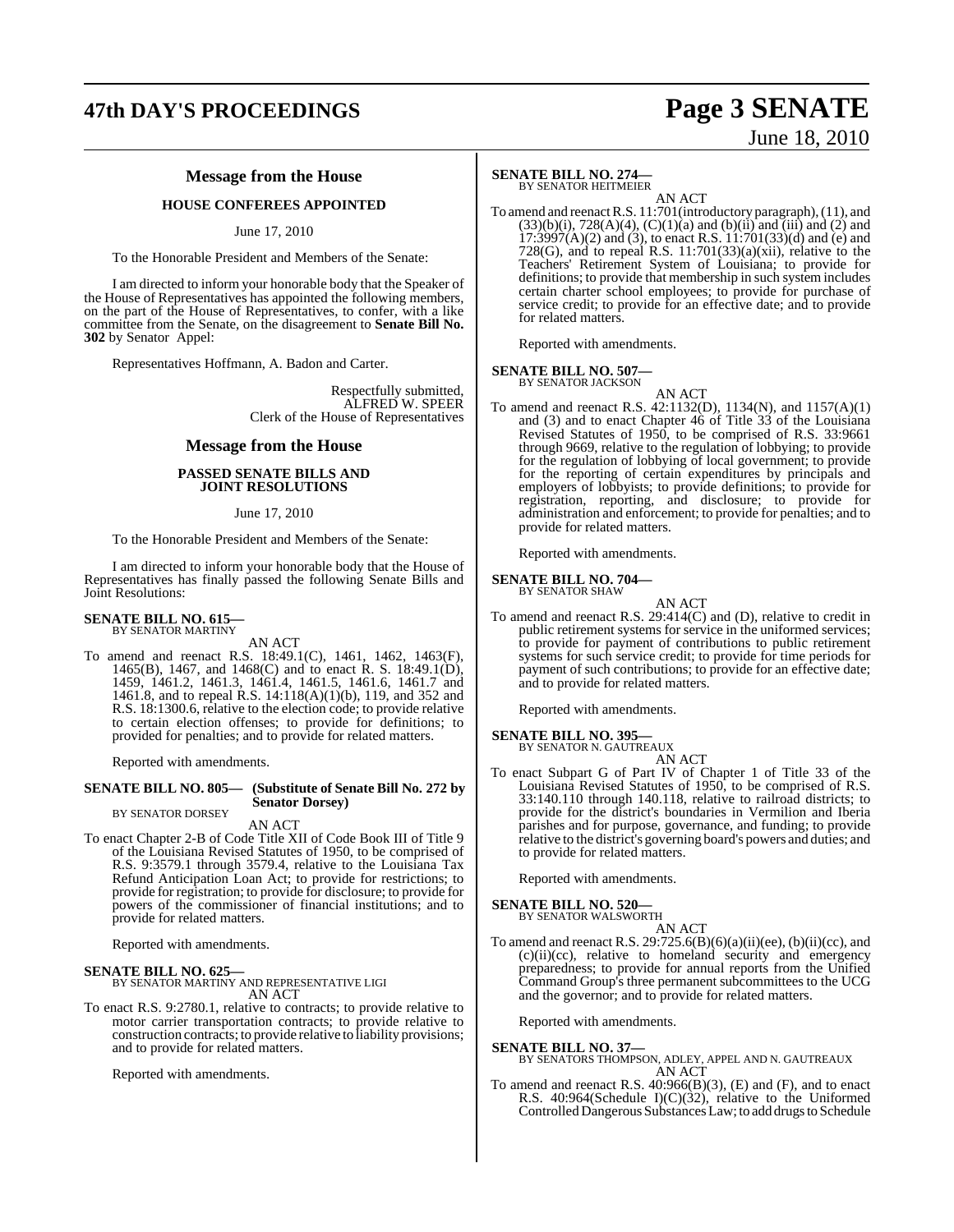## **Page 4 SENATE 47th DAY'S PROCEEDINGS**

I classification; to provide for penalties; and to provide for related matters.

Reported with amendments.

#### **SENATE BILL NO. 65—** BY SENATOR AMEDEE

AN ACT

To amend and reenact R.S. 49:214.24(C), relative to the coastal zone boundary; to authorize the inclusion of all or any portions of the parishes of Ascension or Iberville into the coastal zone; and to provide for related matters.

Reported with amendments.

#### **SENATE BILL NO. 471—** BY SENATOR MICHOT

AN ACT

To amend and reenact R.S. 30:2483(E) and 2484(A)(1) and (7) and to enact R.S. 30:2486(F), relative to special treasury funds; to remove the cap on the Oil Spill Contingency Fund in certain circumstances; to provide for the use of monies in the Oil Spill Contingency Fund during declared emergencies or disasters; to provide forthe collection of the oil spill contingency fee during declared emergencies or disasters; to provide for an effective date; and to provide for related matters.

Reported without amendments.

#### **SENATE BILL NO. 85—** BY SENATOR B. GAUTREAUX

AN ACT

To amend and reenact R.S. 11:62(8)(a) and (b), 1946, and 1966, relative to the Parochial Employees' Retirement System; to provide for ranges for employee contributions for Plans A and B; to provide the board of trustees with authority to set the employee contribution rates for members of Plan A and Plan B within the ranges; to provide for an effective date; and to provide for related matters.

Reported without amendments.

#### **SENATE BILL NO. 807— (Substitute of Senate Bill No. 657 by Senator Hebert)** BY SENATOR HEBERT

AN ACT

To amend and reenact R.S. 39:1308 and 1310 and to enact R.S. 39:1309(E), relative to local government budgets; to require certain budgetary information to be published on the official Internet website or portal of the district attorney for the Sixteenth Judicial District; to provide for an effective date; and to provide for related matters.

Reported without amendments.

Respectfully submitted, ALFRED W. SPEER Clerk of the House of Representatives

#### **Introduction of Senate Resolutions**

Senator Donahue asked for and obtained a suspension of the rules to read Senate Resolutions a first and second time.

#### **SENATE RESOLUTION NO. 158—** BY SENATOR DONAHUE

A RESOLUTION

To designate June 18, 2010, as "League of Women Voters of St. Tammany Making Democracy Work Day" in honor of the League of Women Voters of St. Tammany's ninetieth anniversary.

On motion of Senator Donahue the resolution was read by title and adopted.

#### **SENATE RESOLUTION NO. 159—** BY SENATOR PETERSON

A RESOLUTION

To recognize the Landreaux family reunion on the eighteenth of June, and declare June 18 through June 20, 2010, as the Landreaux Family Reunion Weekend.

On motion of Senator Peterson the resolution was read by title and adopted.

#### **SENATE RESOLUTION NO. 160—** BY SENATOR DUPLESSIS

A RESOLUTION

To urge and request the adoption of a rehabilitation subcode within the Louisiana State Uniform Construction Code.

The resolution was read by title and placed on the Calendar for a second reading.

#### **SENATE RESOLUTION NO. 161—**

BY SENATOR MCPHERSON A RESOLUTION

To commend Dr. M. E. Bozeman, Jr., for his years of service as a scout leader for the Boy Scouts of America.

On motion of Senator McPherson the resolution was read by title and adopted.

### **SENATE RESOLUTION NO. 162—**<br>BY SENATOR MCPHERSON

A RESOLUTION

To commend Tommy Davis for his leadership and commitment as a scout leader with the Boy Scouts of America and for his service to his community and state.

On motion of Senator McPherson the resolution was read by title and adopted.

#### **SENATE RESOLUTION NO. 163—** BY SENATOR GUILLORY

A RESOLUTION

To recognize and commend Brian Potashnik for his hard work, dedication and contributions in providing housing and other services to those affected by disasters Katrina and Rita.

On motion of Senator Guillory the resolution was read by title and adopted.

#### **SENATE RESOLUTION NO. 164—** BY SENATOR CHABERT

A RESOLUTION

To urge and request the State Board of Elementary and Secondary Education to study issues relative to dyslexia and related disorders, including but not limited to current methods for the identification of students with dyslexia or related disorders, the adequacy of educational programs and services provided to such students, the adequacy of funding provided for such programs and services, appropriate training for teachers and other school employees in providing instruction to students identified with dyslexia or related disorders, and the extent to which local school systems in the state are in compliance with current state laws and policies of the State Board of Elementary and Secondary Education relative to these issues, and to report the study findings and recommendations, in writing, to the Senate Committee on Education by not later than October 1, 2010.

On motion of Senator Chabert the resolution was read by title and adopted.

#### **Senator Broome in the Chair**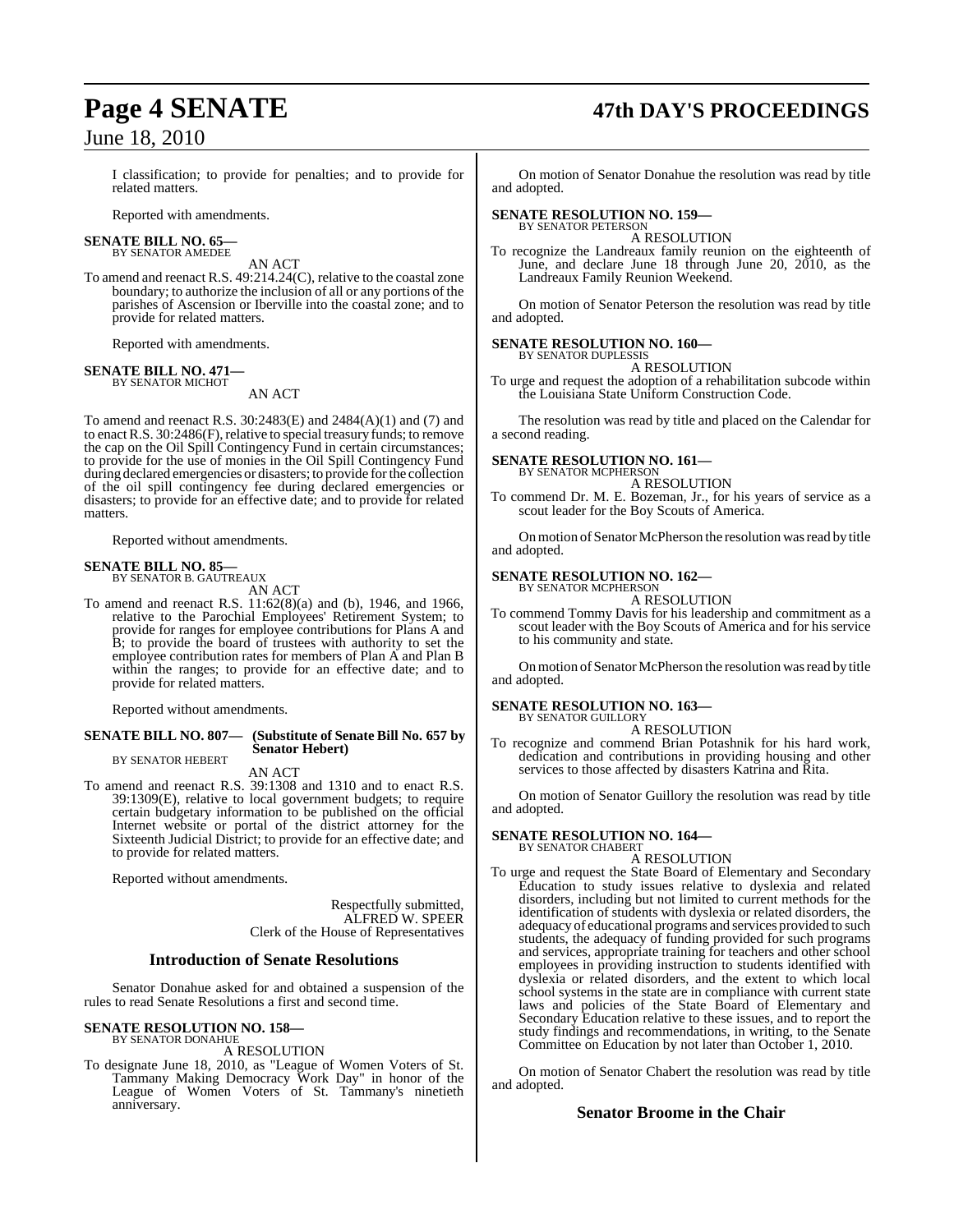## **47th DAY'S PROCEEDINGS Page 5 SENATE**

#### **Introduction of Senate Concurrent Resolutions**

Senator Morrell asked for and obtained a suspension of the rules to read Senate Concurrent Resolutions a first and second time.

### **SENATE CONCURRENT RESOLUTION NO. 132—**

BY SENATOR MORRELL A CONCURRENT RESOLUTION

To direct the Department of Environmental Quality and the Department of Health and Hospitals to work in close coordination to protect the health and safety of Louisiana citizens by monitoring water quality at or near all major urban areas in Louisiana and other locations at or near potential water sources used for recreation or for drinking water and to direct the Governor's Office of Homeland Security and Emergency Preparedness to post the results of such monitoring on its website.

The resolution was read by title and placed on the Calendar for a second reading.

### **SENATE CONCURRENT RESOLUTION NO. 133—** BY SENATOR MARIONNEAUX A CONCURRENT RESOLUTION

To urge and request the Senate Committee on Revenue and Fiscal Affairs and the House Committee on Ways and Means to meet and function as a joint committee to study whether to require financial institutions doing business in the state to participate in an electronic information matching program with the Department of Revenue for the purpose of collecting delinquent state tax debt, and whether such action is likely to result in a timely increase in revenues from delinquent state tax debts, as well as a significant improvement in the return on total investment for Louisiana.

The concurrent resolution was read by title. Senator Marionneaux moved to adopt the Senate Concurrent Resolution.

### **ROLL CALL**

The roll was called with the following result:

#### YEAS

| Mr. President<br>Adley<br>Alario<br><b>Broome</b><br>Chabert<br>Claitor<br>Duplessis<br>Erdey<br>Gautreaux N<br>Total $-25$ | Guillory<br>Hebert<br>Jackson<br>Kostelka<br>Long<br>Marionneaux<br>Martiny<br>McPherson<br>Morrish<br><b>NAYS</b> | Mount<br><b>Nevers</b><br>Riser<br>Shaw<br>Smith<br>Thompson<br>Walsworth |
|-----------------------------------------------------------------------------------------------------------------------------|--------------------------------------------------------------------------------------------------------------------|---------------------------------------------------------------------------|
| Total - 0                                                                                                                   | <b>ABSENT</b>                                                                                                      |                                                                           |
| Amedee<br>Appel<br>Cheek<br>Crowe<br>Donahue<br>Total - 14                                                                  | Dorsey<br>Gautreaux B<br>Heitmeier<br>LaFleur<br>Michot                                                            | Morrell<br>Murray<br>Peterson<br>Quinn                                    |

The Chair declared the Senate adopted the Senate Concurrent Resolution and ordered it sent to the House.

# June 18, 2010

#### **SENATE CONCURRENT RESOLUTION NO. 134—** BY SENATOR ADLEY

A CONCURRENT RESOLUTION

To urge and request the chairmen of the Senate Select Committee on Homeland Security and the House Select Committee on Homeland Security to receive proposals on stopping the Deepwater Horizon oil leak and on the cleanup of such leak, and to forward such proposals to the appropriate state agency for analysis.

The concurrent resolution was read by title. Senator Adley moved to adopt the Senate Concurrent Resolution.

#### **ROLL CALL**

The roll was called with the following result:

#### YEAS

| Mr. President<br>Adley<br>Alario<br><b>Broome</b><br>Chabert<br>Cheek<br>Crowe<br>Donahue | Gautreaux N<br>Guillory<br>Hebert<br>Jackson<br>Kostelka<br>Long<br>Marionneaux<br>Martiny | Morrish<br>Mount<br><b>Nevers</b><br>Peterson<br>Riser<br>Shaw<br>Smith<br>Thompson |
|-------------------------------------------------------------------------------------------|--------------------------------------------------------------------------------------------|-------------------------------------------------------------------------------------|
| Duplessis<br>Erdey<br>Total - 29                                                          | McPherson<br>Morrell                                                                       | Walsworth                                                                           |
|                                                                                           | <b>NAYS</b>                                                                                |                                                                                     |
| Total - 0                                                                                 | <b>ABSENT</b>                                                                              |                                                                                     |
| Amedee<br>Appel<br>Claitor<br>Dorsey                                                      | Gautreaux B<br>Heitmeier<br>LaFleur<br>Michot                                              | Murray<br>Ouinn                                                                     |

 Total - 10 The Chair declared the Senate adopted the Senate Concurrent Resolution and ordered it sent to the House.

#### **Senate Resolutions on Second Reading**

**SENATE RESOLUTION NO. 155—** BY SENATORS APPEL, CROWE AND MORRISH

A RESOLUTION

To request the Senate Committee on Retirement and the Senate Committee on Judiciary A to meet and to function as a joint committee to study issues related to spousal survivorship benefits in Louisiana public retirement systems and community property rights related thereto, and to report the findings of the joint committee to the legislature prior to the convening of the 2011 Regular Session of the Legislature of Louisiana.

On motion of Senator Appel the resolution was read by title and adopted.

#### **SENATE RESOLUTION NO. 156—**

BY SENATOR DUPLESSIS A RESOLUTION

To extend the reporting deadline of the Notary Public Study Committee to report to the Louisiana Legislature.

On motion of Senator Duplessis the resolution was read by title and adopted.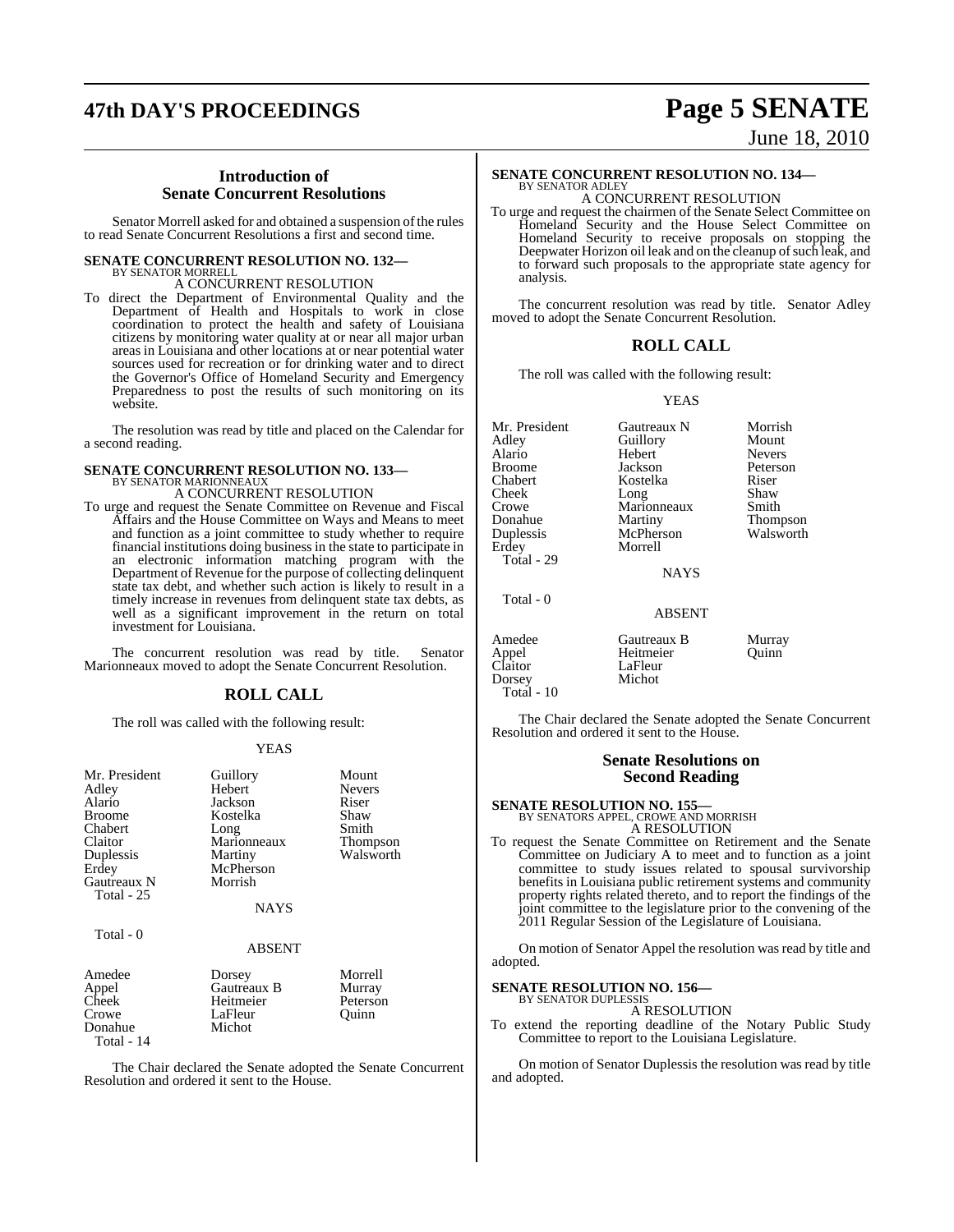## **Page 6 SENATE 47th DAY'S PROCEEDINGS**

### June 18, 2010

#### **SENATE RESOLUTION NO. 157—**

BY SENATOR DUPLESSIS A RESOLUTION

To memorialize the Congress of the United States to oppose current efforts to expand the business lending authority of credit unions.

On motion of Senator Duplessis the resolution was read by title and adopted.

#### **Senate Concurrent Resolutions on Second Reading**

#### **SENATE CONCURRENT RESOLUTION NO. 131—** BY SENATOR MORRELL

A CONCURRENT RESOLUTION

To urge and request the Louisiana State Law Institute to evaluate Louisiana's progresstoward achieving juvenile justice reformas it relates to the "Missouri Model" and to report its findings and recommendations to the Louisiana Legislature as to additional steps necessary to further pursue a system of juvenile justice similar to that of the "Missouri Model".

On motion of Senator Murray the resolution was read by title and returned to the Calendar, subject to call.

#### **Messages from the House**

The following Messages from the House were received and read as follows:

#### **Message from the House**

#### **ASKING CONCURRENCE IN HOUSE CONCURRENT RESOLUTIONS**

June 17, 2010

To the Honorable President and Members of the Senate:

I am directed to inform your honorable body that the House of Representatives has finally passed and asks your concurrence in the following House Concurrent Resolutions:

| HCR No. 261 | <b>HCR No. 263</b> | <b>HCR No. 265</b> |
|-------------|--------------------|--------------------|
|             |                    |                    |

HCR No. 267

Respectfully submitted, ALFRED W. SPEER Clerk of the House of Representatives

## **HOUSE CONCURRENT RESOLUTION NO. 261—** BY REPRESENTATIVE CARTER

A CONCURRENT RESOLUTION

To urge and request the Legislative Fiscal Office to prepare a written report on new programs added by state agencies between Fiscal Year 1996-1997 and 2009-2010, and included in their general operating budgets, and present such report to the Legislature of Louisiana on or before December 31, 2010.

The resolution was read by title and placed on the Calendar for a second reading.

### **HOUSE CONCURRENT RESOLUTION NO. 263—** BY REPRESENTATIVE CARMODY

A CONCURRENT RESOLUTION

To urge and request theLouisiana ProfessionalEngineering and Land Surveying Board to suspend charging fees from professional engineers and professional land surveyors who have been classified as retired.

The resolution was read by title and placed on the Calendar for a second reading.

### **HOUSE CONCURRENT RESOLUTION NO. 265—** BY REPRESENTATIVE EDWARDS A CONCURRENT RESOLUTION

To urge and request the commissioner of administration to report to the legislature prior to March 1, 2011, regarding the progress of the implementation of Executive Order No. BJ 2008-8, as well as any cost savings to the state of Louisiana as a result of the implementation of the executive order.

The resolution was read by title and placed on the Calendar for a second reading.

### **HOUSE CONCURRENT RESOLUTION NO. 267—** BY REPRESENTATIVE CHAMPAGNE A CONCURRENT RESOLUTION

To authorize and request the Ad Hoc Committee of the Supreme Court of Louisiana to study the issue of district attorneys and

assistant district attorneys providing civil representation to entities they represent in an official capacity and to report its findings prior to January 1, 1011.

The resolution was read by title and placed on the Calendar for a second reading.

#### **House Concurrent Resolutions on Second Reading**

#### **HOUSE CONCURRENT RESOLUTION NO. 258—** BY REPRESENTATIVE ROSALIND JONE A CONCURRENT RESOLUTION

To urge and request the Department of Insurance to study health plan marketing and patient communication practices.

The resolution was read by title. Senator Jackson moved to concur in the House Concurrent Resolution.

### **ROLL CALL**

The roll was called with the following result:

#### YEAS

| Mr. President<br>Adley<br>Alario<br>Appel<br><b>Broome</b><br>Chabert<br>Cheek<br>Donahue<br>Duplessis<br>Erdey<br>Total - $30$ | Gautreaux N<br>Guillory<br>Hebert<br>Jackson<br>Kostelka<br>Long<br>Marionneaux<br>Martiny<br>McPherson<br>Morrell<br><b>NAYS</b> | Morrish<br>Mount<br>Murray<br><b>Nevers</b><br>Peterson<br>Riser<br>Shaw<br>Smith<br><b>Thompson</b><br>Walsworth |
|---------------------------------------------------------------------------------------------------------------------------------|-----------------------------------------------------------------------------------------------------------------------------------|-------------------------------------------------------------------------------------------------------------------|
| Total - 0                                                                                                                       | <b>ABSENT</b>                                                                                                                     |                                                                                                                   |
| Amedee<br>Claitor<br>Crowe                                                                                                      | Dorsey<br>Gautreaux B<br>Heitmeier                                                                                                | LaFleur<br>Michot<br>Ouinn                                                                                        |

Total - 9

The Chair declared the Senate concurred in the House Concurrent Resolution and ordered it returned to the House.

#### **Rules Suspended**

Senator Chaisson asked for and obtained a suspension of the rules to pass over Reconsideration and Special Order Numbers 1, 2 and 3.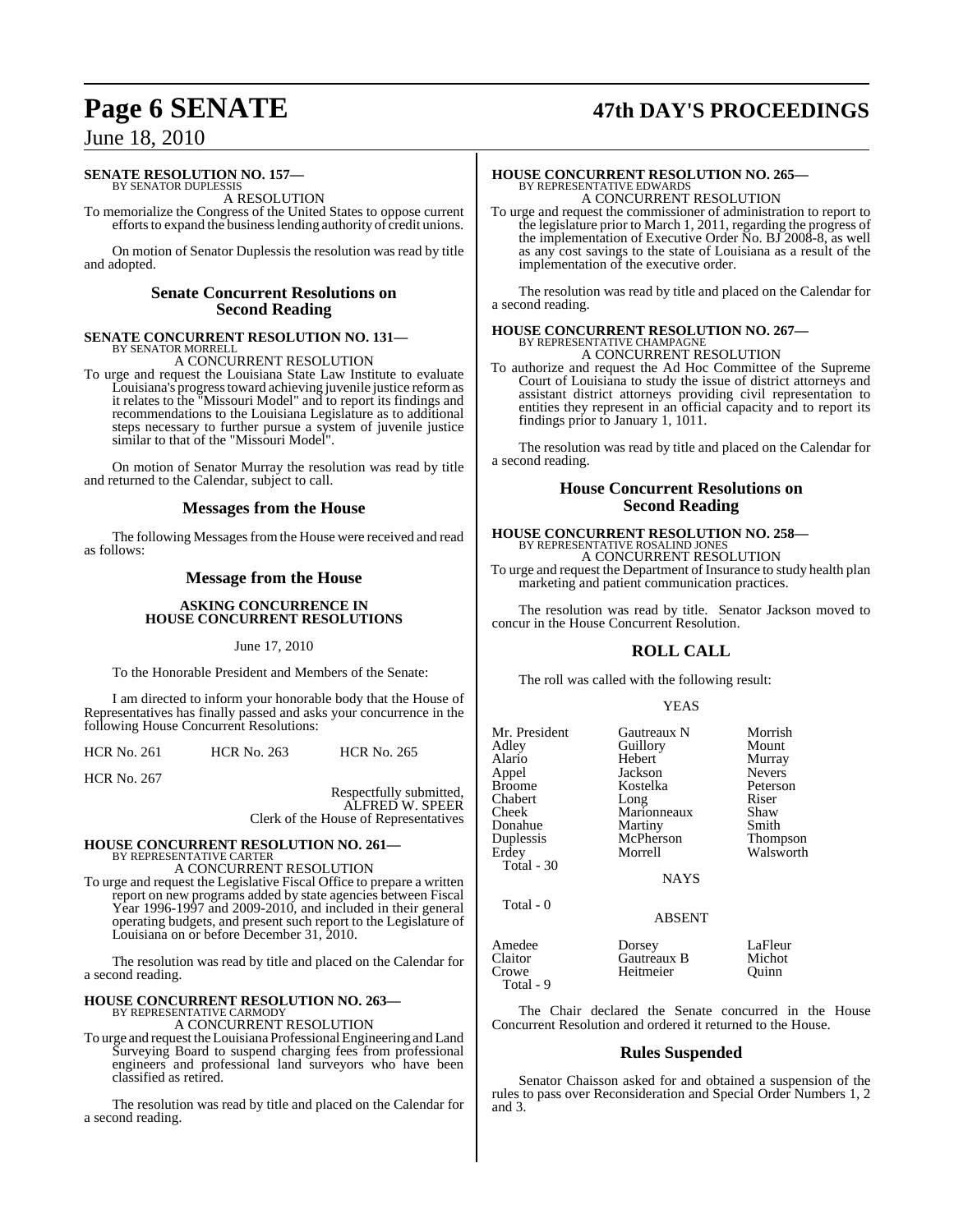### **47th DAY'S PROCEEDINGS Page 7 SENATE**

# June 18, 2010

#### **Senate Bills and Joint Resolutions Returned from the House of Representatives with Amendments**

**SENATE BILL NO. 57—** BY SENATOR BROOME

#### AN ACT

To enact R.S. 36:478(L) and Chapter 64 of Title 46 of the Louisiana Revised Statutes of 1950, to be comprised of R.S. 46:2901 through 2903, relative to public welfare and assistance; to create the Council on the Status of Grandparents Raising Grandchildren within the Department of Social Services; to provide for the membership of the council; to provide for the duties and responsibilities of the council; to provide for reporting requirements; to create the Status of Grandparents Raising Grandchildren Fund as a special fund in the state treasury; to provide for the deposit into and use of monies in the fund; to provide for an effective date; and to provide for related matters.

The bill was read by title. Returned from the House of Representatives with amendments:

#### **HOUSE COMMITTEE AMENDMENTS**

Amendments proposed by House Committee on Health and Welfare to Reengrossed Senate Bill No. 57 by Senator Broome

#### AMENDMENT NO. 1

On page 3, line 2, after "**Fund**" insert "**or his designee**"

#### **LEGISLATIVE BUREAU AMENDMENTS**

Amendments proposed by Legislative Bureau to Reengrossed Senate Bill No. 57 by Senator Broome

AMENDMENT NO. 1

On page 2, line 24, following "**House**" insert "**of Representatives**"

AMENDMENT NO. 2

On page 4, line 12, change "**analysis**" to "**analyses**"

Senator Jackson moved to concur in the amendments proposed by the House.

### **ROLL CALL**

The roll was called with the following result:

#### YEAS

| Mr. President<br>Adley<br>Alario<br>Amedee<br>Appel<br><b>Broome</b><br>Chabert<br>Cheek<br>Claitor<br>Crowe<br>Donahue | Erdey<br>Gautreaux B<br>Gautreaux N<br>Guillory<br>Hebert<br>Heitmeier<br>Jackson<br>Kostelka<br>Long<br>Marionneaux<br>Martiny | Michot<br>Morrell<br>Morrish<br>Mount<br>Murray<br><b>Nevers</b><br>Peterson<br>Riser<br>Shaw<br>Smith<br><b>Thompson</b> |
|-------------------------------------------------------------------------------------------------------------------------|---------------------------------------------------------------------------------------------------------------------------------|---------------------------------------------------------------------------------------------------------------------------|
| Duplessis                                                                                                               | McPherson                                                                                                                       | Walsworth                                                                                                                 |
| Total - $36$                                                                                                            |                                                                                                                                 |                                                                                                                           |
|                                                                                                                         | <b>NAYS</b>                                                                                                                     |                                                                                                                           |
| Total - 0                                                                                                               | <b>ABSENT</b>                                                                                                                   |                                                                                                                           |

| Dorsey<br>Total - 3 | LaFleur | Ouinn |
|---------------------|---------|-------|
|                     |         |       |

The Chair declared the amendments proposed by the House were concurred in.

#### **SENATE BILL NO. 71—** BY SENATOR APPEL

AN ACT To amend and reenact R.S. 39:1767 and R.S. 48:251.8, and to enact R.S. 38:2196.1, R.S. 39:200(N), 1493.1, and Part X of Chapter 17 of Subtitle III of Title 39 of the Louisiana Revised Statutes of 1950, to be comprised of R.S. 39:1758, relative to public contracts; to require certain contractors to disclose the full disposition, splitting, or sharing of contract commissions, fees, or other consideration by affidavit; to provide for the formofthe affidavit; to provide for nullification of contracts in certain circumstances; to provide for criminal penalties; and to provide for related matters.

The bill was read by title. Returned from the House of Representatives with amendments:

#### **HOUSE FLOOR AMENDMENTS**

Amendments proposed by Representative Geymann to Reengrossed Senate Bill No. 71 by Senator Appel

#### AMENDMENT NO. 1

On page 1, line 2, change "R.S. 39:1767" to "R.S. 39:1496.1(E)(1)(c) and  $(2)$  and  $1767$ "

#### AM<u>ENDMENT NO. 2</u>

On page 1, line 3, after "1493.1," and before "and" insert "1496.1(F),"

#### AMENDMENT NO. 3

On page 1, line 5, after "contracts;" and before "to" insert "relative to performance-based energy efficiency contracts; to provide for the approval process of certain contracts; to provide for the audit and review process of certain contracts; to provide for appropriation;

#### AMENDMENT NO. 4

 $\overline{On}$  page 3, line 4, after "Section 2." and before "hereby" change "R.S.  $39:1767$  is" to "R.S.  $39:1496.1(E)(1)(c)$  and (2) and 1767 are"

#### AMENDMENT NO. 5

On page 3, line 5, after "1493.1," and before "and" insert  $"1496.\mathrm{I}(F),"$ 

#### AMENDMENT NO. 6

On page 3, between lines 20 and 21, insert the following: "§1496.1. Performance-based energy efficiency contracts \* \* \*

E.(1)

#### \* \* \* (c) Notwithstanding any other provision of this Chapter, no proposer shall be selected pursuant to this Section nor shall any contract be awarded pursuant to this Section, except by the commissioner of administration and with approval by the Joint Legislative Committee on the Budget.

\* \* \* (2) The legislative auditor shall conduct performance audits of performance-based energy efficiency contracts. The legislative auditor shall establish a written schedule for execution of such performance audits, which and the schedule shall be posted on the website of the legislative auditor no later than February first of each year. Such schedule shall provide for periodic audits during the term of such contracts and for an audit upon the completion of any such contract. The legislative auditor shall coordinate with the commissioner of administration to develop a description of information to be included as part of each performance audit. The results of any such performance audits shall be published no later than thirty days prior to the commencement of each Regular Session of the Legislature. Audits shall be conducted on each performancebased energy efficiency contract in effect on and after January 1, 2010.

\* \* \* F. For the purposes of this Section, any appropriation to an agency shall not be deemed an appropriation of funds by the legislature to fulfill the requirements of a performance-based energy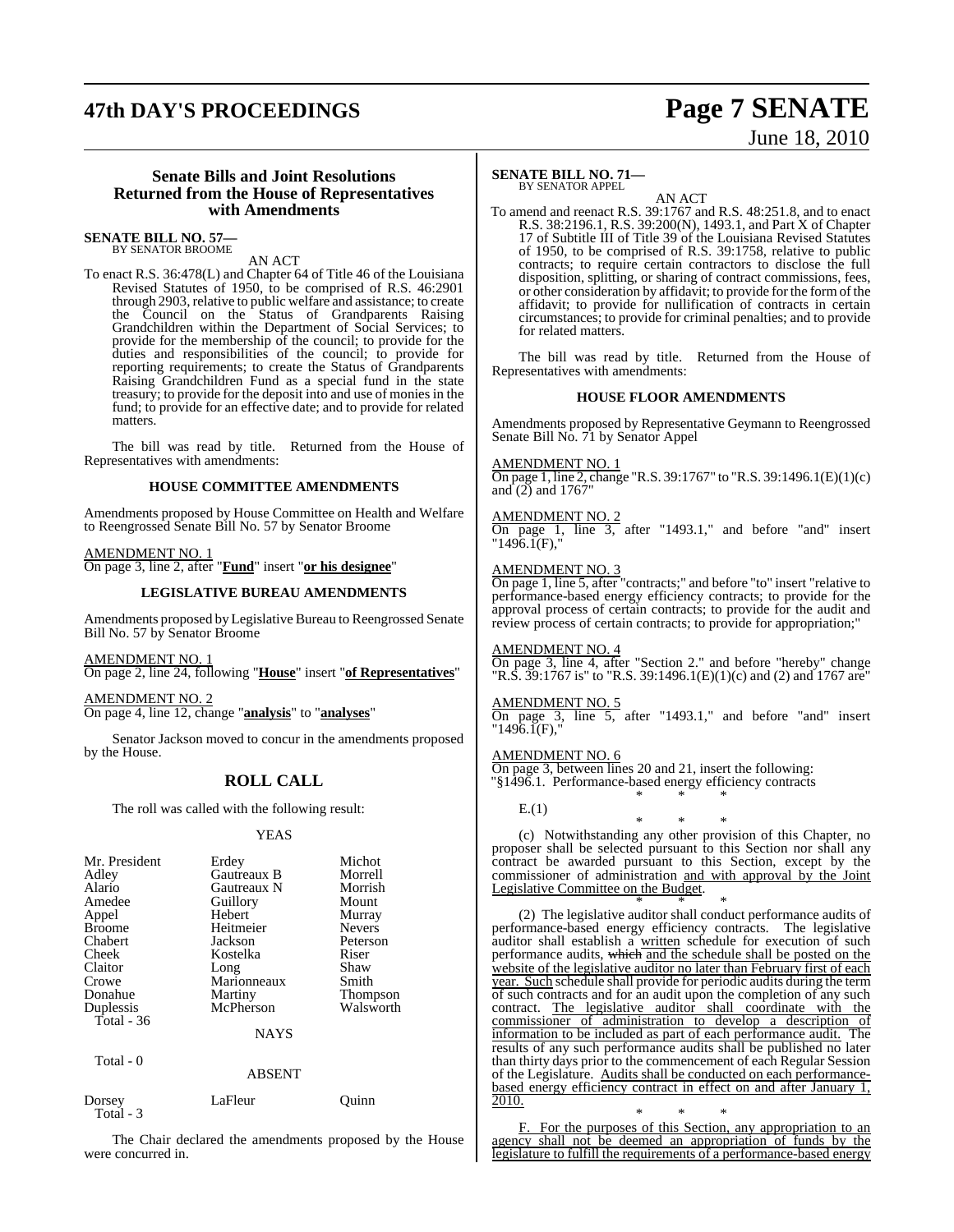efficiency contact awarded on or after January 1, 2010, unless and until such contract is approved by the Joint Legislative Committee on the Budget.

### \* \* \*" **HOUSE FLOOR AMENDMENTS**

Amendments proposed by Representative Connick to Reengrossed Senate Bill No. 71 by Senator Appel

AMENDMENT NO. 1 On page 1, line 17, change "without" to "with or without"

AMENDMENT NO. 2 On page 3, line 13, change "without" to "with or without"

AMENDMENT NO. 3 On page 3, line 19, change "without" to "with or without"

AMENDMENT NO. 4 On page 3, line 26, change "without" to "with or without"

AMENDMENT NO. 5 On page 4, line 21, change "without" to "with or without"

AMENDMENT NO. 6 On page 5, line 7, change "without" to "with or without"

Senator Appel moved to reject the amendments proposed by the House.

### **ROLL CALL**

The roll was called with the following result:

**YEAS** 

| Mr. President | Erdey       | Morrell         |
|---------------|-------------|-----------------|
| Adley         | Gautreaux N | Morrish         |
| Alario        | Guillory    | Mount           |
| Amedee        | Hebert      | Murray          |
| Appel         | Heitmeier   | <b>Nevers</b>   |
| <b>Broome</b> | Jackson     | Peterson        |
| Chabert       | Kostelka    | Riser           |
| Cheek         | Long        | Shaw            |
| Claitor       | Marionneaux | Smith           |
| Crowe         | Martiny     | <b>Thompson</b> |
| Donahue       | McPherson   | Walsworth       |
| Duplessis     | Michot      |                 |
| Total $-35$   |             |                 |
|               | <b>NAYS</b> |                 |

Total - 0

### ABSENT

Dorsey LaFleur<br>Gautreaux B Ouinn Gautreaux B Total - 4

The Chair declared the amendments proposed by the House were rejected.

#### **SENATE BILL NO. 221—** BY SENATOR APPEL

AN ACT

To enact Chapter 46 of Title 33 of the Louisiana Revised Statutes of 1950, to be comprised of R.S. 33:9661, relative to political subdivisions; to prohibit a political subdivision from imposing a tax or fee on certain persons or legal entities in certain circumstances; to provide for enforcement; and to provide for related matters.

The bill was read by title. Returned from the House of Representatives with amendments:

## **Page 8 SENATE 47th DAY'S PROCEEDINGS**

#### **HOUSE FLOOR AMENDMENTS**

Amendments proposed by Representative Guinn to Reengrossed Senate Bill No. 221 by Senator Appel

AMENDMENT NO. 1 On page 1, line 5, after "enforcement;" and before "and" insert "to provide for the exclusion of certain towns;"

AMENDMENT NO. 2 On page 2, line 18, after "**Parish**" and before the period "**.**" insert "**or the town of Lake Arthur in Jefferson Davis Parish**"

Senator Appel moved to concur in the amendments proposed by the House.

#### **ROLL CALL**

The roll was called with the following result:

#### YEAS

Mr. President Erdey Morrell<br>Adley Gautreaux B Morrish Adley Gautreaux B Morrish Alario Gautreaux N Mount Amedeu<br>
Hebert Nevers Appel Hebert Nevers Broome Heitmeier Peters<br>Chabert Rostelka Riser Chabert **Kostelka** Riser<br>Cheek Long Shaw Cheek Long Shaw<br>Claitor Marionneaux Smith Claitor Marionneaux<br>Crowe Martiny Crowe Martiny Thompson McPherson<br>Michot Duplessis Total - 35 **NAVS**  Total - 0 ABSENT

The Chair declared the amendments proposed by the House were concurred in.

### **SENATE BILL NO. 240—** BY SENATOR MURRAY

Dorsey LaFleur<br>Jackson Quinn

Jackson Total - 4

AN ACT

To enact R.S. 17:1990(C)(2)(a)(iii), relative to the Recovery School District; to allow the Orleans Parish School Board to deduct certain costs from the amount of local revenues that it would otherwise be required to transfer to the district; to require a report accounting for such excluded monies; and to provide for related matters.

The bill was read by title. Returned from the House of Representatives with amendments:

#### **HOUSE COMMITTEE AMENDMENTS**

Amendments proposed by House Committee on Education to Reengrossed Senate Bill No. 240 by Senator Murray

#### AMENDMENT NO. 1

On page 2, line 6, before "**legal**" change "**associated with**" to "**to defend**"

#### AMENDMENT NO. 2

On page 3, line 3, after "**a**" and before "**to**" change "**footnote**" to "**schedule**"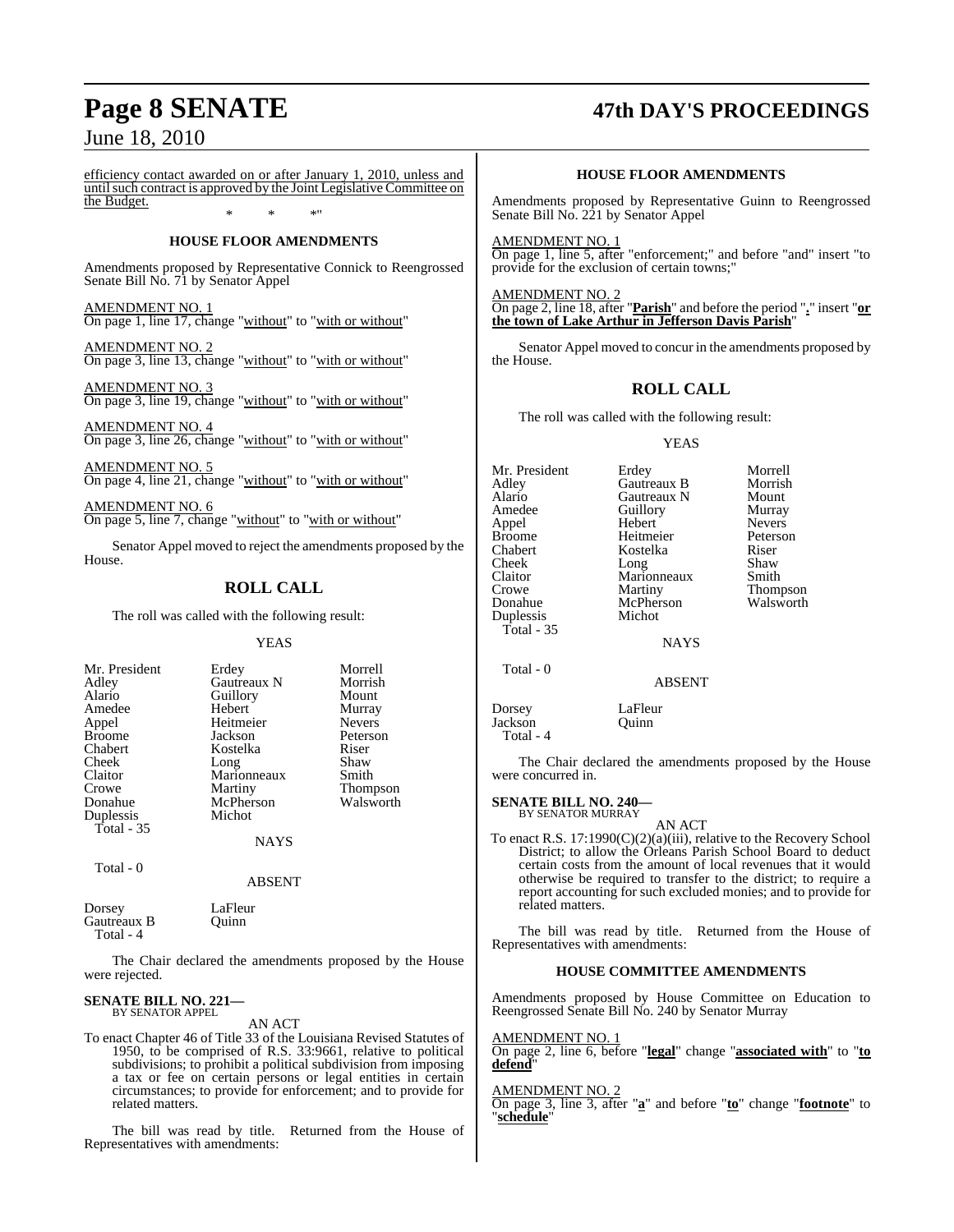## **47th DAY'S PROCEEDINGS Page 9 SENATE**

# June 18, 2010

#### AMENDMENT NO. 3

On page 3, at the end of line 4, after "**accountant.**" delete the remainder of the line and insert "**The contents of the schedule shall be determined jointly by the Orleans Parish School Board and the state Department of Education. The**"

#### AMENDMENT NO. 4

On page 3, line 5, after "**statements**" and before "**shall**" insert "**and the schedule**"

#### **HOUSE FLOOR AMENDMENTS**

Amendments proposed by Representative Austin Badon to Reengrossed Senate Bill No. 240 by Senator Murray

#### AMENDMENT NO. 1

On page 1, at the end of line 15, delete "**R.S.**" and at the beginning of line 16, change  $"17:1990(C)(2)(a)(i)$ , to  $"Item (i)$  of this **Subparagraph,**"

#### **HOUSE FLOOR AMENDMENTS**

Amendments proposed by Representative Leger to Reengrossed Senate Bill No. 240 by Senator Murray

#### AMENDMENT NO. 1

On page 2, line 2, after "**shall**" and before "**be**" insert "**allocate and transfer the share of the local revenue due the district by forward funding the monthly pro rata amount of such revenue due the district each month to the school district, including authorized charter schools in the district, and shall**"

#### AMENDMENT NO. 2

On page 2, at the end of line 28, delete "**or**"

#### AMENDMENT NO. 3

On page 3, after "**Loans,**" and before "**whichever**" insert "**or twenty tax years from the roll forward millage adoption,**"

#### AMENDMENT NO. 4

On page 3, after line 9, insert the following:

"Section 2. This Act shall become effective upon signature by the governor or, if not signed by the governor, upon expiration of the time for bills to become law without signature by the governor, as provided by Article III, Section 18 of the Constitution of Louisiana. If vetoed by the governor and subsequently approved by the legislature, this Act shall become effective on the day following such approval."

Senator Murray moved to concur in the amendments proposed by the House.

#### **ROLL CALL**

The roll was called with the following result:

#### YEAS

| Mr. President<br>Adley<br>Alario<br>Amedee<br><b>Broome</b><br>Chabert<br>Cheek<br>Claitor<br>Crowe<br>Donahue<br>Dorsey | Erdey<br><b>Gautreaux B</b><br>Gautreaux N<br>Guillory<br>Hebert<br>Heitmeier<br>Jackson<br>Kostelka<br>Long<br>Marionneaux<br>Martiny | Morrell<br>Morrish<br>Mount<br>Murray<br><b>Nevers</b><br>Peterson<br>Riser<br>Shaw<br>Smith<br><b>Thompson</b><br>Walsworth |
|--------------------------------------------------------------------------------------------------------------------------|----------------------------------------------------------------------------------------------------------------------------------------|------------------------------------------------------------------------------------------------------------------------------|
|                                                                                                                          |                                                                                                                                        |                                                                                                                              |
| Duplessis<br>Total $-35$                                                                                                 | McPherson<br><b>NAYS</b>                                                                                                               |                                                                                                                              |

Total - 0

#### ABSENT

Appel Michot<br>LaFleur Ouinn  $L\hat{a}$ Fleur Total - 4

The Chair declared the amendments proposed by the House were concurred in.

#### **SENATE BILL NO. 293—** BY SENATOR DONAHUE

AN ACT To enact R.S.39:84.1 and R.S. 42:375.2, relative to agency position attrition analysis in the executive branch of state government; to require the commissioner of administration to establish and implement an agency attrition analysis process; to require the Board of Regents to establish and implement an agency attrition analysis process; to provide for reports to the Commission on Streamlining Government; and to provide for related matters.

The bill was read by title. Returned from the House of Representatives with amendments:

#### **HOUSE COMMITTEE AMENDMENTS**

Amendments proposed by House Committee on Appropriations to Reengrossed Senate Bill No. 293 by Senator Donahue

#### AMENDMENT NO. 1

On page 1, line 9, between "R.S. 39:84.1" and "hereby" delete "and R.S. 42:375.2 are" and insert "is"

#### AMENDMENT NO. 2

On page 1, line 14, between "**subprogram**" and the period "**.**" insert "**with a goal to reduce by five percent annually for three years by an equally proportionate reduction of such positions across all salary ranges of equal increments, beginning Fiscal Year 2010- 2011, the number of such positions**"

Senator Donahue moved to concur in the amendments proposed by the House.

#### **ROLL CALL**

The roll was called with the following result:

#### YEAS

| Mr. President<br>Alario<br>Amedee<br>Appel<br>Chabert<br>Cheek<br>Claitor<br>Crowe<br>Donahue<br>Dorsey<br>Duplessis<br>Total - 32 | Erdey<br>Gautreaux B<br>Gautreaux N<br>Guillory<br>Hebert<br>Heitmeier<br>Jackson<br>Kostelka<br>LaFleur<br>Long<br>Marionneaux<br><b>NAYS</b> | Martiny<br>McPherson<br>Morrell<br>Morrish<br>Murray<br>Riser<br>Shaw<br>Smith<br>Thompson<br>Walsworth |
|------------------------------------------------------------------------------------------------------------------------------------|------------------------------------------------------------------------------------------------------------------------------------------------|---------------------------------------------------------------------------------------------------------|
| Adley<br>Mount<br>Total - 4                                                                                                        | <b>Nevers</b><br>Peterson<br><b>ABSENT</b>                                                                                                     |                                                                                                         |
| Broome<br>Total - 3                                                                                                                | Michot                                                                                                                                         | Ouınn                                                                                                   |

The Chair declared the amendments proposed by the House were concurred in.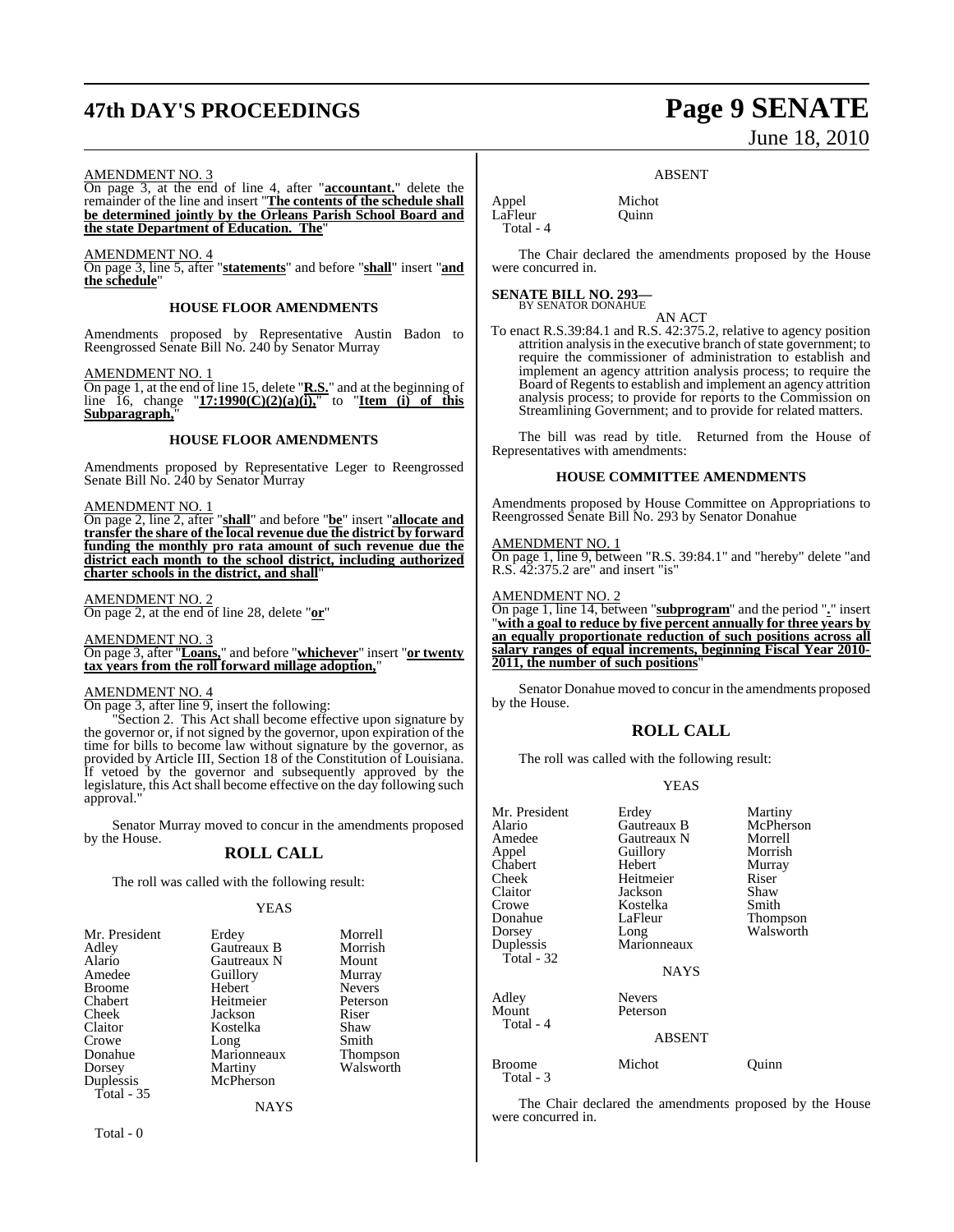#### **SENATE BILL NO. 405—**

BY SENATOR MARIONNEAUX AN ACT

To enact R.S.  $47:1520(A)(1)(f)$ , relative to the Department of Revenue; to authorize the secretary to require electronic filing of tax returns or reports under certain circumstances; to provide for an effective date; and to provide for related matters.

The bill was read by title. Returned from the House of Representatives with amendments:

#### **HOUSE FLOOR AMENDMENTS**

Amendments proposed by Representative Greene to Engrossed Senate Bill No. 405 by Senator Marionneaux

#### AMENDMENT NO. 1

On page 1, line 2, after "enact" and before the comma "," delete "R.S.  $47:\hat{1}520(A)(1)(f)$ " and insert "R.S. 47:303.1(B)(4) and 1520(A)(1)(f)"

#### AMENDMENT NO. 2

On page 1, line 4, after "circumstances;" and before "to" insert the following: "to provide relative to the issuance of a Direct Payment Number; to require the issuance of a Direct Payment Number to a taxpayer who has entered into a cooperative endeavor agreement under certain circumstances;"

#### AMENDMENT NO. 3

On page 1, line 6, after "Section 1." and before "hereby" delete "R.S.  $47:1520(A)(1)(f)$  is" and insert "R.S.  $47:303.1(B)(4)$  and  $1520(A)(1)(f)$  are"

#### AMENDMENT NO. 4

On page 1, between lines 6 and 7, insert the following: "§303.1. Direct Payment Numbers \* \* \*

B.

\* \* \*

**(4) A DP Number shall be issued to a taxpayer who has entered into a cooperative endeavor agreement with the state as provided by R.S. 33:9029.2 and who obtains the required approvals and meets all of the qualifications provided for in this Section except Subparagraph (1)(c) of this Subsection. The DP Number shall be continued to be held by the taxpayer for the term of the cooperative endeavor agreement or until the taxpayer otherwise qualifies for a DP Number.** \* \* \*"

**HOUSE FLOOR AMENDMENTS**

Amendments proposed by Representative Greene to Engrossed Senate Bill No. 405 by Senator Marionneaux

#### AMENDMENT NO. 1

In House Floor Amendment No. 1 proposed by Representative Greene and adopted by the House of Representatives on June 16, 2010, on page 1, line 3, after "R.S. 47:303.1(B)(4)" delete the remainder of the line and insert a comma "," and insert "1520(A)(1)(f), and 1523"

#### AMENDMENT NO. 2

In House Floor Amendment No. 2 proposed by Representative Greene and adopted by the House of Representatives on June 16, 2010, on page 1, line 8, after "circumstances;" insert "to authorize the secretary to enter into certain reciprocal agreements;"

#### AMENDMENT NO. 3

In House Floor Amendment No. 3 proposed by Representative Greene and adopted by the House of Representative on June 16, 2010, on page 1, line 11, after "R.S. 47:303.1(B)(4)" delete the remainder of the line and insert a comma "," and insert "1520(A)(1)(f), and 1523 are"

## **Page 10 SENATE 47th DAY'S PROCEEDINGS**

#### AMENDMENT NO. 4

On page 1, between lines 13 and 14, insert the following: "**§1523. Reciprocal agreements; federal government**

**The secretary is authorized to enter into reciprocal offset of indebtedness agreements with the federal government, pursuant to which the state shall agree to offset from state tax refunds and payments otherwise due to vendors and contractors providing goods or services to state agencies, non-tax debt owed to the federal government, and the federal government shall agree to offset from federal payments to vendors, contractors, and taxpayers debt owed to the state.**"

Senator Marionneaux moved to concur in the amendments proposed by the House.

#### **ROLL CALL**

The roll was called with the following result:

#### YEAS

| Mr. President | Erdey       | Michot        |
|---------------|-------------|---------------|
| Adlev         | Gautreaux B | Morrell       |
| Alario        | Gautreaux N | Morrish       |
| Amedee        | Guillory    | Mount         |
| Appel         | Hebert      | Murray        |
| Broome        | Heitmeier   | <b>Nevers</b> |
| Chabert       | Jackson     | Peterson      |
| Cheek         | Kostelka    | Riser         |
| Claitor       | LaFleur     | Shaw          |
| Crowe         | Long        | Smith         |
| Donahue       | Marionneaux | Thompson      |
| Dorsey        | Martiny     | Walsworth     |
| Duplessis     | McPherson   |               |
| Total - 38    |             |               |
|               | <b>NAYS</b> |               |
| Total - 0     |             |               |

Quinn

Total - 1

The Chair declared the amendments proposed by the House were concurred in.

ABSENT

#### **SENATE BILL NO. 420—**

BY SENATOR MARIONNEAUX AN ACT

To enact R.S. 17:63, relative to the Iberville Parish School Board; to provide relative to the size of the board and for the qualifications, election, term length, and remuneration of members; to provide relative to the adoption of an apportionment plan for member districts and approval of such plan; to provide relative to vacancies on the board; and to provide for related matters.

The bill was read by title. Returned from the House of Representatives with amendments:

#### **HOUSE COMMITTEE AMENDMENTS**

Amendments proposed by House Committee on House and Governmental Affairs to Engrossed Senate Bill No. 420 by Senator Marionneaux

#### AMENDMENT NO. 1

On page 1, line 12, between "**consist of**" and "**members**" change "**five**" to "**nine**"

#### AMENDMENT NO. 2

On page 1, at the beginning of line 13, change "**Four**" to "**Eight**"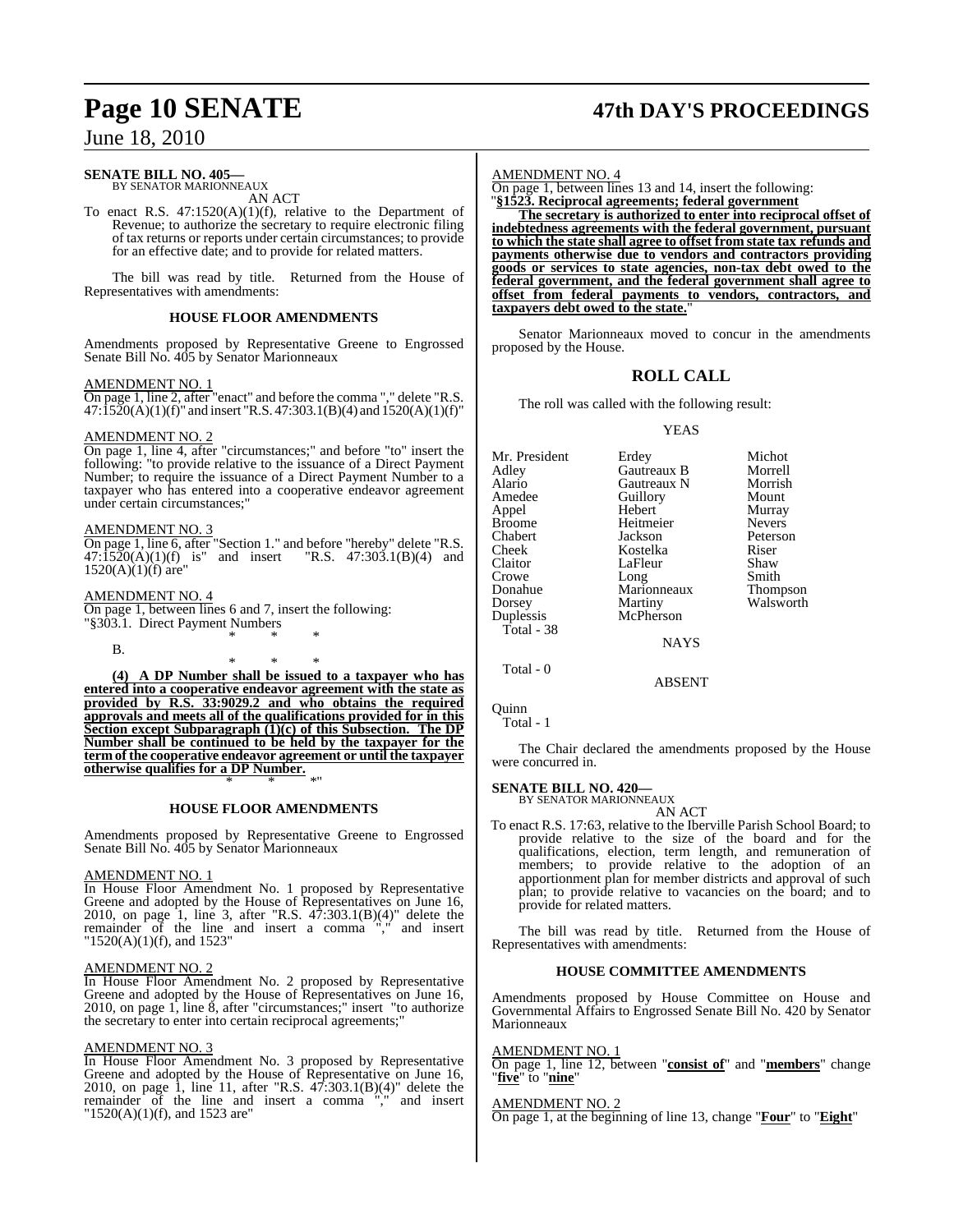## **47th DAY'S PROCEEDINGS Page 11 SENATE**

# June 18, 2010

#### AMENDMENT NO. 3

On page 1, line 16, between "**District C,**" and "**The**" delete "**and School Board District D.**" and insert in lieu thereof "**School Board District D, School Board District E, School Board District F, School Board District G, and School Board District H.**"

AMENDMENT NO. 4 On page 1, at the end of line 17, change "**E**" to "**I**"

#### AMENDMENT NO. 5

On page 2, at the beginning of line 1, delete "**Not later than August 31, 2011,**" and insert "**Not later than the applicable deadline provided in R.S. 17:71.5(A),**"

AMENDMENT NO. 6 On page 2, at the end of line 2, change "**four**" to "**eight**"

AMENDMENT NO. 7 On page 2, line 17, after "**congressional**" change "**election**" to "**elections**"

AMENDMENT NO. 8 On page 2, at the beginning of line 18, change "**2012.**" to "**2014.**"

AMENDMENT NO. 9 On page 2, line 19, after "**elected in**" change "**2012,**" to "**2014,**"

AMENDMENT NO. 10 On page 3, delete lines 3 through 8 in their entirety

#### **HOUSE FLOOR AMENDMENTS**

Amendments proposed by Representative St. Germain to Engrossed Senate Bill No. 420 by Senator Marionneaux

#### AMENDMENT NO. 1

On page 1, line 3, after "board" delete the remainder of the line and on line 4, delete "of members;" and insert a semicolon ";"

#### AMENDMENT NO. 2

On page 1, line 5, after "plan;" delete the remainder of the line and insert "and"

#### AMENDMENT NO. 3

On page 1, line 10, after "**districts**" delete the semicolon "**;**" and delete the remainder of the line and delete line 11

#### AMENDMENT NO. 4

Delete the set of House Committee Amendments proposed by the House Committee on House and Governmental Affairs and adopted by the House of Representatives on June 7, 2010

#### AMENDMENT NO. 5

On page 1, delete lines 12 through 17 and delete page 2 and on page 3, delete lines 1 through 8 and insert the following:

"**A. The Iberville Parish School Board shall consist of nine members. Eight members shall be elected from single-member districts and one member shall be elected at-large. The singlemember districts shall be designated as School Board District A, School Board District B, School Board District C, School Board District D, School Board District E, School Board District F, School Board District G, and School Board District H. The district for the member elected at-large shall be designated as School Board District I.**

**B.(1) No later than the deadline contained in R.S. 17:71.5, the Iberville Parish School Board shall develop a plan to provide for the eight single-member districts. Each single-member district shall contain as equal population as possible utilizing population figures from the latest federal decennial census. The at-large district shall contain the entirety of the Iberville Parish school district.**

**(2) Prior to the final adoption of the plan required by this Subsection, the Iberville Parish School Board shall have a public**

**hearing on the proposed plan. The Iberville Parish School Board shall cause the following to be published in the official journal for the parish at least twenty days prior to the hearing:**

**(a) The date, time, and place of the hearing.**

**(b) A general summary and map of the proposed plan.**

**(c) The times and places where copies of the proposed plan are available for public inspection.**

**C. The provisions of this Section shall apply to redistricting of the Iberville Parish School Board following the 2010 federal decennial census for the regular elections for the school board in 2014 and thereafter.**

Section 2. Nothing in this Act shall affect the term of office of the members of the Iberville Parish School Board elected at the regularly scheduled elections in 2010.

#### AMENDMENT NO. 6

On page 3, line 9, change "Section 2." to "Section 3."

Senator Marionneaux moved to concur in the amendments proposed by the House.

#### **ROLL CALL**

The roll was called with the following result:

YEAS

| Mr. President<br>Adley<br>Amedee<br>Appel<br>Broome<br>Chabert<br>Cheek<br>Claitor<br>Crowe<br>Donahue<br>Dorsey<br>Duplessis<br>Erdey<br>Total - 37 | Gautreaux B<br>Gautreaux N<br>Guillory<br>Hebert<br>Heitmeier<br>Jackson<br>Kostelka<br>LaFleur<br>Long<br>Marionneaux<br>Martiny<br>McPherson<br>Michot | Morrell<br>Morrish<br>Mount<br>Murray<br><b>Nevers</b><br>Peterson<br>Riser<br>Shaw<br>Smith<br>Thompson<br>Walsworth |
|------------------------------------------------------------------------------------------------------------------------------------------------------|----------------------------------------------------------------------------------------------------------------------------------------------------------|-----------------------------------------------------------------------------------------------------------------------|
|                                                                                                                                                      | <b>NAYS</b>                                                                                                                                              |                                                                                                                       |
| Total - 0                                                                                                                                            |                                                                                                                                                          |                                                                                                                       |
|                                                                                                                                                      | <b>ABSENT</b>                                                                                                                                            |                                                                                                                       |

Alario Quinn

Total - 2

The Chair declared the amendments proposed by the House were concurred in.

#### **SENATE BILL NO. 436—**

BY SENATOR QUINN

AN ACT To amend and reenact R.S. 15:572.1(A) and 574.2(A)(1) and R.S. 46:1803(B), relative to the membership of the Board of Pardons, the Board of Parole, and the Crime Victims Reparations Board; to provide relative to procedures for appointment and selection of members; to authorize the submission of lists of names by certain organizations; and to provide for related matters.

On motion of Senator Nevers, the bill was read by title and returned to the Calendar, subject to call.

#### **SENATE BILL NO. 470—**

BY SENATOR LONG

AN ACT To enact R.S. 42:1123(18)(d), relative to conflicts of interest; to provide that certain children of members of boards of commissioners of certain hospitals may contract with such hospitals under certain circumstances; and to provide for related matters.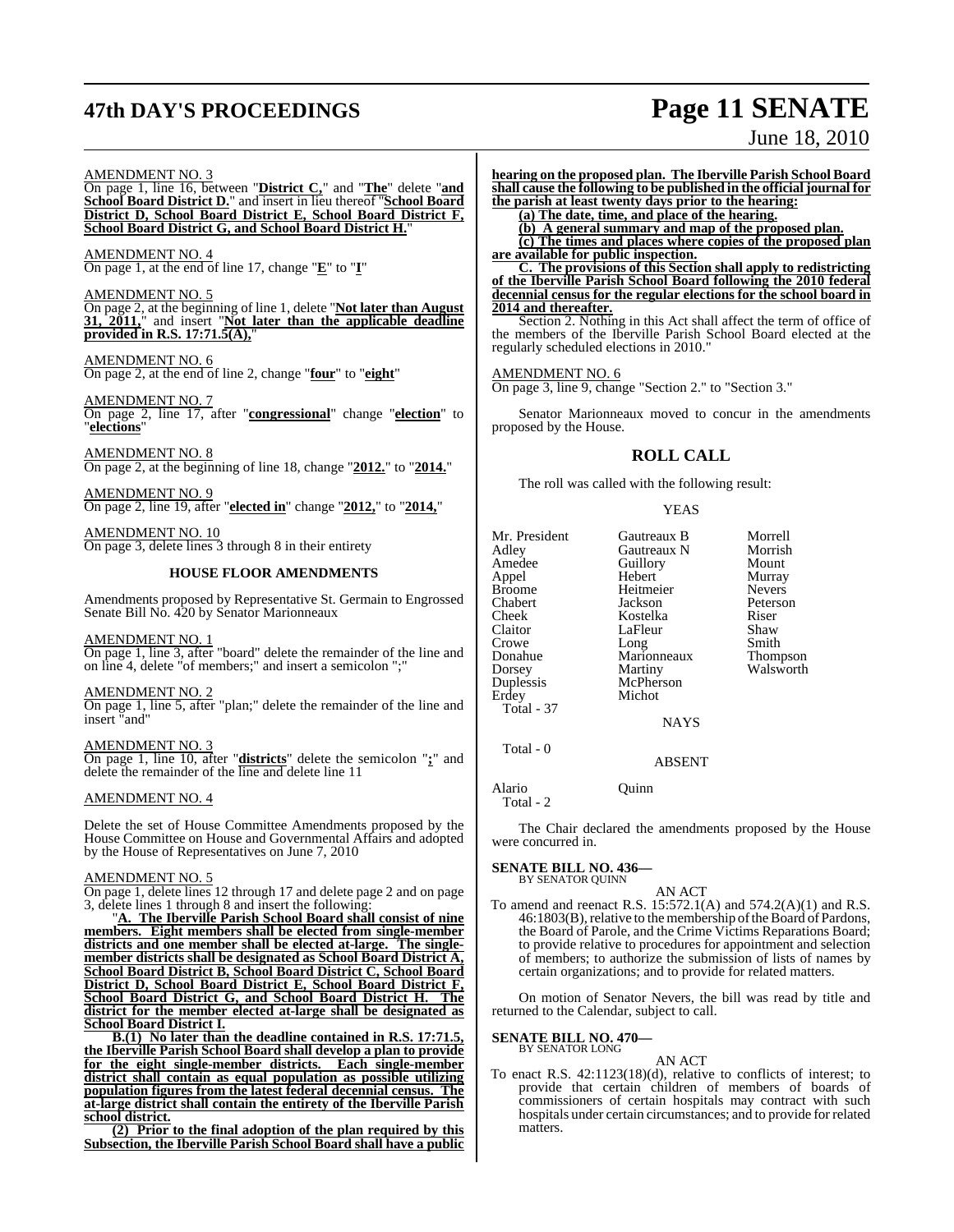The bill was read by title. Returned from the House of Representatives with amendments:

#### **HOUSE COMMITTEE AMENDMENTS**

Amendments proposed by House Committee on House and Governmental Affairsto Reengrossed Senate Bill No. 470 by Senator Long

#### AMENDMENT NO. 1

On page 1, delete lines 10 and 11 and at the beginning of line 12 delete "**a licensed physician, for**" and insert the following:  $\sqrt{18}$ 

\* \* \*

**(d) Any licensed physician who is the child of a member of a board of commissioners of**"

#### AMENDMENT NO. 2

On page 1, line 14, after "**hospital**"delete the remainder of the line and at the beginning of line 15 delete "**as rural,**" and insert "**that is defined as a rural hospital pursuant to the Rural Hospital Preservation Act, R.S. 40:1300.141 et seq.,**"

#### AMENDMENT NO. 3

On page 1, line 15, after "**contracting**" delete the remainder of the line and delete the remainder of the page and delete page 2 and insert the following: "**for professional health care services with the hospital over which the board exercises jurisdiction, from subcontracting with another professional health care provider who contracts for professional health care services with the hospital, or from owning an interest in any entity that contracts for professional health care services with the hospital.** \* \* \*"

Senator Long moved to concur in the amendments proposed by the House.

#### **ROLL CALL**

The roll was called with the following result:

#### YEAS

| Mr. President<br>Adley<br>Amedee<br>Appel<br><b>Broome</b><br>Chabert<br>Cheek<br>Crowe<br>Donahue<br>Dorsey<br>Duplessis<br>Erdey<br>Total - 34 | Gautreaux B<br>Gautreaux N<br>Guillory<br>Hebert<br>Heitmeier<br>Jackson<br>Kostelka<br>LaFleur<br>Long<br>Martiny<br>McPherson<br>Michot<br><b>NAYS</b> | Morrell<br>Morrish<br>Mount<br>Murray<br><b>Nevers</b><br>Peterson<br>Shaw<br>Smith<br>Thompson<br>Walsworth |
|--------------------------------------------------------------------------------------------------------------------------------------------------|----------------------------------------------------------------------------------------------------------------------------------------------------------|--------------------------------------------------------------------------------------------------------------|
| Claitor<br>Total - 2                                                                                                                             | Riser<br><b>ABSENT</b>                                                                                                                                   |                                                                                                              |
| Alario                                                                                                                                           | Marionneaux                                                                                                                                              | Ouınn                                                                                                        |

Total - 3

The Chair declared the amendments proposed by the House were concurred in.

#### **SENATE BILL NO. 502—** BY SENATOR MOUNT

AN ACT

To amend and reenact R.S. 15:1352(A)(12) and to enact R.S. 15:1352(A)(20) through (29), relative to "racketeering activity"; to provide for inclusion of additional enumerated crimes to the

### **Page 12 SENATE 47th DAY'S PROCEEDINGS**

definition of "racketeering activity"; and to provide for related matters.

The bill was read by title. Returned from the House of Representatives with amendments:

#### **LEGISLATIVE BUREAU AMENDMENTS**

Amendments proposed by Legislative Bureau to Engrossed Senate Bill No. 502 by Senator Mount

#### AMENDMENT NO. 1

On page 1, line 16, following "**(F)**" change "**(1-3)**" to "**(1)(2) and (3)**"

Senator Mount moved to concur in the amendments proposed by the House.

#### **ROLL CALL**

The roll was called with the following result:

#### YEAS

| Mr. President     | Erdey       | Michot          |
|-------------------|-------------|-----------------|
| Adley             | Gautreaux B | Morrell         |
| Alario            | Gautreaux N | Morrish         |
| Amedee            | Guillory    | Mount           |
| Appel             | Hebert      | Murray          |
| Broome            | Heitmeier   | <b>Nevers</b>   |
| Chabert           | Kostelka    | Peterson        |
| Cheek             | LaFleur     | Riser           |
| Claitor           | Long        | Shaw            |
| Crowe             | Marionneaux | Smith           |
| Donahue           | Martiny     | <b>Thompson</b> |
| Dorsey            | McPherson   | Walsworth       |
| <b>Total</b> - 36 |             |                 |
|                   | <b>NAYS</b> |                 |
|                   |             |                 |

Total - 0

Total - 3

ABSENT

Duplessis Jackson Quinn

The Chair declared the amendments proposed by the House were concurred in.

### **SENATE BILL NO. 614—**<br>BY SENATOR THOMPSON

AN ACT

To enact Chapter 3-F of Title 15 of the Louisiana Revised Statutes of 1950, to be comprised of R.S. 15:562 through 562.6, relative to the crime of arson; to provide for the creation of the registration of arson offenders; to provide for purposes and notification; to provide for definitions; to provide for certain criteria; to provide for penalties; and to provide for related matters.

The bill was read by title. Returned from the House of Representatives with amendments:

#### **HOUSE COMMITTEE AMENDMENTS**

Amendments proposed by House Committee on Administration of Criminal Justice to Reengrossed Senate Bill No. 614 by Senator Thompson

#### AMENDMENT NO. 1

On page 1, at the beginning of line 4, delete "creation of the" and after "registration of" and before the semi-colon ";" change "arson offenders" to "persons who commit offenses involving arson"

#### AMENDMENT NO. 2

On page 1, line 9, after "562.6" and before "is" insert a comma ","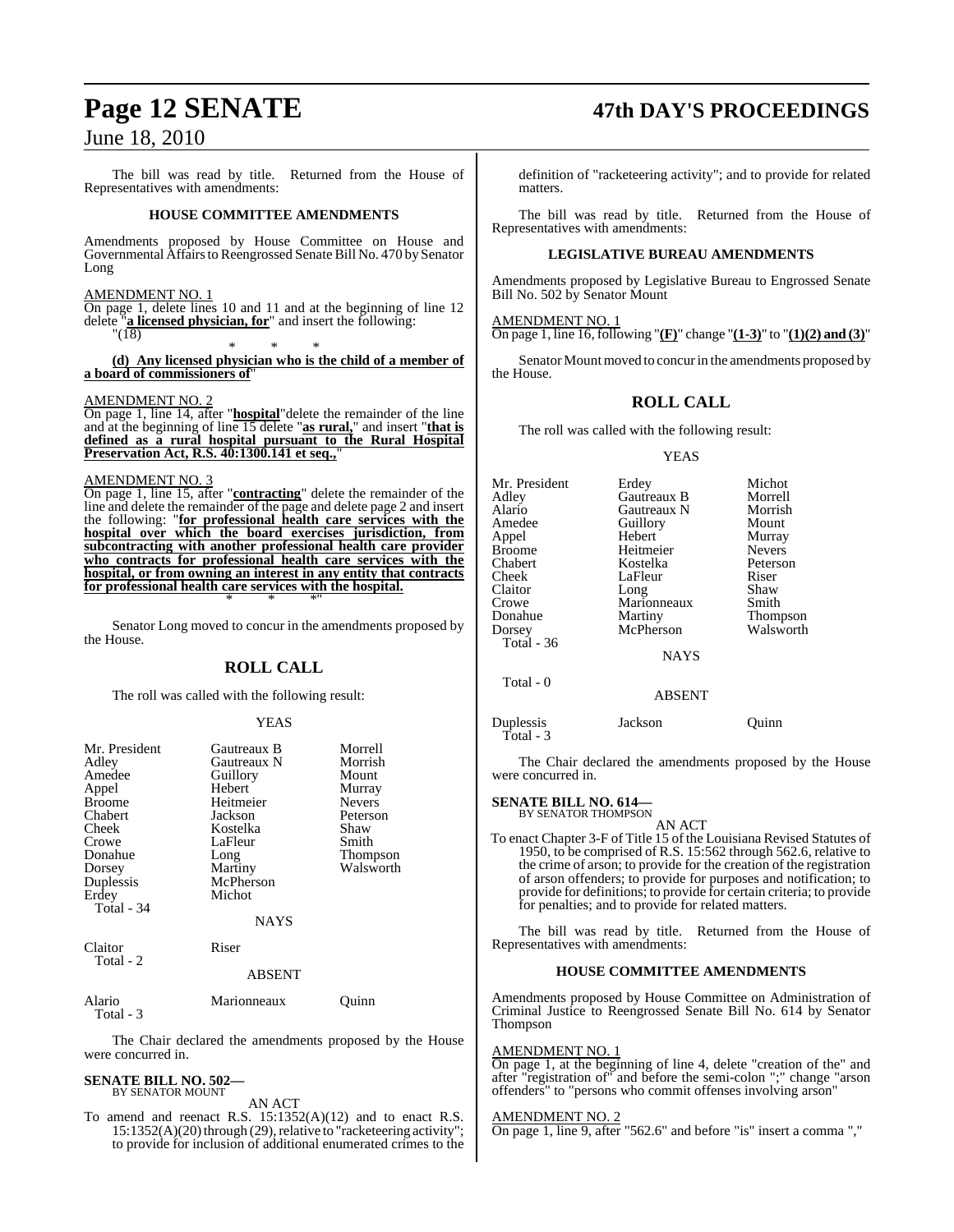## **47th DAY'S PROCEEDINGS Page 13 SENATE**

# June 18, 2010

#### AMENDMENT NO. 3

On page 1, line 10, after "OF" delete the remainder of the line and insert "PERSONS WHO COMMIT OFFENSES INVOLVING ARSON"

#### AMENDMENT NO. 4

On page 1, line 12, after "that" and before the comma "," change "arson offenders" to "persons who commit offenses involving arson"

#### AMENDMENT NO. 5

On page 1, line 15, after "apprehend" change "offenders" to "persons" and on line 16, after "commit" and before "are impaired" change "arson offenses" to "offenses involving arson"

#### AMENDMENT NO. 6

On page 1, line 17, after "about" and before the comma "," change "convicted arson offenders" to "persons convicted of offenses involving arson to

#### AMENDMENT NO. 7

On page 2, line 4, after "about" delete the remainder of the line and insert "persons who commit offenses involving arson"

#### AMENDMENT NO. 8

On page 2, line 5, after "agencies" and before "will" delete the comma ","

#### AMENDMENT NO. 9

On page 2, line 9, after "requiring" and before "to register" change "arson offenders" to "persons who commit offenses involving arson"

#### AMENDMENT NO. 10

On page 2, at the beginning of line 11, change "arson offenders" to 'persons who commit offenses involving arson'

#### AMENDMENT NO. 11

On page 2, line 13, after "following" and before "shall" delete "definitions"

#### AMENDMENT NO. 12

On page 2, delete lines 14 through 29 in their entirety, delete pages 3 and 4 in their entirety, and on page 5, delete line 1 in its entirety, and insert the following:

"(1) "Conviction" means any disposition of charges adverse to the defendant, including a plea of guilty, deferred adjudication, adjudication withheld for the perpetration or attempted perpetration of or conspiracy to commit an offense involving arson. "Conviction" shall not include a decision not to prosecute, a dismissal, or an acquittal, except when the acquittal is due to a finding of not guilty by reason of insanity and the person was committed. However, a dismissal entered after a period of probation, suspension, or deferral of sentence shall be included in the definition of "conviction" for purposes of this Chapter.

"Disposition" means the formal conclusion of a criminal proceeding at whatever stage it occurs in the criminal justice system.

- (3) "Offense involving arson" includes the following:
- (a) Aggravated arson  $(R.S. 14:51)$ .
- (b) Simple arson (R.S. 14:52).
- (c) Simple arson of a religious building (R.S. 14:52.1).
- (d) Arson with intent to defraud (R.S. 14:53).

(e) Communicating of false information of planned arson (R.S.

 $14:54.1$ ). (f) Manufacture and possession of delayed action incendiary

devices (R.S. 14:54.2). (g) Manufacture and possession of a bomb (R.S. 14:54.3).

(h) Fake explosive device  $(R.S. 14:54.5)$ .

#### AMENDMENT NO. 13

On page 5, at the beginning of line 2, change " $(10)$ " to " $(4)$ "

#### AMENDMENT NO. 14

On page 5, line 11, after "registration of" and before "to support" change "arson offenders" to "persons who commit offensesinvolving arson" and after "support" and before "investigations" delete "arson"

#### AMENDMENT NO. 15

On page 5, delete line 12 in its entirety and insert "prevention of activities involving arson."

#### AMENDMENT NO. 16

On page 5, at the beginning of line 16, delete "pled guilty to, has" and after "convicted of" delete the comma "," and delete the remainder of the line

#### AMENDMENT NO. 17

On page 5, delete lines 17 and 18 in their entirety and insert "an offense involving arson as defined in R.S. 15:562.1 shall be"

#### AMENDMENT NO. 18

On page 5, line 19, after "register" and before "with" delete "as an arson offender"

AMENDMENT NO. 19 On page 6, at the end of line 15, change "Section" to "Chapter"

AMENDMENT NO. 20 On page 7, delete lines 14 through 16 in their entirety

AMENDMENT NO. 21 On page 8, line 5, after "Any" and before "who" change "arson offender" to "person who commits an offense involving arson"

#### AMENDMENT NO. 22 On page 8, line 8, after "register" and before the semi-colon ";" delete "as an arson offender"

#### **LEGISLATIVE BUREAU AMENDMENTS**

Amendments proposed by Legislative Bureau to Reengrossed Senate Bill No. 614 by Senator Thompson

#### AMENDMENT NO. 1

In House Committee Amendment No.6 proposed by the House Committee on Administration of Criminal Justice on page 1, line 18, after "offenses involving arson" delete "to"

#### AMENDMENT NO. 2

In House Committee Amendment No.7 proposed by the House Committee on Administration of Criminal Justice on page 1, line 21, after "involving arson" insert "to"

#### **HOUSE FLOOR AMENDMENTS**

Amendments proposed by Representative St. Germain to Reengrossed Senate Bill No. 614 by Senator Thompson

AMENDMENT NO. 1 On page 6, delete lines 27 through 29 in their entirety

AMENDMENT NO. 2 On page 7, delete lines 1 through 13 in their entirety

AMENDMENT NO. 3 On page 7, line 14, change "**D.**" to "**C.**"

Senator Thompson moved to concur in the amendments proposed by the House.

#### **ROLL CALL**

The roll was called with the following result:

#### YEAS

| Mr. President | Erdey       | Morrell       |
|---------------|-------------|---------------|
| Adlev         | Gautreaux B | Morrish       |
| Alario        | Gautreaux N | Mount         |
| Amedee        | Guillory    | Murray        |
| Appel         | Hebert      | <b>Nevers</b> |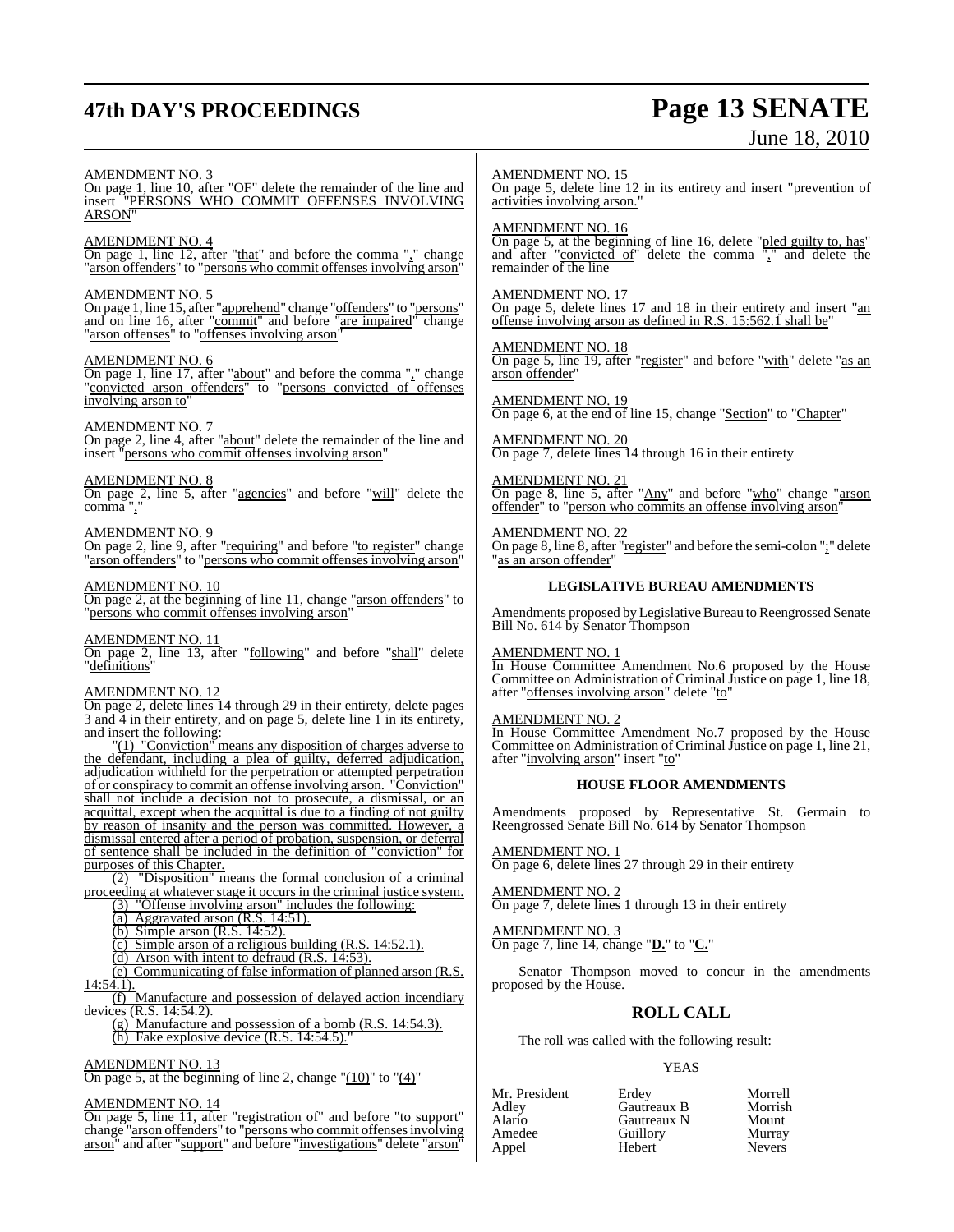Crowe Marionneaux<br>
Donahue Martiny Duplessis Total - 37

Broome Heitmeier Peterson<br>
Chabert Kostelka Riser Chabert Kostelka Riser LaFleur Shaw<br>Long Smith Claitor Long Smith<br>Crowe Marionneaux Thompson Donahue Martiny Walsworth<br>
Dorsey McPherson McPherson<br>Michot

**NAYS** 

ABSENT

Total - 0

Jackson Quinn Total - 2

The Chair declared the amendments proposed by the House were concurred in.

#### **SENATE BILL NO. 646—** BY SENATOR HEBERT

AN ACT

To enact R.S. 33:1236.29, relative to municipalities and parishes; to authorize a pilot program for certain parishes; to provide excavation equipment to parish residents for drainage maintenance and improvement; to provide for criteria for such agreement; to provide for limitation of liability; to provide for program effective and termination dates; and to provide for related matters.

The bill was read by title. Returned from the House of Representatives with amendments:

#### **HOUSE FLOOR AMENDMENTS**

Amendments proposed by Representative Mills to Reengrossed Senate Bill No. 646 by Senator Hebert

AMENDMENT NO. 1

On page 1, line 11, change "seventy-three thousand five hundred" to "fifty-two thousand"

Senator Hebert moved to concur in the amendments proposed by the House.

### **ROLL CALL**

The roll was called with the following result:

#### YEAS

| Mr. President<br>Adley<br>Alario<br>Amedee<br>Appel<br><b>Broome</b><br>Chabert<br>Cheek<br>Claitor<br>Crowe | Duplessis<br>Erdey<br>Gautreaux N<br>Guillory<br>Hebert<br>Heitmeier<br>Kostelka<br>LaFleur<br>Long<br>Marionneaux | Michot<br>Morrell<br>Morrish<br>Mount<br>Murray<br><b>Nevers</b><br>Peterson<br>Riser<br>Shaw<br>Smith |
|--------------------------------------------------------------------------------------------------------------|--------------------------------------------------------------------------------------------------------------------|--------------------------------------------------------------------------------------------------------|
| Donahue<br>Dorsey<br>Total $-36$                                                                             | Martiny<br>McPherson<br><b>NAYS</b>                                                                                | <b>Thompson</b><br>Walsworth                                                                           |
| Total - 0                                                                                                    | <b>ABSENT</b>                                                                                                      |                                                                                                        |
| Gautreaux B<br>Total - 3                                                                                     | Jackson                                                                                                            | Juınn                                                                                                  |

## **Page 14 SENATE 47th DAY'S PROCEEDINGS**

The Chair declared the amendments proposed by the House were concurred in.

### **SENATE BILL NO. 651—** BY SENATOR HEBERT

AN ACT

To amend and reenact R.S. 2:381, 385(A),and 802(A)(1), relative to aviation safety; to provide relative to airport zoning regulations; to provide relative to the adoption by certain political subdivisions of airport zoning regulations which comply with certain United States Department of Transportation, Federal Aviation Administration regulations; to provide relative to funding from the airport construction or development priority program; to provide terms and conditions; and to provide for related matters.

The bill was read by title. Returned from the House of Representatives with amendments:

#### **HOUSE COMMITTEE AMENDMENTS**

Amendments proposed by House Committee on Municipal, Parochial and Cultural Affairs to Reengrossed Senate Bill No. 651 by Senator Hebert

#### AMENDMENT NO. 1

On page 1, line 2, after " $802(A)(1)$ " and before "relative to" delete the comma ",' and insert "and to enact R.S.  $2:802(A)(3)$ ,"

#### AMENDMENT NO. 2

On page 1, line 10, after "reenacted" and before "to" insert "and R.S.  $2:802(A)(3)$  is hereby enacted"

#### AMENDMENT NO. 3

On page 3, delete lines 11 through 17, and insert "**However, to be eligible for state funding from the Airport Construction and Development Priority Program for an airport project, an airport authority located in a political subdivision which has adopted airport zoning regulations, shall certify to the Department of Transportation and Development that the political subdivision's regulations are in compliance with United States Department of Transportation, Federal Aviation Administration, advisory circulars, orders, regulations, safety guidelines, recommendations, or other official documents that have been issued for the purpose of ensuring aviation safety and compatible** land use.

#### AMENDMENT NO. 4

On page 4, after line 1, insert the following:

"**(3) Projects being funded on the effective date of this Paragraph and projects on the proposed Airport Priority Program for FY 2010-2011 on the effective date of this Paragraph are exempt from the requirements of this Subsection.** \* \* \*"

Senator Hebert moved to concur in the amendments proposed by the House.

### **ROLL CALL**

The roll was called with the following result:

#### YEAS

Mr. President Erdey Morrell<br>Adley Gautreaux B Morrish Adley Gautreaux B Morrish Alario Gautreaux N Mount Appel Hebert Nevers Broome Heitmeier Peterson Chabert Kostelka Riser Cheek LaFleur Shaw<br>Claitor Long Smith Claitor Long Smith Claitor Long Smith<br>Crowe Marionneaux Thompson

Amedeu<br>
Amedeu<br>
Amedeu<br>
Amedeu<br>
Nevers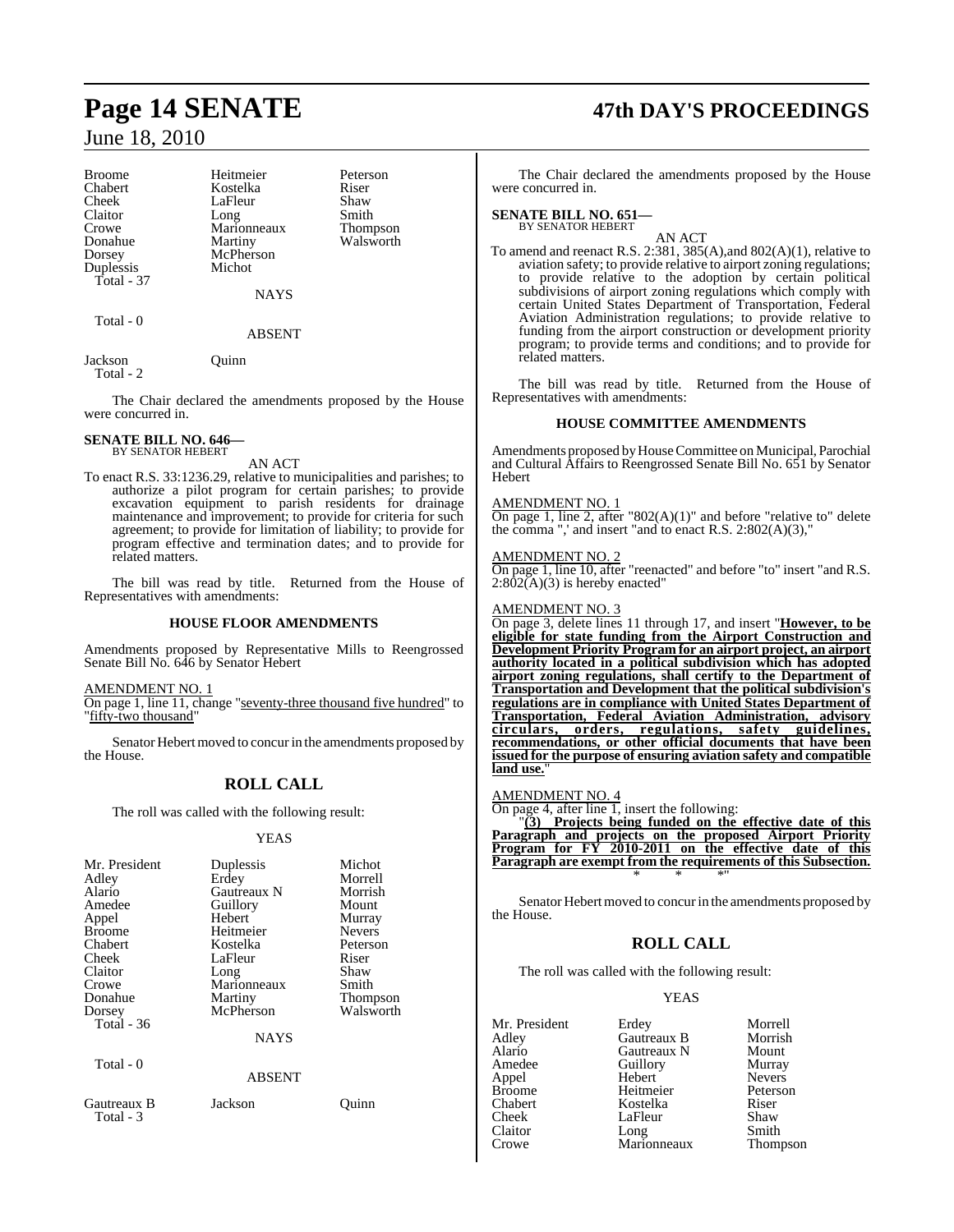## **47th DAY'S PROCEEDINGS Page 15 SENATE**

| Donahue<br>Dorsey<br>Duplessis | Martiny<br>McPherson<br>Michot | Walsworth |
|--------------------------------|--------------------------------|-----------|
| Total - 37                     | <b>NAYS</b>                    |           |
| Total - 0                      | ABSENT                         |           |

Jackson Quinn Total - 2

The Chair declared the amendments proposed by the House were concurred in.

#### **SENATE BILL NO. 652—** BY SENATOR HEBERT

AN ACT

To amend and reenact R.S. 18:1299.1, relative to elections; to provide that any question or proposition to be voted on must also include a question in simple language directed to the voter with regard to the passage or rejection of the proposition; and to provide for related matters.

On motion of Senator Hebert, the bill was read by title and returned to the Calendar, subject to call.

**SENATE BILL NO. 686—**<br>BY SENATORS MOUNT, ALARIO, GUILLORY, LONG, MARTINY AND RORRELL AND REPRESENTATIVES BARRAS, BILLIOT, TIM BURNS,<br>CHAMPAGNE, HOFFMANN, LABRUZZO, LEGER, POPE, PUGH,<br>RICHARD, JANE SMITH, TALBOT AND THIBAU

AN ACT

To amend and reenact R.S. 14:98(D)(2) and (E)(2), relative to operating a vehicle while intoxicated; to provide for certain procedures relative to the forfeiture of vehicles; to provide for the allocation of certain funds; and to provide for related matters.

The bill was read by title. Returned from the House of Representatives with amendments:

#### **HOUSE FLOOR AMENDMENTS**

Amendments proposed by Representative Perry to Reengrossed Senate Bill No. 686 by Senator Mount

#### AMENDMENT NO. 1

On page 1, line 1, after "reenact" delete the remainder of the line and insert the following: "R.S. 14:98(D)(1)(a), (D)(2), (E)(1)(a), (E)(2), and (E)(4)(b), and Code of Criminal Procedure Article 893(B), relative to operating a vehicle while"

#### AMENDMENT NO. 2

On page 1, line 3, after "intoxicated;" and before " to provide" insert the following: "to amend criminal penalties relative to the crime of operating a vehicle while intoxicated; to provide for substance abuse treatment;"

#### AMENDMENT NO. 3

On page 1, line 6, after "Section 1." delete the remainder of the line and insert the following: "R.S.  $14:98(D)(1)(a)$ ,  $(D)(2)$ ,  $(E)(1)(a)$ , (E)(2), and (E)(4)(b) are hereby amended and reenacted to read"

#### AMENDMENT NO. 4

On page 1, delete line 10 in its entirety and add the following:

 $\widetilde{D}$ .(1)(a) On a conviction of a third offense, notwithstanding any other provision of law to the contrary and regardless of whether the offense occurred before or after an earlier conviction, the offender shall be imprisoned with or without hard labor for not less than one year nor more than five years and shall be fined two thousand dollars. Forty-five days One year of the sentence of imprisonment shall be imposed without benefit of probation, parole, or suspension of sentence. The court, in its discretion, may suspend all or any part of the remainder of the sentence of imprisonment. If any portion of the sentence is suspended, the offender shall be placed on supervised

# June 18, 2010

probation with the Department of Public Safety and Corrections, division of probation and parole, for a period of time equal to the remainder of the sentence of imprisonment, which probation shall commence on the day after the offender's release from custody. \* \* \*"

#### AMENDMENT NO. 5

On page 2, line 13, after "to the" delete the remainder of the line, at the beginning of line 14, delete "Insurance Rates and Enforcement" and insert "Louisiana Property and Casualty Insurance Commission"

#### AMENDMENT NO. 6

On page 2, delete line 17 in its entirety and add the following:

"E.(1)(a) Except as otherwise provided in Subparagraph (4)(b) of this Subsection, on a conviction of a fourth or subsequent offense, notwithstanding any other provision of law to the contrary and regardless of whether the fourth offense occurred before or after an earlier conviction, the offender shall be imprisoned with or without hard labor for not less than ten years nor more than thirty years and shall be fined five thousand dollars. Seventy-five days Two years of the sentence of imprisonment shall be imposed without benefit of probation, parole, or suspension of sentence. The court, in its discretion, may suspend all or any part of the remainder of the sentence of imprisonment. If any portion of the sentence is suspended, the offender shall be placed on supervised probation with the Department of Public Safety and Corrections, division of probation and parole, for a period of time not to exceed five years, which probation shall commence on the day after the offender's release from custody.

\* \* \*"

#### AMENDMENT NO. 7

On page 3, line 6, after "to the" delete the remainder of the line, at the beginning of line 14, delete "Insurance Rates and Enforcement" and insert "Louisiana Property and Casualty Insurance Commission"

#### AMENDMENT NO. 8

On page 3, between lines 9 and 10, add the following:  $'(4)(a)$ 

\* \* \*

(b) If the offender has previously received the benefit of suspension of sentence, probation, or parole as a fourth offender, after serving the mandatory sentence required by Subparagraph  $(E)(1)(a)$ , no part of the remainder of the sentence may be imposed with benefit of suspension of sentence, probation, or parole, and no portion of the sentence shall be imposed concurrently with the remaining balance of any sentence to be served for a prior conviction for any offense.

\* \* \* Section 2. Code of Criminal Procedure Article 893(B) is hereby amended and reenacted to read as follows:

Art. 893. Suspension and deferral of sentence and probation in felony cases

\* \* \*  $(B(1)(a)$  The court may suspend, in whole or in part, the imposition or execution of the sentence when the following conditions exist:

 $(i)$  The sentence is for a third conviction of any of the following: (aa) A noncapital felony for which a defendant could have his sentence suspended under Paragraph A of this Article had the conviction been for a first or second offense.

(bb) A violation of the Uniform Controlled Dangerous Substances Law.

(cc) A third conviction of operating a vehicle while intoxicated in violation of R.S. 14:98.

(ii) It appears that suspending the sentence is in the best interest of the public and the defendant.

(iii) The district attorney consents to the suspension of the sentence.

 $(i)$  The court orders the defendant to do any of the following: (aa) Enter and complete a program provided by the drug division of the district court pursuant to R.S. 13:5301, et seq.

(bb) Enter and complete an established DWI court program, as agreed upon by the trial court and the district attorney.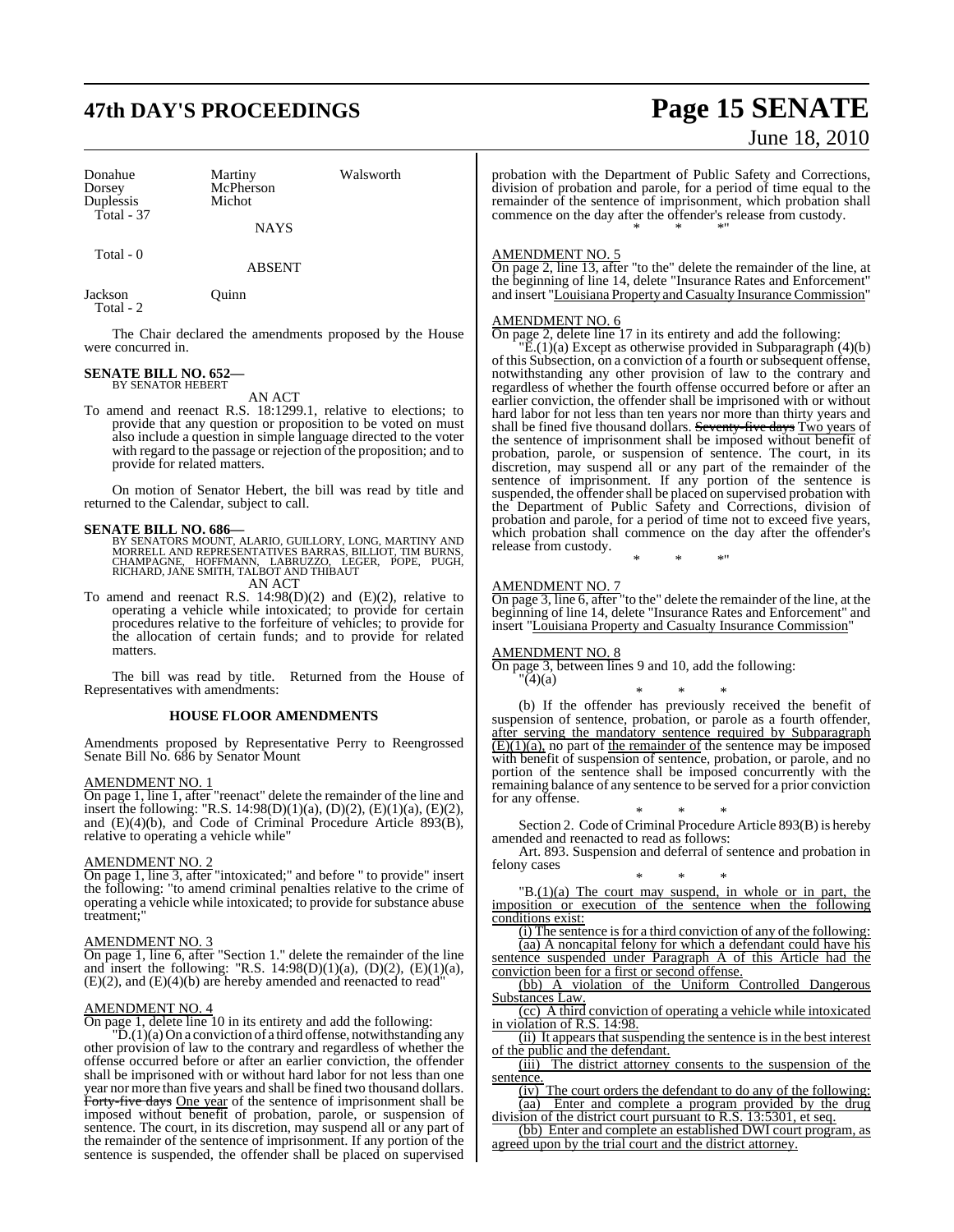## **Page 16 SENATE 47th DAY'S PROCEEDINGS**

### June 18, 2010

(cc) Reside for a minimum period of one year in a facility which conforms to the Judicial Agency Referral Residential Facility Regulatory Act, R.S. 40:2852. After third conviction of a noncapital felony for which a defendant could have his sentence suspended under Paragraph A of this Article if such conviction were for a first or second offense or for a violation of the Uniform Controlled Dangerous Substances Law, and when it appears that the best interest of the public and the defendant will be served, and with the consent of the district attorney, the court may suspend, in whole or in part, the imposition or execution of the sentence, provided the defendant enters and completes a drug court programas defined in R.S. 13:5301 et seq.

(b) When suspension is allowed under this Paragraph, the defendant shall be placed on probation under the supervision of the division of probation and parole. The period of probation shall be specified and shall not be less than two years nor more than five years. The suspended sentence shall be regarded as a sentence for the purpose of granting or denying a new trial or appeal.

(2) Notwithstanding any other provisions of law to the contrary, the sentencing alternatives available in Subparagraph (1) of this Paragraph, shall be made available to offenders convicted of a fourth offense violation of operating a vehicle while intoxicated pursuant to R.S. 14:98, only if the offender had not been offered such alternatives prior to his fourth conviction of operating a vehicle while intoxicated. \* \* \*"

#### AMENDMENT NO. 9

On page 3, at the beginning of line 10, change "Section 2." to "Section 3."

Senator Mount moved to concur in the amendments proposed by the House.

#### **ROLL CALL**

The roll was called with the following result:

#### YEAS

Total - 0

#### ABSENT

Jackson Quinn Total - 2

The Chair declared the amendments proposed by the House were concurred in.

### **SENATE BILL NO. 699—** BY SENATOR PETERSON

AN ACT

To enact Part XV of Chapter 4 of Subtitle II of Title 39 of the Louisiana Revised Statutes of 1950, to be comprised of R.S. 39:1051, relative to local financing; to authorize public entities to create public benefit corporations and enter into contracts with such public benefit corporations for the planning, renovation, construction, leasing, subleasing, management and improvement of public properties and facilities; to exempt such

public entities from limitations on property dispositions relating to surplus property in connection with the alienation or disposition of public properties and facilities to public benefit corporations created by such public entities provided that such property remains dedicated for public purposes; to authorize such public entities to enter into financing arrangements with their public benefit corporations and other private parties providing additional funds to such public benefit corporations to construct new facilities and/or to renovate existing public properties or facilities; and to provide for related matters.

The bill was read by title. Returned from the House of Representatives with amendments:

#### **HOUSE FLOOR AMENDMENTS**

Amendments proposed by Representative Brossett to Reengrossed Senate Bill No. 699 by Senator Peterson

AMENDMENT NO

On page 2, line 5, after "**Creation**" and before "**of**" insert "**or designation**"

AMENDMENT NO. 2

On page 2, at the end of line 5, after "**construction**", insert a comma "**,**"

#### AMENDMENT NO. 3

On page 2, at the beginning of line 6, delete "**and renovation**" and insert "**renovation and operation**"

AMENDMENT NO. 4

On page 2, line 7, after "**corporations**"and before "**pursuant**" insert "**or designate, by resolution or other authorized act, an existing nonprofit corporation to be such a public benefit corporation**"

### AMENDMENT NO. 5

On page 2, line 10, after "**manage**" and before "**and**" insert a comma "**,**" and "**operate**"

#### AMENDMENT NO. 6

On page 2, line 17, after "**created**" and before "**pursuant**" insert "**or designated**"

#### AMENDMENT NO. 7 On page 3, line 3, after "**created**" and before "**by**" insert "**or designated**"

AMENDMENT NO. 8 On page 3, at the end of line 10, insert a comma "**,**"

AMENDMENT NO. 9 On page 3, at the beginning of line 11, delete "**and renovation**" and insert "**renovation and operation**"

AMENDMENT NO. 10 On page 3, line 12, after "**partnership**" and before "**with**" insert "**and financing arrangements**"

AMENDMENT NO. 11 On page 3, line 19, "**facilities**" and before "**after**" insert "**or operation of public properties or facilities**"

AMENDMENT NO. 12 On page 3, line 27, change "**government**" to "**governance**"

#### AMENDMENT NO. 13

On page 4, line 4, after "**any**" and before "**between**" delete "**transaction**" and insert "**contract for public work, as such term is defined in R.S. 38:2211**"

AMENDMENT NO. 14<br>On page 4, line 6, after "R.S.  $38:2212$ " and before "**Notwithstanding**" insert the following: "**Any public benefit**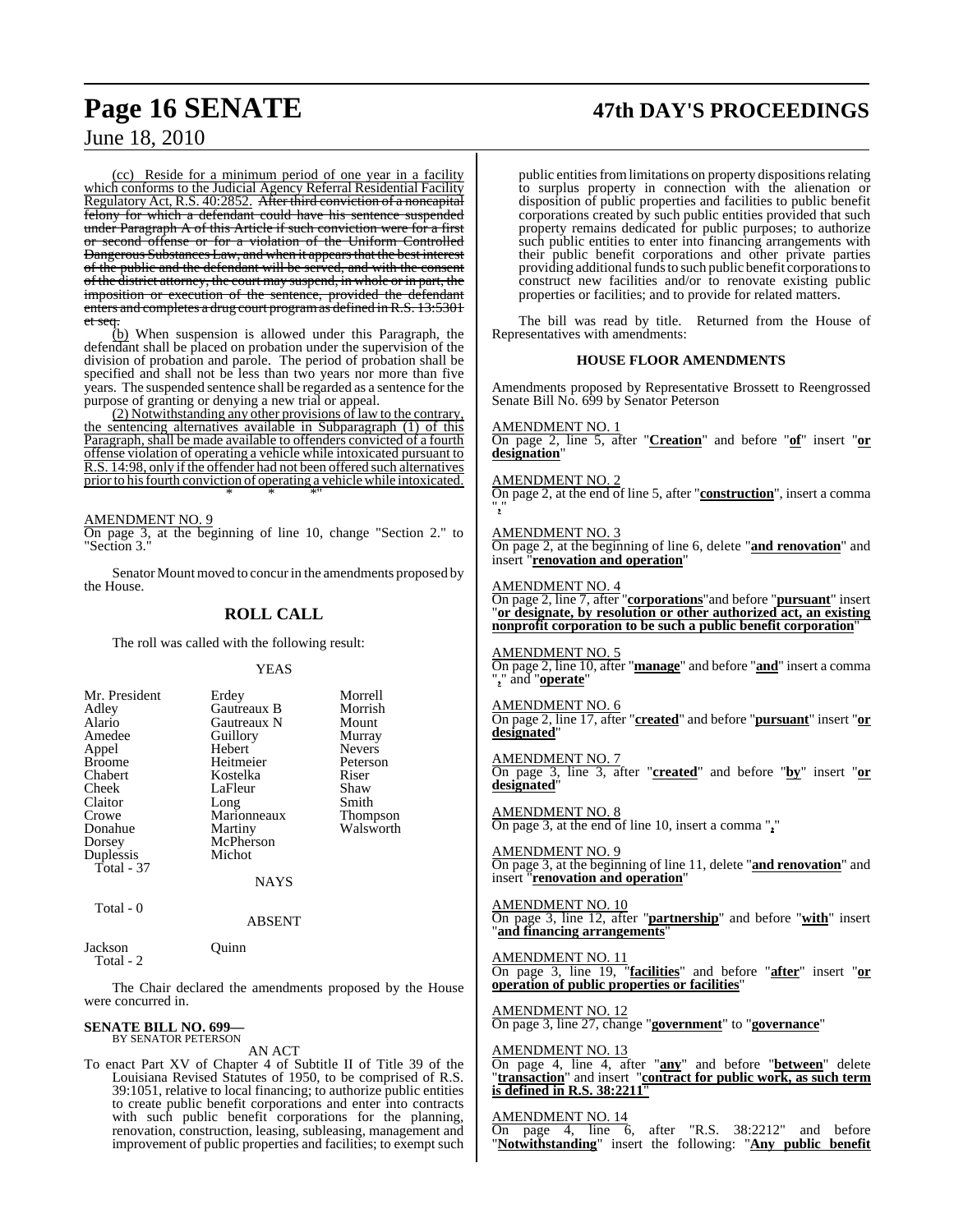## **47th DAY'S PROCEEDINGS Page 17 SENATE**

**corporation created or designated by a public entity pursuant to this Part shall be an instrumentality of the public entity by which it was created or designated as a public benefit corporation.**"

AMENDMENT NO. 15

On page 4, line 12, after "**created**" and before "**pursuant**" insert "**or designated**"

AMENDMENT NO. 16

On page 4, line 14, after "**created**" and before "**pursuant**" insert "**or designated**"

Senator Peterson moved to concur in the amendments proposed by the House.

#### **ROLL CALL**

The roll was called with the following result:

YEAS

| Mr. President<br>Adley<br>Alario<br>Amedee<br>Appel<br><b>Broome</b><br>Chabert<br>Cheek<br>Claitor<br>Crowe<br>Donahue<br>Dorsey<br>Duplessis | Erdey<br>Gautreaux B<br>Gautreaux N<br>Guillory<br>Hebert<br>Heitmeier<br>Kostelka<br>LaFleur<br>Long<br>Marionneaux<br>Martiny<br>McPherson<br>Michot | Morrell<br>Morrish<br>Mount<br>Murray<br><b>Nevers</b><br>Peterson<br>Riser<br>Shaw<br>Smith<br>Thompson<br>Walsworth |
|------------------------------------------------------------------------------------------------------------------------------------------------|--------------------------------------------------------------------------------------------------------------------------------------------------------|-----------------------------------------------------------------------------------------------------------------------|
| Total - 37                                                                                                                                     | NAYS                                                                                                                                                   |                                                                                                                       |
| Total - 0                                                                                                                                      |                                                                                                                                                        |                                                                                                                       |

#### ABSENT

Jackson Quinn Total - 2

The Chair declared the amendments proposed by the House were concurred in.

#### **SENATE BILL NO. 711—** BY SENATORS CHEEK AND LAFLEUR

AN ACT

To enact Chapter 64 of Title 46 of the Louisiana Revised Statutes of 1950, to be comprised of R.S. 46:2901, relative to the Community Hospital Stabilization Fund; to create the Community Hospital Stabilization Fund as a special fund in the state treasury; to provide for deposit of certain monies into the fund; to provide for the uses of monies in the fund; to provide for certain Medicaid and disproportionate share payments to non-rural, non-state community hospitals; to provide for an effective date; and to provide for related matters.

The bill was read by title. Returned from the House of Representatives with amendments:

#### **HOUSE COMMITTEE AMENDMENTS**

Amendments proposed by House Committee on Health and Welfare to Engrossed Senate Bill No. 711 by Senator Cheek

#### AMENDMENT NO. 1

On page 2, delete line 8 in its entirety and insert in lieu thereof "**for the following purposes:**"

AMENDMENT NO. 2 On page 2, between lines 18 and 19, insert the following:

# June 18, 2010

"**(5) Reimbursement of monies as necessitated by any federal disallowance relating to payments made for any purpose provided for in this Subsection.**"

Senator Cheek moved to reject the amendments proposed by the House.

#### **ROLL CALL**

The roll was called with the following result:

|--|--|--|

| Mr. President | Erdey         | Morrell         |
|---------------|---------------|-----------------|
| Adley         | Gautreaux B   | Morrish         |
| Alario        | Gautreaux N   | Mount           |
| Amedee        | Guillory      | Murray          |
| Appel         | Hebert        | <b>Nevers</b>   |
| <b>Broome</b> | Heitmeier     | Peterson        |
| Chabert       | Kostelka      | Riser           |
| Cheek         | LaFleur       | Shaw            |
| Claitor       | Long          | Smith           |
| Crowe         | Marionneaux   | <b>Thompson</b> |
| Donahue       | Martiny       | Walsworth       |
| Dorsey        | McPherson     |                 |
| Duplessis     | Michot        |                 |
| Total - 37    |               |                 |
|               | <b>NAYS</b>   |                 |
| Total - 0     |               |                 |
|               | <b>ADCENT</b> |                 |

ABSENT

Jackson Quinn

Total - 2

The Chair declared the amendments proposed by the House were rejected.

#### **SENATE BILL NO. 736—**

BY SENATOR DORSEY

AN ACT To amend and reenact Code of Criminal Procedure Article 876 and to enact Children's Code Article 857(D), relative to criminal procedure; to provide for sentencing of adults for certain crimes committed as a child; to provide for certain adults charged for crimes committed as a child; to provide for requirements of sentencing; to provide for terms, conditions, and procedures; to provide for an effective date; and to provide for related matters.

The bill was read by title. Returned from the House of Representatives with amendments:

#### **HOUSE FLOOR AMENDMENTS**

Amendments proposed by Representative Lopinto to Reengrossed Senate Bill No. 736 by Senator Dorsey

AMENDMENT NO. 1

On page 1, line 2, after "Article 876 and" and before "Children's Code" delete "to enact"

AMENDMENT NO. 2

On page 1, line 3, after "Article" change "857(D)" to "857(C)" and after "for" and before "sentencing" insert "prosecution and"

#### AMENDMENT NO. 3

On page 1, line 4, after "child;" delete the remainder of the line, delete lines 5 and 6 in their entirety and insert "and to provide for"

#### AMENDMENT NO. 4

On page 1, line 9, after "Article" delete the remainder of the line and insert "857(C) is hereby amended and reenacted to read as follows:"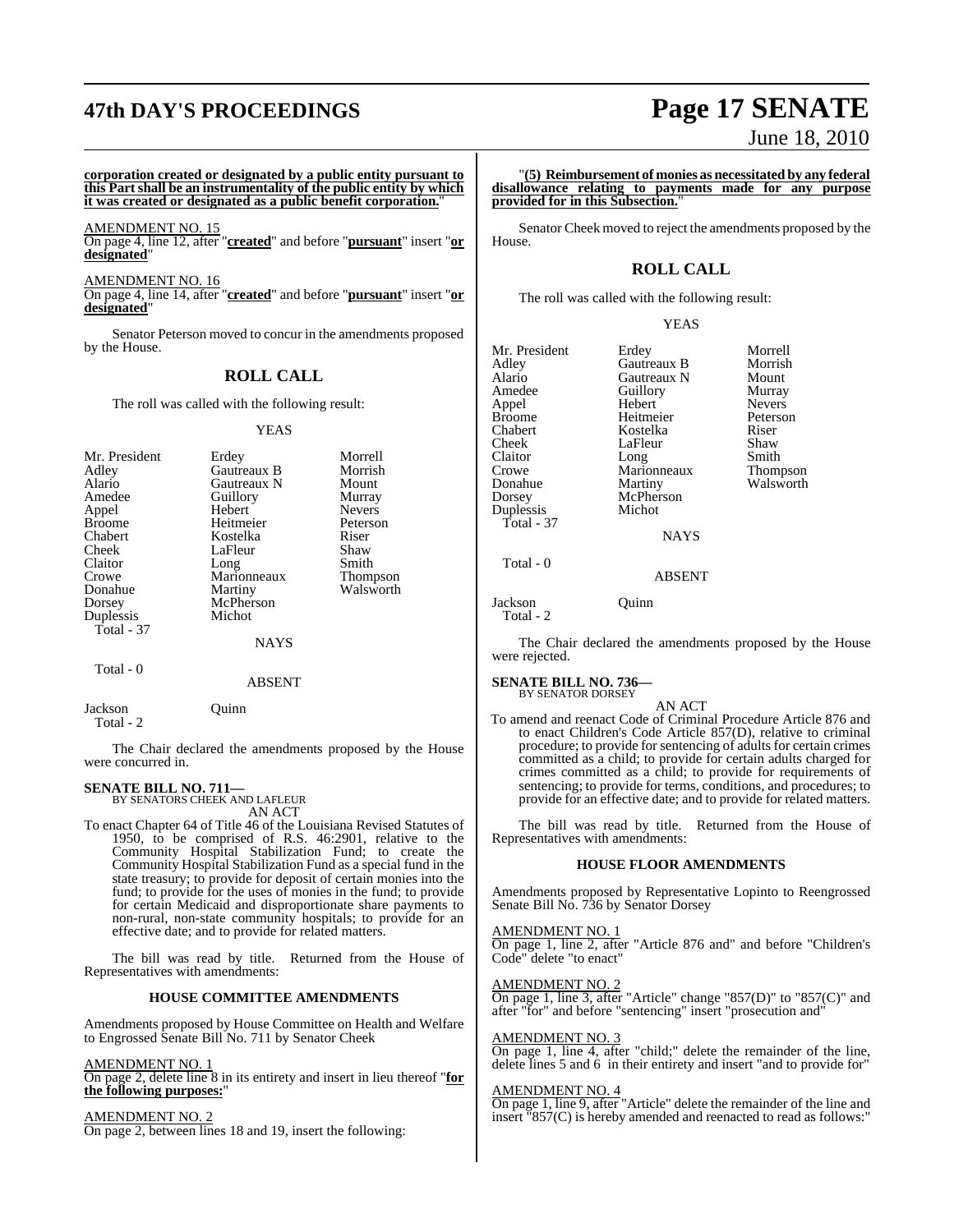#### AMENDMENT NO. 5

On page 1, delete lines 12 through 17 in their entirety and insert the following:

"C.(1) An adult who is charged with an offense committed at the time he was a child for which the time limitation for the institution of prosecution pursuant to Code of Criminal Procedure Art. 571 has not lapsed and for which he was subject to prosecution as an adult due to his age at the time the offense was committed may shall be prosecuted as an adult in the appropriate court exercising criminal jurisdiction. If convicted, he shall be punished as an adult as provided by law.

(2) An adult who is charged with an offense committed at the time he was a child for which the time limitation for the institution of prosecution pursuant to Code of Criminal Procedure Art. 571 has not lapsed and for which he was not subject to prosecution as an adult due to his age at the time the offense was committed may shall be prosecuted as an adult in the appropriate court exercising criminal jurisdiction. If convicted, he shall be committed to the custody of the Department of Public Safety and Corrections to be confined in secure placement for a period of time as determined by the court not to exceed the maximum amount of confinement he could have been ordered to serve had he been adjudicated for the offense as a child at the time the offense was committed."

#### AMENDMENT NO. 6

On page 2, delete lines 1 through 14 in their entirety

AMENDMENT NO. 7 On page 2, line 18, change "A.(1)" to "A."

AMENDMENT NO. 8 On page 2, line 21, after "committed" change "may" to "shall"

AMENDMENT NO. 9 On page 2, delete lines 24 through 27 in their entirety

AMENDMENT NO. 10 On page 2, at the beginning of line 28, change "B.(1)" to "B."

AMENDMENT NO. 11 On page 3, line 3, after "committed" and before "be" change "may" to "shall"

AMENDMENT NO. 12 On page 3, delete lines 9 through 16 in their entirety

Senator Dorsey moved to concur in the amendments proposed by the House.

#### **ROLL CALL**

The roll was called with the following result:

Michot

#### YEAS

**NAYS** 

| Mr. President |
|---------------|
| Adley         |
| Alario        |
| Amedee        |
| Appel         |
| Broome        |
| Chabert       |
| Cheek         |
| Claitor       |
| Crowe         |
| Donahue       |
| Dorsey        |
| Duplessis     |
| Total - 37    |
|               |

Erdey Morrell<br>
Gautreaux B Morrish Gautreaux B Morrish<br>
Gautreaux N Mount Gautreaux N Mount<br>
Guillory Murray Guillory Murray<br>
Hebert Nevers Hebert Nevers<br>
Heitmeier Peterson Heitmeier Jackson Riser<br>Kostelka Shaw Kostelka Shaw<br>Long Smith Long<br>
Marionneaux Thompson Marionneaux<br>Martiny Walsworth McPherson

Total - 0

## **Page 18 SENATE 47th DAY'S PROCEEDINGS**

#### ABSENT

LaFleur Ouinn Total - 2

The Chair declared the amendments proposed by the House were concurred in.

#### **SENATE BILL NO. 794— (Substitute of Senate Bill No. 355 by Senator Mount)** BY SENATOR MOUNT

AN ACT

To enact Part XV of Chapter 11 of Title 40 of the Louisiana Revised Statutes of 1950, to be comprised of R.S. 40:2200.11 through 2200.17, relative to proton beam radiotherapy; to provide for the registration of all proton beam radiotherapy equipment; to provide for an equipment utilization review process for proton beam radiotherapy equipment; to provide for definitions; to provide for rules and regulations and penalties; and to provide for related matters.

The bill was read by title. Returned from the House of Representatives with amendments:

#### **HOUSE COMMITTEE AMENDMENTS**

Amendments proposed by House Committee on Health and Welfare to Reengrossed Senate Bill No. 794 by Senator Mount

AMENDMENT NO. 1 On page 1, delete line 5 in its entirety and insert "equipment; to provide for a moratoriumon registration; to provide for a termination date;"

AMENDMENT NO. 2 On page 1, line 6, delete "radiotherapy equipment;"

AMENDMENT NO. 3 On page 1, line 7, after "regulations" delete "and penalties"

AMENDMENT NO. 4

On page 1, delete lines 11 and 12 in their entirety and insert the following:

#### "**PART XV. REGISTRATION OF PROTON BEAM RADIOTHERAPY EQUIPMENT**"

AMENDMENT NO. 5 On page 2, delete lines 10 through 29 in their entirety

AMENDMENT NO. 6

On page 3, delete lines 1 through 19 in their entirety and insert the following:

"**§2200.13. Operation of equipment without prior registration**"

AMENDMENT NO. 7 On page 3, line 20, change "**B.**" to "**A.**"

AMENDMENT NO. 8 On page 3, line 21, after "**without**" delete the remainder of the line and insert "**prior registration with**"

AMENDMENT NO. 9 On page 3, line 22, delete "**approval issued by**"

AMENDMENT NO. 10 On page 3, lines 25 and 26, after "**is**" delete "**issued an approval by**" and insert in lieu thereof "**properly registered with**"

AMENDMENT NO. 11 On page 3, line 27, change "**C.**" to "**B.**"

AMENDMENT NO. 12 On page 4, delete lines 4 through 7 in their entirety and insert the following:

"**§2200.14. Registration; moratorium**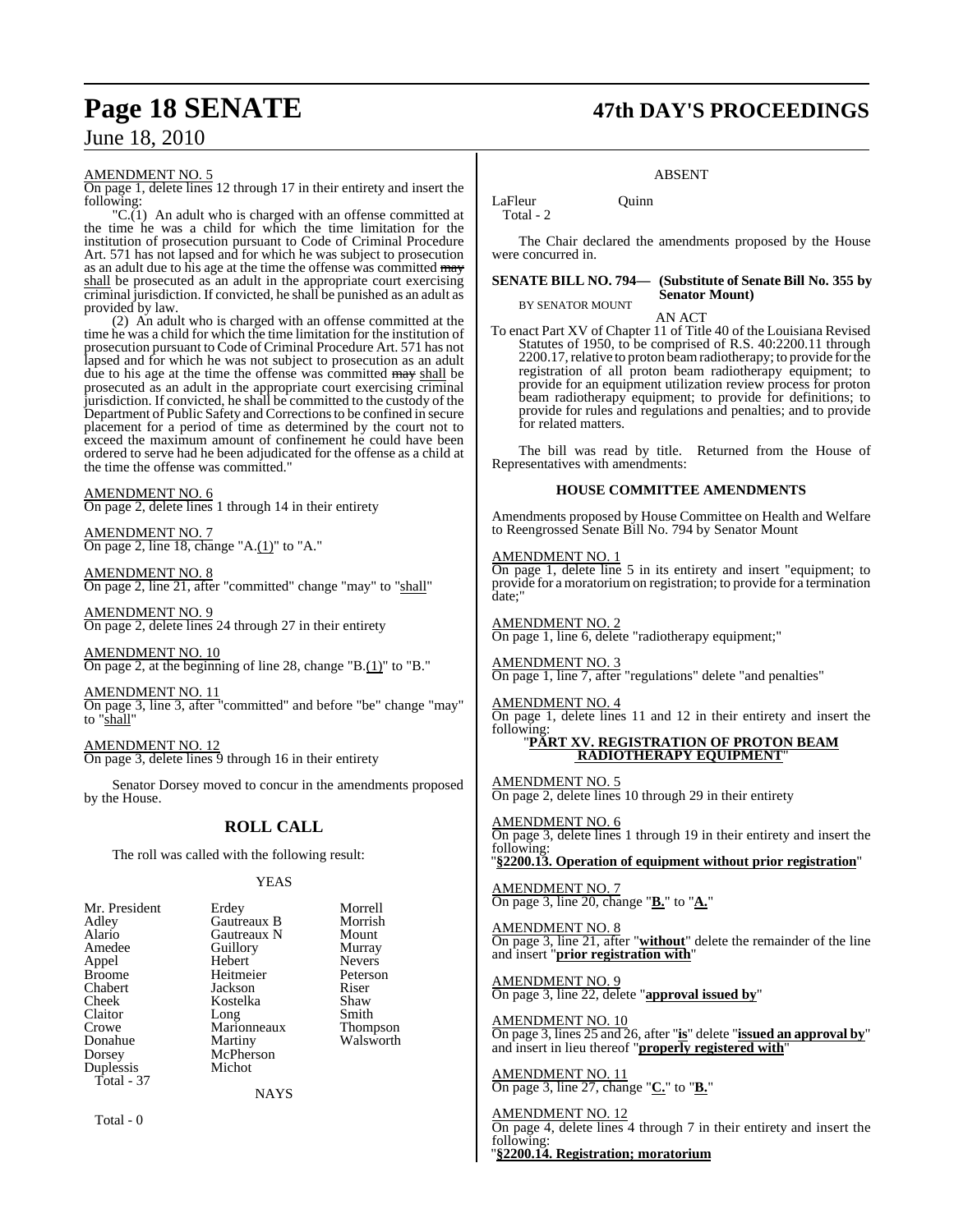## **47th DAY'S PROCEEDINGS Page 19 SENATE**

# June 18, 2010

**There is hereby placed a moratorium on all registrations of proton beam radiotherapy equipment by the department except for the registration of facilities which meet any of the following criteria:**"

AMENDMENT NO. 13 On page 4, delete line 11 in its entirety and insert "**oncology or hematology/oncology**"

AMENDMENT NO. 14 On page 4, line 12, delete "**technology**"

### AMENDMENT NO. 15

On page 5, delete lines 3 through 5 in their entirety and insert the following:

"**§2200.15. Termination of Part**

**This Part shall cease to be effective ten years from the date of issuance of the first registration issued by the department.**"

#### **LEGISLATIVE BUREAU AMENDMENTS**

Amendments proposed by Legislative Bureau to Reengrossed Senate Bill No. 794 by Senator Mount

AMENDMENT NO. 1 On page 1, line 3, following "through" and before "," change "2200.17" to "2200.15"

AMENDMENT NO. 2 On page 1, line 10, following "through" and before "," change "2200.17" to "2200.15"

AMENDMENT NO. 3

On page 3, line 29, following "**Subsection**" and before "**of**" change "**B**" to "**A**"

AMENDMENT NO. 4 On page 4, line 28, following "**facility**" and before "**has**" change "**who**" to "**that**"

Senator Mount moved to concur in the amendments proposed by the House.

### **ROLL CALL**

The roll was called with the following result:

#### YEAS

| Mr. President | Erdey       | Morrell         |
|---------------|-------------|-----------------|
| Adley         | Gautreaux B | Morrish         |
| Alario        | Gautreaux N | Mount           |
| Amedee        | Guillory    | Murray          |
| Appel         | Hebert      | <b>Nevers</b>   |
| <b>Broome</b> | Heitmeier   | Peterson        |
| Chabert       | Jackson     | Riser           |
| Cheek         | Kostelka    | Shaw            |
| Crowe         | LaFleur     | Smith           |
| Donahue       | Martiny     | <b>Thompson</b> |
| Dorsey        | McPherson   | Walsworth       |
| Duplessis     | Michot      |                 |
| Total $-35$   |             |                 |
|               | <b>NAYS</b> |                 |
| Claitor       | Marionneaux |                 |
| Total - 2     |             |                 |
|               | ABSENT      |                 |
| Long          | Ouınn       |                 |
| Total - 2     |             |                 |

The Chair declared the amendments proposed by the House were concurred in.

#### **SENATE BILL NO. 800— (Substitute of Senate Bill No. 779 by Senator Lafleur and Michot and Representative Montoucet)**

BY SENATOR LAFLEUR

AN ACT To amend and reenact Chapter 13 of Title 25 of the Louisiana Revised Statutes of 1950, to be comprised of R.S. 25:651 through 655, relative to the Council for the Development of French in Louisiana; to statutorily create the council; to provide relative to the council's domicile, purposes, membership, powers, duties, and functions; to provide relative to members' terms and compensation; to provide relative to vacancies; to provide for the appointment of an executive committee and an executive director; to provide for policies and bylaws; and to provide for related matters.

The bill was read by title. Returned from the House of Representatives with amendments:

#### **HOUSE COMMITTEE AMENDMENTS**

Amendments proposed by House Committee on Municipal, Parochial and Cultural Affairs to Re-Reengrossed Senate Bill No. 800 by Senator LaFleur

AMENDMENT NO. 1

On page 1, line 3, after "655" and before "relative to" delete the comma "," and insert "and R.S.  $36:209(R)$ ,"

AMENDMENT NO. 2

On page 1, line 8, after "bylaws;" and before "and to" insert "to provide relative to executive reorganization;"

AMENDMENT NO. 3

On page 6, between lines 20 and 21, insert the following: "Section 2. R.S. 36:209(R) is hereby amended and reenacted to read as follows:

§209. Transfer of boards, commissions, departments, and agencies to Department of Culture, Recreation and Tourism \* \* \*

R. The Council for the Development of French in Louisiana (R.S. 25:651-653 **R.S. 25:651 et seq.**) is placed within the Department of Culture, Recreation and Tourism and shall exercise and perform its powers, duties, functions, and responsibilities in the manner provided for agencies transferred in accordance with the provisions of R.S. 36:801.1. \* \* \*"

AMENDMENT NO. 4

On page  $\overline{6}$ , at the beginning of line 21, change "Section 2." to "Section 3.

#### AMENDMENT NO. 5

On page 6, at the beginning of line 23, change "Section 3." to "Section 4."

#### AMENDMENT NO. 6

On page 6, after line 25, insert the following:

"Section 5. The Council for the Development of French in Louisiana shall establish an advisory committee composed of the members of the council in office prior to the effective date of this Act to provide advice and counsel to the new members and the executive committee. The council shall dissolve such advisory committee on December 31, 2011."

#### **HOUSE FLOOR AMENDMENTS**

Amendments proposed by Representative Cortez to Reengrossed Senate Bill No. 800 by Senator LaFleur

#### AMENDMENT NO. 1

In House Committee Amendment No. 6, proposed by the House Committee on Municipal, Parochial and Cultural Affairs and adopted by the House of Representatives on June 8, 2010, on line 28, after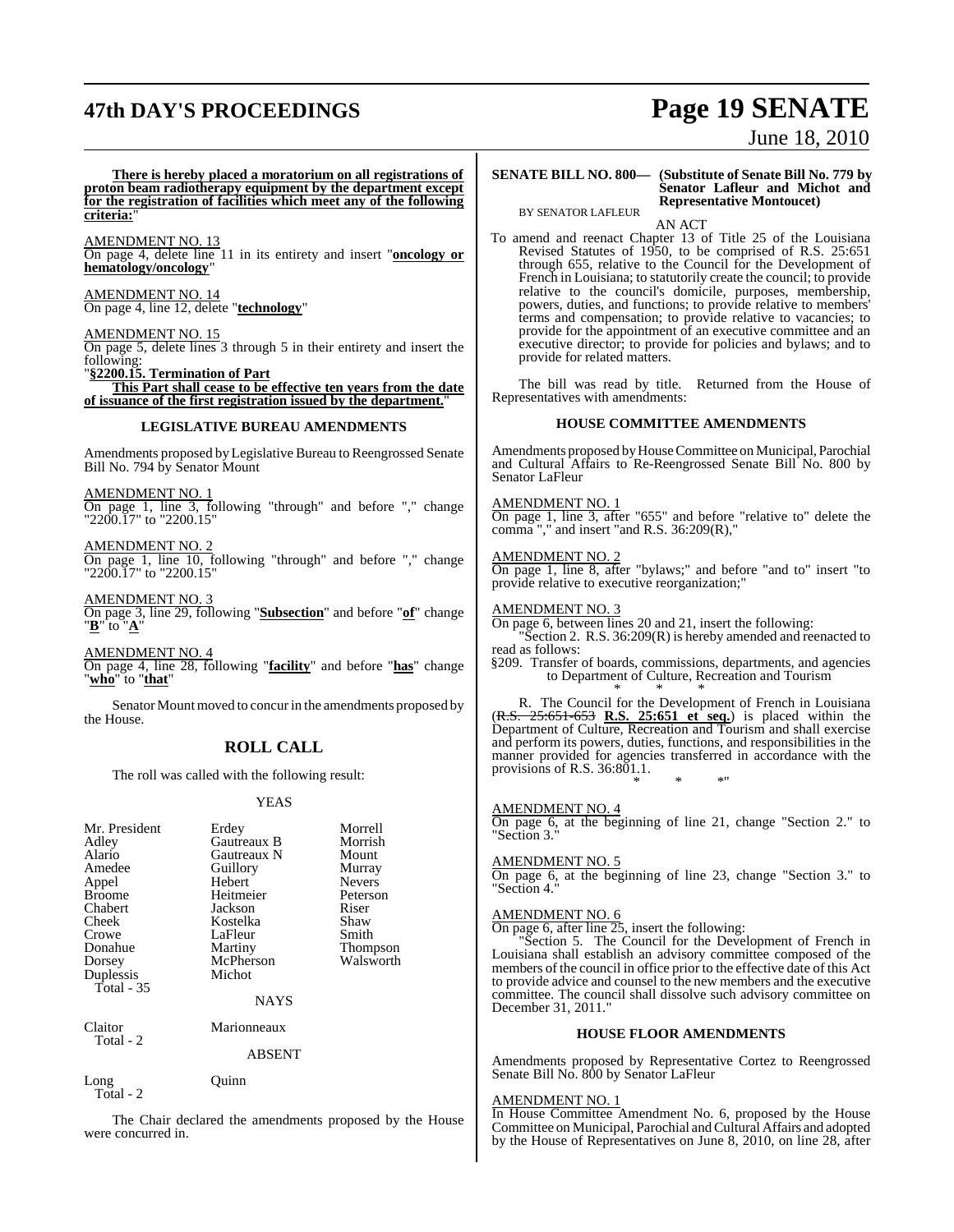"committee." delete the remainder of the line and delete line 29 in its entirety

AMENDMENT NO. 2 On page 2, line 17, after "**exchanges**" and before "**between**" insert "**within the state and**"

Senator LaFleur moved to reject the amendments proposed by the House.

### **ROLL CALL**

The roll was called with the following result:

#### YEAS

| Mr. President<br>Adley<br>Alario<br>Amedee<br>Appel<br><b>Broome</b><br>Chabert<br>Cheek<br>Claitor<br>Crowe<br>Donahue | Gautreaux B<br>Gautreaux N<br>Guillory<br>Hebert<br>Heitmeier<br>Jackson<br>Kostelka<br>LaFleur<br>Long<br>Marionneaux<br>Martiny<br>McPherson | Morrell<br>Morrish<br>Mount<br>Murray<br><b>Nevers</b><br>Peterson<br>Riser<br>Shaw<br>Smith<br>Thompson<br>Walsworth |
|-------------------------------------------------------------------------------------------------------------------------|------------------------------------------------------------------------------------------------------------------------------------------------|-----------------------------------------------------------------------------------------------------------------------|
| Dorsey                                                                                                                  |                                                                                                                                                |                                                                                                                       |
| Erdey<br><b>Total - 37</b>                                                                                              | Michot                                                                                                                                         |                                                                                                                       |
|                                                                                                                         | <b>NAYS</b>                                                                                                                                    |                                                                                                                       |
| Total - 0                                                                                                               | ABSENT                                                                                                                                         |                                                                                                                       |

Duplessis Quinn Total - 2

The Chair declared the amendments proposed by the House were rejected.

#### **SENATE BILL NO. 801— (Substitute of Senate Bill No. 399 by Senator Riser)**

BY SENATOR RISER

AN ACT To enact R.S. 14:323, relative to the use of tracking devices; to prohibit the tracking of the location or movement of another person without the consent of that person; to provide for definitions; to provide for exceptions; to provide for penalties; and to provide for related matters.

The bill was read by title. Returned from the House of Representatives with amendments:

#### **HOUSE COMMITTEE AMENDMENTS**

Amendments proposed by House Committee on Administration of Criminal Justice to Reengrossed Senate Bill No. 801 by Senator Riser

#### AMENDMENT NO. 1

On page 1, line 15, after "vehicle" and before "who" insert a comma "," and insert "including the owner of a vehicle available for rent,"

#### **HOUSE FLOOR AMENDMENTS**

Amendments proposed by Representative Ellington to Reengrossed Senate Bill No. 801 by Senator Riser

#### AMENDMENT NO. 1

On page 2, between lines 16 and 17, insert the following: "(7) Any commercial motor carrier operation."

## **Page 20 SENATE 47th DAY'S PROCEEDINGS**

Senator Riser moved to concur in the amendments proposed by the House.

#### **ROLL CALL**

The roll was called with the following result:

#### YEAS

| Mr. President | Erdey       | Michot        |
|---------------|-------------|---------------|
| Adley         | Gautreaux B | Morrell       |
| Alario        | Gautreaux N | Morrish       |
| Amedee        | Guillory    | Mount         |
| Appel         | Hebert      | Murray        |
| <b>Broome</b> | Heitmeier   | Peterson      |
| Chabert       | Jackson     | Riser         |
| Cheek         | Kostelka    | Shaw          |
| Claitor       | LaFleur     | Smith         |
| Crowe         | Long        | <b>Thomps</b> |
| Donahue       | Marionneaux | Walswc        |
| Dorsey        | Martiny     |               |
| Duplessis     | McPherson   |               |
| Total - 37    |             |               |
|               | <b>NAYS</b> |               |
| Total - 0     |             |               |

Murray<br>Peterson Thompson<br>Walsworth

#### ABSENT

Nevers Ouinn Total - 2

The Chair declared the amendments proposed by the House were concurred in.

### **SENATE BILL NO. 167—** BY SENATOR WALSWORTH

AN ACT

To enact R.S. 44:4(44), relative to public records; to provide for applicability of records of a cemetery authority under investigation; and to provide for related matters.

The bill was read by title. Returned from the House of Representatives with amendments:

#### **HOUSE COMMITTEE AMENDMENTS**

Amendments proposed by House Committee on House and Governmental Affairs to Engrossed Senate Bill No. 167 by Senator Walsworth

#### AMENDMENT NO. 1

On page 1, line 2, delete "records of" and insert "public records laws to records in the custody or control of the Louisiana Cemetery Board relative to"

#### AMENDMENT NO. 2

On page 1, delete lines 7 through 17 and delete page 2, and insert the following: "This Chapter shall not apply:

\* \* \* **(44) To any records, writings, accounts, letters, letter books, photographs, actual working papers, or copies thereof, any of which is in the custody or control of any officer, employee, or agent of the Louisiana Cemetery Board and which pertains to an investigation of the business of a cemetery authority that is under investigation; however any such record shall be public record and subject to the provisions of this Chapter when introduced as evidence before an administrative or other judicial tribunal or when the investigation is complete.**"

Senator Walsworth moved to concur in the amendments proposed by the House.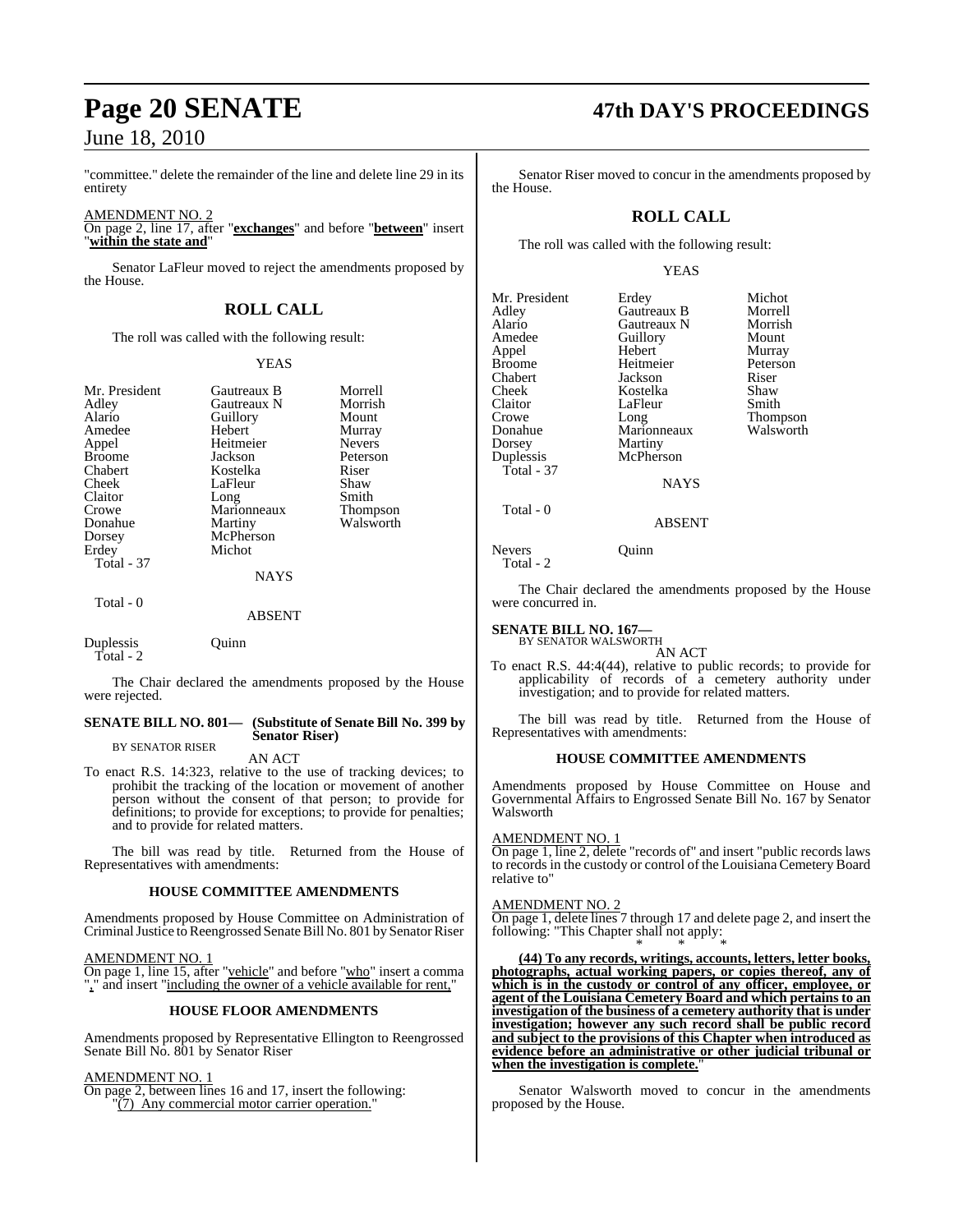### **47th DAY'S PROCEEDINGS Page 21 SENATE**

### **ROLL CALL**

The roll was called with the following result:

Michot

#### YEAS

| Mr. Presidei  |
|---------------|
| Adley         |
| Alario        |
| Amedee        |
| Appel         |
| <b>Broome</b> |
| Chabert       |
| Cheek         |
| Claitor       |
| Crowe         |
| Donahue       |
| Dorsey        |
| Duplessis     |
| Total - 37    |
|               |

nt Erdey Morrell<br>Gautreaux B Morrish **Gautreaux B** Morrish<br> **Guillory** Mount Guillory<br>Hebert Heitmeier<br>Jackson Kostelka Riser<br>LaFleur Shaw LaFleur Shaw<br>Long Smith Marionneaux<br>Martiny McPherson

## Murray<br>Nevers Peterson<br>Riser Long Smith<br>
Marionneaux Thompson Walsworth

Gautreaux N Total - 1

#### ABSENT

**NAYS** 

Quinn Total - 1

The Chair declared the amendments proposed by the House were concurred in.

#### **SENATE BILL NO. 268—** BY SENATOR LAFLEUR

AN ACT

To amend and reenact R.S. 22:2051, 2052, 2053(A), 2054, 2055, 2056, 2057(A) and (C), 2058(A), (B)(7), (C) and (D), 2059(A) and (C)(1) through (4), 2060(A)(1) and (B), 2061(A), 2062(A) and (B), 2063, 2067, 2068(A) and (B), 2069(A) and (B), and R.S. 44:4.1(B)(10) and to enact R.S. 22:2057(D) and (E), 2059(C)(10) through (14), 2060.1, 2061(D), and 2061.1, and to repeal R.S.  $22:2060(A)(3)$ , relative to the Louisiana Insurance Guaranty Association Law; to provide for coverage limitations of the association; to provide for definitions; to provide for the creation of the association; to provide for membership of the board of directors; to provide for the powers and duties of the association; to provide for benefit limitations of the association; to provide for assessments of member insurers; to provide for venue; to provide for the plan of operation of the association; to provide for the powers and duties of the commissioner of insurance; to provide for the coordination among other Guaranty Associations; to provide for the effect of paid claims; to provide for the exclusion of claims of "high net worth insureds"; to provide for the exhaustion of other coverage prior to making a claim against the association; to provide for the prevention of insolvencies; to provide for immunity; to provide for a stay of proceedings against insolvent insurers; to provide for prohibited advertising; to provide for effective date; and to provide for related matters.

The bill was read by title. Returned from the House of Representatives with amendments:

#### **HOUSE COMMITTEE AMENDMENTS**

Amendments proposed by House Committee on Insurance to Reengrossed Senate Bill No. 268 by Senator LaFleur

#### AMENDMENT NO. 1

On page 1, line 4, after "2068(A) and (B)," insert "and" and after  $"2069(A)$  and (B)" delete the remainder of the line

# June 18, 2010

#### AMENDMENT NO. 2

On page 1, at the beginning of line 5, delete "44:4.1 $(B)(10)$ "

#### AMENDMENT NO. 3

On page 3, at the end of line 15, delete "It shall" and delete line 16

#### AMENDMENT NO. 4

On page 5, line 15, after "addition," delete the remainder of the line and at the beginning of line 16 delete "an insolvent insurer" and insert "**any person insured under a policy issued by an insolvent insurer**"

#### AMENDMENT NO. 5

On page 5, line 16, after "subrogation claim" insert "**or any contractual indemnity claim**"

#### AMENDMENT NO. 6

On page 5, line 24, delete "**or self-insurer may be asserted against a**"

#### AMENDMENT NO. 7

On page 5, line 25, delete "**person insured under a policy issued by an insolvent insurer**" and insert "**self-insurer, or any other person with an interest in the claim,**"

#### AMENDMENT NO. 8

On page 6, between lines 15 and 16, insert the following:

"**(xi) Any claim by a group self-insurance fund for the amount within the self-insured retention, deductible, co-pay, or any other obligation or liability of the group self-insurance fund, stated in the policy of the insolvent insurer, or for the first three hundred thousand dollars of each claim, whichever is greater.**"

#### AMENDMENT NO. 9

On page 8, delete lines 11 and 12 in their entirety

#### AMENDMENT NO. 10

On page 8, at the beginning of line 13, change "**(c)**" to "**(8)**"

#### AMENDMENT NO. 11

On page 10, line 4, after "**insurance.**" insert the following: "**A group self-insurance fund formed under Subpart J of Part 1 of Chapter 10 of Title 23 of the Revised Statutes of 1950 shall not be deemed to be an insurer with respect to this Chapter.**"

#### AMENDMENT NO. 12

On page 14, line 1, after "**benefits**" insert "**payable directly to or on behalf of the injured employee or his health care providers, vocational rehabilitation counselors, and similar providers**"

AMENDMENT NO. 13 On page 21, line 14, after "**by**" delete "**a**" and insert "**an unsatisfied**"

#### AMENDMENT NO. 14

On page 21, line 15, after "**any**" and before "**judgment**" insert "**unsatisfied**"

#### AMENDMENT NO. 15

On page 22, line 16, after "facilities" delete the remainder of the line

#### AMENDMENT NO. 16 On page 22, at the beginning of line 17, delete "for the insolvent

insurer

#### AMENDMENT NO. 17

On page 29, line 28, after "**values**." delete the remainder of the line and delete line 29 in its entirety

#### AMENDMENT NO. 18

On page 30, delete lines 1 through 3 in their entirety and insert the following: "**The members of a group self-insurance fund formed under Subpart J of Part 1 of Chapter 10 of Title 23 of the Revised Statutes of 1950 shall not be deemed to be affiliates of the fund, and shall not be included in the determination of the net worth of**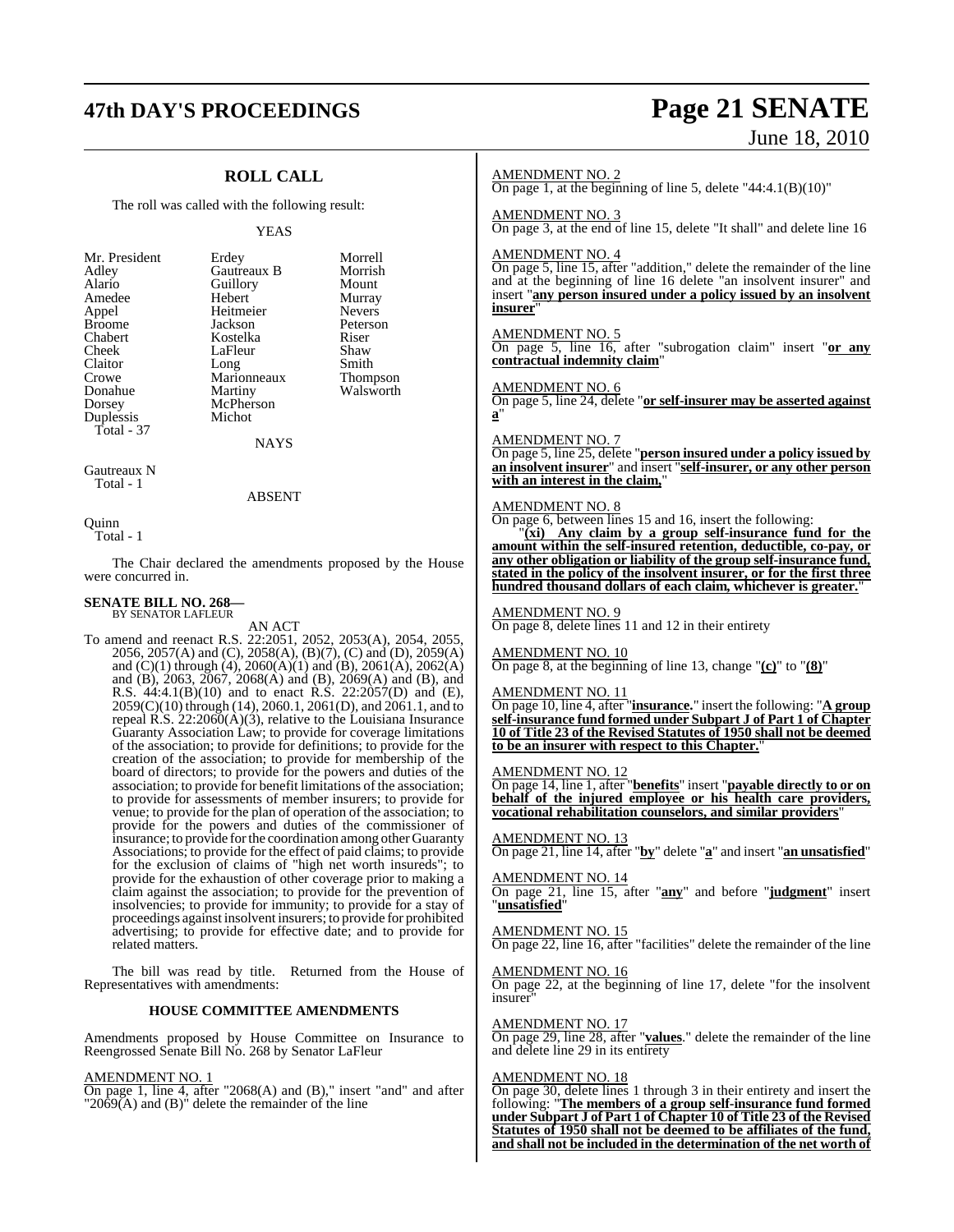### **Page 22 SENATE 47th DAY'S PROCEEDINGS**

### June 18, 2010

#### **the fund. For the purposes of this section, a group self-insurance fund, and each individual member of the fund upon whose behalf a claim is submitted, shall be deemed to be policyholders or named insureds of any policy of insurance issued to the fund.**"

#### AMENDMENT NO. 19

On page 35, delete lines 23 and 24 in their entirety

#### AMENDMENT NO. 20 On page 37, delete lines 4 through 15 in their entirety

#### AMENDMENT NO. 21

On page 37, at the beginning of line 16, change "Section 3." to "Section 2."

#### AMENDMENT NO. 22

On page 37, at the beginning of line 20, change "Section 4." to "Section 3."

#### AMENDMENT NO. 23

On page 37, between lines 20 and 21, insert the following:

Section 4. This Act, in its entirety, is intended to have prospective application only. However, the provisions of this Act in R.S. 22:2055(15) with regard to group self-insurance funds formed under Subpart J of Part 1 of Chapter 10 of Title 23 of the Revised Statutes of 1950 are interpretive and intended to restate the original legislative intent with regard to such funds. Such affirmation is not intended to confer any retroactive effect whatsoever to the provisions of this Act."

#### **LEGISLATIVE BUREAU AMENDMENTS**

Amendments proposed by Legislative Bureau to Reengrossed Senate Bill No. 268 by Senator LaFleur

#### AMENDMENT NO. 1

In House Committee Amendment No.23 proposed by the House Committee on Insurance on page 3, line 4, change "this Act in R.S. 22:2055(15)" to "R.S. 22:2055(15) in this Act"

#### AMENDMENT NO. 2

On page 18, line 6, and before "of this Subsection" change "Subparagraph  $(3)(c)$ " to "Item  $(3)(b)(ii)$ "

#### AMENDMENT NO. 3

On page 18, line 28, following "under" and before "of this Subsection" change "Subparagraph (3)(c)" to "Item (3)(b)(ii)"

#### AMENDMENT NO. 4

On page 19, line 26, change "**Subparagraph (c) of this Paragraph**" to "**Item (ii) of this Subparagraph**"

#### AMENDMENT NO. 5

On page 24, line 4, following "of the association," change "then the association" to "and"

#### **HOUSE FLOOR AMENDMENTS**

Amendments proposed by Representative Roy to Reengrossed Senate Bill No. 268 by Senator LaFleur

#### AMENDMENT NO. 1

On page 3, between lines 16 and 17, insert the following: "**(10) Property residual value insurance.**"

Senator LaFleur moved to concur in the amendments proposed by the House.

#### **ROLL CALL**

The roll was called with the following result:

#### YEAS

| Mr. President | Duplessis   | Michot    |
|---------------|-------------|-----------|
| Adley         | Erdey       | Morrell   |
| Alario        | Gautreaux B | Morrish   |
| Amedee        | Gautreaux N | Mount     |
| Appel         | Guillory    | Murray    |
| <b>Broome</b> | Hebert      | Peterson  |
| Chabert       | Heitmeier   | Riser     |
| Cheek         | Kostelka    | Shaw      |
| Claitor       | LaFleur     | Smith     |
| Crowe         | Long        | Thompson  |
| Donahue       | Martiny     | Walsworth |
| Dorsey        | McPherson   |           |
| Total - 35    |             |           |
|               |             |           |

NAYS

Marionneaux Total - 1

Total - 3

#### ABSENT

Jackson Nevers Quinn

The Chair declared the amendments proposed by the House were concurred in.

### **SENATE BILL NO. 310—**

BY SENATOR KOSTELKA AN ACT

To amend and reenact R.S.  $42:1141(C)(4)(a)$  and (c) and (5) and (E)(10) and 1142(E), relative to enforcement of laws within the jurisdiction of the Board of Ethics; to provide relative to the powers, functions, and duties of the Ethics Adjudicatory Board; to provide relative to appeals of board decisions; and to provide for related matters.

The bill was read by title. Returned from the House of Representatives with amendments:

#### **HOUSE COMMITTEE AMENDMENTS**

Amendments proposed by House Committee on House and Governmental Affairs to Engrossed Senate Bill No. 310 by Senator Kostelka

#### AMENDMENT NO. 1

On page 2, delete lines 4 through 15 and insert the following:

"(c) **Selection. (i)** The members of the Ethics Adjudicatory Board shall be randomly selected at a public meeting of the Board of Ethics, from among the names of all administrative law judges who meet the qualifications. The members of the first Ethics Adjudicatory Board shall be selected by August 15, 2008. The initial **current** Ethics Adjudicatory Board shall serve until January 1, 2009. **through December 31, 2010.** Thereafter, the adjudicatory board members shall be selected annually to **each** serve a one-year term from January first through December thirty-first. **three-year term, which term shall begin on January first.** The adjudicatory board members for the years 2009 and beyond shall be randomly selected at a public meeting held by the Board of Ethics in December of the preceding year **preceding the year in which the terms are to begin**. There shall be no limitation on the number of times a qualified member may be selected to serve."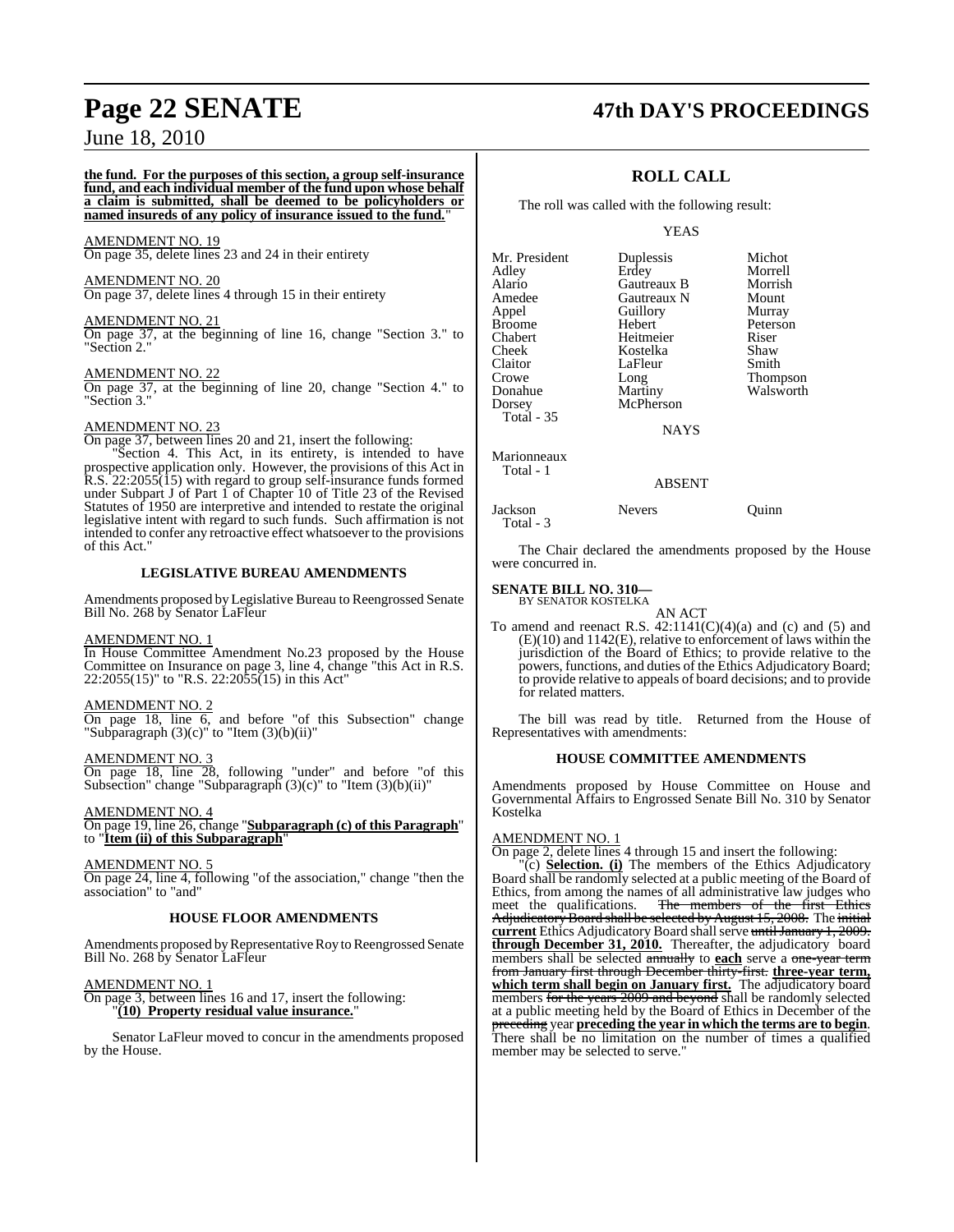## **47th DAY'S PROCEEDINGS Page 23 SENATE**

# June 18, 2010

#### **HOUSE FLOOR AMENDMENTS**

Amendments proposed by Representative Gallot to Engrossed Senate Bill No. 310 by Senator Kostelka

#### AMENDMENT NO. 1

On page 3, line 10, after "this Section" insert "in the same manner as a decision of the Board of Ethics"

Senator Kostelka moved to concur in the amendments proposed by the House.

#### **ROLL CALL**

The roll was called with the following result:

#### YEAS

| Mr. President | Gautreaux B   | Morrell       |
|---------------|---------------|---------------|
| Adley         | Gautreaux N   | Morrish       |
| Alario        | Guillory      | Mount         |
| Amedee        | Hebert        | Murray        |
| Appel         | Heitmeier     | <b>Nevers</b> |
| <b>Broome</b> | Jackson       | Peterson      |
| Chabert       | Kostelka      | Riser         |
| Cheek         | LaFleur       | Shaw          |
| Claitor       | Long          | Smith         |
| Crowe         | Marionneaux   | Thompson      |
| Donahue       | Martiny       | Walsworth     |
| Dorsey        | McPherson     |               |
| Erdey         | Michot        |               |
| Total - 37    |               |               |
|               | <b>NAYS</b>   |               |
| Total - 0     |               |               |
|               | <b>ABSENT</b> |               |
| Duplessis     | <b>Duinn</b>  |               |

The Chair declared the amendments proposed by the House were concurred in.

#### **SENATE BILL NO. 418—** BY SENATOR KOSTELKA

Total - 2

AN ACT

To amend and reenact R.S. 42:1141(C)(3)(a), (c) and (d) and 1163, and to enact R.S. 42:1141(C)(3)(e), relative to enforcement of laws within the jurisdiction of the Board of Ethics; to provide for procedures relative to such enforcement; and to provide for related matters.

The bill was read by title. Returned from the House of Representatives with amendments:

#### **HOUSE COMMITTEE AMENDMENTS**

Amendments proposed by House Committee on House and Governmental Affairs to Reengrossed Senate Bill No. 418 by Senator Kostelka

AMENDMENT NO. 1 On page 1, delete line 2 and insert "To amend and reenact R.S.  $42:1141(C)(3)(a)$  and (c) and 1163,"

AMENDMENT NO. 2 On page 1, line 3, delete "42:1141(C)(3)(e),"

#### AMENDMENT NO. 3

On page 1, delete lines 7 and 8 and insert: "Section 1. R.S.  $42:114I(C)(3)(a)$  and (c) and 1163 are hereby amended and reenacted to read as follows:"

#### AMENDMENT NO. 4

On page 1, line 14, delete "**by certified mail**"

#### AMENDMENT NO. 5

On page 1, line 15, after "**violations**" delete the comma "**,**" and the remainder of the line and at the beginning of line 16, delete "**"charges"**." and insert a period "**.**"

#### AMENDMENT NO. 6

On page 2, delete lines 5 through 25 and insert the following:

"(c) If the board does not issue charges within one year from the date upon which a sworn complaint is received or, if no sworn complaint was received, within one year from the date the board voted to consider the matter, the matter shall be dismissed. \* \* \*

#### §1163. Prescription **Time limits on enforcement**

No action to enforce any provision of this Chapter shall be commenced after the expiration of two years following the discovery of the occurrence of the alleged violation, or four years after the occurrence of the alleged violation, whichever period is shorter. **The Board of Ethics shall not issue charges based on an alleged violation of any provision of this Chapter after the expiration of one of the following periods, whichever expires first:**

**(1) One year following receipt by the board of the complaint of the alleged violation or, if no complaint was received, the date the board voted to consider the alleged violation. For purposes of this Paragraph, "receipt by the board" means receipt by a member of the board, a member of the staff of the board, or any person employed by or acting on behalf of the board, whichever occurs earliest.**

**(2) Four years after the occurrence of the alleged violation, which four- year period is a peremptive period that may not be** interrupted.

#### AMENDMENT NO. 7

On page 3, after line 1, insert the following:

"Section 3. The provisions of this Act amending R.S. 42:1163 shall not apply with respect to any alleged violation that the Board of Ethics has voted to consider or about which the Board of Ethics has received a complaint as of the effective date of this Act."

#### **HOUSE FLOOR AMENDMENTS**

Amendments proposed by Representative Gallot to Reengrossed Senate Bill No. 418 by Senator Kostelka

#### AMENDMENT NO. 1

In House Committee Amendment No. 7 proposed by the House Committee on House and Governmental Affairs and adopted by the House of Representatives on June 10, 2010, on page 2, line 1, change "42:1163" to "42:1141(C)(3)(c) and 1163"

#### **HOUSE FLOOR AMENDMENTS**

Amendments proposed by Representative Gallot to Reengrossed Senate Bill No. 418 by Senator Kostelka

#### AMENDMENT NO. 1

In House Committee Amendment No. 7 proposed by the House Committee on House and Governmental Affairs and adopted by the House of Representatives on June 10, 2010, on page 2, line 1, change "42:1163" to "42:1141(C)(3)(c) and 1163'

Senator Kostelka moved to concur in the amendments proposed by the House.

### **ROLL CALL**

The roll was called with the following result:

#### YEAS

Mr. President Erdey Michot<br>Adley Gautreaux N Morrell Gautreaux N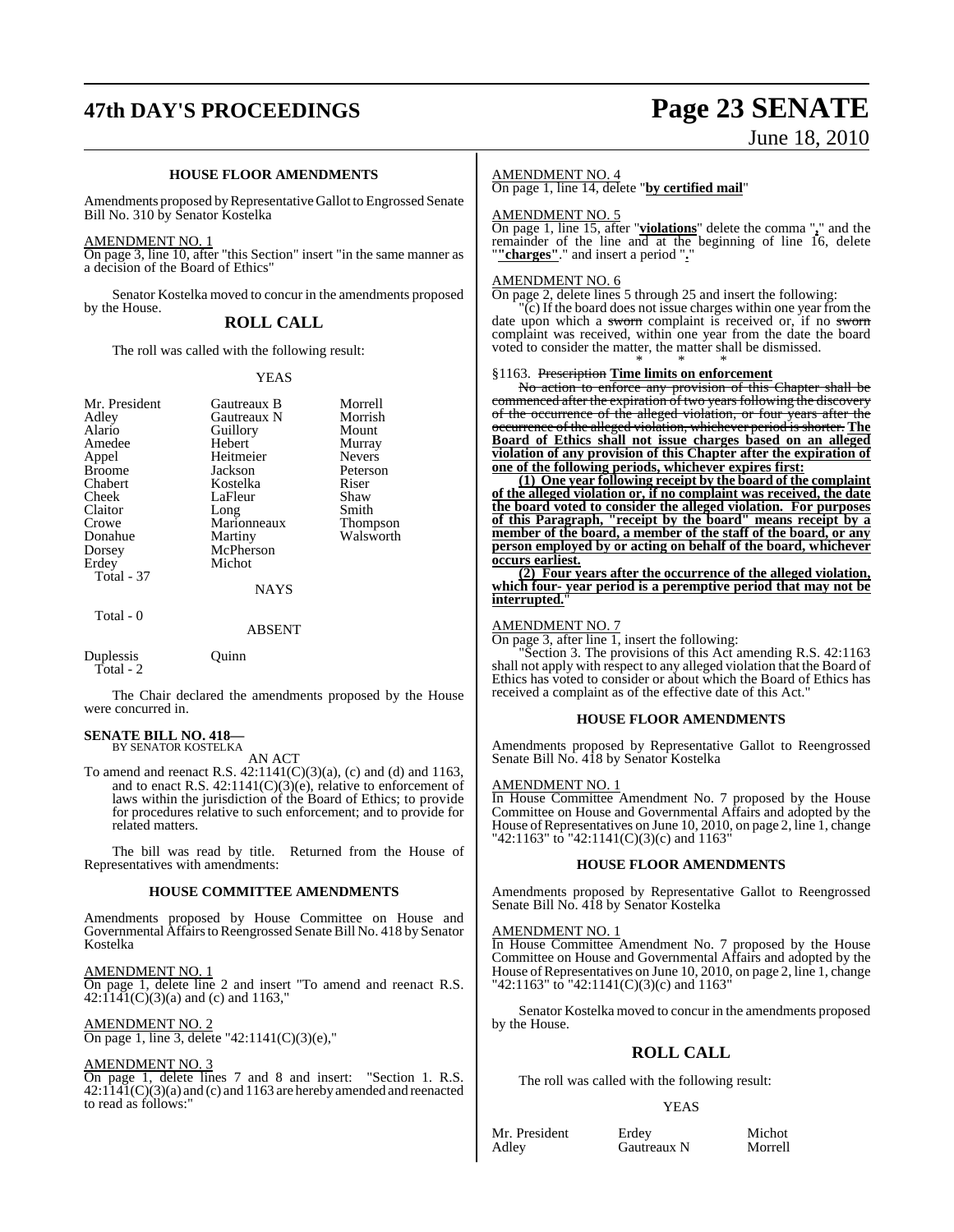| Alario        | Guillory      | Morrish       |
|---------------|---------------|---------------|
| Amedee        | Hebert        | Mount         |
| Appel         | Heitmeier     | Murray        |
| <b>Broome</b> | Jackson       | <b>Nevers</b> |
| Chabert       | Kostelka      | Peterson      |
| Cheek         | LaFleur       | Riser         |
| Claitor       | Long          | Shaw          |
| Crowe         | Marionneaux   | Smith         |
| Donahue       | Martiny       | Thompson      |
| Dorsey        | McPherson     | Walsworth     |
| Total - 36    |               |               |
|               | <b>NAYS</b>   |               |
| Total - 0     |               |               |
|               | <b>ABSENT</b> |               |

| Duplessis<br>Total - 3 | Gautreaux B | Ouinn |
|------------------------|-------------|-------|
|                        |             |       |

The Chair declared the amendments proposed by the House were concurred in.

SENATE BILL NO. 421—<br>BY SENATOR MURRAY AND REPRESENTATIVES ARMES, ARNOLD,<br>AUSTIN BADON, BARROW, BURRELL, CHANDLER, CHANEY,<br>CONNICK, CROMER, DIXON, FANNIN, GISCLAIR, GUILLORY, HAZEL,<br>HONORE, HUTTER, KATZ, LAFONTA, LEBAS, LO AN ACT

To enact R.S. 22:1052, relative to therapeutic switching of medications under certain circumstances; and to provide for related matters.

The bill was read by title. Returned from the House of Representatives with amendments:

#### **HOUSE COMMITTEE AMENDMENTS**

Amendments proposed by House Committee on Insurance to Reengrossed Senate Bill No. 421 by Senator Murray

AMENDMENT NO. 1 On page 1, line 16, after "**expeditiously**" change "**granted**" to "**considered**"

AMENDMENT NO. 2 On page 2, line 1, after "**demonstrate**" insert a comma "**,**" and "**based on sound clinical evidence,**"

AMENDMENT NO. 3

On page 2, line 4, after "**demonstrate**" insert a comma "**,**" and "**based on sound clinical evidence,**"

AMENDMENT NO. 4 On page 2, at the end of line 5 and the beginning of line 6, delete "**or likely**"

AMENDMENT NO. 5 On page 2, line 8, after "**demonstrate**" insert a comma "**,**" and "**based on sound clinical evidence,**"

#### AMENDMENT NO. 6

On page 2, line 12, after "**longer than**" delete the remainder of the line and insert the following: "**the minimum time necessary to determine clinical effectiveness basedonpeer-reviewedpublished clinical literature regarding such therapy.**"

AMENDMENT NO. 7 On page 2, delete lines 13 through 18 in their entirety

#### **HOUSE FLOOR AMENDMENTS**

Amendments proposed by Representative Ellington to Reengrossed Senate Bill No. 421 by Senator Murray

## **Page 24 SENATE 47th DAY'S PROCEEDINGS**

#### AMENDMENT NO. 1

On page 1, line 2, after "relative to" delete the remainder of the line and insert "step therapy or fail first protocols under certain"

On page 1, line 6, after "coverage of" delete the remainder of the line and insert "step therapy or fail first protocols"

#### AMENDMENT NO. 2

On page 1, line 10, after "**coverage of**" delete the remainder of the line and insert "**step therapy or fail first protocols**"

#### AMENDMENT NO. 3

On page 1, at the beginning of line 11, delete "**of medications**"

#### **HOUSE FLOOR AMENDMENTS**

Amendments proposed by Representative Arnold to Reengrossed Senate Bill No. 421 by Senator Murray

#### AMENDMENT NO. 1

In House Committee Amendment No. 6 proposed by the House Committee on Insurance and adopted by the House of Representatives on June 10, 2010, delete lines 17 and 18 in their entirety and insert in lieu thereof the following: "**the customary period for the medication when such treatment is deemed clinically ineffective by the prescribing physician. When the prescribing physician can demonstrate, through sound clinical evidence, that the originally prescribed medication is likely to require more than the customary period for such medication to provide any relief or an amelioration to the insured, the step therapy or fail first protocol may be extended for a period of time to be determined by the physician**"

Senator Murray moved to concur in the amendments proposed by the House.

### **ROLL CALL**

The roll was called with the following result:

#### YEAS

| Mr. President<br>Adley<br>Alario<br>Amedee<br>Appel<br>Broome<br>Chabert<br>Cheek<br>Claitor<br>Crowe<br>Donahue<br>Dorsey<br>Erdev | Gautreaux B<br>Gautreaux N<br>Guillory<br>Hebert<br>Heitmeier<br>Jackson<br>Kostelka<br>LaFleur<br>Long<br>Marionneaux<br>Martiny<br>McPherson<br>Michot | Morrell<br>Morrish<br>Mount<br>Murray<br><b>Nevers</b><br>Peterson<br>Riser<br>Shaw<br>Smith<br><b>Thompson</b><br>Walsworth |
|-------------------------------------------------------------------------------------------------------------------------------------|----------------------------------------------------------------------------------------------------------------------------------------------------------|------------------------------------------------------------------------------------------------------------------------------|
| <b>Total - 37</b>                                                                                                                   |                                                                                                                                                          |                                                                                                                              |
|                                                                                                                                     | <b>NAYS</b>                                                                                                                                              |                                                                                                                              |
| Total - 0                                                                                                                           |                                                                                                                                                          |                                                                                                                              |

#### ABSENT

Duplessis Quinn Total - 2

The Chair declared the amendments proposed by the House were concurred in.

#### **SENATE BILL NO. 515** BY SENATOR KOSTELKA

AN ACT

To amend and reenact R.S.  $44:4.1(B)(10)$  and  $(25)$ , relative to public records; to provide relative to exceptions to public records law for certain records; and to provide for related matters.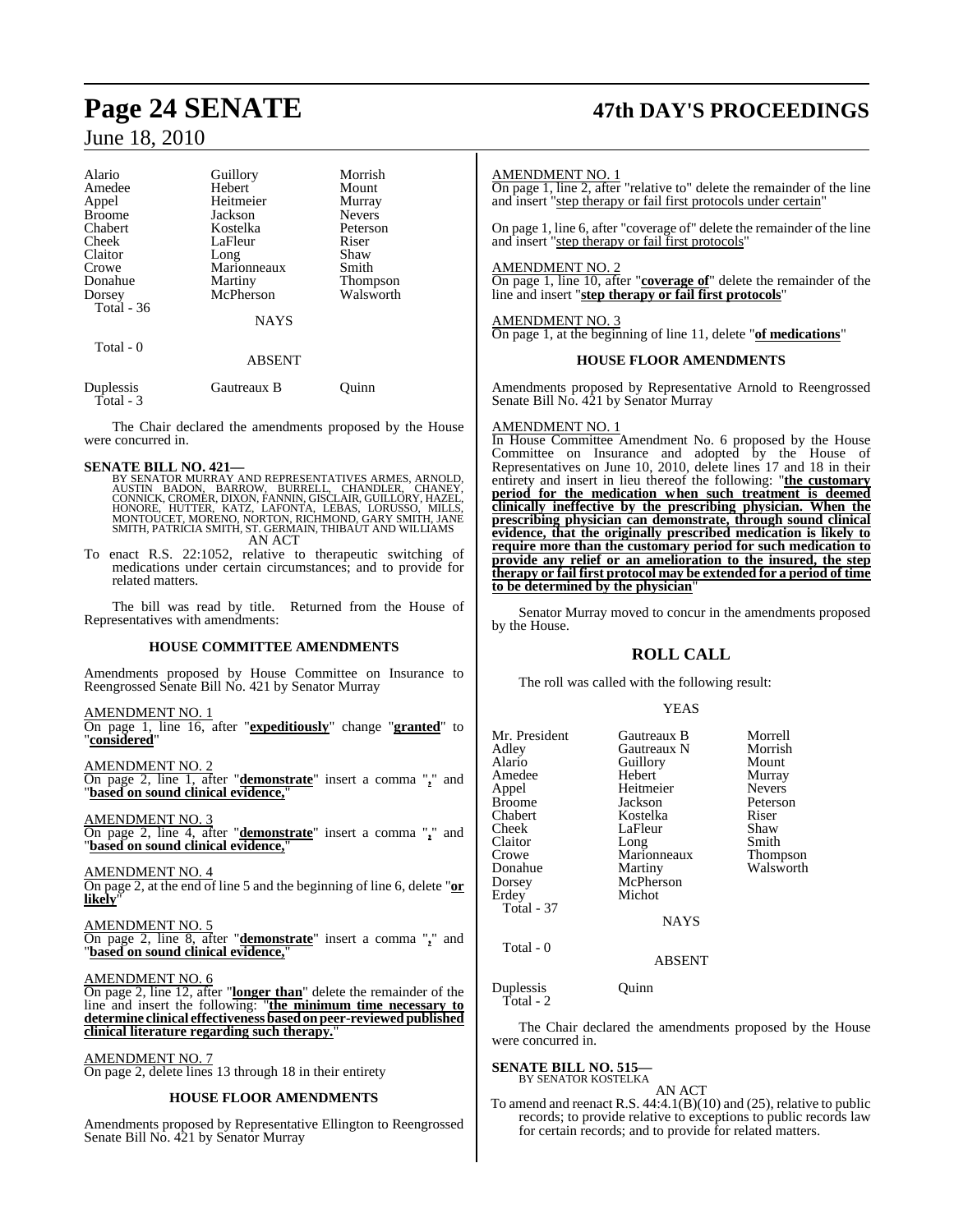## **47th DAY'S PROCEEDINGS Page 25 SENATE**

The bill was read by title. Returned from the House of Representatives with amendments:

#### **HOUSE FLOOR AMENDMENTS**

Amendments proposed by Representative Gallot to Engrossed Senate Bill No. 515 by Senator Kostelka

AMENDMENT NO. 1

On page 1, line 16, change "628" to "618"

Senator Kostelka moved to concur in the amendments proposed by the House.

#### **ROLL CALL**

The roll was called with the following result:

#### YEAS

| Mr. President<br>Adley<br>Alario<br>Amedee<br>Appel<br><b>Broome</b> | Dorsey<br>Erdey<br>Gautreaux N<br>Guillory<br>Hebert<br>Heitmeier | Michot<br>Morrell<br>Morrish<br>Mount<br>Murray<br><b>Nevers</b><br>Riser |
|----------------------------------------------------------------------|-------------------------------------------------------------------|---------------------------------------------------------------------------|
| Chabert<br>Cheek                                                     | Kostelka<br>LaFleur                                               | Shaw                                                                      |
| Claitor                                                              | Long                                                              | Smith                                                                     |
| Crowe                                                                | Marionneaux                                                       | <b>Thompson</b>                                                           |
| Donahue<br>Total - 33                                                | Martiny                                                           | Walsworth                                                                 |
|                                                                      | <b>NAYS</b>                                                       |                                                                           |
| Total - 0                                                            |                                                                   |                                                                           |

**ABSENT** 

Peterson Ouinn

| Duplessis   | Jackson   |
|-------------|-----------|
| Gautreaux B | McPherson |
| Total - 6   |           |

The Chair declared the amendments proposed by the House were concurred in.

#### **SENATE BILL NO. 581—** BY SENATOR PETERSON

AN ACT

To amend and reenact Code of Criminal Procedure Art. 437, relative to grand juries; to provide forinquiriesinto certain offenses; and to provide for related matters.

On motion of Senator Peterson, the bill was read by title and returned to the Calendar, subject to call.

### **SENATE BILL NO. 622—** BY SENATOR WALSWORTH

AN ACT

To amend and reenact R.S. 42:1123(32), relative to the Code of Governmental Ethics; to provide that any advertising agency who has a contract for advertising services with an agency is allowed to enter into contracts with any other person who engages in a transaction with that agency; and to provide for related matters.

On motion of Senator Walsworth, the bill was read by title and returned to the Calendar, subject to call.

### **SENATE BILL NO. 644—** BY SENATOR BROOME

AN ACT

To enact Chapter 2-A of Title XVI of the Louisiana Children's Code, comprised of Arts. 1623 through 1643, and to repeal Chapter 2 of Title XVI of the Louisiana Children's Code, comprised of Arts. 1608 through 1622, relative to the Interstate Compact for the Placement of Children; to authorize the state to enter into an

# June 18, 2010

interstate compact on the placement of children; to provide procedures, terms, conditions, requirements, and effects; to provide purposes and definitions; to provide relative to compact applicability; to provide relative to jurisdiction, assessments, placement, and state responsibility; to establish an interstate commission for the placement of children and provide for its powers, duties, membership, procedures, organization, operation, officers and staff; to provide certain qualified immunity, defenses, and indemnification; to provide for rulemaking functions and procedures; to provide for the effects of rules promulgated by the commission; to provide for judicial review of such rules; to provide for oversight of the compact by the commission; to provide for dispute resolution and enforcement of the compact; to provide for financing of the commission; to provide for effective dates of the compact; to provide for withdrawal and dissolution of the compact; to provide for legal effects of the compact; to provide for Indian tribes; to provide for rulemaking authority by the Department of Social Services; to provide certain effective dates; and to provide for related matters.

The bill was read by title. Returned from the House of Representatives with amendments:

#### **HOUSE COMMITTEE AMENDMENTS**

Amendments proposed by House Committee on Civil Law and Procedure to Reengrossed Senate Bill No. 644 by Senator Broome

AMENDMENT NO. 1 On page 1, line 2, change "Arts." to "Articles"

AMENDMENT NO. 2 On page 1, line 4, change "Arts." to "Articles"

AMENDMENT NO. 3 On page 2, line 6, change "Arts." to "Articles"

AMENDMENT NO. 4 On page 3, line 3, after "**Chapter**" insert "**the following terms shall have the following meanings**"

AMENDMENT NO. 5 On page 3, line 28, change "**section**" to "**Section**"

AMENDMENT NO. 6 On page 3, line 29, change "**USC §1602(C)**" to "**U.S.C. 1602(C)**"

AMENDMENT NO. 7 On page 4, line 2, delete "**of this Chapter**"

AMENDMENT NO. 8 On page 4, line 8, change "**can**" to "**may**"

AMENDMENT NO. 9 On page 5, line 4, delete "**color of**"

AMENDMENT NO. 10 On page 5, line 20, change "**step-parent**" to "**stepparent**"

<u>AMENDMENT NO. 11</u> On page 5, line 21, change "**non-relative**" to "**nonrelative**"

AMENDMENT NO. 12 On page 6, line 9, change "**Armed Services**" to "**armed services**"

AMENDMENT NO. 13 On page 6, line 13, change "**Armed Services**" to "**armed services**"

AMENDMENT NO. 14 On page 6, line 16, change "**U.S.**" to "**United States**"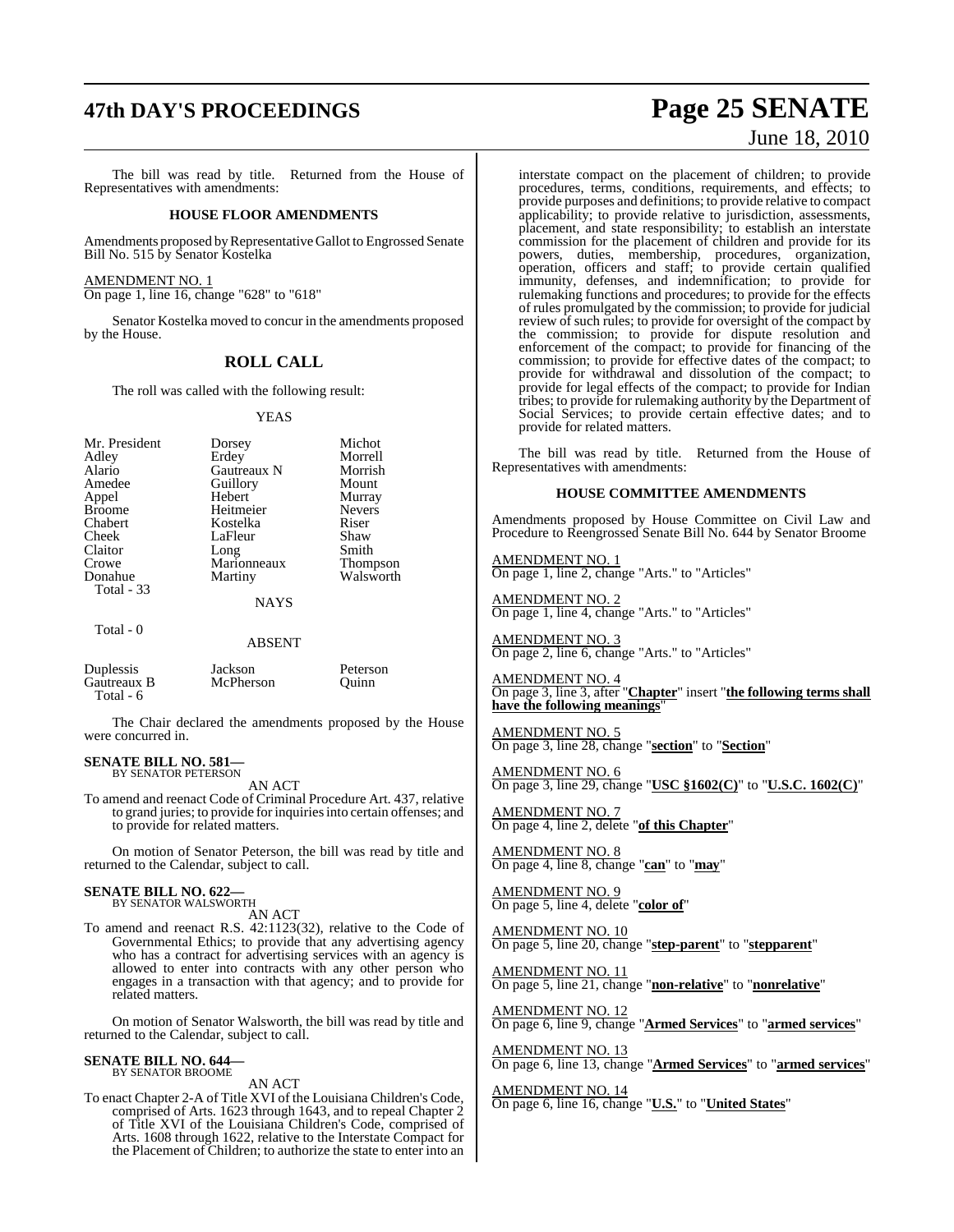## **Page 26 SENATE 47th DAY'S PROCEEDINGS**

AMENDMENT NO. 15 On page 6, line 26, after "**B**" and before the comma "," insert "**of this Article**"

AMENDMENT NO. 16 On page 6, line 27, after "**to**" insert "**all of the following**"

AMENDMENT NO. 17 On page 7, line 7, after "**if**" insert "**any of the following**"

AMENDMENT NO. 18 On page 7, at the beginning of line 8, change "**the**" to "**The**"

AMENDMENT NO. 19 On page 7, at the end of line 9, change the semicolon ";" to a period "." and delete "**or**"

AMENDMENT NO. 20 On page 7, at the beginning of line 10, change "**the**" to "**The**"

AMENDMENT NO. 21 On page 7, line 20, change "**non-relative**" to "**nonrelative**"

AMENDMENT NO. 22 On page 7, line 27, change "**that**" to "**all of the following exists**"

AMENDMENT NO. 23 On page 7, at the end of line 29, change the semicolon ";" to a period "." and delete "**and**"

AMENDMENT NO. 24 On page 8, at the end of line 2, change the semicolon ";" to a period "." and delete "**and**"

AMENDMENT NO. 25 On page 8, delete lines 8 through 10 and insert the following: "**(7) A child who is a United States citizen living overseas with a United States armed services member stationed overseas,** is removed and placed in a state.

AMENDMENT NO. 26 On page 8, line 15, change "**Armed Services**" to "**armed services**"

AMENDMENT NO. 27 On page 9, line 5, change "**Such jurisdiction**" to "**Jurisdiction**"

AMENDMENT NO. 28 On page 9, line 10, delete "**that are before courts and**"

AMENDMENT NO. 29 On page 9, line 18, after "**if**" insert "**any of the following occur**"

AMENDMENT NO. 30 On page 9, at the end of line 21, change the semicolon ";" to a period "." and delete "**or**"

AMENDMENT NO. 31 On page 9, at the end of line 22, change the semicolon ";" to a period "." and delete "**or**"

AMENDMENT NO. 32 On page 9, line 23, after "majority" insert a period "." and delete the remainder of the line and delete line 24 in its entirety

AMENDMENT NO. 33 On page 9, at the end of line 26, change the semicolon ";" to a period "." and delete "**or**"

AMENDMENT NO. 34 On page 9, at the end of line 28, change the semicolon ";" to a period "." and delete "**or**"

AMENDMENT NO. 35 On page 10, at the end of line 1, change the semicolon ";" to a period "." and delete "**or**"

AMENDMENT NO. 36 On page 10, line 10, change "**would**" to "**may**"

AMENDMENT NO. 37 On page 10, line 17, after "**except**" insert "**when any of the following exists**"

AMENDMENT NO. 38 On page 10, line 18, change "**when the**" to "**The**"

AMENDMENT NO. 39 On page 10, at the end of line 19, change the semicolon ";" to a period "." and delete "**or**"

AMENDMENT NO. 40 On page 10, line 20, change "**when the**" to "**The**"

AMENDMENT NO. 41 On page 10, at the end of line 21, change the semicolon ";" to a period "." and delete "**or**"

AMENDMENT NO. 42 On page 10, line 22, change "**when a**" to "**A**"

AMENDMENT NO. 43 On page 10, line 28, change "**Evaluation**" to "**evaluation**"

AMENDMENT NO. 44 On page 11, line 10, change "**parent(s)**" to "**parent**"

AMENDMENT NO. 45 On page 13, at the end of line 2, change "**Such**" to "**The**"

AMENDMENT NO. 46 On page 13, line 14, change "**Agency Responsibility**" to "**agency responsibility**"

AMENDMENT NO. 47 On page 13, line 18, after "**for**" insert "**all of the following**"

AMENDMENT NO. 48 On page 13, at the beginning of line 19, change "**the**" to "**The**"

AMENDMENT NO. 49 On page 13, at the end of line 20, change the semicolon ";" to a period "." and delete "**and**"

AMENDMENT NO. 50 On page 13, delete lines 21 through 23 in their entirety and insert the following: "**(b) Services for the child beyond the public services for**

**which he is eligible in the receiving state, as determined by the public child placing agency in the sending state.**"

AMENDMENT NO. 51 On page 13, at the beginning of line 26, change "**any**" to "**Any**"

AMENDMENT NO. 52 On page 13, at the end of line 26, change the semicolon ";" to a period "." and delete "**and**"

AMENDMENT NO. 53 On page 13, at the beginning of line 27, change "**supervision**" to "**Supervision**"

AMENDMENT NO. 54 On page 14, at the end of line 5, delete the colon ":"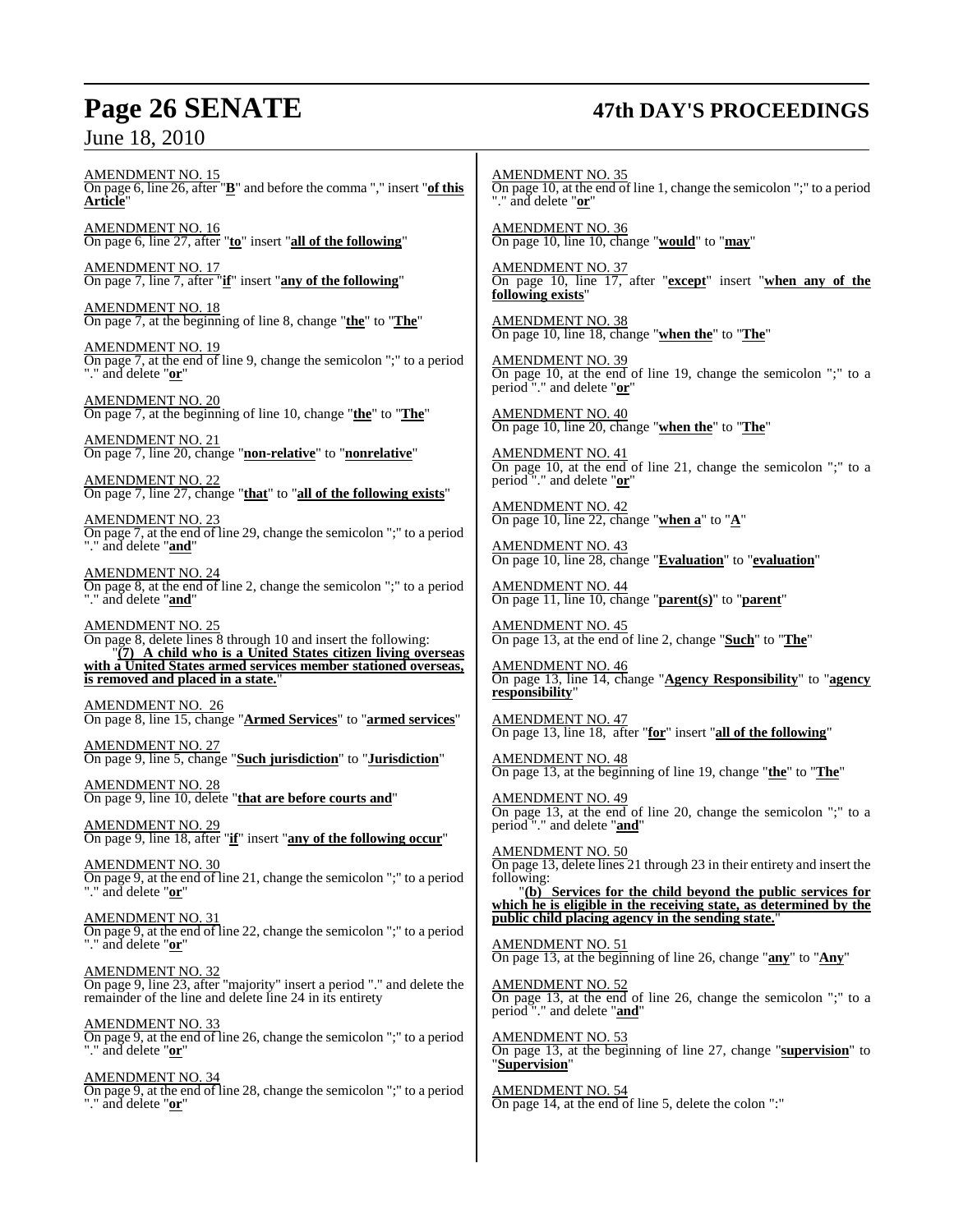## **47th DAY'S PROCEEDINGS Page 27 SENATE**

# June 18, 2010

AMENDMENT NO. 55

On page 14, at the beginning of line 6, change "**(1) Legally**" to "**legally**"

AMENDMENT NO. 56 On page 14, at the end of line 7, change the period "." to "**and**"

AMENDMENT NO. 57 On page 14, at the beginning of line 8, change "**(2) Financially**" to "**financially**"

AMENDMENT NO. 58 On page 14, line 13, delete "**for the provision of,**"

AMENDMENT NO. 59 On page 14, line 18, delete "**the provision of**"

AMENDMENT NO. 60 On page 14, line 19, delete "**the provision of**"

AMENDMENT NO. 61 On page 14, line 29, change "**USC**" to "**U.S.C.**"

AMENDMENT NO. 62 On page 16, line 3, change "**Such**" to "**These**"

AMENDMENT NO. 63 On page 16, line 7, change "**day-to-day**" to "**daily**"

AMENDMENT NO. 64 On page 16, line 19, delete "**pursuant to this Chapter**"

AMENDMENT NO. 65 On page 17, line 6, after "**property**" insert a period "." and delete the remainder of the line

AMENDMENT NO. 66 On page 17, line 8, after "**property**" insert a period "." and delete the remainder of the line

AMENDMENT NO. 67 On page 17, line 14, change "**Such reports**" to "**Reports**"

AMENDMENT NO. 68 On page 17, line 15, delete "**that may have been**"

AMENDMENT NO. 69 On page 18, line 15, after "**to**" insert "**any of the following**"

AMENDMENT NO. 70 On page 18, at the beginning of line 16, change "**relate**" to "**Relate**"

AMENDMENT NO. 71 On page 18, at the end of line 17, change the semicolon ";" to a period "." and delete "**or**"

AMENDMENT NO. 72 On page 18, at the beginning of line 18, change "**disclose**" to "**Disclose**"

AMENDMENT NO. 73 On page 18, at the end of line 18, change the semicolon ";" to a period "." and on line 19, delete "**or**"

AMENDMENT NO. 74 On page 18, at the beginning of line 20, change "**disclose**" to "**Disclose**"

AMENDMENT NO. 75 On page 18, at the end of line 21, change the semicolon ";" to a period "." and delete "**or**"

AMENDMENT NO. 76 On page 18, at the beginning of line 22, change "**involve**" to "**Involve**"

AMENDMENT NO. 77 On page 18, at the end of line 22, change the semicolon ";" to a period "." and on line 23, delete "**or**"

AMENDMENT NO. 78 On page 18, at the beginning of line 24, change "**disclose**" to "**Disclose**"

AMENDMENT NO. 79 On page 18, at the end of line 26, change the semicolon ";" to a period "." and delete "**or**"

AMENDMENT NO. 80 On page 18, at the beginning of line 27, change "**disclose**" to "**Disclose**"

AMENDMENT NO. 81 On page 18, at the end of line 27, change the semicolon ";" to a period "." and on line 28, delete "**or**"

AMENDMENT NO. 82 On page 19, at the beginning of line 1, change "**specifically relate**" to "**Relate**"

AMENDMENT NO. 83 On page 19, line 2, delete "**civil action or other**"

AMENDMENT NO. 84 On page 19, at the beginning of line 4, change "**provision**" to "**Article**"

AMENDMENT NO. 85 On page 20, line 12, change "**Constitution**" to "**constitution**"

AMENDMENT NO. 86 On page 21, at the end of line 10, delete "**in**" and at the beginning of line 11, change "**order to effectively and efficiently**" to "**to**"

AMENDMENT NO. 87 On page 21, line 12, change "**the criteria set forth in this article**" to "**this Article**"

AMENDMENT NO. 88 On page 21, line 13, after "**adopted**" insert a period "." and change "**pursuant thereto. Such rulemaking**" to "**Rulemaking**"

AMENDMENT NO. 89 On page 21, line 18, delete "**as now or hereafter interpreted by the U.S. Supreme Court**"

AMENDMENT NO. 90 On page 21, line 24, change "**reason(s) for that**" to "**reason for the**"

AMENDMENT NO. 91 On page 22, line 7, change "**U.S.**" to "**United States**"

<u>AMENDMENT NO. 92</u> On page 22, line 17, change "**act**" to "**Chapter**"

AMENDMENT NO. 93 On page 22, line 22, after "**addressing**" insert "**all of**"

AMENDMENT NO. 94 On page 22, at the end of line 23, insert a period "."

AMENDMENT NO. 95 On page 22, at the end of line 24, insert a period "."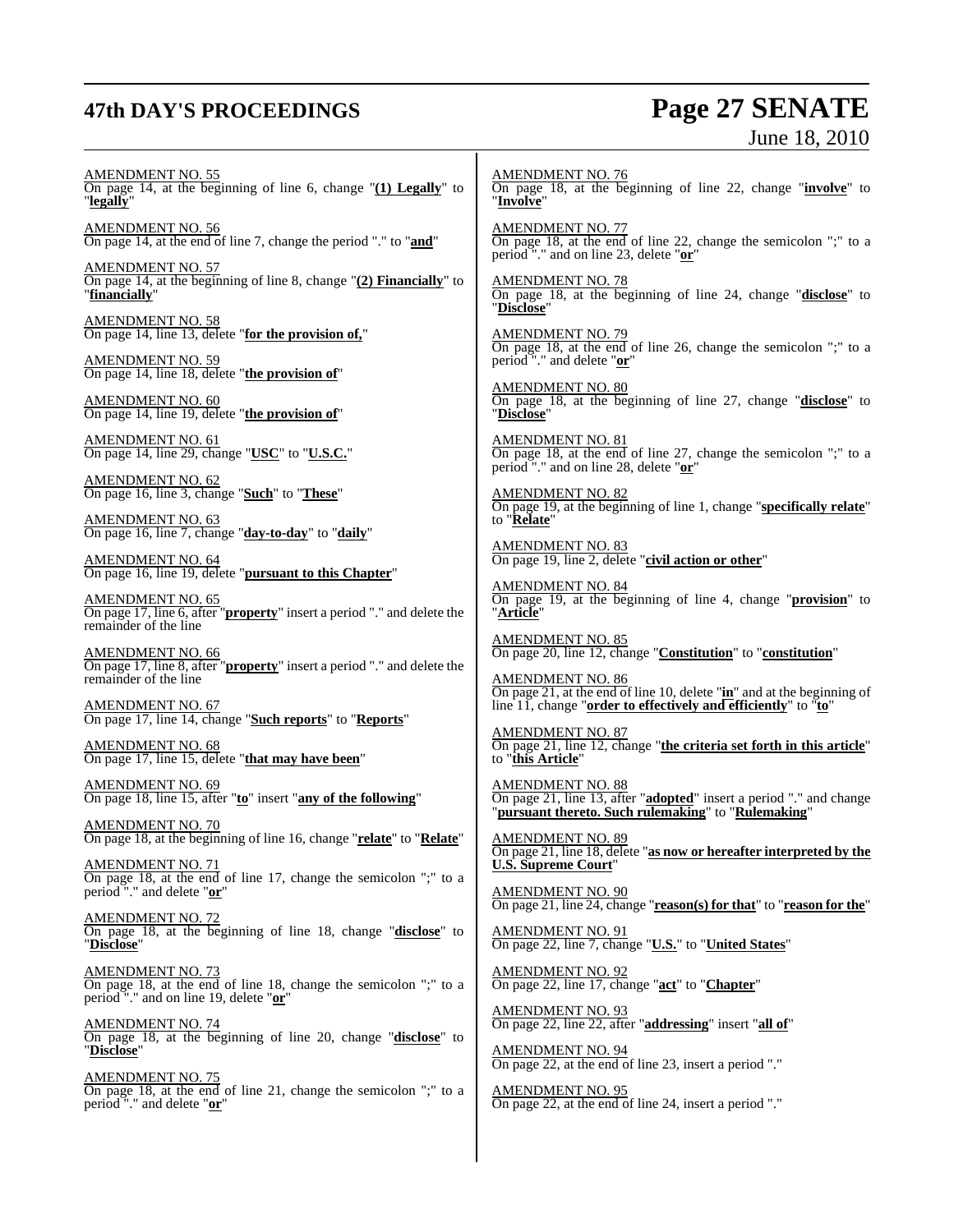### **Page 28 SENATE 47th DAY'S PROCEEDINGS**

AMENDMENT NO. 96 On page 22, at the end of line 25, insert a period "."

AMENDMENT NO. 97 On page 22, at the end of line 26, insert a period "."

AMENDMENT NO. 98 On page 22, at the end of line 27, insert a period "."

AMENDMENT NO. 99 On page 22, at the end of line 28, insert a period "."

AMENDMENT NO. 100 On page 22, line 29, change "**reports/supervision**" to "**reports and supervision.**"

AMENDMENT NO. 101 On page 23, line 1, change "**information/confidentiality**" to "**information and confidentiality.**"

AMENDMENT NO. 102 On page 23, at the end of line 2, insert a period "."

AMENDMENT NO. 103 On page 23, at the end of line 3, insert a period "."

AMENDMENT NO. 104 On page 23, at the end of line 4, insert a period "."

AMENDMENT NO. 105 On page 23, at the end of line 5, insert a period "."

AMENDMENT NO. 106 On page 23, at the end of line 6, insert a period "."

AMENDMENT NO. 107 On page 23, line 10, after "**to**" insert "**do any of the following**"

AMENDMENT NO. 108 On page 23, at the end of line 12, change the semicolon ";" to a period "." and delete "**or**"

AMENDMENT NO. 109 On page 23, at the end of line 13, change the semicolon ";" to a period "." and delete "**or**"

AMENDMENT NO. 110 On page 24, line 25, after "**may**" insert "**take any of the following actions**"

AMENDMENT NO. 111 On page 24, at the end of line 26, change the semicolon ";" to a period "." and delete "**or**"

AMENDMENT NO. 112 On page 25, line 1, change "**must**" to "**shall**"

AMENDMENT NO. 113 On page 25, at the end of line 2, change the semicolon ";" to a period "." and delete "**or**"

AMENDMENT NO. 114 On page 25, at the end of line 10, change the semicolon ";" to a period "." and delete "**or**"

AMENDMENT NO. 115 On page 26, line 5, change "**states, effective date and amendment**" to "**states; effective date; amendment**"

AMENDMENT NO. 116 On page 27, line 3, delete "**in the withdrawing state**" AMENDMENT NO. 117 On page 27, line 4, delete "**withdrawing**"

AMENDMENT NO. 118 On page 27, delete line 8 and insert "**when the state reenacts the compact or upon a date**"

AMENDMENT NO. 119 On page 27, line 28, delete "**Other laws.**" and on page 28, at the beginning of line 1, delete "**(1)**"

AMENDMENT NO. 120 On page 28, line 10, change "**such provision**" to "**it**"

AMENDMENT NO. 121 On page 28, line 11, after "**conflict**" insert a period "." and delete the remainder of the line and delete line 29 in its entirety

AMENDMENT NO. 122 On page 28, line 24, change "**chapter**" to "**Chapter**"

AMENDMENT NO. 123 On page 29, delete lines 1 through 5 in their entirety and insert the following: "**Financial responsibility for any child placed under this compact shall be determined in accordance with Article 1629. However, in the event of partial or complete default of performance, other provisions of law may also be invoked.**"

AMENDMENT NO. 124 On page 29, line 11, delete "**such**"

AMENDMENT NO. 125 On page 29, at the end of line 15, change "Arts." to "Articles"

AMENDMENT NO. 126 On page 29, delete lines 17 though 19 and insert the following: "Section 3. The provisions of this Act shall become effective when the thirty-fifth state has enacted the Interstate Compact for the Placement of Children as provided in Children's Code Article 1636 in Section 1 of this Act."

AMENDMENT NO. 127 On page 29, line 22, delete " $(35<sup>th</sup>)$ "

AMENDMENT NO. 128 On page 29, line 23, delete "language set forth in Section 1of this Act"

#### **HOUSE COMMITTEE AMENDMENTS**

Amendments proposed by House Committee on House and Governmental Affairs to Reengrossed Senate Bill No. 644 by Senator Broome

AMENDMENT NO. 1 In House Committee Amendment No. 22, adopted by the House Committee on Civil Law and Procedure on May 19, 2010, on line 18, change "**exists**" to "**exist**"

#### AMENDMENT NO. 2

In House Committee Amendment No. 69, adopted by the House Committee on Civil Law and Procedure on May 19, 2010, at the end of line 28, change "**any of the following**" to "**do any of the following**"

#### **LEGISLATIVE BUREAU AMENDMENTS**

Amendments proposed by Legislative Bureau to Reengrossed Senate Bill No. 644 by Senator Broome

#### AMENDMENT NO. 1

In House Committee Amendment No.17 proposed by the House Committee on Civil Law and Procedure on page 2, line 8, change "**any of the following**" to "**any of the following apply**"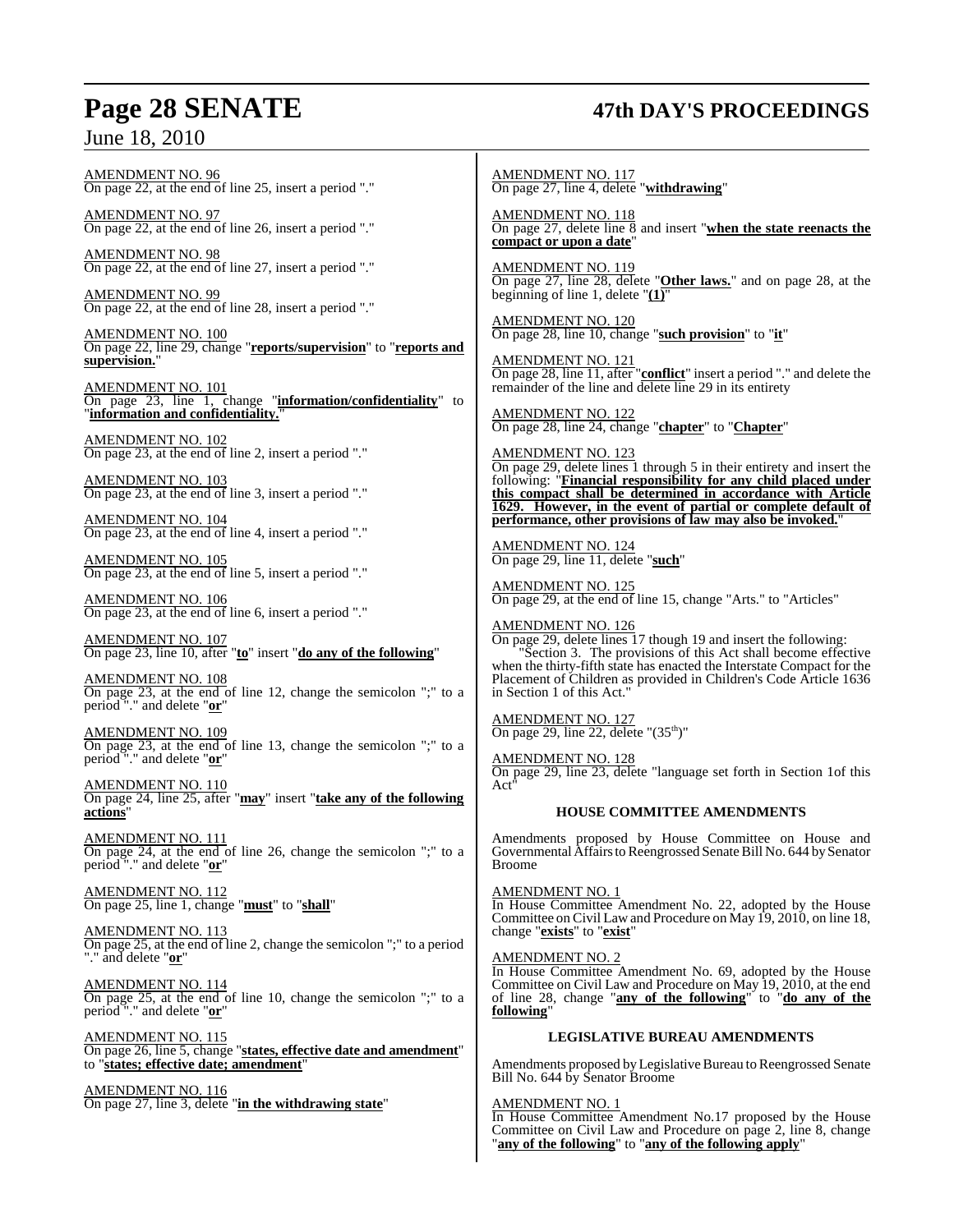## **47th DAY'S PROCEEDINGS Page 29 SENATE**

# June 18, 2010

AMENDMENT NO. 2 In House Committee Amendment No.121 proposed by the House Committee on Civil Law and Procedure on page 9, line 21, following "delete line" change "29" to "12" AMENDMENT NO. 3 On page 2, line 22, following "**Assistance**" and before "**and**" insert "**,**" AMENDMENT NO. 4 On page 3, line 11, following "**development**." and before "**to**" change "**An assessment is only applicable**" to ""**Assessment" is applicable only**" AMENDMENT NO. 5 On page 3, line 15, following "**declare**" and before "**or swear**" insert "**,**" AMENDMENT NO. 6 On page 3, line 18, following "**bylaws**" and before "**or**" insert "**,**" AMENDMENT NO. 7 On page 5, line 28, following "**hospitals**" and before "**or**" insert "**,**" AMENDMENT NO. 8 On page 5, line 29, following "**standard**" and before "**or**" insert "**,**" AMENDMENT NO. 9 On page 6, line 2, following "**interprets**" and before "**or prescribes**" insert "**,**" AMENDMENT NO. 10 On page 6, line 17, following "**Islands**" and before "**and**" insert "**,**" AMENDMENT NO. 11 On page 7, line 3, following "**shall**" and before "**notice**" change "**only require**" to "**require only**" AMENDMENT NO. 12 On page 7, line 25, following "**subject to**" and before "**into a**" change "**Article 1625(A),**" to "**Paragraph A of this Article,**" AMENDMENT NO. 13 On page 10, line 8, following "**crime**" insert "**,**" AMENDMENT NO. 14 On page 12, line 29, following "**placement**" and before "**then**" insert "**,**" AMENDMENT NO. 15 On page 16, line 13, following "**purposes**" and before "**and obligations**" insert "**,**" AMENDMENT NO. 16 On page 16, line 17, following "**rules**" and before "**or**" insert "**,**" AMENDMENT NO. 17 On page 16, line 22, following "**exchange**" and before "**and**" insert "**,**" <u>AMENDMENT NO. 18</u> On page 17, line 6, following "**improve**" and before "**or**" insert "**,**" AMENDMENT NO. 19 On page 17, line 17, following "**training**" and before "**and**" insert "**,**" AMENDMENT NO. 20 On page 18, line 10, following "**states**" and before "**shall**" insert "**,**" AMENDMENT NO. 21 On page 18, line 12, following "**meetings**" and before "**and**" insert "**,**" "**,**" insert<sup>"</sup>, "**,**" by the House. Total - 37 Total - 0 Michot Quinn Total - 2

AMENDMENT NO. 22 On page 23, line 12, following "**safety**" and before "**and**" insert "**,**"

AMENDMENT NO. 23 On page 23, line 18, following "**applied to**" and before "**rule**" change "**said**" to "**such**"

AMENDMENT NO. 24 On page 23, line 26, following "**legislative**" and before "**and**" insert

AMENDMENT NO. 25 On page 24, line 11, following "**order**" and before "**or**" insert "**,**"

AMENDMENT NO. On page 24, line 17, following "**and**" and before "**states**" change "**non-member**" to "**nonmember**"

AMENDMENT NO. 27 On page 25, line 8, following "**necessary**" and before "**the**" insert "**,**"

AMENDMENT NO. 28 On page 25, line 15, following "**organization**" and before "**and**"

AMENDMENT NO. 29 On page 26, line 3, following "**accountant**" and before "**and**" insert

AMENDMENT NO. 30 On page 27, line 5, following "**obligations**" insert "**,**"

#### **HOUSE FLOOR AMENDMENTS**

Amendments proposed by Representative Gallot to Reengrossed Senate Bill No. 644 by Senator Broome

AMENDMENT NO. 1 On page 9, at the beginning of line 1, change "**1628**" to "**1627**"

Senator Peterson moved to concur in the amendments proposed

#### **ROLL CALL**

The roll was called with the following result:

#### YEAS

| Mr. President | Erdey           | Morrell         |
|---------------|-----------------|-----------------|
| Adley         | Gautreaux B     | Morrish         |
| Alario        | Gautreaux N     | Mount           |
| Amedee        | Guillory        | Murray          |
| Appel         | Hebert          | <b>Nevers</b>   |
| <b>Broome</b> | Heitmeier       | Peterson        |
| Chabert       | Jackson         | Riser           |
| Cheek         | Kostelka        | Shaw            |
| Claitor       | LaFleur         | Smith           |
| Crowe         | Long            | <b>Thompson</b> |
| Donahue       | Marionneaux     | Walsworth       |
| Dorsey        | Martiny         |                 |
| Duplessis     | McPherson       |                 |
| Total - 37    |                 |                 |
|               | <b>NI A VZC</b> |                 |

NAYS

ABSENT

The Chair declared the amendments proposed by the House were concurred in.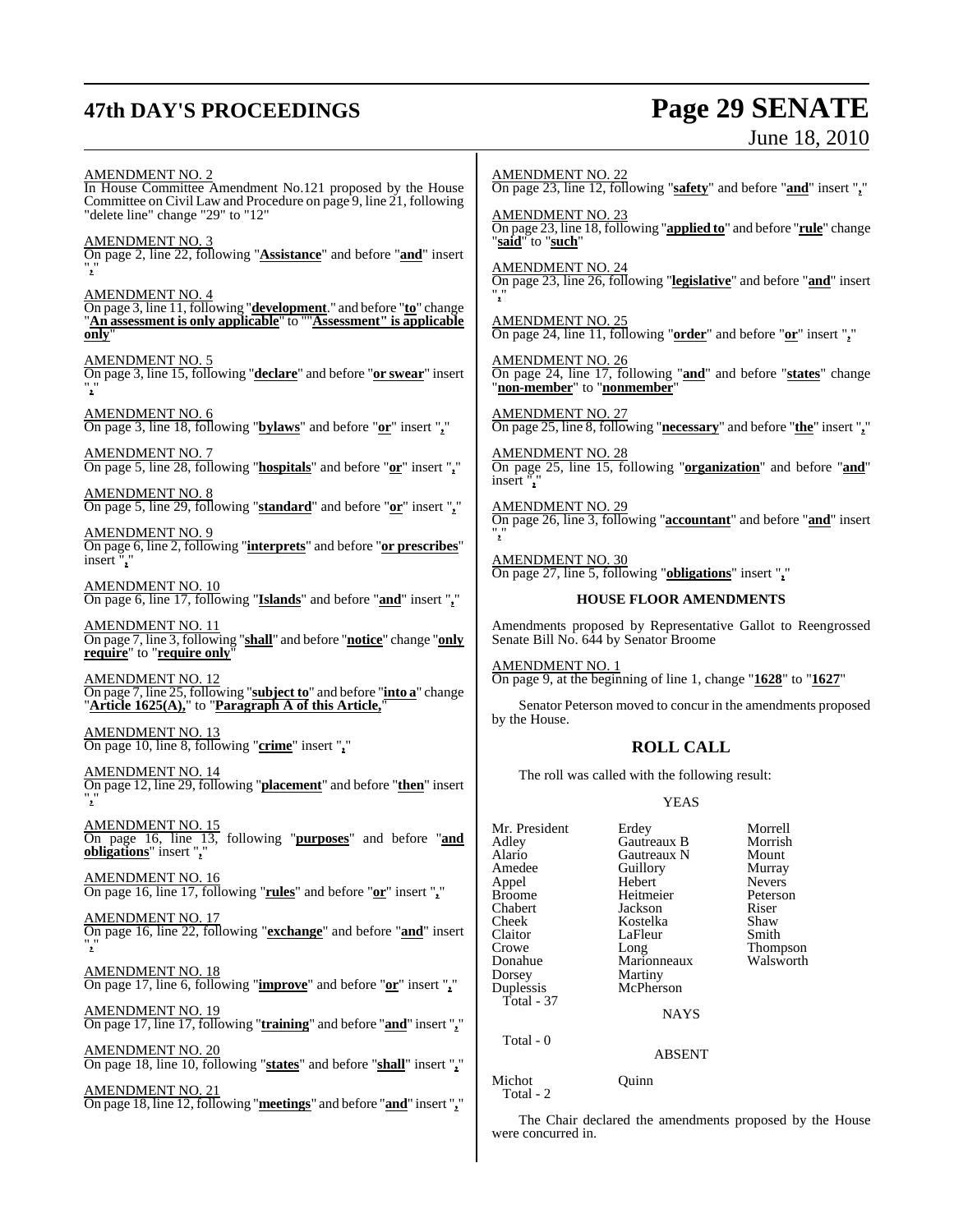## **Page 30 SENATE 47th DAY'S PROCEEDINGS**

### June 18, 2010

#### **SENATE BILL NO. 662—** BY SENATOR HEBERT

AN ACT

To amend and reenact R.S. 22:1661, 1662, 1664(C), 1665 (D), and 1667(A), to enact R.S. 22:1665(E), and to repeal R.S.  $22:1669(C)$ , relative to claims adjusters; to provide with respect to definitions and general exemptions; to provide for application for claims adjuster license and resident license; to provide with respect to catastrophe or emergency claims adjuster registration; and to provide for related matters.

The bill was read by title. Returned from the House of Representatives with amendments:

#### **HOUSE COMMITTEE AMENDMENTS**

Amendments proposed by House Committee on Insurance to Reengrossed Senate Bill No. 662 by Senator Hebert

#### AMENDMENT NO. 1

On page 1, line 2, after "reenact" delete the remainder of the line and insert "R.S. 22:1662, 1664(C), and 1665(D), to enact R.S."

#### AMENDMENT NO. 2

On page 1, line 4, between "respect to" and "general" delete "definitions and"

#### AMENDMENT NO. 3

On page 1, line 5, after "resident license;" delete the remainder of the line and on line 6, delete "or emergency claims adjuster registration;"

#### AMENDMENT NO. 4

On page 1, line 8, after "Section 1." delete the remainder of the line and insert "R.S. 22:1662, 1664(C) and 1665(D) are hereby amended"

AMENDMENT NO. 5 On page 1, delete lines 10 through 17 in their entirety and on page 2, delete lines 1 through 25 in their entirety

AMENDMENT NO. 6 On page 6, delete lines 18 through 25 in their entirety

Senator Hebert moved to concur in the amendments proposed by the House.

### **ROLL CALL**

The roll was called with the following result:

#### YEAS

| Mr. President<br>Adley<br>Alario<br>Amedee<br>Appel<br><b>Broome</b><br>Chabert<br>Cheek<br>Claitor<br>Crowe<br>Donahue<br>Dorsey<br>Duplessis<br>Total $-37$<br>Total - 0 | Erdey<br>Gautreaux B<br>Gautreaux N<br>Guillory<br>Hebert<br>Heitmeier<br>Jackson<br>Kostelka<br>LaFleur<br>Long<br>Marionneaux<br>Martiny<br>McPherson<br><b>NAYS</b><br><b>ABSENT</b> | Morrell<br>Morrish<br>Mount<br>Murray<br><b>Nevers</b><br>Peterson<br>Riser<br>Shaw<br>Smith<br>Thompson<br>Walsworth |
|----------------------------------------------------------------------------------------------------------------------------------------------------------------------------|-----------------------------------------------------------------------------------------------------------------------------------------------------------------------------------------|-----------------------------------------------------------------------------------------------------------------------|
| Michot<br>Total - 2                                                                                                                                                        | Ouinn                                                                                                                                                                                   |                                                                                                                       |
|                                                                                                                                                                            |                                                                                                                                                                                         |                                                                                                                       |

The Chair declared the amendments proposed by the House were concurred in.

### **SENATE BILL NO. 676—** BY SENATOR HEBERT

AN ACT

To amend and reenact R.S. 22:1984 and R.S. 44:4.1(B)(10), relative to examination and investigation of insurers and regulated entities; to provide for financial and market analysis of insurers and regulated entities; to provide for penalties; to provide for confidentiality; to provide for standards and procedures; and to provide for related matters.

The bill was read by title. Returned from the House of Representatives with amendments:

#### **HOUSE COMMITTEE AMENDMENTS**

Amendments proposed by House Committee on Insurance to Engrossed Senate Bill No. 676 by Senator Hebert

AMENDMENT NO. 1 On page 1, line 15, after "**Title 22**" insert "**of the Louisiana Revised Statutes**"

AMENDMENT NO. 2 On page 2, line 26, change "**working**" to "**work**"

AMENDMENT NO. 3 On page 3, line 19, change "**someone else**" to "**any other person**"

#### **HOUSE FLOOR AMENDMENTS**

Amendments proposed byRepresentative Barras to Engrossed Senate Bill No. 676 by Senator Hebert

AMENDMENT NO. 1 On page 4, line 12, between the Section symbol "§" and "4.1" delete "44:"

AMENDMENT NO. 2 On page 4, line 20, change "628" to "618"

Senator Hebert moved to concur in the amendments proposed by the House.

#### **ROLL CALL**

The roll was called with the following result:

#### YEAS

| Mr. President<br>Adlev<br>Alario<br>Amedee<br>Appel<br>Broome<br>Cheek<br>Claitor<br>Crowe<br>Donahue<br>Dorsey<br>Duplessis<br>Erdey<br>Total - 37<br>Total - 0 | Gautreaux B<br>Gautreaux N<br>Guillory<br>Hebert<br>Heitmeier<br>Jackson<br>Kostelka<br>LaFleur<br>Long<br>Marionneaux<br>Martiny<br>McPherson<br>Michot<br><b>NAYS</b><br><b>ABSENT</b> | Morrell<br>Morrish<br>Mount<br>Murray<br><b>Nevers</b><br>Peterson<br>Riser<br>Shaw<br>Smith<br>Thompson<br>Walsworth |
|------------------------------------------------------------------------------------------------------------------------------------------------------------------|------------------------------------------------------------------------------------------------------------------------------------------------------------------------------------------|-----------------------------------------------------------------------------------------------------------------------|
| Chabert<br>Total - 2                                                                                                                                             | Ouınn                                                                                                                                                                                    |                                                                                                                       |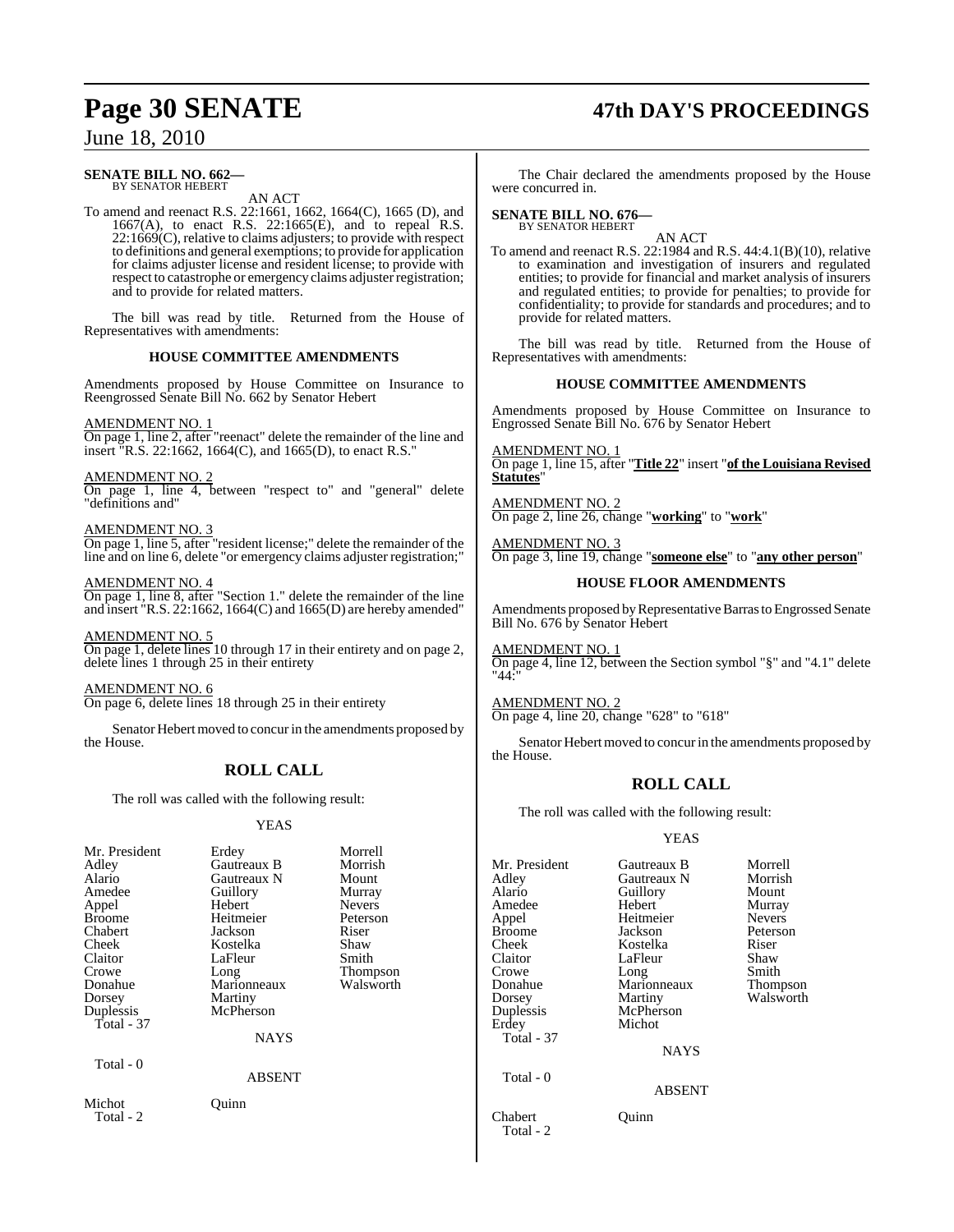## **47th DAY'S PROCEEDINGS Page 31 SENATE**

The Chair declared the amendments proposed by the House were concurred in.

#### **Mr. President in the Chair**

### **SENATE BILL NO. 708—**

BY SENATOR CHABERT

AN ACT To amend and reenact R.S.  $38:2212(A)(1)(d)(v)(bb)$ , relative to public contracts for levees which are not maintained with federal funds; to change the termination date for contracts awarded for certain projects providing for the restoration and rehabilitation of certain levees under certain circumstances or agreements for certain mitigation on public lands; to provide terms and conditions; to provide an effective date; and to provide for related matters.

The bill was read by title. Returned from the House of Representatives with amendments:

#### **HOUSE FLOOR AMENDMENTS**

Amendments proposed by Representative Baldone to Reengrossed Senate Bill No. 708 by Senator Chabert

#### AMENDMENT NO. 1

On page 1, line 2, after "reenact" delete "R.S.  $38:2212(A)(1)(d)(v)(bb)$ " and insert "R.S. 38:22129(A)(1)(d)(v)"

### AMENDMENT NO. 2

On page 1, line 3, after "funds;" delete the remainder of the line and lines 4 and 5 in their entirety and insert "to increase the contract limit for any contract by a public entity for levees not maintained with federal funds;"

#### AMENDMENT NO. 3

On page 1, at the beginning of line 6, delete "public lands;"

#### AMENDMENT NO. 4

On page 1, line 9, after "Section 1." delete "R.S.  $38:2212(A)(1)(d)(v)(bb)'$  and insert "R.S.  $38:22129(A)(1)(d)(v)'$ "

#### AMENDMENT NO. 5

On page 1, delete lines 16 and 17 in their entirety, and insert the following:

"(v)(aa) The contract limit for any contract by a public entity for any project to restore or rehabilitate a levee which is not maintained with federal funds, or to perform mitigation on public lands owned by the state or a political subdivision, shall be equal to the sum of  $\theta$ two million dollars; provided that the project is undertaken by the public entity with its own resources and employees, or with the resources and employees of another public entity through a cooperative endeavor or other agreement with such entity.

(bb) The provisions of this Item shall remain effective for contracts awarded, or agreements entered into, until December 31, 2010."

#### AMENDMENT NO. 6

On page 2, delete line 1 in its entirety

Senator Chabert moved to concur in the amendments proposed by the House.

Senator McPherson moved as a substitute motion to reject the amendments proposed by the House.

Senator Chabert objected.

# June 18, 2010

#### **ROLL CALL**

The roll was called with the following result:

#### YEAS

| Adley<br>Amedee<br>Appel<br>Cheek<br>Claitor<br>Crowe<br>Donahue<br>Duplessis<br>Total - 24 | Erdey<br>Gautreaux N<br>Hebert<br>Kostelka<br>LaFleur<br>Long<br>Marionneaux<br>Martiny<br><b>NAYS</b> | McPherson<br>Morrell<br>Mount<br><b>Nevers</b><br>Riser<br>Shaw<br>Smith<br>Walsworth |
|---------------------------------------------------------------------------------------------|--------------------------------------------------------------------------------------------------------|---------------------------------------------------------------------------------------|
| Mr. President<br>Alario<br><b>Broome</b><br>Chabert<br>Total - 10                           | Dorsey<br>Heitmeier<br>Morrish<br>Murray<br><b>ABSENT</b>                                              | Peterson<br>Thompson                                                                  |
| Gautreaux B<br>Guillory                                                                     | Jackson<br>Michot                                                                                      | uınn                                                                                  |

The Chair declared the amendments proposed by the House were rejected.

#### **SENATE BILL NO. 747—**

Total - 5

BY SENATOR JACKSON AN ACT

To enact R.S. 40:600.66(C), (D) and (E) and R.S. 49:220.10, relative to housing needs in declared disaster areas as a result of hurricanes Katrina and Rita; to provide with respect to Road Home Program applicants whose claims were denied because of unresolved succession and inheritance issues; to provide certain terms, conditions, and procedures; to provide relative to disbursal of certain funding; to provide for an effective date; and to provide for related matters.

The bill was read by title. Returned from the House of Representatives with amendments:

#### **HOUSE FLOOR AMENDMENTS**

Amendments proposed by Representative Sam Jones to Reengrossed Senate Bill No. 747 by Senator Jackson

#### AMENDMENT NO. 1

On page 1, line 2, after "enact" and before "R.S. 49:220.10,"delete "R.S. 40:600.66(C), (D), and (E) and"

#### AMENDMENT NO. 2

On page 1, delete lines 9 through 17 in their entirety and on page 2, delete lines 1 through 26 in their entirety

#### AMENDMENT NO. 3

On page 2, at the beginning of line 27, change "Section 2." to "Section 1."

#### AMENDMENT NO. 4

On page 3, delete line 4 in its entirety and on line 5, delete "**favor of the Road Home Corporation**" and insert "**state of Louisiana, for any claims arising in favor of the state**"

#### AMENDMENT NO. 5

On page 3, at the end of line 12, delete "**Road**" and at the beginning of line 13, delete "**Home Corporation,"** and insert "**state,**"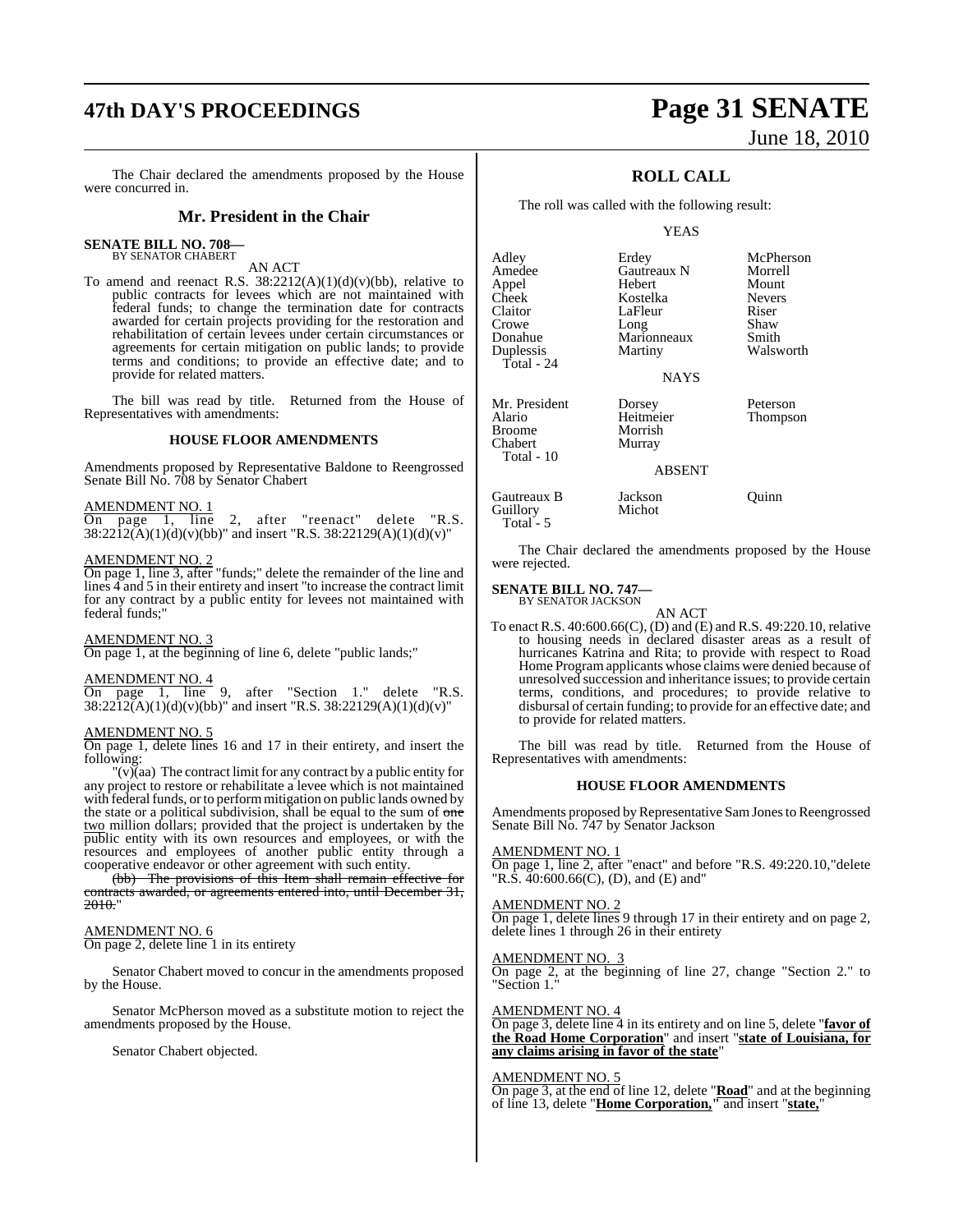#### AMENDMENT NO. 6

On page 3, line 14, change "**Road Home Corporation**" to "**state**"

AMENDMENT NO. 7 On page 3, delete line 16 in its entirety and insert "**The division of administration, office of community development, is**"

#### AMENDMENT NO. 8

On page 3, between lines 20 and 21, insert the following:

"**C. Road Home funding for those applicants listed in Subsection A of this Section shall only be dispensed in accordance with revised program rules for the Road Home Program, as reflected in a duly amended Action Plan approved by the United States Department of Housing and Urban Development. In the event that the United States Department of Housing and Urban Development does not approve such amended Action Plan authorizing the use of funds in accordance with the provisions of Subsection A of this Section, Subsection A of this Section shall be without effect.** 

**D. Nothing in this Section shall be deemed to create any right or cause of action.**

Section 2. R.S. 49:220.10 enacted by this Act shall not be affected by Section 5 of Act No. 5 of the 2006 First Extraordinary Session of the Louisiana Legislature, under which the statutory authority for the Louisiana Recovery Authority would cease."

Senator Jackson moved to concur in the amendments proposed by the House.

#### **ROLL CALL**

The roll was called with the following result:

YEAS

| Mr. President | Erdey       | Michot   |
|---------------|-------------|----------|
| Adley         | Gautreaux B | Morrell  |
| Alario        | Gautreaux N | Morrish  |
| Amedee        | Guillory    | Mount    |
| Appel         | Hebert      | Murray   |
| <b>Broome</b> | Heitmeier   | Nevers   |
| Chabert       | Jackson     | Peterson |
| Cheek         | Kostelka    | Riser    |
| Claitor       | LaFleur     | Shaw     |
| Crowe         | Long        | Smith    |
| Donahue       | Marionneaux | Thomps   |
| Dorsey        | Martiny     | Walswo   |
| Duplessis     | McPherson   |          |
| Total - 38    |             |          |
|               | <b>NAYS</b> |          |
|               |             |          |

lory Mount ert Murray<br>meier Nevers Nevers son Peterson<br>elka Riser g Smith<br>
onneaux Thom onneaux Thompson<br>
inv Walsworth Walsworth

Total - 0

ABSENT

**Ouinn** 

Total - 1

The Chair declared the amendments proposed by the House were concurred in.

#### **SENATE BILL NO. 761—** BY SENATOR DUPLESSIS

AN ACT

To amend and reenact R.S. 33:4701(A), 4702(B)(1), (2), (4) and (6)(b), (C), (E), (F), (G), 4703(A) and (C), and 4706(A) and (B); to enact R.S. 33:4701(C), 4702(B)(3) and (D), and 4706(C) and (D), and to repeal R.S. 33:4702(H),(I) and (J); relative to the New Orleans Regional Business Park; to provide with respect to the purpose of the district; to provide with respect to the members appointed to the board; to provide for an executive director; to provide with respect to plans submitted by the board and the process related to such plans; to provide with respect to issuing bonds; to provide with respect to unpaid and outstanding bonds; to provide with respect to the powers of the district; to

### **Page 32 SENATE 47th DAY'S PROCEEDINGS**

provide with respect to the use of district funds; and to provide for related matters.

The bill was read by title. Returned from the House of Representatives with amendments:

#### **LEGISLATIVE BUREAU AMENDMENTS**

Amendments proposed byLegislative Bureau to Reengrossed Senate Bill No. 761 by Senator Duplessis

#### AMENDMENT NO. 1

On page 6, line 8, following "**board**" and before "**and**" delete "**,**"

### AMENDMENT NO. 2

On page 16, line 17, following "**land**" and before "**and**" insert "**,**"

#### AMENDMENT NO. 3 On page 17, line 16, at the beginning of the line change "**said**" to

"**such**"

#### AMENDMENT NO. 4

On page 17, line 16, following "**of**" and before "**bonds**" change "**said**" to "**such**"

#### **HOUSE FLOOR AMENDMENTS**

Amendments proposed by Representative Austin Badon to Reengrossed Senate Bill No. 761 by Senator Duplessis

#### AMENDMENT NO. 1

On page 3, delete lines 17 and 18 and insert the following:  $\overline{b}$  (b) The New Orleans Chamber Inc. of Commerce shall appoint one member who shall serve an initial term of one year."

AMENDMENT NO. 2 On page 3, line 19 change "**(b)**" to "**(c)**"

AMENDMENT NO. 3 On page 3, line 22, change "**(c)"** to "**(d)**"

AMENDMENT NO. 4 On page 3, line 25, change "**(d)**" to "**(e)**"

AMENDMENT NO. 5 On page 3, line 28, change "**(e)**" to "**(f)**"

AMENDMENT NO. 6 On page 4, line 1, change "**(f)**" to "**(g)**"

AMENDMENT NO. 7 On page 4, line 4, change " **(g)**" to "**(h)**"

#### AMENDMENT NO. 8 On page 4, line 7, change "**(h)**" to "**(i)"**

AMENDMENT NO. 9

On page 4, delete lines 15 and 16 and insert the following:  $(i)$  The board of commissioners of the Port of New Orleans shall appoint one member who shall serve an initial term of two years.

Senator Duplessis moved to reject the amendments proposed by the House.

#### **ROLL CALL**

The roll was called with the following result:

#### YEAS

| Mr. President | Erdev       | Michot  |
|---------------|-------------|---------|
| Adley         | Gautreaux B | Morrell |
| Alario        | Gautreaux N | Morrish |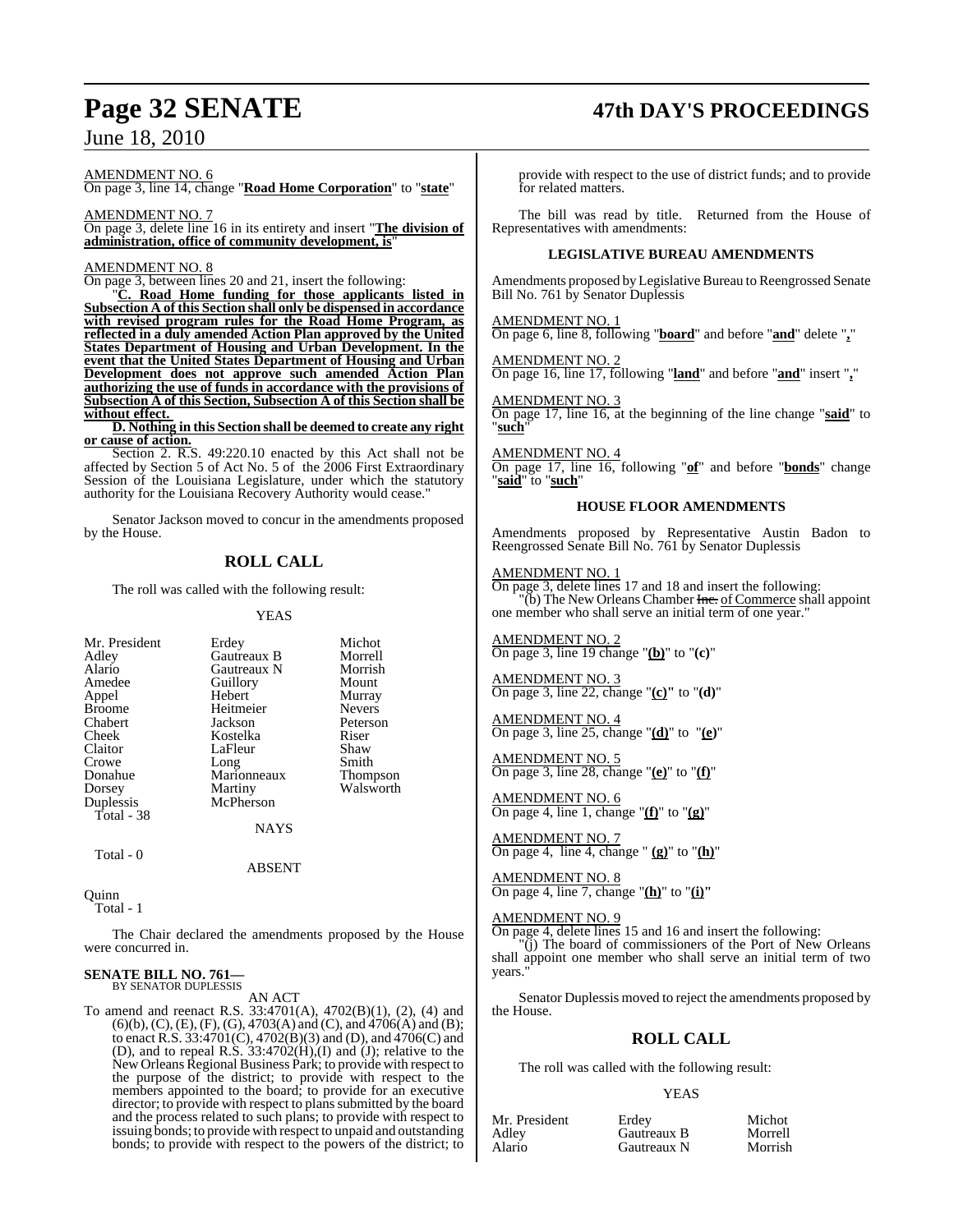## **47th DAY'S PROCEEDINGS Page 33 SENATE**

| Amedee        | Guillory    | Mount           |
|---------------|-------------|-----------------|
| Appel         | Hebert      | Murray          |
| <b>Broome</b> | Heitmeier   | <b>Nevers</b>   |
| Chabert       | Jackson     | Peterson        |
| Cheek         | Kostelka    | Riser           |
| Claitor       | LaFleur     | Shaw            |
| Crowe         | Long        | Smith           |
| Donahue       | Marionneaux | <b>Thompson</b> |
| Dorsey        | Martiny     | Walsworth       |
| Duplessis     | McPherson   |                 |
| Total - $38$  |             |                 |
|               | <b>NAYS</b> |                 |
|               |             |                 |

Total - 0

Quinn

Total - 1

The Chair declared the amendments proposed by the House were rejected.

ABSENT

#### **SENATE BILL NO. 769—** BY SENATOR CHEEK

AN ACT

To amend and reenact R.S. 40:1563.1(A)(16) and to enact R.S. 14:51.1 and R.S. 40:1563.1(A)(17), relative to arson and use of explosives; to provide relative to injury to persons; to provide relative to injury to firefighters, law enforcement officers, and first responders; to provide for authority to make arrests; and to provide for related matters.

The bill was read by title. Returned from the House of Representatives with amendments:

#### **HOUSE COMMITTEE AMENDMENTS**

Amendments proposed by House Committee on Administration of Criminal Justice to Reengrossed Senate Bill No. 769 by Senator Cheek

#### AMENDMENT NO. 1

On page 1, at the beginning of line 12, delete "belonging to another"

AMENDMENT NO. 2

On page 1, line 16, after "duty" and before "as a result" change "is injured" to "suffers serious bodily injury as defined in R.S.  $14:34.1(B)'$ 

AMENDMENT NO. 3

On page 2, line 3, after "dollars." delete the remainder of the line, and delete lines 4 and 5 in their entirety

#### **HOUSE FLOOR AMENDMENTS**

Amendments proposed by Representative Morris to Reengrossed Senate Bill No. 769 by Senator Cheek

AMENDMENT NO. 1 On page 2, at the beginning of line 2, delete "**at hard labor**"

AMENDMENT NO. 2 On page 2, line 2, change "**years**" to "**days**"

AMENDMENT NO. 3 On page 2, line 3, delete "**thousand**"

#### AMENDMENT NO. 4

On page 2, line 3, after "**dollars.**" delete the remainder of the line and delete lines 4 and 5 in their entirety

Senator Cheek moved to reject the amendments proposed by the House.

# June 18, 2010

#### **ROLL CALL**

The roll was called with the following result:

YEAS

| Erdey       | Michot        |
|-------------|---------------|
| Gautreaux B | Morrell       |
| Gautreaux N | Morrish       |
| Guillory    | Mount         |
| Hebert      | Murray        |
| Heitmeier   | <b>Nevers</b> |
| Jackson     | Peterson      |
| Kostelka    | Riser         |
| LaFleur     | Shaw          |
| Long        | Smith         |
|             | Thompson      |
| Martiny     | Walsworth     |
| McPherson   |               |
|             |               |
| <b>NAYS</b> |               |
|             | Marionneaux   |

Total - 0

Quinn

Total - 1

The Chair declared the amendments proposed by the House were rejected.

ABSENT

SENATE BILL NO. 780—<br>BY SENATORS CHEEK, ADLEY, ALARIO, APPEL, BROOME, CHABERT, CLAITOR, DONAHUE, DORSEY, DUPLESSIS, ERDEY, N. GAUTREAUX,<br>KOSTELKA, LAFLEUR, LONG, MARIONNEAUX, MARTINY, MORRELL,<br>MOUNT, NEVERS, RISER, SHAW, S AN ACT

To amend and reenact R.S.  $15:529.1(A)(1)(a)$  and  $543.1$  and to enact R.S. 15:553, relative to sex offenders; to provide for sentencing for second sexual offenses; to prohibit certain types of employment of sex offenders; to provide for penalties; and to provide for related matters.

The bill was read by title. Returned from the House of Representatives with amendments:

#### **HOUSE COMMITTEE AMENDMENTS**

Amendments proposed by House Committee on Administration of Criminal Justice to Reengrossed Senate Bill No. 780 by Senator Cheek

AMENDMENT NO. 1

On page 1, line 2, change "R.S.  $15:529.1(A)(1)(a)$ " to "R.S.  $15:529.1(A)$ "

AMENDMENT NO. 2

On page 1, line 3, change "sentencing forsecond sexual offenses;" to "penalties for multiple sex offenses; to provide with respect to the habitual offender law;"

AMENDMENT NO. 3

On page 1, line 7, change "R.S.  $15:529.1(A)(1)(a)$ " to "R.S.  $15:529.1(A)$ "

#### AMENDMENT NO. 4

On page 1, delete lines 11 through 17 in their entirety

#### AMENDMENT NO. 5

On page 2, delete lines 1 through 5 in their entirety and insert the following:

" $A.\overline{(1)}$  Any person who, after having been convicted within this state of a felony or adjudicated a delinquent under Title VIII of the Louisiana Children's Code for the commission of a felony-grade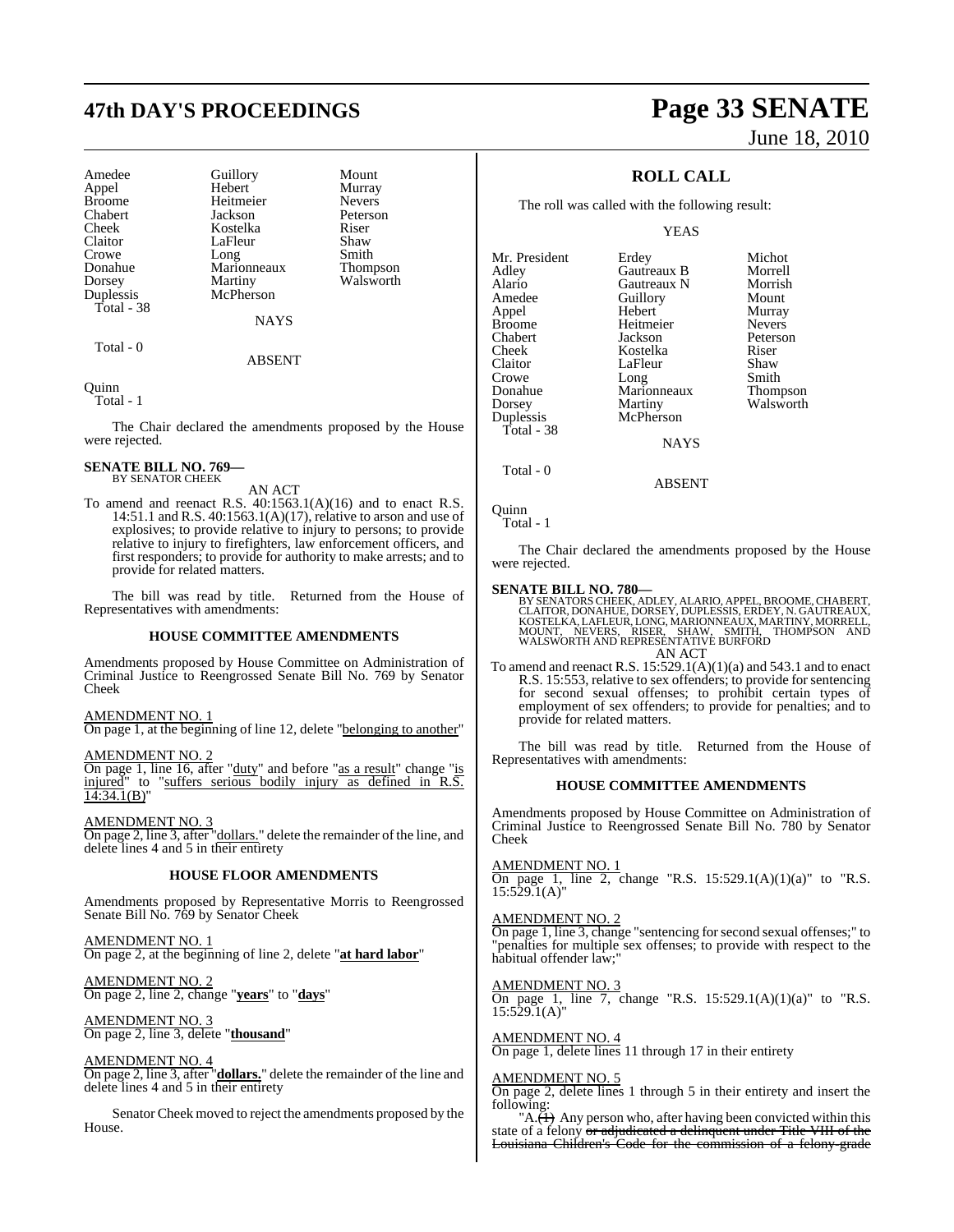### **Page 34 SENATE 47th DAY'S PROCEEDINGS**

### June 18, 2010

violation of either the Louisiana Controlled Dangerous Substances Law involving the manufacture, distribution, or possession with intent to distribute a controlled dangerous substance or a crime of violence as listed in Paragraph  $(2)$  of this Subsection, or who, after having been convicted under the laws of any other state or of the United States, or any foreign government of a crime which, if committed in this state would be a felony, thereafter commits any subsequent felony within this state, upon conviction of said felony, shall be punished as follows:

 $\frac{a}{b(1)}$  If the second felony is such that upon a first conviction the offender would be punishable by imprisonment for any term less than his natural life, then the sentence to imprisonment shall be for a determinate term not less than one-half the longest term and not more than twice the longest term prescribed for a first conviction;.

(2)(a) If the second felony and the prior felony are sex offenses as defined in R.S.  $15:541$ , or the prior felony would be a sex offense as defined in R.S. 15:541, except it occurred prior to June 18, 1992, or the conviction was obtained under the laws of any other state, the United States, or any foreign government, the person shall be sentenced to imprisonment at hard labor for a determinate term not less than two-thirds of the longest possible sentence for the conviction and not more than three times the longest possible sentence prescribed for a first conviction, without benefit of sentence prescribed for a first conviction, probation, parole, or suspension of sentence.

(b) If the second felony and the prior felony are sex offenses as defined in R.S. 15:541, or the prior felony would be a sex offense as defined in R.S. 15:541, except it occurred prior to June 18, 1992, or the conviction was obtained under the laws of any other state, the United States, or any foreign government, and the victims of the previous offense and the instant offense were under the age of thirteen years at the time of the commission of the offense or any part thereof, the person shall be imprisoned for the remainder of his natural life, without benefit of parole, probation, or suspension of sentence.

 $\overline{(b)}(3)$  If the third felony is such that upon a first conviction, the offender would be punishable by imprisonment for any termlessthan his natural life then:

 $\overline{(i)(a)}$  The person shall be sentenced to imprisonment for a determinate term not less than two-thirds of the longest possible sentence for the conviction and not more than twice the longest possible sentence prescribed for a first conviction; or

 $\frac{(ii)(b)}{(ii)(b)}$  If the third felony and the two prior felonies are felonies defined as a crime of violence under R.S. 14:2(B), a sex offense as defined in R.S. 15:540 et seq. when the victim is under the age of eighteen at the time of commission of the offense, or as a violation of the Uniform Controlled Dangerous Substances Law punishable by imprisonment for ten years or more, or any other crimes punishable by imprisonment for twelve years or more, or any combination of such crimes, the person shall be imprisoned for the remainder of his natural life, without benefit of parole, probation, or suspension of sentence.

 $\left(\frac{c}{c}\right)(4)$  If the fourth or subsequent felony is such that, upon a first conviction the offender would be punishable by imprisonment for any term less than his natural life then:

 $\overrightarrow{(i)}(a)$  The person shall be sentenced to imprisonment for the fourth or subsequent felony for a determinate term not less than the longest prescribed for a first conviction but in no event less than twenty years and not more than his natural life; or

 $\frac{\overline{H}}{\overline{H}}$  (b) If the fourth felony and two of the prior felonies are felonies defined as a crime of violence under R.S. 14:2(B), a sex offense as defined in R.S. 15:540 et seq. when the victim is under the age of eighteen at the time of commission of the offense, or as a violation of the Uniform Controlled Dangerous Substances Law punishable by imprisonment for ten years or more, or of any other crime punishable by imprisonment for twelve years or more, or any combination of such crimes, the person shall be imprisoned for the remainder of his natural life, without benefit of parole, probation, or suspension of sentence.

 $(2)(a)$  Attempted first degree murder.

- (b) Attempted second degree murder.
- (c) Manslaughter.
- (d) Armed robbery.
- Forcible rape.
- $(f)$  Simple rape.

Second degree kidnapping.

 $(h)$  A second or subsequent aggravated battery.<br>(i) A second or subsequent aggravated burglar

A second or subsequent aggravated burglary

 $(i)$  A second or subsequent offense of burglary of an inhabited dwelling.

#### **LEGISLATIVE BUREAU AMENDMENTS**

Amendments proposed byLegislative Bureau to Reengrossed Senate Bill No. 780 by Senator Cheek

#### AMENDMENT NO. 1

On page 6, line 19, following "of" and before "are" change "R.S.  $14:92(\text{\AA})(7)$  or 89" to "R.S. 14:89 or 92(A)(7)"

#### **HOUSE FLOOR AMENDMENTS**

Amendments proposed by Representative Burford to Reengrossed Senate Bill No. 780 by Senator Cheek

#### AMENDMENT NO. 1

On page 1, between lines 6 and 7, add the following:

Section 1. This Act shall be known as the "Justin M. Bloxom Act" in honor of Justin M. Bloxom, a resident of Stonewall, Louisiana, who was murdered on March 30, 2010."

#### AMENDMENT NO. 2

On page 1, at the beginning of line 7, change "Section 1." to " Section 2."

#### AMENDMENT NO. 3

On page 10, at the beginning of line 7, change "Section 2." to "Section 3."

Senator Cheek moved to reject the amendments proposed by the House.

#### **ROLL CALL**

The roll was called with the following result:

| Mr. President<br>Adley<br>Alario<br>Amedee<br>Appel<br><b>Broome</b><br>Cheek<br>Claitor<br>Crowe<br>Donahue<br>Dorsey<br>Duplessis<br>Total - $36$ | Erdey<br>Gautreaux B<br>Gautreaux N<br>Guillory<br>Hebert<br>Heitmeier<br>Jackson<br>Kostelka<br>LaFleur<br>Long<br>Marionneaux<br>Martiny<br><b>NAYS</b> | McPherson<br>Michot<br>Morrell<br>Morrish<br>Mount<br>Murray<br><b>Nevers</b><br>Riser<br>Shaw<br>Smith<br>Thompson<br>Walsworth |
|-----------------------------------------------------------------------------------------------------------------------------------------------------|-----------------------------------------------------------------------------------------------------------------------------------------------------------|----------------------------------------------------------------------------------------------------------------------------------|
| Total - 0                                                                                                                                           | ABSENT                                                                                                                                                    |                                                                                                                                  |
| Chabert<br>Total - 3                                                                                                                                | Peterson                                                                                                                                                  | uınn                                                                                                                             |

The Chair declared the amendments proposed by the House were rejected.

#### **SENATE BILL NO. 788—** BY SENATOR HEBERT

AN ACT

To amend and reenact R.S. 44:4.1(B)(21), and to enact Chapter 8-A of Title 37 of the Louisiana Revised Statutes of 1950, to be comprised of R.S. 37:711.1 through 711.24, relative to the professional geoscientists; to provide for a board; to provide for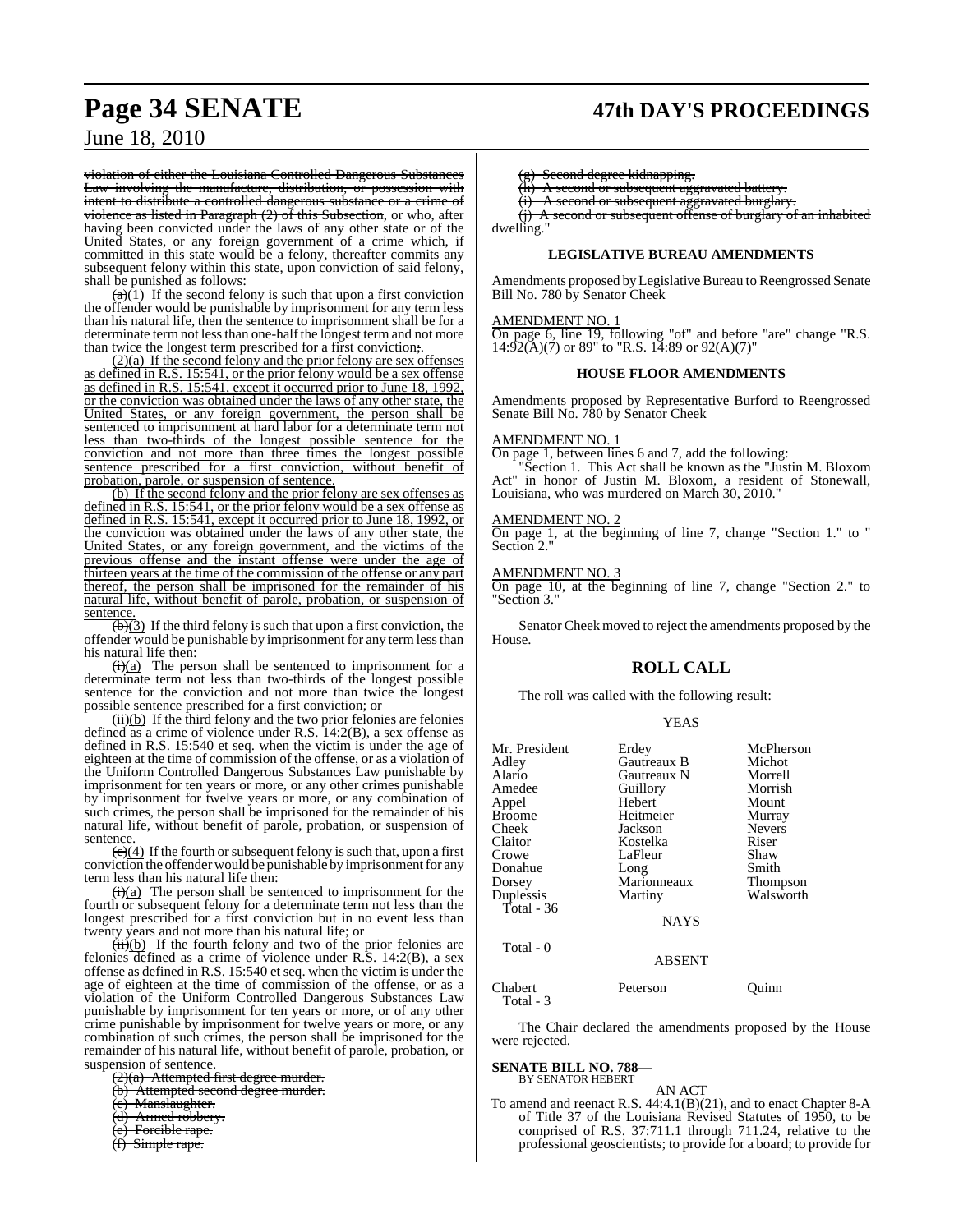## **47th DAY'S PROCEEDINGS Page 35 SENATE**

# June 18, 2010

meetings; to provide for powers; to provide for records and reports; to provide for requirements; to provide for exemptions; to provide for applications and fees; to provide for examinations; to provide for eligibility; to provide for types of licenses; to provide for issuance of licenses; to provide for expiration and renewal of licenses; to provide for professional development; to provide for a seal; to provide for disciplinary procedures; to provide for enforcement; and to provide for related matters.

The bill was read by title. Returned from the House of Representatives with amendments:

#### **HOUSE FLOOR AMENDMENTS**

Amendments proposed by Representative Gallot to Reengrossed Senate Bill No. 788 by Senator Hebert

AMENDMENT NO. 1 On page 1, line 6, after "for applications" delete "and fees;" and insert a semicolon ";"

AMENDMENT NO. 2 On page 11, line 27, after "**income**" delete the comma "**,**" and delete "**funds, and fees collected by**" and insert "**and funds of**"

AMENDMENT NO. 3 On page 11, delete line 29 and on page 12, delete line 1

AMENDMENT NO. 4 On page 14, at the end of line 28, after "**certification**" delete the semicolon "**;**" and delete "**fees**"

AMENDMENT NO. 5 On page 14, at the beginning of line 29, change "**A.(1)**" to "**A.**"

AMENDMENT NO. 6 On page 15, at the beginning of line 4, change "**(2)**" to "**B.**"

AMENDMENT NO. 7 On page 15, at the beginning of line 8, change "**(3)**" to "**C.**"

AMENDMENT NO. 8 On page 15, delete lines 12 through 19

AMENDMENT NO. 9 On page 18, line 11, after "**Chapter**" delete the remainder of the line and delete line 12 and insert a period "**.**"

AMENDMENT NO. 10 On page 18, at the end of line 24, change the comma "**,**" to "**and**"

AMENDMENT NO. 11 On page 18, at the end of line 25, change the comma "**,**" to a period "**.**" and delete line 26

AMENDMENT NO. 12 On page 19, line 11, after "**Chapter**" delete the remainder of the line and insert a period "**.**"

AMENDMENT NO. 13 On page 19, line 27, after "**and the**" delete "**amount of the fee that shall be required**" and insert "**requirements**"

AMENDMENT NO. 14 On page 20, line 2, after "**to expiration**" delete the remainder of the line and at the beginning of line 3, delete "**hundred dollars per year,**"

AMENDMENT NO. 15 On page 20, delete lines 7 through 10

#### AMENDMENT NO. 16

On page 20, delete line 16 and insert "**§711.22. Seal**"

AMENDMENT NO. 17 On page 23, line 6, after "**certificate,**" and before "**refusal**" insert "**or**"

AMENDMENT NO. 18

On page 23, line 6, after "**renew license or certificate**" delete the comma "**,**" and the remainder of the line and delete line 7 and insert a period "**.**"

Senator Hebert moved to concurin the amendments proposed by the House.

#### **ROLL CALL**

The roll was called with the following result:

#### YEAS

Mr. President Erdey Morrell Adley Hebert Morrish Alario Heitmeier Murray Appel Jackson Nevers Broome Kostelka Peterson Cheek LaFleur Shaw<br>Claitor Long Smith Claitor Long<br>Dorsey Maric Duplessis Total - 25

Total - 7

Marionneaux<br>Martiny

Crowe Mount Walsworth<br>
Donahue Riser Donahue Riser<br>Gautreaux N Thompson Gautreaux N Total - 7

ABSENT

NAYS

Amedee Guillory Quinn<br>Chabert McPherson McPherson<br>Michot Gautreaux B

The Chair declared the amendments proposed by the House were concurred in.

#### **Senate Bills and Joint Resolutions Returned from the House of Representatives with Amendments, Subject to Call**

#### **Called from the Calendar**

Senator Hebert asked that Senate Bill No. 654 be called fromthe Calendar.

**SENATE BILL NO. 654—** BY SENATOR HEBERT

AN ACT

To enact Chapter 34 of Title 13 of the Louisiana Revised Statutes of 1950, comprised of R.S.13:5401, relative to the courts and judicial procedure; to provide authorization for judicial district courts to enter into intergovernmental agreements to jointly operate programs funded by state and federal funds in order to share administrative costs; and to provide for related matters.

The bill was read by title. Returned from the House of Representatives with amendments:

#### **HOUSE COMMITTEE AMENDMENTS**

Amendments proposed by House Committee on Judiciary to Engrossed Senate Bill No. 654 by Senator Hebert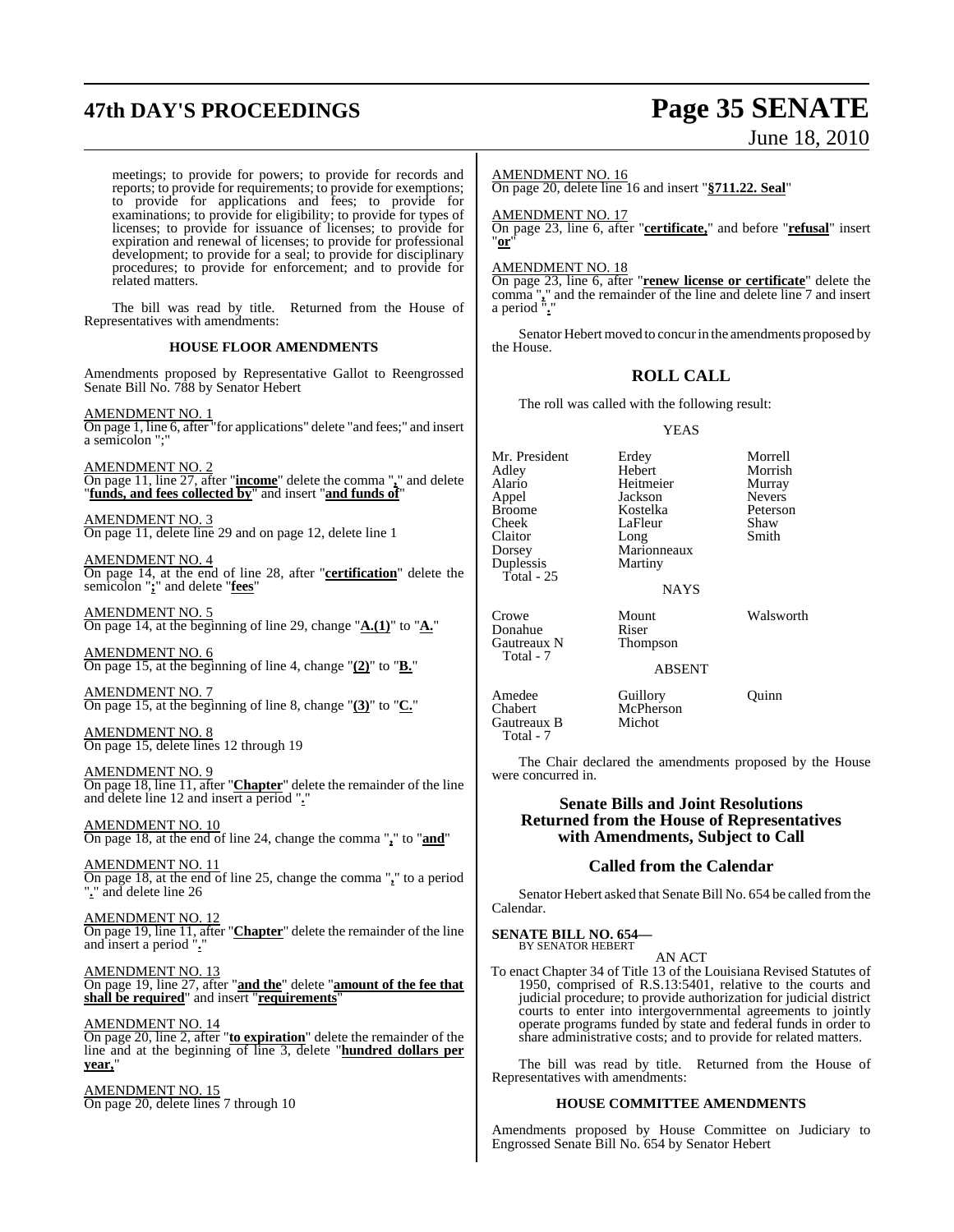AMENDMENT NO. 1 On page 1, line 5, change "state" to "local, state,"

AMENDMENT NO. 2 On page 1, at the beginning of line 15, change "state" to "local, state"

Senator Hebert moved to reject the amendments proposed by the House.

### **ROLL CALL**

The roll was called with the following result:

#### YEAS

| Mr. President        | Erdey         | Michot        |
|----------------------|---------------|---------------|
| Adley                | Gautreaux B   | Morrell       |
| Alario               | Gautreaux N   | Morrish       |
| Amedee               | Guillory      | Mount         |
| Appel                | Hebert        | Murray        |
| <b>Broome</b>        | Heitmeier     | <b>Nevers</b> |
| Cheek                | Jackson       | Ouinn         |
| Claitor              | Kostelka      | Riser         |
| Crowe                | LaFleur       | Shaw          |
| Donahue              | Marionneaux   | Smith         |
| Dorsey               | Martiny       | Thompson      |
| Duplessis            | McPherson     | Walsworth     |
| Total - 36           |               |               |
|                      | <b>NAYS</b>   |               |
| Total - 0            |               |               |
|                      | <b>ABSENT</b> |               |
| Chabert<br>Total - 3 | Long          | Peterson      |

The Chair declared the amendments proposed by the House were rejected.

#### **Called from the Calendar**

Senator Hebert asked that Senate Bill No. 669 be called fromthe Calendar.

#### **SENATE BILL NO. 669—** BY SENATOR HEBERT

AN ACT

To amend and reenact R.S. 22:1547(I)(2) and 1573(G) and to enact R.S. 22:1557(A)(4) and 1574, relative to insurance producers; to provide with respect to biannual renewal of surplus lines broker license; to provide for commissions; to provide for carry forward of continuing education hours; to provide for producer training requirements to sell long-term care insurance; and to provide for related matters.

The bill was read by title. Returned from the House of Representatives with amendments:

#### **LEGISLATIVE BUREAU AMENDMENTS**

Amendments proposed by Legislative Bureau to Engrossed Senate Bill No. 669 by Senator Hebert

#### AMENDMENT NO. 1

On page 2, line 29, following "**Section**" and before "**within**" delete "**,**"

#### AMENDMENT NO. 2

On page 3, line 3, following "**(2)**" change "**above**" to "**of this Subsection**"

## **Page 36 SENATE 47th DAY'S PROCEEDINGS**

AMENDMENT NO. 3

On page 3, line 14, following "**including**" and before "**but**" delete "**,**"

AMENDMENT NO. 4 On page 3, line 18, following "**Medicaid**" change "**;**" to "**.**"

AMENDMENT NO. 5 On page 3, line 19, following "**providers**" change "**;**" to "**.**"

AMENDMENT NO. 6 On page 3, line 20, following "**providers**" change "**;**" to "**.**"

AMENDMENT NO. 7 On page 3, line 21, following "**insurance**" change "**;**" to "**.**"

#### AMENDMENT NO. 8

On page 3, line 23, following "**protection**" change "**; and**" to "**.**"

Senator Hebert moved to concur in the amendments proposed by the House.

### **ROLL CALL**

The roll was called with the following result:

YEAS

| Mr. President | Gautreaux N   | Morrish       |
|---------------|---------------|---------------|
| Adley         | Guillory      | Mount         |
| Alario        | Hebert        | Murray        |
| Amedee        | Heitmeier     | <b>Nevers</b> |
| Appel         | Jackson       | Peterson      |
| Broome        | Kostelka      | Ouinn         |
| Cheek         | LaFleur       | Riser         |
| Claitor       | Long          | Shaw          |
| Crowe         | Marionneaux   | Smith         |
| Donahue       | Martiny       | Thompson      |
| Dorsey        | McPherson     | Walsworth     |
| Duplessis     | Michot        |               |
| Erdey         | Morrell       |               |
| Total - 37    |               |               |
|               | <b>NAYS</b>   |               |
| Total - 0     |               |               |
|               | <b>ABSENT</b> |               |

Chabert Gautreaux B Total - 2

The Chair declared the amendments proposed by the House were concurred in.

#### **Called from the Calendar**

Senator Peterson asked that Senate Bill No. 581 be called from the Calendar.

### **SENATE BILL NO. 581—** BY SENATOR PETERSON

AN ACT To amend and reenact Code of Criminal Procedure Art. 437, relative to grand juries; to provide forinquiriesinto certain offenses; and to provide for related matters.

The bill was read by title. Returned from the House of Representatives with amendments:

#### **HOUSE COMMITTEE AMENDMENTS**

Amendments proposed by House Committee on Administration of Criminal Justice to Engrossed Senate Bill No. 581 by Senator Peterson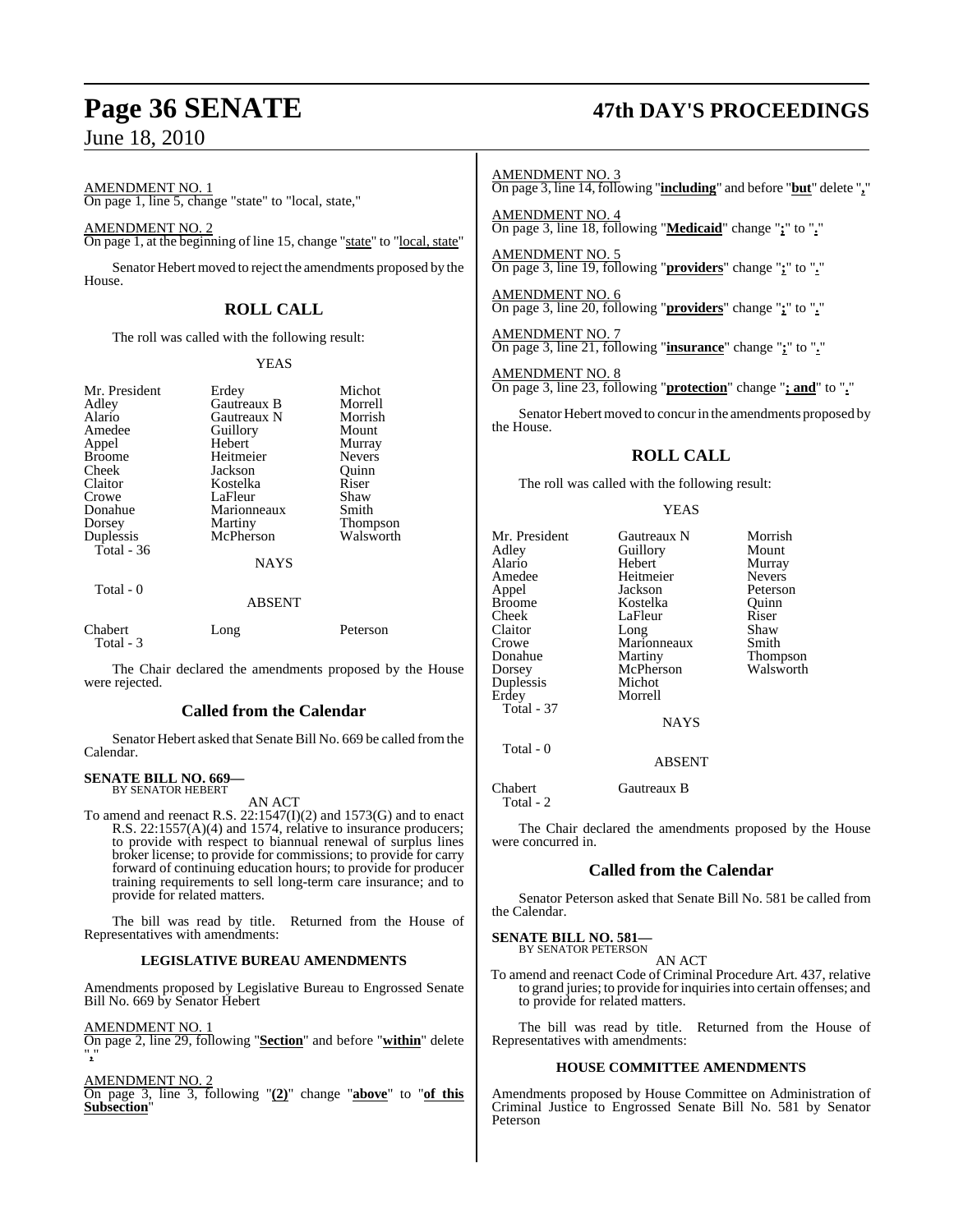## **47th DAY'S PROCEEDINGS Page 37 SENATE**

# June 18, 2010

#### AMENDMENT NO. 1

On page 1, line 2, after "Procedure" and before "437" change "Art." to "Article"

#### AMENDMENT NO. 2

On page 1, line 5, after "Procedure" and before "437" change "Art." to "Article"

#### **HOUSE FLOOR AMENDMENTS**

Amendments proposed by Representative Leger to Engrossed Senate Bill No. 581 by Senator Peterson

#### AMENDMENT NO. 1

On page 1, line 2, after "Procedure" delete the remainder of the line and insert the following: "Article 437 and to enact Code of Criminal Procedure Article 930(D), relative to criminal procedure; to provide with respect to post-conviction relief; to provide with respect to the filing of post-conviction relief applications; to"

#### AMENDMENT NO. 2

On page 1, line 3, after "for" and before "inquiries" insert "grand jury

#### AMENDMENT NO. 3

On page 1, at the beginning of line 6, insert "and Code of Criminal Procedure Article 930.8(D) is hereby enacted"

#### AMENDMENT NO. 4

On page 1, after line 11, insert the following: "\* \* \*

**D. Notwithstanding any other provision of law to the contrary, an application for post-conviction relief which istimely filed shall be considered to be filed on the first day that it could be filed**.

\* \* \* Section 2. This Act is declared to be remedial, curative and procedural."

Senator Peterson moved to reject the amendments proposed by the House.

#### **ROLL CALL**

The roll was called with the following result:

#### YEAS

| Mr. President        | Gautreaux N   | Morrell       |
|----------------------|---------------|---------------|
| Adley                | Guillory      | Morrish       |
| Alario               | Hebert        | Mount         |
| Amedee               | Heitmeier     | Murray        |
| Appel                | Jackson       | <b>Nevers</b> |
| <b>Broome</b>        | Kostelka      | Peterson      |
| Cheek                | LaFleur       | Quinn         |
| Claitor              | Long          | Riser         |
| Crowe                | Marionneaux   | Shaw          |
| Donahue              | Martiny       | Smith         |
| Duplessis            | McPherson     | Thompson      |
| Erdey                | Michot        | Walsworth     |
| Total $-36$          |               |               |
|                      | <b>NAYS</b>   |               |
| Total - 0            |               |               |
|                      | <b>ABSENT</b> |               |
| Chabert<br>Total - 3 | Dorsey        | Gautreaux B   |

The Chair declared the amendments proposed by the House were rejected.

#### **Called from the Calendar**

Senator Quinn asked that Senate Bill No. 436 be called from the Calendar.

#### **SENATE BILL NO. 436—** BY SENATOR QUINN

AN ACT

To amend and reenact R.S. 15:572.1(A) and 574.2(A)(1) and R.S. 46:1803(B), relative to the membership of the Board of Pardons, the Board of Parole, and the Crime Victims Reparations Board; to provide relative to procedures for appointment and selection of members; to authorize the submission of lists of names by certain organizations; and to provide for related matters.

The bill was read by title. Returned from the House of Representatives with amendments:

#### **HOUSE COMMITTEE AMENDMENTS**

Amendments proposed by House Committee on Administration of Criminal Justice to Reengrossed Senate Bill No. 436 by Senator Quinn

#### AMENDMENT NO. 1

On page 1, delete lines 15 through 17 in their entirety

#### AMENDMENT NO. 2

On page 2, line 1, delete "Crimefighters, Limited." and insert the following: "which occur after August 15, 2010, at least one of the members shall be appointed from a list of names submitted by nonprofit victim's rights advocacy organizations registered in the state of Louisiana and in good standing, with each organization submitting a list of three names. However, no person nominated by a nonprofit victim's rights advocacy organization shall be appointed to serve as a member of the board who has previously been confirmed by the Senate and has served as a member of the board.

#### AMENDMENT NO. 3

On page 2, line 11, after the period "." delete the remainder of the line

#### AMENDMENT NO. 4

On page 2, delete lines 12 through 14 in their entirety and insert the following: "<del>members shall be appointed from a list of at least three</del><br>names, submitted, by Victims, and Citizens, Against, Crime, Inc. submitted by Victims and Citizens Against Crime,

Beginning with appointments made to the board, or appointments to fill a vacancy on the board, which occur after August 15, 2010, at least one of the members shall be appointed from a list of names submitted by nonprofit victim's rights advocacy organizations registered in the state of Louisiana and in good standing, with each organization submitting a list of three names. However, no person nominated by a nonprofit victim's rights advocacy organization shall be appointed to serve as a member of the board who has previously been confirmed by the Senate and has served as a member of the board. Each appointment by the governor shall"

#### AMENDMENT NO. 5

On page 2, delete lines 23 through 26 in their entirety and insert the following: "of three recommendations submitted to the governor by the Victims and Citizens Against Crime, Inc. nonprofit victim's rights advocacy organizations registered in the state of Louisiana and in good standing, with each organization submitting a list of three names, and nine members who shall be appointed by the governor for a term concurrent with that of the governor. However, no person nominated by a nonprofit victim's rights advocacy organization shall be appointed to serve as a member of the board who has previously been confirmed by the Senate and has served as a member of the board. Each appointment"

Senator Quinn moved to reject the amendments proposed by the House.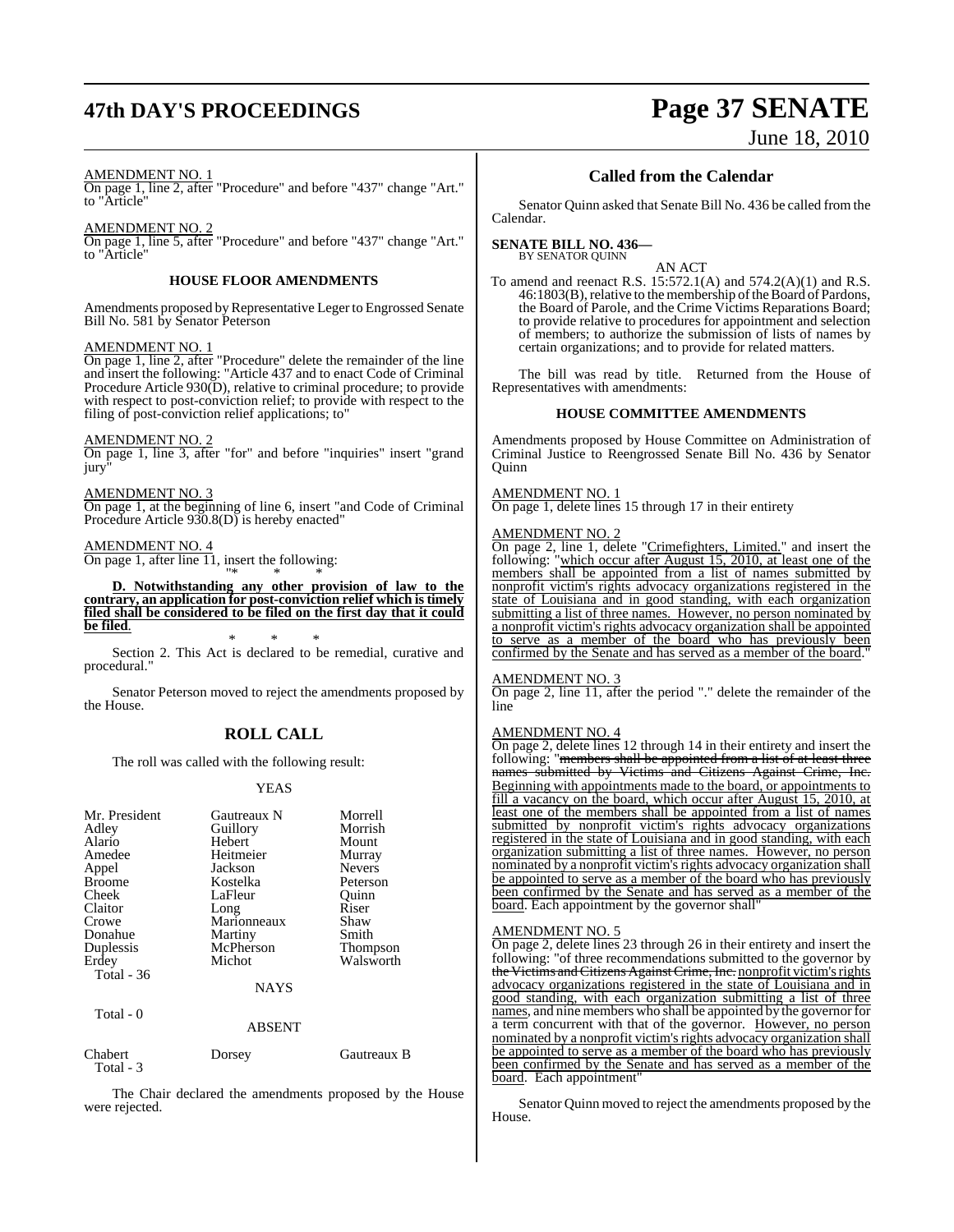### **ROLL CALL**

The roll was called with the following result:

#### YEAS

| Mr. President<br>Adley<br>Alario<br>Amedee<br>Appel<br><b>Broome</b><br>Cheek<br>Claitor<br>Crowe<br>Donahue<br>Dorsey<br>Duplessis | Erdey<br>Gautreaux B<br>Guillory<br>Hebert<br>Heitmeier<br>Jackson<br>Kostelka<br>LaFleur<br>Long<br>Marionneaux<br>Martiny<br>McPherson | Michot<br>Morrell<br>Mount<br>Murray<br><b>Nevers</b><br>Peterson<br>Ouinn<br>Riser<br>Shaw<br>Smith<br><b>Thompson</b><br>Walsworth |
|-------------------------------------------------------------------------------------------------------------------------------------|------------------------------------------------------------------------------------------------------------------------------------------|--------------------------------------------------------------------------------------------------------------------------------------|
| Total - $36$                                                                                                                        | <b>NAYS</b>                                                                                                                              |                                                                                                                                      |
| Total - 0                                                                                                                           |                                                                                                                                          |                                                                                                                                      |

|                      | <b>ABSENT</b> |         |
|----------------------|---------------|---------|
| Chabert<br>Total - 3 | Gautreaux N   | Morrish |

The Chair declared the amendments proposed by the House were rejected.

### **Called from the Calendar**

Senator Hebert asked that Senate Bill No. 652 be called from the Calendar.

### **SENATE BILL NO. 652—** BY SENATOR HEBERT

AN ACT

To amend and reenact R.S. 18:1299.1, relative to elections; to provide that any question or proposition to be voted on must also include a question in simple language directed to the voter with regard to the passage or rejection of the proposition; and to provide for related matters.

The bill was read by title. Returned from the House of Representatives with amendments:

#### **HOUSE COMMITTEE AMENDMENTS**

Amendments proposed by House Committee on House and Governmental Affairs to Reengrossed Senate Bill No. 652 by Senator **Hebert** 

#### AMENDMENT NO. 1

On page 1, line 2, after "reenact R.S." change "18:1299.1," to "18:1284(F) and 1299.1,"

#### AMENDMENT NO. 2

On page 1, line 2, after "to provide" delete the remainder of the line and delete lines 3 and 4 and insert the following: "for the form of a proposition or question submitted to voters at certain elections; and to provide"

AMENDMENT NO. 3

On page 1, line 7, after "R.S." change "18:1299.1 is" to "18:1284(F) and 1299.1 are"

AMENDMENT NO. 4 On page 1, between lines 7 and 8 insert the following: "§1284. Resolution calling election; proposition

\* \* \* F.(1) The preparation of the statement of the proposition to be submitted to the voters at an election shall be the responsibility of the governing authority of the political subdivision ordering the election.

## **Page 38 SENATE 47th DAY'S PROCEEDINGS**

The statement of the proposition shall also include a simple and unbiased concise summary in easily understood language which sets forth the substance of the proposition **include the information required by this Section in simple, unbiased, concise, and easily understood language and be in the form of a question**. The statement of the proposition, including the summary, shall not exceed four <u>two</u> hundred words in length. Such summary shall be placed at the beginning of the statement of the proposition. beginning of the statement of the proposition.

 $(2)$  The secretary of state shall be responsible for ensuring that the statement of the proposition contains the summary as Paragraph (1) of this Subsection **complies with the requirements of this Section**.

### \* \* \*" **HOUSE FLOOR AMENDMENTS**

Amendments proposed by Representative Cromer to Reengrossed Senate Bill No. 652 by Senator Hebert

#### **AMENDMENT NO.**

In House Committee Amendment No. 1 proposed by the House Committee on House and Governmental Affairs and adopted by the House of Representatives on June 7, 2010, on page 1, line 2, delete "18:1284(F)" and insert "18:591, 602(A), (B), and (C), 604(B)(1) and  $(2)(a)$ ,  $1284(F)$ ,

#### AMENDMENT NO. 2

In House Committee Amendment No. 2 proposed by the House Committee on House and Governmental Affairs and adopted by the House of Representatives on June 7, 2010, on page 1, line 7, after "elections;" insert "to provide relative to vacancies in certain offices;"

#### AMENDMENT NO. 3

In House Committee Amendment No. 3 proposed by the House Committee on House and Governmental Affairs and adopted by the House of Representatives on June 7, 2010, on page 1, line 9, delete  $18:1284(F)$ <sup>n</sup> and insert "18:591, 602(A), (B), and (C), 604(B)(1) and  $(2)(a)$ ,  $1284(F)$ ,

#### AMENDMENT NO. 4

In House Committee Amendment No. 4 proposed by the House Committee on House and Governmental Affairs and adopted by the House of Representatives on June 7, 2010, on page 1, delete line 12 and insert the following:

""§591. Vacancy in office of elective members of state boards and commissions

Within twenty-four hours after any member of a state board or commission has knowledge of a vacancy in an elective office on that state board or commission, he shall notify the governor by certified mail of the vacancy, the date on which it occurred, and the cause thereof. Within ten **twenty** days after he is notified of the vacancy, the governor shall appoint a person to fill the vacancy who has the qualifications for the office. However, if the deadline for making the appointment falls on a Saturday, Sunday, or other legal holiday, then the next day which is not a Saturday, Sunday, or legal holiday shall be deemed to be the final day for making such appointment. If the unexpired term is one year or less, the member so appointed shall serve for the remainder thereof. If the unexpired term exceeds one year, the governor, within ten days after he is notified of the vacancy, shall issue his proclamation ordering a special election to fill the vacancy, which shall specify, in accordance with R.S. 18:402, the dates on which the primary and general elections shall be held, and in accordance with R.S. 18:467, 467.1, and 468, the dates of the qualifying period forthe candidatesin the special election. However, if the deadline for issuing the proclamation falls on a Saturday, Sunday, or other legal holiday, then the next day which is not a Saturday, Sunday, or legal holiday shall be deemed to be the final day for issuing such proclamation. Immediately thereafter the governorshall publish the proclamation in the official journal of each parish in which the election is to be held. Within twenty-four hours after issuing the proclamation, the governor shall send a copy of the proclamation to the secretary of state who shall within twenty-four hours after receipt of the information notify all election officials having any duty to perform in connection with the special election to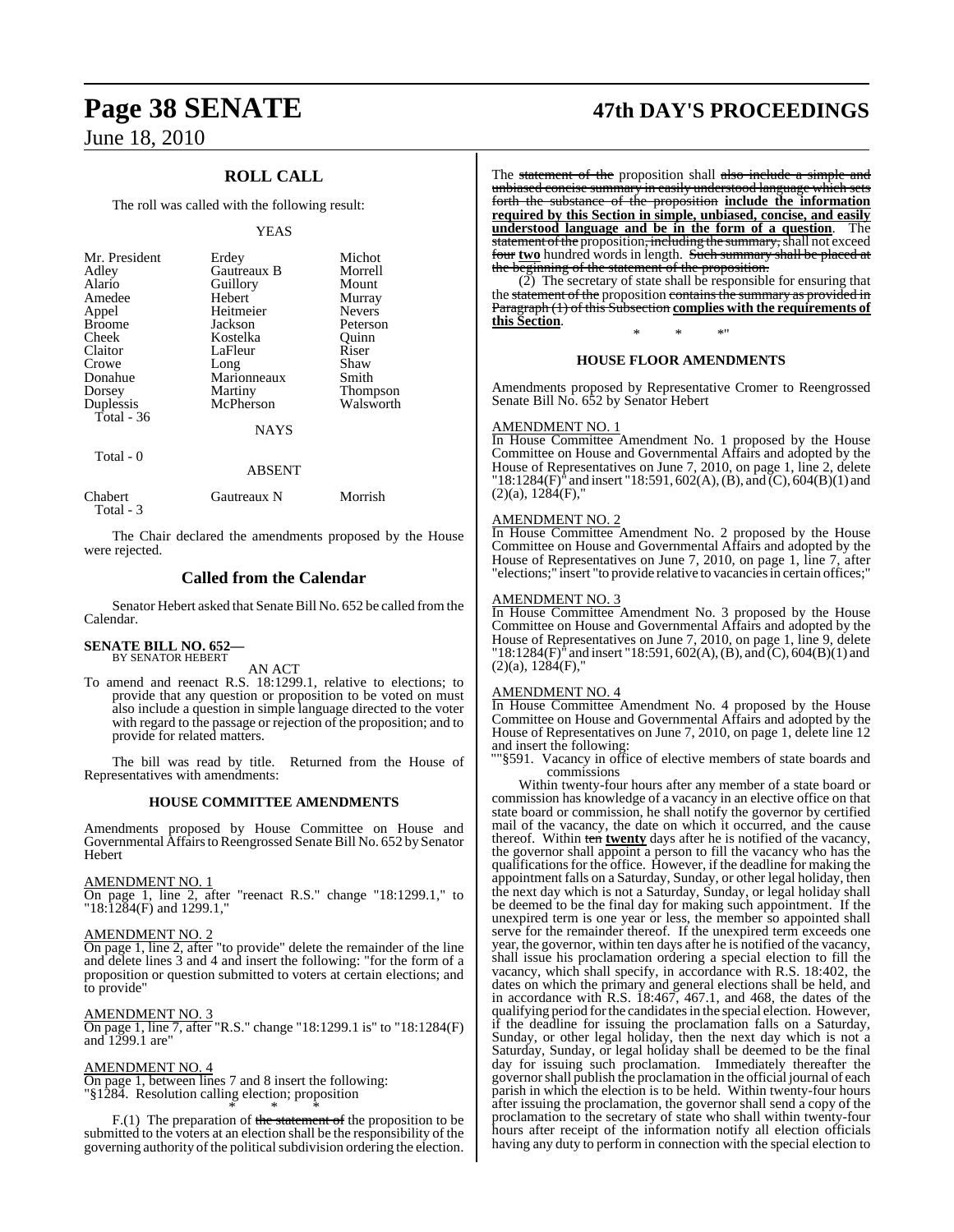## **47th DAY'S PROCEEDINGS Page 39 SENATE** June 18, 2010

fill such vacancy, including the parish boards of election supervisors for the parish or parishes in which the vacancy occurred. The governor may appoint a person to fill a vacancy and issue a proclamation ordering a special election when he learns of a vacancy, whether or not he has received notice thereof from a state board or commission member. Whenever a special election is required, the governor's appointee shall serve only until the successor is elected and takes office.

\* \* \*

§602. Vacancies in certain local and municipal offices; exceptions A. When a vacancy occurs in the office of a member of a parish or municipal governing authority or a combination thereof, a mayor, or any other local or municipal office, except an office covered by Subsections B and C hereof **of this Section** and except the office of judge, state legislator, or marshal of a city or municipal court, and the office is filled by election wholly within the boundaries of a local governmental subdivision, the governing authority of the local governmental subdivision where the vacancy occurs shall, within ten **twenty** days, appoint a person to fill the vacancy who meets the qualifications of the office. However, if the deadline for making the appointment falls on a Saturday, Sunday, or other legal holiday, then the next day which is not a Saturday, Sunday, or legal holiday shall be deemed to be the final day for making such appointment. The presiding officer of the governing authority shall not be required to vote on such an appointment to be made by the governing authority of a local governmental subdivision unless a tie vote occurs thereon, in which case he shall vote to break the tie; however, in no case shall the presiding officer vote more than once on the appointment.

B. When a vacancy occurs in the membership of a city or parish school board, the remaining members of the board shall, within ten **twenty** days, declare that the vacancy has occurred and proceed to appoint a person who meets the qualifications of the office to fill the vacancy. However, if the deadline for making the appointment falls on a Saturday, Sunday, or other legal holiday, then the next day which is not a Saturday, Sunday, or legal holiday shall be deemed to be the final day for making such appointment. For the purposes of this Subsection, in addition to the definition of "vacancy" provided in R.S. 18:581, a "vacancy" in a city or parish school board office shall be deemed to have occurred when, in the case of a city school board, a member's residence no longer lies within the jurisdiction of the board or when, in the case of a parish school board, a member changes his domicile fromthe district he represents or, if elected after reapportionment, is domiciled outside the district he represents at the time he is sworn into office, any declaration of retention of domicile to the contrary notwithstanding.

C. When a vacancy occurs in any of the following offices, the duties of the office shall be assumed by the person hereinafter designated: (1) district attorney, by the first assistant; (2) clerk of a district court, by the chief deputy; (3) coroner, by the chief deputy; (4) sheriff, by the chief criminal deputy, except that in a parish that has both a civil sheriff and a criminal sheriff, the civil sheriff by the chief civil deputy, and the criminal sheriff, by the chief criminal deputy, respectively; and (5) tax assessor, by the chief deputy assessor. If there is no such person to assume the duties when the vacancy occurs, the governing authority or authorities of the parish or parishes affected shall, within ten **twenty** days, appoint a person having the qualifications of the office to assume the duties of the office. However, if the deadline for making the appointment falls on a Saturday, Sunday, or other legal holiday, then the next day which is not a Saturday, Sunday, or legal holiday shall be deemed to be the final day for making such appointment.

#### \* \* \* §604. Marshal of city or municipal court; temporary absence; vacancy

\* \* \* B.(1) When a vacancy occurs in the office of constable or marshal of a city or municipal court and the unexpired term of the office is one year or less, the chief deputy shall assume such duties and position and shall serve for the remainder of the expired term. However, in those cases where there is no such person to assume the duties when the vacancy occurs, the appropriate governing authority shall within ten **twenty** days appoint a person having the qualifications of the office to assume the duties of the office for the remainder of the unexpired term. However, if the deadline for

making the appointment falls on a Saturday, Sunday, or other legal holiday, then the next day which is not a Saturday, Sunday, or legal holiday shall be deemed to be the final day for making such appointment. The appointment shall be made by the governing authority of the parish, unless the jurisdiction of the city or municipal court is wholly within the municipal city limits, in which case, such appointment shall be made within ten twenty days by the municipal governing authority. However, if the deadline for making the appointment falls on a Saturday, Sunday, or other legal holiday, then the next day which is not a Saturday, Sunday, or legal holiday shall be deemed to be the final day for making such appointment. If the appropriate governing authority fails to fill the vacancy within ten **twenty** days, the governor shall fill the vacancy. The judge of the city or municipal court which he serves shall fix the amount of the bond.

 $(2)(a)$  When the unexpired term exceeds one year, the chief deputy shall assume such duties and position and shall serve until the successor is elected and takes office. If there is no such person to assume the duties when the vacancy occurs, the appropriate governing authority shall within ten **twenty** days appoint a person having the qualifications of the office to assume the duties of the office until the successor is elected and takes office. However, if the deadline for making the appointment falls on a Saturday, Sunday, or other legal holiday, then the next day which is not a Saturday, Sunday, or legal holiday shall be deemed to be the final day for making such appointment. If the appropriate governing authority fails to fill the vacancy within ten twenty days, the governor shall fill the vacancy. The appropriate governing authority shall, within ten days after the vacancy occurs, issue a proclamation ordering a special election to fill the vacancy and shall specify in the proclamation, in accordance with R.S. 18:402, the dates on which the primary and general elections shall be held and, in accordance with  $\dot{R}$ . S. 18:467, 467.1, and 468, the dates of the qualifying period for candidates in the special election. However, if the deadline for issuing the proclamation falls on a Saturday, Sunday, or other legal holiday, then the next day which is not a Saturday, Sunday, or legal holiday shall be deemed to be the final day for issuing such proclamation. If the appropriate governing authority fails to issue the proclamation within ten days after the vacancy occurs, the governor shall issue the proclamation. \* \* \*

§1284. Resolution calling election; proposition"

Senator Hebert moved to reject the amendments proposed by the House.

#### **ROLL CALL**

The roll was called with the following result:

#### YEAS

| Mr. President<br>Adley<br>Alario<br>Amedee<br>Appel<br>Broome<br>Chabert<br>Cheek<br>Crowe<br>Donahue<br>Dorsey<br>Duplessis<br>Total - 35 | Erdey<br>Guillory<br>Hebert<br>Heitmeier<br>Jackson<br>Kostelka<br>LaFleur<br>Marionneaux<br>Martiny<br>McPherson<br>Michot<br>Morrell<br><b>NAYS</b> | Morrish<br>Mount<br>Murray<br><b>Nevers</b><br>Peterson<br>Ouinn<br>Riser<br>Shaw<br>Smith<br>Thompson<br>Walsworth |
|--------------------------------------------------------------------------------------------------------------------------------------------|-------------------------------------------------------------------------------------------------------------------------------------------------------|---------------------------------------------------------------------------------------------------------------------|
| Claitor<br>Total - 1                                                                                                                       | <b>ABSENT</b>                                                                                                                                         |                                                                                                                     |
|                                                                                                                                            |                                                                                                                                                       |                                                                                                                     |

Gautreaux B Gautreaux N Long Total - 3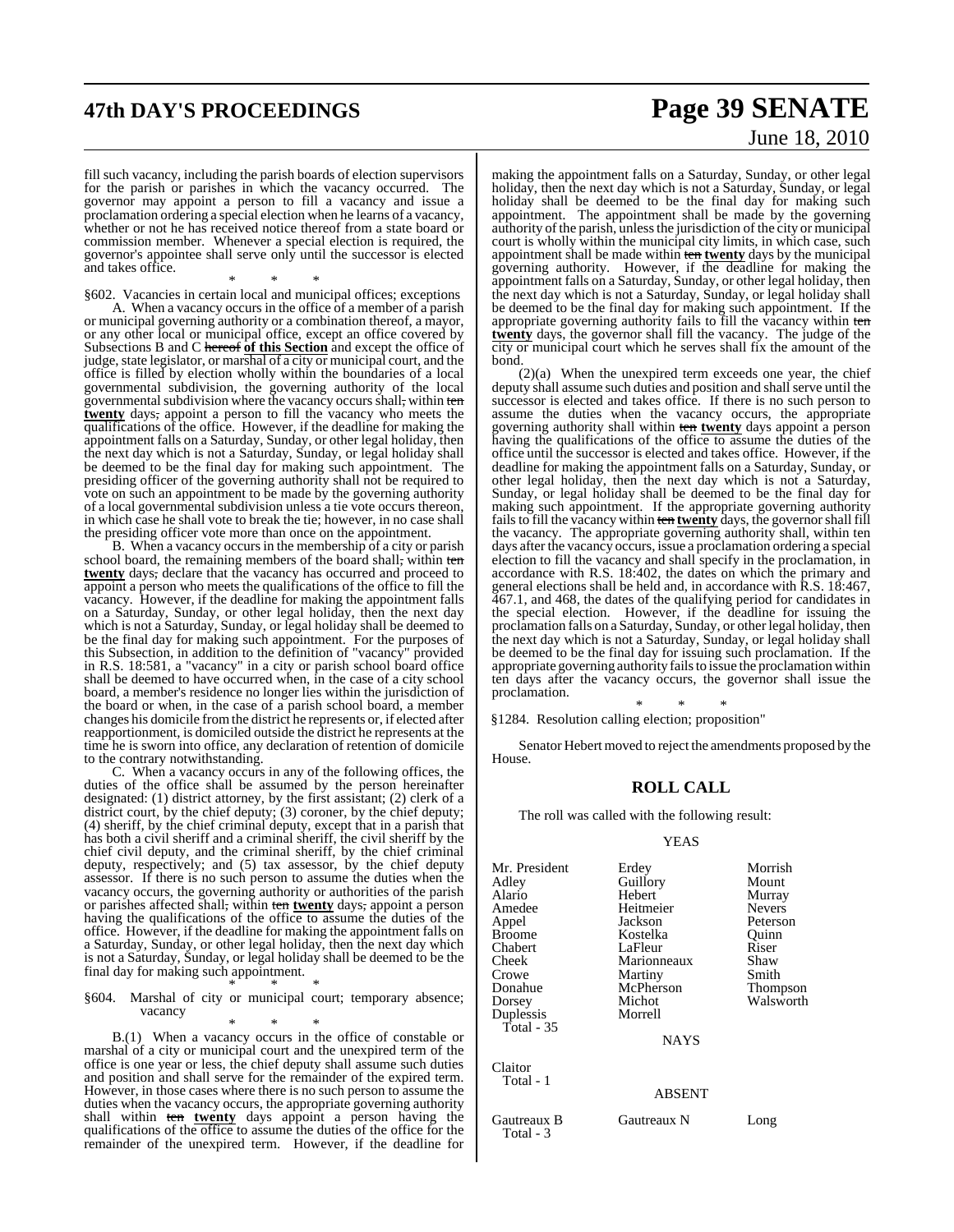The Chair declared the amendments proposed by the House were rejected.

### **Called from the Calendar**

Senator B. Gautreaux asked that Senate Bill No. 594 be called from the Calendar.

**SENATE BILL NO. 594—** BY SENATORS B. GAUTREAUX AND APPEL AN ACT

To amend and reenact R.S. 11:263(C) and (D), and to repeal R.S. 11:263(E), 267, and 268, relative to public retirement systems; to provide relative to the prudent-man rule, investment authority and restrictions, and asset allocation; to provide for an effective date; and to provide for related matters.

The bill was read by title. Returned from the House of Representatives with amendments:

#### **HOUSE COMMITTEE AMENDMENTS**

Amendments proposed by House Committee on Retirement to Engrossed Senate Bill No. 594 by Senator B. Gautreaux

AMENDMENT NO. 1 On page 1, line 2, after "(D)," insert "to enact R.S. 11:263(G),"

AMENDMENT NO. 2 On page 1, line 4, after "allocation;" insert "to require quarterly investment reports;"

AMENDMENT NO. 3 On page 1, line 8, after "reenacted" insert "and R.S. 11:263(G) is hereby enacted"

AMENDMENT NO. 4 On page 1, at the end of line 10, insert a semicolon "**;**" and insert "**reporting**"

#### AMENDMENT NO. 5

On page 3, between lines 6 and 7, insert the following:

"**G. Each system, plan, or fund governed by this Subpart shall submit to the House and Senate Committees on Retirement quarterly investment reports beginning with the quarter ending June 30, 2010, which shall be submitted no later than sixty days after the end of the quarter. Such reports shall contain the system, plan, or fund's investment returns net of investment fees and expenses and net of the system, plan, or fund's administrative expenses.**"

Senator B. Gautreaux moved to reject the amendments proposed by the House.

### **ROLL CALL**

The roll was called with the following result:

#### YEAS

| Mr. President | Erdey       | Morrish               |
|---------------|-------------|-----------------------|
| Adley         | Gautreaux B | Mount                 |
| Alario        | Guillory    | Murray                |
| Amedee        | Hebert      | Peterson              |
| Appel         | Heitmeier   | Ouinn                 |
| <b>Broome</b> | Jackson     | Riser                 |
| Chabert       | Kostelka    | Shaw                  |
| Cheek         | Marionneaux | Smith                 |
| Claitor       | Martiny     | Thompson<br>Walsworth |
| Crowe         | McPherson   |                       |
| Donahue       | Michot      |                       |
| Dorsey        | Morrell     |                       |
| Total - 34    |             |                       |

## **Page 40 SENATE 47th DAY'S PROCEEDINGS**

**NAYS** 

ABSENT

Duplessis LaFleur Nevers<br>
Gautreaux N Long Gautreaux N Total - 5

Total - 0

The Chair declared the amendments proposed by the House were rejected.

### **Regular Order Resumed**

#### **Reconsideration**

The vote by which House Bill No. 522 failed to pass on Thursday, June 17, 2010, was reconsidered.

**HOUSE BILL NO. 522—** BY REPRESENTATIVE GIROD JACKSON AN ACT

To amend and reenact R.S. 38:2225.2.1(A)(3), relative to public contracts; to extend the time relative to the utilization of designbuild contracts under certain circumstances; and to provide for related matters.

On motion of Senator Murray, the bill was read by title and returned to the Calendar, subject to call.

#### **Reconsideration**

The vote by which House Bill No. 1233 failed to pass on Thursday, June 17, 2010, was reconsidered.

#### **HOUSE BILL NO. 1233—**

BY REPRESENTATIVE LABRUZZO AND SENATOR HEBERT AN ACT

To enact R.S. 37:24, relative to professions and occupations in general; to provide an option for persons licensed or regulated by the state to be insured by a policy of group insurance; to provide the option to insure dependents of persons licensed or regulated by this state; to provide the board or commission authority to make contracts of insurance; to provide for board authority to negotiate and collect premiums; to provide that participation in a group insurance plan is optional; to provide that the offered group insurance plan shall not be perceived as limiting an employee's benefits; to provide for definitions; and to provide for related matters.

On motion of Senator Hebert, the bill was read by title and returned to the Calendar, subject to call.

### **Rules Suspended**

Senator Marionneaux asked for and obtained a suspension of the rules to take up at this time:

### **Special Order of the Day No. 3**

**HOUSE BILL NO. 2—**

BY REPRESENTATIVES GREENE AND FANNIN AN ACT

To provide with respect to the capital outlay budget and the capital outlay program for state government, state institutions, and other public entities; to provide for the designation of projects and improvements; to provide for the financing thereof making appropriations from certain sources; and to provide for related matters.

### **Floor Amendments**

Senator Marionneaux proposed the following amendments.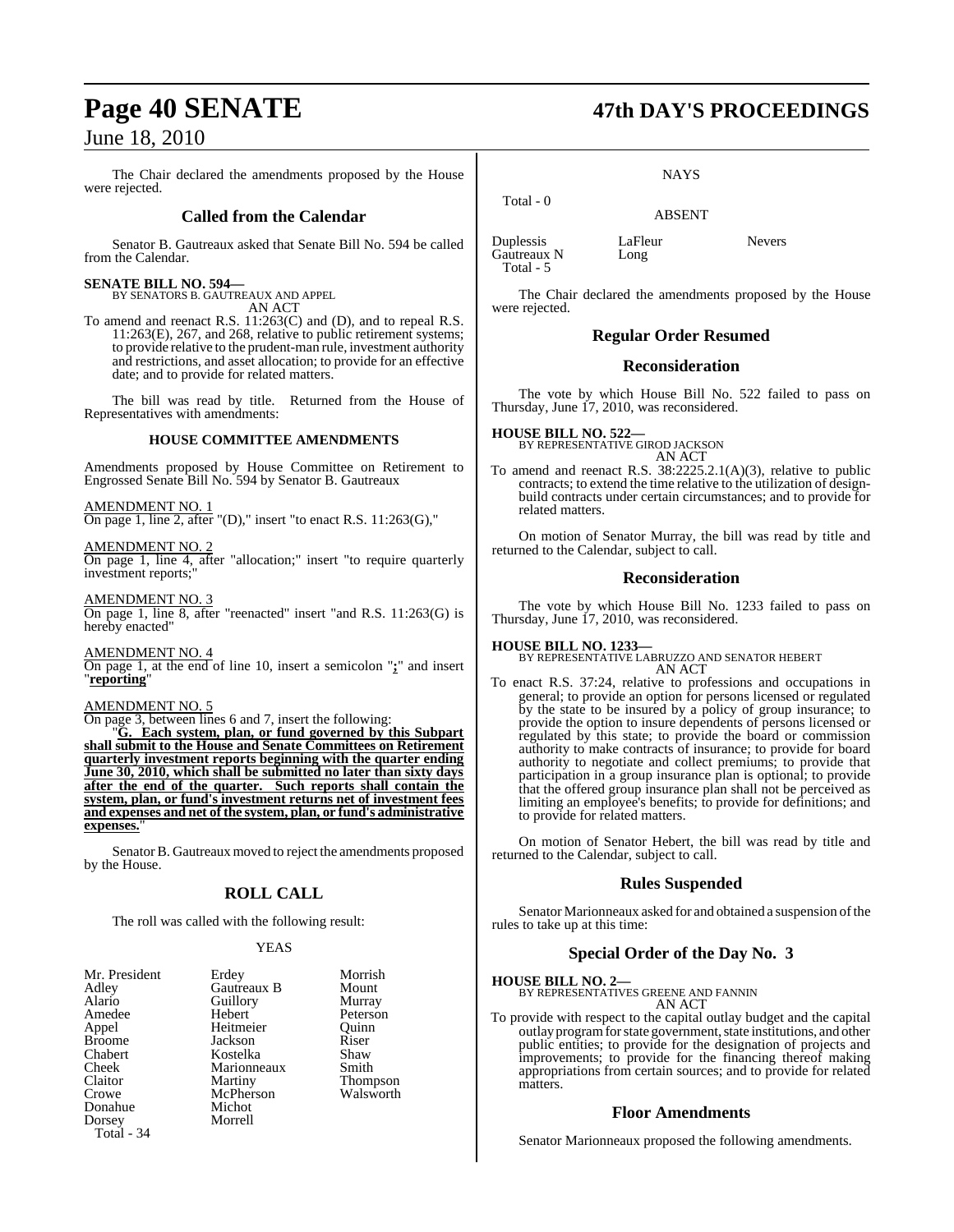## **47th DAY'S PROCEEDINGS Page 41 SENATE**

#### **SENATE FLOOR AMENDMENTS**

Amendments proposed by Senator Marionneaux to Re-Reengrossed House Bill No. 2 by Representative Greene

#### AMENDMENT NO. 1

In Senate Committee Amendment No. 27, proposed by the Senate Committee on Revenue and Fiscal Affairs and adopted by the Senate on June 14, 2010, on page 4, delete line 12 and insert the following:

"( ) Island Road (LA 413) Rehabilitation from"

#### AMENDMENT NO. 2

In Senate Committee Amendment No. 37, proposed by the Senate Committee on Revenue and Fiscal Affairs and adopted by the Senate on June 14, 2010, on page 5, delete line 29 and insert the following:

"(1978) Succinic Acid Biorefinery, Planning and Construction"

#### AMENDMENT NO. 3

In Senate Committee Amendment No. 43, proposed by the Senate Committee on Revenue and Fiscal Affairs and adopted by the Senate on June 14, 2010, on page 6, delete line 32 and insert the following:

"Priority 2 \$ 125,000"

#### AMENDMENT NO. 4

In Senate Committee Amendment No. 85, proposed by the Senate Committee on Revenue and Fiscal Affairs and adopted by the Senate on June 14, 2010, on page 12, delete line 24 and insert the following:

"Priority 2 \$ 210,000"

AMENDMENT NO. 5

In Senate Committee Amendment No. 101 proposed by the Senate Committee on Revenue and Fiscal Affairs and adopted by the Senate on June 14, 2010, on page 15, delete line 1 and insert the following:

 $\frac{\$ \qquad \qquad }{3} \qquad \frac{75,000}{7}$ 

AMENDMENT NO. 6

In Senate Committee Amendment No. 117, proposed by the Senate Committee on Revenue and Fiscal Affairs and adopted by the Senate on June 14, 2010, on page 17, delete line 18 and insert the following:

"Priority 2 \$ 25,000"

#### AMENDMENT NO. 7

In Senate Committee Amendment No. 118, proposed by the Senate Committee on Revenue and Fiscal Affairs and adopted by the Senate on June 14, 2010, on page 17, delete line 23 and insert the following:

"Total \$ 1,450,000"

AMENDMENT NO. 8

In Senate Committee Amendment No. 130, proposed by the Senate Committee on Revenue and Fiscal Affairs and adopted by the Senate on June 14, 2010, on page 17, at the beginning of line 7 and before "Pinecrest" insert the following:

"(661)"

#### AMENDMENT NO. 9

In Senate Committee Amendment No. 131, proposed by the Senate Committee on Revenue and Fiscal Affairs and adopted by the Senate on June 14, 2010, on page 19, delete line 18 and insert the following:

"Priority 2 \$ 190,000"

#### AMENDMENT NO. 10

In Senate Committee Amendment No. 136, proposed by the Senate Committee on Revenue and Fiscal Affairs and adopted by the Senate on June 14, 2010, on page 20, delete line 8 and insert the following:

| Jui |
|-----|
|     |

"Priority 2 \$ 35,000 Priority 5  $\frac{$}{8}$  360,000<br>Total  $\frac{$}{8}$  395,000 Total \$ 395,000"

#### AMENDMENT NO. 11

In Senate Committee Amendment No. 138, proposed by the Senate Committee on Revenue and Fiscal Affairs and adopted by the Senate on June 14, 2010, on page 20, delete line 19, and insert the following:

"Total \$ 900,000"

#### AMENDMENT NO. 12

In Senate Committee Amendment No. 176, proposed by the Senate Committee on Revenue and Fiscal Affairs and adopted by the Senate on June 14, 2010, on page 26, delete line 13 and insert the following:

#### AMENDMENT NO. 13

Delete Senate Committee Amendment Nos. 2, 8, 17, 40, 42, 44, 50, 59, 68, 86, 92, 104, 121, 137, 151, 158, 160, 165, and 179 proposed by the Senate Committee on Revenue and Fiscal Affairs and adopted by the Senate on June 14, 2010.

#### AMENDMENT NO. 14

Delete Senate Committee Amendment Nos. 1, 4, and 6 proposed by the Senate Committee on Finance and adopted by the Senate on June 16, 2010.

#### AMENDMENT NO. 15

On page 10, delete line 55, and insert the following:

"Water Expansion, Planning and Construction (Livingston) \$ 1,013,940"

AMENDMENT NO. 16

On page 12, delete lines 5 and 6, and insert the following:

| "Priority 1 | 2,750,000    |
|-------------|--------------|
| Priority 5  | \$5,750,000" |

#### AMENDMENT NO. 17

On page 51, after line 49, insert the following:

"Provided, however, that the funds appropriated herein to the Port of South Louisiana, Globalplex Intermodal Access Road and Rail Siding capital outlay project be separated as follows: \$6,300,000 to the Louisiana Department of Transportation and Development for the planning and construction of the Access Road portion of the project and \$3,000,000 to the Division of Administration, Office of Facility Planning and Control, for the planning and construction of the Rail Siding portion of the project.

#### AMENDMENT NO. 18

On page 52, delete lines 45 and 47, and insert the following:

| "Priority 1 | 4,000,000     |  |
|-------------|---------------|--|
| Priority 2  | 750,000       |  |
| Priority 5  | 18,000,000    |  |
| Total       | \$22,750,000" |  |

#### AMENDMENT NO. 19

On page 53, between lines 33 and 34, insert the following:

"(1945) Ascension - Livingston Parkway Feasibility Study (Ascension)

Payable from General Obligation Bonds

Priority 2 \$ 150,000"

#### AMENDMENT NO. 20

On page 58, between lines 1 and 2, insert the following:

ne 18, 2010

"Priority 2 \$ 100,000"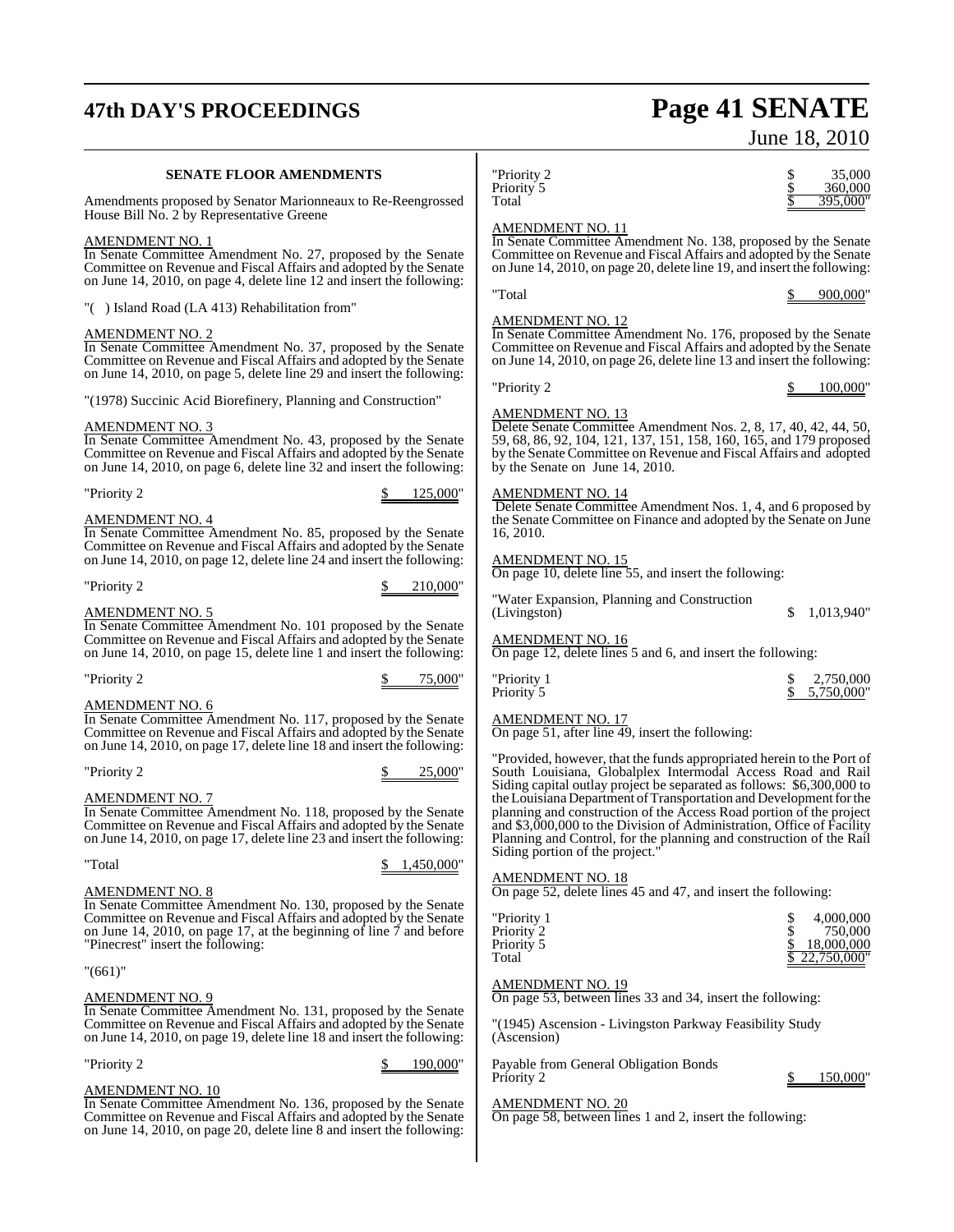## **Page 42 SENATE 47th DAY'S PROCEEDINGS**

## June 18, 2010

| 265,000<br>3,735,000                                                                                                                                                                                                                                                                                                                          |
|-----------------------------------------------------------------------------------------------------------------------------------------------------------------------------------------------------------------------------------------------------------------------------------------------------------------------------------------------|
| 1,000,000                                                                                                                                                                                                                                                                                                                                     |
| 5.000.000<br>Provided, however, this State General Fund (Direct) appropriation is<br>in lieu of a portion, in the amount of $$1,000,000$ , of the appropriation<br>from State General Fund (Direct) Nonrecurring Revenues for the                                                                                                             |
| Department of Transportation and Development for the Highway<br>Program and attributable to the monies allocated for purposes of the<br>Transportation Mobility Fund contained in Act 7 of the 2008 Second                                                                                                                                    |
| Extraordinary Session. One Million Dollars (\$1,000,000) of the<br>appropriation from State General Fund (Direct) Nonrecurring<br>Revenues for the Department of Transportation and Development for<br>the Highway Program and attributable to the monies allocated for<br>purposes of the Transportation Mobility Fund contained in Act 7 of |
| the 2008 Second Extraordinary Session is hereby rescinded, and is                                                                                                                                                                                                                                                                             |
| On page 88, delete lines 9 through 12, and insert the following:                                                                                                                                                                                                                                                                              |
|                                                                                                                                                                                                                                                                                                                                               |
| 435,000                                                                                                                                                                                                                                                                                                                                       |
| 360,000                                                                                                                                                                                                                                                                                                                                       |
| 300,000<br>,095,000"                                                                                                                                                                                                                                                                                                                          |
|                                                                                                                                                                                                                                                                                                                                               |
|                                                                                                                                                                                                                                                                                                                                               |
|                                                                                                                                                                                                                                                                                                                                               |
|                                                                                                                                                                                                                                                                                                                                               |
|                                                                                                                                                                                                                                                                                                                                               |
| 150,000                                                                                                                                                                                                                                                                                                                                       |
| <u>175,000</u>                                                                                                                                                                                                                                                                                                                                |
| 325,000"                                                                                                                                                                                                                                                                                                                                      |
|                                                                                                                                                                                                                                                                                                                                               |
| 250,000<br>25,000                                                                                                                                                                                                                                                                                                                             |
|                                                                                                                                                                                                                                                                                                                                               |
|                                                                                                                                                                                                                                                                                                                                               |
| \$<br>\$<br>\$<br>\$<br>"(1091) Highway 28 and 171 Sewer and Water Extension<br>\$<br>\$<br>On page 106, between lines 15 and 16, insert the following:<br>(757) The Jazz and Heritage Center Renovation and Addition<br>\$<br>On page 115, delete line 14, and insert the following:<br>\$<br>\$                                             |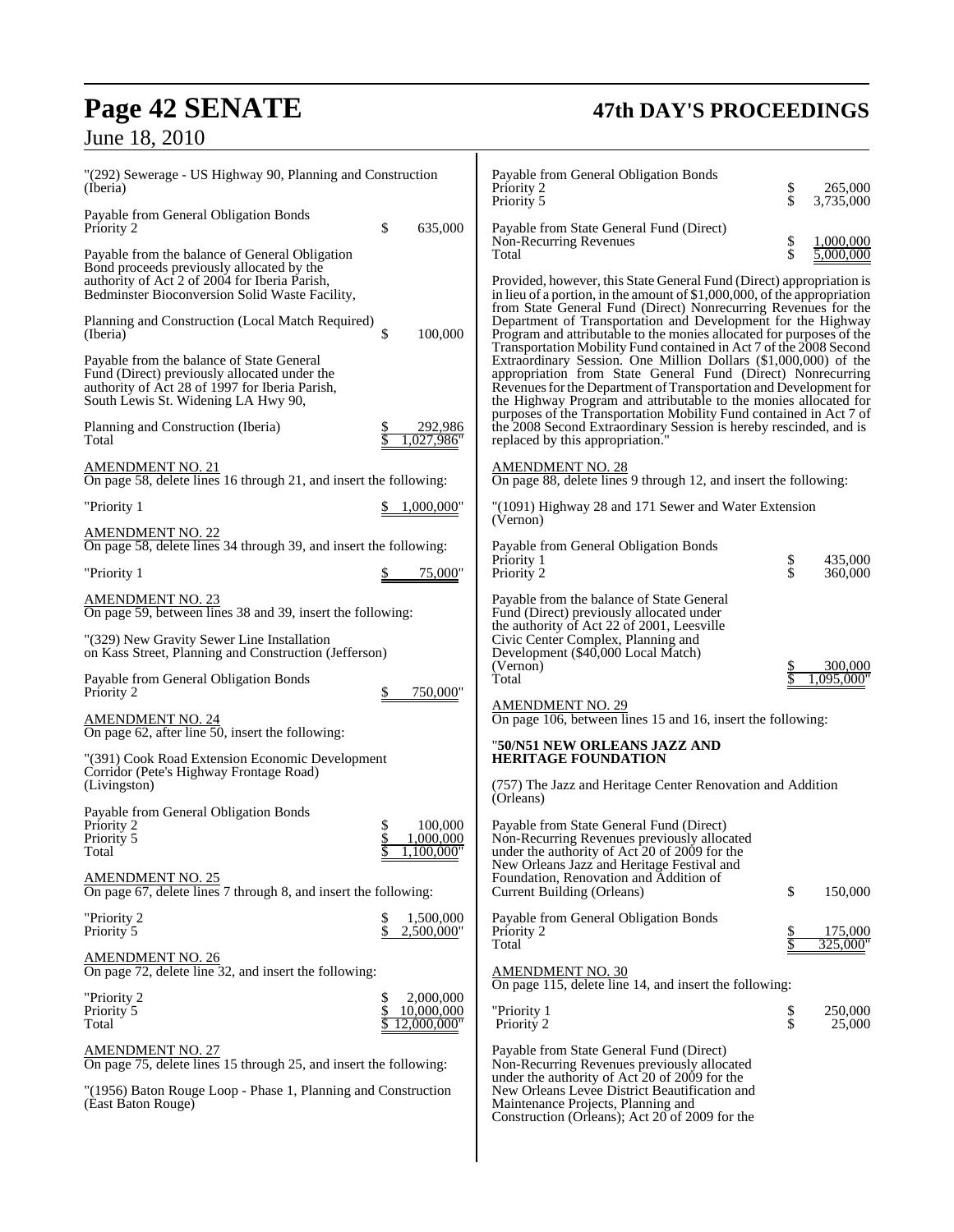## **47th DAY'S PROCEEDINGS Page 43 SENATE**

New Orleans Recreation Department, Planning and Construction (Orleans)  $\qquad \qquad$  \$ 100,000

Total \$ 375,000"

AMENDMENT NO. 31 On page 121, delete line 6, and insert the following:

"Priority 1 \$ 105,000<br>Priority 2 \$ 95,000 Priority 2  $\frac{1}{5}$  95,000<br>Priority 5  $\frac{415,000}{5}$ Priority 5<br>Total

AMENDMENT NO. 32 On page 125, delete lines 39 through 46

AMENDMENT NO. 33 On page 128, between lines 32 and 33, insert the following:

#### "**50/N LAFAYETTE METROPOLITAN EXPRESSWAY COMMISSION**

( ) Lafayette Loop Project, Planning and Construction (Lafayette)

Payable from General Fund (Direct) Non Recurring Revenues  $$ 2,000,000$ 

Provided, however, this appropriation is in lieu of a portion, in the amount of \$1,000,000, of the appropriation from State General Fund (Direct) Nonrecurring Revenues for the Department of Transportation and Development for the Highway Program and attributable to the monies allocated for purposes of the Transportation Mobility Fund contained in Act No. 7 of the 2008 Second Extraordinary Session. One Million Dollars (\$1,000.000) of the appropriation from State General Fund (Direct) Nonrecurring Revenues for the Department of Transportation and Development for the Highway Program and attributable to the monies allocated for purposes of the Transportation Mobility Fund contained in Act No. 7 of the 2008 Second Extraordinary Session is hereby rescinded and is replaced by this appropriation.

Pending submittal and approval of capital budget request pursuant to the provisions of R.S. 39:112"

AMENDMENT NO. 34 On page 135, at the end of line 7, insert the following:

"Notwithstanding any provision of law to the contrary, projects contained herein shall not be required to meet local match requirements."

Senator Marionneaux moved adoption of the amendments.

Senator Thompson objected.

### **ROLL CALL**

The roll was called with the following result:

#### YEAS

**NAYS** Alario Long Thompson Mount Walsworth<br>Riser

ABSENT

Appel LaFleur Morrell McPherson

 $615,000$ "

Guillory Total - 8

Total - 5

June 18, 2010

The Chair declared the amendments were adopted.

#### **Floor Amendments**

Senator Erdey proposed the following amendments.

#### **SENATE FLOOR AMENDMENTS**

Amendments proposed by Senator Erdey to Re-Reengrossed House Bill No. 2 by Representative Greene

AMENDMENT NO. 1 Delete Senate Floor Amendment No. 27 proposed by Senator Marionneaux and adopted by the Senate on June 18, 2010.

AMENDMENT NO. 2 On page 76, delete lines 15 through 26.

On motion of Senator Erdey, the amendments were adopted.

#### **Floor Amendments**

Senator B. Gautreaux proposed the following amendments.

#### **SENATE FLOOR AMENDMENTS**

Amendments proposed by Senator B. Gautreaux to Re-Reengrossed House Bill No. 2 by Representative Greene

AMENDMENT NO. 1 On page 53, after line 43, insert the following:

) Belle Rose Library, Planning, Design, and Construction (Assumption)

Payable from General Obligation Bonds Priority 2  $\frac{$370,000}{$}$ 

Senator B. Gautreaux moved adoption of the amendments.

Senator Adley objected.

### **ROLL CALL**

The roll was called with the following result:

Guillory

LaFleur

#### YEAS

Alario Heitmeier Smith Gautreaux B Martiny<br>Gautreaux N McPherson Gautreaux N Total - 10

Mr. President Duplessis Mount<br>Adley Erdey Murray Adley Erdey Murray Broome Jackson Peterson<br>Cheek LaFleur Ouinn

Kostelka Thompson<br>Martiny

#### NAYS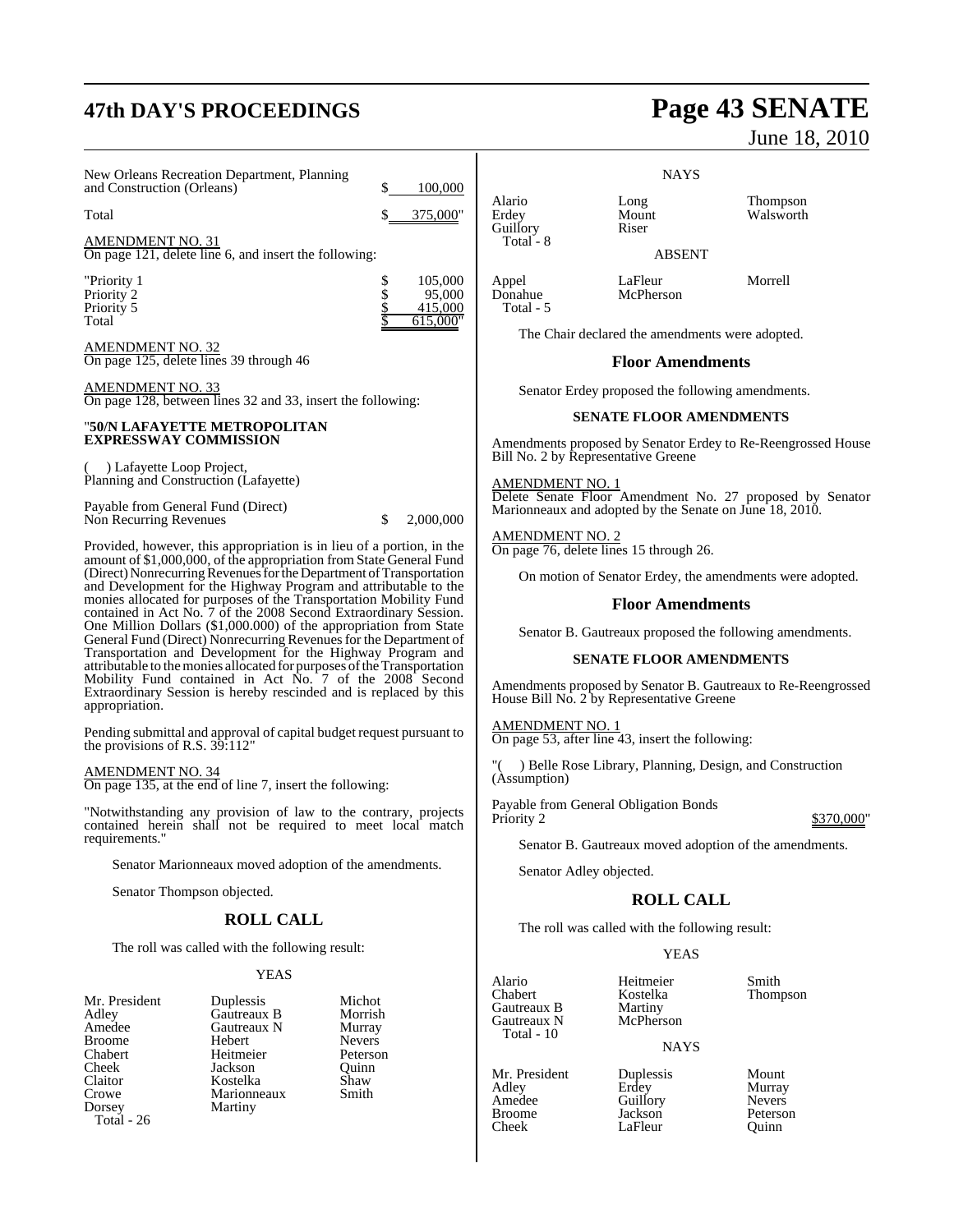Claitor Long Riser<br>Crowe Marionneaux Shaw Crowe Marionneaux<br>Dorsey Michot Total - 24

ABSENT

Walsworth

Appel Hebert Morrish  $D$ onahue Total - 5

The Chair declared the amendments were rejected.

The bill was read by title. Senator Marionneaux moved the final passage of the amended bill.

### **ROLL CALL**

The roll was called with the following result:

#### YEAS

| Mr. President<br>Adley<br>Alario<br>Amedee<br><b>Broome</b><br>Chabert<br>Cheek<br>Claitor<br>Crowe<br>Dorsey | Gautreaux B<br>Gautreaux N<br>Guillory<br>Hebert<br>Heitmeier<br>Jackson<br>Kostelka<br>LaFleur<br>Long<br>Marionneaux | Michot<br>Morrish<br>Mount<br>Murray<br><b>Nevers</b><br>Peterson<br>Ouinn<br>Riser<br>Shaw<br>Smith |
|---------------------------------------------------------------------------------------------------------------|------------------------------------------------------------------------------------------------------------------------|------------------------------------------------------------------------------------------------------|
| Duplessis<br>Erdey<br>Total - 36                                                                              | Martiny<br>McPherson                                                                                                   | Thompson<br>Walsworth                                                                                |
|                                                                                                               | <b>NAYS</b>                                                                                                            |                                                                                                      |
| Total - 0                                                                                                     |                                                                                                                        |                                                                                                      |

#### ABSENT

| Appel<br>Total - 3 | Donahue | Morrell |
|--------------------|---------|---------|
|                    |         |         |

The Chair declared the amended bill was passed and ordered it returned to the House. Senator Marionneaux moved to reconsider the vote by which the bill was passed and laid the motion on the table.

#### **Motion**

Senator Marionneaux moved to suspend the rules to advance to the order of House Bills on Third Reading and Final Passage, to take up House Bill No. 3 out of its regular order.

Without objection, so ordered.

#### **HOUSE BILL NO. 3—** BY REPRESENTATIVE GREENE

AN ACT

To enact the Omnibus Bond Authorization Act of 2010, relative to the implementation of a five-year capital improvement program; to provide for the repeal of certain prior bond authorizations; to provide for new bond authorizations; to provide for authorization and sale of such bonds by the State Bond Commission; and to provide for related matters.

The bill was read by title. Senator Marionneaux moved the final passage of the bill.

### **Page 44 SENATE 47th DAY'S PROCEEDINGS**

### **ROLL CALL**

The roll was called with the following result:

#### YEAS

| Mr. President | Gautreaux B | Michot          |
|---------------|-------------|-----------------|
| Adley         | Gautreaux N | Morrish         |
| Alario        | Guillory    | Mount           |
| Amedee        | Hebert      | Murray          |
| <b>Broome</b> | Heitmeier   | <b>Nevers</b>   |
| Chabert       | Jackson     | Peterson        |
| Cheek         | Kostelka    | Ouinn           |
| Claitor       | LaFleur     | Riser           |
| Crowe         | Long        | Shaw            |
| Dorsey        | Marionneaux | Smith           |
| Duplessis     | Martiny     | <b>Thompson</b> |
| Erdey         | McPherson   | Walsworth       |
| Total - 36    |             |                 |
|               | <b>NAYS</b> |                 |
| Total - 0     |             |                 |
|               | ABSENT      |                 |

Appel Donahue Morrell Total - 3

The Chair declared the bill was passed and ordered it returned to the House. Senator Marionneaux moved to reconsider the vote by which the bill was passed and laid the motion on the table.

#### **Rules Suspended**

Senator Mount asked for and obtained a suspension of the rules to revert to the Morning Hour.

#### **Message from the House**

#### **PASSED SENATE BILLS AND JOINT RESOLUTIONS**

#### June 18, 2010

To the Honorable President and Members of the Senate:

I am directed to inform your honorable body that the House of Representatives has finally passed the following Senate Bills and Joint Resolutions:

#### **SENATE BILL NO. 553—** BY SENATOR LAFLEUR

- AN ACT
- To enact R.S. 17:7(29), relative to the duties, functions, and responsibilities of the State Board of Elementary and Secondary Education; to require the board to develop and adopt an early high school graduation policy; to provide relative to implementation of such policy by local school boards; and to provide for related matters.

Reported without amendments.

### **SENATE BILL NO. 709—** BY SENATOR WALSWORTH

AN ACT To amend and reenact R.S. 43:19, 19.1, 24(B) and (C), 81, 82, and 89, and to enactR.S. 43:24(D), and to repealR.S. 43:87, relative to the publication of acts of the legislature; to provide relative to the Official Journal of the State; to provide relative to printing contracts; and to provide for related matters.

Reported without amendments.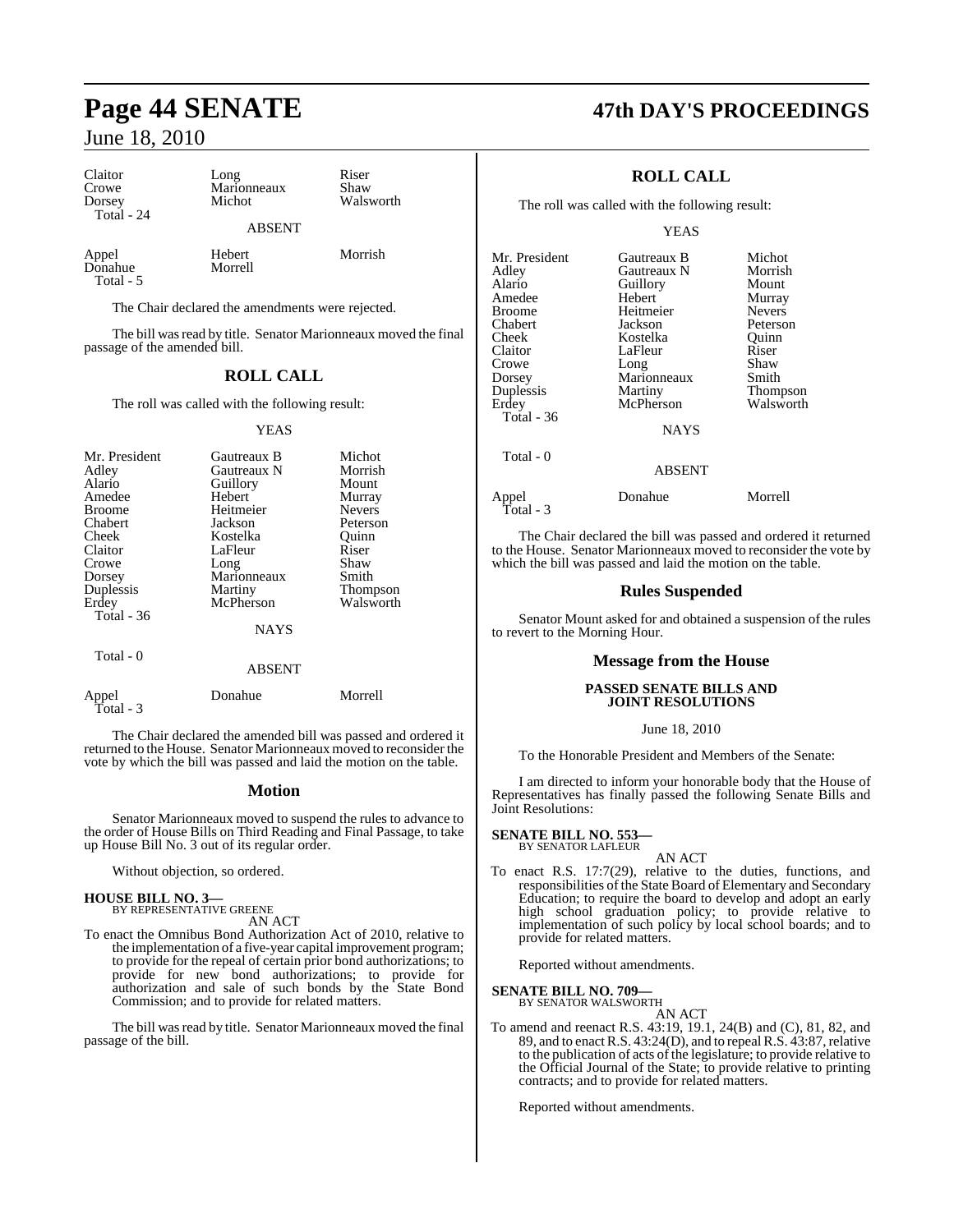## **47th DAY'S PROCEEDINGS Page 45 SENATE**

# June 18, 2010

#### **SENATE BILL NO. 728—** BY SENATOR BROOME

AN ACT

To amend and reenactR.S. 17:7(6)(b)(i)(cc)(introductory paragraph), relative to teacher certification requirements; to reduce the number of years of experience needed by an out-of-state certified teacher to qualify for a Louisiana teaching certificate; and to provide for related matters.

Reported without amendments.

### **SENATE BILL NO. 746—** BY SENATOR JACKSON

AN ACT

To amend and reenact R.S. 17:3129(C) and (E), and 3130(B)(1), and R.S. 39:28(C) and 32.1, and to enact R.S. 17:3129(F), relative to postsecondary education; to provide relative to funding institutions of postsecondary education; to provide for the powers of the Board of Regents; to provide relative to budget request forms; to require that the formula adopted by the Board of Regents be reported to certain legislative committees; and to provide for related matters.

Reported without amendments.

#### **SENATE BILL NO. 474—** BY SENATOR CROWE

AN ACT

To amend and reenact R.S. 32:414(T)(1), relative to child restraint systems; to provide for certain notifications; to provide for affidavits under certain circumstances; to provide for suspensions of licenses under certain circumstances; and to provide for related matters.

Reported without amendments.

- **SENATE BILL NO. 401—**<br>BY SENATORS THOMPSON, LAFLEUR, NEVERS AND WALSWORTH<br>AND REPRESENTATIVES ELLINGTON, GUILLORY, HARRISON,<br>HAZEL, KATZ, LEBAS, MILLS AND GARY SMITH AN ACT
- To enact R.S. 40:1300.144(A)(4), relative to rural hospitals; to provide for rural hospital reimbursement; to provide for the development of payment methods that optimize federal funds to reduce or eliminate small rural hospitals' reliance upon uncompensated care costs funding; to provide for rules and regulations; and to provide for related matters.

Reported without amendments.

**SENATE BILL NO. 563—** BY SENATOR CHEEK

AN ACT

To enact R.S. 46:2742(D), relative to the nursing home reimbursement methodology; to provide for certain monies collected by the Department of Health and Hospitals to be deposited into the Medicaid Trust Fund for the Elderly; and to provide for related matters.

Reported without amendments.

### **SENATE BILL NO. 749—** BY SENATOR MURRAY

AN ACT

To amend and reenact R.S. 24:653(H)(2), relative to the Joint Legislative Committee on the Budget; to provide for the review of certain negotiations, compromises or settlements by the Litigation Subcommittee of the Joint Legislative Committee on the Budget; to provide for an effective date; and to provide for related matters.

Reported without amendments.

**SENATE BILL NO. 656—** BY SENATORS HEBERT, MICHOT AND WALSWORTH AN ACT

To amend and reenact R.S.  $39:51(D)$  and  $1305(C)(2)(a)$  and to enact R.S. 39:51(B), relative to government budgets; to provide relative to the content and form of the general appropriations, ancillary, legislative and judicial appropriation bills; to provide relative to the content and form of budgets of political subdivisions; to provide for an effective date; and to provide for related matters.

Reported with amendments.

#### **SENATE BILL NO. 337—**

BY SENATOR MARIONNEAUX

AN ACT To repeal R.S. 39:112(C)(1)(c), relative to approval of certain capital outlay budget requests by the Joint Legislative Committee on Capital Outlay; and to provide for related matters.

Reported with amendments.

**SENATE BILL NO. 367—** BY SENATORS MICHOT AND JACKSON

AN ACT

To amend and reenact R.S. 39:1554(E) and to enact Part IV-A of Chapter 10 of Title 38 of the Louisiana Revised Statutes of 1950, to be comprised of R.S. 38:2271, and Subpart B-1 of Part III of Chapter 17 of Subtitle III of Title 39 of the Louisiana Revised Statutes of 1950, comprised of R.S. 39:1598.1, and R.S. 39:1661(D) and 1671(H), relative to purchasing by certain public entities; to authorize the use of reverse auctions by certain public entities for the purchase of certain materials, supplies, services, products, or equipment; to provide for public notice; to provide for an effective date; and to provide for related matters.

Reported with amendments.

**SENATE BILL NO. 500—**<br>BY SENATORS MARIONNEAUX, ALARIO, APPEL, CHEEK, DORSEY, B.<br>GAUTREAUX, N. GAUTREAUX, HEBERT, JACKSON, LONG, MORRELL,<br>MURRAY, RISER, SHAW AND SMITH AN ACT

To enact Chapter 55 of Title 51 of the Louisiana Revised Statutes of 1950, to be comprised ofR.S. 51:3121 through 3124, relative to the Angel Investor Rebate Program; to provide for the purposes; to provide for the amount of the rebate; to provide for the qualifications of the rebate; to provide for reductions in a certain fund equal to the amount of such rebates; to provide for the implementation and administration of the program by the Department of Economic Development; to provide for definitions; to provide for rules; to authorize penalties for providing false or fraudulent information; to require an annual report to the Department of Economic Development by a Louisiana Entrepreneurial Business; and to provide for related matters.

Reported with amendments.

**SENATE BILL NO. 453—**

BY SENATOR CHEEK AN ACT

To amend and reenact R.S. 32:154, relative to the Open Roads Law; to provide relative to motor vehicle fatalities; to provide for protocol when organs are to be transplanted after a death in which a moving conveyance is involved; and to provide for related matters.

Reported with amendments.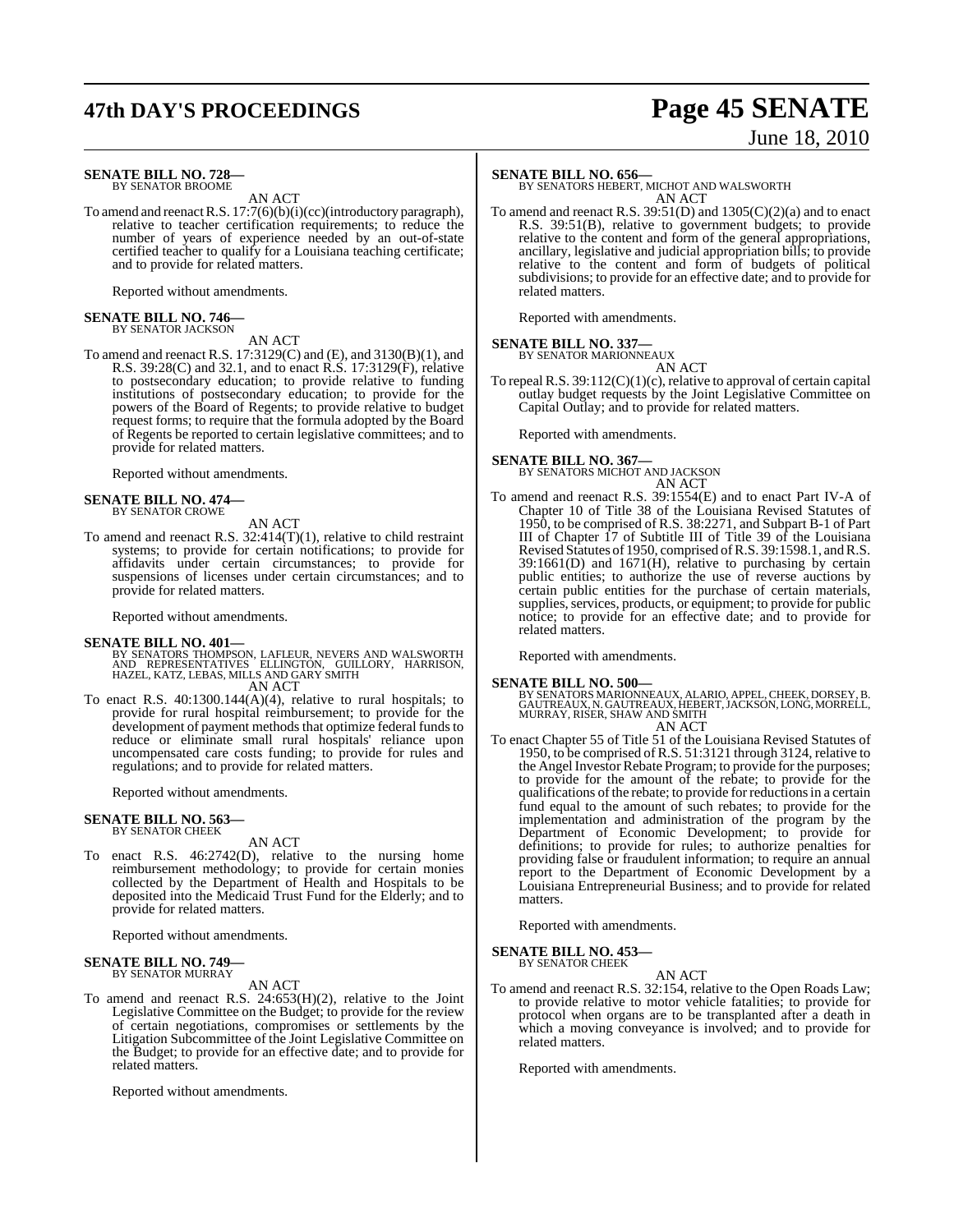## **Page 46 SENATE 47th DAY'S PROCEEDINGS**

June 18, 2010

#### **SENATE BILL NO. 509—**

BY SENATOR LONG AND REPRESENTATIVES ARMES, BOBBY<br>BADON, BILLIOT, BURFORD, CARMODY, CHANDLER, CHANEY,<br>DOERGE, FANNIN, GUILLORY, HAZEL, HENDERSON, HINES,<br>HOFFMANN, HOWARD, HUTTER, JOHNSON, SAM JONES, NOWLIN,<br>POPE,PATRICIA SM AN ACT

To amend and reenact R.S. 17:1970.27(A) and to enact R.S. 17:1968.1 and to repeal R.S. 17:1969, relative to funding for the Louisiana School for Math, Science, and the Arts and the New OrleansCenterfortheCreative Arts; to provide for the inclusion of the schools in the minimum foundation program formula; to provide for the allocation of minimum foundation program funds attributable to such inclusion; to provide relative to appropriations from the state general fund; to provide relative to the annual budget of the Louisiana School for Math, Science, and the Arts; and to provide for related matters.

Reported with amendments.

#### **SENATE BILL NO. 523—** BY SENATOR CHEEK

AN ACT

To enact Subpart E of Part VII of Chapter 5 of Title 40 of the Louisiana Revised Statutes, to be comprised of R.S. 40:1236.21 through 1236.31, relative to emergency medical services; to provide for the creation of the statewide ambulance service district; to provide for the purpose and object of the district; to provide for a board of commissioners; to provide for powers and duties of the board of commissioners; to provide for domicile of the district; to provide for rules and regulations; to provide for the authority to incur debt and issue general bonds; to provide for legislative findings; and to provide for related matters.

Reported with amendments.

### **SENATE BILL NO. 710—** BY SENATOR CHEEK

AN ACT

To enact R.S. 22:1874(A)(5), relative to billing by contracted health care providers; to provide with respect to the payment to any new provider to the contracted network of providers; and to provide for related matters.

Reported with amendments.

Respectfully submitted, ALFRED W. SPEER Clerk of the House of Representatives

#### **Message from the House**

#### **DISAGREEMENT TO HOUSE BILL**

#### June 18, 2010

To the Honorable President and Members of the Senate:

I am directed to inform your honorable body that the House of Representatives has refused to concur in the proposed Senate Amendment(s) to **House Bill No. 219** by Representative St. Germain, and ask the President to appoint on the part of the Senate a committee to confer with a like committee from the House on the disagreement.

> Respectfully submitted, ALFRED W. SPEER Clerk of the House of Representatives

#### **Message from the House**

#### **DISAGREEMENT TO HOUSE BILL**

June 18, 2010

To the Honorable President and Members of the Senate:

I am directed to inform your honorable body that the House of Representatives has refused to concur in the proposed Senate Amendment(s) to **House Bill No. 302** by Representative Smiley, and ask the President to appoint on the part of the Senate a committee to confer with a like committee from the House on the disagreement.

> Respectfully submitted, ALFRED W. SPEER Clerk of the House of Representatives

#### **Message from the House**

#### **DISAGREEMENT TO HOUSE BILL**

June 18, 2010

To the Honorable President and Members of the Senate:

I am directed to inform your honorable body that the House of Representatives has refused to concur in the proposed Senate Amendment(s) to **House Bill No. 334** by Representative Leger, and ask the President to appoint on the part of the Senate a committee to confer with a like committee from the House on the disagreement.

> Respectfully submitted, ALFRED W. SPEER Clerk of the House of Representatives

#### **Message from the House**

#### **DISAGREEMENT TO HOUSE BILL**

June 18, 2010

To the Honorable President and Members of the Senate:

I am directed to inform your honorable body that the House of Representatives has refused to concur in the proposed Senate Amendment(s) to **House Bill No. 627** by Representative Gallot, and ask the President to appoint on the part of the Senate a committee to confer with a like committee from the House on the disagreement.

> Respectfully submitted, ALFRED W. SPEER Clerk of the House of Representatives

#### **Message from the House**

#### **DISAGREEMENT TO HOUSE BILL**

June 18, 2010

To the Honorable President and Members of the Senate:

I am directed to inform your honorable body that the House of Representatives has refused to concur in the proposed Senate Amendment(s) to **House Bill No. 632** by Representative Lorusso, and ask the President to appoint on the part of the Senate a committee to confer with a like committee from the House on the disagreement.

> Respectfully submitted, ALFRED W. SPEER Clerk of the House of Representatives

#### **Message from the House**

#### **DISAGREEMENT TO HOUSE BILL**

June 18, 2010

To the Honorable President and Members of the Senate: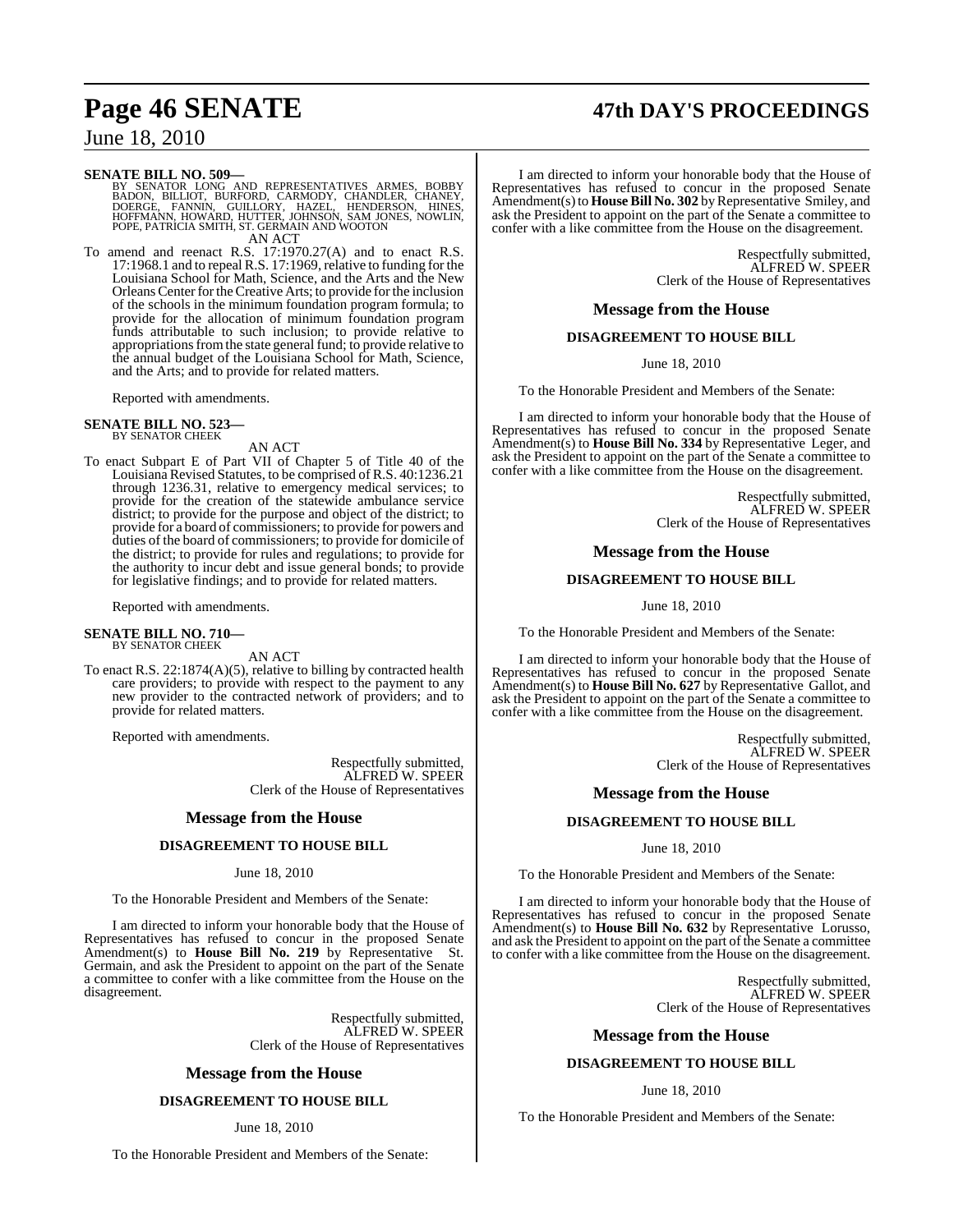## **47th DAY'S PROCEEDINGS Page 47 SENATE**

#### I am directed to inform your honorable body that the House of Representatives has refused to concur in the proposed Senate Amendment(s) to **House Bill No. 699** by Representative Geymann, and ask the President to appoint on the part of the Senate a committee to confer with a like committee from the House on the disagreement.

Respectfully submitted, ALFRED W. SPEER Clerk of the House of Representatives

#### **Message from the House**

#### **DISAGREEMENT TO HOUSE BILL**

June 18, 2010

To the Honorable President and Members of the Senate:

I am directed to inform your honorable body that the House of Representatives has refused to concur in the proposed Senate Amendment(s) to **House Bill No. 723** by Representative Connick, and ask the President to appoint on the part of the Senate a committee to confer with a like committee from the House on the disagreement.

> Respectfully submitted, ALFRED W. SPEER Clerk of the House of Representatives

#### **Message from the House**

#### **DISAGREEMENT TO HOUSE BILL**

#### June 18, 2010

To the Honorable President and Members of the Senate:

I am directed to inform your honorable body that the House of Representatives has refused to concur in the proposed Senate Amendment(s) to **House Bill No. 1159** by Representative Greene, and ask the President to appoint on the part ofthe Senate a committee to confer with a like committee from the House on the disagreement.

> Respectfully submitted, ALFRED W. SPEER Clerk of the House of Representatives

#### **Message from the House**

#### **DISAGREEMENT TO HOUSE BILL**

#### June 18, 2010

To the Honorable President and Members of the Senate:

I am directed to inform your honorable body that the House of Representatives has refused to concur in the proposed Senate Amendment(s) to **House Bill No. 1357** by Representative Baldone, and ask the President to appoint on the part of the Senate a committee to confer with a like committee from the House on the disagreement.

> Respectfully submitted, ALFRED W. SPEER Clerk of the House of Representatives

#### **Introduction of Senate Resolutions**

Senator Shaw asked for and obtained a suspension of the rules to read Senate Resolutions a first and second time.

# June 18, 2010

#### **SENATE RESOLUTION NO. 165—** BY SENATOR SHAW

A RESOLUTION

To commend Micah Webber and Karen Wagley for their placement at the 2010 National Christian Forensics and Communications Association's Championship tournament.

On motion of Senator Shaw the resolution was read by title and adopted.

#### **Mr. President in the Chair**

#### **Recess**

On motion of Senator Thompson, the Senate took a recess at 11:45 o'clock A.M. until 1:00 o'clock P.M.

#### **After Recess**

The Senate was called to order at 1:05 o'clock P.M. by the President of the Senate.

#### **ROLL CALL**

The roll being called, the following members answered to their names:

#### PRESENT

Mr. President Duplessis Murray<br>Adley Guillory Nevers Alario Kostelka Peters<br>
Appel Long Riser Appel Long Riser<br>Claitor Martiny Shaw Claitor Martiny<br>Crowe Michot Donahue Morrel<br>Dorsey Mount Dorsey Total - 22

Total - 17

Guillory<br>
Kostelka Peterson Michot Walsworth<br>Morrell

#### ABSENT

Amedee Gautreaux N McPherson<br>Broome Hebert Morrish Broome Hebert Morrish<br>Chabert Heitmeier Ouinn Chabert Heitmeier Quinn Cheek Jackson<br>Erdey LaFleur Gautreaux B Marionneaux

Thompson

The President of the Senate announced there were 22 Senators present and a quorum.

#### **Senate Business Resumed After Recess**

#### **Messages from the House**

The following Messages from the House were received and read as follows:

#### **Message from the House**

#### **PASSED SENATE BILLS AND JOINT RESOLUTIONS**

#### June 18, 2010

To the Honorable President and Members of the Senate:

I am directed to inform your honorable body that the House of Representatives has finally passed the following Senate Bills and Joint Resolutions: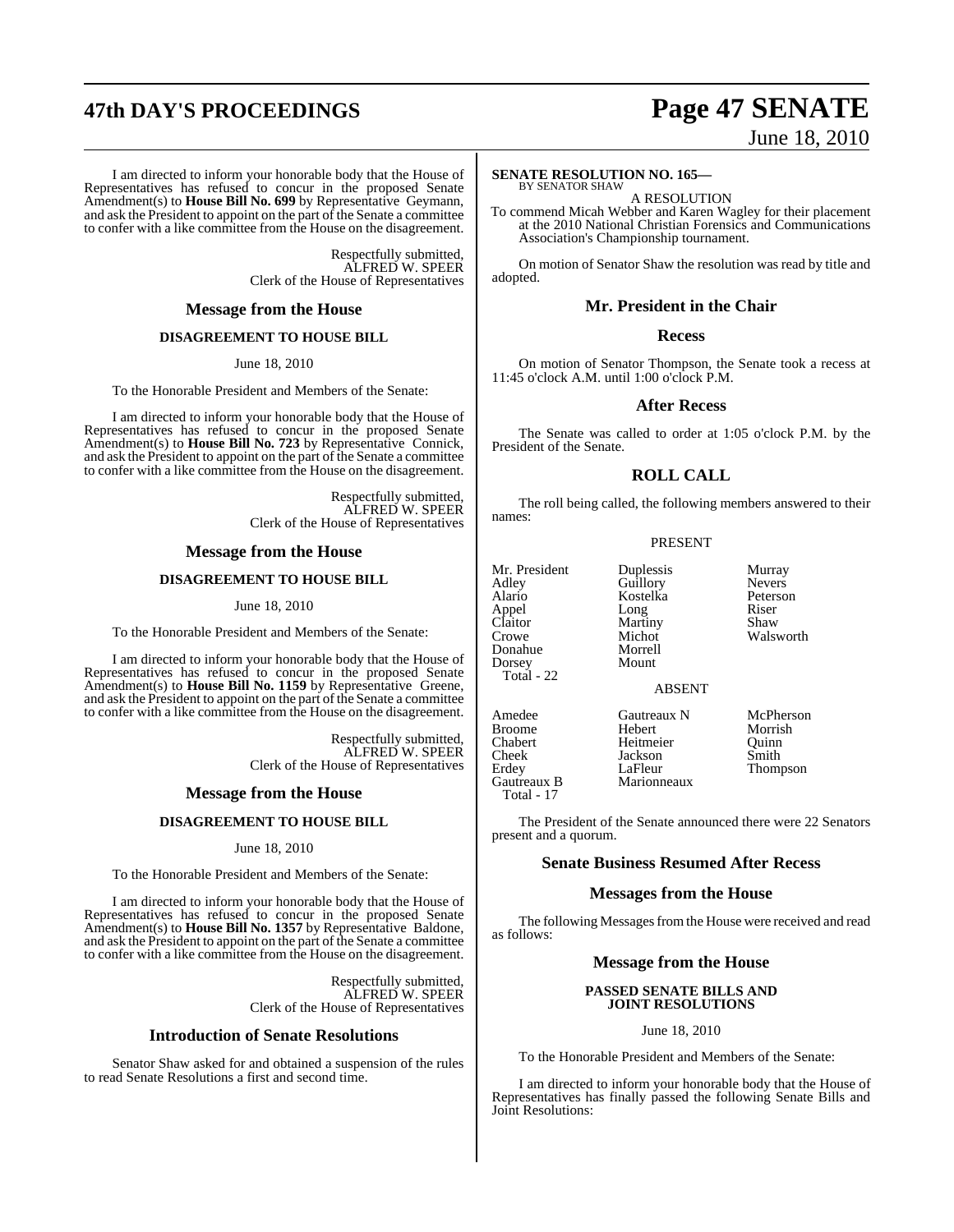#### **SENATE BILL NO. 772—** BY SENATOR MORRELL

AN ACT

To amend and reenact R.S. 36:801.1(A) and R.S. 38:330.12(A) and to enact R.S. 36:509(P) and R.S. 38:330.12.1, relative to the New Orleans Lakefront Airport; to create the New Orleans Lakefront Airport Authority; to provide for transfer of the management, control, and maintenance of the airport facility to the authority; to provide for the powers, duties, and functions of the authority exercised through a board of commissioners of the authority; to provide for the membership of the board of commissioners; and to provide for related matters.

Reported with amendments.

Respectfully submitted, ALFRED W. SPEER Clerk of the House of Representatives

#### **Message from the House**

#### **ASKING CONCURRENCE IN HOUSE CONCURRENT RESOLUTIONS**

#### June 17, 2010

To the Honorable President and Members of the Senate:

I am directed to inform your honorable body that the House of Representatives has finally passed and asks your concurrence in the following House Concurrent Resolutions:

### **HOUSE CONCURRENT RESOLUTION NO. 262—** BY REPRESENTATIVE LEGER

A CONCURRENT RESOLUTION

To urge and request the secretary of the Department of Environmental Quality to establish and appoint an Electronic Recycling and Reuse Task Force to determine viable methods for the reuse and recycling of electronic devices for all Louisiana citizens, to eliminate the threat to the environment caused by disposal of electronic waste in landfills, to review what is currently successful in this state in the area of electronic recycling, and to recommend the expansion of best practices and new innovative solutions at the state, community, and individual levels.

> Respectfully submitted, ALFRED W. SPEER Clerk of the House of Representatives

#### **House Concurrent Resolutions**

Senator Morrell asked for and obtained a suspension of the rules to read House Concurrent Resolutions a first and second time.

### **HOUSE CONCURRENT RESOLUTION NO. 262—** BY REPRESENTATIVE LEGER A CONCURRENT RESOLUTION

- 
- To urge and request the secretary of the Department of Environmental Quality to establish and appoint an Electronic Recycling and Reuse Task Force to determine viable methods for the reuse and recycling of electronic devices for all Louisiana citizens, to eliminate the threat to the environment caused by disposal of electronic waste in landfills, to review what is currently successful in this state in the area of electronic recycling, and to recommend the expansion of best practices and new innovative solutions at the state, community, and individual levels.

The resolution was read by title. Senator Morrell moved to concur in the House Concurrent Resolution.

## **Page 48 SENATE 47th DAY'S PROCEEDINGS**

### **ROLL CALL**

The roll was called with the following result:

#### YEAS

Mr. President Dorsey Mount<br>Adley Duplessis Murray Alario Guillory<br>
Appel Long Appel Long Peterson<br>Claitor Martiny Riser Claitor Martiny Riser<br>Crowe Michot Shaw Crowe Michot<br>Donahue Morrell Total - 21

Total - 0

**Duplessis Murray<br>
Guillory Nevers** Walsworth

NAYS

#### ABSENT

Amedee Gautreaux N Marionneaux<br>Broome Hebert McPherson Broome Hebert McPherson Heitmeier Cheek Jackson Quinn<br>Erdey Kostelka Smith Gautreaux B Total - 18

Kostelka Smith<br>LaFleur Thompson

The Chair declared the Senate concurred in the House Concurrent Resolution and ordered it returned to the House.

#### **Rules Suspended**

Senator Mount asked for and obtained a suspension of the rules to take up at this time:

#### **House Bills and Joint Resolutions on Third Reading and Final Passage**

#### **Bagneris Rule**

Senator Mount moved to suspend the rules to temporarily pass over controversial House Bills on Third Reading and Final Passage with the intention of taking them up later, in their regular order.

Without objection, so ordered.

#### **HOUSE BILL NO. 377—**

BY REPRESENTATIVE WOOTON AN ACT

To amend and reenact R.S. 14:134.1(A) and to enact R.S. 14:134.1(C), relative to malfeasance in office; to provide with respect to malfeasance in office involving prohibited sexual conduct; and to provide for related matters.

The bill was read by title. Senator Martiny moved the final passage of the bill.

### **ROLL CALL**

The roll was called with the following result:

#### YEAS

Mr. President Gautreaux B Mount<br>Adley Guillory Murray Adley Guillory Murray Kostelka<br>LaFleur Appel LaFleur Peters<br>Claitor Long Riser<br>Crowe Martiny Shaw Crowe **Martiny** Shaw<br>
Donahue Michot Smith Donahue Michot<br>
Dorsey Morrell Duplessis Total - 27

LaFleur Peterson<br>Long Riser Morrell Thompson<br>Morrish Walsworth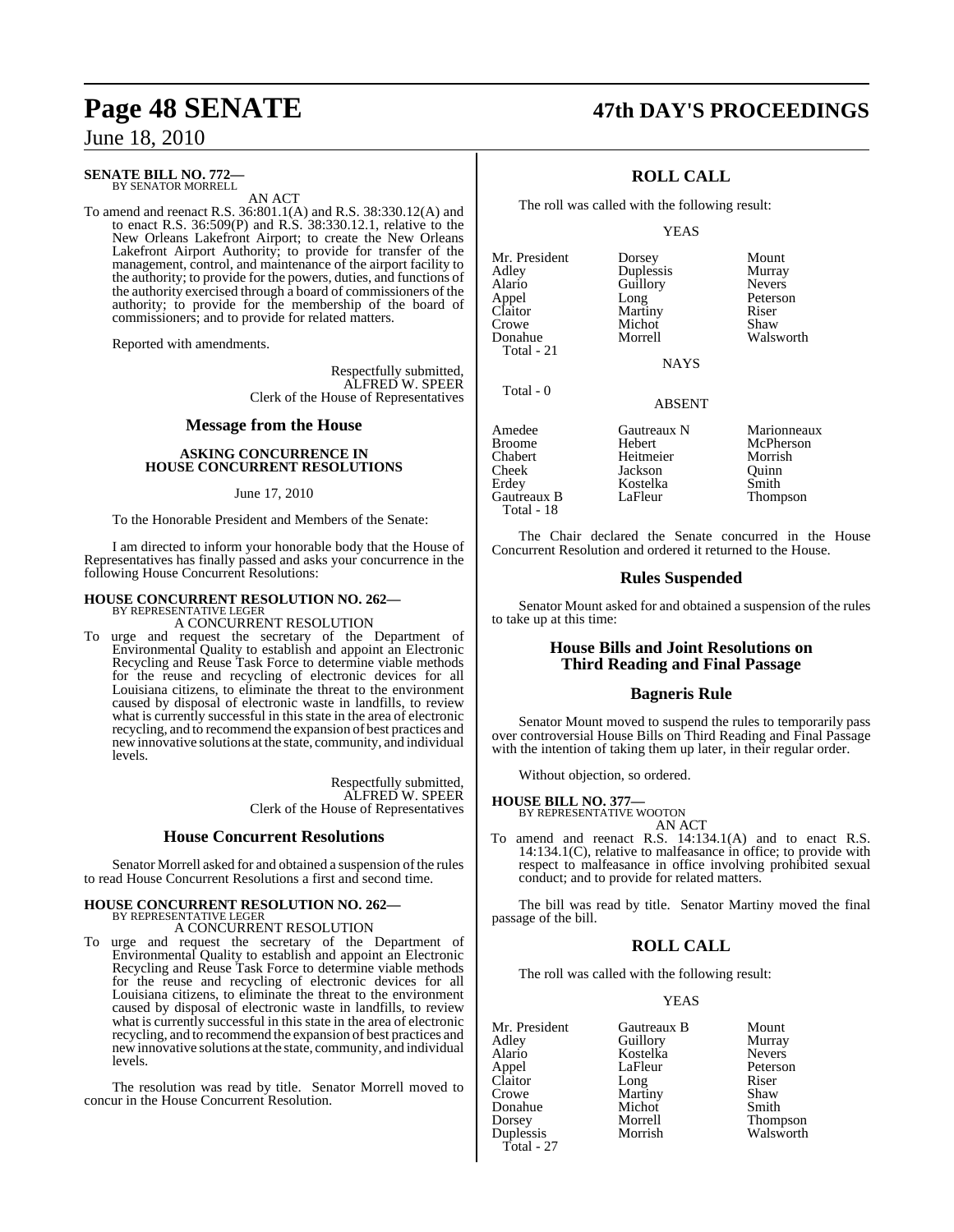## **47th DAY'S PROCEEDINGS Page 49 SENATE**

### **NAYS**

#### Total - 0

#### ABSENT

| Amedee       | Erdey       | Jackson     |
|--------------|-------------|-------------|
| Broome       | Gautreaux N | Marionneaux |
| Chabert      | Hebert      | McPherson   |
| Cheek        | Heitmeier   | Ouinn       |
| Total - $12$ |             |             |

The Chair declared the bill was passed and ordered it returned to the House. Senator Martiny moved to reconsider the vote by which the bill was passed and laid the motion on the table.

#### **HOUSE BILL NO. 57—**

BY REPRESENTATIVE DANAHAY AN ACT

To amend and reenact R.S. 37:3521(B), relative to private investigators; to provide for increased penalties; and to provide for related matters.

The bill was read by title. Senator Mount moved the final passage of the bill.

#### **ROLL CALL**

The roll was called with the following result:

#### YEAS

| Mr. President<br>Adley<br>Alario<br>Appel<br>Claitor<br>Crowe<br>Donahue<br>Dorsey<br>Duplessis<br>Erdey<br>Total - 29 | Gautreaux B<br>Guillory<br>Heitmeier<br>Kostelka<br>LaFleur<br>Long<br>Martiny<br>Michot<br>Morrell<br>Morrish | Mount<br>Murray<br><b>Nevers</b><br>Peterson<br>Riser<br>Shaw<br>Smith<br>Thompson<br>Walsworth |
|------------------------------------------------------------------------------------------------------------------------|----------------------------------------------------------------------------------------------------------------|-------------------------------------------------------------------------------------------------|
| Total - 0                                                                                                              | <b>NAYS</b><br><b>ABSENT</b>                                                                                   |                                                                                                 |
| Amedee<br><b>Broome</b><br>Chabert<br>Cheek                                                                            | Gautreaux N<br>Hebert<br>Jackson<br>Marionneaux                                                                | McPherson<br>Ouinn                                                                              |

The Chair declared the bill was passed and ordered it returned to the House. Senator Mount moved to reconsider the vote by which the bill was passed and laid the motion on the table.

#### **HOUSE BILL NO. 78—**

 $Total - 10$ 

BY REPRESENTATIVES LIGI, HINES, AND ROSALIND JONES AN ACT

To amend and reenact R.S.  $49:992(B)(2)$  and  $(D)(2)$  and  $(7)$ , relative to adjudicatory and hearing functions of the division of administrative law and certain state departments; to provide for the adjudication and hearing functions of the Department of Health and Hospitals, the Department of Social Services, and the Department of Education; to provide for the delegation of certain functions and authority to the division of administrative law, except where prohibited by federal law; to require an agency to prove its exempt status; to provide for adjudications of hearings arising under certain federal programs; to provide for the transfer of adjudications and the resources related to handling such adjudications; and to provide for related matters.

The bill was read by title. Senator Appel moved the final passage of the bill.

# June 18, 2010

### **ROLL CALL**

The roll was called with the following result:

#### YEAS

| Mr. President | Erdey         | Murray        |
|---------------|---------------|---------------|
| Adley         | Gautreaux B   | <b>Nevers</b> |
| Alario        | Guillory      | Peterson      |
| Appel         | LaFleur       | Riser         |
| Claitor       | Long          | Shaw          |
| Crowe         | Martiny       | Smith         |
| Donahue       | Michot        | Thompson      |
| Dorsey        | Morrell       | Walsworth     |
| Duplessis     | Mount         |               |
| Total - 26    |               |               |
|               | NAYS          |               |
| Total - 0     |               |               |
|               | <b>ABSENT</b> |               |
| Amedee        | Hebert        | McPherson     |
| <b>Broome</b> | Heitmeier     | Morrish       |
| Chabert       | Jackson       | Quinn         |
| Cheek         | Kostelka      |               |
| Gautreaux N   | Marionneaux   |               |
| Total - 13    |               |               |

The Chair declared the bill was passed and ordered it returned to the House. Senator Appel moved to reconsider the vote by which the bill was passed and laid the motion on the table.

### **HOUSE BILL NO. 552—** BY REPRESENTATIVE LAFONTA

Duplessis Jackson

Gautreaux N Total - 13

AN ACT

To amend and reenact Code of Criminal Procedure Article 899(F), R.S. 15:574.8(A), and R.S. 40:2531(A), relative to probation and parole officers; to provide for arrest powers; to provide for the rights of law enforcement officers under investigation; and to provide for related matters.

The bill was read by title. Senator Murray moved the final passage of the bill.

#### **ROLL CALL**

The roll was called with the following result:

#### YEAS

| Mr. President    | Erdey              | Murray                   |
|------------------|--------------------|--------------------------|
| Adlev            | Gautreaux B        | <b>Nevers</b>            |
| Alario           | LaFleur            | Peterson                 |
| Appel            | Long               | Ouinn                    |
| Chabert          | Martiny            | Riser                    |
| Claitor          | Michot             | Shaw                     |
| Crowe            | Morrell            | <b>Thompson</b>          |
| Donahue          | Morrish            | Walsworth                |
| Dorsey           | Mount              |                          |
| Total - 26       |                    |                          |
|                  | <b>NAYS</b>        |                          |
| Total - 0        |                    |                          |
|                  | <b>ABSENT</b>      |                          |
| Amedee<br>Broome | Guillory<br>Hebert | Marionneaux<br>McPherson |
|                  |                    |                          |

Cheek Heitmeier Smith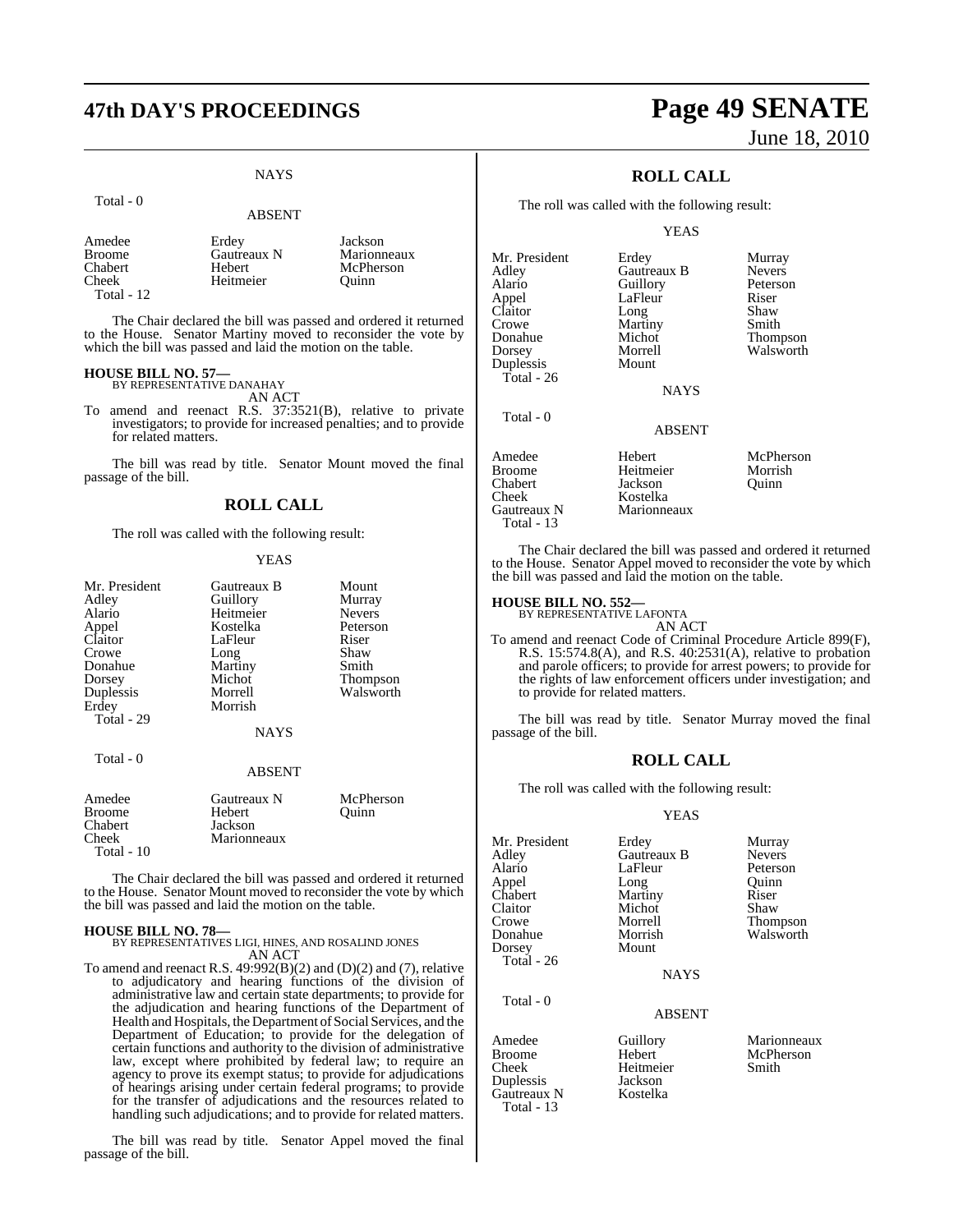The Chair declared the bill was passed and ordered it returned to the House. Senator Murray moved to reconsider the vote by which the bill was passed and laid the motion on the table.

**HOUSE BILL NO. 604—** BY REPRESENTATIVE CHAMPAGNE AND SENATOR ADLEY AN ACT

To amend and reenact R.S. 47:1957(E) and 1998(C), relative to the assessment of property for ad valorem taxation; to provide for procedures related to missing, incomplete, or incorrect reporting of taxable property; to require certain notifications to property owners under certain circumstances; to provide with respect to an assessor's authority to initiate litigation against certain taxpayers; to require the provision of notice to certain taxing authorities; and to provide for related matters.

The bill was read by title. Senator Adley moved the final passage of the bill.

#### **ROLL CALL**

The roll was called with the following result:

#### **YEAS**

| Mr. President | Erdey         | Murray          |
|---------------|---------------|-----------------|
| Adley         | Gautreaux B   | <b>Nevers</b>   |
| Alario        | Guillory      | Peterson        |
| Appel         | Kostelka      | Ouinn           |
| Chabert       | LaFleur       | Riser           |
| Claitor       | Long          | Shaw            |
| Crowe         | Martiny       | Smith           |
| Donahue       | Michot        | <b>Thompson</b> |
| Dorsey        | Morrell       | Walsworth       |
| Duplessis     | Mount         |                 |
| Total - 29    |               |                 |
|               | <b>NAYS</b>   |                 |
| Total - 0     |               |                 |
|               | <b>ABSENT</b> |                 |

| Amedee        | Hebert      | McPherson |
|---------------|-------------|-----------|
| <b>Broome</b> | Heitmeier   | Morrish   |
| <b>Cheek</b>  | Jackson     |           |
| Gautreaux N   | Marionneaux |           |
| Total $-10$   |             |           |

The Chair declared the bill was passed and ordered it returned to the House. Senator Adley moved to reconsider the vote by which the bill was passed and laid the motion on the table.

#### **HOUSE BILL NO. 661—** BY REPRESENTATIVE ARNOLD

AN ACT

To amend and reenact R.S. 11:3688(A)(6), relative to the Harbor Police Retirement System; to provide with respect to the number of votes required for the board of trustees to transact business and make decisions; to provide an effective date; and to provide for related matters.

The bill was read by title. Senator Morrell moved the final passage of the bill.

#### **ROLL CALL**

The roll was called with the following result:

#### YEAS

| Gautreaux B | Murray        |
|-------------|---------------|
| Guillory    | <b>Nevers</b> |
|             | Peterson      |
| Kostelka    | Quinn         |
| LaFleur     | Riser         |
|             | Heitmeier     |

### **Page 50 SENATE 47th DAY'S PROCEEDINGS**

| Claitor<br>Crowe<br>Donahue<br>Dorsey<br>Duplessis<br>Erdey<br>Total - 31 | Long<br>Martiny<br>Michot<br>Morrell<br>Morrish<br>Mount<br><b>NAYS</b> | Shaw<br>Smith<br>Thompson<br>Walsworth |
|---------------------------------------------------------------------------|-------------------------------------------------------------------------|----------------------------------------|
| Total - 0                                                                 | <b>ABSENT</b>                                                           |                                        |
| Amedee<br>Broome<br>Cheek<br>Total - 8                                    | Gautreaux N<br>Hebert<br>Jackson                                        | Marionneaux<br>McPherson               |

The Chair declared the bill was passed and ordered it returned to the House. Senator Morrell moved to reconsider the vote by which the bill was passed and laid the motion on the table.

#### **HOUSE BILL NO. 666—**

BY REPRESENTATIVE NOWLIN AN ACT

To amend and reenact R.S. 47:337.13.1, relative to tax collection; to provide relative to the authority of local collectors to employ private counsel; to authorize the recovery of attorney fees under certain circumstances; to provide for certain limitations; to provide for an effective date; and to provide for related matters.

The bill was read by title. Senator Morrish moved the final passage of the bill.

#### **ROLL CALL**

The roll was called with the following result:

#### YEAS

| Mr. President<br>Adlev<br>Alario<br>Appel<br>Chabert<br>Claitor<br>Crowe<br>Donahue<br>Dorsey<br>Duplessis | Erdey<br>Gautreaux B<br>Guillory<br>Heitmeier<br>Kostelka<br>LaFleur<br>Long<br>Martiny<br>Michot<br>Morrell | Morrish<br>Mount<br>Murray<br><b>Nevers</b><br>Ouinn<br>Riser<br>Shaw<br>Smith<br><b>Thompson</b><br>Walsworth |
|------------------------------------------------------------------------------------------------------------|--------------------------------------------------------------------------------------------------------------|----------------------------------------------------------------------------------------------------------------|
| Total - 30                                                                                                 | <b>NAYS</b>                                                                                                  |                                                                                                                |
| Total - 0                                                                                                  | <b>ABSENT</b>                                                                                                |                                                                                                                |
| $\Delta$ medee                                                                                             | Gautreauv N                                                                                                  | Marionnea                                                                                                      |

| Amedee    | Gautreaux N | Marionneaux |
|-----------|-------------|-------------|
| Broome    | Hebert      | McPherson   |
| Cheek     | Jackson     | Peterson    |
| Total - 9 |             |             |

The Chair declared the bill was passed and ordered it returned to the House. Senator Morrish moved to reconsider the vote by which the bill was passed and laid the motion on the table.

### **HOUSE BILL NO. 667—** BY REPRESENTATIVE NOWLIN

AN ACT

To enact R.S. 47:337.28.1, relative to collection of local sales and use tax; to prohibit certain arbitrary assessments by tax collectors; to define arbitrary assessment; to authorize the recovery of litigation costs under certain circumstances; and to provide for related matters.

The bill was read by title. Senator Morrish moved the final passage of the bill.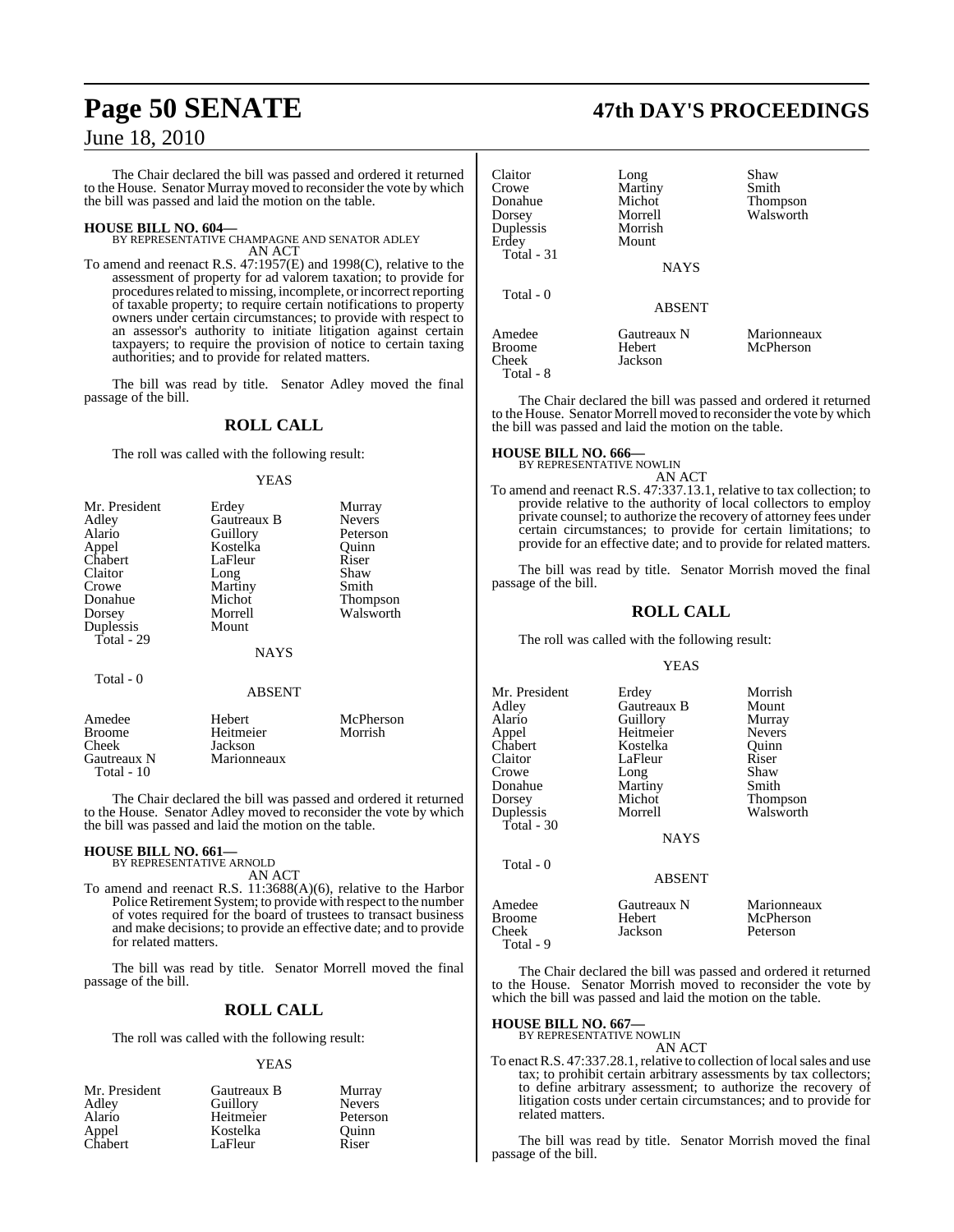### **ROLL CALL**

The roll was called with the following result:

#### YEAS

| Mr. President<br>Adley<br>Alario<br>Appel<br>Chabert | Gautreaux B<br>Guillory<br>Heitmeier<br>Kostelka<br>LaFleur | Mount<br>Murray<br><b>Nevers</b><br>Peterson<br>Ouinn |
|------------------------------------------------------|-------------------------------------------------------------|-------------------------------------------------------|
| Claitor                                              | Long                                                        | Riser                                                 |
| Crowe                                                | Martiny                                                     | Shaw                                                  |
| Donahue                                              | McPherson                                                   | Smith                                                 |
| Dorsey                                               | Michot                                                      | <b>Thompson</b>                                       |
| Duplessis                                            | Morrell                                                     | Walsworth                                             |
| Erdey                                                | Morrish                                                     |                                                       |
| Total - 32                                           |                                                             |                                                       |
|                                                      | <b>NAYS</b>                                                 |                                                       |
| Total - 0                                            |                                                             |                                                       |
|                                                      | <b>ABSENT</b>                                               |                                                       |
| $\Delta$ madaa                                       | $C_{\text{outroouv}}$ N                                     | $M$ orionnoquy                                        |

| Amedee        | Gautreaux N | Marionneaux |
|---------------|-------------|-------------|
| <b>Broome</b> | Hebert      |             |
| Cheek         | Jackson     |             |
| Total - 7     |             |             |

The Chair declared the bill was passed and ordered it returned to the House. Senator Morrish moved to reconsider the vote by which the bill was passed and laid the motion on the table.

### **HOUSE BILL NO. 747—** BY REPRESENTATIVE ARNOLD

AN ACT

To amend and reenact R.S. 11:3683(3)(b) and 3690(D)(1), (3), and (6) and to repeal R.S. 11:3690(D)(8), relative to the Harbor Police Retirement System (Port of New Orleans); to provide for membership in such system; to allow certain retirees of other systems to be members of such system; to provide relative to employer contributions; to provide an effective date; and to provide for related matters.

The bill was read by title. Senator Morrell moved the final passage of the bill.

#### **ROLL CALL**

The roll was called with the following result:

#### YEAS

| Mr. President      | Guillory    | Mount         |  |  |
|--------------------|-------------|---------------|--|--|
| Adley              | Heitmeier   | Murray        |  |  |
| Alario             | Jackson     | <b>Nevers</b> |  |  |
| Chabert            | Kostelka    | Peterson      |  |  |
| Cheek              | Long        | Quinn         |  |  |
| Donahue            | Martiny     | Riser         |  |  |
| Dorsey             | McPherson   | Shaw          |  |  |
| Duplessis          | Michot      | Smith         |  |  |
| Erdey              | Morrell     | Thompson      |  |  |
| <b>Gautreaux B</b> | Morrish     | Walsworth     |  |  |
| Total - 30         |             |               |  |  |
| <b>NAYS</b>        |             |               |  |  |
| Appel              | Claitor     | Crowe         |  |  |
| $\text{Total} - 3$ |             |               |  |  |
| <b>ABSENT</b>      |             |               |  |  |
| Amedee             | Gautreaux N | LaFleur       |  |  |
| Broome             | Hebert      | Marionneaux   |  |  |
| Total - 6          |             |               |  |  |
|                    |             |               |  |  |

### **47th DAY'S PROCEEDINGS Page 51 SENATE** June 18, 2010

The Chair declared the bill was passed and ordered it returned to the House. Senator Morrell moved to reconsider the vote by which the bill was passed and laid the motion on the table.

### **HOUSE BILL NO. 771—** BY REPRESENTATIVE TIM BURNS

AN ACT

To amend and reenact R.S. 47:1705(B)(2)(c)(i), relative to ad valorem tax; to provide for requirements for notices for public hearings on proposals to increase millage rates without voter approval; to require publication of certain information related to such millage increases; to provide for an effective date; and to provide for related matters.

The bill was read by title. Senator Donahue moved the final passage of the bill.

### **ROLL CALL**

The roll was called with the following result:

#### YEAS

| Mr. President<br>Adley<br>Alario<br>Appel<br>Chabert<br>Cheek<br>Claitor<br>Crowe<br>Donahue<br>Dorsey<br>Total - 28 | Duplessis<br>Erdey<br>Gautreaux B<br>Guillory<br>Heitmeier<br>Jackson<br>Kostelka<br>Long<br>Martiny<br>Michot | Morrell<br>Murray<br>Peterson<br>Quinn<br>Riser<br>Smith<br>Thompson<br>Walsworth |
|----------------------------------------------------------------------------------------------------------------------|----------------------------------------------------------------------------------------------------------------|-----------------------------------------------------------------------------------|
|                                                                                                                      | <b>NAYS</b>                                                                                                    |                                                                                   |
| McPherson<br>Morrish<br>Total - 4                                                                                    | Mount<br>Shaw<br>ABSENT                                                                                        |                                                                                   |
| Amedee<br><b>Broome</b><br>Gautreaux N                                                                               | Hebert<br>LaFleur<br>Marionneaux                                                                               | <b>Nevers</b>                                                                     |

The Chair declared the bill was passed and ordered it returned to the House. Senator Donahue moved to reconsider the vote by which the bill was passed and laid the motion on the table.

### **HOUSE BILL NO. 845—** BY REPRESENTATIVE NOWLIN

Total - 7

AN ACT

To amend and reenact R.S. 47:337.26(C) and (D)(1)(introductory paragraph) and (c) and to enact R.S.  $47:337.26(D)(3)$ , (F), and (G), relative to collection of local sales and use tax; to provide for requirements governing certain activities of private contractors; to prohibit the sharing of certain taxpayer information; to provide with respect to contracts; to provide for oversight by the legislative auditor; and to provide for related matters.

The bill was read by title. Senator Morrish moved the final passage of the bill.

#### **ROLL CALL**

The roll was called with the following result:

#### YEAS

| Mr. President | Erdev       | Morrish |
|---------------|-------------|---------|
| Adlev         | Gautreaux B | Mount   |
| Alario        | Guillory    | Murray  |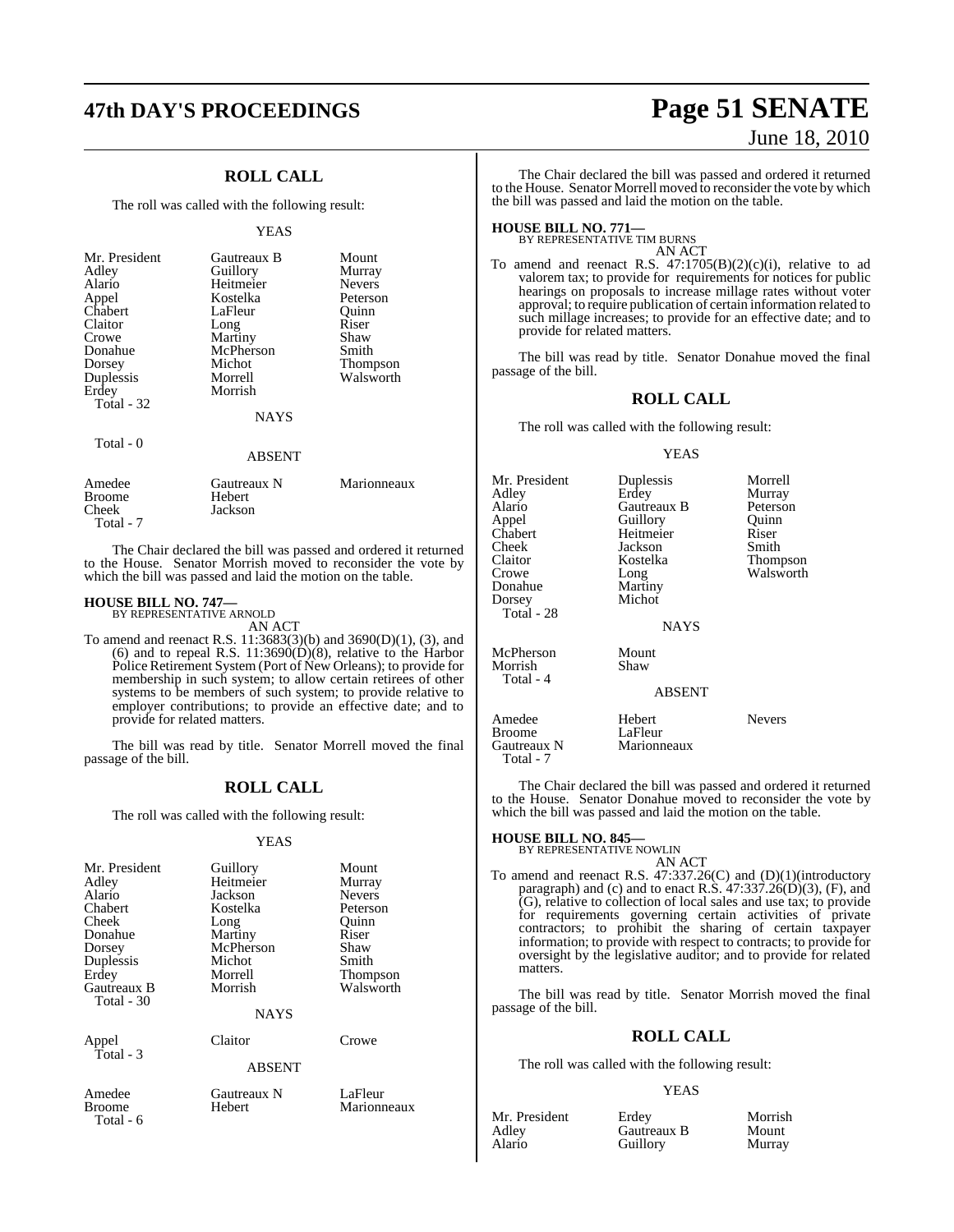| Appel         | Heitmeier      | <b>Nevers</b>   |
|---------------|----------------|-----------------|
| Chabert       | Jackson        | Peterson        |
| Cheek         | Kostelka       | Ouinn           |
| Claitor       | Long           | Riser           |
| Crowe         | <b>Martiny</b> | Shaw            |
| Donahue       | McPherson      | Smith           |
| Dorsey        | Michot         | <b>Thompson</b> |
| Duplessis     | Morrell        | Walsworth       |
| Total - 33    |                |                 |
|               | <b>NAYS</b>    |                 |
| Total - 0     |                |                 |
|               | <b>ABSENT</b>  |                 |
| Amedee        | Gautreaux N    | LaFleur         |
| <b>Broome</b> | Hebert         | Marionneaux     |
| Total - 6     |                |                 |

The Chair declared the bill was passed and ordered it returned to the House. Senator Morrish moved to reconsider the vote by which the bill was passed and laid the motion on the table.

## **HOUSE BILL NO. 971—** BY REPRESENTATIVE ABRAMSON

AN ACT

To enact R.S. 40:16.3, relative to state property; to authorize and empower the secretary of the Department of Health and Hospitals and the commissioner of administration to lease the John J. Hainkel, Jr., Home and Rehabilitation Center to the New Orleans Home for the Incurables; to specify certain terms and conditions of the lease; to authorize and empower the secretary of the Department of Health and Hospitals and the commissioner of administration to lease property at Southeast Louisiana Hospital to Beacon Behavioral Health; to provide for an effective date; and to provide for related matters.

#### **Floor Amendments**

Senator Donahue proposed the following amendments.

#### **SENATE FLOOR AMENDMENTS**

Amendments proposed by Senator Donahue to Re-Reengrossed House Bill No. 971 by Representative Abramson

#### AMENDMENT NO. 1

Delete Senate Committee Amendments Nos. 1 through 4 proposed by the Senate Committee on Finance on June 10, 2010.

On motion of Senator Donahue, the amendments were adopted.

#### **Floor Amendments**

Senator Heitmeier proposed the following amendments.

#### **SENATE FLOOR AMENDMENTS**

Amendments proposed by Senator Heitmeier to Re-Reengrossed House Bill No. 971 by Representative Abramson

#### AMENDMENT NO. 1

On page 3, line 3 after "Hospitals" and before the "." insert "and the Senate and House Committees on Health and Welfare, meeting jointly or separately'

#### AMENDMENT NO. 2

In Senate Committee Amendment No. 3 proposed by the Senate Committee on Health and Welfare and adopted by the Senate on June 10, 2010, on page 1, delete line 11 in its entirety and insert "funded or obligated"

On motion of Senator Heitmeier, the amendments were adopted.

## **Page 52 SENATE 47th DAY'S PROCEEDINGS**

The bill was read by title. Senator Peterson moved the final passage of the amended bill.

### **ROLL CALL**

The roll was called with the following result:

#### YEAS

| Mr. President<br>Adley<br>Alario<br>Appel<br>Chabert<br>Cheek<br>Claitor<br>Crowe<br>Donahue<br>Dorsey<br>Duplessis<br>Total - 31 | Erdey<br>Gautreaux B<br>Guillory<br>Heitmeier<br>Jackson<br>Long<br>Martiny<br>McPherson<br>Michot<br>Morrell<br>Morrish<br>NAYS | Mount<br>Murray<br>Peterson<br>Ouinn<br>Riser<br>Shaw<br>Smith<br>Thompson<br>Walsworth |
|-----------------------------------------------------------------------------------------------------------------------------------|----------------------------------------------------------------------------------------------------------------------------------|-----------------------------------------------------------------------------------------|
| Total - 0                                                                                                                         | <b>ABSENT</b>                                                                                                                    |                                                                                         |
| Amedee<br><b>Broome</b><br>Gautreaux N                                                                                            | Hebert<br>Kostelka<br>LaFleur                                                                                                    | Marionnea<br>Nevers                                                                     |

Gautreaux N Total - 8

ert Marionneaux<br> **America**<br>
Hebert Mevers

The Chair declared the amended bill was passed and ordered it returned to the House. Senator Peterson moved to reconsider the vote by which the bill was passed and laid the motion on the table.

## **HOUSE BILL NO. 1228—** BY REPRESENTATIVE RICHMOND

AN ACT

To enact R.S. 49:191(5)(b) and to repeal R.S. 49:191(3)(l), relative to the Department of Justice, including provisions to provide for the re-creation of the Department of Justice and the statutory entities made a part of the department by law; to provide for the effective termination date for all statutory authority for the existence of such statutory entities; and to provide for related matters.

The bill was read by title. Senator Martiny moved the final passage of the bill.

#### **ROLL CALL**

The roll was called with the following result:

#### YEAS

Mr. President Gautreaux B Mount<br>Adley Guillory Murray Adley Guillory Murray Alario Heitmeier Nevers Chabert Long Quinn<br>Cheek Martiny Riser Claitor McPherson Shaw<br>
Dorsey Michot Smith Dorsey Michot<br>
Duplessis Morrell Duplessis Morrell Thompson Total - 30

Total - 0

Jackson Peterson<br>
Long Ouinn Martiny

Walsworth

NAYS

#### ABSENT

Amedee Donahue Kostelka Broome Gautreaux N<br>Crowe Hebert

Marionneaux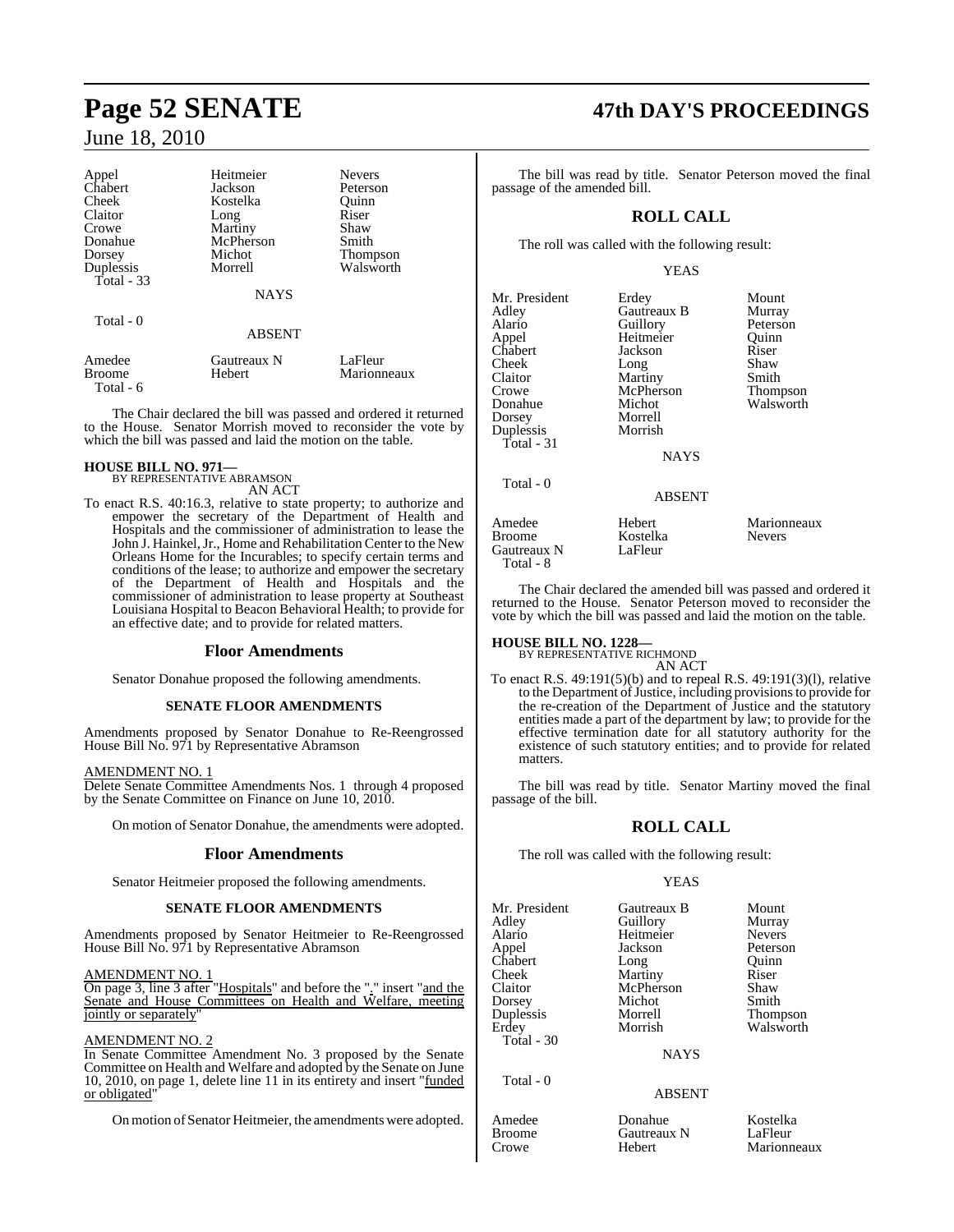## **47th DAY'S PROCEEDINGS Page 53 SENATE**

#### Total - 9

The Chair declared the bill was passed and ordered it returned to the House. Senator Martiny moved to reconsider the vote by which the bill was passed and laid the motion on the table.

#### **HOUSE BILL NO. 1320—** BY REPRESENTATIVE FANNIN

AN ACT

To enact R.S. 39:112(E)(2)(c), relative to capital outlay; to provide relative to the local match requirement for certain nonstate entity projects; to exempt certain nonstate entity projects from the local match requirement; and to provide for related matters.

The bill was read by title. Senator Riser moved the final passage of the bill.

### **ROLL CALL**

The roll was called with the following result:

#### YEAS

| Mr. President | Erdey       | Morrell         |
|---------------|-------------|-----------------|
| Adley         | Gautreaux B | Morrish         |
| Alario        | Guillory    | Mount           |
| Appel         | Heitmeier   | Murray          |
| Chabert       | Jackson     | <b>Nevers</b>   |
| Cheek         | Kostelka    | Peterson        |
| Claitor       | LaFleur     | Ouinn           |
| Crowe         | Long        | Riser           |
| Donahue       | Martiny     | Shaw            |
| Dorsey        | McPherson   | <b>Thompson</b> |
| Duplessis     | Michot      | Walsworth       |
| Total - 33    |             |                 |
|               | <b>NAYS</b> |                 |
| Total - 0     |             |                 |

#### ABSENT

| Amedee    | Gautreaux N | Marionneaux |
|-----------|-------------|-------------|
| Broome    | Hebert      | Smith       |
| Total - 6 |             |             |

The Chair declared the bill was passed and ordered it returned to the House. Senator Riser moved to reconsider the vote by which the bill was passed and laid the motion on the table.

#### **HOUSE BILL NO. 1471— (Substitute for House Bill No. 1117 by Representative Greene)** BY REPRESENTATIVE GREENE

AN ACT

To enact R.S. 47:2323(D), relative to ad valorem taxation; to require consideration of the income approach for valuation of certain unoccupied residential immovable property; and to provide for related matters.

The bill was read by title. Senator Claitor moved the final passage of the bill.

#### **ROLL CALL**

The roll was called with the following result:

#### YEAS

| Mr. President | Erdey       | Mount         |
|---------------|-------------|---------------|
| Adley         | Gautreaux B | Murray        |
| Alario        | Guillory    | <b>Nevers</b> |
| Appel         | Jackson     | Peterson      |
| Chabert       | LaFleur     | Ouinn         |
| Cheek         | Martiny     | Riser         |
| Claitor       | McPherson   | Smith         |
| Crowe         | Michot      | Thompson      |

June 18, 2010

| Dorsey<br>Duplessis<br>Total - 29        | Morrell<br>Morrish                 | Walsworth   |
|------------------------------------------|------------------------------------|-------------|
|                                          | <b>NAYS</b>                        |             |
| Kostelka<br>Total - 3                    | Long<br>ABSENT                     | Shaw        |
| Amedee<br>Broome<br>Donahue<br>Total - 7 | Gautreaux N<br>Hebert<br>Heitmeier | Marionneaux |

The Chair declared the bill was passed and ordered it returned to the House. Senator Claitor moved to reconsider the vote by which the bill was passed and laid the motion on the table.

### **HOUSE BILL NO. 1488— (Substitute for HouseBill No. 532 by Representative Lorusso)** BY REPRESENTATIVE LORUSSO

AN ACT

To amend and reenact R.S. 24:513(A)(1)(b)(iv), relative to not-forprofit organizations; to provide relative to the powers and duties of the legislative auditor; to provide for definitions; and to provide for related matters.

The bill was read by title. Senator Murray moved the final passage of the bill.

### **ROLL CALL**

The roll was called with the following result:

#### YEAS

| Mr. President<br>Adley<br>Alario<br>Appel<br>Chabert<br>Cheek<br>Claitor<br>Crowe<br>Donahue<br>Dorsey | Erdey<br>Gautreaux B<br>Guillory<br>Heitmeier<br>Jackson<br>Kostelka<br>LaFleur<br>Long<br>Martiny<br>McPherson | Morrell<br>Morrish<br>Mount<br>Murray<br>Peterson<br>Ouinn<br>Riser<br>Shaw<br>Smith<br><b>Thompson</b> |
|--------------------------------------------------------------------------------------------------------|-----------------------------------------------------------------------------------------------------------------|---------------------------------------------------------------------------------------------------------|
| Duplessis<br>Total - 33                                                                                | Michot<br><b>NAYS</b>                                                                                           | Walsworth                                                                                               |
| Total - 0                                                                                              | <b>ABSENT</b>                                                                                                   |                                                                                                         |
| $\sim$                                                                                                 | <b>B</b> T                                                                                                      | $\cdots$                                                                                                |

| Amedee<br>Broome<br>Total - 6 | Gautreaux N<br>Hebert | Marionneaux<br><b>Nevers</b> |  |
|-------------------------------|-----------------------|------------------------------|--|
|                               |                       |                              |  |

The Chair declared the bill was passed and ordered it returned to the House. Senator Murray moved to reconsider the vote by which the bill was passed and laid the motion on the table.

#### **House Bills and Joint Resolutions on Third Reading and Final Passage, Subject to Call**

#### **Called from the Calendar**

Senator Crowe asked that House Bill No. 1287 be called from the Calendar.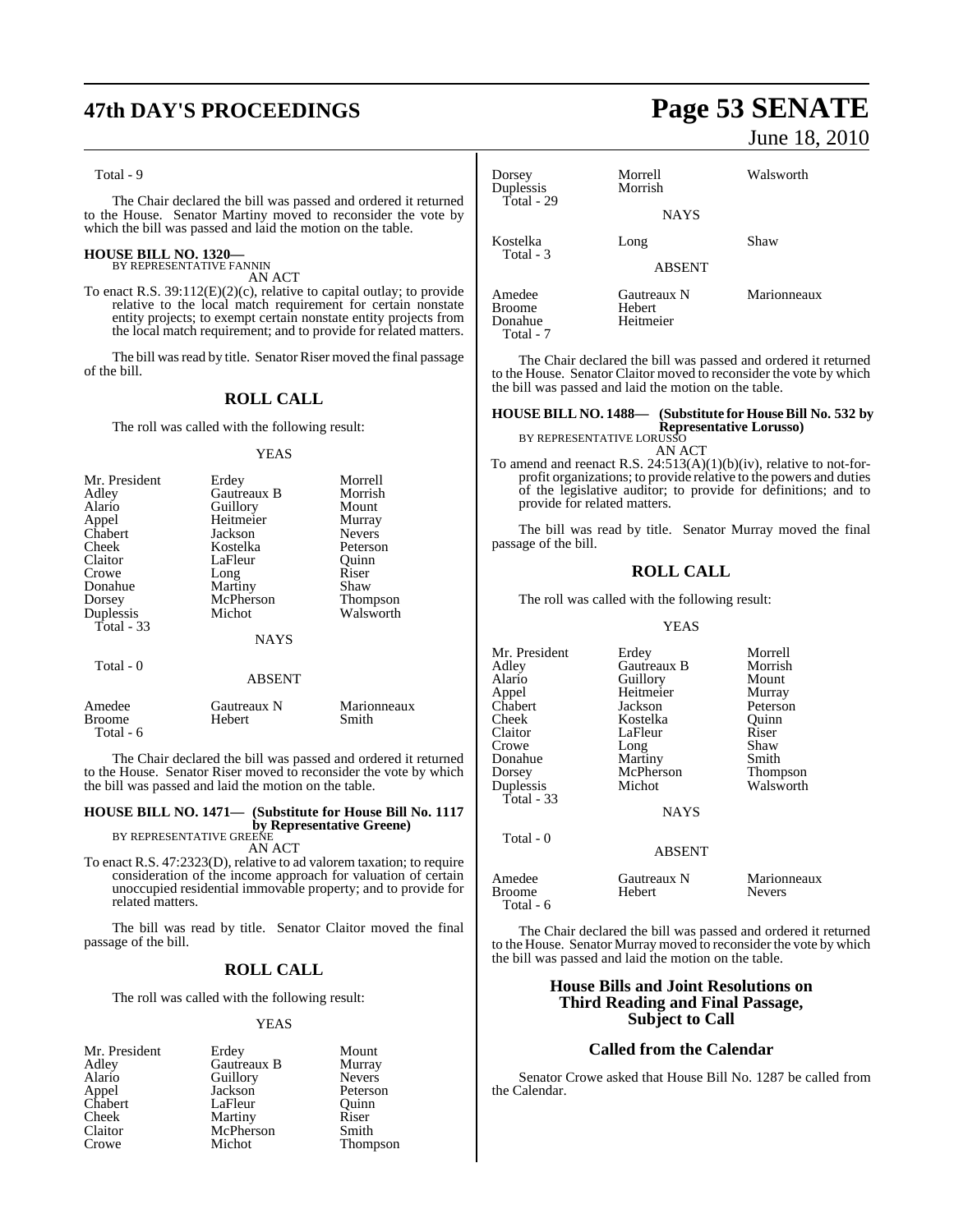#### **HOUSE BILL NO. 1287—**

BY REPRESENTATIVES LORUSSO, HENDERSON, AND HUTTER AN ACT

To enact Chapter 27 of Title 25 of the Louisiana Revised Statutes of 1950, to be comprised of R.S. 25:1231 through 1237, and R.S. 36:209(Q), relative to creating the Battle of New Orleans Bicentennial Commission; to provide for membership on the commission and its operation; to provide relative to powers, duties, and activities of the commission; to provide relative to funds and property of the commission; to provide for termination of the commission; and to provide for related matters.

#### **Floor Amendments**

Senator Murray proposed the following amendments.

#### **SENATE FLOOR AMENDMENTS**

Amendments proposed by Senator Murray to Reengrossed House Bill No. 1287 by Representative Lorusso

AMENDMENT NO. 1

On page 1, line 2, delete "To" and insert "To amend and reenact R.S.  $49:149.61(D)(7)$  and to"

#### AMENDMENT NO. 2

On page 1, line 3, after "relative" insert "to re-authorizing the existence of the Rev. Avery C. Alexander Plaza and"

#### AMENDMENT NO. 3

On page 1, line 7, between "commission;" and "and to provide" insert "to re-authorize the existence of the Rev. AveryC. Alexander Plaza;"

#### AMENDMENT NO. 4

On page 2, line 22, between "members" and "appointed" insert ", residing in Orleans Parish, to be" and on page 2 line 23 between "members" and "appointed" insert ", residing in Orleans Parish, to be"

#### AMENDMENT NO. 5

On page 5, after line 25, insert the following:

"Section 3. R.S.  $49:149.61(D)(7)$  is hereby amended and reenacted to read as follows:

§149.61. Rev. Avery C. Alexander Plaza \* \* \*

D . \* \* \*

(7) The commission shall expire December 31, 2008 2014." On motion of Senator Murray, the amendments were adopted.

The bill was read by title. Senator Crowe moved the final passage of the amended bill.

### **ROLL CALL**

The roll was called with the following result:

#### YEAS

| Mr. President | Erdey       | Morrish       |
|---------------|-------------|---------------|
| Adley         | Gautreaux B | Mount         |
| Alario        | Heitmeier   | Murray        |
| Appel         | Jackson     | <b>Nevers</b> |
| Chabert       | Kostelka    | Peterson      |
| Cheek         | LaFleur     | Ouinn         |
| Claitor       | Long        | Riser         |
| Crowe         | Martiny     | Shaw          |
| Donahue       | McPherson   | Smith         |
| Dorsey        | Michot      | Thompson      |
| Duplessis     | Morrell     | Walsworth     |
| Total $-33$   |             |               |

## **Page 54 SENATE 47th DAY'S PROCEEDINGS**

#### ABSENT

Amedee Gautreaux N Hebert Total - 6

Marionneaux

The Chair declared the amended bill was passed and ordered it returned to the House. Senator Crowe moved to reconsider the vote by which the bill was passed and laid the motion on the table.

#### **Called from the Calendar**

Senator Hebert asked that House Bill No. 706 be called from the Calendar.

**HOUSE BILL NO. 706—** BY REPRESENTATIVE ABRAMSON AN ACT

To amend and reenact R.S. 22:2302(A), relative to the Louisiana Citizens Property Insurance Corporation; to require such corporation to provide certain information to applicants for coverage; and to provide for related matters.

#### **Floor Amendments**

Senator Hebert proposed the following amendments.

#### **SENATE FLOOR AMENDMENTS**

Amendments proposed by Senator Hebert to Reengrossed House Bill No. 706 by Representative Abramson

#### AMENDMENT NO. 1

Delete Senate Committee Amendments 1 through 4 proposed by the Senate Committee on Insurance and adopted by the Senate on June 4, 2010.

#### AMENDMENT NO. 2

On page 1, line 2, between "R.S. 22:2302(A)" and the comma "." insert the following: "and to enact R.S.  $22:2302(E)$  and  $(F)$ "

#### AMENDMENT NO. 3

On page 1, line 4, after "coverage;" insert the following: "to require the corporation to provide a disclosure statement with each policy issued; to require the corporation to write business with licensed managing general agencies;

#### AMENDMENT NO. 4

On page 1, line 6, after "reenacted" insert the following: "and R.S.  $22:\overline{2302(E)}$  and (F) are hereby enacted"

#### AMENDMENT NO. 5

On page 2, below line 3, insert the following:

E. The corporation shall include a disclosure statement with each policy issued which notifies the policyholder that they may obtain a list of insurance producers and insurance companies that may be able to write their insurance coverage in the private insurance market. This disclosure shall be on a separate page from the policy and shall be distinctly labeled in fourteen point or larger type size. The disclosure shall include a description of the specific method of accessing the Louisiana Department of Insurance website including the website address.

F. The corporation shall be required to write business with properly licensed general agencies operated by insurance companies who write business through exclusive insurance producers.

On motion of Senator Hebert, the amendments were adopted.

The bill was read by title. Senator Hebert moved the final passage of the amended bill.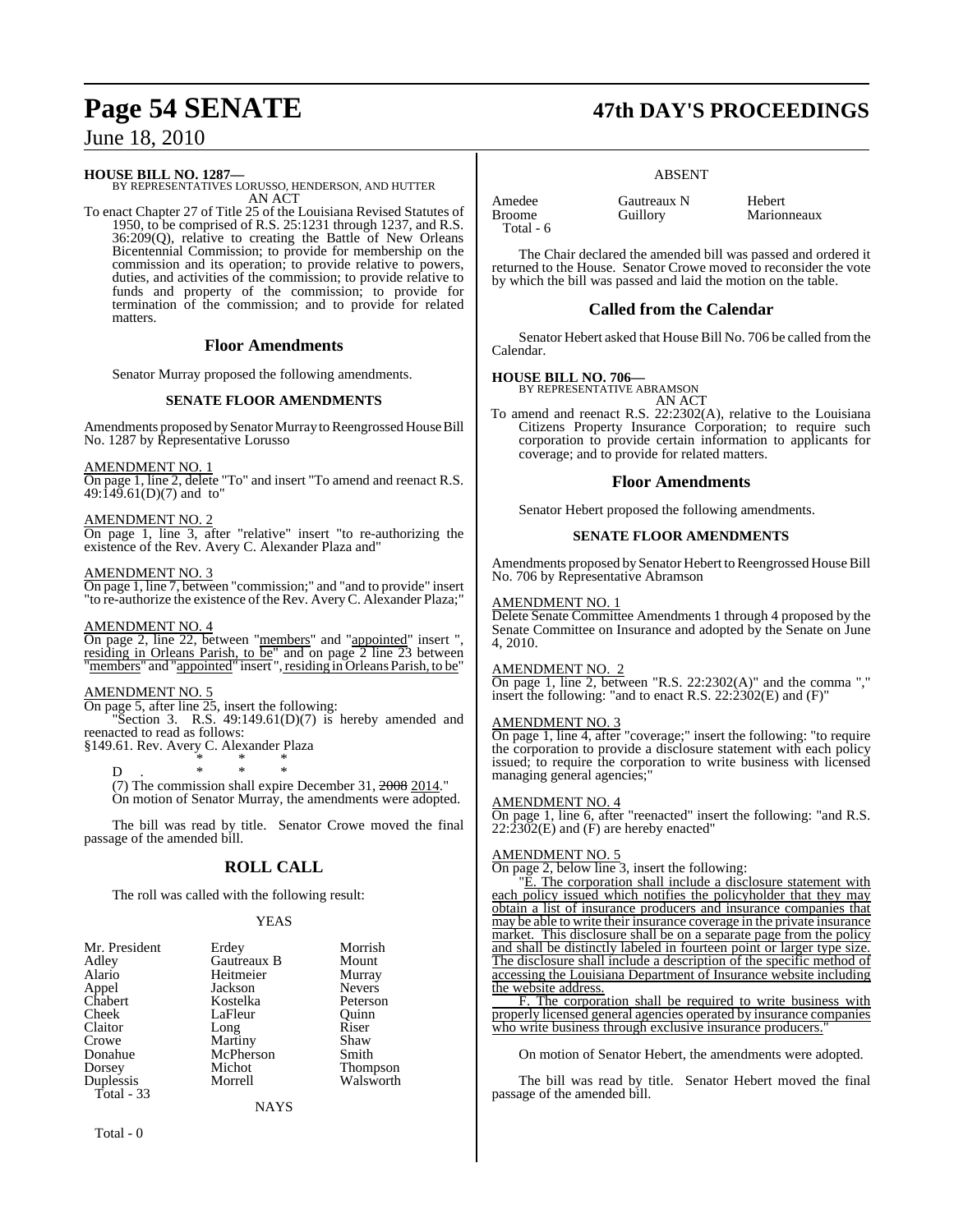### **ROLL CALL**

The roll was called with the following result:

#### YEAS

| Mr. President<br>Adley<br>Alario<br>Appel<br>Chabert<br>Cheek<br>Claitor<br>Crowe | Erdey<br>Gautreaux B<br>Guillory<br>Hebert<br>Heitmeier<br>Jackson<br>Kostelka<br>LaFleur | Morrell<br>Morrish<br>Mount<br>Murray<br>Peterson<br>Ouinn<br>Riser<br>Shaw |
|-----------------------------------------------------------------------------------|-------------------------------------------------------------------------------------------|-----------------------------------------------------------------------------|
| Dorsey<br>Duplessis<br>Total - 33                                                 | McPherson<br>Michot                                                                       | Thompson<br>Walsworth                                                       |
|                                                                                   | <b>NAYS</b>                                                                               |                                                                             |
| Long<br>Total - 1                                                                 |                                                                                           |                                                                             |

#### ABSENT

| Amedee<br><b>Broome</b> | Gautreaux N<br>Marionneaux | <b>Nevers</b> |
|-------------------------|----------------------------|---------------|
| Total - 5               |                            |               |

The Chair declared the amended bill was passed and ordered it returned to the House. Senator Hebert moved to reconsider the vote by which the bill was passed and laid the motion on the table.

#### **Called from the Calendar**

Senator Murray asked that House Bill No. 671 be called from the Calendar.

#### **HOUSE BILL NO. 671—**

BY REPRESENTATIVE LAFONTA AN ACT

To amend and reenact R.S. 18:451.3, relative to qualifying for elective office; to limit the exception to residency requirements for persons displaced by gubernatorially declared emergencies; and to provide for related matters.

#### **Floor Amendments**

Senator Hebert proposed the following amendments.

#### **SENATE FLOOR AMENDMENTS**

Amendments proposed by Senator Hebert to Engrossed House Bill No. 671 by Representative LaFonta

#### AMENDMENT NO. 1

On page 1, line 2, after "451.3" delete the remainder of the line and insert "and Section 3 of the Act that originated as HB 292 of the 2010 Regular Session of the Legislature, relative to elections and elective office; to limit the"

#### AMENDMENT NO. 2

On page 1, line 4, after "emergencies;" insert "to provide for congressional election dates and effective date;"

#### AMENDMENT NO. 3

On page 1, after line 17, insert the following:

'Section 2. Section 3 the of Act that originated as HB 292 of the 2010 Regular Session of the Legislature is hereby amended and reenacted to read as follows:

Section 3. This Act shall become effective January 1, 2011 upon signature by the governor or, if not signed by the governor, upon expiration of the time for bills to become law without signature by the governor, as provided by Article III, Section 18 of the Constitution of Louisiana. If vetoed by the governor and subsequently

## **47th DAY'S PROCEEDINGS Page 55 SENATE** June 18, 2010

approved by the legislature, this Act shall become effective on the day following such approval.'

Section 3. Notwithstanding the provision of Act 537 and Act 538 of the 2009 Regular Session of the Legislature, the proposed constitutional amendments proposed by Act 537 and Act 538 of the 2009 Regular Session of the Legislature shall be submitted to the electors of the state of Louisiana at the statewide election to be held on November 2, 2010.

Section 4. Sections 2 and 3 of this Act shall be null and void if the effective date of the Act that originated as HB 292 of the 2010 Regular Session of the Legislature is January 1, 2011.

Section 5. If any provision or item of this Act, or the application thereof, is held invalid, such invalidity shall not affect other provisions, items, or applications of the act which can be given effect without the invalid provision, item, or application and to this end the provisions of this Act are hereby declared severable.

Section 6. This Act shall become effective upon signature by the governor or, if notsigned by the governor, upon expiration of the time for bills to become law without signature by the governor, as provided by Article III, Section 18 of the Constitution of Louisiana. If vetoed by the governor and subsequently approved by the legislature, this Act shall become effective on the day following such approval."

Senator Murray asked for a ruling from the Chair as to whether the amendment was germane to the bill.

The Chair ruled that the amendment was not germane to the bill.

The amendment was withdrawn.

#### **Floor Amendments**

Senator Heitmeier proposed the following amendments.

#### **SENATE FLOOR AMENDMENTS**

Amendments proposed by Senator Heitmeier to Engrossed House Bill No. 671 by Representative LaFonta

#### AMENDMENT NO. 1

O page 1, line 2, after "To" delete the remainder of the line and insert "amend and reenact R.S. 18:451.3,  $463(A)(2)(a)(iv)$ , and to enact R.S. 18:492(A)(7), relative to the Louisiana Election Code; to provide relative to precinct changes; to authorize an;"

#### AMENDMENT NO. 2

On page 1, line 4, after "emergencies;" insert "to provide qualifications for candidacy for public office, notice of candidacy, and grounds for objection to candidacy;"

#### AMENDMENT NO. 3

On page 1, line 6, after "Section 1." delete the remainder of the line and insert "R.S. 18:451.3 and  $463(A)(2)(a)(iv)$  are hereby amended and reenacted and R.S. 18:492(A)(7) is hereby enacted to read as follows:"

#### AMENDMENT NO. 4

On page 1, after line 17 insert the following:

"§463. Notice of candidacy; financial statements **disclosure**; political advertising; penalties

A.  $\bullet$  \* \* \*

(2)(a) The notice of candidacy also shall include a certificate, signed by the candidate, certifying all of the following: \* \* \*

(iv) That he has attached to the notice of his candidacy the financial statement required by Subsection B of this Section, if applicable. **Except for a candidate for United States senator or representative in Congress, that for each of the previous five tax years, he has filed his federal and state income tax returns, has filed for an extension of time for filing either his federal or state income tax return or both, or was not required to file either a federal or state income tax return or both.** \* \* \*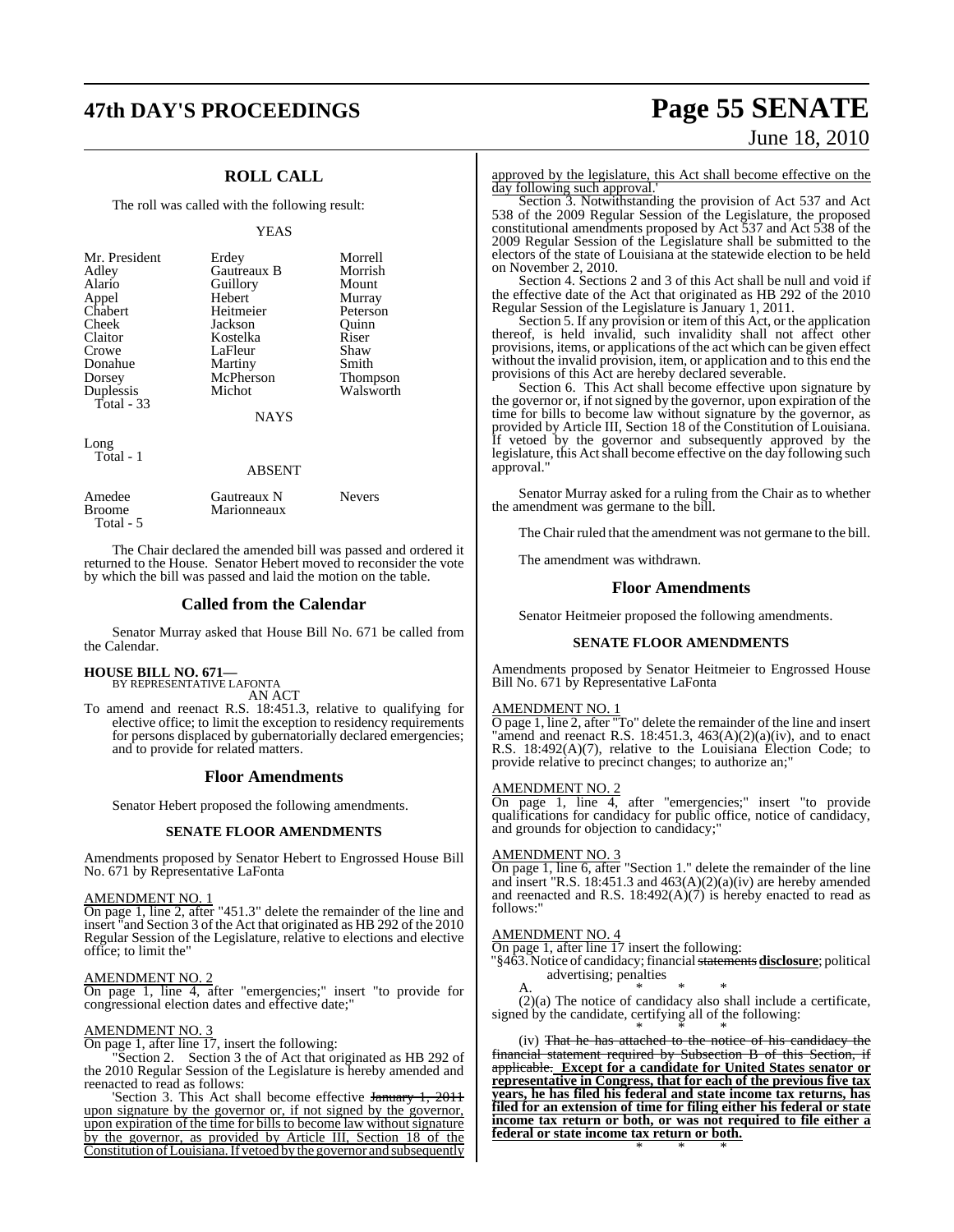#### §492. Grounds for an objection to candidacy

A. An action objecting to the candidacy of a person who qualified as a candidate in a primary election shall be based on one or more of the following grounds: \* \* \*

**(7) The defendant falsely certified on his notice of candidacy that for each of the previous five tax years he has filed his federal and state income tax returns, hasfiled for an extension of time for filing either his federal or state income tax return or both as provided in R.S. 18:463(A)(2), or was not required to file either a federal or state income tax return or both.** \* \* \*"

On motion of Senator Heitmeier, the amendments were adopted.

The bill was read by title. Senator Murray moved the final passage of the amended bill.

#### **ROLL CALL**

The roll was called with the following result:

#### YEAS

| Mr. President | Dorsey      | Morrell   |
|---------------|-------------|-----------|
| Adley         | Duplessis   | Morrish   |
| Alario        | Gautreaux B | Mount     |
| Amedee        | Gautreaux N | Murray    |
| Appel         | Guillory    | Peterson  |
| <b>Broome</b> | Heitmeier   | Quinn     |
| Chabert       | Jackson     | Riser     |
| Cheek         | LaFleur     | Shaw      |
| Claitor       | Long        | Thompson  |
| Crowe         | McPherson   | Walsworth |
| Donahue       | Michot      |           |
| Total - 32    |             |           |
|               | <b>NAYS</b> |           |
| Total - 0     |             |           |
|               | ABSENT      |           |

| Erdev<br>Hebert       | Marionneaux<br>Martiny | Smith |
|-----------------------|------------------------|-------|
| Kostelka<br>Total - 7 | <b>Nevers</b>          |       |

The Chair declared the amended bill was passed and ordered it returned to the House. Senator Murray moved to reconsider the vote by which the bill was passed and laid the motion on the table.

#### **Called from the Calendar**

Senator Quinn asked that House Bill No. 263 be called from the Calendar.

### **HOUSE BILL NO. 263—** BY REPRESENTATIVE BALDONE

AN ACT

To amend and reenact Children's Code Article 313 and R.S. 46:236.2(B) and to enactR.S. 9:311(G),relative to child support proceedings; to provide for the jurisdiction of juvenile courts; to provide for the proper party to enforce obligations; to provide for the modification of support; and to provide for related matters.

The bill was read by title. Senator Quinn moved the final passage of the bill.

### **Page 56 SENATE 47th DAY'S PROCEEDINGS**

### **ROLL CALL**

The roll was called with the following result:

#### YEAS

| Mr. President | Erdey         | Michot    |
|---------------|---------------|-----------|
| Adley         | Gautreaux B   | Morrell   |
| Alario        | Gautreaux N   | Morrish   |
| Amedee        | Guillory      | Mount     |
| Appel         | Hebert        | Murray    |
| Broome        | Heitmeier     | Ouinn     |
| Chabert       | Jackson       | Riser     |
| Cheek         | Kostelka      | Shaw      |
| Claitor       | LaFleur       | Smith     |
| Crowe         | Long          | Thompson  |
| Donahue       | Marionneaux   | Walsworth |
| Dorsey        | Martiny       |           |
| Duplessis     | McPherson     |           |
| Total - 37    |               |           |
|               | <b>NAYS</b>   |           |
| Total - 0     |               |           |
|               | <b>ABSENT</b> |           |

The Chair declared the bill was passed and ordered it returned to the House. Senator Quinn moved to reconsider the vote by which the bill was passed and laid the motion on the table.

#### **Called from the Calendar**

Senator Dorsey asked that House Bill No. 940 be called fromthe Calendar.

#### **HOUSE BILL NO. 940—**

Nevers Peterson

Total - 2

### BY REPRESENTATIVE MONTOUCET

A JOINT RESOLUTION Proposing to amend Article I, Section 17(A) of the Constitution of Louisiana, relative to jury trials in criminal cases; to provide for with respect to the waiver of a trial by jury; to provide that a criminal defendant's waiver of a jury trial shall be contingent upon the prosecution's consent and court approval; to provide for submission of the proposed amendment to the electors; and to provide for related matters.

The bill was read by title. Senator Dorsey moved the final passage of the bill.

#### **ROLL CALL**

The roll was called with the following result:

#### YEAS

| Adley<br>Alario<br>Amedee<br>Appel<br><b>Broome</b><br>Chabert<br>Cheek<br>Crowe<br>Dorsey<br>Duplessis<br>Total - 28 | Gautreaux B<br>Gautreaux N<br>Hebert<br>Heitmeier<br>Jackson<br>Kostelka<br>Long<br>Marionneaux<br>Michot<br>Morrish<br><b>NAYS</b> | Mount<br>Murray<br>Peterson<br>Ouinn<br>Riser<br>Shaw<br>Smith<br>Walsworth |
|-----------------------------------------------------------------------------------------------------------------------|-------------------------------------------------------------------------------------------------------------------------------------|-----------------------------------------------------------------------------|
| Claitor<br>Total - 3                                                                                                  | Donahue                                                                                                                             | Morrell                                                                     |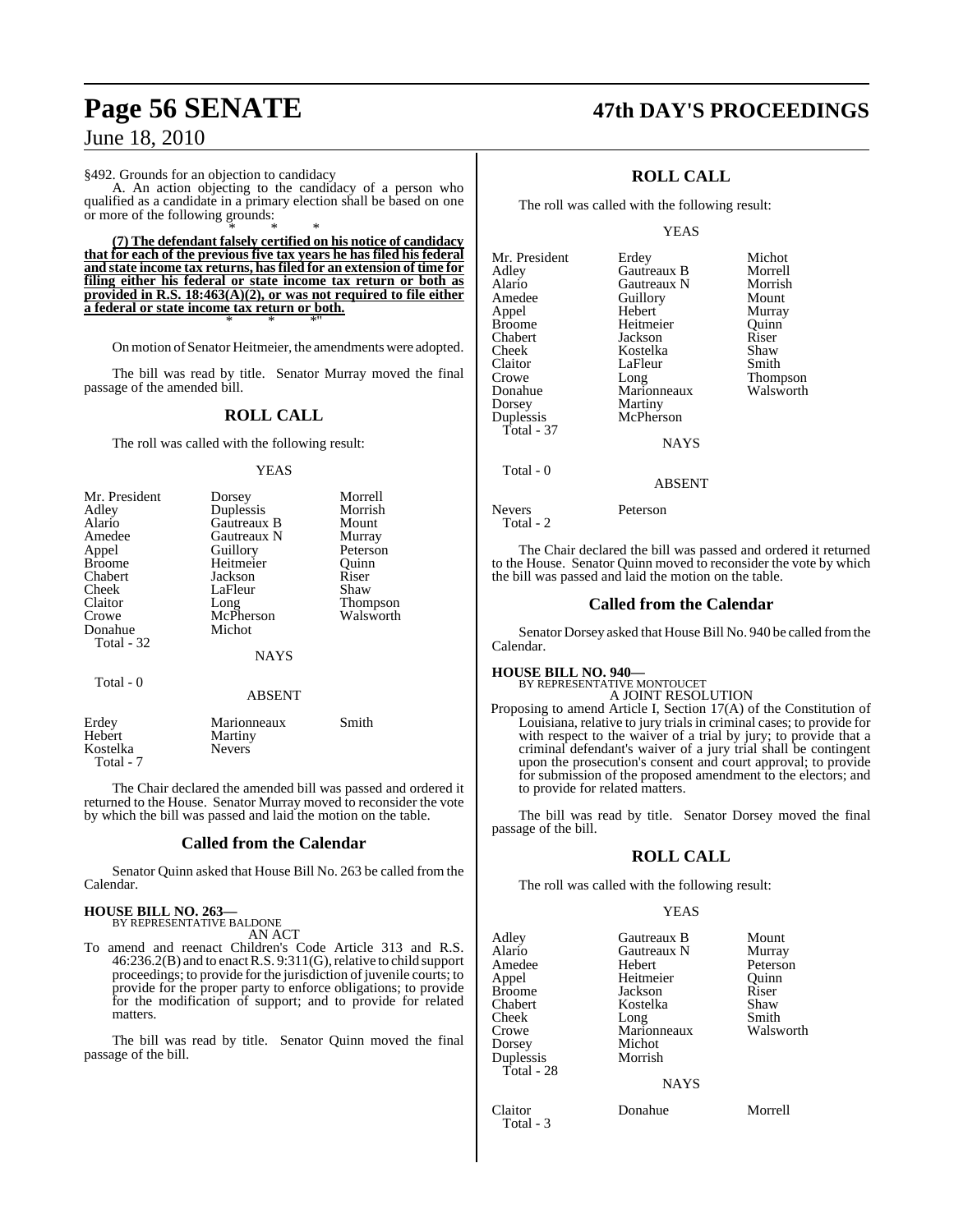## **47th DAY'S PROCEEDINGS Page 57 SENATE**

#### ABSENT

Mr. President LaFleur Nevers<br>Erdev Martiny Thomps Erdey Martiny Thompson<br>Guillory McPherson Total - 8

McPherson

The Chair declared the bill as previously amended was passed and ordered it returned to the House. Senator Dorsey moved to reconsider the vote by which the bill was passed and laid the motion on the table.

#### **Called from the Calendar**

Senator Smith asked that House Bill No. 296 be called from the Calendar for reconsideration.

### **HOUSE BILL NO. 296—** BY REPRESENTATIVE HUTTER

AN ACT

To amend and reenact R.S. 42:1123(26), relative to the Code of Governmental Ethics; to allow the acceptance of certain gifts by public servants under certain circumstances; and to provide for related matters.

The bill was read by title. Senator Smith moved the final passage of the bill.

### **ROLL CALL**

The roll was called with the following result:

#### YEAS

| Chabert<br>Cheek<br>Duplessis<br>Gautreaux B<br>Total - 11                  | Morrell<br>Morrish<br>Peterson<br>Ouinn<br><b>NAYS</b>                    | Shaw<br>Smith<br>Walsworth                        |
|-----------------------------------------------------------------------------|---------------------------------------------------------------------------|---------------------------------------------------|
| Adley<br>Alario<br>Appel<br><b>Broome</b><br>Claitor<br>Crowe<br>Total - 17 | Dorsey<br>Gautreaux N<br>Hebert<br>Heitmeier<br>Jackson<br>Long<br>ABSENT | McPherson<br>Mount<br>Murray<br>Riser<br>Thompson |
| Mr. President<br>Amedee<br>Donahue<br>Erdey<br>Total - 11                   | Guillory<br>Kostelka<br>LaFleur<br>Marionneaux                            | Martiny<br>Michot<br><b>Nevers</b>                |
|                                                                             |                                                                           | <b>CONTRACTOR</b><br>$\sim$                       |

The Chair declared the bill failed to pass. Senator Thompson moved to reconsider the vote by which the bill failed to pass and laid the motion on the table.

#### **Explanation of Vote**

Senator Peterson stated she intended to vote nay on House Bill No. 296, and asked that the Official Journal so state.

#### **Called from the Calendar**

Senator B. Gautreaux asked that House Bill No. 748 be called from the Calendar.

#### **HOUSE BILL NO. 748—**

BY REPRESENTATIVE PEARSON AN ACT

To amend and reenact R.S.  $11:102(B)(3)(a)$  and  $(d)(v)$  and to enact R.S. 11:102(C), relative to the Louisiana State Employees' Retirement System; to provide relative to system funding; to require individualized normal cost payments for employers; to require individualized payments for changes in actuarial liability for employers; to provide an effective date; and to provide for related matters.

#### **Floor Amendments**

Senator B. Gautreaux proposed the following amendments.

#### **SENATE FLOOR AMENDMENTS**

Amendments proposed by Senator B. Gautreaux to Reengrossed House Bill No. 748 by Representative Pearson

#### AMENDMENT NO. 1

Delete the set of Senate Committee Amendments proposed by the Senate Committee on Retirement and adopted by the Senate on May 18, 2010

#### AMENDMENT NO. 2

On page 1, line 2 after "R.S." delete the remainder of the line and insert "11:102(B)(1), (2)(introductory paragraph), (b)(i) and (ii), and (c), (3)(a) and (d)(v), (4), and (5)(b), and to enact R.S. 11:102(C), relative"

#### AMENDMENT NO. 3

On page 1, line 11 after "R.S." delete the remainder of the line and insert "11:102(B)(1), (2)(introductory paragraph), (b)(i) and (ii), and (c),  $(3)(a)$  and  $(d)(v)$ ,  $(4)$ , and  $(5)(b)$  are hereby amended and reenacted and"

#### AMENDMENT NO. 4

On page 1, delete lines 15 and 16 and insert:

B.(1) Except as provided in Subsection C of this Section for the Louisiana State Employees' Retirement System and except as provided in R.S. 11:102.1 and 102.2 and in Paragraph (5) of this Subsection, for each fiscal year, commencing with Fiscal Year 1989-1990, for each of the public retirement systems referenced in Subsection A of this Section, the legislature shall set the required employer contribution rate equal to the actuarially required employer contribution, as determined under Paragraph (3) of this Subsection, divided by the total projected payroll of all active members of each particular system for the fiscal year. Each entity funding a portion of a member's salary shall also fund the employer's contribution on that portion of the member's salary at the employer contribution rate specified in this Subsection.

(2) At the end of each fiscal year, the difference between the actuarially required employer contribution for the fiscal year, as determined under Paragraph (3) of this Subsection <u>or pursuant to</u> Subsection C of this Section, and the amount of employer contributions actually received for the fiscal year, excluding any amounts received for the extraordinary purchase of additional benefits or service, shall be determined.

\* \* \* (b) At the end of each fiscal year, the difference between the minimum employer contribution, as required by the Constitution of Louisiana, and the actuarially required employer contribution for the fiscal year, as determined under Paragraph (3) of this Subsection or pursuant to Subsection C of this Section, shall be determined and applied in accordance with the following provisions:

(i) The amount, if any, by which the actuarially required contribution for a system exceeds the constitutionally required minimum contribution for that system shall be accumulated in an employer credit account which shall be adjusted annually to reflect any gain or loss attributable to the balance in the account at the actuarial rate of return earned by the system.

# June 18, 2010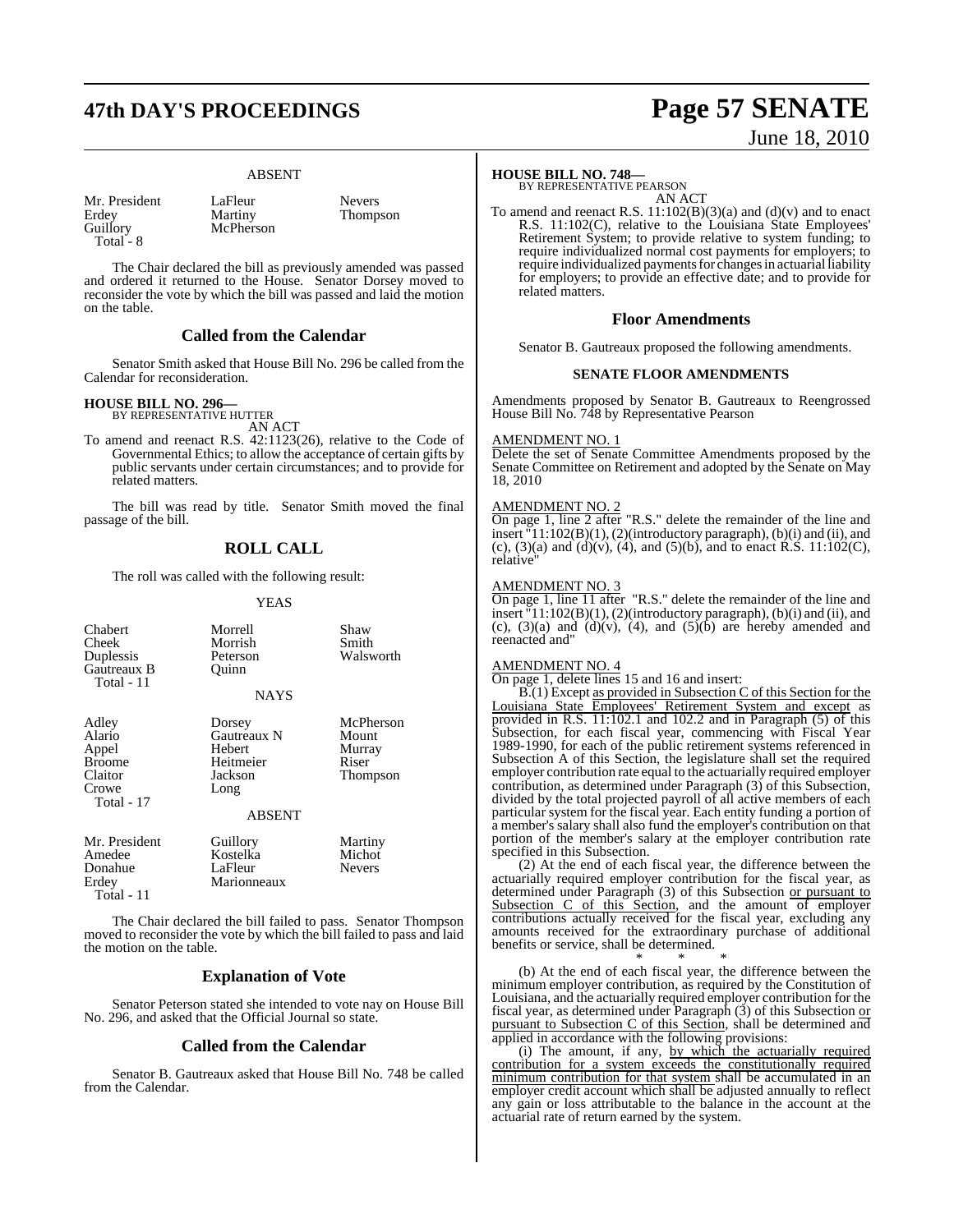## **Page 58 SENATE 47th DAY'S PROCEEDINGS**

### June 18, 2010

(ii) Except as provided in Paragraph (5) of this Subsection, annual contributions required in accordance with this Subsection, or the constitutional minimum if greater, may be funded in whole or in part from the employer credit account, provided the employee contribution rate or rates for the system as set forth in R.S. 11:62 has or have been reduced to an amount equal to or less than fifty percent of the annual normal cost for the system or the plan as provided in Subsection C of this Section, rounded to the nearest one-quarter percent.

\* \* \* (c) Except as provided in R.S. 11:102.1 and 102.2, differences occurring for any other reason shall be added to or subtracted from the following fiscal year's actuarially required employer contribution in accordance with Subparagraph  $(3)(c)$  of this Subsection or with Subsection C of this Section.

#### AMENDMENT NO. 5

On page 2, line 6 after "System," and before "beginning" insert Off page 2, the o and by seem, and service examing and at the "effective for the June 30, 2010 system valuation and" and at the beginning of line 7 change "2010-2011" to "2011-2012"

#### AMENDMENT NO. 6

On page 2, line 25, after "System," and before "beginning" insert "effective for the June 30, 2010 system valuation and" and on line 26 change "2010-2011" to "2011-2012"

#### AMENDMENT NO. 7

On page 2, after line 28 insert:

 $(4)$  At the end of the fiscal year during which the assets of a  $system$ , excluding the outstanding balance due to Subparagraph  $B(3)(c)$  of this Section, exceed the actuarial accrued liability of that system, the amortization schedules contained in Subparagraphs  $\overline{B(3)(b)}$  and (d) or in Subsection C of this Section of this Section shall be fully liquidated and assets in excess of the actuarial accrued liability shall be amortized as a credit in accordance with the provisions of Subparagraph B(3)(d) of this Section.

 $(5)(a)$ 

(b) At the end of each fiscal year, the difference, if any, by which the amount of contributions received from payment of all employer contributions at the fixed minimum employer contribution rate established pursuant to this Paragraph exceeds the greater of the minimumemployer contribution required by Article X, Section 29 of the Constitution of Louisiana or the statutory minimum employer contribution rate calculated according to the methodology provided for in Items  $(3)(d)(i)$  through (iv) of this Subsection or in Paragraph (C)(4) of this Section shall be accumulated in an employer credit account for the respective system.

\* \* \*"

#### AMENDMENT NO. 8

On page 3, line 2 after "System" and before "beginning" insert "effective for the June 30, 2010 system valuation and" and change "2010-2011" to "2011-2012"

#### AMENDMENT NO. 9

On page 3, between lines 26 and 27 insert the following:

"(j) Hazardous duty plan members as provided pursuant to the provisions of the Act that originated as House Bill No. 1337 of the 2010 Regular Session.

(k) Judges as provided pursuant to the provisions of the Act which originated as House Bill No. 1337 of the 2010 Regular Session.

(l) Any other specialty retirement plan provided for a subgroup of system members. If the legislation enacting such a plan is silent as to the application of this Subsection, the Public Retirement Systems' Actuarial Committee shall provide for the application to such plan."

#### AMENDMENT NO. 10

On page 3, line 27 after "System," and before "beginning" insert "effective for the June 30, 2010 system valuation and" and on line 28 change "2010-2011" to "2011-2012"

#### AMENDMENT NO. 11

On page 3, line 29 after "for each" delete the remainder of the line and on page 4 delete lines 1 and 2 in their entirety and insert: "particular plan within the system*.* An employer shall pay employer contributions for each employee at the rate applicable to the plan of which that employee is a member.

#### AMENDMENT NO. 12

On page 4, line 3, after "System," and before "beginning" insert "effective for the June 30, 2010 system valuation and" and on line 4 change "2010-2011" to "2011-2012

#### AMENDMENT NO. 13

On page 4, line 5 after "Section" and before "shall be" delete the comma "," and insert attributable to some but not all plans listed in Paragraph (1) of this Subsection"

#### AMENDMENT NO. 14

On page 4, line 4, at the end of the line delete "calculated pursuant to" and delete lines 5 through 14 and insert the following: "due to legislation, changes in governmental organization, or reclassification of employees or positions shall be calculated individually for each particular plan within the system based on each plan's actuarial experience as further provided in Subparagraph  $(4)(c)$  of this Subsection.

(4) For each plan referenced in Paragraph (1) of this Subsection, the legislature shall set the required employer contribution rate equal to the sum of the following:

(a) The particularized normal cost rate. The normal cost rate for each fiscal year shall be the employer's normal cost for the plan computed by applying the method specified in R.S.  $11:102(B)(1)$  and  $(3)(a)$  to the plan.

(b) The shared unfunded accrued liability rate. A single rate shall be computed for each fiscal year, applicable to all plans for actuarial changes, gains, and losses existing on June 30, 2010, or occurring thereafter, including experience and investment gains and losses, which are independent of the existence of the plans listed in **Paragraph (1) of this Subsection, the payment and rate therefor shall** be calculated as provided in Paragraphs (B)(1) and (3) of this Section.

(c) The particularized unfunded accrued liability rate. For actuarial changes, gains, and losses, excluding experience and investment gains and losses, first recognized in the June 30, 2010 valuation or in any later valuation, attributable to one or more, but not all, plans listed in Paragraph (1) of this Subsection or to some new plan or plans, created, implemented, or enacted after the effective date of this Subsection, a particularized contribution rate shall be calculated as provided in Paragraphs  $(B)(1)$  and  $(3)$  of this Section.

(d) The shared gross employer contribution rate difference. The gross employer contribution rate difference shall be the difference between the minimum gross employer contribution rate provided in Paragraph (B)(5) of this Section and the aggregate employer contribution rate calculated pursuant to the provisions of Subsection B of this Section.

(5) Each entity funding a portion of the member's salary shall also fund the employer's contribution on that portion of the member's salary at the employer contribution rate specified in this Subsection.

 $(6)$  For purposes of Paragraph  $(\overline{B})(2)$  of this Section the actuarially required employer contributions and the employer contributions actually received for all plans shall be totaled and treated as a single contribution.

#### AMENDMENT NO. 15

On page 4, at the beginning of line 15 change  $"(\underline{4})"$  to  $"(\overline{7})"$ 

On motion of Senator B. Gautreaux, the amendments were adopted.

The bill was read by title. Senator B. Gautreaux moved the final passage of the amended bill.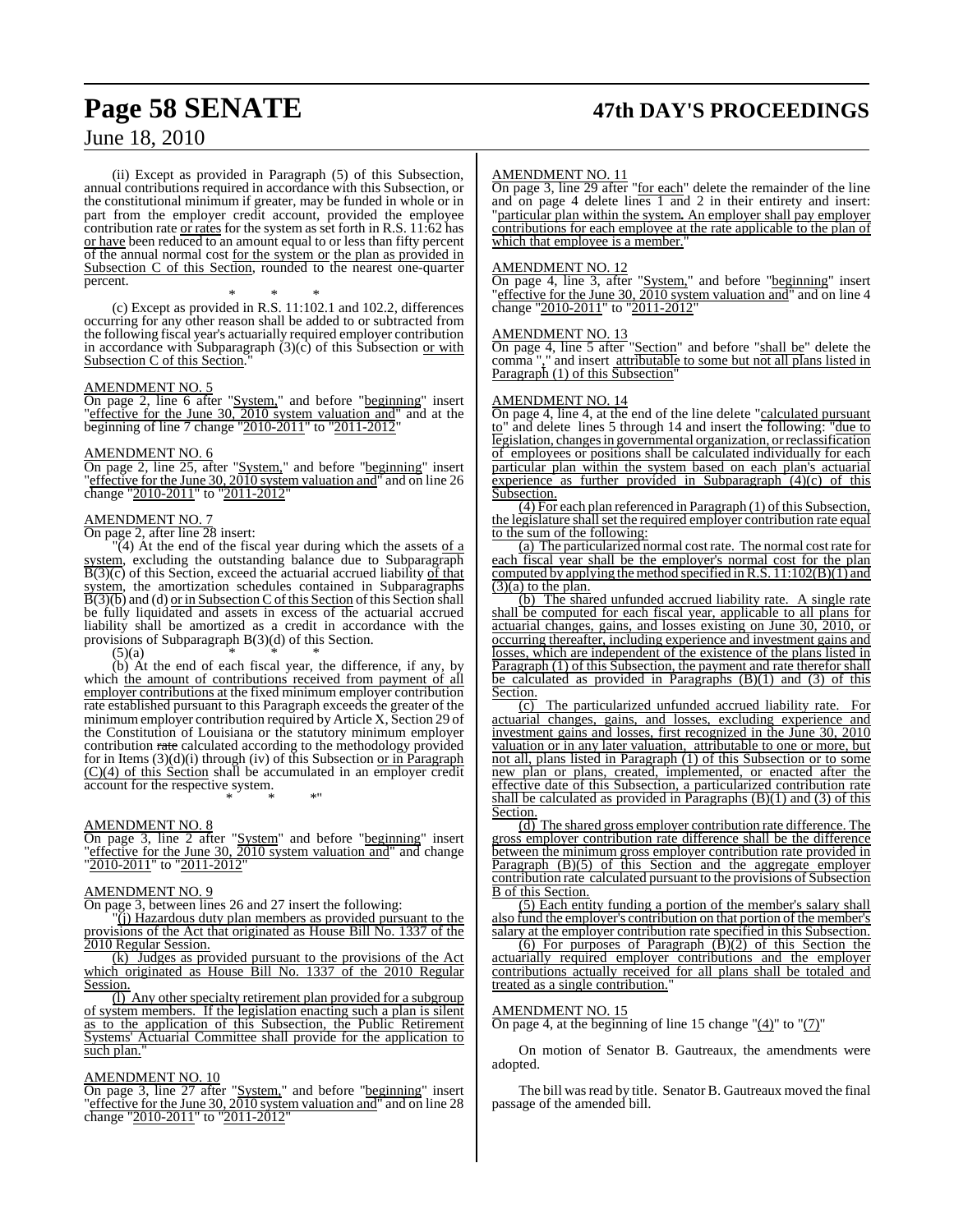### **ROLL CALL**

The roll was called with the following result:

#### YEAS

| Mr. President<br>Adley<br>Alario<br>Amedee<br>Appel<br><b>Broome</b><br>Chabert<br>Cheek<br>Claitor<br>Crowe<br>Donahue<br>Dorsey<br>Total - 34<br>Total - 0 | Duplessis<br>Gautreaux B<br>Gautreaux N<br>Guillory<br>Hebert<br>Heitmeier<br>Kostelka<br>LaFleur<br>Long<br>McPherson<br>Michot<br>Morrell<br><b>NAYS</b><br><b>ABSENT</b> | Morrish<br>Mount<br>Murray<br>Peterson<br>Quinn<br>Riser<br>Shaw<br>Smith<br>Thompson<br>Walsworth |
|--------------------------------------------------------------------------------------------------------------------------------------------------------------|-----------------------------------------------------------------------------------------------------------------------------------------------------------------------------|----------------------------------------------------------------------------------------------------|
| Erdey<br>Jackson                                                                                                                                             | Marionneaux<br>Martiny                                                                                                                                                      | <b>Nevers</b>                                                                                      |

The Chair declared the amended bill was passed and ordered it returned to the House. Senator B. Gautreaux moved to reconsider the vote by which the bill was passed and laid the motion on the table.

#### **Rules Suspended**

Senator Mount asked for and obtained a suspension of the rules to take up at this time:

#### **House Bills and Joint Resolutions on Third Reading and Final Passage**

## **HOUSE BILL NO. 1474— (Substitute for House Bill No. 1191**

**by Representative Talbot)**<br>BY REPRESENTATIVES TALBOT, HENRY BURNS, TIM BURNS,<br>CARMODY, CARTER, CONNICK, FOIL, GREENE, GUINN, HAZEL,<br>HENRY, HOFFMANN, HUTTER, KLECKLEY, LABRUZZO, LAMBERT,<br>RICHARDSON, SCHRODER, SIMON, SMILEY

#### AN ACT

To enact R.S. 22:1016, relative to the sale and purchase of health insurance coverage; to provide for public policy; to prohibit any resident of this state from being required to purchase health insurance coverage; to authorize the attorney general to initiate litigation relative to such prohibition; to provide for recovery of delinquent medical expenses incurred by uninsured individuals; and to provide for related matters.

#### **Floor Amendments**

Senator Jackson proposed the following amendments.

#### **SENATE FLOOR AMENDMENTS**

Amendments proposed by Senator Jackson to Reengrossed House Bill No. 1474 by Representative Talbot

#### AMENDMENT NO. 1 On page 1, line 18, delete "No"

#### AMENDMENT NO. 2

Total - 5

On page 2, delete lines 1 through 2 in their entirety and insert: "The state shall not impose a penalty or fee on any resident of the state for failure to obtain or maintain health insurance coverage.

On motion of Senator Jackson, the amendments were adopted.

## **47th DAY'S PROCEEDINGS Page 59 SENATE** June 18, 2010

The bill was read by title. Senator Martiny moved the final passage of the amended bill.

### **ROLL CALL**

The roll was called with the following result:

#### YEAS

| Adley<br>Alario<br>Amedee<br>Appel<br>Chabert<br>Cheek<br>Claitor<br>Crowe<br>Donahue<br>Dorsey<br>Total - 28 | Duplessis<br>Guillory<br>Hebert<br>Heitmeier<br>Kostelka<br>LaFleur<br>Long<br>Martiny<br>Michot<br>Morrish<br><b>NAYS</b> | Mount<br><b>Nevers</b><br>Quinn<br>Riser<br>Shaw<br>Smith<br>Thompson<br>Walsworth |
|---------------------------------------------------------------------------------------------------------------|----------------------------------------------------------------------------------------------------------------------------|------------------------------------------------------------------------------------|
| Jackson<br>Morrell<br>Total - 4                                                                               | Murray<br>Peterson<br>ABSENT                                                                                               |                                                                                    |
| Mr. President<br>Broome<br>Erdev<br>Total - 7                                                                 | Gautreaux B<br>Gautreaux N<br>Marionneaux                                                                                  | McPherson                                                                          |

The Chair declared the amended bill was passed and ordered it returned to the House. Senator Martiny moved to reconsider the vote by which the bill was passed and laid the motion on the table.

#### **Explanation of Vote**

Senator Dorsey stated she intended to vote nay on House Bill No. 1474, and asked that the Official Journal so state.

#### **HOUSE BILL NO. 1453—**

BY REPRESENTATIVES JOHNSON, BOBBY BADON, BALDONE,<br>BARRAS, BARROW, HENRY BURNS, TIM BURNS, BURRELL,<br>CHAMPAGNE, CHANDLER, CONNICK, CROMER, DANAHAY,<br>GISCLAIR,GREENE,GUINN,HARRISON,HAZEL,HENDERSON,HILL,<br>HINES,HOFFMANN,KLECKLEY AN ACT

To enact R.S. 40:1299.39(A)(1)(a)(iv)(dd) and 1299.41(K), relative to medical malpractice; to exclude health care providers performing elective abortions from coverage under the Medical Malpractice Act and the Medical Malpractice Act for State Services; and to provide for related matters.

The bill was read by title. Senator Riser moved the final passage of the bill.

### **ROLL CALL**

The roll was called with the following result:

#### YEAS

Adley Duplessis Morrish<br>Alario Erdev Mount Alario Erdey Mount Amedee Gautreaux B Murray<br>
Appel Guillory Nevers Broome **Hebert** Quinn<br>Chabert Heitmeier Shaw Heitmeier Cheek Kostelka Smith<br>Claitor Long Thom Claitor Long Thompson McPherson<br>Michot Donahue

Guillory<br>
Hebert Ouinn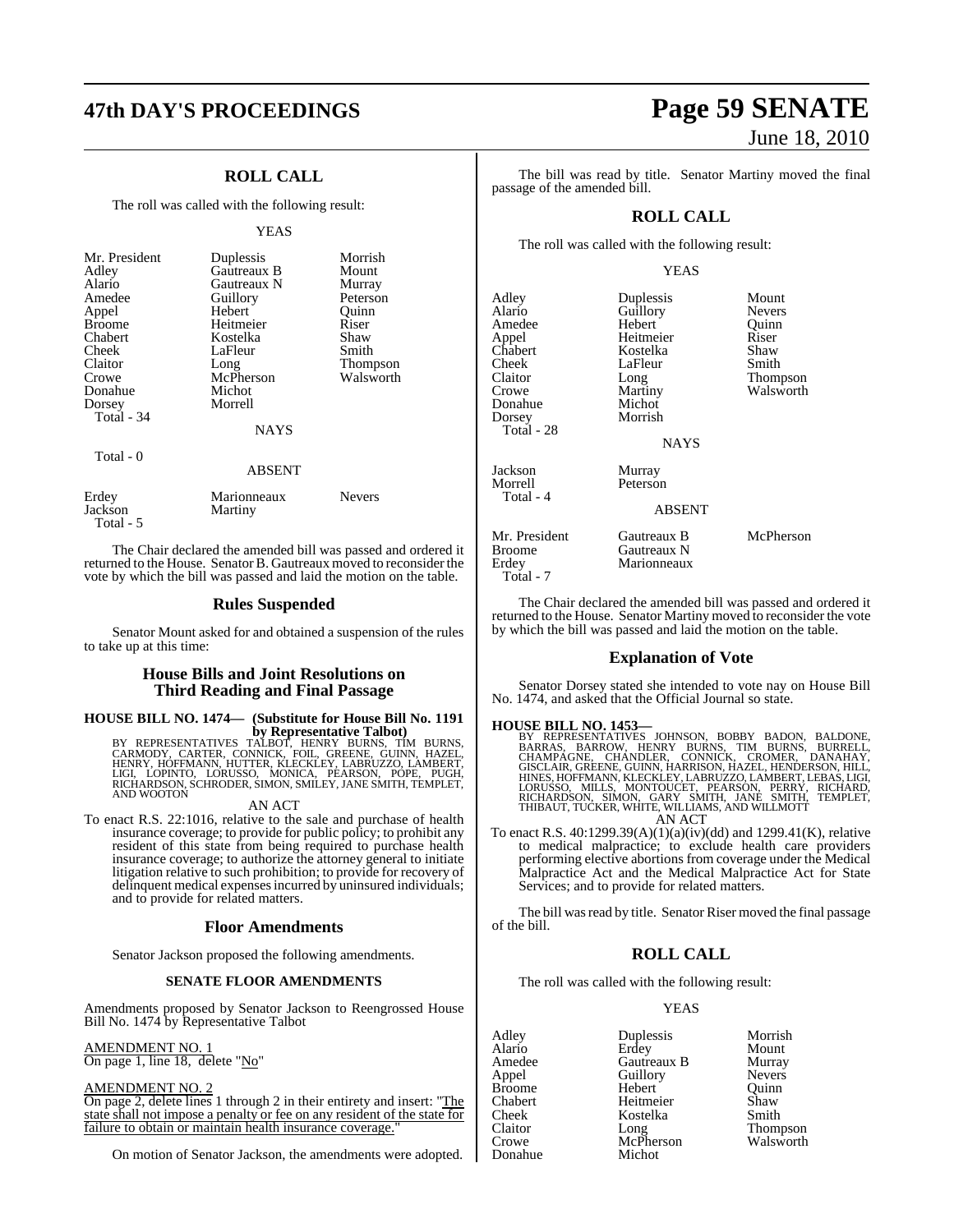| Dorsey<br>Total $-31$                     | Morrell                |                  |
|-------------------------------------------|------------------------|------------------|
|                                           | <b>NAYS</b>            |                  |
| Jackson<br>Total - 2                      | Peterson               |                  |
|                                           | <b>ABSENT</b>          |                  |
| Mr. President<br>Gautreaux N<br>Total - 6 | LaFleur<br>Marionneaux | Martiny<br>Riser |

The Chair declared the bill was passed and ordered it returned to the House. Senator Riser moved to reconsider the vote by which the bill was passed and laid the motion on the table.

### **HOUSE BILL NO. 325—** BY REPRESENTATIVE STIAES

A JOINT RESOLUTION

Proposing to amend Article VII, Sections 18(G)(5) and 20(A)(10) of the Constitution of Louisiana, relative to ad valorem taxes on a homestead which has been destroyed or is uninhabitable due to a disaster; to authorize an extension of the homestead exemption and special assessment level for such homesteads under certain circumstances; to provide for the claiming of the extension of the homestead exemption and the special assessment level; to provide for certain limitations and requirements; to provide for submission of the proposed amendment to the electors; and to provide for related matters.

The bill was read by title. Senator Murray moved the final passage of the bill.

### **ROLL CALL**

The roll was called with the following result:

#### YEAS

| Mr. President     | Duplessis   | Morrish         |
|-------------------|-------------|-----------------|
| Adley             | Erdey       | Mount           |
| Alario            | Gautreaux B | Murray          |
| Amedee            | Gautreaux N | <b>Nevers</b>   |
| Appel             | Guillory    | Peterson        |
| <b>Broome</b>     | Hebert      | Ouinn           |
| Chabert           | Heitmeier   | Riser           |
| Cheek             | Kostelka    | Shaw            |
| Claitor           | Long        | Smith           |
| Crowe             | McPherson   | <b>Thompson</b> |
| Donahue           | Michot      | Walsworth       |
| Dorsey            | Morrell     |                 |
| <b>Total - 35</b> |             |                 |
|                   | NAYS        |                 |

Total - 0

#### ABSENT

| Jackson   | Marionneaux |
|-----------|-------------|
| LaFleur   | Martiny     |
| Total - 4 |             |

The Chair declared the bill was passed and ordered it returned to the House. Senator Murray moved to reconsider the vote by which the bill was passed and laid the motion on the table.

**HOUSE BILL NO. 510—**<br>BY REPRESENTATIVES BALDONE, HENRY BURNS, DOWNS,<br>GISCLAIR, HARDY, HARRISON, HINES, HOWARD, SAMJONES, KATZ,<br>LANDRY, LORUSSO, NORTON, NOWLIN, POPE, RICHARD,<br>RICHARDSON, RICHMOND, SIMON, JANE SMITH, ST. G AN ACT

To amend and reenact R.S.  $14:100(C)(1)(b)$  and to enact R.S. 14:32.1(A)(7), 32.8(A)(2)(g),  $39.1(A)(6)$ , 39.2(A)(6), and  $98(A)(1)(f)$ , relative to driving offenses; to provide relative driving offenses when the offender is under the influence of a

## **Page 60 SENATE 47th DAY'S PROCEEDINGS**

drug or drugs; to provide for a definition of "drug"; and to provide for related matters.

On motion of Senator Mount, the bill was read by title and returned to the Calendar, subject to call.

### **HOUSE BILL NO. 595—** BY REPRESENTATIVE STIAES

AN ACT

To amend and reenact R.S. 47:1703(E), relative to ad valorem taxes on a homestead which has been destroyed or is uninhabitable due to a disaster; to authorize an extension of the homestead exemption and special assessment level for such homesteads under certain circumstances; to provide for the claiming of the extension of the homestead exemption and the special assessment level; to provide for certain limitations and requirements; and to provide for related matters.

The bill was read by title. Senator Murray moved the final passage of the bill.

### **ROLL CALL**

The roll was called with the following result:

#### YEAS

| Mr. President            | Erdey         | Mount         |
|--------------------------|---------------|---------------|
| Adlev                    | Gautreaux N   | Murray        |
| Alario                   | Guillory      | <b>Nevers</b> |
| Amedee                   | Hebert        | Peterson      |
| Appel                    | Heitmeier     | Quinn         |
| Broome                   | Kostelka      | Riser         |
| Chabert                  | LaFleur       | Shaw          |
| Cheek                    | Long          | Smith         |
| Claitor                  | McPherson     | Thompson      |
| Donahue                  | Michot        | Walsworth     |
| Dorsey                   | Morrell       |               |
| Duplessis                | Morrish       |               |
| Total - 34               |               |               |
|                          | <b>NAYS</b>   |               |
| Total - 0                |               |               |
|                          | <b>ABSENT</b> |               |
| Crowe                    | Jackson       | Martiny       |
| Gautreaux B<br>Total - 5 | Marionneaux   |               |

The Chair declared the was passed and ordered it returned to the House. Senator Murray moved to reconsider the vote by which the bill was passed and laid the motion on the table.

#### **HOUSE BILL NO. 1171—**

| BY REPRESENTATIVES TUCKER, ARNOLD, AUSTIN BADON, HENRY   |
|----------------------------------------------------------|
| BURNS, TIM BURNS, CARMODY, CARTER, CHAMPAGNE, CONNICK.   |
| DOVE, GISCLAIR, HARDY, HINES, HOFFMANN, KATZ, LABRUZZO,  |
| LIGI. ROBIDEAUX. SIMON. SMILEY. WILLIAMS. AND WOOTON AND |
| SENATORS APPEL, DONAHUE, DUPLESSIS, MARTINY, AND OUINN   |
| AN ACT                                                   |

To amend and reenact R.S. 17:3386(A) and (D) and to enact R.S. 17:3139 and 3386(E), relative to public postsecondary education; to provide for the Louisiana Granting Resources and Autonomy for Diplomas Act; to provide for performance agreements between the Board of Regents and public postsecondary education institutions; to provide for the effectiveness, review, revocation, and renewal of such agreements; to provide for autonomies granted to institutions that enter into such agreements; to require specified performance objectives to be met as part of such agreements; to provide for monitoring and reporting by the Board of Regents; to exempt certain institutions from requirements relative to the use of surplus funds and the carrying forward of certain state general funds; and to provide for related matters.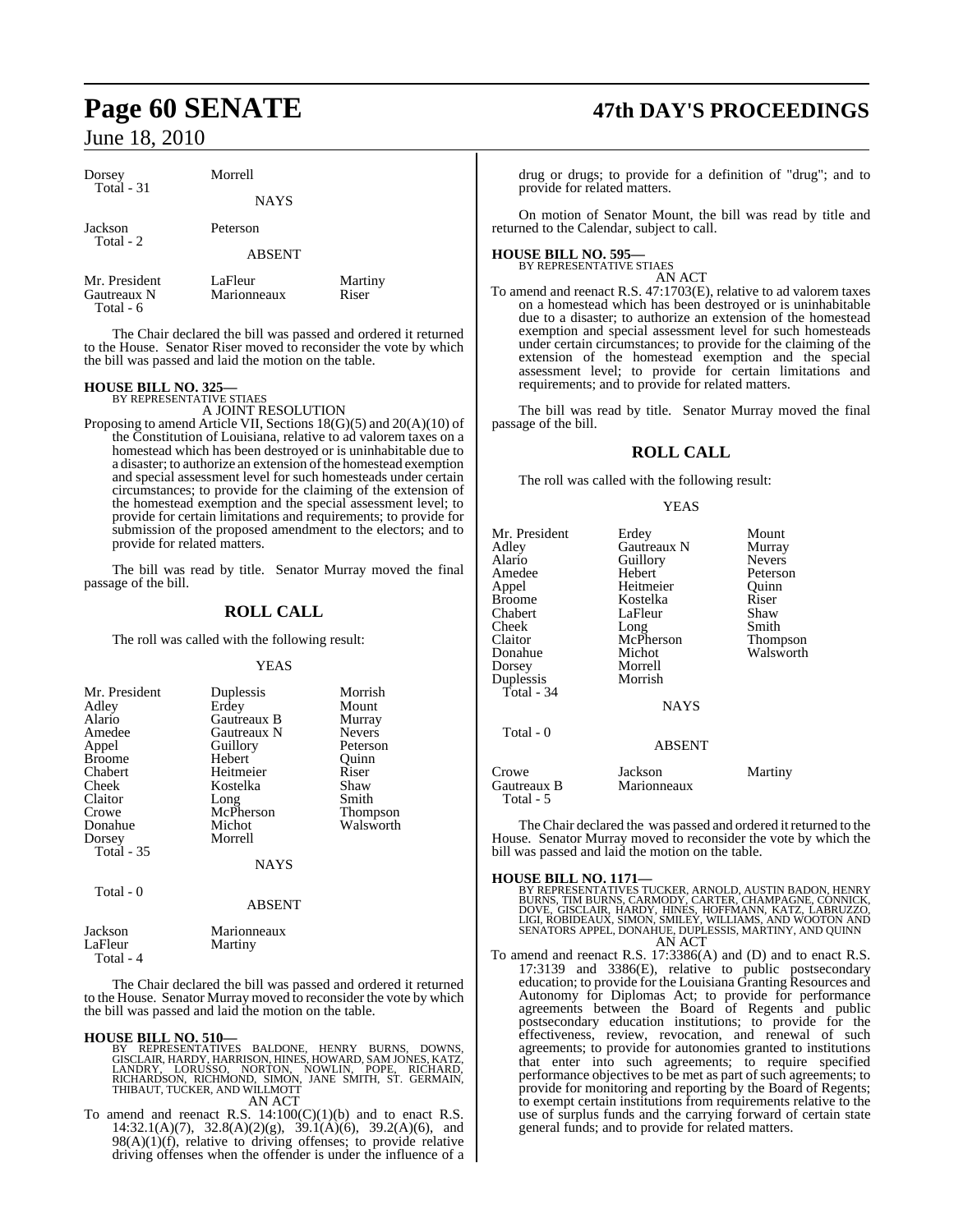## **47th DAY'S PROCEEDINGS Page 61 SENATE**

### **Floor Amendments**

Senator Broome proposed the following amendments.

#### **SENATE FLOOR AMENDMENTS**

Amendments proposed bySenator Broome to Re-Reengrossed House Bill No. 1171 by Representative Tucker

#### AMENDMENT NO. 1

On page 7, between lines 9 and 10, insert as follows:

"(6) Each postsecondary education management board shall establish criteria for waiving any tuition or mandatory fee increase as authorized in this Subsection in cases of financial hardship. Information relative to such waivers and the criteria and procedures for obtaining a waiver shall be made available to all prospective students in a timely manner such that each student is informed of the availability of a waiver prior to the student making a final decision concerning attendance at any public institution of postsecondary education.

On motion of Senator Broome, the amendments were adopted.

#### **Floor Amendments**

Senator Long proposed the following amendments.

#### **SENATE FLOOR AMENDMENTS**

Amendments proposed by Senator Long and Thompson to Re-Reengrossed House Bill No. 1171 by Representative Tucker

AMENDMENT NO. 1 On page 2, line 16, delete "all of" and insert "established targets for"

AMENDMENT NO. 2 On page 7, line 12, between "the" and "performance" insert "established targets for

On motion of Senator Long, the amendments were adopted.

#### **Floor Amendments**

Senator McPherson proposed the following amendments.

#### **SENATE FLOOR AMENDMENTS**

Amendments proposed by Senator McPherson to Re-Reengrossed House Bill No. 1171 by Representative Tucker

AMENDMENT NO. 1

On page 5, line 18, change "revocation." to "revocation; modifications. (1)"

#### AMENDMENT NO. 2

On page 5, between lines 22 and 23, insert the following:

"(2) The Board of Regents may modify the established targets for performance objectives contained in an institution's performance agreement in the event extraordinary circumstances prevent the institution from meeting such targets. Such modifications shall be subject to approval by the Joint Legislative Committee on the Budget.

On motion of Senator McPherson, the amendments were adopted.

#### **Floor Amendments**

Senator Hebert proposed the following amendments.

#### **SENATE FLOOR AMENDMENTS**

# June 18, 2010

Amendments proposed by Senator Hebert to Re-Reengrossed House Bill No. 1171 by Representative Tucker

AMENDMENT NO. 1 Delete Senate Committee Amendment Nos. 3, 4 and 5 proposed by the Senate Committee on Education and adopted by the Senate on June 11, 2010

AMENDMENT NO. 2

On page 6, delete lines 24 and 25 and insert as follows:

 $(3)$  Any additional operational autonomy identified by the Board of Regents, in collaboration with the division administration, including but not

Senator Hebert moved adoption of the amendments.

Senator Nevers objected.

#### **ROLL CALL**

The roll was called with the following result:

YEAS

Gautreaux N<br>Hebert Morrell

Mr. President Donahue Morrish<br>Adley Dorsey Mount Adley Dorsey<br>Alario Erdey Alario Erdey Murray Amedee Guillory Nevers<br>Appel Jackson Quinn Appel Jackson Quinn Chabert Long Shaw<br>Cheek Marionneaux Thompson Cheek Marionneaux<br>Claitor Martiny Claitor Martiny<br>Crowe Michot Total - 28

Total - 3

Total - 8

Kostelka Riser<br>Long Shaw Michot

Gautreaux B Heitmeier Peterson<br>Gautreaux N McPherson Walsworth

#### NAYS

ABSENT

Duplessis LaFleur Smith

The Chair declared the amendments were rejected.

#### **Floor Amendments**

Senator Hebert proposed the following amendments.

#### **SENATE FLOOR AMENDMENTS**

Amendments proposed by Senator Hebert to Re-Reengrossed House Bill No. 1171 by Representative Tucker

#### AMENDMENT NO. 1

In Senate Committee Amendment No.3 proposed by the Senate Committee on Education and adopted by the Senate on June 11, 2010, on page 1, line 10, after " $(1)$ <sup>"</sup> insert " $(a)$ "

#### AMENDMENT NO. 2

In Senate Committee Amendment No.3 proposed by the Senate Committee on Education and adopted by the Senate on June 11, 2010, on page 1, line 14, change " $(2)$ " to " $(b)$ "

#### AMENDMENT NO. 3

In Senate Committee Amendment No.3 proposed by the Senate Committee on Education and adopted by the Senate on June 11, 2010, on page 1, line 19, change " $(3)$ " to " $(c)$ "

AMENDMENT NO. 4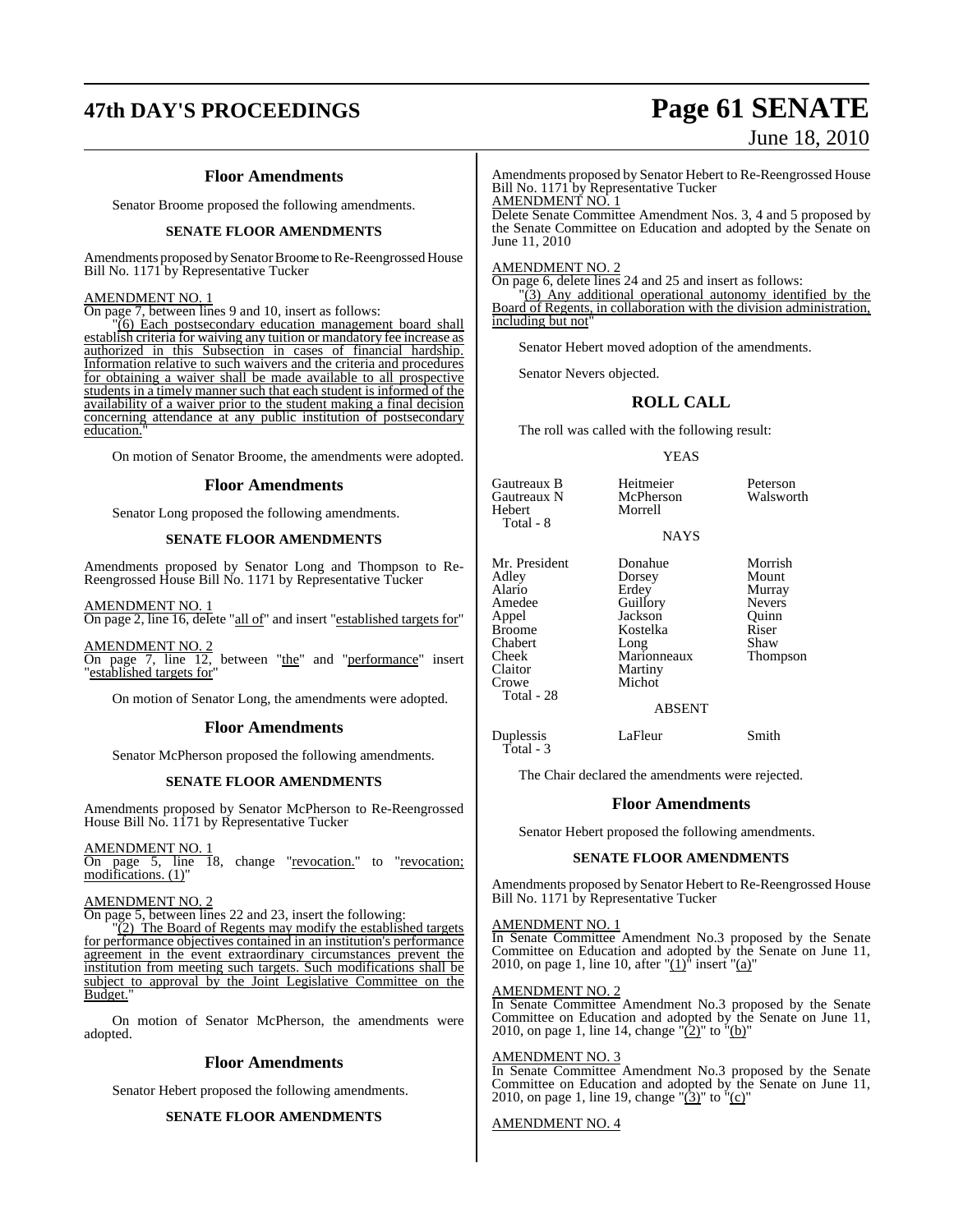In Senate Committee Amendment No.3 proposed by the Senate Committee on Education and adopted by the Senate on June 11, 2010, on page 1, between lines 22 and 23, insert as follows:

"(d) However, in no instance shall the increase in tuition and mandatory fees authorized by Subparagraphs (a), (b), and (c) of this Paragraph exceed ten percent or the amount of the increase in the Consumer Price Index in the previous year, whichever is less.

#### AMENDMENT NO. 5

Delete Senate Committee Amendments Nos. 4 and 5 proposed by the Senate Committee on Education and adopted by the Senate on June 11, 2010

Senator Hebert moved adoption of the amendments.

Senator Nevers objected.

#### **ROLL CALL**

The roll was called with the following result:

YEAS

| Adley<br>Alario<br>Gautreaux N<br>Total - 9 | Hebert<br>Heitmeier<br>Marionneaux | McPherson<br>Morrell<br>Smith |
|---------------------------------------------|------------------------------------|-------------------------------|
|                                             | <b>NAYS</b>                        |                               |
| Mr. President                               | Duplessis                          | Morrish                       |
| Amedee                                      | Erdey                              | Mount                         |
| Appel                                       | Gautreaux B                        | Murray                        |
| Broome                                      | Guillory                           | <b>Nevers</b>                 |
| Chabert                                     | Jackson                            | Peterson                      |
| Cheek                                       | Kostelka                           | Ouinn                         |
| Claitor                                     | LaFleur                            | Riser                         |
| Crowe                                       | Long                               | Shaw                          |
| Donahue                                     | Martiny                            | Thompson                      |
| Dorsey                                      | Michot                             | Walsworth                     |
| Total - 30                                  |                                    |                               |

#### ABSENT

Total - 0

The Chair declared the amendments were rejected.

On motion of Senator Nevers, the amended bill was read by title and returned to the Calendar, subject to call.

- **HOUSE BILL NO. 1386—** BY REPRESENTATIVES FANNIN AND TUCKER AND SENATORS MICHOT AND CHAISSON AN ACT
- To appropriate funds to defray the expenses of the Louisiana Judiciary, including the Supreme Court, Courts of Appeal, District Courts, Criminal District Court of Orleans Parish, and other courts; and to provide for related matters.

The bill was read by title. Senator Michot moved the final passage of the bill.

### **ROLL CALL**

The roll was called with the following result:

#### YEAS

| Mr. President | Erdey       | McPherson |
|---------------|-------------|-----------|
| Adley         | Gautreaux B | Michot    |
| Alario        | Gautreaux N | Morrell   |
| Amedee        | Guillory    | Morrish   |
| Appel         | Hebert      | Mount     |
| <b>Broome</b> | Heitmeier   | Murray    |

### **Page 62 SENATE 47th DAY'S PROCEEDINGS**

| Chabert            | Jackson       | Quinn           |
|--------------------|---------------|-----------------|
| Claitor            | Kostelka      | Riser           |
| Crowe              | LaFleur       | Shaw            |
| Donahue            | Long          | Smith           |
| Dorsey             | Marionneaux   | <b>Thompson</b> |
| Duplessis          | Martiny       | Walsworth       |
| Total - 36         |               |                 |
|                    | <b>NAYS</b>   |                 |
| Total - 0          |               |                 |
|                    | <b>ABSENT</b> |                 |
| Cheek<br>Total - 3 | <b>Nevers</b> | Peterson        |
|                    |               |                 |

The Chair declared the bill was passed and ordered it returned to the House. Senator Michot moved to reconsider the vote by which the bill was passed and laid the motion on the table.

#### **HOUSE BILL NO. 1252—**

BY REPRESENTATIVE FANNIN AN ACT

To provide with respect to the Revenue Sharing Fund and the allocation and distribution thereof for Fiscal Year 2010-2011; and to provide for related matters.

The bill was read by title. Senator Michot moved the final passage of the bill.

#### **ROLL CALL**

The roll was called with the following result:

#### YEAS

| Mr. President |             | Michot        |
|---------------|-------------|---------------|
|               | Erdey       |               |
| Adley         | Gautreaux B | Morrell       |
| Alario        | Gautreaux N | Morrish       |
| Amedee        | Guillory    | Mount         |
| Appel         | Hebert      | Murray        |
| Broome        | Heitmeier   | <b>Nevers</b> |
| Chabert       | Jackson     | Peterson      |
| Cheek         | Kostelka    | Ouinn         |
| Claitor       | LaFleur     | Riser         |
| Crowe         | Long        | Shaw          |
| Donahue       | Marionneaux | Smith         |
| Dorsey        | Martiny     | Thompson      |
| Duplessis     | McPherson   | Walsworth     |
| Total - 39    |             |               |
|               | <b>NAYS</b> |               |
| Total - 0     |             |               |

Total - 0

The Chair declared the bill was passed and ordered it returned to the House. Senator Michot moved to reconsider the vote by which the bill was passed and laid the motion on the table.

ABSENT

### **HOUSE BILL NO. 1173—** BY REPRESENTATIVE TUCKER

AN ACT

To enact R.S. 39:136, relative to the deposit and expenditure of federal funds; to provide for legislative approval of any Action Plan or Proposed Action Plan Amendment relative to recovery from Hurricanes Katrina, Rita, Gustav, or Ike; to require legislative approval of certain contracts and cooperative endeavor agreements, and modificationsto certain contracts and cooperative endeavor agreements executed pursuant to such Action Plan or Action Plan Amendments; and to provide for related matters.

On motion of Senator Mount, the bill was read by title and returned to the Calendar, subject to call.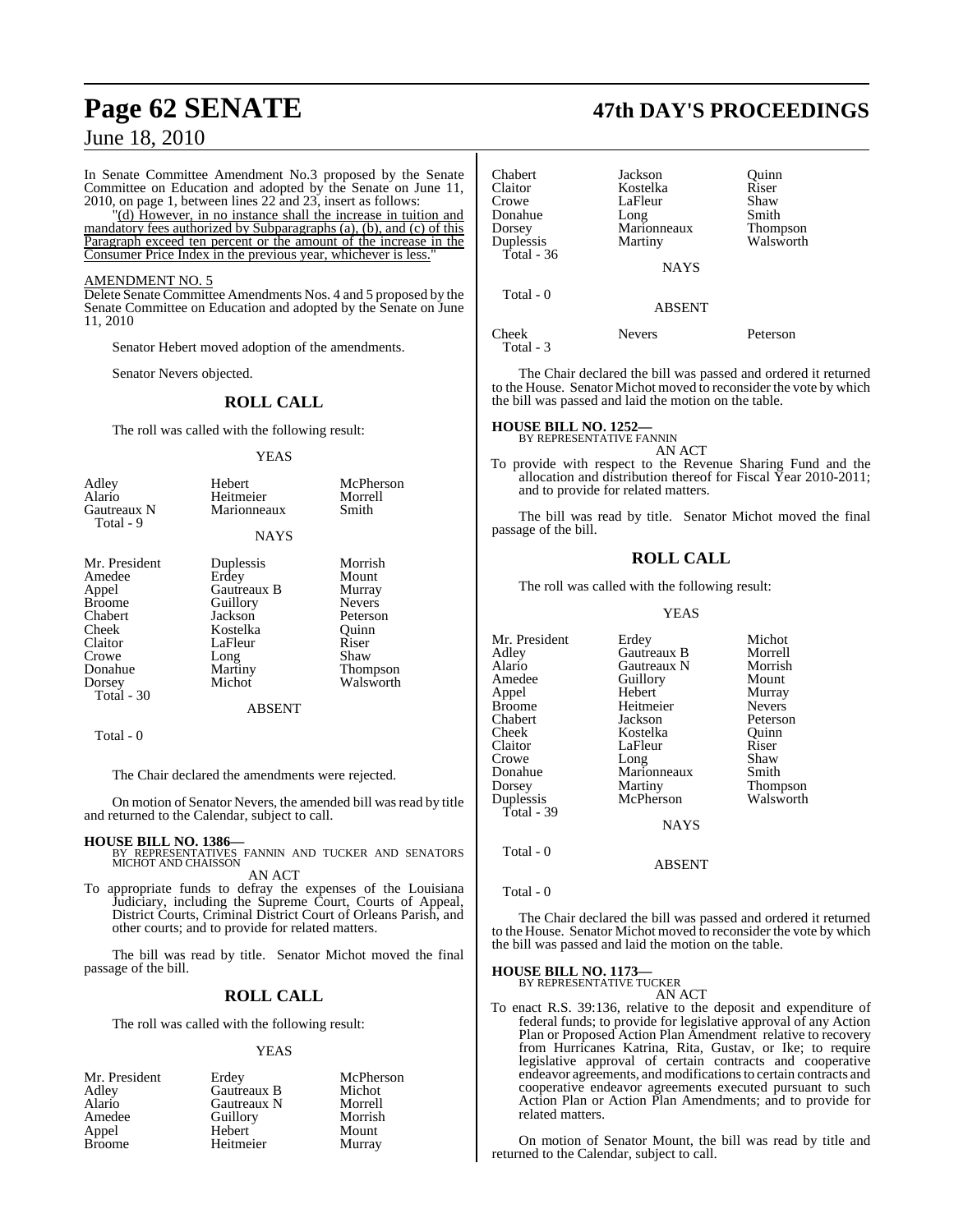## **47th DAY'S PROCEEDINGS Page 63 SENATE** June 18, 2010

**HOUSE BILL NO. 1175—** BY REPRESENTATIVES TUCKER AND BROSSETT AN ACT

To enact R.S. 39:136, relative to federal funds; to provide for the distribution and allocation of unspent federal funds available for recovery from Hurricanes Katrina and Rita; to provide for effectiveness; and to provide for related matters.

On motion of Senator Mount, the bill was read by title and returned to the Calendar, subject to call.

### **HOUSE BILL NO. 1417—** BY REPRESENTATIVE TUCKER

AN ACT

To appropriate funds for Fiscal Year 2010-2011 to defray the expenses ofthe Louisiana Legislature, including the expenses of the House of Representatives and the Senate, of legislative service agencies, and of the Louisiana State Law Institute; to provide for the salary, expenses and allowances of members, officers, staff and agencies of the Legislature; to provide with respect to the appropriations and allocations herein made; and to provide for related matters.

On motion of Senator Mount, the bill was read by title and returned to the Calendar, subject to call.

#### **HOUSE BILL NO. 1457—** BY REPRESENTATIVE MONICA

AN ACT

To amend and reenact R.S. 9:2347(M), R.S. 39:996, and R.S. 51:1160 and to enact R.S. 39:1002, relative to payments in lieu of taxes, fees, and charges paid by a lessee to a political subdivision, industrial development board, or certain public trust; to provide that certain payments, fees, and charges paid by a lessee to a political subdivision, industrial development board, or certain public trust under certain circumstances shall be statutory impositions; and to provide for related matters.

On motion of Senator Mount, the bill was read by title and returned to the Calendar, subject to call.

#### **HOUSE BILL NO. 1493— (Substitute for House Bill No. 1327 by Representative Barrow)** BY REPRESENTATIVE BARROW

AN ACT

To establish requirements for the closure of the Earl K. Long Medical Center by the Board of Supervisors of the Louisiana State University and Agricultural and Mechanical College and the transfer of the hospital's medical education and inpatient hospital care services to Our Lady of the Lake Regional Medical Center; to provide for the submission of reports; and to provide for related matters.

On motion of Senator Mount, the bill was read by title and returned to the Calendar, subject to call.

## **HOUSE BILL NO. 76—** BY REPRESENTATIVE FANNIN

AN ACT

To provide for the establishment and reestablishment of agency ancillary funds, to be specifically known as internal service funds, auxiliary accounts, or enterprise funds for certain state institutions, officials, and agencies; to provide for appropriation of funds; and to regulate the administration of said funds.

On motion of Senator Mount, the bill was read by title and returned to the Calendar, subject to call.

#### **Senator Broome in the Chair**

#### **Rules Suspended**

Senator Michot asked for and obtained a suspension of the rules to take up at this time:

### **Special Order of the Day No. 1**

### **HOUSE BILL NO. 1358—**

BY REPRESENTATIVE FANNIN AN ACT

To appropriate funds and to make certain reductions in appropriations from certain sources to be allocated to designated agencies and purposes in specific amounts for the making of supplemental appropriations and reductions for said agencies and purposes for Fiscal Year 2009-2010; and to provide for related matters.

#### **Floor Amendments**

Senator Michot proposed the following amendments.

#### **SENATE FLOOR AMENDMENTS**

Amendments proposed by Senator Michot to Reengrossed House Bill No. 1358 by Representative Fannin

#### AMENDMENT NO. 1

In Senate Committee Amendment No. 3 proposed by the Senate Committee on Finance and adopted by the Senate on June 16, 2010, on page 1, delete line 25, and insert the following:

"Horizon Event \$ 384,844

Payable out of the State General Fund by Interagency Transfers from Facility Planning and Control, Louisiana Educational Television Authority, Florida Parishes Human Services Authority, and Louisiana State University Health Sciences Center to the Administrative Program for state agency repayments to FEMA  $$ 21,674,502"$ 

#### AMENDMENT NO. 2

In Senate Committee Amendment No. 11, proposed by the Senate Committee on Finance and adopted by the Senate on June 16, 2010, on page 3, line 10, change "\$224,702,799" to "\$226,630,172"

#### AMENDMENT NO. 3

In Senate Committee Amendment No. 11, proposed by the Senate Committee on Finance and adopted by the Senate on June 16, 2010, on page 3, line 12, change "\$3,540,846" to "\$1,613,473"

#### AMENDMENT NO. 4

Delete Senate Committee Amendment No. 17 proposed by the Senate Committee on Finance and adopted by the Senate on June 16, 2010.

#### AMENDMENT NO. 5

Delete Senate Committee Amendment No. 92 proposed by the Senate Committee on Finance and adopted by the Senate on June 16, 2010.

#### AMENDMENT NO. 6

In Senate Committee Amendment No. 93, proposed by the Senate Committee on Finance and adopted by the Senate on June 16, 2010, on page 10, at the end of line 31, delete "6C." and insert "6D."

#### AMENDMENT NO. 7

In Senate Committee Amendment No. 94, proposed by the Senate Committee on Finance and adopted by the Senate on June 16, 2010, on page 11, at the end of line 2, delete "6D." and insert "6E."

#### AMENDMENT NO. 8

In Senate Committee Amendment No. 96, proposed by the Senate Committee on Finance and adopted by the Senate on June 16, 2010, on page 11, at the end of line 6, delete "6E." and insert "6F."

#### AMENDMENT NO. 9

On page 11, delete line 18, and insert the following:

"Jefferson Parish  $$ 4,500,000$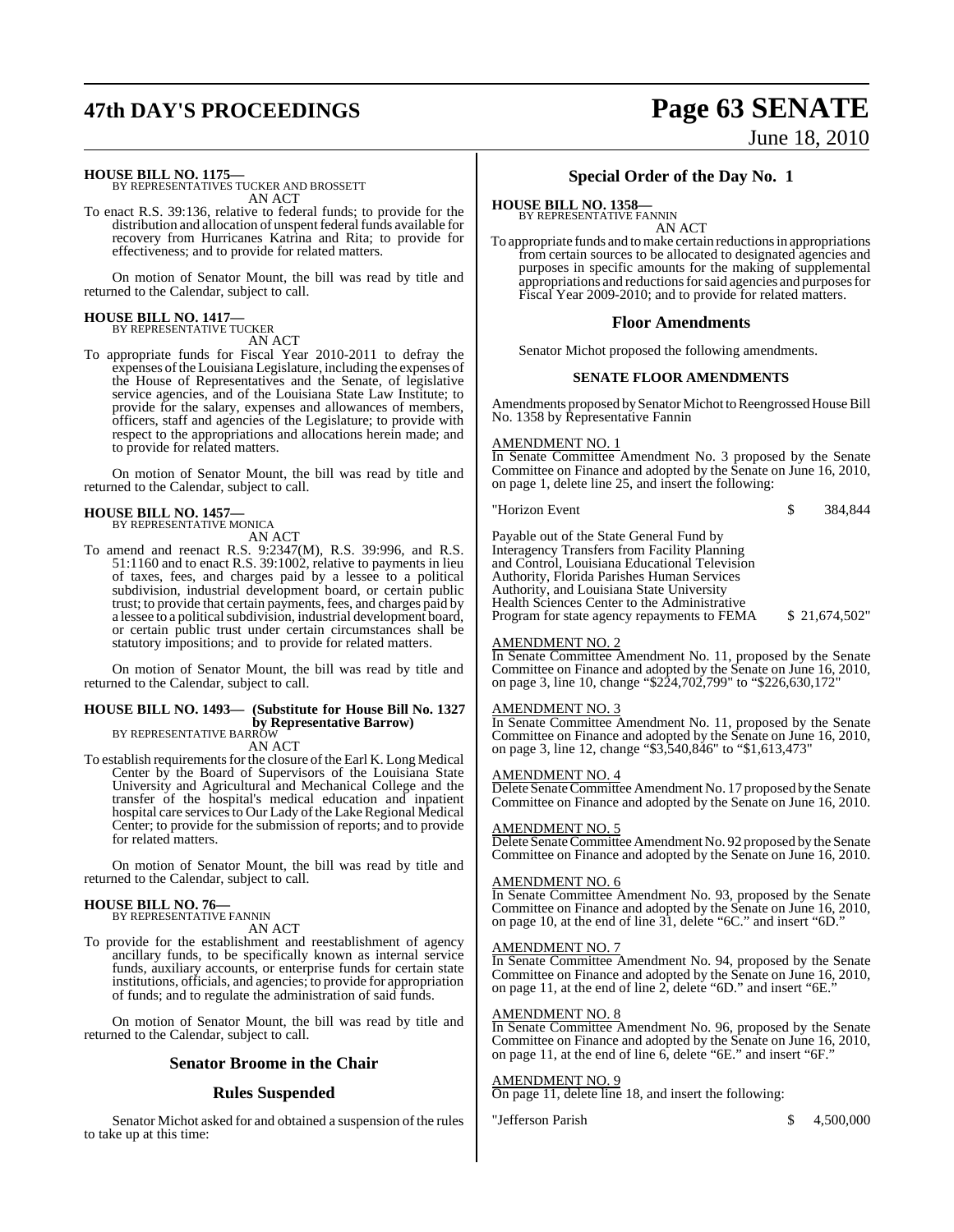## **Page 64 SENATE 47th DAY'S PROCEEDINGS**

### June 18, 2010

Provided, however, that of the allocation to Jefferson Parish in the amount of \$4,500,000, the Town of Grand Isle and the Town of Jean Lafitte, shall each receive \$1,500,000. The Parish of Jefferson and the Jefferson Parish Chief Law Enforcement Officer shall each receive \$750,000 of the remaining \$1,500,000."

#### AMENDMENT NO. 10

On page 11, between lines 18 and 19, insert the following: "Provided, however, that of the allocation to Plaquemines Parish in the amount of \$3,000,000 the parish of Plaquemines and the Plaquemines Parish Chief Law Enforcement Officer shall each receive \$1,500,000."

#### AMENDMENT NO. 11

On page 22, at the end of line 25, delete "\$524,897" and insert "\$488,206"

AMENDMENT NO. 12 On page 22, at the end of line 26, delete "\$524,897" and insert "\$488,206"

AMENDMENT NO. 13 On page 22, at the end of line 28, delete "\$524,897" and insert "\$488,206"

AMENDMENT NO. 14 On page 22, at the end of line 29, delete "\$524,897" and insert "\$488,206"

AMENDMENT NO. 15 On page 23, at the end of line 18, delete "\$661,492" and insert "\$576,320"

AMENDMENT NO. 16 On page 23, at the end of line 19, delete "\$661,492" and insert "\$576,320"

AMENDMENT NO. 17 On page 23, at the end of line 21, delete "\$259,009" and insert "\$173,837"

AMENDMENT NO. 18 On page 23, at the end of line 25, delete "\$661,492" and insert "\$576,320"

AMENDMENT NO. 19 On page 24, delete line 3 in its entirety

AMENDMENT NO. 20 On page 24, at the end of line 5, delete "\$1,657,873" and insert "\$650,092"

AMENDMENT NO. 21 On page 24, at the end of line 7, delete "\$20,152,063" and insert "\$14,723,294"

AMENDMENT NO. 22 On page 24, at the end of line 9, delete "\$4,263,449" and insert "\$3,258,041"

AMENDMENT NO. 23 On page 24, at the end of line 10, delete "\$15,888,614" and insert "\$11,465,253"

AMENDMENT NO. 24 On page 24, at the end of line 11, delete "\$20,152,063" and insert "\$14,723,294"

AMENDMENT NO. 25 On page 24, line 14, delete "\$800,102" and insert "\$500,000"

AMENDMENT NO. 26 On page 24, line 15, delete "\$800,102" and insert "\$500,000" AMENDMENT NO. 27

On page 24, line 17, delete "\$800,102" and insert "\$500,000"

AMENDMENT NO. 28 On page 24, line 18, delete "\$800,102" and insert "\$500,000"

#### AMENDMENT NO. 29

On page 39, delete lines 18 through 25 and insert the following: "Section 6C. Notwithstanding any contrary provision of Act 7 of the 2008 Second Extraordinary Session of the Legislature, the appropriation from the State General Fund (Direct) contained in said Act under Schedule 19/609 Pennington Biomedical Research Center for project ( ) New Clinical Research Building, Imaging Center, and High-Tech Research Instrumentation and Equipment, Planning and Construction (East Baton Rouge) is hereby reduced by \$8,000,000. The appropriation from the State General Fund (Direct) is and shall be deemed to be \$42,000,000."

#### AMENDMENT NO. 30

On page 41, between lines 51 and 52, insert the following: "Section 7. The appropriation contained in Act 10 of the 2009 Regular Session of the Legislature in Schedule 20-901 Sales Tax Dedications, on page 310, line 20 is amended and reenacted to read as follows: "a digital recording system.""

#### AMENDMENT NO. 31

On page 41, line 52, change "Section 7." to "Section 7.1"

On motion of Senator Michot, the amendments were adopted.

The bill was read by title. Senator Michot moved the final passage of the amended bill.

### **ROLL CALL**

The roll was called with the following result:

Long

McPherson<br>Michot

#### YEAS

Mr. President Erdey Morrish<br>Adley Gautreaux B Mount Adley Gautreaux B Mount Alario Gautreaux N Murray Amedee Guillory Nevers<br>
Appel Heitmeier Peterson Appel Heitmeier Peterson Broome Jackson Quinn<br>
Chabert LaFleur Riser Chabert LaFleur Riser<br>Cheek Long Shaw Claitor Marionneaux Smith<br>Crowe Martiny Thom Crowe Martiny Thompson Dorsey Michot<br>
Dunlessis Morrell Duplessis Total - 37

NAYS

Hebert Total - 1

ABSENT

Kostelka Total - 1

The Chair declared the amended bill was passed and ordered it returned to the House. Senator Michot moved to reconsider the vote by which the bill was passed and laid the motion on the table.

#### **Rules Suspended**

Senator Michot asked for and obtained a suspension of the rules to take up at this time: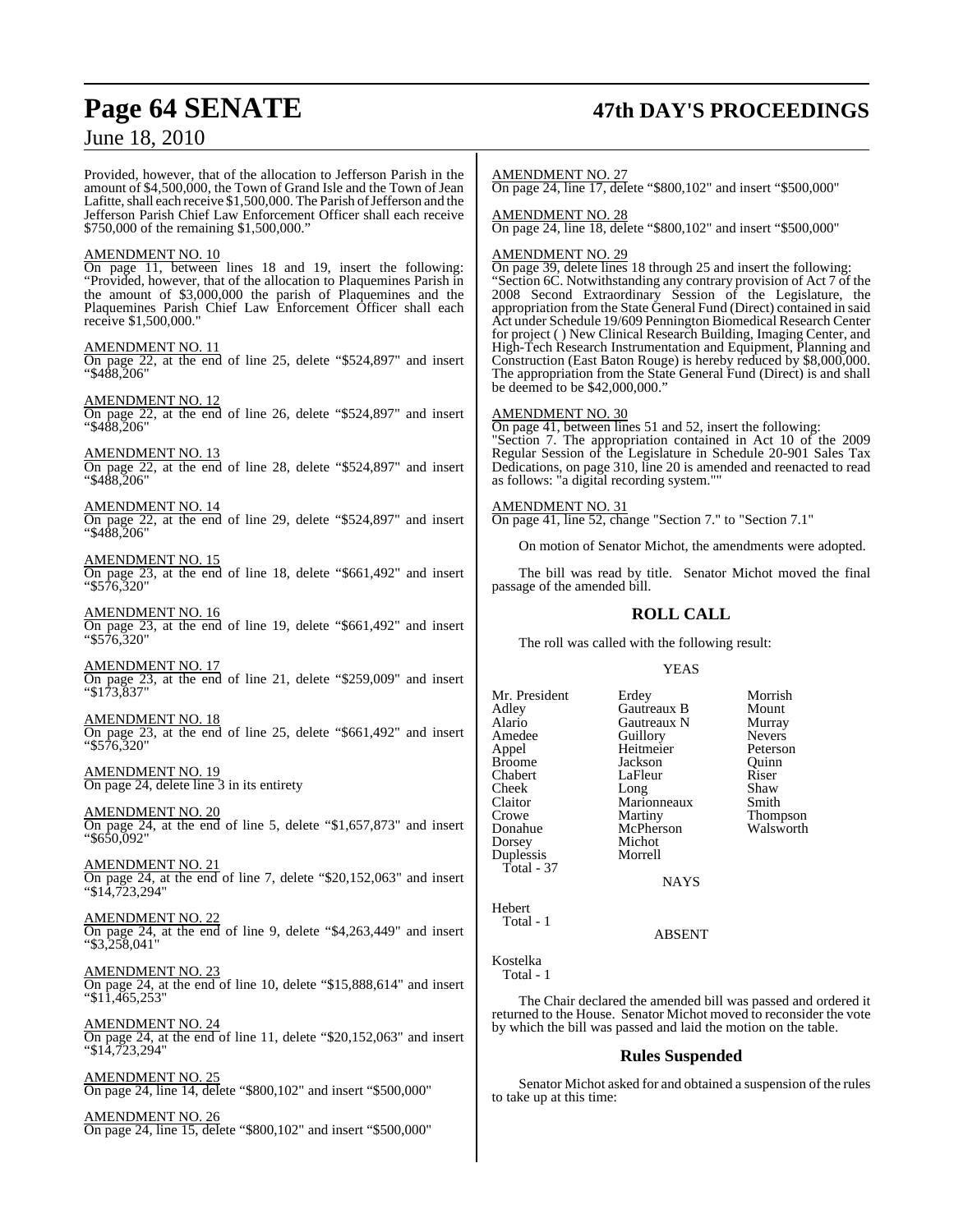## **47th DAY'S PROCEEDINGS Page 65 SENATE**

# June 18, 2010

#### **House Bills and Joint Resolutions on Third Reading and Final Passage**

#### **HOUSE BILL NO. 787—**

BY REPRESENTATIVE FANNIN

AN ACT To amend and reenact R.S. 39:94(C)(4)(a), relative to state funds; to provide for the determination of state revenue receipts for purposes of the Budget Stabilization Fund; to provide for the transfer, dedication, use, and appropriations as specified of certain treasury funds; to provide for an effective date; and to provide for related matters.

#### **Floor Amendments**

Senator Michot proposed the following amendments.

#### **SENATE FLOOR AMENDMENTS**

Amendments proposed by Senator Michot to Reengrossed House Bill No. 787 by Representative Fannin

#### AMENDMENT NO. 1

In Senate Committee Amendment No. 1 proposed by Senate Committee on Finance and adopted by the Senate on June 16, 2010, on page 1, line 2, after "insert" delete the remainder of the line and insert the following: "and R.S. 51:2365(D) and to enact R.S.  $47:6007(C)(7)$ , and"

#### AMENDMENT NO. 2

In Senate Committee Amendment No. 3 proposed by Senate Committee on Finance and adopted by the Senate on June 16, 2010, on page 1, line 36, delete "headquartered" and insert "domiciled"

### AMENDMENT NO. 3

In Senate Committee Amendment No. 3 proposed by Senate Committee on Finance and adopted by the Senate on June 16, 2010, on page 1, line 41, after "Section 3." and before "R.S." insert "R.S. 51:2365(D) is hereby amended and reenacted and"

#### AMENDMENT NO. 4

In Senate Committee Amendment No. 3 proposed by the Senate Committee on Finance and adopted by the Senate on June 16, 2010, on page 2, delete lines 3 through 10 and insert the following: "44:22, upon request by a member of the legislature in whose legislative district a project is located, the secretary may provide information regarding the project if the member submits his signature under oath that all information shall remain confidential and privileged."

#### AMENDMENT NO. 5

In Senate Committee Amendment No. 3 proposed by the Senate Committee on Finance and adopted by the Senate on June 16, 2010, on page 2, delete lines 18 through 26 and insert the following: "44:22, upon request by a member of the legislature in whose legislative district a project is located, the secretary may provide information regarding the project if the member submits his signature under oath that all information shall remain confidential and privileged."

#### AMENDMENT NO. 6

In Senate Committee Amendment No. 3 proposed by Senate Committee on Finance and adopted by the Senate on June 16, 2010, on page 2, between lines 13 and 14, insert the following:

"D. Monies in the fund shall be available for appropriation for general purposes to and <u>for</u> use by the Department of Economic Development, hereinafter referred to as the "department". Such appropriations shall be used by the secretary of the department for immediate funding of all or a portion of economic development mega-projects which may be necessary in orderto successfully secure the creation or retention of jobs by a business entity under such circumstances as established by this Part. The secretary shall report to the Joint Legislative Committee on the Budget twice yearly, on the first day of October and the first day of April, with respect to all actual expenditures of monies appropriated from the fund. The secretary shall include in these reports any other information which the committee may require with respect to use of monies appropriated from the fund. \* \* \*"

#### AMENDMENT NO. 7

In Senate Committee Amendment No. 33 proposed by the Senate Committee on Finance and adopted by the Senate on June 16, 2010, on page 4, line 39, delete "one hundred eighty-five million dollars" and insert "seventy-four million seven hundred eleven thousand three hundred eighty-three dollars."

#### AMENDMENT NO. 8

In Senate Committee Amendment No. 33 proposed by the Senate Committee on Finance and adopted by the Senate on June 16, 2010, on page 5, line 9, delete "Overcollections Fund" and insert "Coastal Protection and Restoration Fund"

#### AMENDMENT NO. 9

In Senate Committee Amendment No. 33 proposed by Senate Committee on Finance and adopted by the Senate on June 16, 2010, on page 5, line 11, change "One Hundred Twenty-seven Million" to "Two Hundred Forty-two Million"

#### AMENDMENT NO. 10

In Senate Committee Amendment No. 33 proposed by the Senate Committee on Finance and adopted by the Senate on June 16, 2010, on page 5, line 14, delete "Twenty-four Million" and insert "Sixtyseven Million One Hundred Fifty-six Thousand Four Dollars"

#### AMENDMENT NO. 11

In Senate Committee Amendment No. 33 proposed by the Senate Committee on Finance and adopted by the Senate on June 16, 2010, on page 5, line 17, between "(Direct)" and "to" insert "to the Coastal Protection and Restoration Fund"

#### AMENDMENT NO. 12

In Senate Committee Amendment No.33 proposed by Senate Committee on Finance and adopted by the Senate on June 16, 2010, on page 5, between lines 22 and 23, insert the following:

Section 18. The state treasurer is hereby authorized and directed to transfer Five Hundred Thousand Dollars from the State General Fund to the Overcollections Fund.

Section 19. The state treasurer is hereby authorized and directed to transfer Eight Million Dollars from the balance of the State General Fund (Direct) non-recurring revenues previously allocated under the authority of Act 7 of the 2008 Second Extraordinary Session of the Legislature for the Pennington Biomedical Research Center to the Coastal Protection and Restoration Fund.

Section 20. The state treasurer is hereby authorized and directed to transfer Eight Million Dollars from the Coastal Protection and Restoration Fund to the Overcollections Fund."

#### AMENDMENT NO. 13

In Senate Committee Amendment No. 33 proposed by Senate Committee on Finance and adopted by the Senate on June 16, 2010, on page 5, line 23, change "Section 18." to "Section 21." and on line 28, change "Section 19." to "Section 22."

#### AMENDMENT NO. 14

In Senate Committee Amendment No. 33 proposed by Senate Committee on Finance and adopted by the Senate on June 16, 2010, on page 5, line 28, after "18," delete "and 19" and insert "19, 20, 21, and 22" and on line 33 after "18," delete "and 19" and insert "19, 20, 21, and 22"

#### AMENDMENT NO. 15

On page 3, at the end of line 8, insert, "In addition, notwithstanding the provisions of R.S. 30:2484, the six hundred thousand dollar caps in paragraph A(1) relative to administrative and personnel expenses, and  $A(7)$  relative to the payment of operating costs and contracts of the office of the coordinator shall not be in place during an emergency or declared disaster."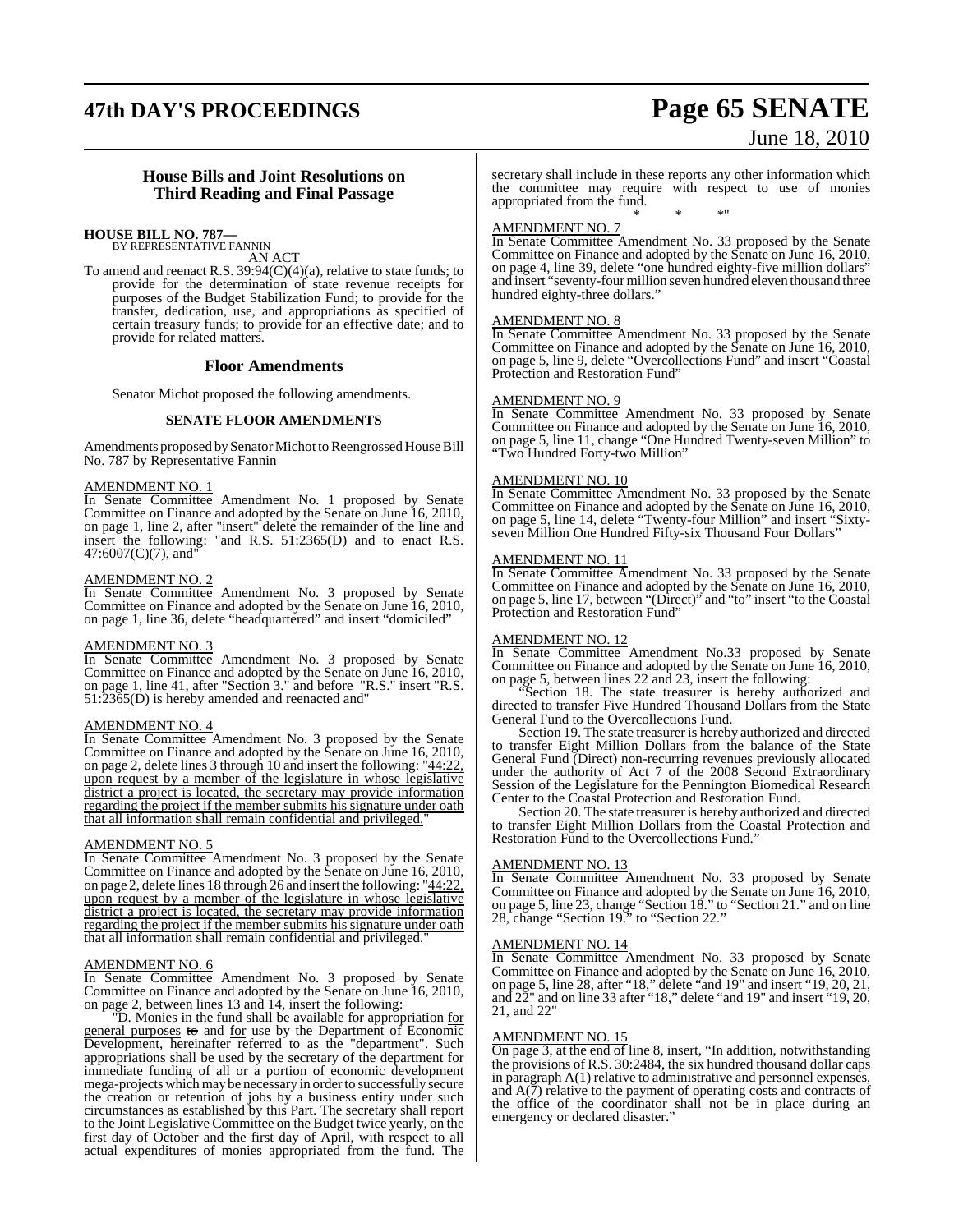## **Page 66 SENATE 47th DAY'S PROCEEDINGS**

### June 18, 2010

AMENDMENT NO. 16 On page 3, delete lines 14 and 15

AMENDMENT NO. 17 On page 5, delete lines 3 and 4

AMENDMENT NO. 18 On page 3, line 16, change " $(3)$ " to " $(2)$ "

AMENDMENT NO. 19 On page 3, line 18, change " $(4)$ " to " $(3)$ "

AMENDMENT NO. 20 On page 3, line 20, change "(5)" to "(4)"

AMENDMENT NO. 21 On page 3, line 22, change "(6)" to "(5)"

AMENDMENT NO. 22 On page 3, line 23, change "(7)" to "(6)"

AMENDMENT NO. 23 On page 3, line 25, change "(8)" to "(7)"

AMENDMENT NO. 24  $\overline{\text{On page 3, line 27, change}}$  "(9)" to "(8)"

AMENDMENT NO. 25 On page 4, line 1, change " $(10)$ " to " $(9)$ "

AMENDMENT NO. 26 On page 4, line 3, change " $(11)$ " to " $(10)$ "

AMENDMENT NO. 27 On page 4, line 4, change " $(12)$ " to " $(11)$ "

AMENDMENT NO. 28 On page 4, line 5, change "(13)" to "(12)"

AMENDMENT NO. 29 On page 4, line 7, change "(14)" to "(13)"

AMENDMENT NO. 30 On page 4, line 9, change "(15)" to "(14)"

AMENDMENT NO. 31 On page 4, line 11, change " $(16)$ " to " $(15)$ "

AMENDMENT NO. 32 On page 4, line 13, change "(17)" to "(16)"

AMENDMENT NO. 33 On page 4, line 15, change "(18)" to "(17)"

AMENDMENT NO. 34 On page 4, line 17, change "(19)" to "(18)"

AMENDMENT NO. 35 On page 4, line 19, change "(20)" to "(19)"

AMENDMENT NO. 36 On page 4, line 21, change "(21)" to "(20)"

AMENDMENT NO. 37 On page 4, line 23, change "(22)" to "(21)"

AMENDMENT NO. 38 On page 4, line 25, change "(23)" to "(22)"

AMENDMENT NO. 39 On page 4, line 27, change "(24)" to "(23)"

AMENDMENT NO. 40 On page 5, line 1, change "(25)" to "(24)"

AMENDMENT NO. 41 On page 5, line 5, change " $(27)$ " to " $(25)$ "

AMENDMENT NO. 42

On page 5, line 7, change "(28)" to "(26)"

AMENDMENT NO. 43 On page 5, line 9, change " $(29)$ " to " $(27)$ "

AMENDMENT NO. 44 On page 5, line 11, change "(30)" to "(28)"

AMENDMENT NO. 45 On page 5, line 13, change "(31)" to "(29)"

AMENDMENT NO. 46 On page 5, line 15, change "(32)" to "(30)"

AMENDMENT NO. 47 On page 5, line 17, change "(33)" to "(31)"

AMENDMENT NO. 48 On page 5, line 19, change "(34)" to "(32)"

AMENDMENT NO. 49 On page 5, line 21, change "(35)" to "(33)"

AMENDMENT NO. 50 On page 5, line 23, change "(36)" to "(34)"

AMENDMENT NO. 51 On page 5, line 25, change "(37)" to "(35)"

AMENDMENT NO. 52 On page 5, line 27, change "(38)" to "(36)"

AMENDMENT NO. 53 On page 6, line 1, change "(39)" to "(37)"

AMENDMENT NO. 54 On page 6, line 3, change "(40)" to "(38)"

AMENDMENT NO. 55 On page 6, line 5, change "(41)" to "(39)"

AMENDMENT NO. 56 On page 6, line 7, change "(42)" to "(40)"

AMENDMENT NO. 57 On page 6, line 9, change "(43)" to "(41)"

AMENDMENT NO. 58 On page 6, line 11, change " $(44)$ " to " $(42)$ "

AMENDMENT NO. 59 On page 6, line 13, change "(45)" to "(43)"

On motion of Senator Michot, the amendments were adopted.

The bill was read by title. Senator Michot moved the final passage of the amended bill.

### **ROLL CALL**

The roll was called with the following result:

#### YEAS

Adley Gautreaux B Morrish

Mr. President Erdey Morrell<br>Adley Gautreaux B Morrish Gautreaux N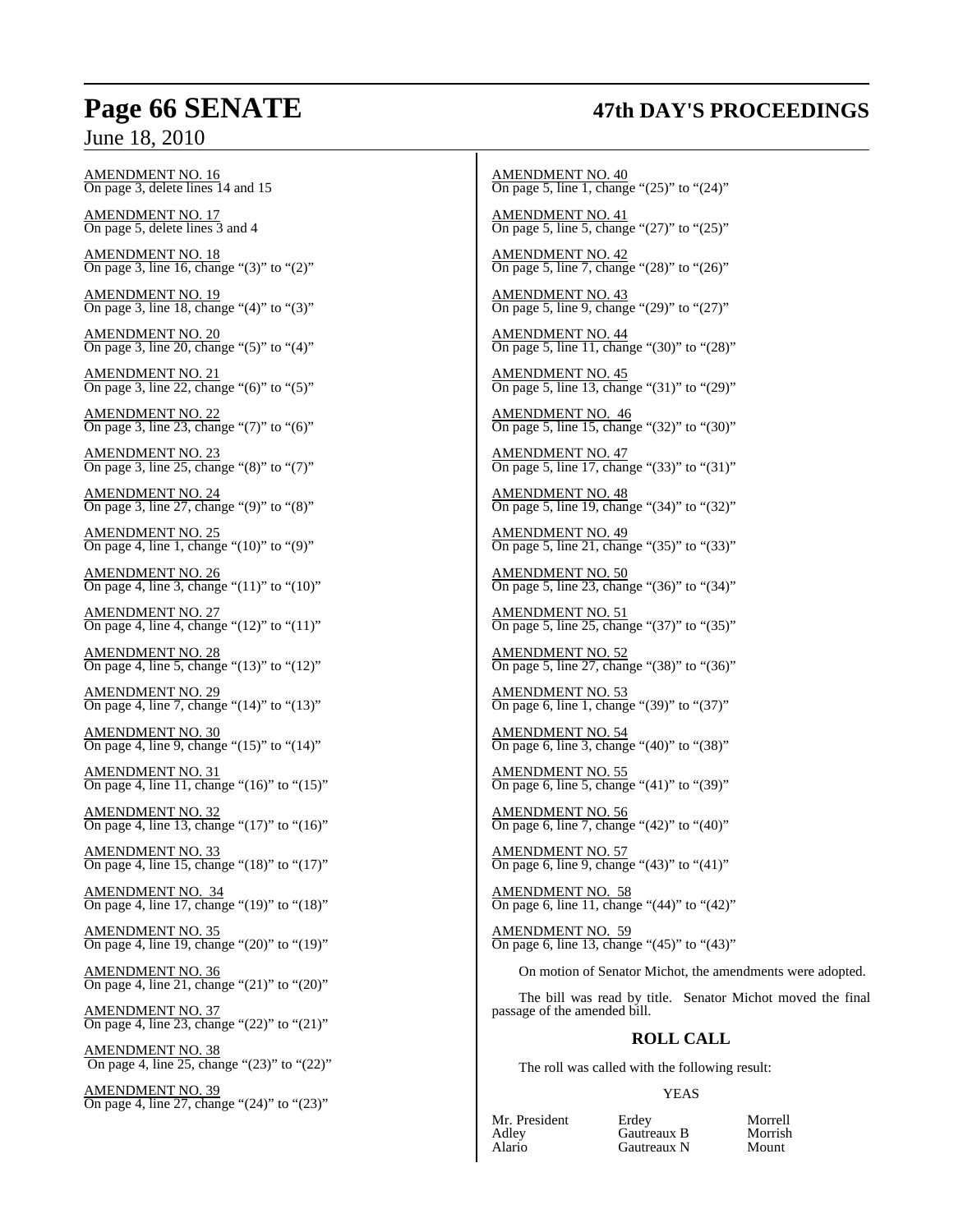## **47th DAY'S PROCEEDINGS Page 67 SENATE**

| Amedee        |                       | Murray                |  |
|---------------|-----------------------|-----------------------|--|
|               |                       |                       |  |
| Appel         | Guillory<br>Heitmeier | <b>Nevers</b>         |  |
| <b>Broome</b> | Jackson               | Peterson              |  |
| Chabert       | Kostelka              | Quinn                 |  |
| Cheek         | LaFleur               | Riser                 |  |
| Claitor       | Long                  | Shaw                  |  |
| Crowe         | Marionneaux           | Smith                 |  |
| Donahue       | Martiny               | Thompson<br>Walsworth |  |
| Dorsey        | McPherson             |                       |  |
| Duplessis     | Michot                |                       |  |
| Total - 38    |                       |                       |  |
|               | NAYS                  |                       |  |

Total - 0

#### ABSENT

**Hebert** 

Total - 1

The Chair declared the amended bill was passed and ordered it returned to the House. Senator Michot moved to reconsider the vote by which the bill was passed and laid the motion on the table.

### **Rules Suspended**

Senator Michot asked for and obtained a suspension of the rules to take up at this time:

### **Special Order of the Day No. 2**

### **HOUSE BILL NO. 1—** BY REPRESENTATIVE FANNIN

AN ACT

Making appropriations for the ordinary expenses of the executive branch of state government, pensions, public schools, public roads, public charities, and state institutions and providing with respect to the expenditure of said appropriations.

#### **Floor Amendments**

Senator Michot proposed the following amendments.

#### **SENATE FLOOR AMENDMENTS**

Amendments proposed by Senator Michot to Reengrossed House Bill No. 1 by Representative Fannin

#### AMENDMENT NO. 1

In Senate Committee Amendment No. 1 proposed by the Senate Committee on Finance and adopted by the Senate on June 16, 2010, on page 1, line 8, delete "\$318,000,000" and insert "\$241,971,782"

#### AMENDMENT NO. 2

In Senate Committee Amendment No. 46 proposed by the Senate Committee on Finance and adopted by the Senate on June 16, 2010, on page 7, line 37, after "Program" insert "to implement the Stanford Chronic Disease Self-management Program and diabetes and arthritis workshops"

#### AMENDMENT NO. 3

In Senate Committee Amendment No. 71 proposed by the Senate Committee on Finance and adopted by the Senate on June 16, 2010, on page 9, at the end of line 30, delete "\$25,000,000" and insert "\$25,000,000""

#### AMENDMENT NO. 4

Delete Senate Committee Amendment No. 76 proposed by the Senate Committee on Finance and adopted by the Senate on June 16, 2010.

#### AMENDMENT NO. 5

In Senate Committee Amendment No. 102 proposed by the Senate Committee on Finance and adopted by the Senate on June 16, 2010, on page 12, line 27, after "Site" insert "including two (2) positions"

#### AMENDMENT NO. 6

Delete Senate Committee Amendment No. 106 proposed by the Senate Committee on Finance and adopted by the Senate on June 16, 2010.

#### AMENDMENT NO. 7

In Senate Committee Amendment No. 144 proposed by the Senate Committee on Finance and adopted by the Senate on June 16, 2010, on page 16, line 24, between "Fund" and "for" insert "to the Gaming Enforcement Program" and on line 30, between "Fund" and "to" insert "to the Traffic Enforcement Program" and on line 35, between "Fund" and "to" insert "to the Traffic Enforcement Program"

#### AMENDMENT NO. 8

In Senate Committee Amendment No. 144 proposed by the Senate Committee on Finance and adopted by the Senate on June 16, 2010, on page 16, at the end of line 41 delete "accordingly." and insert "accordingly."" and delete lines 42 through 45

#### AMENDMENT NO. 9

In Senate Committee Amendment No. 146 proposed by the Senate Committee on Finance and adopted by the Senate on June 16, 2010, on page 17, line 14, between "Fund" and "for" insert "to the Fire Prevention Program"

#### AMENDMENT NO. 10

Delete Senate Committee Amendment Nos. 154, 155, 156, and 157 proposed by the Senate Committee on Finance and adopted by the Senate on June 16, 2010.

#### AMENDMENT NO. 11

In Senate Committee Amendment No. 175 proposed by the Senate Committee on Finance and adopted by the Senate on June 16, 2010, on page 20, delete line 12 and insert the following:

"State General Fund by Statutory Dedication: Nursing Home Residents' Trust Fund \$ 559,009"

### AMENDMENT NO. 12

In Senate Committee Amendment No. 175 proposed by the Senate Committee on Finance and adopted by the Senate on June 16, 2010, on page 20, delete line 25 and insert the following:

"In the event the Act which originated as Senate Bill No. 367 of the 2010 Regular Session becomes"

#### AMENDMENT NO. 13

In Senate Committee Amendment No. 191 proposed by the Senate Committee on Finance and adopted by the Senate on June 16, 2010, on page 22, at the end of line 2, delete "\$200,840748" and insert "\$200,840,748"

#### AMENDMENT NO. 14

In Senate Committee Amendment No. 191 proposed by the Senate Committee on Finance and adopted by the Senate on June 16, 2010, on page 22, line 27, between "implementation of" and "reductions" delete "an equitable distribution of"

#### AMENDMENT NO. 15

In Senate Committee Amendment No. 191 proposed by the Senate Committee on Finance and adopted by the Senate on June 16, 2010, on page 22, at the beginning of line 30, delete "such" and insert "and"

#### AMENDMENT NO. 16

In Senate Committee Amendment No. 191 proposed by the Senate Committee on Finance and adopted by the Senate on June 16, 2010, on page 22, at the end of line 30, delete "federal financial participation" and insert "access"

# June 18, 2010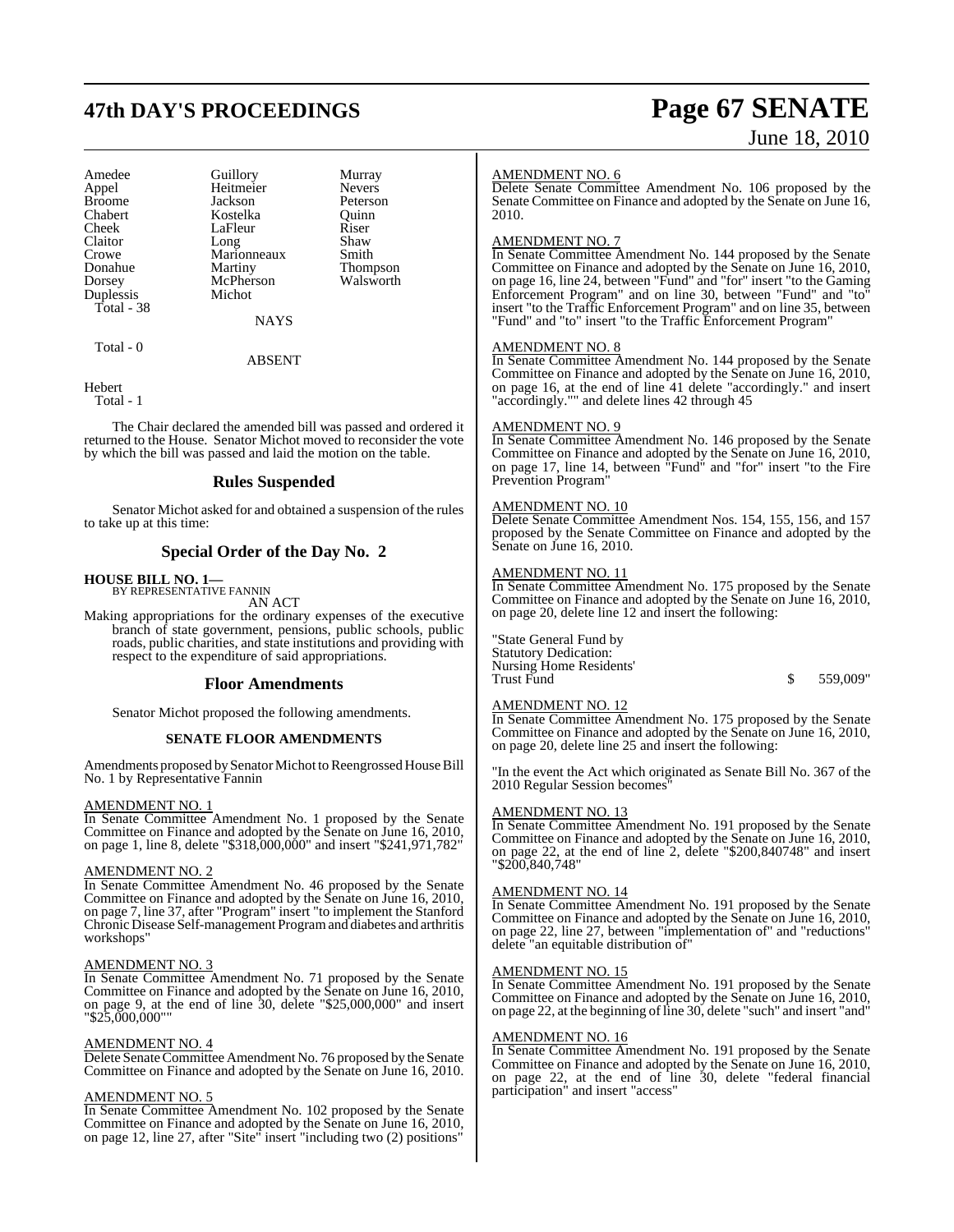#### AMENDMENT NO. 17

In Senate Committee Amendment No. 191 proposed by the Senate Committee on Finance and adopted by the Senate on June 16, 2010, on page 22, line 40, delete "\$318,000,000" and insert "\$241,971,782"

#### AMENDMENT NO. 18

In Senate Committee Amendment No. 191 proposed by the Senate Committee on Finance and adopted by the Senate on June 16, 2010, on page 22, line 41, delete "\$941,904,913" and insert "\$716,711,982"

#### AMENDMENT NO. 19

Delete Senate Committee Amendment No.193 proposed by the Senate Committee on Finance and adopted by the Senate on June 16, 2010.

#### AMENDMENT NO. 20

Delete Senate Committee Amendment Nos.195 and 196 proposed by the Senate Committee on Finance and adopted by the Senate on June 16, 2010.

#### AMENDMENT NO. 21

In Senate Committee Amendment No. 200 proposed by the Senate Committee on Finance and adopted by the Senate on June 16, 2010, on page 24, at the end of line 20, delete "\$1,259,904,913" and insert "\$958,683,764"

#### AMENDMENT NO. 22

In Senate Committee Amendment No. 200 proposed by the Senate Committee on Finance and adopted by the Senate on June 16, 2010, on page 24, at the end of line 21, delete "\$1,259,904,913" and insert "\$958,683,764"

#### AMENDMENT NO. 23

In Senate Committee Amendment No. 200 proposed by the Senate Committee on Finance and adopted by the Senate on June 16, 2010, on page 24, at the end of line 25, delete "\$318,000,000" and insert "\$241,971,782"

#### AMENDMENT NO. 24

In Senate Committee Amendment No. 200 proposed by the Senate Committee on Finance and adopted by the Senate on June 16, 2010, on page 24, at the end of line 26, delete "\$941,904,913" and insert "\$716,711,982"

#### AMENDMENT NO. 25

In Senate Committee Amendment No. 200 proposed by the Senate Committee on Finance and adopted by the Senate on June 16, 2010, on page 24, at the end of line 27, delete "\$1,259,904,913" and insert "\$958,683,764"

#### AMENDMENT NO. 26

In Senate Committee Amendment No. 218 proposed by the Senate Committee on Finance and adopted by the Senate on June 16, 2010, on page 26, delete lines 5 through 7

#### AMENDMENT NO. 27

In Senate Committee Amendment No. 218 proposed by the Senate Committee on Finance and adopted by the Senate on June 16, 2010, on page 26, at the beginning of line 8, delete "The" and insert ""The"

#### AMENDMENT NO. 28

In Senate Committee Amendment No. 224 proposed by the Senate Committee on Finance and adopted by the Senate on June 16, 2010, on page 26, line 26, delete "23" and insert "21"

#### AMENDMENT NO. 29

In Senate Committee Amendment No. 224 proposed by the Senate Committee on Finance and adopted by the Senate on June 16, 2010, on page 26, at the end of line 26, delete "\$9,326,156" and insert "\$9,110,860"

#### AMENDMENT NO. 30

In Senate Committee Amendment No. 224 proposed by the Senate Committee on Finance and adopted by the Senate on June 16, 2010,

on page 26, at the end of line 27, delete "\$9,326,156" and insert "\$9,110,860"

### AMENDMENT NO. 31

In Senate Committee Amendment No. 224 proposed by the Senate Committee on Finance and adopted by the Senate on June 16, 2010, on page 26, at the end of line 34, delete "\$6,602,552" and insert "\$6,387,256"

#### AMENDMENT NO. 32

In Senate Committee Amendment No. 224 proposed by the Senate Committee on Finance and adopted by the Senate on June 16, 2010, on page 26, at the end of line 35, delete "\$9,326,156" and insert "\$9,110,860"

#### AMENDMENT NO. 33

In Senate Committee Amendment No. 231 proposed by the Senate Committee on Finance and adopted by the Senate on June 16, 2010, on page 27, at the end of line 31, delete " $(2,365)$ " and insert " $(1,966)$ "

#### AMENDMENT NO. 34

In Senate Committee Amendment No. 251 proposed by the Senate Committee on Finance and adopted by the Senate on June 16, 2010, on page 29, at the end of line 20, delete "\$334,984,125" and insert "\$332,984,125"

#### AMENDMENT NO. 35

In Senate Committee Amendment No. 291 proposed by the Senate Committee on Finance and adopted by the Senate on June 16, 2010, on page 34, line 21, after "Secretary" and before "to", insert "for the Enforcement Program"

#### AMENDMENT NO. 36

In Senate Committee Amendment No. 293 proposed by the Senate Committee on Finance and adopted by the Senate on June 16, 2010, on page 35, at the beginning of line 2, insert "for the Fisheries Program"

#### AMENDMENT NO. 37

In Senate Committee Amendment No. 304 proposed by the Senate Committee on Finance and adopted by the Senate on June 16, 2010, on page 36, line 13, delete "a savings of \$25,174,292."and insert "a savings of \$22,474,292.

#### AMENDMENT NO. 38

In Senate Committee Amendment No. 304 proposed by the Senate Committee on Finance and adopted by the Senate on June 16, 2010, on page 36, line 16, delete "\$2,500,000" and insert "\$1,250,000"

#### AMENDMENT NO. 39

In Senate Committee Amendment No. 304 proposed by the Senate Committee on Finance and adopted by the Senate on June 16, 2010, on page 36, delete line 18 and insert the following:

"Southern University Board of Supervisors \$ 150,000"

#### AMENDMENT NO. 40

In Senate Committee Amendment No. 304 proposed by the Senate Committee on Finance and adopted by the Senate on June 16, 2010, on page 36, line 19, delete "\$800,000" and insert "\$400,000"

#### AMENDMENT NO. 41

In Senate Committee Amendment No. 304 proposed by the Senate Committee on Finance and adopted by the Senate on June 16, 2010, on page 36, line 20, delete "\$1,800,000" and insert "\$900,000"

#### AMENDMENT NO. 42

In Senate Committee Amendment No. 304 proposed by the Senate Committee on Finance and adopted by the Senate on June 16, 2010, on page 36, line 21, delete "\$25,174,292" and insert "\$22,474,292"

## **Page 68 SENATE 47th DAY'S PROCEEDINGS**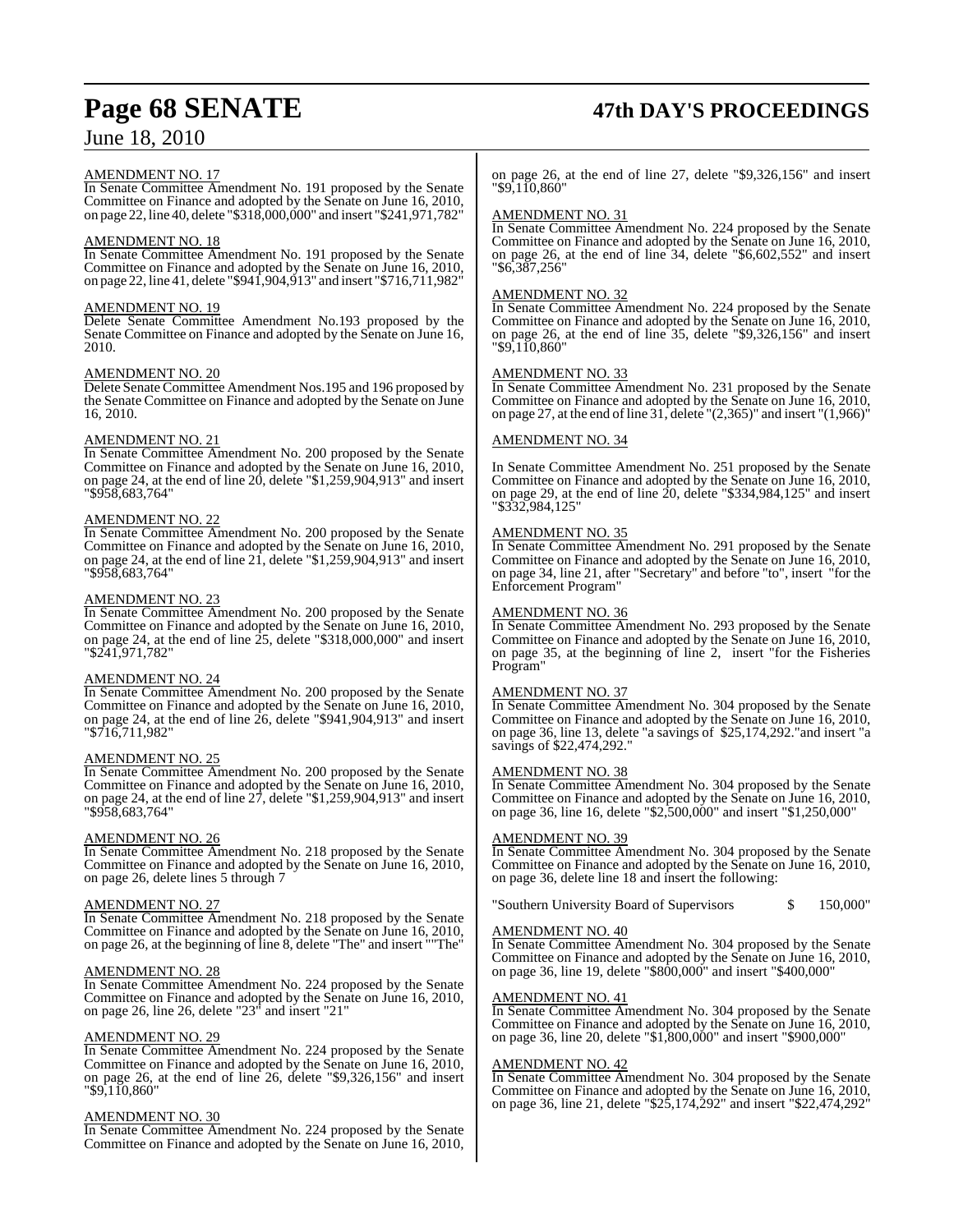## **47th DAY'S PROCEEDINGS Page 69 SENATE**

# June 18, 2010

#### AMENDMENT NO. 43

In Senate Committee Amendment No. 314 proposed by the Senate Committee on Finance and adopted by the Senate on June 16, 2010, on page 37, at the end of line 13, delete "\$3,134,000" and insert "\$500,000"

#### AMENDMENT NO. 44

In Senate Committee Amendment No. 314 proposed by the Senate Committee on Finance and adopted by the Senate on June 16, 2010, on page 37, at the end of line 14, delete "\$3,134,000" and insert "\$500,000"

#### AMENDMENT NO. 45

In Senate Committee Amendment No. 314 proposed by the Senate Committee on Finance and adopted by the Senate on June 16, 2010, on page 37, at the end of line 16, delete "\$3,134,000" and insert "\$500,000"

#### AMENDMENT NO. 46

In Senate Committee Amendment No. 314 proposed by the Senate Committee on Finance and adopted by the Senate on June 16, 2010, on page 37, at the end of line 17, delete "\$3,134,000" and insert "\$500,000"

#### AMENDMENT NO. 47

In Senate Committee Amendment No. 319 proposed by the Senate Committee on Finance and adopted by the Senate on June 16, 2010, on page 37, at the end of line 33, delete "\$413,837,446" and insert "\$395,837,446"

#### AMENDMENT NO. 48

Delete Senate Committee Amendment No. 324 proposed by the Senate Committee on Finance and adopted by the Senate on June 16, 2010.

#### AMENDMENT NO. 49

Delete Senate Committee Amendment No. 365 proposed by the Senate Committee on Finance and adopted by the Senate on June 16, 2010.

#### AMENDMENT NO. 50

In Senate Committee Amendment No. 371 proposed by the Senate Committee on Finance and adopted by the Senate on June 16, 2010, on page 42, delete lines 28 and 29 and insert the following:

"Public Safety and Corrections to the Regional Service Centers Program to verify"

#### AMENDMENT NO. 51

In Senate Committee Amendment No. 413 proposed by the Senate Committee on Finance and adopted by the Senate on June 16, 2010, on page 46, line 33, change "\$63,463,940" to"\$64,463,940"

#### AMENDMENT NO. 52

In Senate Committee Amendment No. 414 proposed by the Senate Committee on Finance and adopted by the Senate on June 16, 2010, on page 46, line 35, change "\$63,463,940" to"\$64,463,940"

#### AMENDMENT NO. 53

In Senate Committee Amendment No. 415 proposed by the Senate Committee on Finance and adopted by the Senate on June 16, 2010, on page 46, line 37, change "\$63,463,940" to"\$64,463,940"

#### AMENDMENT NO. 54

In Senate Committee Amendment No. 416 proposed by the Senate Committee on Finance and adopted by the Senate on June 16, 2010, on page 47, line 1, change "\$63,463,940" to"\$64,463,940"

#### AMENDMENT NO. 55

Delete Senate Committee Amendment No. 418 proposed by the Senate Committee on Finance and adopted by the Senate on June 16, 2010.

#### AMENDMENT NO. 56

In Senate Committee Amendment No. 420 proposed by the Senate Committee on Finance and adopted by the Senate on June 16, 2010, on page 51, between lines 43 and 44, insert the following:

"JJ. The sum of Eighteen Thousand Five Hundred and No/100 (\$18,500.00) Dollars to Laura Reese is hereby appropriated out of the General Fund of the state of Louisiana for Fiscal Year 2010-2011 to be used to pay the consent judgment against the state of Louisiana, through the Department of Transportation and Development in the suit entitled "Laura Reese v. State of Louisiana, through the Department of Transportation and Development, et al", bearing Number 40,756-B, Seventh Judicial District Court, parish of Concordia, state of Louisiana."

#### AMENDMENT NO. 57

On page 13, between lines 16 and 17, insert the following:

"Payable out of the State General Fund by Interagency Transfers to the Governor's Office of Coastal Activities Program \$ 70,926"

AMENDMENT NO. 58 On page 18, line 36, change "\$140,096,816" to "\$140,025,890"

AMENDMENT NO. 59 On page 18, line 51, change "\$140,581,960" to "\$140,511,034"

AMENDMENT NO. 60 On page 19, line 6, change "\$116,920,899" to "\$116,849,973"

AMENDMENT NO. 61 On page 19, line 8, change "\$140,581,960" to "\$140,511,034"

AMENDMENT NO. 62 On page 19, between lines 8 and 9, insert the following:

"Payable out of the State General Fund by Statutory Dedications out of the Oil Spill Contingency Fund for expenditures related to the Barrier Island Project  $$360,000,000"$ 

#### AMENDMENT NO. 63

On page 31, between lines 13 and 14, insert the following:

"Provided, however, that the monies appropriated herein for racetrack security throughout the state shall be used exclusively for a contract with the office of state police for such security services."

#### AMENDMENT NO. 64

On page 45, between lines 35 and 36, insert the following:

"Payable out of the State General Fund (Direct) for expenses of the Office of the Attorney General  $\quad$  320,000"

AMENDMENT NO. 65 On page 45, between lines 40 and 41, insert the following:

"Provided, however, that any contracts entered into using funds

appropriated herein and that exceed the amount of \$100,000 shall be approved by the Joint Legislative Committee on the Budget prior to being finalized."

#### AMENDMENT NO. 66

On page 51, at the end of line 1, delete "\$2,676,620" and insert "\$2,661,408"

#### AMENDMENT NO. 67

On page 55, line 42, delete "Commission"

#### AMENDMENT NO. 68

On page 56, between lines 13 and 14, insert the following: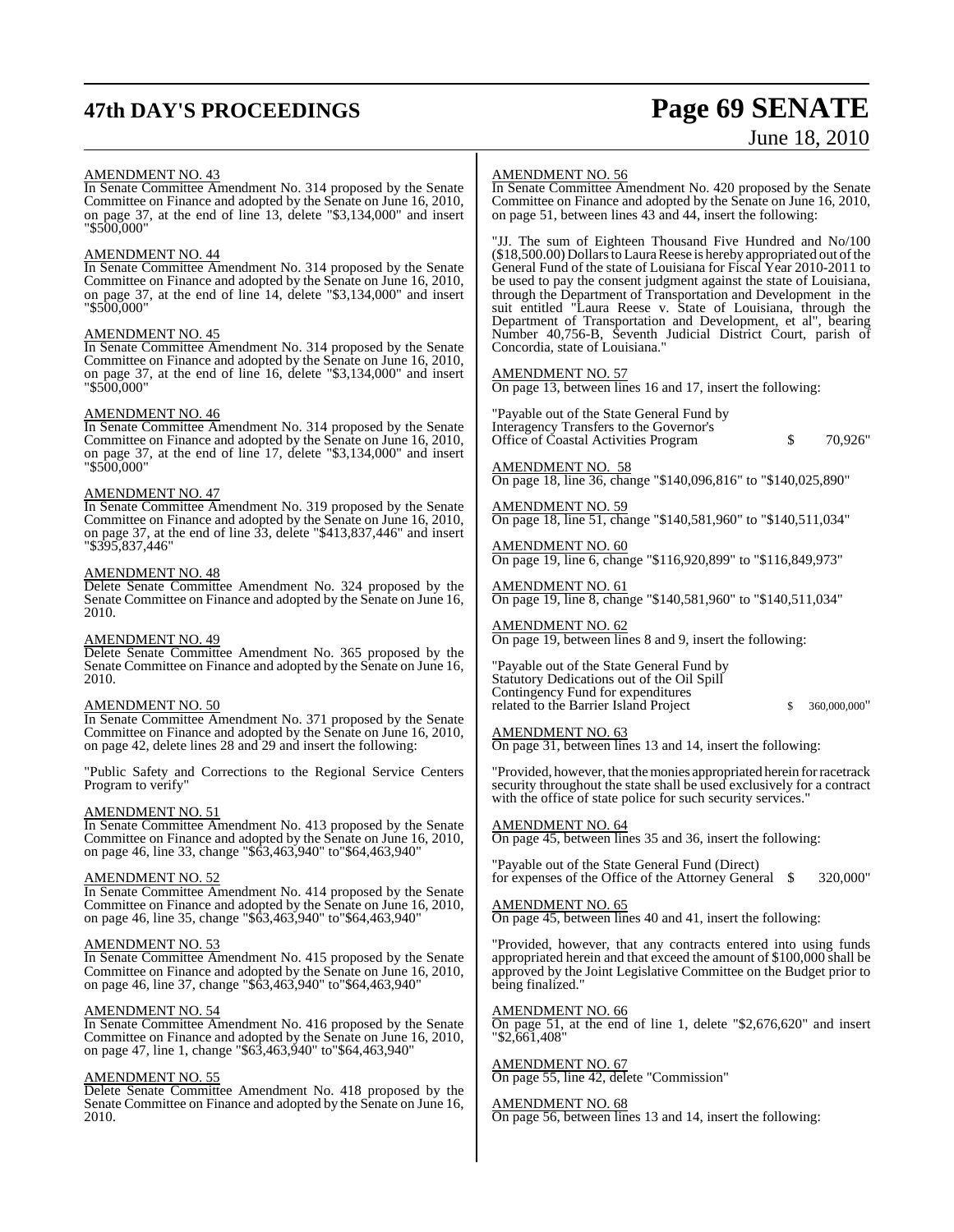## **Page 70 SENATE 47th DAY'S PROCEEDINGS**

"In the event House Bill No. 496 of the 2010 Regular Session of the Legislature is enacted into law, all monies remaining in the Commercial Feed Fund and the Feed Commission Fund shall be transferred to the Feed Fund. In addition, any appropriations contained in this Act from the Commercial Feed Fund and the Feed Commission Fund shall be deemed to be appropriated from the Feed Fund.'

#### AMENDMENT NO. 69

On page 60, at the end of line 3, delete "\$49,294,581" and insert "\$49,394,581"

### AMENDMENT NO. 70

On page 61, at the end of line 8, delete "\$52,593,311" and insert "\$52,693,311"

#### AMENDMENT NO. 71

On page 61, at the end of line 21, delete "\$52,593,311, and insert "\$52,693,311"

#### AMENDMENT NO. 72

On page 61, between lines 15 and 16, insert the following:

"Louisiana Filmmakers Grant Fund \$ 100,000"

AMENDMENT NO. 73 On page 69, between lines 54 and 55, insert the following:

"Provided, however, that of the funds appropriated herein to the Marketing Program \$400,000 shall be allocated from the advertising grant funds received from British Petroleum, Inc. to the Louisiana Endowment for the Humanities.

Provided, however, that of the funds appropriated herein to the Marketing Program \$1,000,000 shall be allocated from the advertising grant funds received from British Petroleum, Inc. to the Louisiana Educational Television Authority."

AMENDMENT NO. 74 On page 75, delete lines 37 through 42

AMENDMENT NO. 75 On page 92, between lines 6 and 7, insert the following:

"No person who becomes an employee of the Department of Public Safety and Corrections - Public Safety Services by way of any Act which transfers the agency, department, division or office of which such person is an employee, to the Department of Public Safety and Corrections - Public Safety Services, shall receive any benefit under Act 835 of the 2006 Regular Session or Act 414 of the 2007 Regular Session for any service rendered prior to or prospectively after such transfer to the Department of Public Safety and Corrections - Public Safety Services."

AMENDMENT NO. 76 On page 95, delete lines 45 through 55

AMENDMENT NO. 77 On page 96, between lines 16 and 17, insert the following:

"Payable out of the State General Fund by Statutory Dedications out of the Overcollections Fund to the Traffic Enforcement Program in the amount of \$18,000,000 and to the Operational Support Program in the amount of \$156,004, in the event that Senate Bill No. 407 of the 2010 Regular Session of the Legislature is

 $$18,156,004$ 

The commissioner of administration is hereby authorized and directed to adjust the means of finance for this agency by reducing the appropriations out of the State General Fund by Fees and Selfgenerated Revenues by \$18,000,000 in the Traffic Enforcement Program, in the event that Senate Bill No. 407 of the 2010 Regular Session of the Legislature is enacted into law."

### **MENDMENT NO. 78**

On page 105, line 35, between "2010-2011." and "No", insert the following:

"The balance of any federal funds projected to be generated by the settlement of any new or outstanding Medicaid cost reports for any state health care agency shall be itemized and explained in a report to be submitted by the department on a quarterly basis to the Joint Legislative Committee on the Budget."

#### AMENDMENT NO. 79

On page 106, line 3, delete "75" and insert "37"

AMENDMENT NO. 80 On page 106, line 4, delete "six" and insert "three"

AMENDMENT NO. 81 On page 121, between lines 6 and 7, insert the following:

#### "EXPENDITURES:

| ети енен скоз<br>Payments to Private Providers for rebasing<br>Medicaid nursing home reimbursement rates<br>pursuant to R. S. $46:2691(B)(1)(a)$<br><b>TOTAL EXPENDITURES</b>                                                                                                       | 17,828,843<br>17,828,843                                  |
|-------------------------------------------------------------------------------------------------------------------------------------------------------------------------------------------------------------------------------------------------------------------------------------|-----------------------------------------------------------|
| <b>MEANS OF FINANCE:</b><br>State General Fund by<br><b>Statutory Dedication:</b><br>Medicaid Trust Fund for the Elderly<br>Federal Funds<br><b>TOTAL MEANS OF FINANCE</b>                                                                                                          | 4,500,000<br>13,328,843<br>17,828,843                     |
| <b>EXPENDITURES:</b><br>Payments to Private Providers for Medicaid<br><b>Inpatient Upper Payment Limit Payments</b><br>Payments to Private Providers for Medicaid<br><b>Outpatient Upper Payment Limit Payments</b><br><b>Uncompensated Care Costs</b><br><b>TOTAL EXPENDITURES</b> | \$247,286,163<br>19,118,328<br>100,000,000<br>366,404,491 |
| <b>MEANS OF FINANCE:</b><br>State General Fund by<br><b>Interagency Transfers</b><br>Eggs and Calf congrated Davanues                                                                                                                                                               | \$ 59,260,198<br>$\sqrt{45}$ 000.000                      |

Fees and Self-generated Revenues \$ 45,000,000<br>Federal Funds \$ 262,144,293  $\frac{$262,144,293}{{$366,404,491}}$ TOTAL MEANS OF FINANCE

Provided, however, that of the monies appropriated above, the Department of Health and Hospitals may make supplemental Medicaid payments for both inpatient and outpatient services using upper payment limit (UPL) methodology to private hospitals that are a party to a Low Income and Needy Care Collaborative Agreement with the Department of Health and Hospitals. The payments may be made up to the private UPL cap. Provided, further, the Department of Health and Hospitals may lower disproportionate share (DSH) payment qualification thresholds to the minimum federally mandated criteria to qualify hospitals that are a party to a Low Income and NeedyCare Collaborative Agreement with the Department of Health and Hospitals. All DSH payments shall be limited to hospital-specific uncompensated care costs in accordance with federal law and state appropriation. These hospitals shall not be precluded from eligibility for payment from other available DSH funding for which they are eligible. In the event that the Department of Health and Hospitals implements any Low Income and Needy Care Collaboration Agreements, beginning October 1, 2010, the Department of Health and Hospitals shall submit a quarterly report to the Joint Legislative Committee on the Budget on the historical status of the agreements, charity care services provided by the hospitals, participants in the collaboration and Medicaid payments made to participating hospitals and no expenditures provided for herein shall be made prior to the submission and presentation of the first quarterly report.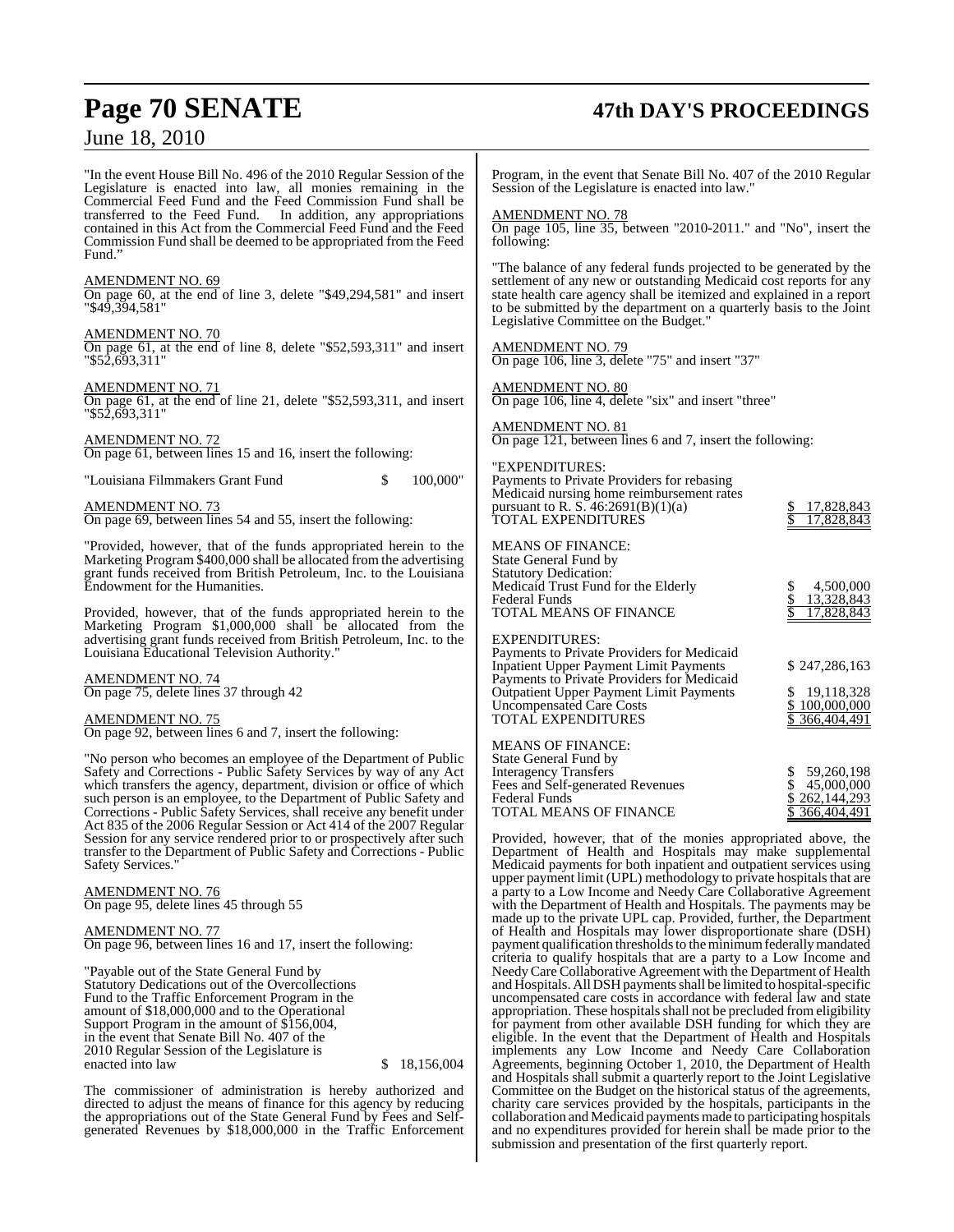## **47th DAY'S PROCEEDINGS Page 71 SENATE** June 18, 2010

| Provided, however, that of the total funding appropriated herein for<br>the Payments to Private Providers Program, the secretary of the<br>Department of Health and Hospitals may make available to women<br>who have high risk pregnancies, especially women at-risk for repeat<br>pre-term births, the 17-alpha hydroxyprogesterone caproate<br>injection." | commissioner of administration, via mid-year budget adjustment<br>(BA-7 Form), up to twenty-five (25) authorized positions and<br>associated personnel services funding between programs within a<br>budget unit within this Schedule. Not more than an aggregate of 100<br>positions and associated personnel services funding may be<br>transferred between programs within a budget unit without the<br>approval of the Joint Legislative Committee on the Budget." |
|---------------------------------------------------------------------------------------------------------------------------------------------------------------------------------------------------------------------------------------------------------------------------------------------------------------------------------------------------------------|------------------------------------------------------------------------------------------------------------------------------------------------------------------------------------------------------------------------------------------------------------------------------------------------------------------------------------------------------------------------------------------------------------------------------------------------------------------------|
| <b>AMENDMENT NO. 82</b><br>On page 122, line 8, delete "implementation" and insert<br>"implementation, including a comparison of per member per month<br>expenditures prior to and after enrollment in Coordinated Care                                                                                                                                       | <b>AMENDMENT NO. 91</b><br>On page 157, at the end of line 14, delete "\$84,924,525" and insert<br>"\$83,342,228"                                                                                                                                                                                                                                                                                                                                                      |
| Networks and a review of quality measures benchmarking the health<br>outcomes of individual receiving health care services via the<br>Coordinated Care Networks,"                                                                                                                                                                                             | <b>AMENDMENT NO. 92</b><br>On page 159, at the end of line 22, delete "\$96,723,313" and insert<br>"\$95.141.016"                                                                                                                                                                                                                                                                                                                                                      |
| AMENDMENT NO. 83<br>On page 123, delete lines 36 through 44                                                                                                                                                                                                                                                                                                   | <b>AMENDMENT NO. 93</b><br>On page 159, at the end of line 27, delete "\$94,833,409" and insert                                                                                                                                                                                                                                                                                                                                                                        |
| AMENDMENT NO. 84<br>On page 126, after line 54, insert the following:                                                                                                                                                                                                                                                                                         | $"$ \$93,251,112"<br><b>AMENDMENT NO. 94</b>                                                                                                                                                                                                                                                                                                                                                                                                                           |
| "Payable out of Federal Funds to the Management"<br>and Finance Program for federally funded activities,<br>including two $(2)$ positions<br>S.<br>215,296"                                                                                                                                                                                                   | On page 159, at the end of line 32, delete "\$96,723,313" and insert<br>"\$95,141,016"                                                                                                                                                                                                                                                                                                                                                                                 |
| <b>AMENDMENT NO. 85</b><br>On page 130, after line 46, insert the following:                                                                                                                                                                                                                                                                                  | <b>AMENDMENT NO. 95</b><br>On page 169, at the end of line 34, delete " $$15,603,661"$ and insert<br>"\$16,647,615"                                                                                                                                                                                                                                                                                                                                                    |
| "Payable out of the State General Fund by<br>Interagency Transfers for an increase in rental<br>costs for office space<br>\$<br>78,436"                                                                                                                                                                                                                       | <b>AMENDMENT NO. 96</b><br>On page 170, at the end of line 17, delete "\$293,503,158" and insert<br>"\$294,547,112"                                                                                                                                                                                                                                                                                                                                                    |
| <u>AMENDMENT NO. 86</u><br>On page 133, after line 50, insert the following:                                                                                                                                                                                                                                                                                  | <b>AMENDMENT NO. 97</b><br>On page 170, at the end of line 19, delete "\$8,653,220" and insert<br>"\$8,697,174"                                                                                                                                                                                                                                                                                                                                                        |
| "Payable out of the State General Fund by<br>Statutory Dedication out of the Overcollections<br>Fund to the Personal Health Services Program<br>500,000"<br>for the rural physician scholarship program<br>\$                                                                                                                                                 | <b>AMENDMENT NO. 98</b><br>On page 170, at the end of line 27, delete "\$14,542,886" and insert<br>"\$15,542,886"                                                                                                                                                                                                                                                                                                                                                      |
| <b>AMENDMENT NO. 87</b><br>On page 134, line 23, delete "(52)" and insert "(451)"                                                                                                                                                                                                                                                                             | AMENDMENT NO. 99<br>On page 170, at the end of line 30, delete "\$293,503,158" and insert<br>"\$294,547,112"                                                                                                                                                                                                                                                                                                                                                           |
| AMENDMENT NO. 88<br>On page 137, after line 51, insert the following:<br>"The commissioner of administration is hereby authorized and                                                                                                                                                                                                                         | <b>AMENDMENT NO. 100</b><br>On page 181, at the end of line 36, delete " $$4,251,559"$ and insert<br>$"\$4.\overline{316.618"$                                                                                                                                                                                                                                                                                                                                         |
| directed to adjust the appropriations for the Mental Health<br>Community Program and Hospital Based Treatment Program, as<br>contained herein, by increasing the appropriation for the Mental                                                                                                                                                                 | <b>AMENDMENT NO. 101</b><br>On page 181, at the end of line 50, delete " $$4,251,559"$ and insert                                                                                                                                                                                                                                                                                                                                                                      |
| Health Community Program by \$7,144,275 and reducing the<br>appropriation for the Hospital Based Treatment Program by<br>$\frac{1}{37}$ , 144, 275.                                                                                                                                                                                                           | " \$4,316,618"<br><b>AMENDMENT NO. 102</b>                                                                                                                                                                                                                                                                                                                                                                                                                             |
| Payable out of the State General Fund by                                                                                                                                                                                                                                                                                                                      | On page 181, at the end of line 54, delete "\$3,838,635" and insert<br>"\$3,903,694"                                                                                                                                                                                                                                                                                                                                                                                   |
| Interagency Transfers to the Mental Health<br>Community Program for behavioral health<br>assessments, training and services related to<br>1,136,086"<br>the Deepwater Horizon event<br>S                                                                                                                                                                      | <b>AMENDMENT NO. 103</b><br>On page 181, at the end of line 56, delete "\$4,251,559" and insert<br>"\$4,316,618"                                                                                                                                                                                                                                                                                                                                                       |
| <u>AMENDMENT NO. 89</u><br>On page 142, delete lines 20 through 30, and insert the following:                                                                                                                                                                                                                                                                 | <b>AMENDMENT NO. 104</b><br>On page 183, between lines 21 and 22, insert the following:                                                                                                                                                                                                                                                                                                                                                                                |
| "The privatization of Acadiana Region Supports and Services Center<br>(ARSSC) will be guided by the principles and expectations outlined<br>in the "Memorandum of Understanding between the Department of<br>Health and Hospitals and the ARSSC Family Association" signed on<br>June 18, 2010.'                                                              | "Provided, however, in the event that any legislative instrument of<br>the 2010 Regular Session of the Legislature providing for an increase<br>in tuition and mandatory attendance fees is enacted into law, such<br>funds resulting from the implementation of such enacted legislation<br>in Fiscal Year 2010-2011 shall be included as part of the                                                                                                                 |
| AMENDMENT NO. 90<br>On page 144, between lines 5 and 6, insert the following:                                                                                                                                                                                                                                                                                 | appropriation for the respective public postsecondary education<br>management board."                                                                                                                                                                                                                                                                                                                                                                                  |
| "Notwithstanding any law to the contrary, the secretary of the<br>Department of Social Services may transfer, with the approval of the                                                                                                                                                                                                                        | <b>AMENDMENT NO. 105</b><br>On page 184, between lines 35 and 36, insert the following:                                                                                                                                                                                                                                                                                                                                                                                |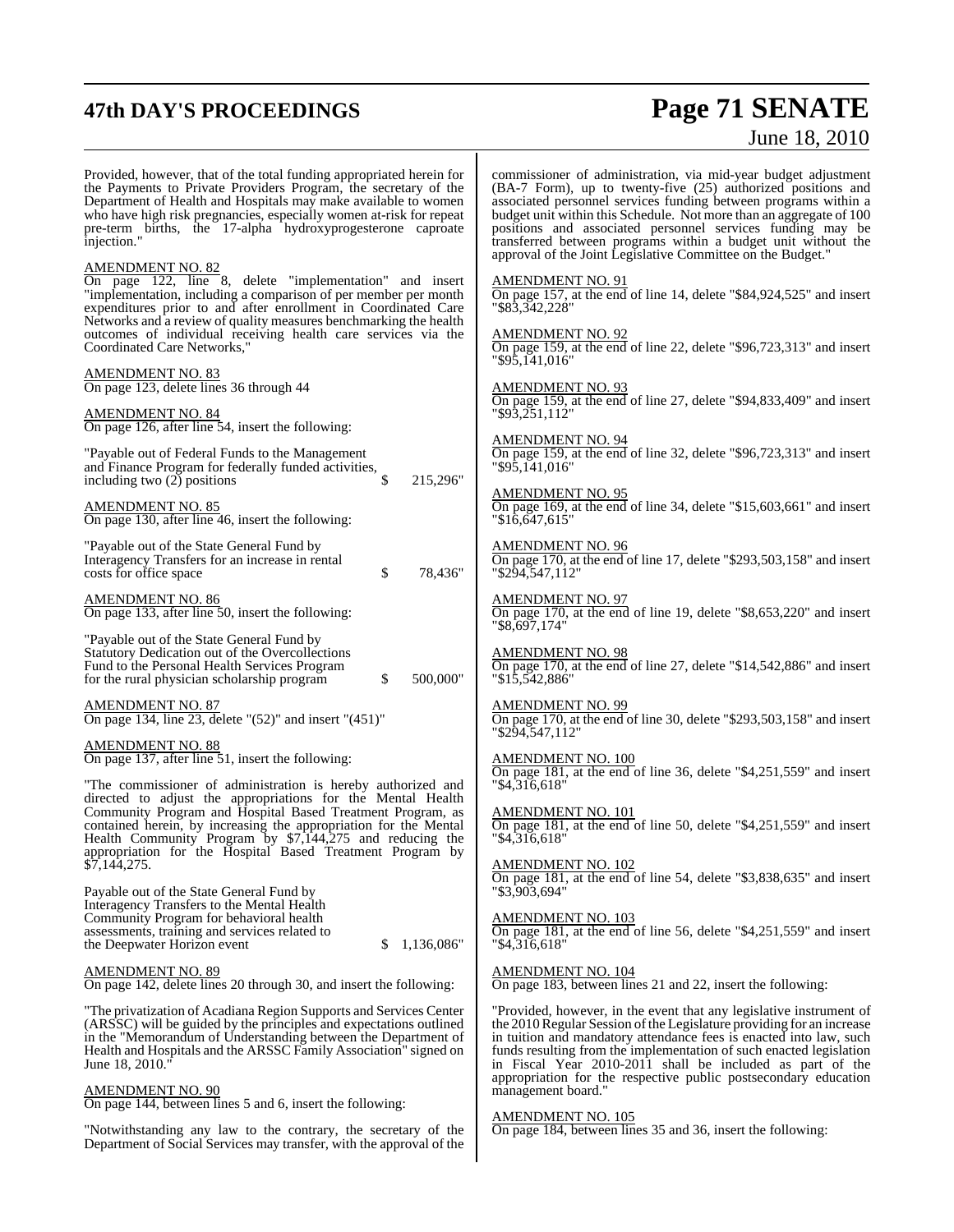## **Page 72 SENATE 47th DAY'S PROCEEDINGS**

## June 18, 2010

| "Provided, however, that of the State General Fund (Direct)<br>appropriated for the Board of Regents, the amount of \$800,000 is to<br>be allocated to the University of Louisiana Board of Supervisors for<br>the University of Louisiana at Monroe for the School of Pharmacy to<br>ensure accreditation."<br><b>AMENDMENT NO. 106</b><br>On page 185, between lines 23 and 24, insert the following:<br>"The Board of Regents' projected distribution of funds pursuant to the<br>formula adopted in November 2009 is as follows: |                                                     | Pennington Biomedical Research Center<br>State General Fund<br><b>Total Financing</b>                                          | \$       | 13,751,230<br>14,670,938               |
|--------------------------------------------------------------------------------------------------------------------------------------------------------------------------------------------------------------------------------------------------------------------------------------------------------------------------------------------------------------------------------------------------------------------------------------------------------------------------------------------------------------------------------------|-----------------------------------------------------|--------------------------------------------------------------------------------------------------------------------------------|----------|----------------------------------------|
|                                                                                                                                                                                                                                                                                                                                                                                                                                                                                                                                      |                                                     | Southern University Board of Supervisors<br><b>State General Fund</b><br><b>Total Financing</b>                                | \$<br>\$ | 2,230,818<br>3,400,109                 |
|                                                                                                                                                                                                                                                                                                                                                                                                                                                                                                                                      |                                                     | Southern University - A&M<br><b>State General Fund</b><br><b>Total Financing</b>                                               | \$       | 31, 321, 717<br>83,479,364             |
| Board of Regents<br>State General Fund<br><b>Total Financing</b>                                                                                                                                                                                                                                                                                                                                                                                                                                                                     | 18,780,346<br>\$<br>\$<br>91,585,727                | Southern University - Law Center<br><b>State General Fund</b><br><b>Total Financing</b>                                        | \$<br>\$ | 4,457,099<br>10.619.149                |
| <b>LUMCON</b><br><b>State General Fund</b><br><b>Total Financing</b>                                                                                                                                                                                                                                                                                                                                                                                                                                                                 | 2,702,185<br>\$<br>\$<br>8,250,605                  | Southern University - New Orleans<br><b>State General Fund</b><br><b>Total Financing</b>                                       | \$<br>\$ | 9,057,530<br>21,732,795                |
| <b>LOSFA</b><br><b>State General Fund</b><br><b>Total Financing</b>                                                                                                                                                                                                                                                                                                                                                                                                                                                                  | \$158,155,057<br>\$223,823,807                      | Southern University - Shreveport<br><b>State General Fund</b><br><b>Total Financing</b>                                        | \$<br>\$ | 5,040,733<br>12,378,205                |
| LSU Board<br><b>State General Fund</b><br><b>Total Financing</b>                                                                                                                                                                                                                                                                                                                                                                                                                                                                     | \$<br>\$<br>4,845,022<br>7,609,170                  | Souther University - Agricultural Research &<br><b>Extension Center</b><br><b>State General Fund</b><br><b>Total Financing</b> | \$<br>\$ | 2,776,603<br>7,961,937                 |
| LSU A&M<br><b>State General Fund</b><br><b>Total Financing</b>                                                                                                                                                                                                                                                                                                                                                                                                                                                                       | \$138,005,965<br>\$418,766,722                      | University of Louisiana Board of Supervisors<br><b>State General Fund</b><br><b>Total Financing</b>                            | \$<br>\$ | 950,906<br>4,162,811                   |
| LSU - Alexandria<br><b>State General Fund</b><br><b>Total Financing</b>                                                                                                                                                                                                                                                                                                                                                                                                                                                              | 7,176,359<br>\$<br>\$<br>19,230,731                 | <b>Nicholls State University</b><br><b>State General Fund</b><br><b>Total Financing</b>                                        | \$<br>\$ | 21,319,069<br>56,005,624               |
| University of New Orleans<br>State General Fund<br><b>Total Financing</b>                                                                                                                                                                                                                                                                                                                                                                                                                                                            | 41,781,705<br>\$<br>\$117,274,014                   | Grambling State University<br><b>State General Fund</b><br><b>Total Financing</b>                                              | \$       | 18,741,695<br>53,416,459               |
| <b>LSUHSC</b> - New Orleans<br><b>State General Fund</b><br><b>Total Financing</b>                                                                                                                                                                                                                                                                                                                                                                                                                                                   | \$<br>68,319,983<br>\$178,595,086                   | Louisiana Tech University<br><b>State General Fund</b><br><b>Total Financing</b>                                               | \$       | 37,815,049<br>94,477,113               |
| LSUHSC - Shreveport<br><b>State General Fund</b><br><b>Total Financing</b>                                                                                                                                                                                                                                                                                                                                                                                                                                                           | 44,334,167<br>\$<br>\$430,834,028                   | McNeese State University<br><b>State General Fund</b><br><b>Total Financing</b>                                                | \$       | 26,697,324<br>63,831,789               |
| E.A. Conway Medical Center<br><b>State General Fund</b><br><b>Total Financing</b>                                                                                                                                                                                                                                                                                                                                                                                                                                                    | 10,823,454<br>\$<br>\$<br>81,338,067                | University of Louisiana - Monroe<br><b>State General Fund</b><br>Total Financing                                               | \$<br>\$ | 34,000,441<br>80,230,323               |
| Huey P. Long Medical Center<br><b>State General Fund</b><br><b>Total Financing</b>                                                                                                                                                                                                                                                                                                                                                                                                                                                   | 11,727,705<br>\$<br>\$<br>59,213,433                | Northwestern State University<br><b>State General Fund</b><br><b>Total Financing</b>                                           | \$       | 29,678,273<br>73,014,116               |
| LSU - Eunice<br><b>State General Fund</b><br><b>Total Financing</b>                                                                                                                                                                                                                                                                                                                                                                                                                                                                  | \$<br>5,362,086<br>\$<br>12,778,842                 | Southeastern Louisiana University<br>State General Fund<br><b>Total Financing</b>                                              | \$       | 47,193,823<br>\$116,931,147            |
| LSU - Shreveport<br>State General Fund<br><b>Total Financing</b>                                                                                                                                                                                                                                                                                                                                                                                                                                                                     | \$<br>10,538,334<br>\$<br>29,599,865                | University of Louisiana - Lafayette<br><b>State General Fund</b><br><b>Total Financing</b>                                     | \$       | 61,020,414<br>\$136,958,260            |
| LSU - Agricultural Center<br><b>State General Fund</b><br><b>Total Financing</b>                                                                                                                                                                                                                                                                                                                                                                                                                                                     | \$<br>67,827,187<br>\$<br>92,786,071                | Louisiana Community and Technical Colleges<br>Board of Supervisors<br>State General Fund                                       | \$       | 6,141,985                              |
| Paul M. Hebert Law Center<br>State General Fund<br><b>Total Financing</b>                                                                                                                                                                                                                                                                                                                                                                                                                                                            | 5,859,701<br>\$<br>$\dot{\mathbb{S}}$<br>20,823,957 | <b>Total Financing</b><br><b>Baton Rouge Community College</b><br><b>State General Fund</b><br><b>Total Financing</b>          | \$<br>\$ | 28,945,066<br>12,871,671<br>28,236,111 |
|                                                                                                                                                                                                                                                                                                                                                                                                                                                                                                                                      |                                                     |                                                                                                                                |          |                                        |

T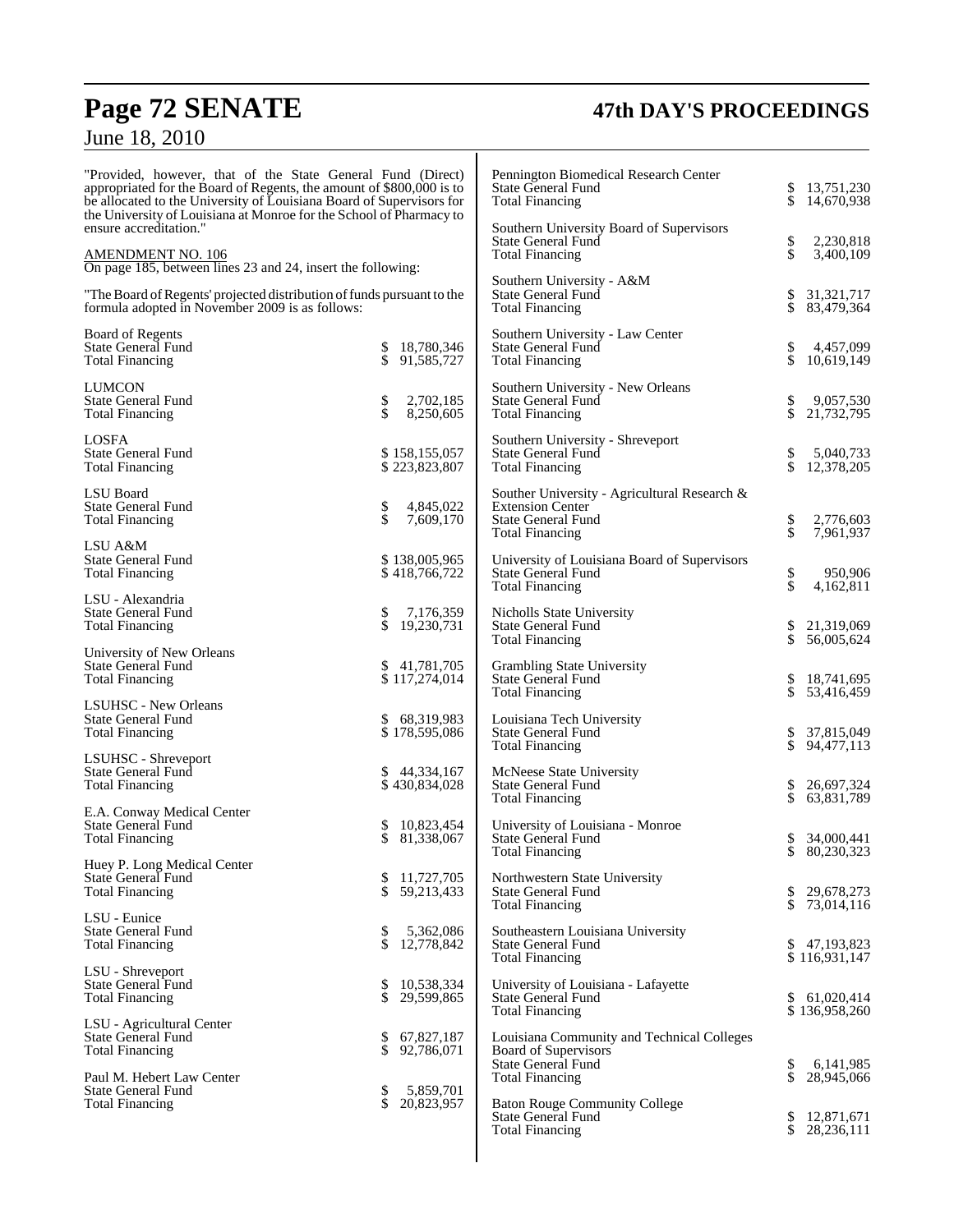# **47th DAY'S PROCEEDINGS Page 73 SENATE** June 18, 2010

| Delgado Community College<br>State General Fund<br><b>Total Financing</b>                                                                                                                                                                                                                                            | 27,887,018<br>\$<br>\$<br>77,771,635 | campuses (Region 1) to Delgado Community College, Northshore<br>Technical College-Ascension campus to River Parishes Community<br>College and Northeast Technical College-Tallulah campus to<br>Louisiana Delta Community College."              |
|----------------------------------------------------------------------------------------------------------------------------------------------------------------------------------------------------------------------------------------------------------------------------------------------------------------------|--------------------------------------|--------------------------------------------------------------------------------------------------------------------------------------------------------------------------------------------------------------------------------------------------|
| <b>Nunez Community College</b><br><b>State General Fund</b><br><b>Total Financing</b>                                                                                                                                                                                                                                | \$<br>\$<br>3,387,863<br>7,578,144   | <b>AMENDMENT NO. 112</b><br>On page 214, between lines 10 and 11, insert the following:                                                                                                                                                          |
| <b>Bossier Parish Community College</b><br><b>State General Fund</b><br><b>Total Financing</b>                                                                                                                                                                                                                       | \$<br>9,706,208<br>\$<br>22,402,003  | "LCTCSOnline - Authorized Positions (0)<br><b>State General Fund</b><br>\$<br>Տ<br>$\mathbf{0}$<br>0 <sup>n</sup><br><b>Total Financing</b>                                                                                                      |
| South Louisiana Community College<br><b>State General Fund</b><br><b>Total Financing</b>                                                                                                                                                                                                                             | 5,229,613<br>\$<br>\$<br>13,130,875  | <b>AMENDMENT NO. 113</b><br>On page 215, at the end of line 3, delete "\$38,964,498" and insert<br>"\$39.720.577"                                                                                                                                |
| River Parishes Community College<br><b>State General Fund</b><br><b>Total Financing</b>                                                                                                                                                                                                                              | \$<br>\$<br>2,199,333<br>5,011,562   | <b>AMENDMENT NO. 114</b><br>On page 217, at the end of line 40, delete " $$2,016,261"$ and insert<br>"\$2,314,369"                                                                                                                               |
| Louisiana Delta Community College<br><b>State General Fund</b><br><b>Total Financing</b>                                                                                                                                                                                                                             | \$<br>\$<br>3,024,499<br>7,143,871   | <b>AMENDMENT NO. 115</b><br>On page 218, at the end of line 18, delete "\$2,978,076" and insert<br>"\$3,273,594"                                                                                                                                 |
| Louisiana Technical College<br><b>State General Fund</b><br><b>Total Financing</b>                                                                                                                                                                                                                                   | \$<br>50,251,890<br>\$<br>85,735,181 | <b>AMENDMENT NO. 116</b><br>On page 219, at the end of line 3, delete " $$14,395,880$ " and insert<br>$"\$1\overline{3,0}46,175"$                                                                                                                |
| <b>SOWELA Technical Community College</b><br><b>State General Fund</b><br><b>Total Financing</b>                                                                                                                                                                                                                     | \$<br>5,041,563<br>\$<br>10,459,743  | <u>AMENDMENT NO. 117</u><br>On page 227, between lines 25 and 26, insert the following:                                                                                                                                                          |
| L.E. Fletcher Technical Community College<br><b>State General Fund</b><br><b>Total Financing</b>                                                                                                                                                                                                                     | \$<br>\$<br>3,130,471<br>7,468,739   | "Payable out of the State General Fund by<br>Interagency Transfers to the Louisiana<br><b>Educational Television Authority from</b><br>the Office of Tourism out of advertising<br>grant funds received from the British                         |
| Total<br><b>State General Fund</b><br><b>Total Financing</b>                                                                                                                                                                                                                                                         | 1,071,164,094<br>\$2,919,663,194"    | Petroleum Corporation<br>\$<br>1,000,000                                                                                                                                                                                                         |
| <b>AMENDMENT NO. 107</b><br>On page 188, between lines 36 and 37, insert the following:                                                                                                                                                                                                                              |                                      | Provided, however, that of the Interagency Transfers appropriated<br>above, \$456,734 is allocated to non-licensee television stations in the<br>New Orleans area."                                                                              |
| "Provided, however, the commissioner of administration is authorized<br>to increase Interagency Transfers for the Office of Student Financial<br>Assistance to receive funds from the Board of Regents for the Health                                                                                                |                                      | <b>AMENDMENT NO. 118</b><br>On page 236, between lines 37 and 38, insert the following:                                                                                                                                                          |
| Care Educator Loan Forgiveness Program."                                                                                                                                                                                                                                                                             |                                      | \$2.507.079"<br>"Title I, School Improvement Grants                                                                                                                                                                                              |
| <b>AMENDMENT NO. 108</b><br>On page 190, between lines 42 and 43, insert the following:                                                                                                                                                                                                                              |                                      | <b>AMENDMENT NO. 119</b><br>On page 243, between lines 5 and 6, insert the following:                                                                                                                                                            |
| "Provided, however, the commissioner of administration is authorized<br>to increase Interagency Transfers for Louisiana State University -<br>A&M College to receive funds from the Louisiana State University<br>Board of Supervisors associated with the Truancy Assessment and<br>Service Center Program (TASC)." |                                      | "Payable out of the State General Fund by<br>Statutory Dedications out of the Academic<br>Improvement Fund to the Recovery School<br>District - Instructional Program for the<br><b>Student Scholarships for Educational</b><br>1,000,000"<br>\$ |
| <u>AMENDMENT NO. 109</u><br>On page 191, delete line 17, and insert the following:                                                                                                                                                                                                                                   |                                      | <b>Excellence Program</b><br><b>AMENDMENT NO. 120</b>                                                                                                                                                                                            |
| "Natchitoches, Jefferson Davis, Beauregard and Caddo parish<br>programs."                                                                                                                                                                                                                                            |                                      | On page 252, at the end of line 42, delete "\$65,000" and insert<br>"\$80,000"                                                                                                                                                                   |
| AMENDMENT NO. 110<br>On page 213, delete lines 15 and 16, and insert "of Community and<br>Technical Colleges, the board is authorized to allocate funds to<br>LCTCS colleges as necessary to reflect enrollment growth patterns."                                                                                    |                                      | <b>AMENDMENT NO. 121</b><br>On page $253$ , at the end of line 7, delete "\$1,125,000" and insert<br>"\$1,500,000"<br><b>AMENDMENT NO. 122</b>                                                                                                   |
| <u>AMENDMENT NO. 111</u><br>On page 213, between lines 16 and 17, insert the following:                                                                                                                                                                                                                              |                                      | On page $253$ , at the end of line 9, delete "\$1,125,000" and insert<br>"\$1,500,000"                                                                                                                                                           |
| "The Louisiana Community and Technical Colleges Board of<br>Supervisors is hereby authorized to make necessary specific changes<br>to college allocations to reflect the transfer of LTC New Orleans Area                                                                                                            |                                      | <b>AMENDMENT NO. 123</b><br>On page $253$ , at the end of line 15, delete "\$415,000" and insert<br>"\$700,000"                                                                                                                                  |
|                                                                                                                                                                                                                                                                                                                      |                                      |                                                                                                                                                                                                                                                  |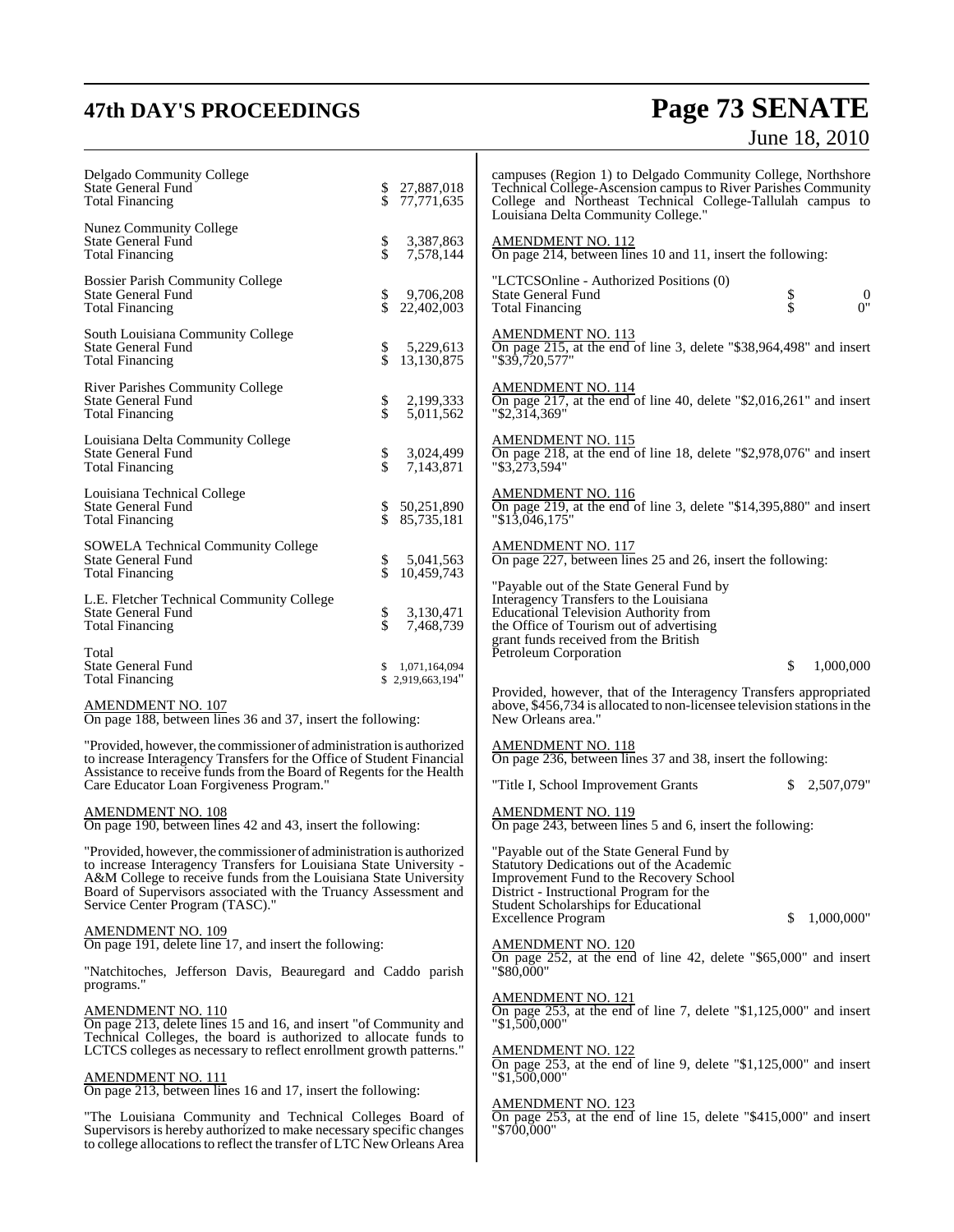# **Page 74 SENATE 47th DAY'S PROCEEDINGS**

AMENDMENT NO. 124 On page 253, at the end of line 30, delete "\$250,000" and insert "\$350,000"

### AMENDMENT NO. 125

On page 254, at the end of line 19, delete "\$37,435,341" and insert "\$38,585,341"

#### AMENDMENT NO. 126

On page 254, at the end of line 34, delete "\$65,000" and insert "\$80,000"

#### AMENDMENT NO. 127

On page 255, at the end of line 3, delete "\$1,125,000" and insert "\$1,500,000"

#### AMENDMENT NO. 128

On page 255, at the end of line 7, delete "\$1,125,000" and insert "\$1,500,000"

#### AMENDMENT NO. 129

On page 255, at the end of line 17, delete "\$415,000" and insert "\$700,000"

#### AMENDMENT NO. 130

On page 255, at the end of line 46, delete "\$250,000" and insert "\$350,000"

#### AMENDMENT NO. 131

On page 257, at the end of line 9, delete "\$37,435,341" and insert "\$38,585,341"

#### AMENDMENT NO. 132

On page 258, between lines 5 and 6, insert the following:

"Provided, however, that of the funds appropriated herein to East Carroll Parish out of the East Carroll Visitor Enterprise Fund, one hundred percent shall be allocated and distributed to Doorway to Louisiana, Inc. D/B/A East Carroll Parish Tourism Commission. In the event that total revenues deposited in this fund are insufficient to fully fund such allocation, Doorway to Louisiana, Inc. shall receive the same pro rata share of the monies available which its allocation represents to the total.

Further provided, that from the funds appropriated herein out of the Richland Parish Visitor Enterprise Fund, \$25,000 shall be allocated and distributed to the town of Delhi of which amount \$5,000 shall be allocated to the Delhi Municipal Golf Course and the remainder shall be allocated for the Cave Theater, \$10,000 shall be allocated and distributed to the town of Mangham for downtown development, and \$25,000 shall be allocated and distributed to the town of Rayville for downtown development. In the event that total revenues deposited in this fund are insufficient to fully fund such allocations, each entity shall receive the same pro rata share of the monies available which its allocation represents to the total.

Further provided, that from the funds appropriated herein out of the Madison Parish Visitor Enterprise Fund, \$12,500 shall be allocated and distributed to the Madison Parish Historical Society, and \$10,000 shall be allocated and distributed to the city of Tallulah for beautification and repair projects. In the event that total revenues deposited in this fund are insufficient to fully fund such allocations, each entity shall receive the same pro rata share of the monies available which its allocation represents to the total.

Provided, however, that out of the funds appropriated to the Iberia Parish Tourist Commission out of the Iberia Parish Tourist Commission Fund, the following amounts shall be allocated as follows: \$100,000 to the IberiaTourism Commission contingent upon a \$100,000 local cash match; \$100,000 to the Iberia Economic Development Authority; \$150,000 to the Sugarena contingent upon a \$50,000 local cash match; \$100,000 to the Jeanerette Museum; \$100,000 to the Sugarena Festival Building contingent upon a \$60,000 local cashmatch; \$30,000 to the Pepperplex contingent upon

a \$30,000 cash match from the parish governing authority and contingent upon a \$30,000 cash match from the city of New Iberia; \$15,000 to the Iberia Parish Tourism Commission to be allocated: \$5,000 for the Sugar Cane Festival, \$5,000 for the Gumbo Cook-off, and \$5,000 for the Shrimp Festival; \$25,000 to the Iberia Parish Council on Aging; \$75,000 to the city of Jeanerette Ward 3 Marshal's Office; and \$5,000 to the Safety Net for Abused Persons (SNAP). Further provided, that where a cash match is stipulated, the entity shall certify to the state treasurer that the entire amount of the match is available prior to funds being released."

#### AMENDMENT NO. 133

On page 258, between lines 22 and 23, insert the following:

"Provided, however, that out of the funds allocated under the Parish Transportation Program(R.S. 48:751-756(A)(1)) to Jefferson Parish, the funds shall be allocated directly to the following municipalities in the amounts listed:

| Kenner       | \$<br>206,400  |
|--------------|----------------|
| Gretna       | \$<br>168,000  |
| Westwego     | \$<br>168,000  |
| Harahan      | \$<br>168,000  |
| Jean Lafitte | \$<br>168,000  |
| Grand Isle   | \$<br>168,000" |

#### AMENDMENT NO. 134 On page 261, delete line 45

#### AMENDMENT NO. 135

On page 261, delete line 54, and insert the following:

| "Jefferson Parish |  | 4,500,000 |
|-------------------|--|-----------|
|-------------------|--|-----------|

Provided, however that of the allocation to Jefferson Parish in the amount of \$4,500,000, the Town of Grand Isle and the Town of Jean Lafitte, shall each receive \$1,500,000. The Parish of Jefferson and the Jefferson Parish Chief Law Enforcement Officer shall each receive \$750,000 of the remaining \$1,500,000.

Provided, however that of the allocation to Plaquemines Parish in the amount of \$3,000,000, the parish of Plaquemines and the Plaquemines Parish Chief Law Enforcement Officer shall each receive \$1,500,000."

#### AMENDMENT NO. 136

On page 278, at the end of line 44, delete "\$3,033,251" and insert "\$5,033,251"

#### AMENDMENT NO. 137

On page 278, between lines 45 and 46, insert the following:

"Payable out of the State General Fund by Fees & Self-generated Revenues for payment of breeder awards as provided by R.S. 4:165, in the event that Senate Bill No. 478 of the 2010 Regular Session is enacted into law \$ 1,920,171"

On motion of Senator Michot, the amendments were adopted.

#### **Floor Amendments**

Senator McPherson proposed the following amendments.

#### **SENATE FLOOR AMENDMENTS**

Amendments proposed by Senator McPherson to Reengrossed House Bill No. 1 by Representative Fannin

#### AMENDMENT NO. 1

On page 12 between lines 7 and 8, insert the following:

"E. The commissioner of administration is hereby authorized and directed to make reductions to authorized unclassified positions and appropriations contained in this Act to effect a reduction of 259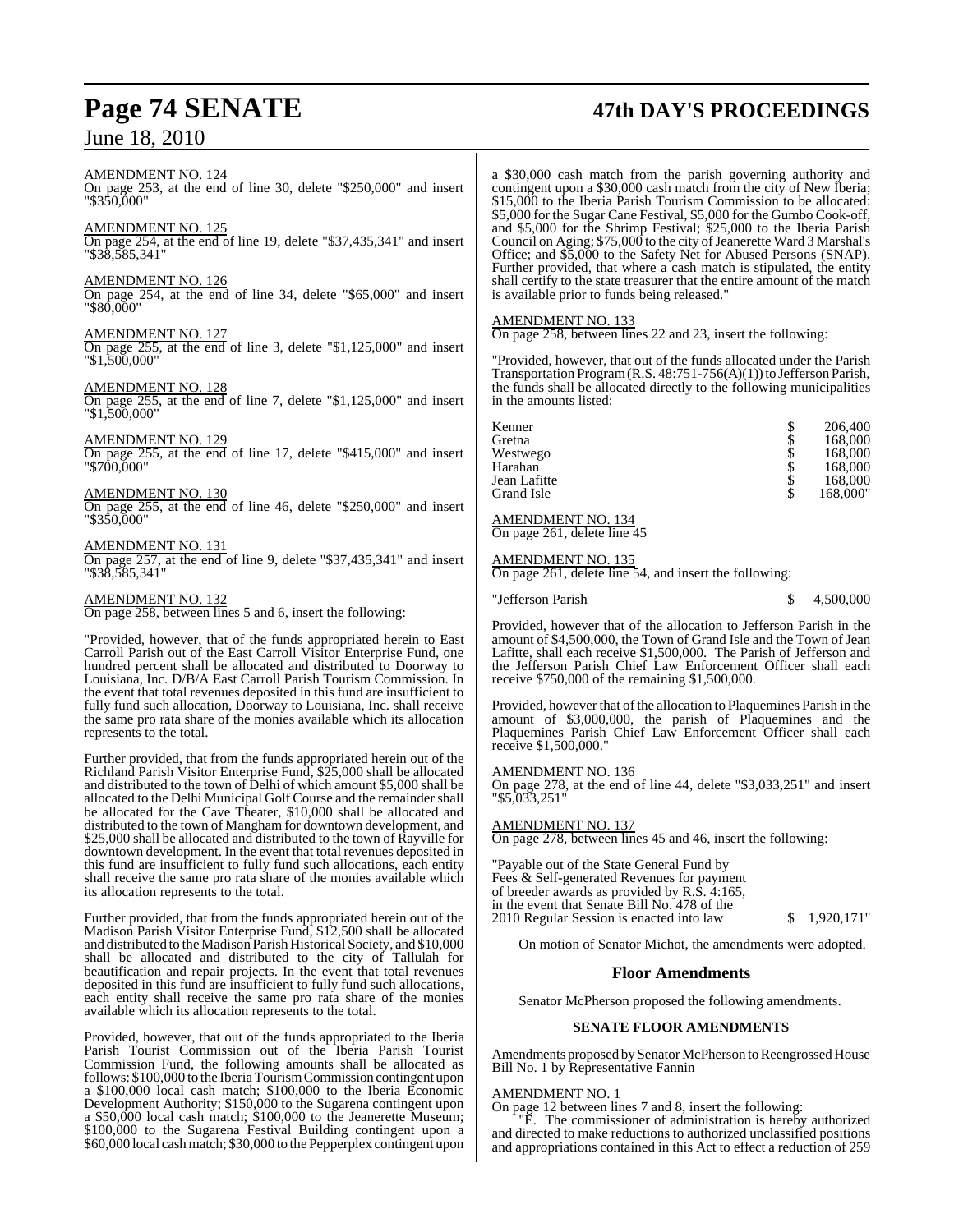# **47th DAY'S PROCEEDINGS Page 75 SENATE**

authorized unclassified positions and related funding of at least a State General Fund (Direct) savings of \$8,215,480 from all agencies, programs, or budget units contained herein."

Senator McPherson moved adoption of the amendments.

Senator Michot objected.

#### **ROLL CALL**

The roll was called with the following result:

#### YEAS

Gautreaux B Morrish<br>Gautreaux N Peterson Gautreaux N Peters<br>
Kostelka Riser

| Adley      |  |
|------------|--|
| Amedee     |  |
| Appel      |  |
| Claitor    |  |
| Donahue    |  |
| Erdey      |  |
| Total - 17 |  |

Kostelka Riser<br>Marionneaux Shaw Marionneaux Shaw<br>
McPherson Walsworth McPherson Morrell NAYS

Cheek Long<br>Crowe Martiny Crowe Martiny Thompson Total - 20

Mr. President Duplessis Mount<br>Alario Guillory Murray Alario Guillory Murray Broome Heitmeier Nevers<br>
Chabert Jackson Ouinn Chabert Jackson Quinn<br>
Cheek Long Smith

ABSENT

Michot

Hebert LaFleur Total - 2

The Chair declared the amendments were rejected.

#### **Floor Amendments**

Senator Donahue proposed the following amendments.

#### **SENATE FLOOR AMENDMENTS**

Amendments proposed by Senator Donahue to Reengrossed House Bill No. 1 by Representative Fannin

#### AMENDMENT NO. 1

On page 12 between lines 7 and 8, insert the following:

"E. The commissioner of administration is hereby authorized and directed to make reductions to authorized positions and appropriations contained in this Act to effect a reduction of 735 authorized positions and related funding not to exceed a State General Fund (Direct) savings of \$19,541,690 from the following agencies, programs, and budget units: Schedule 01 – Executive Department; Schedule 04-139 – Secretary of State; Schedule 04-141 – Office of the Attorney General; Schedule 04-146 – Lieutenant Governor; Schedule 04-160 – Department of Agriculture and Forestry; Schedule 05 – Department of Economic Development; Schedule 06 – Department of Culture, Recreation and Tourism; Schedule 08B- Public Safety Services; Schedule 10 – Department of Social Services; Schedule 14 – Louisiana Workforce Commission; Schedule 17 – Department of Civil Service; Schedule 19B – Special Schools and Commissions; Schedule 19D – Department of Education"

Senator Donahue moved adoption of the amendments.

Senator Michot objected.

# June 18, 2010

## **ROLL CALL**

The roll was called with the following result:

Donahue

#### YEAS

Adley Crowe McPherson<br>Alario Donahue Morrish Amedee Gautreaux N Quinn Total - 15

Mr. President Guillory Morrell<br>Broome Hebert Mount Broome Hebert Mount Chabert Heitmeier Murray Cheek Jackson<br>Dorsey LaFleur Duplessis Long Riser<br>
Erdey Marionneaux Thompson **Gautreaux B** Total - 24

Appel Kostelka Shaw Martiny **NAYS** 

LaFleur Peterson<br>Long Riser

Marionneaux Thompson<br>
Michot Walsworth

ABSENT

Total - 0

The Chair declared the amendments were rejected.

#### **Floor Amendments**

Senator Morrell proposed the following amendments.

#### **SENATE FLOOR AMENDMENTS**

Amendments proposed by Senator Morrell to Reengrossed House Bill No. 1 by Representative Fannin

#### AMENDMENT NO. 1

On page 12, between lines 7 and 8, insert the following:

"E. No agency contained within this Act that has had two consecutive unsatisfactory audits shall receive any appropriations from the State General Fund (Direct), including any funds provided pursuant to the Minimum Foundation Program, unless such appropriation is approved by two-thirds vote ofthe Legislative Audit Advisory Council."

On motion of Senator Morrell, the amendments were adopted.

Senator Michot moved to adopt the Preamble and lay that motion on the table.

Without objection, the Preamble was adopted.

#### **Schedule 01**

On motion of Senator Michot, Schedule 01 was considered.

Senator Michot moved to adopt Schedule 01 and lay that motion on the table.

Without objection, Schedule 01 was adopted.

#### **Schedule 03**

On motion of Senator Michot, Schedule 03 was considered.

Senator Michot moved to adopt Schedule 03 and lay that motion on the table.

Without objection, Schedule 03 was adopted.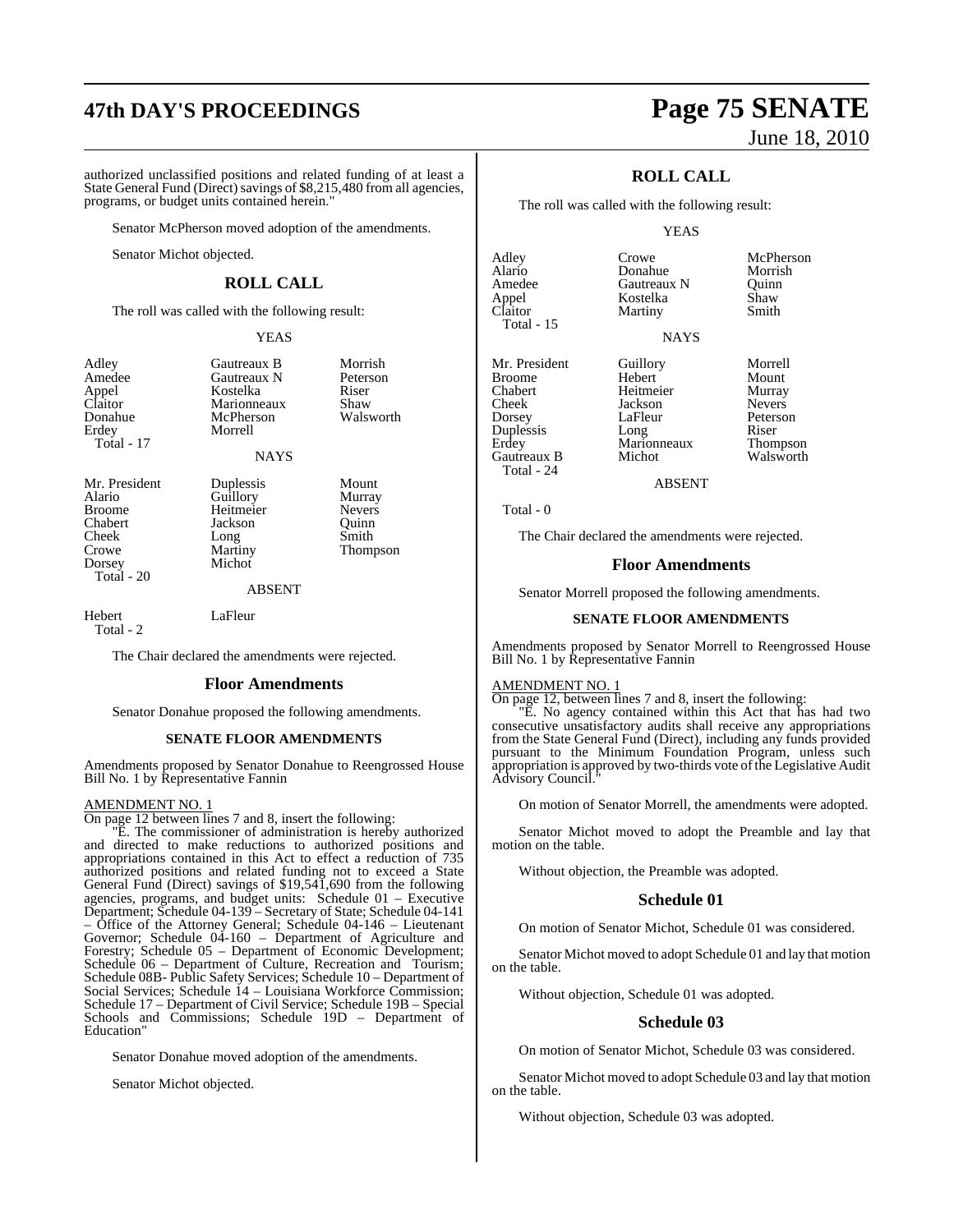### **Schedule 04**

On motion of Senator Michot, Schedule 04 was considered.

Senator Michot moved to adopt Schedule 04 and lay that motion on the table.

Without objection, Schedule 04 was adopted.

#### **Schedule 05**

On motion of Senator Michot, Schedule 05 was considered.

Senator Michot moved to adopt Schedule 05 and lay that motion on the table.

Without objection, Schedule 05 was adopted.

#### **Schedule 06**

On motion of Senator Michot, Schedule 06 was considered.

Senator Michot moved to adopt Schedule 06 and lay that motion on the table.

Without objection, Schedule 06 was adopted.

#### **Schedule 07**

On motion of Senator Michot, Schedule 07 was considered.

Senator Michot moved to adopt Schedule 07 and lay that motion on the table.

Without objection, Schedule 07 was adopted.

#### **Schedule 08**

On motion of Senator Michot, Schedule 08 was considered.

Senator Michot moved to adopt Schedule 08 and lay that motion on the table.

Without objection, Schedule 08 was adopted.

#### **Schedule 09**

On motion of Senator Michot, Schedule 09 was considered.

#### **Floor Amendments**

Senator Michot proposed the following amendments.

#### **SENATE FLOOR AMENDMENTS**

Amendments proposed by Senator Michot to Reengrossed House Bill No. 1 by Representative Fannin

AMENDMENT NO. 1

In Senate Floor Amendment No. 81, proposed by Senator Michot and adopted by the Senate on June 18, 2010, on page 10, line 13, change "beginning" to "no later than"

#### AMENDMENT NO. 2

In Senate Floor Amendment No. 81, proposed by Senator Michot and adopted by the Senate on June 18, 2010, on page 10, line 18, change "report." to "report to ensure federal UPL and DSH caps are not exceeded."

On motion of Senator Michot, the amendments were adopted.

# **Page 76 SENATE 47th DAY'S PROCEEDINGS**

### **Floor Amendments**

Senator Michot proposed the following amendments.

#### **SENATE FLOOR AMENDMENTS**

Amendments proposed by Senator Michot to Reengrossed House Bill No. 1 by Representative Fannin

#### AMENDMENT NO. 1

On page 121, between lines 6 and 7, insert the following: "The commissioner of administration is hereby authorized and directed to adjust the means of financing contained in this schedule by reducing the appropriation out of the State General (Direct) by \$2,500,000 and increasing the appropriation out of the State General Fund by Statutory Dedication out of the Overcollections Fund by \$2,500,000.

On motion of Senator Michot, the amendments were adopted.

#### **Floor Amendments**

Senator Michot proposed the following amendments.

#### **SENATE FLOOR AMENDMENTS**

Amendments proposed by Senator Michot to Reengrossed House Bill No. 1 by Representative Fannin

#### AMENDMENT NO. 1

In Senate Floor Amendment No. 81, proposed by Senator Michot and adopted by the Senate on June 18, 2010, as designated by SFAHB1 GASCONR 5475, on page 10, line 3, delete "private" and insert "private and non-state non-rural public"

On motion of Senator Michot, the amendments were adopted.

### **Schedule 09**

Senator Michot moved to adopt amended Schedule 09 and lay that motion on the table.

Without objection, amended Schedule 09 was adopted.

#### **Schedule 10**

On motion of Senator Michot, Schedule 10 was considered.

Senator Michot moved to adopt Schedule 10 and lay that motion on the table.

Without objection, Schedule 10 was adopted.

### **Schedule 11**

On motion of Senator Michot, Schedule 11 was considered.

Senator Michot moved to adopt Schedule 11 and lay that motion on the table.

Without objection, Schedule 11 was adopted.

### **Schedule 12**

On motion of Senator Michot, Schedule 12 was considered.

Senator Michot moved to adopt Schedule 12 and lay that motion on the table.

Without objection, Schedule 12 was adopted.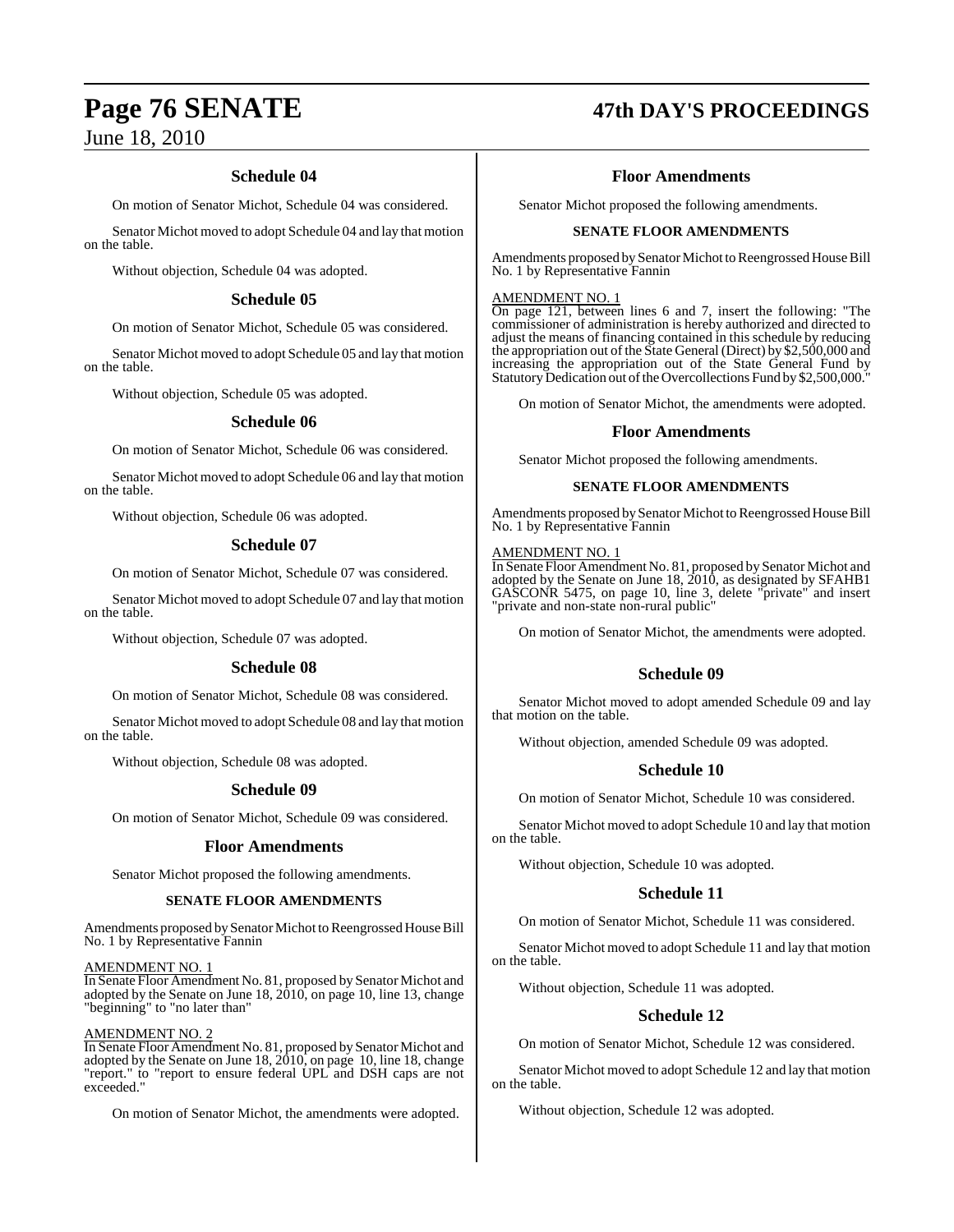# **47th DAY'S PROCEEDINGS Page 77 SENATE**

## **Schedule 13**

On motion of Senator Michot, Schedule 13 was considered.

Senator Michot moved to adopt Schedule 13 and lay that motion on the table.

Without objection, Schedule 13 was adopted.

#### **Schedule 14**

On motion of Senator Michot, Schedule 14 was considered.

Senator Michot moved to adopt Schedule 14 and lay that motion on the table.

Without objection, Schedule 14 was adopted.

#### **Schedule 16**

On motion of Senator Michot, Schedule 16 was considered.

Senator Michot moved to adopt Schedule 16 and lay that motion on the table.

Without objection, Schedule 16 was adopted.

#### **Schedule 17**

On motion of Senator Michot, Schedule 17 was considered.

Senator Michot moved to adopt Schedule 17 and lay that motion on the table.

Without objection, Schedule 17 was adopted.

#### **Schedule 18**

On motion of Senator Michot, Schedule 18 was considered.

Senator Michot moved to adopt Schedule 18 and lay that motion on the table.

Without objection, Schedule 18 was adopted.

#### **Schedule 19**

On motion of Senator Michot, Schedule 19 was considered.

#### **Floor Amendments**

Senator Michot proposed the following amendments.

#### **SENATE FLOOR AMENDMENTS**

Amendments proposed by Senator Michot to Reengrossed House Bill No. 1 by Representative Fannin

#### AMENDMENT NO. 1

On page 236, between lines 31 and 32 insert the following: "Provided, however, that of the monies appropriated to this budget unit, the amount of \$250,000 shall be allocated to the Cecil J. Picard Educational and Recreational Center."

On motion of Senator Michot, the amendments were adopted.

#### **Floor Amendments**

Senator Jackson proposed the following amendments.

# June 18, 2010

## **SENATE FLOOR AMENDMENTS**

Amendments proposed by Senator Jackson to Reengrossed House Bill No. 1 by Representative Fannin

#### AMENDMENT NO. 1

On page 185, between lines 16 and 17, insert the following: "Provided, however, that in the event additional revenues are appropriated beyond the levels herein, the Board of Regents shall incorporate such appropriations into each system's allocation pursuant to the formula in effect on June 18, 2010."

On motion of Senator Jackson, the amendments were adopted.

#### **Floor Amendments**

Senator Alario proposed the following amendments.

#### **SENATE FLOOR AMENDMENTS**

Amendments proposed by Senators Alario, Smith and Morrish to Reengrossed House Bill No. 1 by Representative Fannin

#### AMENDMENT NO. 1

Delete Senate Committee Amendment No. 325 proposed by the Senate Committee on Finance and adopted by the Senate on June 16, 2010.

#### AMENDMENT NO. 2

In Senate Committee Amendment No. 421 proposed by the Senate Committee on Finance and adopted by the Senate on June 16, 2010, on page 51, delete lines 46 through 52.

#### AMENDMENT NO. 3

In Senate Committee Amendment No. 421 proposed by the Senate Committee on Finance and adopted by the Senate on June 16, 2010, on page 51, line 53, change "Section 22." to "Section 21."

#### AMENDMENT NO. 4

In Senate Committee Amendment No. 422 proposed by the Senate Committee on Finance and adopted by the Senate on June 16, 2010, on page 52, line 7, change "Section 23." to "Section 22."

#### AMENDMENT NO. 5

In Senate Committee Amendment No. 423 proposed by the Senate Committee on Finance and adopted by the Senate on June 16, 2010, on page 52, line 9, change "Section 24." to "Section 23."

Senator Alario moved adoption of the amendments.

Senator Michot objected.

#### **Motion**

Senator Chaisson moved the previous question on the amendment.

Without objection, so ordered.

## **ROLL CALL**

The roll was called with the following result:

#### YEAS

Alario Gautreaux N Morrish Total - 6

Gautreaux B Heitmeier Smith

**NAYS** 

Mr. President Erdey Mount<br>Adley Guillory Murray Amedee

Guillory Murray<br>
Hebert Nevers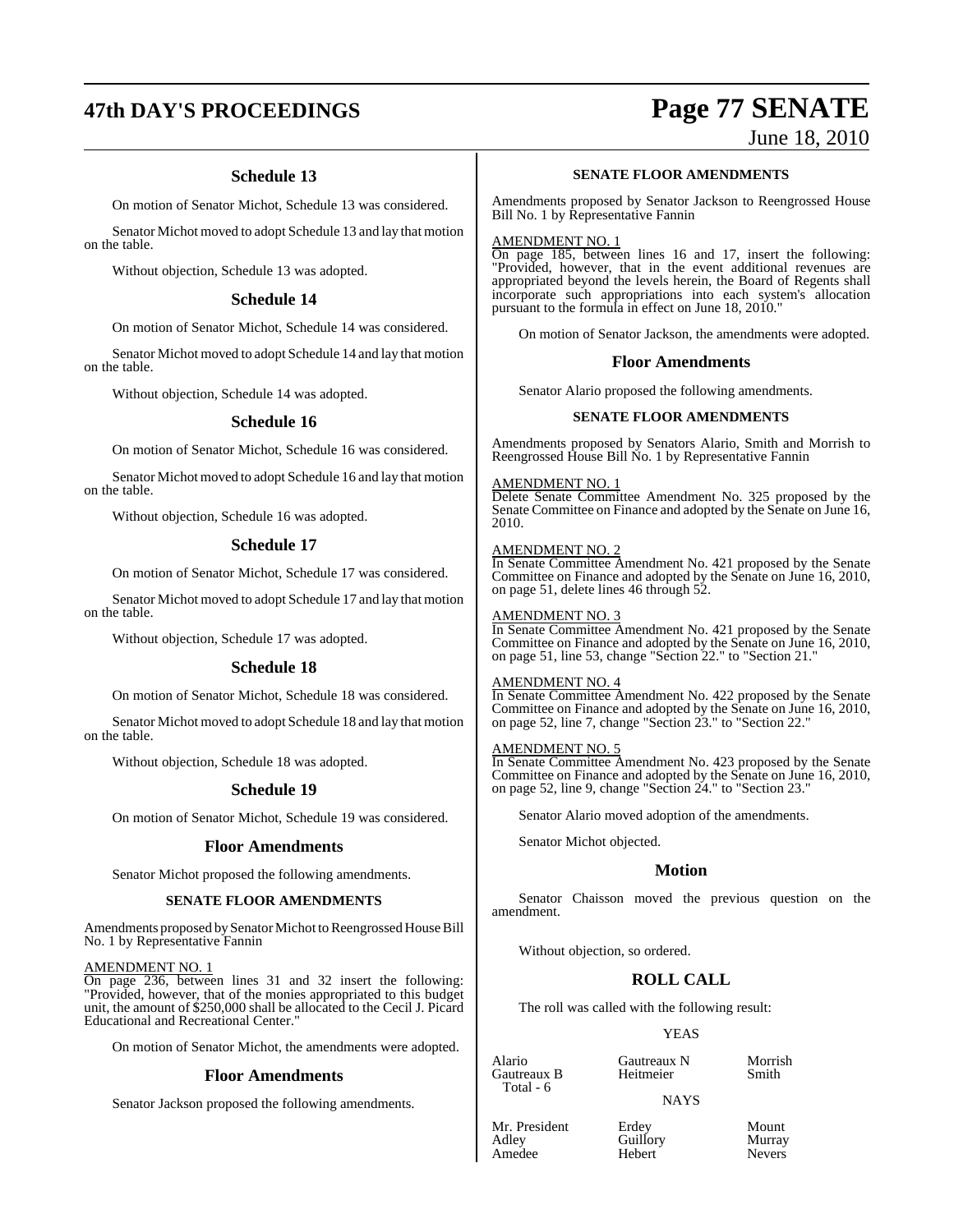Donahue McPherson<br>Dorsey Michot Duplessis Total - 31

Appel Jackson Peterson<br>Chabert Kostelka Quinn Chabert **Kostelka** Quinn<br>Cheek LaFleur Riser LaFleur Riser<br>Long Shaw Claitor Long Shaw<br>Crowe Marionneaux Thompson Crowe Marionneaux Thompson Michot<br>Morrell

ABSENT

Broome Martiny Total - 2

The Chair declared the amendments were rejected.

#### **Floor Amendments**

Senator Nevers proposed the following amendments.

#### **SENATE FLOOR AMENDMENTS**

Amendments proposed by Senator Nevers to Reengrossed House Bill No. 1 by Representative Fannin

AMENDMENT NO. 1 On page 230, between lines 23 and 24, insert the following:

"Provided, however, that of the discretionary means of financing appropriated to the Department of Education, \$16,250,000 shall be allocated for reimbursements to school systems for providing salary supplements to the following: teachers having certificates issued by the National Board for Professional Teaching Standards; school counselors having certain certificates issued by the National Board for Certified Counselors; school psychologists having certain credentials issued by the National School Psychology Certification Board; school social workers having certain certificates issued by the National Association of Social workers; and school speech-language pathologists and audiologists having certain certificates issued by the American Speech-Language Hearing Association."

Senator Nevers moved adoption of the amendments.

Senator Michot objected.

## **ROLL CALL**

The roll was called with the following result:

#### YEAS

| Adley      | Erdey       | Martiny       |
|------------|-------------|---------------|
| Alario     | Gautreaux B | McPherson     |
| Amedee     | Gautreaux N | Morrish       |
| Appel      | Heitmeier   | <b>Nevers</b> |
| Chabert    | Kostelka    | Peterson      |
| Cheek      | LaFleur     | Riser         |
| Claitor    | Long        | Shaw          |
| Donahue    | Marionneaux | Walsworth     |
| Total - 24 |             |               |
|            | <b>NAYS</b> |               |
|            |             |               |
|            |             |               |

Mr. President Hebert Murray<br>Crowe Jackson Ouinn Crowe Jackson Quinn<br>
Dorsey Michot Smith Dorsey Michot<br>
Duplessis Morrell Guillory Mount Total - 14

Thompson

ABSENT

Broome Total - 1

The Chair declared the amendments were adopted.

# **Page 78 SENATE 47th DAY'S PROCEEDINGS**

### **Floor Amendments**

Senator Peterson proposed the following amendments.

#### **SENATE FLOOR AMENDMENTS**

Amendments proposed by Senator Peterson to Reengrossed House Bill No. 1 by Representative Fannin

#### AMENDMENT NO. 1

On page 230, between lines 23 and 24, insert: "Notwithstanding any other provision of law to the contrary, including that Act which originated as Senate Bill No. 584 of the 2010 Regular Session of the Legislature, any authority created for the purpose of providing funding, coordination, assistance, and oversight for the repair, renovation and construction of public school facilities may expend any state general fund dollars which may be appropriated to it."

Senator Peterson moved adoption of the amendments.

Senator Walsworth objected.

## **ROLL CALL**

The roll was called with the following result:

#### YEAS

| Alario<br>Broome<br>Chabert<br>Donahue<br>Dorsey<br>Total - 13                                    | Erdey<br>Gautreaux B<br>Heitmeier<br>Jackson<br>McPherson                                               | Murray<br><b>Nevers</b><br>Peterson                               |
|---------------------------------------------------------------------------------------------------|---------------------------------------------------------------------------------------------------------|-------------------------------------------------------------------|
|                                                                                                   | <b>NAYS</b>                                                                                             |                                                                   |
| Mr. President<br>Adley<br>Amedee<br>Appel<br>Cheek<br>Claitor<br>Crowe<br>Duplessis<br>Total - 23 | Gautreaux N<br>Guillory<br>Kostelka<br>Long<br>Martiny<br>Michot<br>Morrell<br>Morrish<br><b>ABSENT</b> | Mount<br>Ouinn<br>Riser<br>Shaw<br>Smith<br>Thompson<br>Walsworth |
| Hebert<br>Total - 3                                                                               | LaFleur                                                                                                 | Marionneaux                                                       |
| The Chair declared the amendments were rejected.                                                  |                                                                                                         |                                                                   |
| <b>Floor Amendments</b>                                                                           |                                                                                                         |                                                                   |
|                                                                                                   | Senator Amedee proposed the following amendments.                                                       |                                                                   |

#### **SENATE FLOOR AMENDMENTS**

Amendments proposed by Senator Amedee to Reengrossed House Bill No. 1 by Representative Fannin

#### AMENDMENT NO. 1

On page 183, between lines 21 and 22, insert: "Provided, however, that none of the monies appropriated herein shall be used to increase the compensation provided to any institutional or system president or chancellor.

Provided, however, that for institutional and system presidents and chancellors receiving a foundation supplement, the amount appropriated for salaries of such institutional or system presidents or chancellors shall be reduced by the amount of the foundation supplement received."

On motion of Senator Amedee, the amendments were adopted.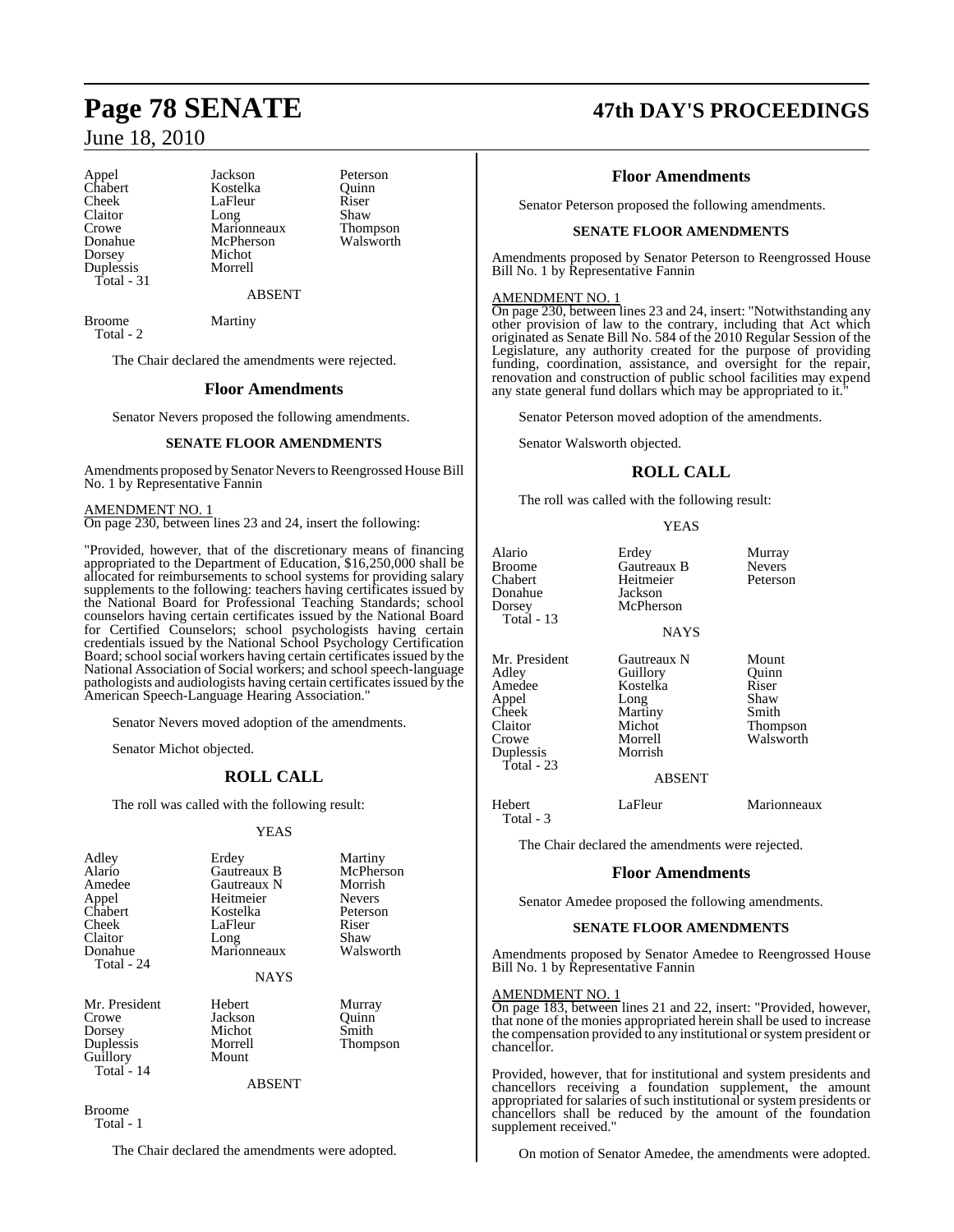# **47th DAY'S PROCEEDINGS Page 79 SENATE**

### **Floor Amendments**

Senator Murray proposed the following amendments.

#### **SENATE FLOOR AMENDMENTS**

Amendments proposed by Senator Murray to Reengrossed House Bill No. 1 by Representative Fannin

#### AMENDMENT NO. 1

On page 243, between lines 5 and 6, insert: "Provided however that no funds appropriated in this Act shall be expended on any personal service contract or consulting contract for the Recovery School District entered into after the effective date of this Act without the prior approval of the Joint Legislative Committee on the Budget."

On motion of Senator Murray, the amendments were adopted.

#### **Schedule 19**

Senator Michot moved to adopt amended Schedule 19 and lay that motion on the table.

Without objection, amended Schedule 19 was adopted.

#### **Schedule 20**

On motion of Senator Michot, Schedule 20 was considered.

Senator Michot moved to adopt Schedule 20 and lay that motion on the table.

Without objection, Schedule 20 was adopted.

#### **Motion to Consider**

Senator Chaisson moved the adoption of a motion to allow the Senate to consider House Bill No. 1 on Third Reading and Final Passage, after 6:00 P.M. on the  $82<sup>nd</sup>$  calendar day, pursuant to the consent of the House.

**HOUSE BILL NO. 1—** BY REPRESENTATIVE FANNIN

AN ACT

Making appropriations for the ordinary expenses of the executive branch of state government, pensions, public schools, public roads, public charities, and state institutions and providing with respect to the expenditure of said appropriations.

#### **ROLL CALL**

The roll was called with the following result:

#### YEAS

| Mr. President | Erdey       | Michot        |
|---------------|-------------|---------------|
| Adley         | Gautreaux B | Morrell       |
| Alario        | Gautreaux N | Morrish       |
| Amedee        | Guillory    | Mount         |
| Appel         | Hebert      | Murray        |
| <b>Broome</b> | Heitmeier   | <b>Nevers</b> |
| Chabert       | Jackson     | Peterson      |
| Cheek         | Kostelka    | Quinn         |
| Claitor       | LaFleur     | Riser         |
| Crowe         | Long        | Shaw          |
| Donahue       | Marionneaux | Smith         |
| Dorsey        | Martiny     | Thompson      |
| Duplessis     | McPherson   | Walsworth     |
| Total - 39    |             |               |
|               | NAYS        |               |

Total - 0

# June 18, 2010

#### ABSENT

**Motion to Reconsider Vote**

Senator Chaisson asked for and obtained a suspension of the rules to reconsider the vote by which Schedule No. 09 to House Bill No. 1 House was adopted.

Without objection, so ordered.

#### **Floor Amendments**

Senator Chaisson proposed the following amendments.

#### **SENATE FLOOR AMENDMENTS**

Amendments proposed by Senator Chaisson to Reengrossed House Bill No. 1 by Representative Fannin

#### AMENDMENT NO. 1

Total - 0

In Senate Floor Amendment No. 81, proposed by Senator Michot, and adopted by the Senate on June 18, 2010, on page 9, line 22, change "\$17,828,843" to "\$40,412,044"

#### AMENDMENT NO. 2

In Senate Floor Amendment No. 81, proposed by Senator Michot, and adopted by the Senate on June 18, 2010, on page 9, line 23, change "\$17,828,843" to "\$40,412,044"

#### AMENDMENT NO. 3

In Senate Floor Amendment No. 81, proposed by Senator Michot, and adopted by the Senate on June 18, 2010, on page 9, line 27, change "\$4,500,000" to "\$10,200,000"

#### AMENDMENT NO. 4

In Senate Floor Amendment No. 81, proposed by Senator Michot, and adopted by the Senate on June 18, 2010, on page 9, line 28, change "\$17,328,843" to "\$30,212,044"

#### AMENDMENT NO. 5

In Senate Floor Amendment No. 81, proposed by Senator Michot, and adopted by the Senate on June 18, 2010, on page 9, line 29, change "\$17,828,843" to "\$40,412,044"

#### AMENDMENT NO. 6

In Senate Floor Amendment No. 81, proposed by Senator Michot, and adopted by the Senate on June 18, 2010, on page 9, between lines 29 and 30, insert the following:

"Provided, however, that the appropriation above shall be contingent upon the department submitting documentation to the joint legislative committee on the budget for its review and approval, verifying an error in the initial calculation of the rebasing of Medicaid nursing home reimbursement rates pursuant to R.S.  $\overline{46:2691(B)(1)(a)}$ .

On motion of Senator Chaisson, the amendments were adopted.

#### **Schedule 09**

Senator Michot moved to adopt amended Schedule 09 and lay that motion on the table.

Without objection, amended Schedule 09 was adopted.

#### **Motion to Consider**

Senator Chaisson moved the adoption of a motion to allow the House to consider **Senate Bill No. 731** on Third Reading and Final<br>Passage, after 6:00 o'clock P.M. on the 82<sup>nd</sup> calendar day.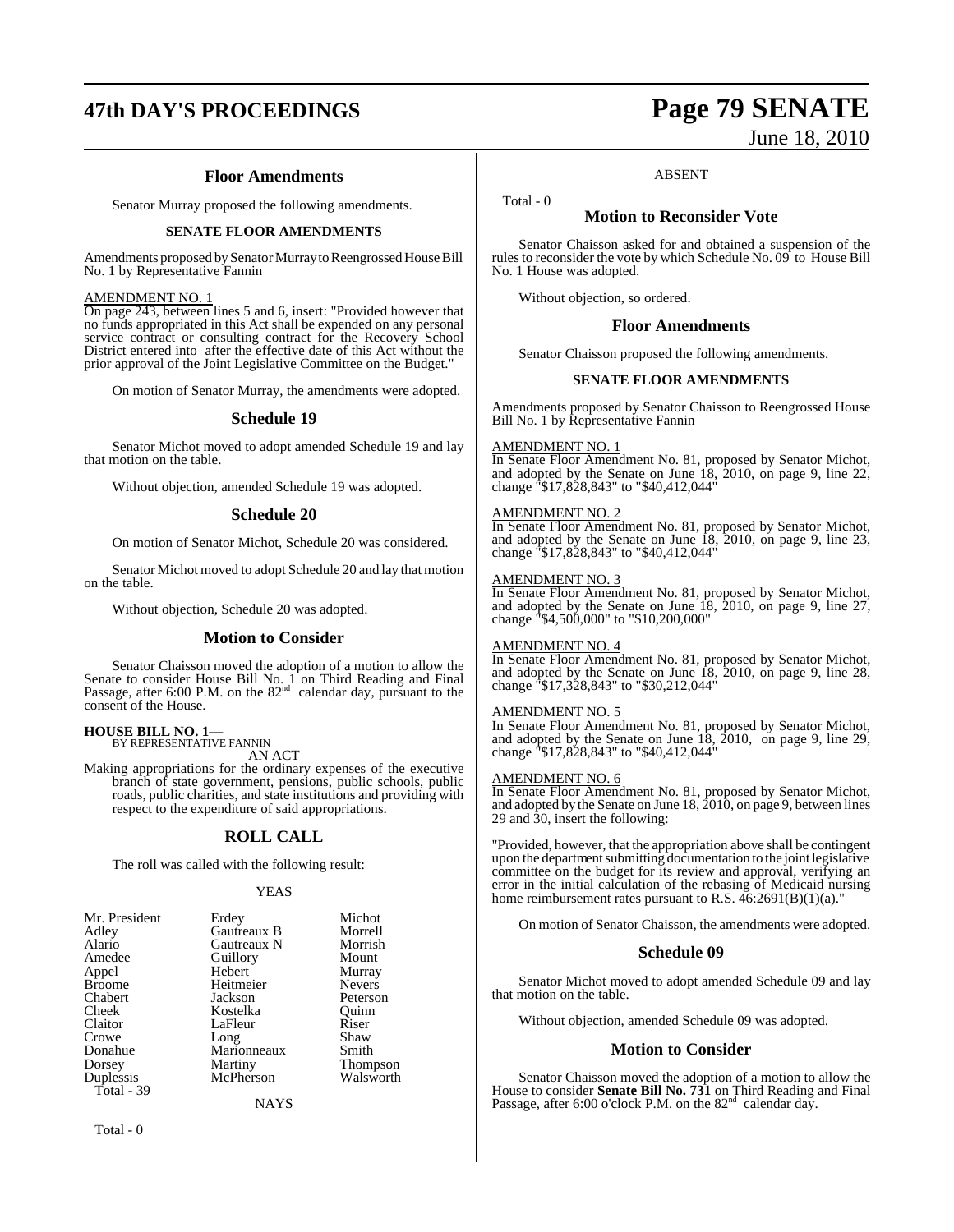## **ROLL CALL**

The roll was called with the following result:

#### YEAS

| Mr. President | Erdey       | Morrell       |
|---------------|-------------|---------------|
| Adley         | Gautreaux B | Morrish       |
| Alario        | Gautreaux N | Mount         |
| Amedee        | Guillory    | Murray        |
| Appel         | Hebert      | <b>Nevers</b> |
| <b>Broome</b> | Heitmeier   | Peterson      |
| Chabert       | Jackson     | Ouinn         |
| Cheek         | Kostelka    | Riser         |
| Claitor       | Long        | Shaw          |
| Crowe         | Marionneaux | Smith         |
| Donahue       | Martiny     | Thompson      |
| Dorsey        | McPherson   | Walsworth     |
| Duplessis     | Michot      |               |
| Total - 38    |             |               |
|               | NAYS        |               |

Total - 0

LaFleur Total - 1

The Chair declared that the motion to allow the House to consider Senate Bill No. 731 after 6:00 o'clock P.M. on the 82<sup>nd</sup> calendar day was adopted and the bill may be considered.

ABSENT

#### **Messages from the House**

The following Messages from the House were received and read as follows:

#### **Message from the House**

#### **RELATIVE TO CONSIDERATION AFTER 82ND CALENDAR DAY**

June 18, 2010

To the Honorable President and Members of the Senate:

I am directed to inform your honorable body that the House, by a record vote of two-thirds of its elected members, has adopted a motion to consider **Senate Bill No. 731** on Third Reading and Final Passage after 6:00 o'clock P.M. on the 82nd calendar day and ask the Senate to concur in the same.

> Respectfully submitted, ALFRED W. SPEER Clerk of the House of Representatives

#### **Message from the House**

# **RELATIVE TO CONSIDERATION AFTER 82ND CALENDAR DAY**

June 18, 2010

To the Honorable President and Members of the Senate:

I am directed to inform your honorable body that the House, by a record vote of two-thirds of its elected members, has adopted a

# **Page 80 SENATE 47th DAY'S PROCEEDINGS**

motion to consider **House Bill No. 1** on Third Reading and Final<br>Passage after 6:00 o'clock P.M. on the 82<sup>nd</sup> calendar day and ask the Senate to concur in the same.

> Respectfully submitted, ALFRED W. SPEER Clerk of the House of Representatives

#### **Rules Suspension**

Senator Michot asked for and obtained a suspension of the rules to reconsider the vote by which Schedule No. 19 to House Bill No. 1 was adopted.

Without objection, so ordered.

#### **Floor Amendments**

Senator Michot proposed the following amendments.

#### **SENATE FLOOR AMENDMENTS**

Amendments proposed bySenator Michot to Reengrossed House Bill No. 1 by Representative Fannin

AMENDMENT NO. 1 On page 185, delete lines 17 through 23.

On motion of Senator Michot, the amendments were adopted.

#### **Floor Amendments**

Senator Walsworth proposed the following amendments.

#### **SENATE FLOOR AMENDMENTS**

Amendments proposed by Senator Walsworth to Reengrossed House Bill No. 1 by Representative Fannin

#### AMENDMENT NO. 1

On page 185, delete lines 17 through 23 and insert the following: "Provided further that the Joint Legislative Committee on the Budget shall approve the authorized and levied dollar amount of assessment made by the management boards to institutions under their management and supervision including administrative expenses for which the levy is made."

On motion of Senator Walsworth, the amendments were adopted.

#### **Schedule 19**

Senator Michot moved to adopt amended Schedule 19 and lay that motion on the table.

Without objection, amended Schedule 19 was adopted.

#### **Motion to Reconsideration**

Senator Michot asked for and obtained a suspension of the rules to reconsider the vote by which Schedule No. 20 to House Bill No. 1 was adopted.

Without objection, so ordered.

#### **Floor Amendments**

Senator Hebert proposed the following amendments.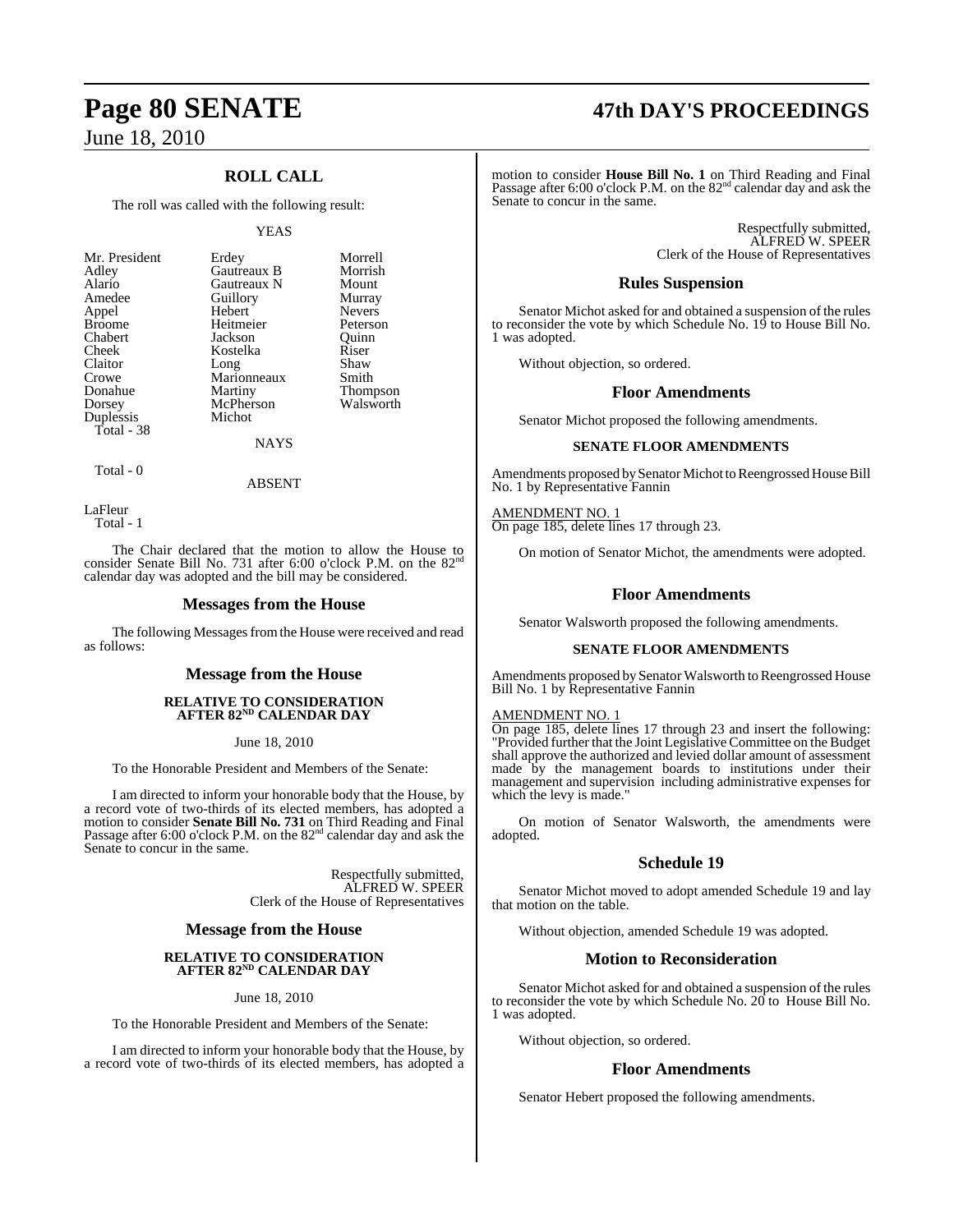# **47th DAY'S PROCEEDINGS Page 81 SENATE**

#### **SENATE FLOOR AMENDMENTS**

Amendments proposed by Senator Hebert to Reengrossed House Bill No. 1 by Representative Fannin

#### AMENDMENT NO. 1

In Senate Floor Amendment No. 132 proposed by Senator Michot and adopted by the Senate on June 18, 2010, on page 18, delete lines 6 through 8 and insert the following: "Cook-off, and \$5,000 for the Shrimp Festival; and \$5,000 to the Safety Net for Abused Person (SNAP). Further provided, that where a cash match is"

#### AMENDMENT NO. 2

In Senate Floor Amendment No. 132 proposed by Senator Michot and adopted by the Senate on June 18, 2010, on page 18, between lines 10 and 11 insert the following: "Further provided, however, of the monies appropriated to the Iberia Tourist Commission Out of the TouristCommission Fund shall be allocated asfollows \$25,000 to the Iberia Parish Council on Aging; and \$75,000 to the City of Jeanerette Ward 3 Marshal's Office."

On motion of Senator Hebert, the amendments were adopted.

#### **Schedule 20**

Senator Michot moved to adopt amended Schedule 20 and lay that motion on the table.

Without objection, amended Schedule 20 was adopted.

The bill was read by title. Senator Michot moved the final passage of the amended bill.

#### **ROLL CALL**

The roll was called with the following result:

#### YEAS

|             | Morrell                                         |
|-------------|-------------------------------------------------|
|             | Morrish                                         |
|             |                                                 |
|             | Mount                                           |
|             | Murray                                          |
| Heitmeier   | <b>Nevers</b>                                   |
| Jackson     | Peterson                                        |
| Kostelka    | Ouinn                                           |
| LaFleur     | Riser                                           |
| Long        | Shaw                                            |
| Marionneaux | Smith                                           |
| Martiny     | Thompson                                        |
| McPherson   | Walsworth                                       |
| Michot      |                                                 |
|             |                                                 |
| <b>NAYS</b> |                                                 |
|             | Erdey<br>Gautreaux B<br>Gautreaux N<br>Guillory |

Hebert Total - 1

#### ABSENT

Total - 0

The Chair declared the amended bill was passed and ordered it returned to the House. Senator Michot moved to reconsider the vote by which the bill was passed and laid the motion on the table.

# **HOUSE BILL NO. 1417—** BY REPRESENTATIVE TUCKER

AN ACT

To appropriate funds for Fiscal Year 2010-2011 to defray the expenses of the Louisiana Legislature, including the expenses of the House of Representatives and the Senate, of legislative service agencies, and of the Louisiana State Law Institute; to provide for the salary, expenses and allowances of members, officers, staff and agencies of the Legislature; to provide with

# June 18, 2010

respect to the appropriations and allocations herein made; and to provide for related matters.

#### **Motion to Consider**

Senator Chaisson moved the adoption of a motion to allow the Senate to consider House Bill No. 1417 on Third Reading and Final Passage, subject to call, after 6:00 o'clock P.M. on the  $82<sup>nd</sup>$  calendar day, pursuant to the consent of the House.

#### **ROLL CALL**

The roll was called with the following result:

#### YEAS

| Mr. President     | Erdey       | Michot        |
|-------------------|-------------|---------------|
| Adley             | Gautreaux B | Morrell       |
| Alario            | Gautreaux N | Morrish       |
| Amedee            | Guillory    | Mount         |
| Appel             | Hebert      | Murray        |
| <b>Broome</b>     | Heitmeier   | <b>Nevers</b> |
| Chabert           | Jackson     | Peterson      |
| Cheek             | Kostelka    | Ouinn         |
| Claitor           | LaFleur     | Riser         |
| Crowe             | Long        | Shaw          |
| Donahue           | Marionneaux | Smith         |
| Dorsey            | Martiny     | Thompson      |
| Duplessis         | McPherson   | Walsworth     |
| <b>Total - 39</b> |             |               |

**NAYS** 

ABSENT

Total - 0

Total - 0

The Chair declared that the motion to allow the Senate to consider House Bill No. 1417 after 6:00 o'clock P.M. on the 82<sup>nd</sup> calendar day was adopted and the bill may be considered pursuant to the consent of the House.

**HOUSE BILL NO. 1171—**<br>BY REPRESENTATIVES TUCKER, ARNOLD, AUSTIN BADON, HENRY<br>BURNS, TIM BURNS, CARMODY, CARTER, CHAMPAGNE, CONNICK,<br>DOVE, GISCLAIR, HARDY, HINES, HOFFMANN, KATZ, LABRUZZO,<br>LIGI, ROBIDEAUX, SIMON, SMILEY, W

To amend and reenact R.S. 17:3386(A) and (D) and to enact R.S. 17:3139 and 3386(E), relative to public postsecondary education; to provide for the Louisiana Granting Resources and Autonomy for Diplomas Act; to provide for performance agreements between the Board of Regents and public postsecondary education institutions; to provide for the effectiveness, review, revocation, and renewal of such agreements; to provide for autonomies granted to institutions that enter into such agreements; to require specified performance objectives to be met as part of such agreements; to provide for monitoring and reporting by the Board of Regents; to exempt certain institutions from requirements relative to the use of surplus funds and the carrying forward of certain state general funds; and to provide for related matters.

#### **Motion to Consider**

Senator Chaisson moved the adoption of a motion to allow the Senate to consider House Bill No. 1171 on Third Reading and Final<br>Passage, subject to call, after 6:00 o'clock P.M. on the 82<sup>nd</sup> calendar day, pursuant to the consent of the House.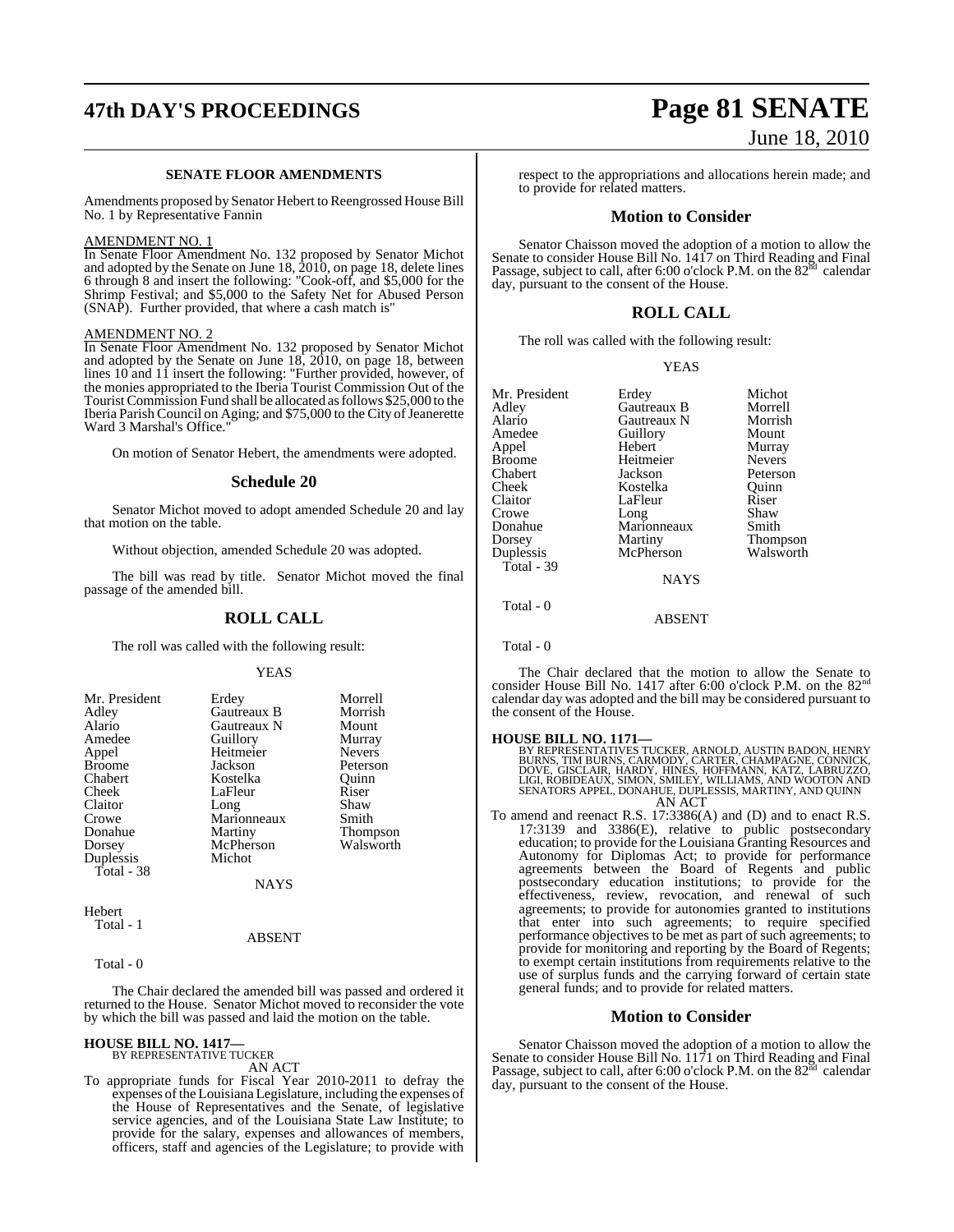## **ROLL CALL**

The roll was called with the following result:

#### YEAS

| Mr. President | Duplessis   | Morri |
|---------------|-------------|-------|
| Adley         | Erdey       | Moun  |
| Alario        | Gautreaux B | Murra |
| Amedee        | Guillory    | Never |
| Appel         | Jackson     | Ouinn |
| <b>Broome</b> | Kostelka    | Riser |
| Chabert       | LaFleur     | Shaw  |
| Cheek         | Long        | Smith |
| Claitor       | Martiny     | Thom  |
| Crowe         | McPherson   | Walsy |
| Donahue       | Michot      |       |
| Dorsey        | Morrell     |       |
| Total - 34    |             |       |
|               | NAYS        |       |

Puplessis Morrish<br>President Duplessis<br>Mount Mount<br>Murray Alario Gautreaux B Murray Buillory Nevers<br>
ackson Ouinn ackson Quinn<br>Kostelka Riser Kostelka Riser<br>Feleur Shaw Albert Laffleur Shaw<br>
Long Smith Martiny Thompson<br>McPherson Walsworth McPherson

#### NAYS

Gautreaux N Heitmeier Hebert Peterson Total - 4

ABSENT

Marionneaux Total - 1

The Chair declared that the motion to allow the Senate to consider House Bill No. 1171 after 6:00 o'clock P.M. on the  $82<sup>nd</sup>$ calendar day was adopted and the bill may be considered pursuant to the consent of the House.

#### **Rules Suspended**

Senator Mount asked for and obtained a suspension of the rules to revert to the Morning Hour.

#### **Messages from the House**

The following Messages from the House were received and read as follows:

#### **Message from the House**

#### **PASSED SENATE BILLS AND JOINT RESOLUTIONS**

#### June 18, 2010

To the Honorable President and Members of the Senate:

I am directed to inform your honorable body that the House of Representatives has finally passed the following Senate Bills and Joint Resolutions:

#### **SENATE BILL NO. 269—** BY SENATOR MURRAY

AN ACT

To provide relative to special districts; to provide for the authority to levy, impose, and collect parcel fees in certain districts; to provide for the designation of subdistricts; and to provide for related matters.

Reported with amendments.

# **SENATE BILL NO. 309—** BY SENATOR LAFLEUR

AN ACT To amend and reenact R.S. 17:233(B)(1)(c), relative to compulsory school attendance; to provide relative to habitual student absence or tardiness; to provide relative to notification to the parent or legal guardian of a student who is at-risk of being

# **Page 82 SENATE 47th DAY'S PROCEEDINGS**

considered habitually absent or tardy; and to provide for related matters.

Reported with amendments.

#### **SENATE BILL NO. 28—** BY SENATOR MORRELL

AN ACT

To amend and reenact R.S. 18:435(A), relative to poll watchers; to provide that candidates for certain elective offices are entitled to a "super watcher" who shall be admitted to any precinct in the designated parish where the office the candidate seeks is voted on in a primary or general election; to provide for qualifications, powers, and duties of a "super watcher"; and to provide for related matters.

Reported with amendments.

#### **SENATE BILL NO. 42—**

BY SENATOR MURRAY A JOINT RESOLUTION

Proposing to amend Article V, Section 8(B) of the Constitution of Louisiana, relative to the judicial branch; to provide relative to courts of appeal; to require reargument before a five-judge panel when an appellate judge dissents from a majority decision to modify or reverse a judgment rendered by the office of workers' compensation; and to specify an election for submission of the proposition to electors and provide a ballot proposition.

Reported with amendments.

#### **SENATE BILL NO. 804— (Substitute of Senate Bill No. 754 by Senator Morrell)**

BY SENATOR MORRELL

AN ACT To amend and reenact R.S. 36:801.1(A), R.S. 38:330.12 and 330.12.1, to enact R.S. 36:509(P) and R.S. 38:330.12.1, and to repeal R.S. 36:509(P), relative to non-flood protection assets, functions, and activities within a levee district within the jurisdiction of an authority; to provide for the management and control of such assets; to create the Non-flood Protection Asset Management Authority within the Department of Transportation and Development and as a political subdivision; to transfer management of such assets from the division of administration to the authority; to provide for the powers, duties, and functions of the authority; to provide for a board of commissioners of the

authority; to provide for membership of the board of

commissioners; and to provide for related matters.

Reported with amendments.

#### **SENATE BILL NO. 238—**

BY SENATOR BROOME

AN ACT To amend and reenact R.S. 46:2521, 2525(B)(1), (C) and (D)(1) through (12), and to repeal R.S.  $46:2525(D)(13)$ , and R.S. 49:210.1, relative to the organization of the executive branch of state government; to provide relative to the governor's office on women's policy; to provide relative to the Louisiana Women's Policy and Research Commission; and to provide for related matters.

Reported with amendments.

**SENATE BILL NO. 335—** BY SENATOR BROOME

#### AN ACT

To amend and reenact R.S. 37:2703(3), (6), (10),(11), (12), (17), and  $(18)$ ,  $2704(A)(2)$  and  $(4)$  and  $(B)$ ,  $2705(C)(2)$  and  $(3)$ ,  $(D)$  and (G), 2706(A)(1) and (2), the introductory paragraph of  $2707(A)(1)$  and (2) and (B),  $2708(A)(1)$ , and (2),  $2709$ ,  $2710$ , 2711(B), 2712, 2713, 2714, 2715(B) through (E), 2716(A)(1),  $(2)(a)$ ,  $(c)$ ,  $(d)$  and  $(C)$ , the introductory paragraph of  $2717(A)$ and (3), (B)(1), (6), (7), (8), and (C) and (D), 2719, 2720(A)(1), (2) and (3), 2722(A)(1), (2) and (3) and to enact R.S. 37:2703(19), 2716(D) and 2724 and to repealR.S. 37:2703(13),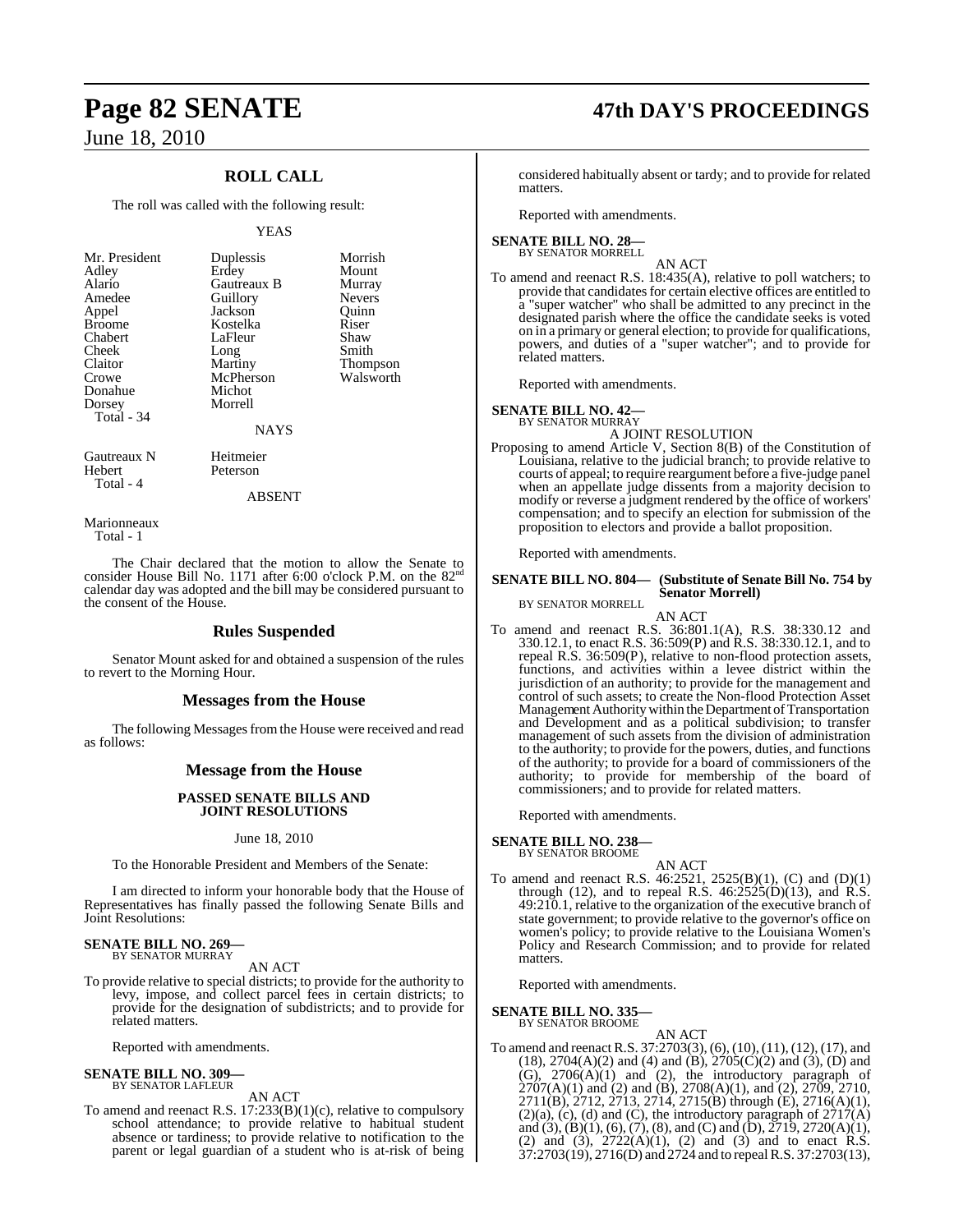# **47th DAY'S PROCEEDINGS Page 83 SENATE**

2706 (C) and (D), 2707(C), (D) and (E), and 2708(C), relative to the social workers practice act; to provide relative to definitions; to provide relative to membership powers, duties and licencing of the social work examiner's board; to provide relative to licensed master's social worker; to provide relative to certified social workers; to provide relative to a licensed clinical social worker; to provide relative to provisional certificates; and to provide for related matters.

Reported with amendments.

# **SENATE BILL NO. 381—** BY SENATOR MORRELL

AN ACT

To amend and reenact R.S. 14:89(A) and to enact R.S. 14:89.2, relative to crime against nature; to create the crime against nature by solicitation; to provide for elements of a crime; to provide for definitions; to provide for penalties; and to provide for related matters.

Reported with amendments.

#### **SENATE BILL NO. 533**

BY SENATORS LAFLEUR AND MICHOT AN ACT

To enact R.S. 17:8.2, relative to textbooks and other instructional materials; to provide for the inclusion of electronic textbooks and instructional materials on state approved lists of textbooks and materials that may be used in elementary and secondary schools; to encourage the adoption and use of electronic textbooks and instructional materials; to provide relative to the purchase of printed and electronic textbooks and other instructional materials and content; and to provide for related matters.

Reported with amendments.

#### **SENATE BILL NO. 565—** BY SENATOR JACKSON

AN ACT

To amend and reenact R.S.  $47:302.2(A)$ , (B), and (C)(1)(a), (d), and  $(f)(i)$  and  $(ii)$  and 332.6, relative to certain collections in the city of Shreveport; to provide for the use of moniesin the Shreveport Riverfront and Convention Center and Independence Stadium Fund; to correct the names of certain entities receiving allocations from the fund; to provide for an effective date; and to provide for related matters.

Reported with amendments.

#### **SENATE BILL NO. 584—** BY SENATOR PETERSON

AN ACT

To enact Part XII of Chapter 1 of Title 17 of the Louisiana Revised Statutes of 1950, to be comprised of R.S. 17:409.1 through 409.7, and R.S.  $36:651(CC)$ , relative to school facilities; to create and provide for the Louisiana Statewide Education Facilities Authority in the Department of Education; to provide for a board of commissioners and an advisory council and for their membership, powers, duties, and functions; to provide for program participation; to provide relative to ownership and control of public school facilities funded through the authority; to provide relative to implementation and funding; and to provide for related matters.

Reported with amendments.

#### **SENATE BILL NO. 606—**

BY SENATORS MARTINY, ALARIO, AMEDEE, APPEL, BROOME,<br>CHEEK, CROWE, DONAHUE, DUPLESSIS, ERDEY, N. GAUTREAUX,<br>GUILLORY, HEBERT, KOSTELKA, LONG, MICHOT, MOUNT, QUINN,<br>RISER, SHAW, SMITH, THOMPSON AND WALSWORTH AN ACT

To enact Part XIX of Chapter 32 of Title 13 of the Louisiana Revised Statutes of 1950, to be comprised ofR.S. 13:5230 through 5242, relative to religious freedoms; to create a cause of action for the

# June 18, 2010

preservation of religious freedom; to provide for definitions; to provide for applicability; to provide for remedies; to require notice; to provide for remediation; to provide certain limitations and procedures; to provide relative to fraudulent or frivolous claims; and to provide for related matters.

Reported with amendments.

**SENATE BILL NO. 607—** BY SENATOR LONG

AN ACT

To amend and reenact R.S. 22:46(9)(a) and (10), 47(5), 48(A)(15), 451(A), and 452(1)(b), R.S. 23:1168(A), 1195(A)(1), 1197(C) and the introductory paragraph ofR.S. 23:1197(F), R.S. 23:1200 and to enact R.S. 23:1200.6 through 1200.17, and to repeal R.S. 22:461(J) and 1982, relative to workers' compensation group self-insurance funds; to provide that such funds are not insurers nor to be deemed insurance; to provide for compliance examinations of group self-insurance workers' compensation funds by the commissioner of insurance; to provide for hearings of matters as a result of such examinations; and to provide for related matters.

Reported with amendments.

#### **SENATE BILL NO. 567—** BY SENATOR MORRISH

- AN ACT To amend and reenact R.S. 47:337.33(A)(3)(a) and (B), 337.45(A)
- and (B), 337.51(A) and (B), 337.53(C), 337.54, 337.61(2) and  $(3)$ ,  $337.63(A)(1)(a)$ , and  $337.81(A)$ , to enact R.S.  $47:337.51.1$ and 337.67(C)(3), and to repeal R.S. 47:337.101, relative to the sales and use tax of political subdivisions of the state; to provide for a procedure for mandatory arbitration of issues related to the collection or refund of such tax; and to provide for related matters.

Reported with amendments.

#### **SENATE BILL NO. 684—**

BY SENATOR CROWE

AN ACT To amend and reenact R.S.  $28:53(G)(2)$  and to enact R.S.  $28:53(G)(7)$ , relative to coroners; to provide relative to admission by emergency certificate and the coroner's seventytwo-hour rule regarding patients who are out of the parish at the time of commitment; and to provide for related matters.

Reported with amendments.

**SENATE BILL NO. 642—**

BY SENATOR MORRELL AN ACT

To enact Code of Criminal Procedure Art. 334.3(A)(4), relative to bail; to provide for release on bail; to provide for forfeiture or revocation of bail; to provide for procedure; and to provide for related matters.

Reported with amendments.

**SENATE BILL NO. 803— (Substitute for Senate Bill No. 773 by Sen. Donahue)**<br>BY SENATORS DONAHUE, CHEEK, B. GAUTREAUX, MOUNT, PETERSON AND NEVERS

AN ACT

To amend and reenact R.S. 44:4.1(B)(15) and to enact Part IX-A of Chapter 1 of Title 28 of the Louisiana Revised Statutes of 1950, to be comprised of R.S. 28:215.1 through 215.6, relative to coroners; to provide for the establishment of a Coroner's Strategic Initiative for a Health Information and Intervention Program within offices of the coroner; to provide for certain services; to provide for consent; to provide for the Coroner's Strategic Initiative for a Health Information and Intervention Program advisory board; to provide for an exception to the public records law; to provide for duties of certain treatment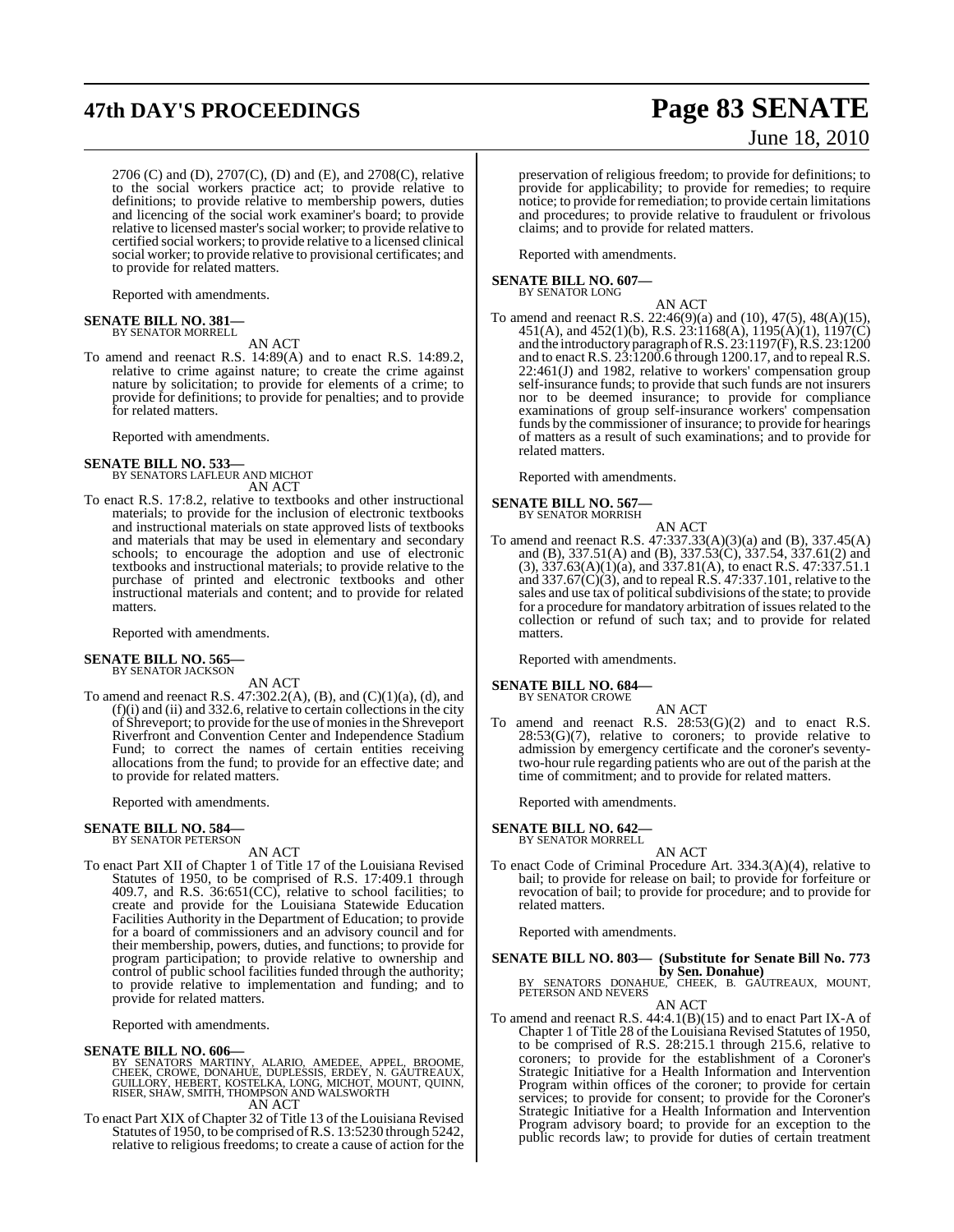# **Page 84 SENATE 47th DAY'S PROCEEDINGS**

facilities; to provide for limitations of liability; and to provide for related matters.

Reported with amendments.

#### **SENATE BILL NO. 624—** BY SENATOR MARIONNEAUX

AN ACT

To enact R.S. 51:2366, relative to economic development; to provide for the Louisiana Mega Project Energy Assistance Rebate; to provide for the businesses eligible for such rebate; to provide for the amount of such rebate; to provide certain authority to the secretary of the Department of Economic Development and the Department of Revenue; and to provide for a penalty for failure to file certain reports; and to provide for related matters.

Reported with amendments.

#### **SENATE BILL NO. 701—**

BY SENATOR MARIONNEAUX

AN ACT To enact R.S. 17:221.4(C) and (D), relative to education; to provide relative to options available to certain high school dropouts pursuant to court order; and to provide for related matters.

Reported with amendments.

#### **SENATE BILL NO. 797— (Substitute of Senate Bill No. 29 by Senator Morrell)**

BY SENATOR MORRELL AN ACT

To enact R.S. 47:1992(G), relative to the Orleans Parish Assessor; to provide a procedure for inspection of assessment listsin Orleans Parish; to provide for hearing by board of review; and to provide for related matters.

Reported without amendments.

#### **SENATE BILL NO. 706—**

BY SENATOR JACKSON

AN ACT

To amend and reenact R.S. 39:51(E), relative to the General Appropriation Bill; to require that the Five Year Estimated Revenue Loss Chart from the Tax Exemption Budget be an appendix to the General Appropriation Bill; to provide for the annual review of the Five Year Estimated Revenue Loss Chart; and to provide for related matters.

Reported without amendments.

#### **SENATE BILL NO. 808— (Substitute of Senate Bill No. 516 by Senator Morrell)**

BY SENATOR MORRELL

AN ACT

To amend and reenact R.S. 33:2740.3(D)(1)(a) and (c), 4106,  $4702(B)(2)(b)$  and R.S.  $34:1(B)(1)(a)$ , relative to the city of New Orleans; to correct the name of the New Orleans Chamber of Commerce in statutes; and to provide for related matters.

Reported without amendments.

#### **SENATE BILL NO. 531—**

BY SENATOR CLAITOR AND REPRESENTATIVES BOBBY BADON,<br>BALDONE, BILLIOT, HENRY BURNS, CARMODY, CARTER, CONNICK,<br>DIXON, FOIL, GISCLAIR, HARRISON, HENRY, HOFFMANN, HONORE,<br>SAM JONES, LEGER, LOPINTO, SIMON, GARY SMITH, JANE SMIT

AN ACT

To enact Chapter 22-A of Title 39 of the Louisiana Revised Statutes of 1950, comprised ofR.S. 39:2165 through 2165.12,relative to actions and qui tam actions; to authorize actions and qui tam actions for certain matters related to oil spill relief programs; to

provide definitions, terms, procedures, conditions, and requirements; to provide relative to damages and awards; and to provide for related matters.

Reported without amendments.

# **SENATE BILL NO. 799— (Substitute of Senate Bill No. 741 by**

**Senator B. Gautreaux)** BY SENATOR B. GAUTREAUX AND REPRESENTATIVES HARDY AND HENDERSON

AN ACT To enact R.S. 41:1215.3, relative to the leasing of certain state property; to provide for the property description; to provide for terms and conditions; to provide for the uses of the property subject to the lease; and to provide for related matters.

Reported without amendments.

# **SENATE BILL NO. 744—** BY SENATOR MARIONNEAUX

AN ACT

To amend and reenact R.S. 17:3096(G), relative to monies in certain qualified tuition programs and civil procedure; to exempt certain funds from attachment, levy, garnishment, or legal process; to provide terms and conditions; and to provide for related matters.

Reported without amendments.

**SENATE BILL NO. 589—** BY SENATOR GUILLORY AND REPRESENTATIVE HARDY AN ACT

To amend and reenact R.S. 15:571.5(C) and 574.9(E), relative to criminal procedure; to allow good behavior credit while on parole; and to provide for related matters.

Reported without amendments.

Respectfully submitted, ALFRED W. SPEER Clerk of the House of Representatives

### **Appointment of Conference Committee on Senate Bill No. 71**

The President of the Senate appointed the following members to confer with a like committee from the House to consider the disagreement on Senate Bill No. 71:

> Senators Appel, Marionneaux and Alario.

#### **Appointment of Conference Committee on Senate Bill No. 436**

The President of the Senate appointed the following members to confer with a like committee from the House to consider the disagreement on Senate Bill No. 436:

> Senators Quinn, Kostelka and Murray.

### **Appointment of Conference Committee on Senate Bill No. 581**

The President of the Senate appointed the following members to confer with a like committee from the House to consider the disagreement on Senate Bill No. 581:

> Senators Peterson, Dorsey and Appel.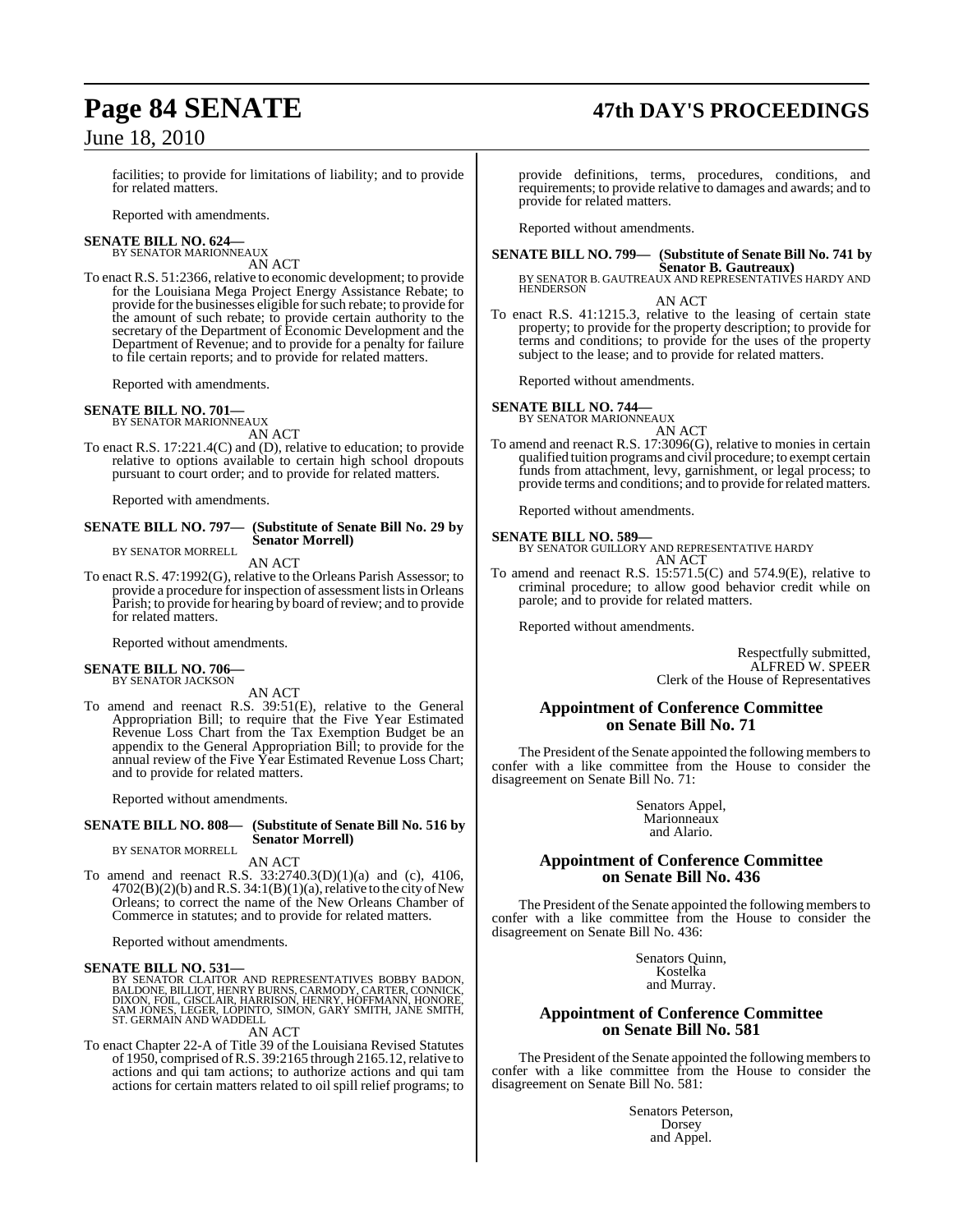# **47th DAY'S PROCEEDINGS Page 85 SENATE**

# June 18, 2010

#### **Appointment of Conference Committee on Senate Bill No. 594**

The President of the Senate appointed the following members to confer with a like committee from the House to consider the disagreement on Senate Bill No. 594:

> Senators B. Gautreaux, Guillory and Nevers.

#### **Appointment of Conference Committee on Senate Bill No. 652**

The President of the Senate appointed the following members to confer with a like committee from the House to consider the disagreement on Senate Bill No. 652:

> Senators Hebert, Kostelka and Jackson.

#### **Appointment of Conference Committee on Senate Bill No. 708**

The President of the Senate appointed the following members to confer with a like committee from the House to consider the disagreement on Senate Bill No. 708:

> Senators Chabert, McPherson and Mount.

#### **Appointment of Conference Committee on Senate Bill No. 711**

The President of the Senate appointed the following members to confer with a like committee from the House to consider the disagreement on Senate Bill No. 711:

> Senators Michot, Cheek and Mount.

#### **Appointment of Conference Committee on Senate Bill No. 761**

The President of the Senate appointed the following members to confer with a like committee from the House to consider the disagreement on Senate Bill No. 761:

> Senators Duplessis, Morrell and Peterson.

#### **Appointment of Conference Committee on Senate Bill No. 769**

The President of the Senate appointed the following members to confer with a like committee from the House to consider the disagreement on Senate Bill No. 769:

> Senators Cheek, Dorsey and Crowe.

**Appointment of Conference Committee on Senate Bill No. 780**

The President of the Senate appointed the following members to confer with a like committee from the House to consider the disagreement on Senate Bill No. 780:

> Senators Cheek, Dorsey and Adley.

#### **Appointment of Conference Committee on Senate Bill No. 800**

The President of the Senate appointed the following members to confer with a like committee from the House to consider the disagreement on Senate Bill No. 800:

> Senators LaFleur, Nevers and Long.

#### **Appointment of Conference Committee on House Bill No. 219**

The President of the Senate appointed to the Conference Committee on House Bill No. 219 the following members of the Senate:

> Senators Heitmeier, Adley and Dorsey.

#### **Appointment of Conference Committee on House Bill No. 302**

The President of the Senate appointed to the Conference Committee on House Bill No. 302 the following members of the Senate:

> Senators Amedee, Riser and Kostelka.

### **Appointment of Conference Committee on House Bill No. 334**

The President of the Senate appointed to the Conference Committee on House Bill No. 334 the following members of the Senate:

> Senators Murray, Morrell and Michot.

#### **Appointment of Conference Committee on House Bill No. 619**

The President of the Senate appointed to the Conference Committee on House Bill No. 619 the following members of the Senate:

> Senators Hebert, Peterson and Murray.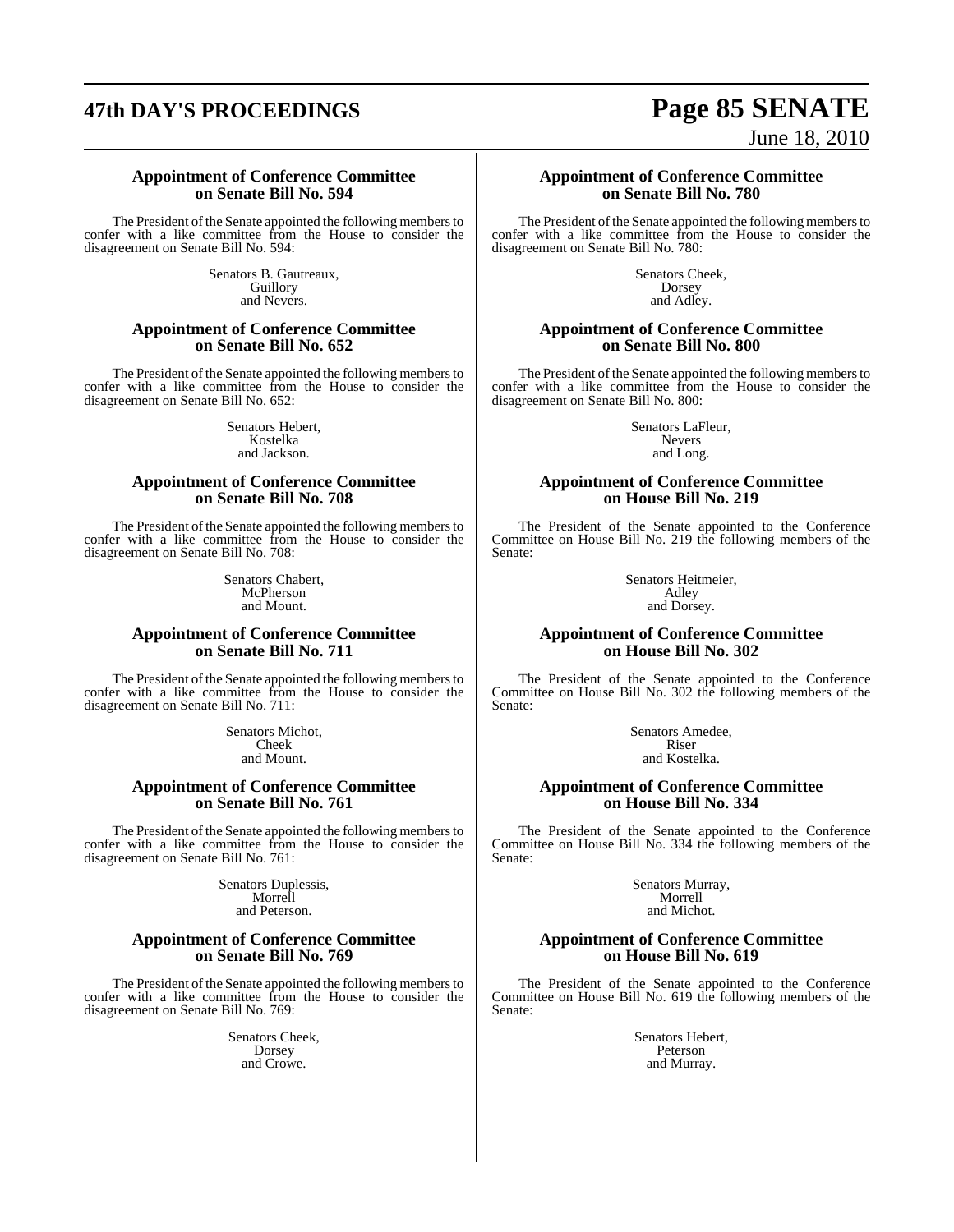# **Page 86 SENATE 47th DAY'S PROCEEDINGS**

June 18, 2010

#### **Appointment of Conference Committee on House Bill No. 627**

The President of the Senate appointed to the Conference Committee on House Bill No. 627 the following members of the Senate:

> Senators Kostelka, Amedee and Heitmeier.

#### **Appointment of Conference Committee on House Bill No. 632**

The President of the Senate appointed to the Conference Committee on House Bill No. 632 the following members of the Senate:

> Senators Peterson, Jackson and Donahue.

#### **Appointment of Conference Committee on House Bill No. 699**

The President of the Senate appointed to the Conference Committee on House Bill No. 699 the following members of the Senate:

> Senators Michot, Mount and Murray.

#### **Appointment of Conference Committee on House Bill No. 723**

The President of the Senate appointed to the Conference Committee on House Bill No. 723 the following members of the Senate:

> Senators Murray, Amedee and Heitmeier.

### **Appointment of Conference Committee on House Bill No. 1159**

The President of the Senate appointed to the Conference Committee on House Bill No. 1159 the following members of the Senate:

> Senators Quinn, Claitor and Mount.

#### **Appointment of Conference Committee on House Bill No. 1277**

The President of the Senate appointed to the Conference Committee on House Bill No. 1277 the following members of the Senate:

> Senators McPherson, Erdey and Riser.

#### **Appointment of Conference Committee on House Bill No. 1357**

The President of the Senate appointed to the Conference Committee on House Bill No. 1357 the following members of the Senate:

> Senators Dorsey, B. Gautreaux and Appel.

#### **Message from the House**

#### **HOUSE CONFEREES APPOINTED**

June 18, 2010

To the Honorable President and Members of the Senate:

I am directed to inform your honorable body that the Speaker of the House of Representatives has appointed the following members, on the part of the House of Representatives, to confer, with a like committee from the Senate, on the disagreement to **House Bill No. 244** by Representative Kleckley:

Representatives Kleckley, Roy and Anders.

Respectfully submitted, ALFRED W. SPEER Clerk of the House of Representatives

## **Message from the House**

### **HOUSE CONFEREES APPOINTED**

June 18, 2010

To the Honorable President and Members of the Senate:

I am directed to inform your honorable body that the Speaker of the House of Representatives has appointed the following members, on the part of the House of Representatives, to confer, with a like committee from the Senate, on the disagreement to **House Bill No. 260** by Representative Abramson:

Representatives Abramson, T. Burns and Lorusso.

Respectfully submitted, ALFRED W. SPEER Clerk of the House of Representatives

## **Message from the House**

### **HOUSE CONFEREES APPOINTED**

June 18, 2010

To the Honorable President and Members of the Senate:

I am directed to inform your honorable body that the Speaker of the House of Representatives has appointed the following members, on the part of the House of Representatives, to confer, with a like committee from the Senate, on the disagreement to **House Bill No. 302** by Representative Smiley:

Representatives Smiley, Gallot and Pope.

Respectfully submitted, ALFRED W. SPEER Clerk of the House of Representatives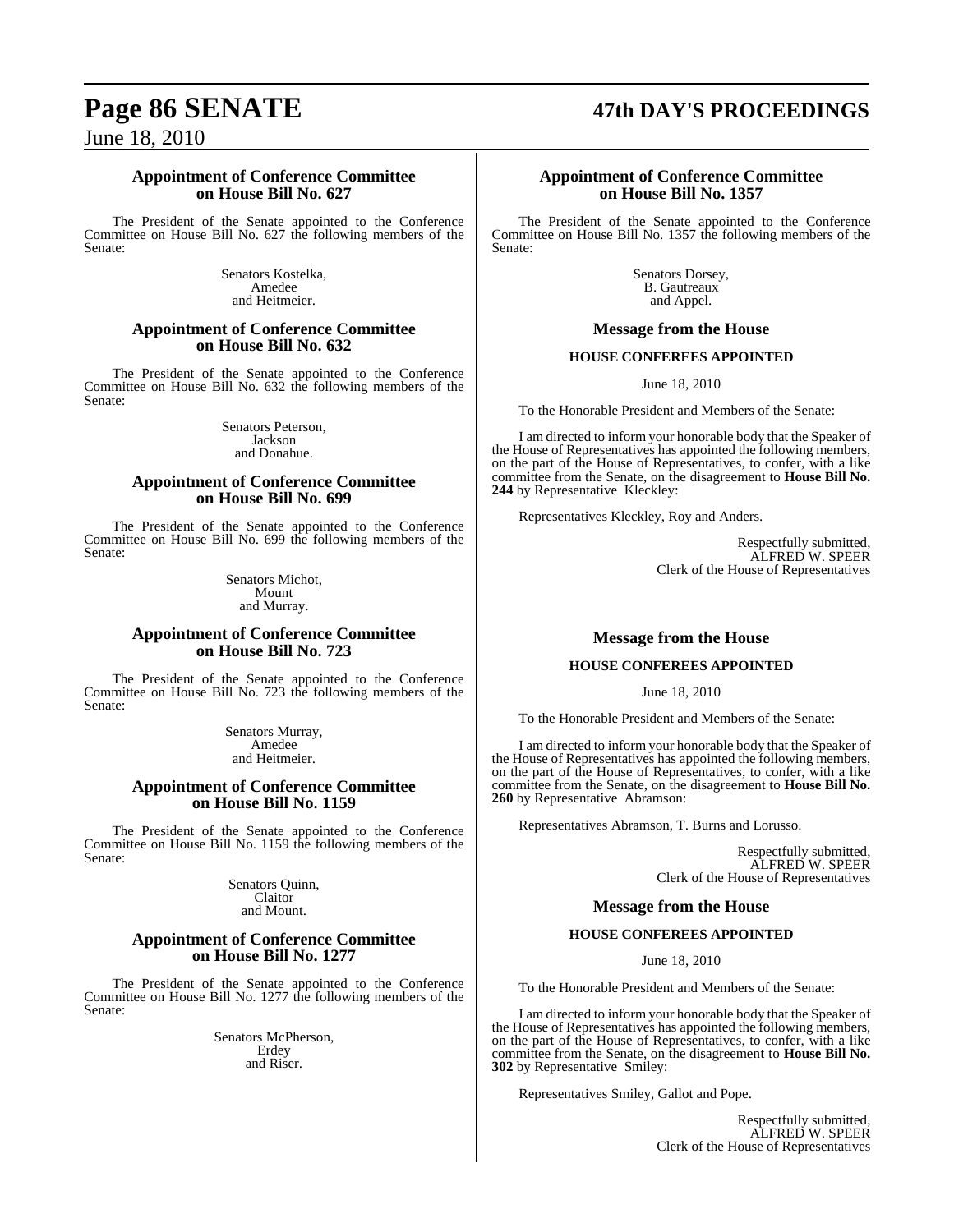# **47th DAY'S PROCEEDINGS Page 87 SENATE**

### **Message from the House**

#### **HOUSE CONFEREES APPOINTED**

June 18, 2010

To the Honorable President and Members of the Senate:

I am directed to inform your honorable body that the Speaker of the House of Representatives has appointed the following members, on the part of the House of Representatives, to confer, with a like committee from the Senate, on the disagreement to **House Bill No. 334** by Representative Leger:

Representatives Leger, Fannin and Tucker.

Respectfully submitted, ALFRED W. SPEER Clerk of the House of Representatives

#### **Message from the House**

#### **HOUSE CONFEREES APPOINTED**

June 18, 2010

To the Honorable President and Members of the Senate:

I am directed to inform your honorable body that the Speaker of the House of Representatives has appointed the following members, on the part of the House of Representatives, to confer, with a like committee from the Senate, on the disagreement to **House Bill No. 606** by Representative Ellington:

Representatives Ellington, Anders and Little.

Respectfully submitted, ALFRED W. SPEER Clerk of the House of Representatives

#### **Message from the House**

#### **HOUSE CONFEREES APPOINTED**

June 18, 2010

To the Honorable President and Members of the Senate:

I am directed to inform your honorable body that the Speaker of the House of Representatives has appointed the following members, on the part of the House of Representatives, to confer, with a like committee from the Senate, on the disagreement to **House Bill No. 619** by Representative Pearson:

Representatives Pearson, Kleckley and Roy.

Respectfully submitted, ALFRED W. SPEER Clerk of the House of Representatives

#### **Message from the House**

#### **HOUSE CONFEREES APPOINTED**

#### June 18, 2010

To the Honorable President and Members of the Senate:

I am directed to inform your honorable body that the Speaker of the House of Representatives has appointed the following members, on the part of the House of Representatives, to confer, with a like committee from the Senate, on the disagreement to **House Bill No. 627** by Representative Gallot:

# June 18, 2010

Representatives Gallot, Ligi and Smiley.

Respectfully submitted, ALFRED W. SPEER Clerk of the House of Representatives

#### **Message from the House**

#### **HOUSE CONFEREES APPOINTED**

June 18, 2010

To the Honorable President and Members of the Senate:

I am directed to inform your honorable body that the Speaker of the House of Representatives has appointed the following members, on the part of the House of Representatives, to confer, with a like committee from the Senate, on the disagreement to **House Bill No. 632** by Representative Lorusso:

Representatives Lorusso, Gallot and Ligi.

Respectfully submitted, ALFRED W. SPEER Clerk of the House of Representatives

#### **Message from the House**

#### **HOUSE CONFEREES APPOINTED**

June 18, 2010

To the Honorable President and Members of the Senate:

I am directed to inform your honorable body that the Speaker of the House of Representatives has appointed the following members, on the part of the House of Representatives, to confer, with a like committee from the Senate, on the disagreement to **House Bill No. 699** by Representative Geymann:

Representatives Geymann, Fannin and Morris.

Respectfully submitted, ALFRED W. SPEER Clerk of the House of Representatives

#### **Message from the House**

#### **HOUSE CONFEREES APPOINTED**

June 18, 2010

To the Honorable President and Members of the Senate:

I am directed to inform your honorable body that the Speaker of the House of Representatives has appointed the following members, on the part of the House of Representatives, to confer, with a like committee from the Senate, on the disagreement to **House Bill No. 723** by Representative Connick:

Representatives Connick, Gallot and Barras.

Respectfully submitted, ALFRED W. SPEER Clerk of the House of Representatives

#### **Message from the House**

#### **HOUSE CONFEREES APPOINTED**

#### June 18, 2010

To the Honorable President and Members of the Senate: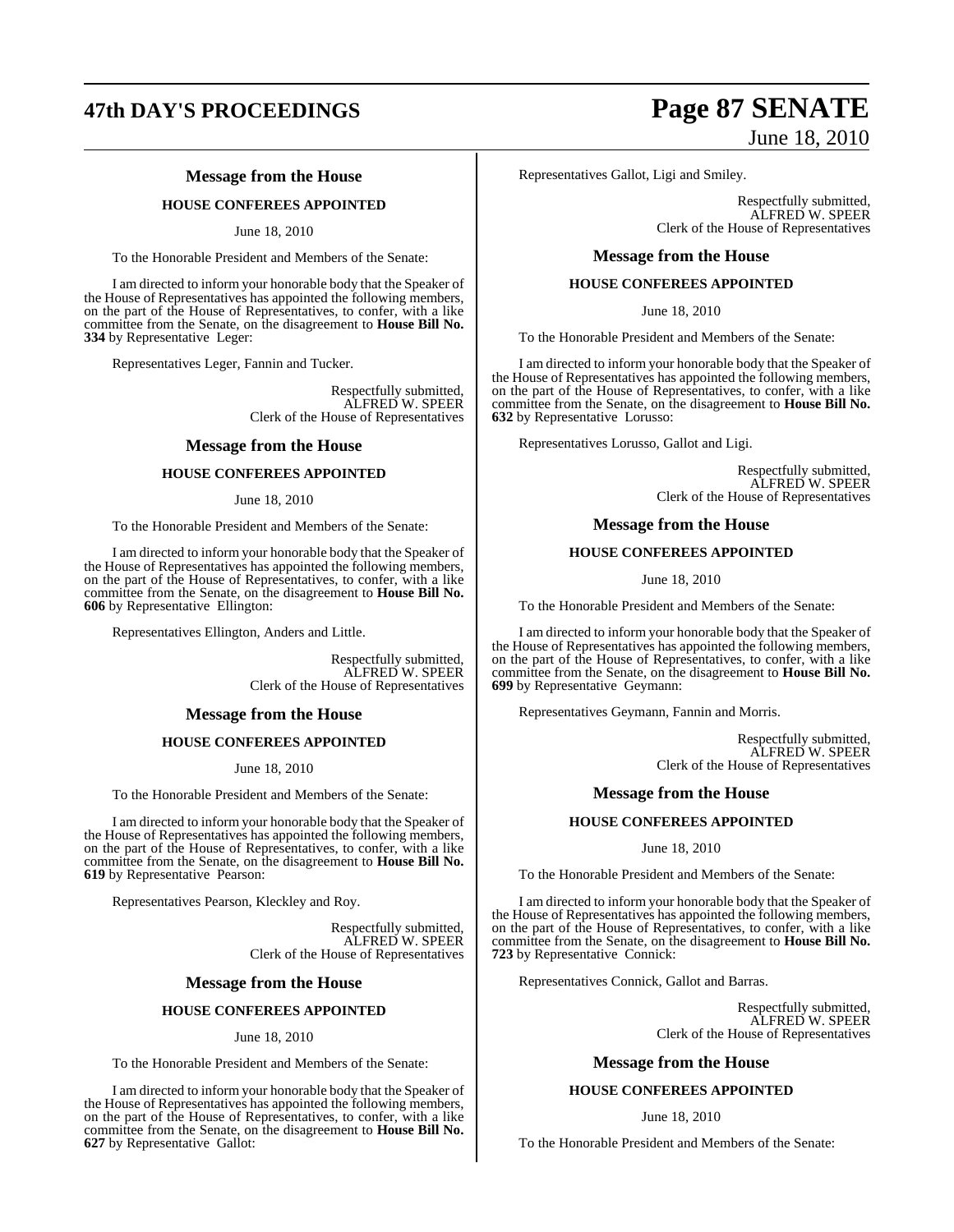I am directed to inform your honorable body that the Speaker of the House of Representatives has appointed the following members, on the part of the House of Representatives, to confer, with a like committee from the Senate, on the disagreement to **House Bill No. 807** by Representative T. Burns:

Representatives T. Burns, Kleckley and Willmott.

Respectfully submitted, ALFRED W. SPEER Clerk of the House of Representatives

#### **Message from the House**

#### **HOUSE CONFEREES APPOINTED**

June 18, 2010

To the Honorable President and Members of the Senate:

I am directed to inform your honorable body that the Speaker of the House of Representatives has appointed the following members, on the part of the House of Representatives, to confer, with a like committee from the Senate, on the disagreement to **House Bill No. 896** by St. Germain:

Representatives St. Germain, Dove and Lambert.

Respectfully submitted, ALFRED W. SPEER Clerk of the House of Representatives

#### **Message from the House**

#### **HOUSE CONFEREES APPOINTED**

June 18, 2010

To the Honorable President and Members of the Senate:

I am directed to inform your honorable body that the Speaker of the House of Representatives has appointed the following members, on the part of the House of Representatives, to confer, with a like committee from the Senate, on the disagreement to **House Bill No. 941** by Representative Mills:

Representatives Mills, Barrow and Danahay.

Respectfully submitted, ALFRED W. SPEER Clerk of the House of Representatives

#### **Message from the House**

#### **HOUSE CONFEREES APPOINTED**

June 18, 2010

To the Honorable President and Members of the Senate:

I am directed to inform your honorable body that the Speaker of the House of Representatives has appointed the following members, on the part of the House of Representatives, to confer, with a like committee from the Senate, on the disagreement to **House Bill No. 1028** by Representative Waddell:

Representatives Waddell, Arnold and Lopinto.

Respectfully submitted, ALFRED W. SPEER Clerk of the House of Representatives

# **Page 88 SENATE 47th DAY'S PROCEEDINGS**

#### **Message from the House**

#### **HOUSE CONFEREES APPOINTED**

June 18, 2010

To the Honorable President and Members of the Senate:

I am directed to inform your honorable body that the Speaker of the House of Representatives has appointed the following members, on the part of the House of Representatives, to confer, with a like committee from the Senate, on the disagreement to **House Bill No. 1139** by Representative Greene:

Representatives Greene, Hutter and J. Smith.

Respectfully submitted, ALFRED W. SPEER Clerk of the House of Representatives

#### **Message from the House**

#### **HOUSE CONFEREES APPOINTED**

June 18, 2010

To the Honorable President and Members of the Senate:

I am directed to inform your honorable body that the Speaker of the House of Representatives has appointed the following members, on the part of the House of Representatives, to confer, with a like committee from the Senate, on the disagreement to **House Bill No. 1143** by Representative Gallot:

Representatives Gallot, Landry and Henry.

Respectfully submitted, ALFRED W. SPEER Clerk of the House of Representatives

#### **Message from the House**

#### **HOUSE CONFEREES APPOINTED**

June 18, 2010

To the Honorable President and Members of the Senate:

I am directed to inform your honorable body that the Speaker of the House of Representatives has appointed the following members, on the part of the House of Representatives, to confer, with a like committee from the Senate, on the disagreement to **House Bill No. 1146** by Representative Landry:

Representatives Landry, T. Burns and Foil.

Respectfully submitted, ALFRED W. SPEER Clerk of the House of Representatives

#### **Message from the House**

#### **HOUSE CONFEREES APPOINTED**

June 18, 2010

To the Honorable President and Members of the Senate:

I am directed to inform your honorable body that the Speaker of the House of Representatives has appointed the following members, on the part of the House of Representatives, to confer, with a like committee from the Senate, on the disagreement to **House Bill No. 1159** by Representative Greene: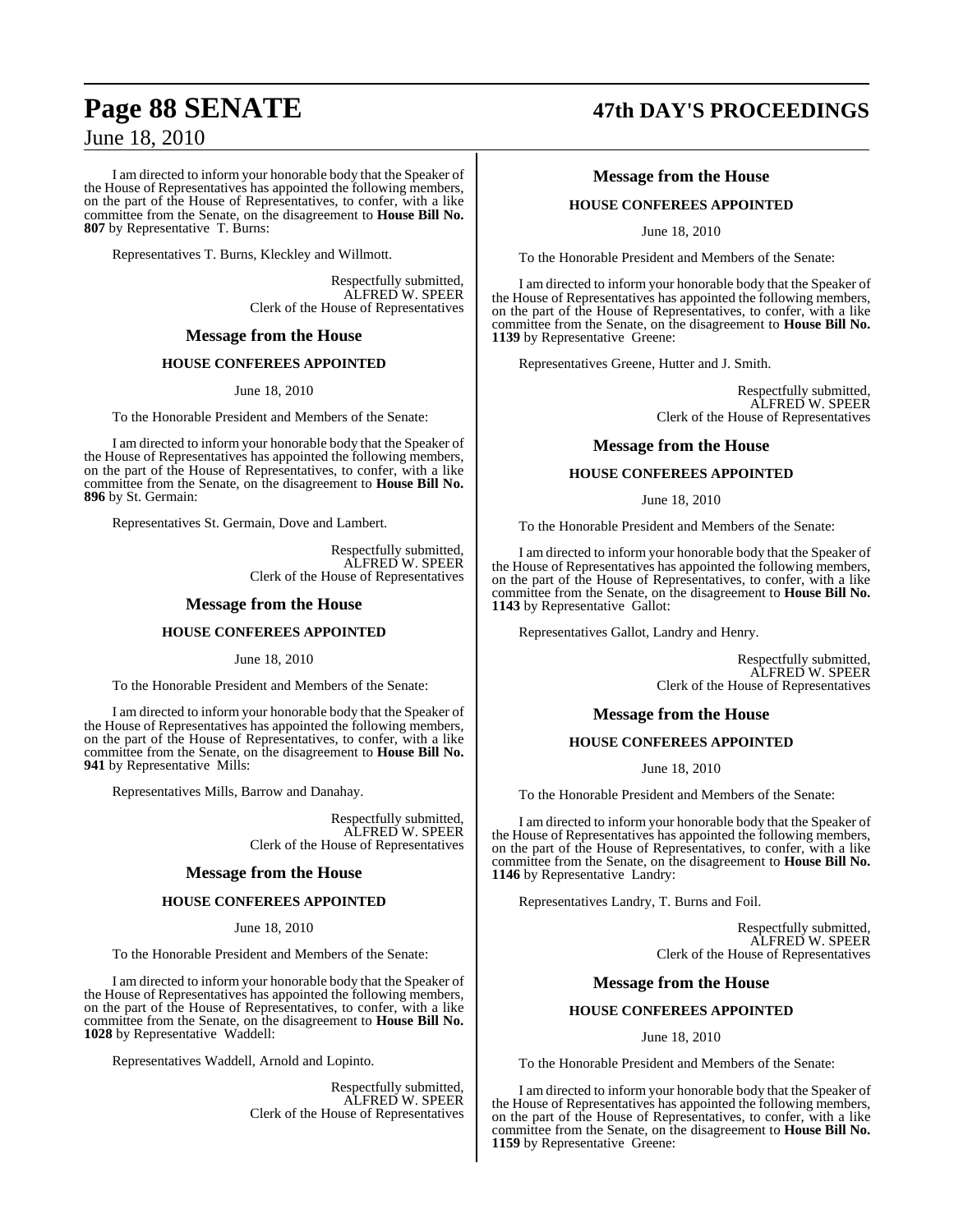# **47th DAY'S PROCEEDINGS Page 89 SENATE**

Representatives Greene, T. Burns and Johnson.

Respectfully submitted, ALFRED W. SPEER Clerk of the House of Representatives

#### **Message from the House**

#### **HOUSE CONFEREES APPOINTED**

June 18, 2010

To the Honorable President and Members of the Senate:

I am directed to inform your honorable body that the Speaker of the House of Representatives has appointed the following members, on the part of the House of Representatives, to confer, with a like committee from the Senate, on the disagreement to **House Bill No. 1264** by Representative LaFonta:

Representatives LaFonta, Wooton and Hines.

Respectfully submitted, ALFRED W. SPEER Clerk of the House of Representatives

#### **Message from the House**

#### **HOUSE CONFEREES APPOINTED**

June 18, 2010

To the Honorable President and Members of the Senate:

I am directed to inform your honorable body that the Speaker of the House of Representatives has appointed the following members, on the part of the House of Representatives, to confer, with a like committee from the Senate, on the disagreement to **House Bill No. 1277** by Representative Roy:

Representatives Roy, Hutter and Montoucet.

Respectfully submitted, ALFRED W. SPEER Clerk of the House of Representatives

#### **Message from the House**

#### **HOUSE CONFEREES APPOINTED**

June 18, 2010

To the Honorable President and Members of the Senate:

I am directed to inform your honorable body that the Speaker of the House of Representatives has appointed the following members, on the part of the House of Representatives, to confer, with a like committee from the Senate, on the disagreement to **House Bill No. 1293** by Representative Pugh:

Representatives Pugh, Barrow and Carmody.

Respectfully submitted, ALFRED W. SPEER Clerk of the House of Representatives

#### **Message from the House**

#### **HOUSE CONFEREES APPOINTED**

June 18, 2010

To the Honorable President and Members of the Senate:

# June 18, 2010

I am directed to inform your honorable body that the Speaker of the House of Representatives has appointed the following members, on the part of the House of Representatives, to confer, with a like committee from the Senate, on the disagreement to **House Bill No. 1350** by Representative Arnold:

Representatives Arnold, Ellington and White.

Respectfully submitted, ALFRED W. SPEER Clerk of the House of Representatives

#### **Message from the House**

#### **HOUSE CONFEREES APPOINTED**

June 18, 2010

To the Honorable President and Members of the Senate:

I am directed to inform your honorable body that the Speaker of the House of Representatives has appointed the following members, on the part of the House of Representatives, to confer, with a like committee from the Senate, on the disagreement to **House Bill No. 1357** by Representative Baldone:

Representatives Baldone, Wooton and Johnson.

Respectfully submitted, ALFRED W. SPEER Clerk of the House of Representatives

#### **Message from the House**

#### **HOUSE CONFEREES APPOINTED**

June 18, 2010

To the Honorable President and Members of the Senate:

I am directed to inform your honorable body that the Speaker of the House of Representatives has appointed the following members, on the part of the House of Representatives, to confer, with a like committee from the Senate, on the disagreement to **Senate Bill No. 58** by Senator B. Gautreaux:

Representatives Robideaux, Pearson and Downs.

Respectfully submitted, ALFRED W. SPEER Clerk of the House of Representatives

#### **Message from the House**

#### **HOUSE CONFEREES APPOINTED**

June 18, 2010

To the Honorable President and Members of the Senate:

I am directed to inform your honorable body that the Speaker of the House of Representatives has appointed the following members, on the part of the House of Representatives, to confer, with a like committee from the Senate, on the disagreement to **Senate Bill No. 228** by Senator Duplessis:

Representatives Arnold, Waddell and Lopinto.

Respectfully submitted, ALFRED W. SPEER Clerk of the House of Representatives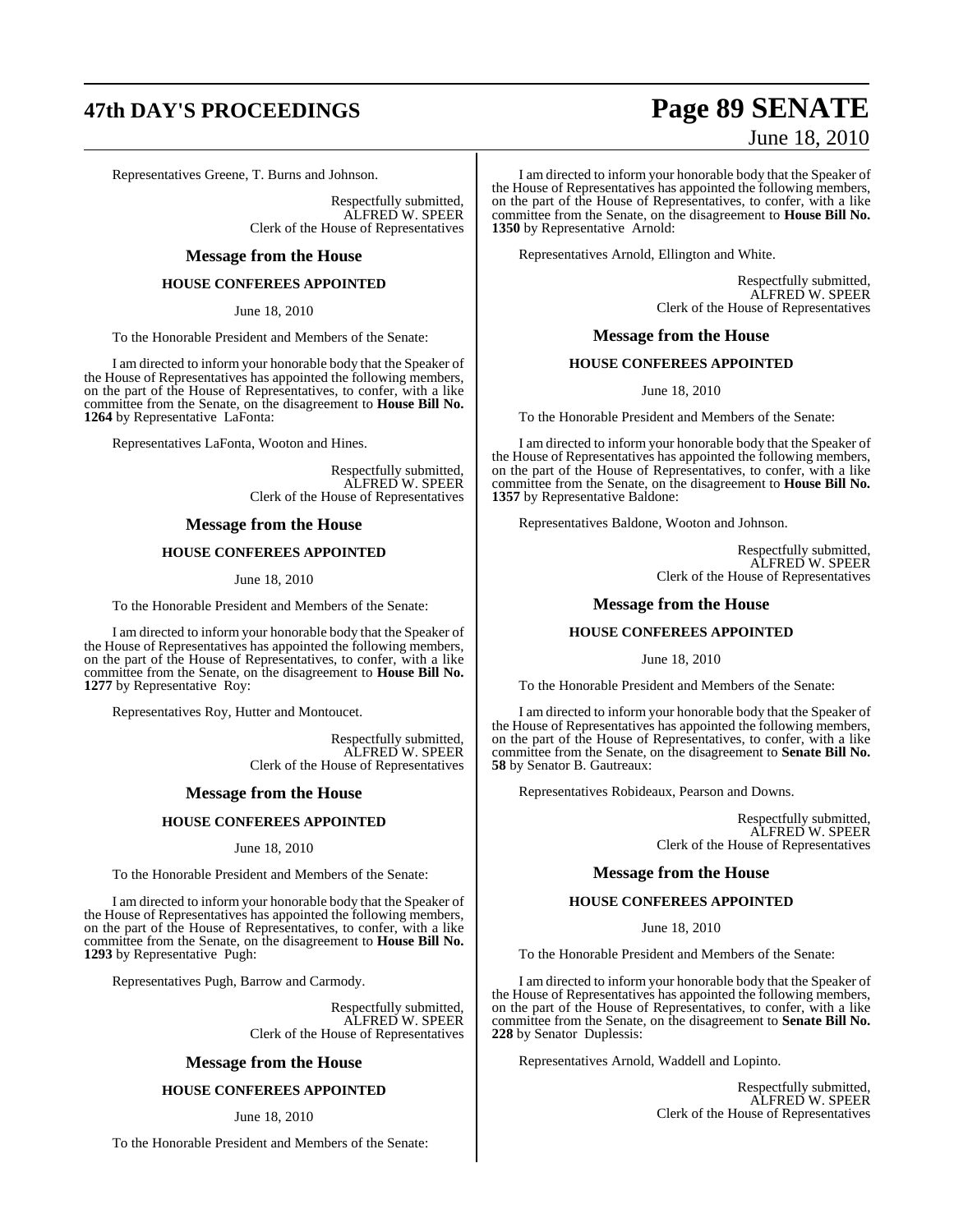#### **Message from the House**

#### **HOUSE CONFEREES APPOINTED**

#### June 18, 2010

To the Honorable President and Members of the Senate:

I am directed to inform your honorable body that the Speaker of the House of Representatives has appointed the following members, on the part of the House of Representatives, to confer, with a like committee from the Senate, on the disagreement to **Senate Bill No. 233** by Senator Heitmeier:

Representatives Abramson, Wooton and Lopinto.

Respectfully submitted, ALFRED W. SPEER Clerk of the House of Representatives

#### **Message from the House**

#### **HOUSE CONFEREES APPOINTED**

#### June 18, 2010

To the Honorable President and Members of the Senate:

I am directed to inform your honorable body that the Speaker of the House of Representatives has appointed the following members, on the part of the House of Representatives, to confer, with a like committee from the Senate, on the disagreement to **Senate Bill No. 299** by Senator Donahue:

Representatives Morris, Fannin and Geymann.

Respectfully submitted, ALFRED W. SPEER Clerk of the House of Representatives

#### **Message from the House**

#### **HOUSE CONFEREES APPOINTED**

June 18, 2010

To the Honorable President and Members of the Senate:

I am directed to inform your honorable body that the Speaker of the House of Representatives has appointed the following members, on the part of the House of Representatives, to confer, with a like committee from the Senate, on the disagreement to **Senate Bill No. 477** by Senator N. Gautreaux:

Representatives Gallot, Brossett and Ligi.

Respectfully submitted, ALFRED W. SPEER Clerk of the House of Representatives

#### **Message from the House**

#### **HOUSE CONFEREES APPOINTED**

#### June 18, 2010

To the Honorable President and Members of the Senate:

I am directed to inform your honorable body that the Speaker of the House of Representatives has appointed the following members, on the part of the House of Representatives, to confer, with a like committee from the Senate, on the disagreement to **Senate Bill No. 488** by Senator Nevers:

# **Page 90 SENATE 47th DAY'S PROCEEDINGS**

Representatives Ritchie, A. Badon and Hoffmann.

Respectfully submitted, ALFRED W. SPEER Clerk of the House of Representatives

#### **Message from the House**

#### **HOUSE CONFEREES APPOINTED**

June 18, 2010

To the Honorable President and Members of the Senate:

I am directed to inform your honorable body that the Speaker of the House of Representatives has appointed the following members, on the part of the House of Representatives, to confer, with a like committee from the Senate, on the disagreement to **Senate Bill No. 693** by Senator Morrish:

Representatives Perry, Hutter and Champagne.

Respectfully submitted, ALFRED W. SPEER Clerk of the House of Representatives

#### **Message from the House**

#### **HOUSE CONFEREES APPOINTED**

June 18, 2010

To the Honorable President and Members of the Senate:

I am directed to inform your honorable body that the Speaker of the House of Representatives has appointed the following members, on the part of the House of Representatives, to confer, with a like committee from the Senate, on the disagreement to **Senate Bill No. 722** by Senator Appel:

Representatives Henry, Gallot and Lorusso.

Respectfully submitted, ALFRED W. SPEER Clerk of the House of Representatives

#### **Message from the House**

#### **HOUSE CONFEREES APPOINTED**

June 18, 2010

To the Honorable President and Members of the Senate:

I am directed to inform your honorable body that the Speaker of the House of Representatives has appointed the following members, on the part of the House of Representatives, to confer, with a like committee from the Senate, on the disagreement to **Senate Bill No. 774** by Senator Claitor:

Representatives Leger, Wooton and White.

Respectfully submitted, ALFRED W. SPEER Clerk of the House of Representatives

#### **Message from the House**

#### **HOUSE CONFEREES APPOINTED**

#### June 18, 2010

To the Honorable President and Members of the Senate: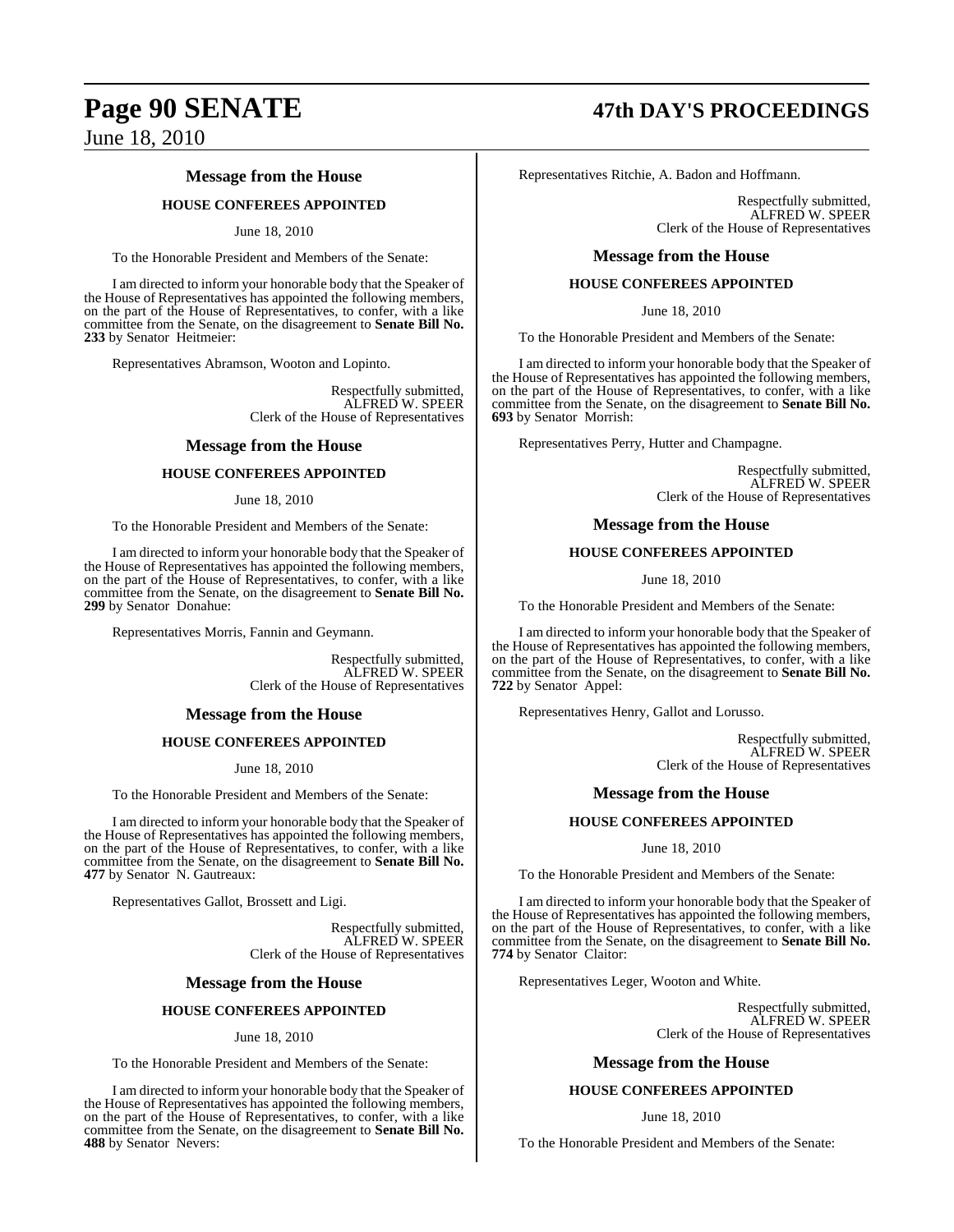# **47th DAY'S PROCEEDINGS Page 91 SENATE**

I am directed to inform your honorable body that the Speaker of the House of Representatives has appointed the following members, on the part of the House of Representatives, to confer, with a like committee from the Senate, on the disagreement to **Senate Bill No. 781** by Senator N. Gautreaux:

Representatives Thibaut, Gallot and Lorusso.

Respectfully submitted, ALFRED W. SPEER Clerk of the House of Representatives

#### **Message from the House**

#### **HOUSE CONFEREES APPOINTED**

June 18, 2010

To the Honorable President and Members of the Senate:

I am directed to inform your honorable body that the Speaker of the House of Representatives has appointed the following members, on the part of the House of Representatives, to confer, with a like committee from the Senate, on the disagreement to **Senate Bill No. 791** by Senator Adley:

Representatives H. Burns, Gallot and J. Smith.

Respectfully submitted, ALFRED W. SPEER Clerk of the House of Representatives

#### **Message from the House**

#### **HOUSE CONFEREES APPOINTED**

June 18, 2010

To the Honorable President and Members of the Senate:

I am directed to inform your honorable body that the Speaker of the House of Representatives has appointed the following members, on the part of the House of Representatives, to confer, with a like committee from the Senate, on the disagreement to **House Bill No. 234** by Representative Carter:

Representatives Billiot vice G. Jackson.

Respectfully submitted, ALFRED W. SPEER Clerk of the House of Representatives

#### **Appointment of Conference Committee on Senate Bill No. 436**

The President of the Senate announced the following change in the Conference Committee membership on the disagreement on Senate Bill No. 436:

> Senator Martiny, vice Senator Murray.

#### **Message from the House**

#### **CONSIDERATION OF A BILL ON THIRD READING**

#### June 18, 2010

To the Honorable President and Members of the Senate:

I am directed to inform your honorable body that the House of Representatives has agreed by two-thirds vote of the elected members to allow the Senate to consider **House Bill No. 1171** by

# June 18, 2010

Representative Tucker on Third Reading after 6:00 o'clock P.M. on the 82<sup>nd</sup> Calendar Day of this Regular Session.

Respectfully submitted, ALFRED W. SPEER Clerk of the House of Representatives

#### **Message from the House**

#### **CONSIDERATION OF A BILL ON THIRD READING**

June 18, 2010

To the Honorable President and Members of the Senate:

I am directed to inform your honorable body that the House of Representatives has agreed by two-thirds vote of the elected members to allow the Senate to consider **House Bill No. 1417** by Representative Tucker on Third Reading after 6:00 o'clock P.M. on the 82nd Calendar Day of this Regular Session.

> Respectfully submitted, ALFRED W. SPEER Clerk of the House of Representatives

## **HOUSE BILL NO. 1493— (Substitute for House Bill No. 1327 by Representative Barrow)** BY REPRESENTATIVE BARROW

AN ACT

To establish requirements for the closure of the Earl K. Long Medical Center by the Board of Supervisors of the Louisiana State University and Agricultural and Mechanical College and the transfer of the hospital's medical education and inpatient hospital care services to Our Lady of the Lake Regional Medical Center; to provide for the submission of reports; and to provide for related matters.

#### **Motion to Consider**

Senator Broome moved the adoption of a motion to allow the Senate to consider House Bill No. 1493 on Third Reading and Final Passage, subject to call, after 6:00 o'clock P.M. on the  $82<sup>nd</sup>$  calendar day, pursuant to the consent of the House.

### **ROLL CALL**

The roll was called with the following result:

#### YEAS

| Mr. President<br>Adlev<br>Alario<br>Appel<br><b>Broome</b><br>Chabert<br>Cheek<br>Crowe<br>Dorsey<br>Duplessis<br>Total - 30 | Gautreaux B<br>Gautreaux N<br>Guillory<br>Hebert<br>Heitmeier<br>Jackson<br>LaFleur<br>Marionneaux<br>Martiny<br>McPherson<br><b>NAYS</b> | Michot<br>Morrish<br>Mount<br>Murray<br><b>Nevers</b><br>Peterson<br>Ouinn<br>Shaw<br>Smith<br>Thompson |
|------------------------------------------------------------------------------------------------------------------------------|-------------------------------------------------------------------------------------------------------------------------------------------|---------------------------------------------------------------------------------------------------------|
| Erdev<br>Total - 3                                                                                                           | Kostelka<br><b>ABSENT</b>                                                                                                                 | Walsworth                                                                                               |
| Amedee<br>Claitor<br>Total - 6                                                                                               | Donahue<br>Long                                                                                                                           | Morrell<br>Riser                                                                                        |

The Chair declared that the motion to allow the Senate to consider House Bill No. 1493 after 6:00 o'clock P.M. on the 82nd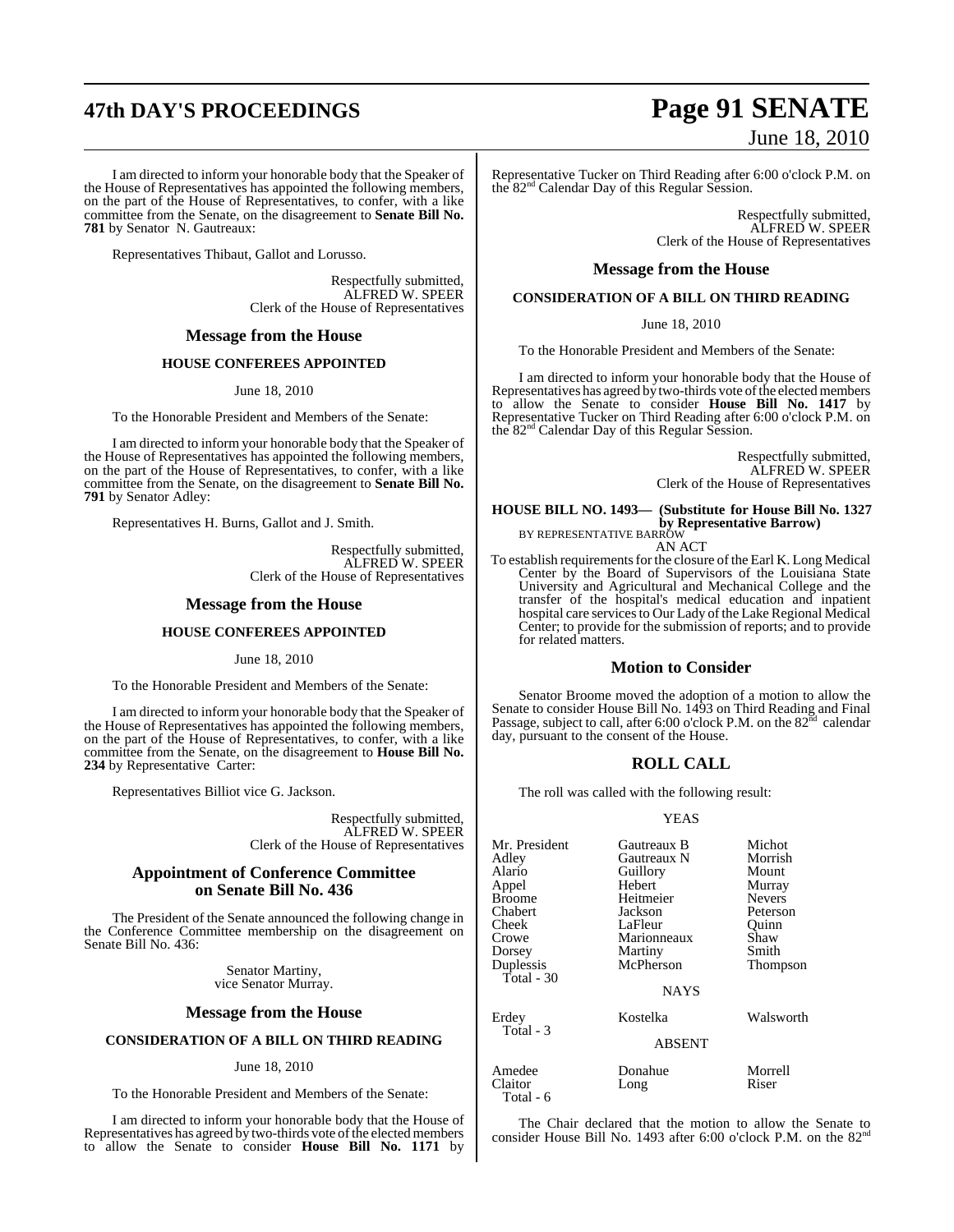calendar day was adopted and the bill may be considered pursuant to the consent of the House.

#### **HOUSE BILL NO. 1173—** BY REPRESENTATIVE TUCKER

AN ACT

To enact R.S. 39:136, relative to the deposit and expenditure of federal funds; to provide for legislative approval of any Action Plan or Proposed Action Plan Amendment relative to recovery from Hurricanes Katrina, Rita, Gustav, or Ike; to require legislative approval of certain contracts and cooperative endeavor agreements, and modificationsto certain contracts and cooperative endeavor agreements executed pursuant to such Action Plan or Action Plan Amendments; and to provide for related matters.

#### **Motion to Consider**

Senator Murray moved the adoption of a motion to allow the Senate to consider House Bill No. 1173 on Third Reading and Final Passage, subject to call, after 6:00 o'clock P.M. on the 82nd calendar day, pursuant to the consent of the House.

### **ROLL CALL**

The roll was called with the following result:

#### **YEAS**

| Mr. President<br>Adley<br>Alario<br>Appel<br><b>Broome</b><br>Chabert<br>Cheek<br>Crowe | Erdey<br>Gautreaux B<br>Gautreaux N<br>Hebert<br>Heitmeier<br>Kostelka<br>LaFleur<br>Long | Morrish<br>Mount<br>Murray<br><b>Nevers</b><br>Ouinn<br>Riser<br>Shaw<br>Smith |
|-----------------------------------------------------------------------------------------|-------------------------------------------------------------------------------------------|--------------------------------------------------------------------------------|
| Donahue<br>Dorsey<br>Duplessis<br>Total $-32$                                           | Marionneaux<br>Martiny<br>Michot<br><b>NAYS</b>                                           | Thompson<br>Walsworth                                                          |
| Total - 0                                                                               | <b>ABSENT</b>                                                                             |                                                                                |
| Amedee<br>Claitor<br>Guillory                                                           | Jackson<br>McPherson<br>Morrell                                                           | Peterson                                                                       |

The Chair declared that the motion to allow the Senate to consider House Bill No. 1173 after 6:00 o'clock P.M. the 82nd calendar day was adopted and the bill may be considered pursuant to the consent of the House.

#### **Rules Suspension**

Senator N. Gautreaux asked for a suspension of the rules to reconsider the vote by which House Bill No. 1188 was indefinitely postponed.

Senator Amedee objected.

Total - 7

#### **ROLL CALL**

The roll was called with the following result:

#### YEAS

| Adley<br>Alario | Gautreaux B<br>Guillory | Morrish<br>Mount |
|-----------------|-------------------------|------------------|
| Appel           | Hebert                  | Murray           |
| <b>Broome</b>   | Heitmeier               | <b>Nevers</b>    |

# **Page 92 SENATE 47th DAY'S PROCEEDINGS**

| Chabert<br>Cheek<br>Donahue<br>Dorsey<br>Duplessis<br>Erdev<br>Total - 29 | Jackson<br>LaFleur<br>Long<br>Marionneaux<br>Martiny<br>Michot<br><b>NAYS</b> | Riser<br>Shaw<br>Smith<br><b>Thompson</b><br>Walsworth |
|---------------------------------------------------------------------------|-------------------------------------------------------------------------------|--------------------------------------------------------|
| Kostelka<br>Total - 2                                                     | Morrell<br><b>ABSENT</b>                                                      |                                                        |
| Mr. President<br>Amedee<br>Claitor<br>Total - 8                           | Crowe<br>Gautreaux N<br>McPherson                                             | Peterson<br>Ouinn                                      |

The Chair declared the vote was reconsidered.

**HOUSE BILL NO. 1188—**

BY REPRESENTATIVE HARDY AN ACT

To enact R.S. 17:62.1; relative to the Lafayette Parish school system; to provide relative to guidelines and procedures regarding the transportation of students on field trips within or outside the geographic boundaries of the school system, including equipment used, driver compensation, and operational costs; to provide limitations; to provide applicability; to provide effectiveness; to provide an effective date; and to provide for related matters.

The bill was read by title and referred to the Legislative Bureau.

#### **SENATE BILL NO. 1—**

BY SENATOR CHAISSON A JOINT RESOLUTION

Proposing to amend Article VII, Section 10.3(A)(2) and (C) of the Constitution of Louisiana, relative to the Budget Stabilization Fund; to provide for the dedication and deposit of certain revenues into the Budget Stabilization Fund; to delete the provisions relative to the amount of mineral revenues received by the state before mineral revenues may be deposited into the Budget Stabilization Fund; to provide for incorporation of monies in the Budget Stabilization Fund into the official forecast for the current fiscal year and the next fiscal year in certain circumstances; to direct the treasurer to transfer monies from the Budget Stabilization Fund to the state general fund in certain circumstances; to suspend or reduce deposits into the Budget Stabilization Fund in certain circumstances; and to specify an election for submission of the proposition to electors; and provide a ballot proposition.

#### **Motion to Consider**

Senator Chaisson moved the adoption of a motion to allow the House to consider Senate Bill No.  $1$  on Third Reading and Final Passage, after 6:00 o'clock P.M. on the  $82<sup>nd</sup>$  calendar day.

#### **ROLL CALL**

The roll was called with the following result:

#### YEAS

| Mr. President | Gautreaux B | Morrisl       |
|---------------|-------------|---------------|
| Adley         | Gautreaux N | Mount         |
| Alario        | Hebert      | Murray        |
| Appel         | Heitmeier   | <b>Nevers</b> |
| <b>Broome</b> | Jackson     | Peterso       |
| Chabert       | Kostelka    | Ouinn         |
| Cheek         | LaFleur     | Riser         |
| Claitor       | Long        | Shaw          |
| Crowe         | Marionneaux | Smith         |

Morrish Nevers Peterson<br>Ouinn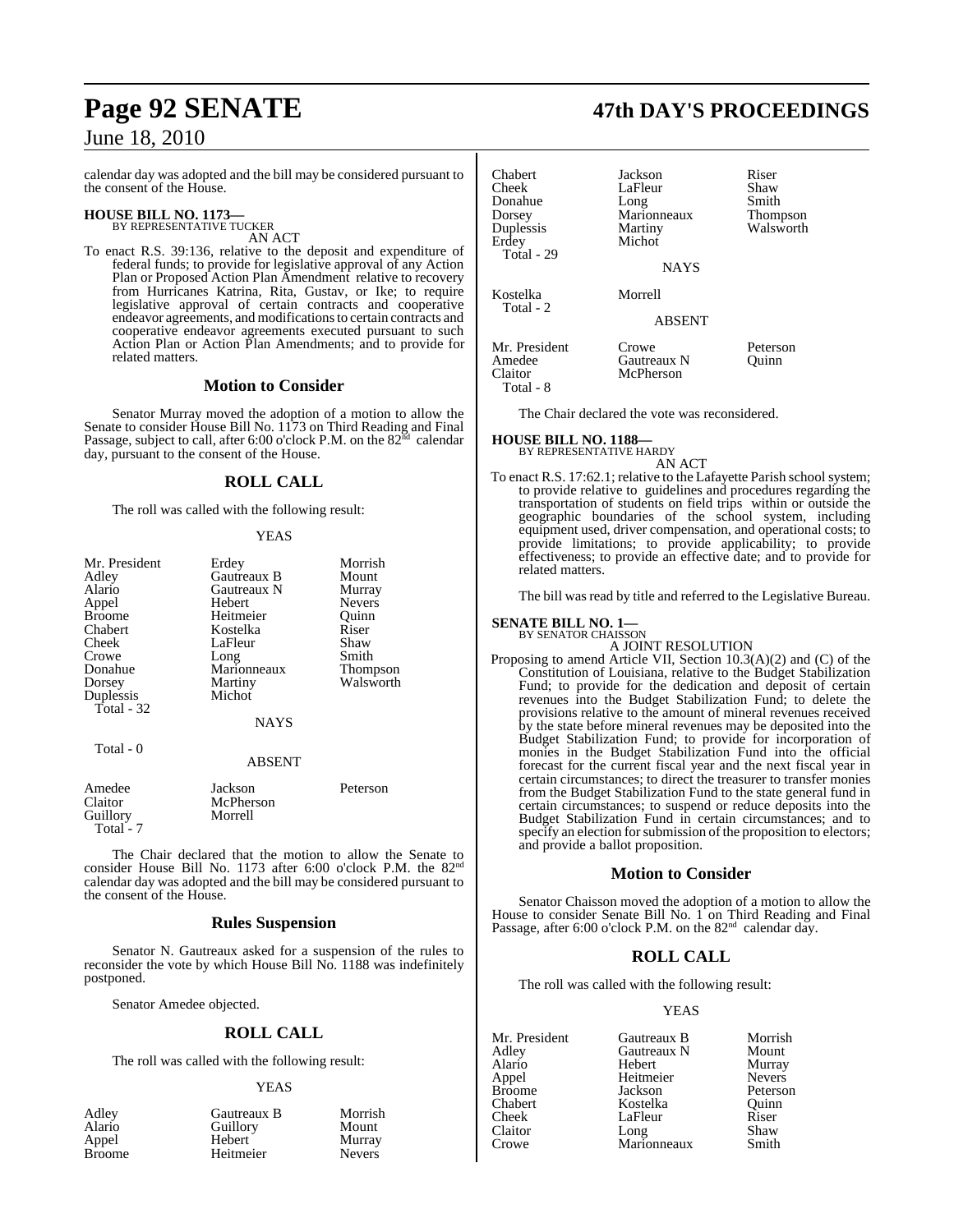# **47th DAY'S PROCEEDINGS Page 93 SENATE**

| Donahue           | Martiny     | <b>Thompson</b> |
|-------------------|-------------|-----------------|
| Dorsey            | McPherson   | Walsworth       |
| Duplessis         | Michot      |                 |
| Erdey             | Morrell     |                 |
| <b>Total - 37</b> |             |                 |
|                   | <b>NAYS</b> |                 |

Total - 0

Amedee Guillory

Total - 2

The Chair declared that the motion to allow the House to consider Senate Bill No. 1 after 6:00 o'clock P.M. on the  $82<sup>nd</sup>$ calendar day was adopted and the bill may be considered.

ABSENT

#### **Messages from the House**

The following Messages from the House were received and read as follows:

#### **Message from the House**

#### **RELATIVE TO CONSIDERATION AFTER 82ND CALENDAR DAY**

June 18, 2010

To the Honorable President and Members of the Senate:

I am directed to inform your honorable body that the House, by a record vote of two-thirds of its elected members, has adopted a motion to consider **Senate Bill No. 1** on Third Reading and Final Passage after 6:00 o'clock P.M. on the 82<sup>nd</sup> calendar day and ask the Senate to concur in the same.

> Respectfully submitted, ALFRED W. SPEER Clerk of the House of Representatives

#### **Message from the House**

#### **RELATIVE TO CONSIDERATION AFTER 82ND CALENDAR DAY**

June 18, 2010

To the Honorable President and Members of the Senate:

I am directed to inform your honorable body that the House, by a record vote of two-thirds of its elected members, has adopted a motion to consider **Senate Bill No. 2** on Third Reading and Final Passage after 6:00 o'clock P.M. on the 82<sup>nd</sup> calendar day and ask the Senate to concur in the same.

> Respectfully submitted, ALFRED W. SPEER Clerk of the House of Representatives

# **SENATE BILL NO. 2—**<br>BY SENATOR CHAISSON

#### AN ACT

To amend and reenact R.S.  $39:94(A)(2)$  and (C), relative to the Budget Stabilization Fund; to provide for the dedication and deposit of certain revenues into the Budget Stabilization Fund; to delete the provisions relative to the amount of mineral revenues received by the state before mineral revenues may be deposited into the Budget Stabilization Fund; to provide for the incorporation of monies in the Budget Stabilization Fund into the official forecast for the current fiscal year and the next fiscal year; to direct the treasurer to transfer monies from the Budget Stabilization Fund to the state general fund in certain circumstances; to suspend or reduce deposits into the Budget

# June 18, 2010

Stabilization Fund in certain circumstances; to provide for an effective date; and to provide for related matters.

#### **Motion to Consider**

Senator Chaisson moved the adoption of a motion to allow the House to consider Senate Bill No. 2 on Third Reading and Final Passage, after 6:00 o'clock P.M. on the  $82<sup>nd</sup>$  calendar day.

## **ROLL CALL**

The roll was called with the following result:

|  | v |
|--|---|
|  |   |

| Mr. President | Erdey       | Michot        |
|---------------|-------------|---------------|
| Adley         | Gautreaux B | Morrell       |
| Alario        | Gautreaux N | Morrish       |
| Amedee        | Guillory    | Mount         |
| Appel         | Hebert      | Murray        |
| <b>Broome</b> | Heitmeier   | <b>Nevers</b> |
| Chabert       | Jackson     | Peterson      |
| Cheek         | Kostelka    | Quinn         |
| Claitor       | LaFleur     | Riser         |
| Crowe         | Long        | Shaw          |
| Donahue       | Marionneaux | Smith         |
| Dorsey        | Martiny     | Thompson      |
| Duplessis     | McPherson   | Walsworth     |
| Total - 39    |             |               |

**NAYS** 

ABSENT

Total - 0

Total - 0

The Chair declared that the motion to allow the House to consider Senate Bill No. 2 after 6:00 P.M. o'clock P.M. on the 82<sup>nd</sup> calendar day was adopted and the bill may be considered.

# **HOUSE BILL NO. 1457—** BY REPRESENTATIVE MONICA

AN ACT

To amend and reenact R.S. 9:2347(M), R.S. 39:996, and R.S. 51:1160 and to enact R.S. 39:1002, relative to payments in lieu of taxes, fees, and charges paid by a lessee to a political subdivision, industrial development board, or certain public trust; to provide that certain payments, fees, and charges paid by a lessee to a political subdivision, industrial development board, or certain public trust under certain circumstances shall be statutory impositions; and to provide for related matters.

#### **Motion to Consider**

Senator Amedee moved the adoption of a motion to allow the Senate to consider House Bill No. 1457 on Third Reading and Final<br>Passage, subject to call, after 6:00 o'clock P.M. on the 82<sup>nd</sup> calendar day, pursuant to the consent of the House.

## **ROLL CALL**

The roll was called with the following result:

#### YEAS

| Mr. President | Gautreaux B | Morrell       |
|---------------|-------------|---------------|
| Adley         | Gautreaux N | Morrish       |
| Alario        | Guillory    | Mount         |
| Appel         | Hebert      | Murray        |
| <b>Broome</b> | Jackson     | <b>Nevers</b> |
| Chabert       | Kostelka    | Peterson      |
| Cheek         | LaFleur     | Ouinn         |
| Crowe         | Long        | Riser         |
| Donahue       | Marionneaux | Shaw          |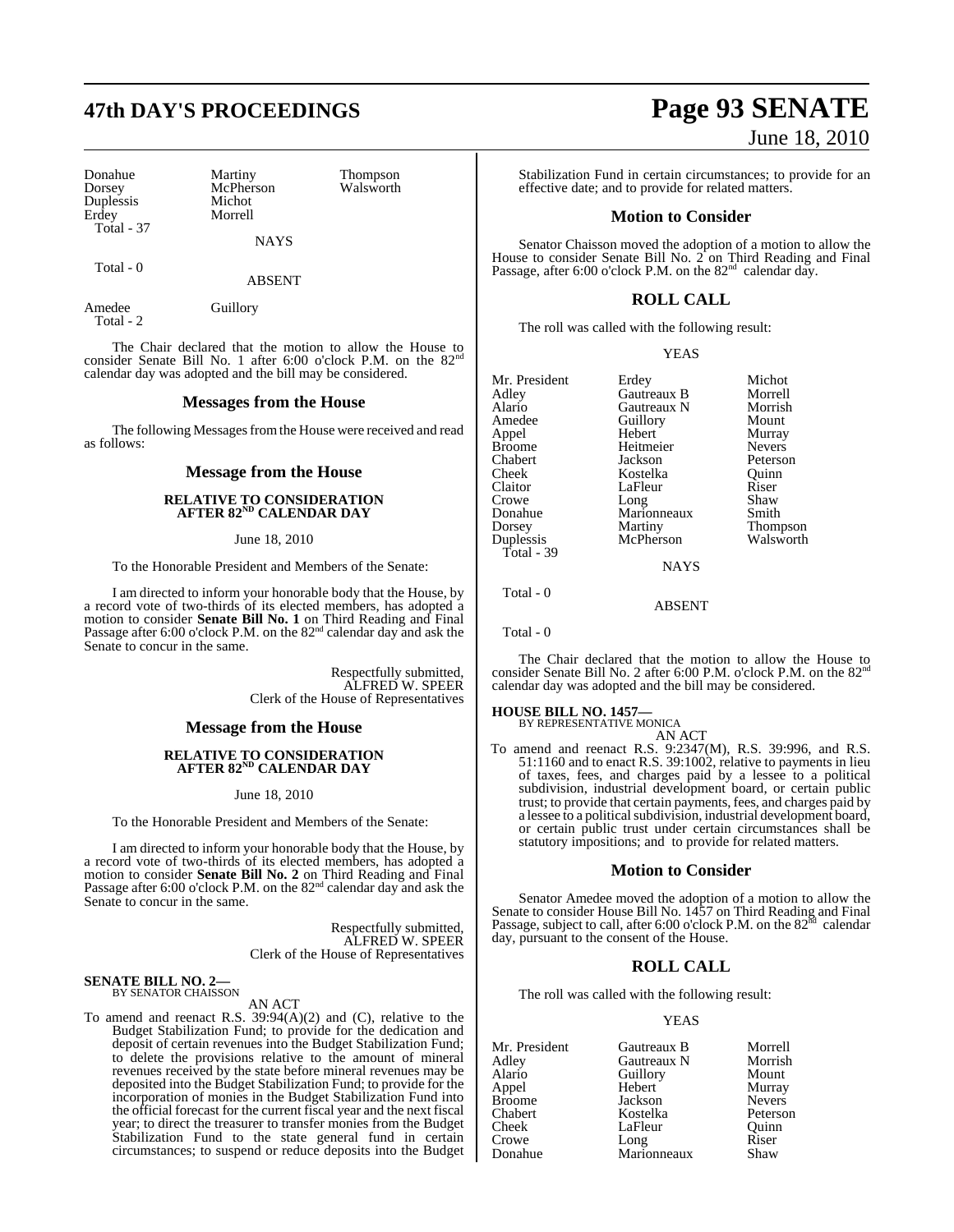Total - 3

| Dorsey<br>Duplessis<br>Erdey<br>Total - $36$ | Martiny<br>McPherson<br>Michot | Smith<br><b>Thompson</b><br>Walsworth |
|----------------------------------------------|--------------------------------|---------------------------------------|
|                                              | <b>NAYS</b>                    |                                       |
| Total - 0                                    | <b>ABSENT</b>                  |                                       |
| Amedee                                       | Claitor                        | Heitmeier                             |

The Chair declared that the motion to allow the Senate to consider House Bill No. 1457 after 6:00 o'clock P.M. on the 82<sup>nd</sup> calendar day was adopted and the bill may be considered pursuant to the consent of the House.

#### **Messages from the House**

The following Messages from the House were received and read as follows:

#### **Message from the House**

#### **CONSIDERATION OF A BILL ON THIRD READING**

#### June 18, 2010

To the Honorable President and Members of the Senate:

I am directed to inform your honorable body that the House of Representatives has agreed by two-thirds vote of the elected members to allow the Senate to consider **House Bill No. 1173** by Representative Tucker on Third Reading after 6:00 o'clock P.M. on the 82nd Calendar Day of this Regular Session.

> Respectfully submitted, ALFRED W. SPEER Clerk of the House of Representatives

#### **Message from the House**

#### **CONSIDERATION OF A BILL ON THIRD READING**

June 18, 2010

To the Honorable President and Members of the Senate:

I am directed to inform your honorable body that the House of Representatives has agreed by two-thirds vote of the elected members to allow the Senate to consider **House Bill No. 1493** by Representative Barrow on Third Reading after 6:00 o'clock P.M. on the 82nd Calendar Day of this Regular Session.

> Respectfully submitted, ALFRED W. SPEER Clerk of the House of Representatives

#### **Rules Suspended**

Senator Chaisson asked for and obtained a suspension of the rules to take up at this time:

> **House Bills and Joint Resolutions on Third Reading and Final Passage, Subject to Call**

### **Called from the Calendar**

Senator Chaisson asked that House Bill No. 1417 be called from the Calendar.

# **Page 94 SENATE 47th DAY'S PROCEEDINGS**

# **HOUSE BILL NO. 1417—** BY REPRESENTATIVE TUCKER

AN ACT

To appropriate funds for Fiscal Year 2010-2011 to defray the expenses ofthe Louisiana Legislature, including the expenses of the House of Representatives and the Senate, of legislative service agencies, and of the Louisiana State Law Institute; to provide for the salary, expenses and allowances of members, officers, staff and agencies of the Legislature; to provide with respect to the appropriations and allocations herein made; and to provide for related matters.

#### **Floor Amendments**

Senator Marionneaux proposed the following amendments.

#### **SENATE FLOOR AMENDMENTS**

Amendments proposed by Senator Marionneaux to Engrossed House Bill No. 1417 by Representative Tucker

#### AMENDMENT NO. 1

On page 3, line 2, at the end of the line, after "Senate." insert the following: "Of the funds appropriated for the House of Representatives and Senate, no employee shall be paid overtime compensation in excess of 100 hours annually, such additional overtime shall be credited as compensatory time.

#### **Motion**

Senator Walsworth moved the previous question on the entire subject matter.

Senator Hebert objected.

### **ROLL CALL**

The roll was called with the following result:

#### YEAS

| Mr. President<br>Alario<br>Appel<br>Chabert<br>Cheek<br>Claitor<br>Crowe<br>Donahue<br>Dorsey<br>Total - 26 | Duplessis<br>Erdey<br>Gautreaux B<br>Jackson<br>Kostelka<br>LaFleur<br>Long<br>Michot<br>Morrish | Mount<br><b>Nevers</b><br>Ouinn<br>Riser<br>Shaw<br>Smith<br>Thompson<br>Walsworth |
|-------------------------------------------------------------------------------------------------------------|--------------------------------------------------------------------------------------------------|------------------------------------------------------------------------------------|
|                                                                                                             | <b>NAYS</b>                                                                                      |                                                                                    |
| Adley<br>Amedee<br>Gautreaux N<br>Hebert<br>Total - 10                                                      | Heitmeier<br>Marionneaux<br>McPherson<br>Morrell<br><b>ABSENT</b>                                | Murray<br>Peterson                                                                 |

Broome Guillory Martiny Total - 3

The Chair declared the previous question was called on the entire subject matter.

Senator Marionneaux moved adoption of the amendments.

Senator Chaisson objected.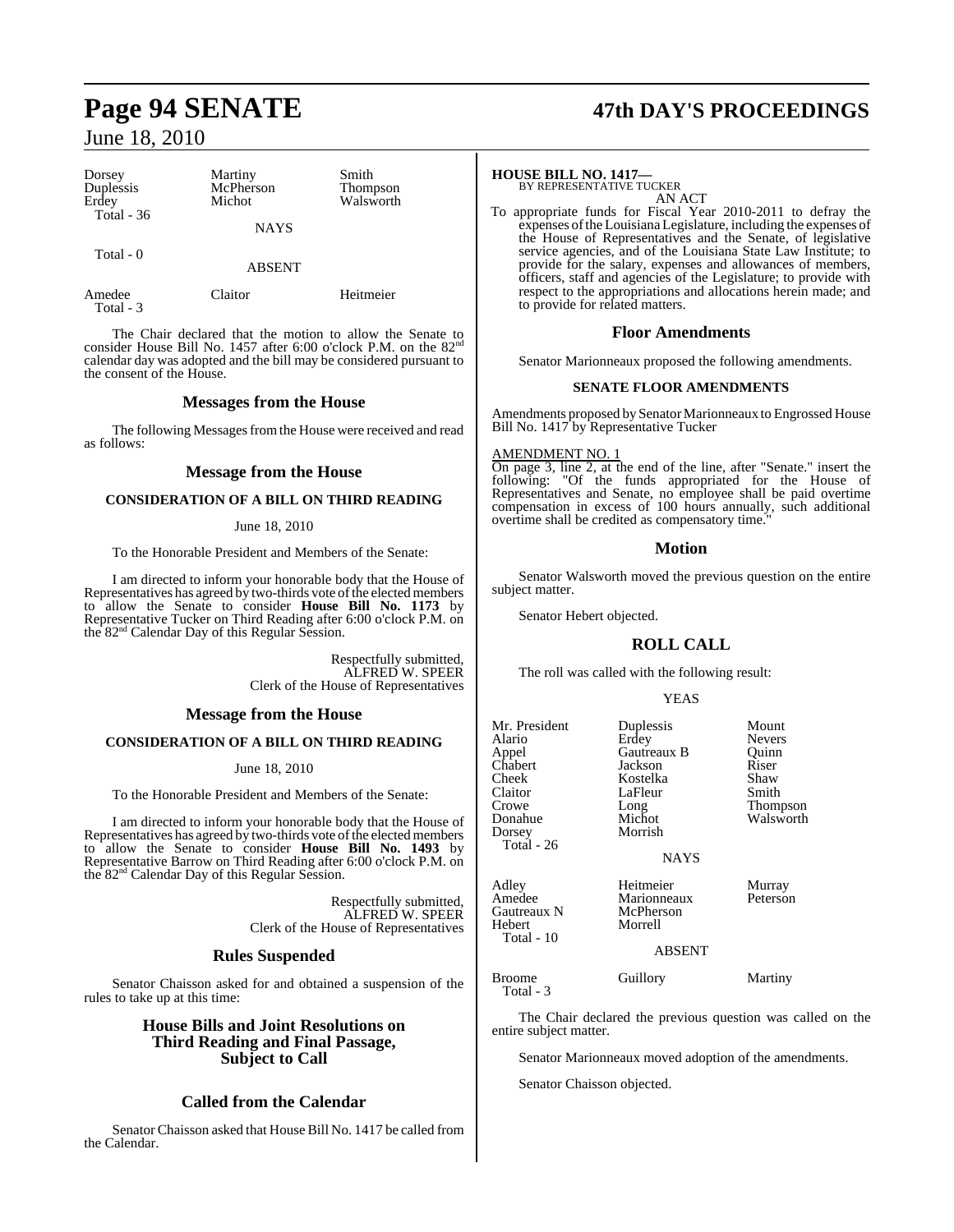# **47th DAY'S PROCEEDINGS Page 95 SENATE**

## **ROLL CALL**

The roll was called with the following result:

#### YEAS

| Adley<br>Amedee<br>Donahue<br>Gautreaux N<br>Total - 11                                                                 | Hebert<br>Marionneaux<br>McPherson<br>Morrell<br><b>NAYS</b>                                                 | Peterson<br>Quinn<br>Riser                                                            |
|-------------------------------------------------------------------------------------------------------------------------|--------------------------------------------------------------------------------------------------------------|---------------------------------------------------------------------------------------|
| Mr. President<br>Alario<br>Appel<br>Broome<br>Chabert<br>Cheek<br>Claitor<br>Crowe<br>Dorsey<br>Duplessis<br>Total - 28 | Erdey<br>Gautreaux B<br>Guillory<br>Heitmeier<br>Jackson<br>Kostelka<br>LaFleur<br>Long<br>Martiny<br>Michot | Morrish<br>Mount<br>Murray<br><b>Nevers</b><br>Shaw<br>Smith<br>Thompson<br>Walsworth |
|                                                                                                                         | ABSENT                                                                                                       |                                                                                       |

Total - 0

The Chair declared the amendments were rejected.

The bill was read by title. Senator Chaisson moved the final passage of the bill.

#### **ROLL CALL**

The roll was called with the following result:

#### YEAS

| Mr. President<br>Adley<br>Alario<br>Amedee<br>Appel<br><b>Broome</b><br>Chabert<br>Cheek<br>Claitor<br>Crowe<br>Donahue<br>Dorsey | Erdey<br>Gautreaux B<br>Gautreaux N<br>Guillory<br>Hebert<br>Heitmeier<br>Jackson<br>Kostelka<br>LaFleur<br>Long<br>Marionneaux<br>Martiny | Michot<br>Morrell<br>Morrish<br>Mount<br>Murray<br><b>Nevers</b><br>Peterson<br>Ouinn<br>Riser<br>Shaw<br>Smith<br>Thompson |
|-----------------------------------------------------------------------------------------------------------------------------------|--------------------------------------------------------------------------------------------------------------------------------------------|-----------------------------------------------------------------------------------------------------------------------------|
| Duplessis                                                                                                                         | McPherson                                                                                                                                  | Walsworth                                                                                                                   |
| Total - $39$                                                                                                                      | <b>NAYS</b>                                                                                                                                |                                                                                                                             |
| Total - 0                                                                                                                         |                                                                                                                                            |                                                                                                                             |

#### ABSENT

Total - 0

The Chair declared the bill was passed and ordered it returned to the House. Senator Chaisson moved to reconsider the vote by which the bill was passed and laid the motion on the table.

#### **Called from the Calendar**

Senator Broome asked that House Bill No. 1493 be called from the Calendar.

# June 18, 2010

### **HOUSE BILL NO. 1493— (Substitute for House Bill No. 1327**

**by Representative Barrow)** BY REPRESENTATIVE BARROW

AN ACT

To establish requirements for the closure of the Earl K. Long Medical Center by the Board of Supervisors of the Louisiana State University and Agricultural and Mechanical College and the transfer of the hospital's medical education and inpatient hospital care services to Our Lady of the Lake Regional Medical Center; to provide for the submission of reports; and to provide for related matters.

#### **Floor Amendments**

Senator McPherson proposed the following amendments.

#### **SENATE FLOOR AMENDMENTS**

Amendments proposed by Senator McPherson to Engrossed House Bill No. 1493 by Representative Barrow

#### AMENDMENT NO. 1

Delete Senate Committee Amendment No. 1 proposed by the Senate Committee on Health and Welfare and adopted by the Senate on June 16, 2010.

#### AMENDMENT NO. 2

On page 2, delete lines 4 through 14 and insert the following:

"Section 3. Within ninety days of the effective date of this Act, and thirty days prior to the start of each legislative session thereafter, and prior to the closure of the Earl K. Long Medical Center and the transfer of any inpatients to Our Lady of the Lake Regional Medical Center, the chairman of the Board of Supervisors of the Louisiana State Agricultural and Mechanical College shall provide a written status report to the House and Senate committees on health and welfare and to the Joint Legislative Committee on the Budget that includes information related to the provision of outpatient clinics, obstetrics, outpatient pharmacy, and prisoner care. The report shall contain the following:

(1) A detailed overview of the costs associated with the medical education and inpatient hospital services that are proposed to be transferred from the Earl K. Long Medical Center to Our Lady of the Lake Regional Medical Center.

(2) A report of the measures reported to the Centers for Medicaid and Medicare Services through the Hospital Compare program including Hospital Outcome of Care Measures, Hospital Process of Care Measures, and Survey of Patients' Hospital Experiences measure."

On motion of Senator McPherson, the amendments were adopted.

The bill was read by title. Senator Broome moved the final passage of the amended bill.

#### **ROLL CALL**

The roll was called with the following result:

#### YEAS

| Mr. President | Duplessis | Morrish       |
|---------------|-----------|---------------|
| Adlev         | Hebert    | Mount         |
| Alario        | Heitmeier | Murray        |
| Broome        | Jackson   | <b>Nevers</b> |
| Chabert       | LaFleur   | Peterson      |
| Cheek         | Long      | Shaw          |
| Crowe         | Martiny   | Smith         |
| Dorsey        | McPherson |               |
| Total - 23    |           |               |
|               |           |               |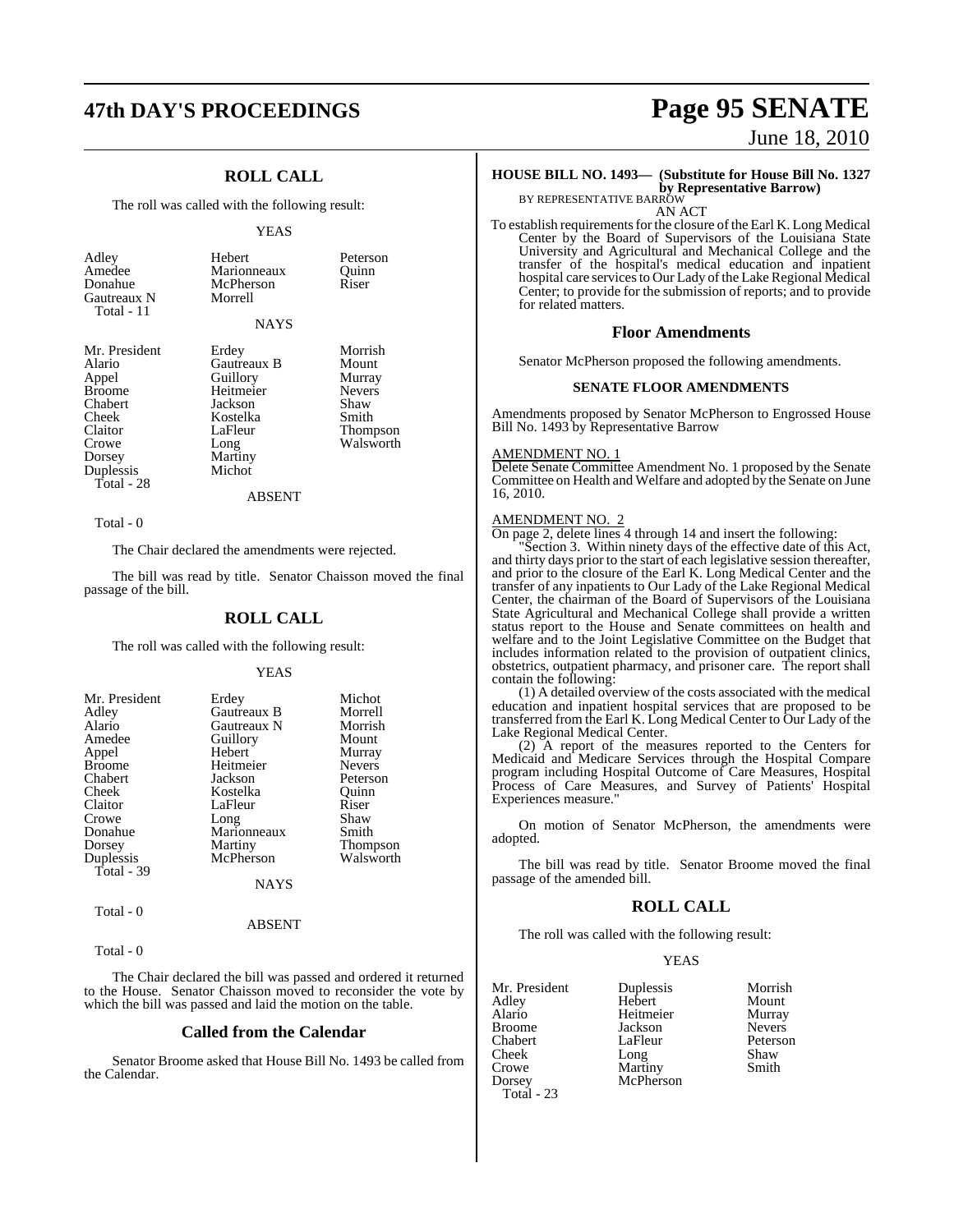# **Page 96 SENATE 47th DAY'S PROCEEDINGS**

## June 18, 2010

#### **NAYS**

| Appel<br>Claitor<br>Donahue<br>Total - 9       | Erdey<br>Gautreaux N<br>Guillory | Riser<br>Thompson<br>Walsworth |
|------------------------------------------------|----------------------------------|--------------------------------|
|                                                | <b>ABSENT</b>                    |                                |
| Amedee<br>Gautreaux B<br>Kostelka<br>Total - 7 | Marionneaux<br>Michot<br>Morrell | Ouinn                          |

The Chair declared the amended bill was passed and ordered it returned to the House. Senator Broome moved to reconsider the vote by which the bill was passed and laid the motion on the table.

#### **Senator Broome in the Chair**

#### **Called from the Calendar**

Senator Nevers asked that House Bill No. 1171 be called from the Calendar.

- **HOUSE BILL NO. 1171—**<br>BY REPRESENTATIVES TUCKER, ARNOLD, AUSTIN BADON, HENRY<br>BURNS, TIM BURNS, CARMODY, CARTER, CHAMPAGNE, CONNICK,<br>DOVE, GISCLAIR, HARDY, HINES, HOFFMANN, KATZ, LABRUZZO,<br>LIGI, ROBIDEAUX, SIMON, SMILEY, W
- To amend and reenact R.S. 17:3386(A) and (D) and to enact R.S. To amend and reenact R.S.  $17:3386(A)$  and (D) and to enact R.S. 17:3139 and 3386(E), relative to public postsecondary education; to provide for the Louisiana Granting Resources and Autonomy for Diplomas Act; to provide for performance agreements between the Board of Regents and public postsecondary education institutions; to provide for the effectiveness, review, revocation, and renewal of such agreements; to provide for autonomies granted to institutions that enter into such agreements; to require specified performance objectives to be met as part of such agreements; to provide for monitoring and reporting by the Board of Regents; to exempt certain institutions from requirements relative to the use of surplus funds and the carrying forward of certain state general funds; and to provide for related matters.

The bill was read by title. Senator Nevers moved the final passage of the bill.

#### **ROLL CALL**

The roll was called with the following result:

#### **YEAS**

| Mr. President | Duplessis | Morris        |
|---------------|-----------|---------------|
| Amedee        | Erdey     | Mount         |
| Appel         | Guillory  | <b>Nevers</b> |
| Chabert       | Kostelka  | Ouinn         |
| Cheek         | LaFleur   | Shaw          |
| Claitor       | Long      | Smith         |
| Crowe         | Martiny   | Thomp         |
| Donahue       | Michot    | Walsw         |
| Dorsey        | Morrell   |               |
| Total - 26    |           |               |
|               |           |               |

lessis Morrish ey Mount<br>
Horv Nevers telka Quinn<br>1eur Shaw Thompson<br>
Shot Walsworth

**NAYS** 

Broome Jackson<br>Gautreaux B Marionn Gautreaux N Total - 13

Adley Hebert Murray Alario Heitmeier Peterson Marionneaux<br>McPherson

Walsworth

#### ABSENT

Total - 0

The Chair declared the bill as previously amended was passed and ordered it returned to the House. Senator Nevers moved to reconsider the vote by which the bill was passed and laid the motion on the table.

### **Called from the Calendar**

Senator Murray asked that House Bill No. 1173 be called from the Calendar.

#### **HOUSE BILL NO. 1173—**

BY REPRESENTATIVE TUCKER AN ACT

To enact R.S. 39:136, relative to the deposit and expenditure of federal funds; to provide for legislative approval of any Action Plan or Proposed Action Plan Amendment relative to recovery from Hurricanes Katrina, Rita, Gustav, or Ike; to require legislative approval of certain contracts and cooperative endeavor agreements, and modificationsto certain contracts and cooperative endeavor agreements executed pursuant to such Action Plan or Action Plan Amendments; and to provide for related matters.

#### **Floor Amendments**

Senator Murray proposed the following amendments.

#### **SENATE FLOOR AMENDMENTS**

Amendments proposed by Senator Murray to Reengrossed House Bill No. 1173 by Representative Tucker

#### AMENDMENT NO. 1

On page 4, line 20, after "authority" insert ", which shall include the Speaker, the Speaker Pro-Tem and two members of the House to be named by the Speaker and the President of the Senate, President Pro-Tem and two members of the Senate to be named by the Senate President,

On motion of Senator Murray, the amendments were adopted.

#### **Floor Amendments**

Senator Murray proposed the following amendments.

#### **SENATE FLOOR AMENDMENTS**

Amendments proposed by Senator Murray to Reengrossed House Bill No. 1173 by Representative Tucker

#### AMENDMENT NO. 1

On page 2, line 10, change "fifty" to "two hundred"

AMENDMENT NO. 2

On page 2, line 12, delete "any evaluation of" and on line 13 delete 'and the recommendation of the commissioner of administration"

#### AMENDMENT NO. 3

On page 2, line 17, delete "any evaluation of" and on line 13 delete and the recommendation of the commissioner of administration"

#### AMENDMENT NO. 4

On page 3, line 14, after "approval" add the following: "In the event that the U.S. Department of Housing and Urban Development does not approve such amended plan authorizing the use of funds, including CDBG proposals, Action Plans, Partial Action Plans, amendments to Action Plans or Partial Action Plans, or any other method utilized for the allocation of dollars, those provisions shall be without effect.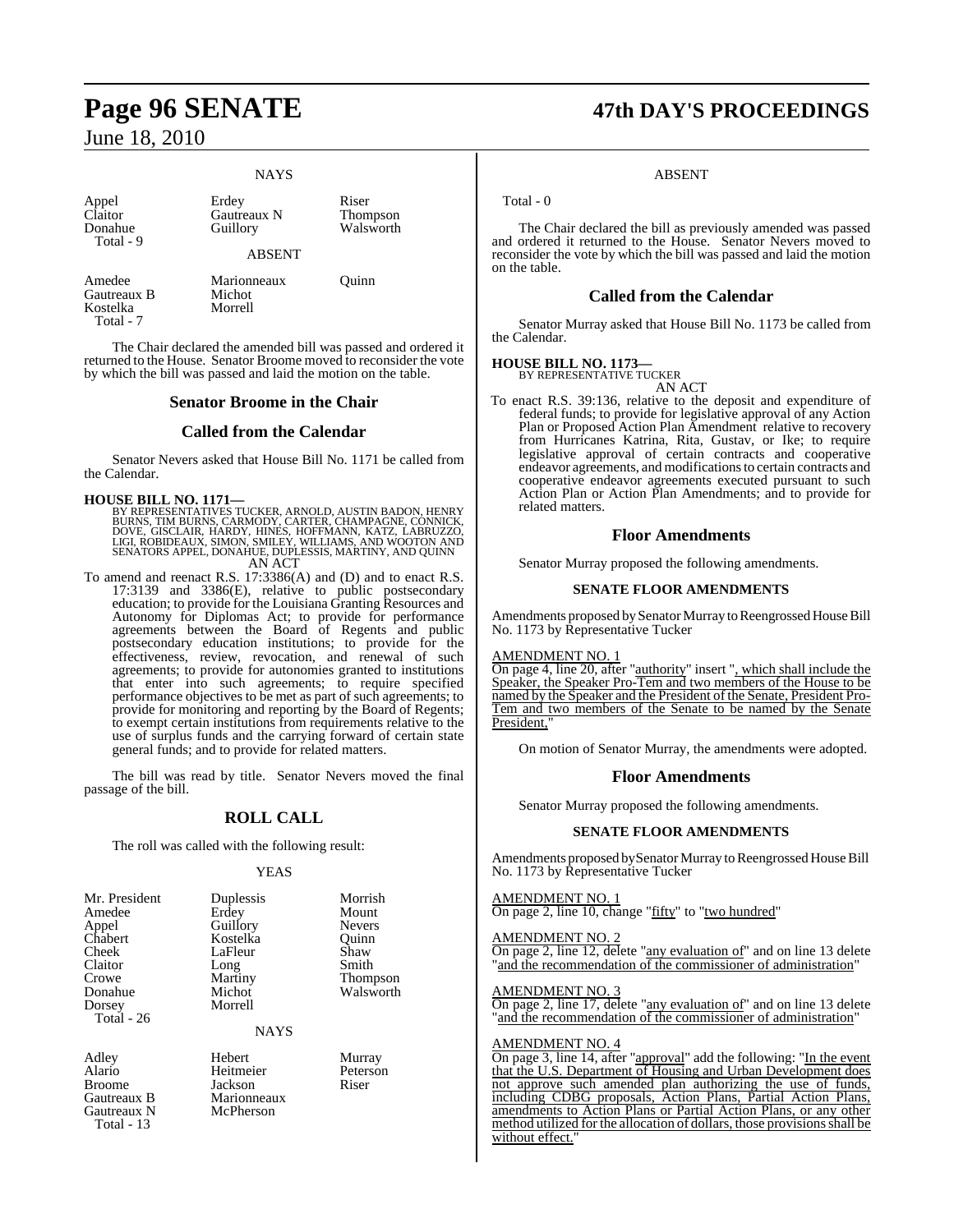# **47th DAY'S PROCEEDINGS Page 97 SENATE**

#### AMENDMENT NO. 5 On page 3, line 15, change "After" to "If".

AMENDMENT NO. 6 On page 4, lines 28, delete "for reapproval, review, modification or rejection of all or part of such proposals" delete line 29 and insert the follow: "Joint Legislative Committee on the Budget may modify or reject all or part of such proposals or modifications submitted. If a proposal is modified or part of a proposal is rejected by the Joint Legislative Committee on the Budget, the modifications to the proposal"

#### AMENDMENT NO. 7

On page 5, line 1, delete "or if all or part of a proposal is rejected"

#### AMENDMENT NO. 8

On page 5, between lines 3 and 4 insert the following: "G. Nothing contained herein shall be construed to alter or impair any contract or award pursuant to a recovery program existing on the effective date of this Section."

AMENDMENT NO. 9 On page 5, line 4, change "G." to "F."

Senator Murray moved adoption of the amendments.

Senator Jackson objected.

#### **ROLL CALL**

The roll was called with the following result:

#### **YEAS**

| Adley<br>Alario<br>Appel<br>Crowe<br>Donahue<br>Total - 15                          | Dorsey<br>Erdey<br>Guillory<br>Long<br>McPherson<br><b>NAYS</b>         | Morrell<br>Murray<br>Peterson<br>Smith<br>Walsworth |
|-------------------------------------------------------------------------------------|-------------------------------------------------------------------------|-----------------------------------------------------|
| Amedee<br><b>Broome</b><br>Chabert<br>Cheek<br>Claitor<br>Duplessis<br>Total - $16$ | Gautreaux N<br>Heitmeier<br>Jackson<br>Marionneaux<br>Michot<br>Morrish | Mount<br><b>Nevers</b><br>Riser<br>Thompson         |
|                                                                                     | <b>ABSENT</b>                                                           |                                                     |
| Mr. President<br>Gautreaux B<br>Hebert<br>Total - 8                                 | Kostelka<br>LaFleur<br>Martiny                                          | Ouinn<br>Shaw                                       |
|                                                                                     | The Chair declared the amendments were rejected.                        |                                                     |
|                                                                                     | The bill was read by title. Senator Murray moved the final              |                                                     |

## **ROLL CALL**

The roll was called with the following result:

#### YEAS

Claitor Gautreaux B<br>Donahue Guillory Dorsey Total - 14

passage of the amended bill.

Mr. President Duplessis Morrell<br>
Appel Erdey Murray Appel Erdey Murray Guillory Walsworth<br>Michot

June 18, 2010

#### **NAYS**

Alario Hebert Mount Amedee Heitmeier Never<br>Broome Jackson Riser Broome **Jackson** Riser<br>
Chabert Long Shaw Chabert Long Shaw Cheek Marionneaux Smith Crowe Martiny Thompson Total - 21

LaFleur Total - 4

Adley **Gautreaux N** Morrish<br>Alario Hebert Mount

ABSENT

Kostelka McPherson<br>LaFleur Ouinn

The Chair declared the amended bill failed to pass.

#### **Notice of Reconsideration**

Senator Murray moved to reconsider on the next Legislative Day the vote by which the bill failed to pass.

#### **Messages from the House**

The following Messages from the House were received and read as follows:

#### **Message from the House**

#### **CONSIDERATION OF A BILL ON THIRD READING**

June 18, 2010

To the Honorable President and Members of the Senate:

I am directed to inform your honorable body that the House of Representatives has agreed by two-thirds vote of the elected members to allow the Senate to consider **House Bill No. 1457** by Representative Monica on Third Reading after 6:00 o'clock P.M. on the 82nd Calendar Day of this Regular Session.

> Respectfully submitted, ALFRED W. SPEER Clerk of the House of Representatives

#### **Mr. President in the Chair**

#### **Called from the Calendar**

Senator Amedee asked that House Bill No. 1457 be called from the Calendar.

# **HOUSE BILL NO. 1457—** BY REPRESENTATIVE MONICA

AN ACT

To amend and reenact R.S. 9:2347(M), R.S. 39:996, and R.S. 51:1160 and to enact R.S. 39:1002, relative to payments in lieu of taxes, fees, and charges paid by a lessee to a political subdivision, industrial development board, or certain public trust; to provide that certain payments, fees, and charges paid by a lessee to a political subdivision, industrial development board, or certain public trust under certain circumstances shall be statutory impositions; and to provide for related matters.

The bill was read by title. Senator Amedee moved the final passage of the bill.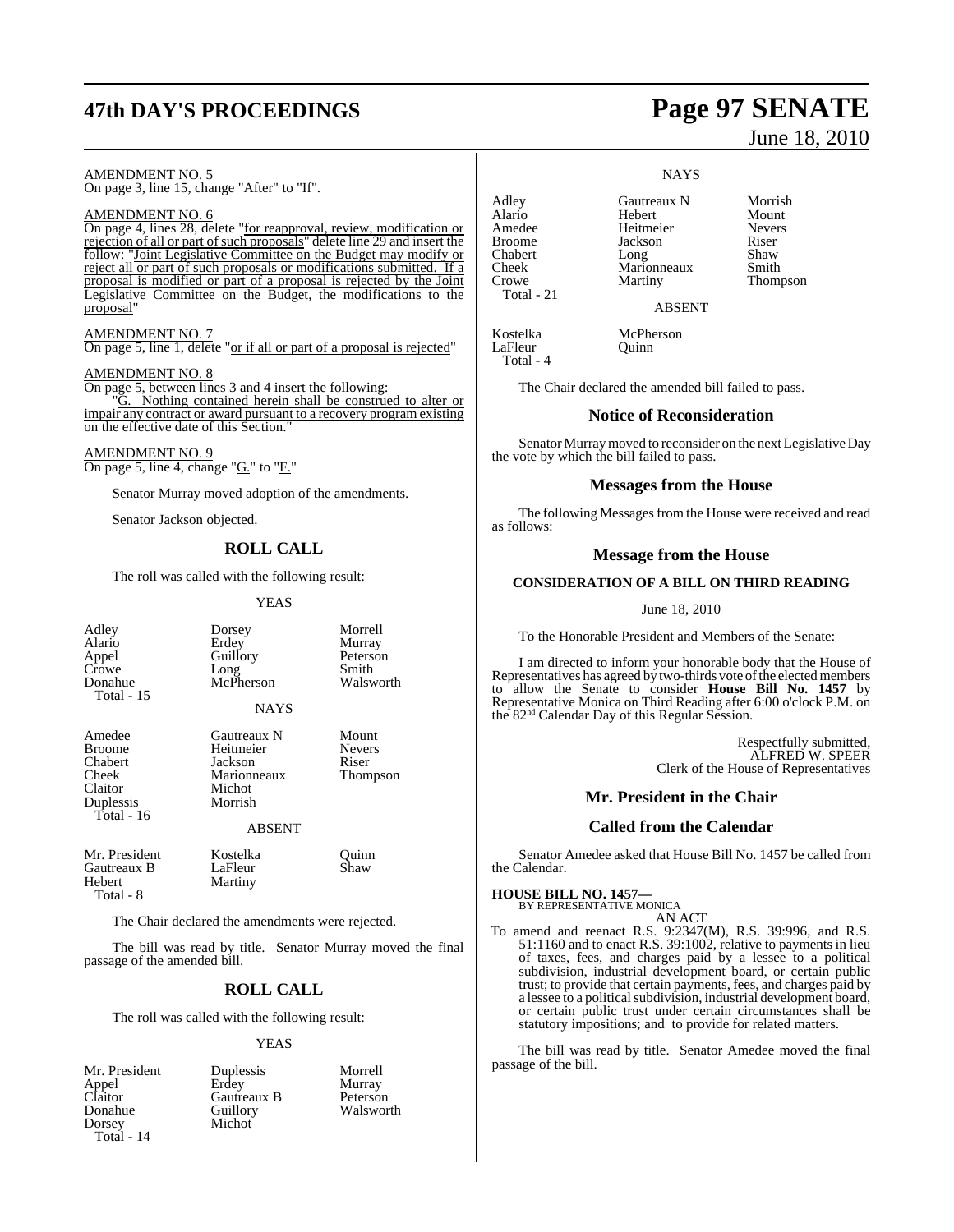Kostelka McPherson

Total - 5

## June 18, 2010

## **ROLL CALL**

The roll was called with the following result:

#### YEAS

| Mr. President<br>Adley<br>Alario<br>Amedee<br>Appel<br><b>Broome</b><br>Chabert<br>Cheek<br>Crowe<br>Donahue<br>Dorsey<br>Duplessis<br>Total - 34 | Erdey<br>Gautreaux B<br>Gautreaux N<br>Guillory<br>Hebert<br>Heitmeier<br>Jackson<br>Long<br>Marionneaux<br>Martiny<br>Michot<br>Morrell<br><b>NAYS</b> | Morrish<br>Mount<br>Murray<br><b>Nevers</b><br>Peterson<br>Riser<br>Shaw<br>Smith<br>Thompson<br>Walsworth |
|---------------------------------------------------------------------------------------------------------------------------------------------------|---------------------------------------------------------------------------------------------------------------------------------------------------------|------------------------------------------------------------------------------------------------------------|
| Total - 0                                                                                                                                         | <b>ABSENT</b>                                                                                                                                           |                                                                                                            |
| Claitor                                                                                                                                           | LaFleur                                                                                                                                                 | uınn                                                                                                       |

The Chair declared the bill was passed and ordered it returned to the House. Senator Amedee moved to reconsider the vote by which the bill was passed and laid the motion on the table.

#### **Messages from the House**

The following Messages from the House were received and read as follows:

#### **Message from the House**

#### **RELATIVE TO CONSIDERATION AFTER 82ND CALENDAR DAY**

June 18, 2010

To the Honorable President and Members of the Senate:

I am directed to inform your honorable body that the House, by a record vote of two-thirds of its elected members, has adopted a motion to consider **Senate Bill No. 391** on Third Reading and Final Passage after 6:00 o'clock P.M. on the 82nd calendar day and ask the Senate to concur in the same.

> Respectfully submitted, ALFRED W. SPEER Clerk of the House of Representatives

#### **SENATE BILL NO. 391—** BY SENATOR CHAISSON

A JOINT RESOLUTION

Proposing to amend Article VII, Section 10(F)(2)(a) and (b) of the Constitution of Louisiana, relative to the expenditure of state funds; to authorize the limited redirection and transfer of funds supporting appropriations or allocations from the state general fund and dedicated funds, including those constitutionally protected or mandated, to be used for other nonmandatory purposes under certain circumstances; to exclude certain funds in certain circumstances; to specify an election for submission of the proposition to electors and provide a ballot proposition.

#### **Motion to Consider**

Senator Chaisson moved the adoption of a motion to allow the House to consider Senate Bill No. 391 on Third Reading and Final Passage, after 6:00 o'clock P.M. on the 82<sup>nd</sup> calendar day.

# **Page 98 SENATE 47th DAY'S PROCEEDINGS**

### **ROLL CALL**

The roll was called with the following result:

#### YEAS

| Mr. President | Duplessis     | Morrish       |
|---------------|---------------|---------------|
| Adley         | Erdey         | Mount         |
| Alario        | Gautreaux B   | Murray        |
| Amedee        | Gautreaux N   | <b>Nevers</b> |
| Appel         | Guillory      | Riser         |
| Chabert       | Hebert        | Shaw          |
| Cheek         | Heitmeier     | Smith         |
| Claitor       | Long          | Thompson      |
| Crowe         | Marionneaux   | Walsworth     |
| Donahue       | Michot        |               |
| Dorsey        | Morrell       |               |
| Total - 31    |               |               |
|               | <b>NAYS</b>   |               |
| Total - 0     |               |               |
|               | <b>ABSENT</b> |               |
| <b>Broome</b> | LaFleur       | Peterson      |
| Jackson       | Martiny       | Ouinn         |
| Kostelka      | McPherson     |               |

 Total - 8 The Chair declared that the motion to allow the House to consider Senate Bill No. 391 after 6:00 o'clock P.M. on the 82<sup>nd</sup>

## **Message from the House**

calendar day was adopted and the bill may be considered.

# **RELATIVE TO CONSIDERATION AFTER 82ND CALENDAR DAY**

June 18, 2010

To the Honorable President and Members of the Senate:

I am directed to inform your honorable body that the House, by a record vote of two-thirds of its elected members, has adopted a motion to consider **Senate Bill No. 392** on Third Reading and Final Passage after 6:00 o'clock P.M. on the 82<sup>nd</sup> calendar day and ask the Senate to concur in the same.

> Respectfully submitted, ALFRED W. SPEER Clerk of the House of Representatives

#### **SENATE BILL NO. 392—** BY SENATOR CHAISSON

#### AN ACT

To amend and reenact R.S.  $39.75(C)(2)(b)$  and  $(E)(1)$  and  $(2)$  and to enact R.S. 39:75(F), relative to the expenditure of state funds; to authorize the limited redirection and transfer of funds supporting appropriations or allocations from the state general fund and dedicated funds, including those constitutionally protected or mandated, to be used for other nonmandatory purposes under certain circumstances; to exclude certain funds in certain circumstances; to provide for an effective date; and to provide for related matters.

#### **Motion to Consider**

Senator Chaisson moved the adoption of a motion to allow the House to consider Senate Bill No. 392 on Third Reading and Final<br>Passage, after 6:00 o'clock P.M. on the 82<sup>nd</sup> calendar day.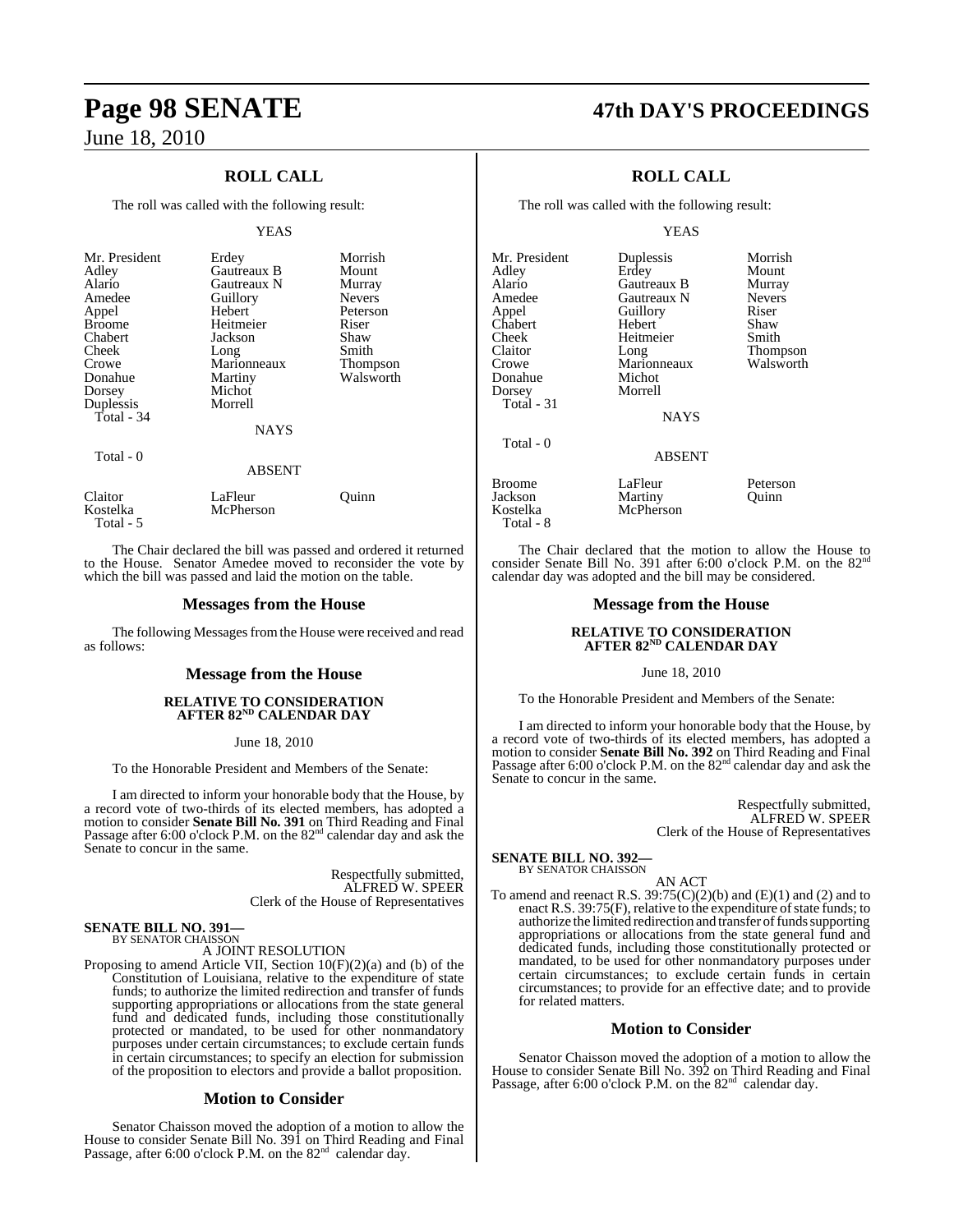# **47th DAY'S PROCEEDINGS Page 99 SENATE**

## **ROLL CALL**

The roll was called with the following result:

#### YEAS

| Mr. President<br>Adley<br>Alario<br>Appel<br><b>Broome</b><br>Chabert<br>Cheek<br>Claitor<br>Crowe<br>Donahue<br>Dorsey<br>Duplessis<br>Total - $34$ | Erdey<br><b>Gautreaux B</b><br>Gautreaux N<br>Guillory<br>Hebert<br>Heitmeier<br>Jackson<br>Long<br>Marionneaux<br>Martiny<br>Michot<br>Morrell<br><b>NAYS</b> | Morrish<br>Mount<br>Murray<br><b>Nevers</b><br>Peterson<br>Riser<br>Shaw<br>Smith<br>Thompson<br>Walsworth |
|------------------------------------------------------------------------------------------------------------------------------------------------------|----------------------------------------------------------------------------------------------------------------------------------------------------------------|------------------------------------------------------------------------------------------------------------|
| Total - 0                                                                                                                                            | ABSENT                                                                                                                                                         |                                                                                                            |

| Amedee    | LaFleur   | Ouinn |
|-----------|-----------|-------|
| Kostelka  | McPherson |       |
| Total - 5 |           |       |

The Chair declared that the motion to allow the House to consider Senate Bill No. 392 after 6:00 o'clock P.M. on the 82<sup>nd</sup> calendar day was adopted and the bill may be considered.

# **HOUSE BILL NO. 522—** BY REPRESENTATIVE GIROD JACKSON

AN ACT

To amend and reenact R.S. 38:2225.2.1(A)(3), relative to public contracts; to extend the time relative to the utilization of designbuild contracts under certain circumstances; and to provide for related matters.

#### **Motion to Consider**

Senator Morrell moved the adoption of a motion to allow the Senate to consider House Bill No. 522 on Third Reading and Final Passage, subject to call, after 6:00 o'clock P.M. on the 82<sup>nd</sup> calendar day, pursuant to the consent of the House.

#### **ROLL CALL**

The roll was called with the following result:

#### YEAS

| Mr. President<br>Adley<br>Alario<br><b>Broome</b><br>Chabert<br>Cheek<br>Crowe<br>Donahue | Gautreaux B<br>Guillory<br>Hebert<br>Heitmeier<br>Jackson<br>Long<br>Marionneaux<br>Martiny | Morrish<br>Mount<br>Murray<br><b>Nevers</b><br>Peterson<br>Riser<br>Shaw<br>Smith |
|-------------------------------------------------------------------------------------------|---------------------------------------------------------------------------------------------|-----------------------------------------------------------------------------------|
| Dorsey<br>Duplessis<br>Total - 29                                                         | Michot<br>Morrell<br><b>NAYS</b>                                                            | Thompson                                                                          |
| Appel<br>$\widetilde{m}$ and $\overline{m}$                                               | Claitor                                                                                     |                                                                                   |

Total - 2

ABSENT

## Gautreaux N Total - 8

Amedee Kostelka Quinn LaFleur Walsworth<br>McPherson

# June 18, 2010

The Chair declared that the motion to allow the Senate to consider House Bill No. 522 after 6:00 o'clock P.M. on the 82<sup>t</sup> calendar day was adopted and the bill may be considered pursuant to the consent of the House.

**HOUSE BILL NO. 1490— (Substitute for House Bill No. 200 by**

**Representative Connick)**<br>BY REPRESENTATIVES CONNICK, GISCLAIR, LABRUZZO, LIGI,<br>LOPINTO, LORUSSO, AND TALBOT AND SENATOR QUINN AN ACT

To enact R.S. 38:2212.8 and Chapter 24 of Title 39 of the Louisiana Revised Statutes of 1950, to be comprised of R.S. 39:2181 and 2182, relative to procurement; to allow for the prohibition of certain convicted felons from participating in the contract and procurement process; and to provide for related matters.

#### **Motion to Consider**

Senator Morrell moved the adoption of a motion to allow the Senate to consider House Bill No. 1490 on Third Reading and Final<br>Passage, subject to call, after 6:00 o'clock P.M. on the 82<sup>nd</sup> calendar day, pursuant to the consent of the House.

#### **ROLL CALL**

The roll was called with the following result:

#### YEAS

| Mr. President<br>Adley<br>Alario<br>Amedee<br>Appel<br><b>Broome</b><br>Chabert<br>Cheek<br>Claitor<br>Crowe<br>Donahue<br>Dorsey<br>Total - $34$ | Duplessis<br>Gautreaux B<br>Gautreaux N<br>Guillory<br>Hebert<br>Heitmeier<br>Jackson<br>Long<br>Marionneaux<br>Martiny<br>Michot<br>Morrell<br><b>NAYS</b> | Morrish<br>Mount<br>Murray<br><b>Nevers</b><br>Peterson<br>Riser<br>Shaw<br>Smith<br>Thompson<br>Walsworth |
|---------------------------------------------------------------------------------------------------------------------------------------------------|-------------------------------------------------------------------------------------------------------------------------------------------------------------|------------------------------------------------------------------------------------------------------------|
| Total - 0                                                                                                                                         | <b>ABSENT</b>                                                                                                                                               |                                                                                                            |

Erdey LaFleur Quinn **McPherson** Total - 5

The Chair declared that the motion to allow the Senate to consider House Bill No. 1490 after 6:00 o'clock P.M. on the 82<sup>nd</sup> calendar day was adopted and the bill may be considered pursuant to the consent of the House.

**HOUSE BILL NO. 713—** BY REPRESENTATIVES CHAMPAGNE, BARRAS, AND SAM JONES AN ACT

To enact R.S. 38:291(AA), relative to levee districts; to create the Iberia Parish Levee, Hurricane, and Conservation District; to provide for jurisdictional limits; to provide for a board of commissioners, to provide for appointment of commissioners, terms of office, and determination of domicile; and to provide for related matters.

#### **Motion to Consider**

Senator Hebert moved the adoption of a motion to allow the Senate to consider House Bill No. 713 on Third Reading and Final Passage, subject to call, after 6:00 o'clock P.M. on the  $82<sup>nd</sup>$  calendar day, pursuant to the consent of the House.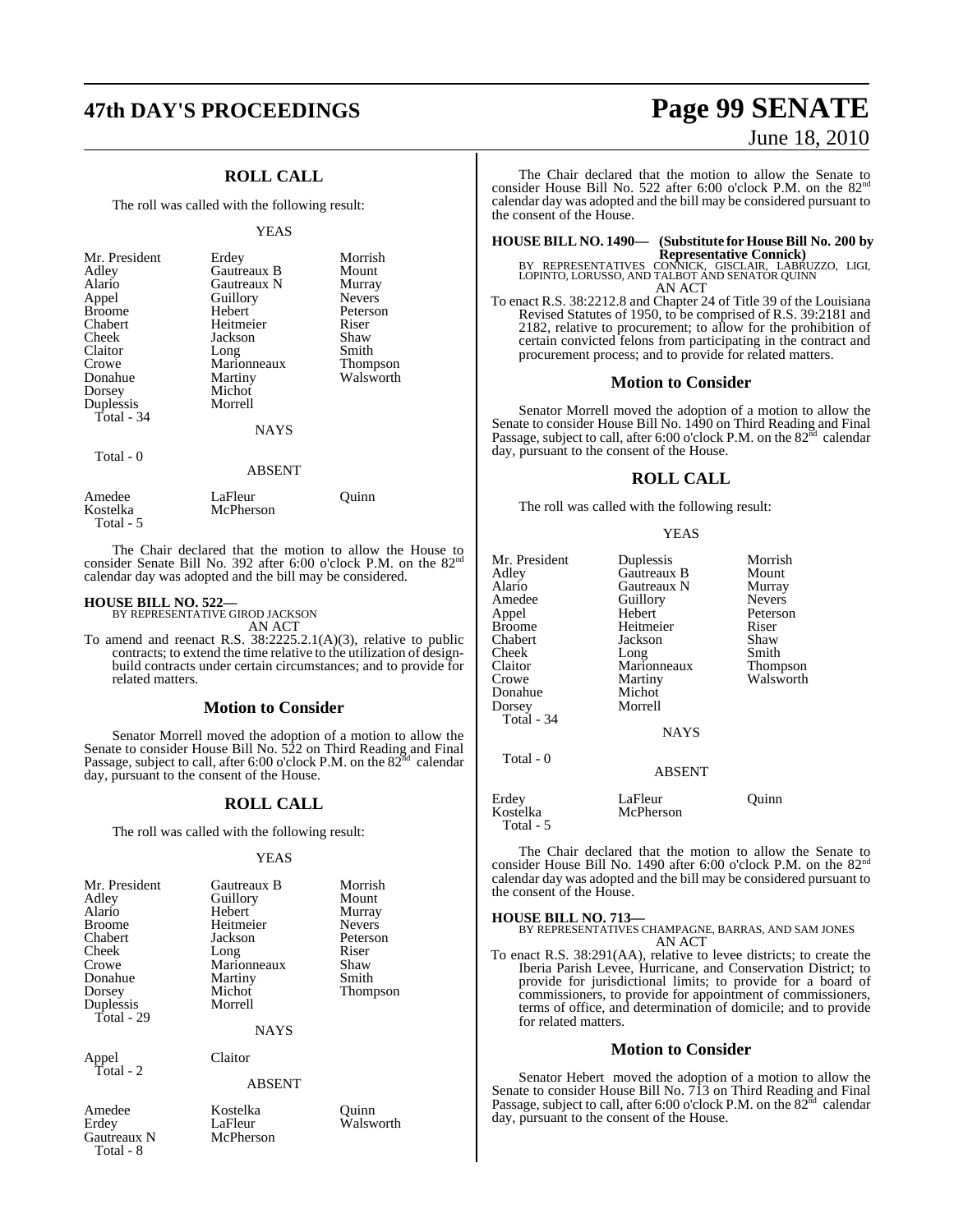## **ROLL CALL**

The roll was called with the following result:

#### YEAS

| Mr. President<br>Adley<br>Alario<br>Amedee<br>Appel<br><b>Broome</b><br>Chabert<br>Cheek<br>Donahue<br>Dorsey<br>Duplessis<br>Total - 32 | Gautreaux B<br>Gautreaux N<br>Guillory<br>Hebert<br>Heitmeier<br>Jackson<br>Long<br>Marionneaux<br>Martiny<br>Michot<br>Morrell | Morrish<br>Mount<br>Murray<br><b>Nevers</b><br>Peterson<br>Riser<br>Shaw<br>Smith<br>Thompson<br>Walsworth |
|------------------------------------------------------------------------------------------------------------------------------------------|---------------------------------------------------------------------------------------------------------------------------------|------------------------------------------------------------------------------------------------------------|
|                                                                                                                                          | <b>NAYS</b>                                                                                                                     |                                                                                                            |
| Total - 0                                                                                                                                | <b>ABSENT</b>                                                                                                                   |                                                                                                            |
| ----                                                                                                                                     | $-$                                                                                                                             |                                                                                                            |

Claitor Kostelka Quinn Crowe LaFleur<br>Erdey McPhers **McPherson** Total - 7

The Chair declared that the motion to allow the Senate to consider House Bill No. 713 after 6:00 o'clock P.M. on the 82<sup>nd</sup> calendar day was adopted and the bill may be considered pursuant to the consent of the House.

#### **Messages from the House**

The following Messages from the House were received and read as follows:

#### **Message from the House**

#### **PASSED SENATE BILLS AND JOINT RESOLUTIONS**

#### June 18, 2010

To the Honorable President and Members of the Senate:

I am directed to inform your honorable body that the House of Representatives has finally passed the following Senate Bills and Joint Resolutions:

#### **SENATE BILL NO. 731—** BY SENATOR CHAISSON

AN ACT

To enact R.S. 49:258.1, relative to private contractual legal services to represent the state or a state agency; to authorize the attorney general to enter into certain contingent fee contracts with contracting private attorneys or law firms; to provide for definitions; to provide for approval of such contracts; to provide relative to record keeping; to provide for limitations on such contingent fee contracts; and to provide for related matters.

Reported with amendments.

#### **SENATE BILL NO. 1—** BY SENATOR CHAISSON

A JOINT RESOLUTION

Proposing to amend Article VII, Section 10.3(A)(2) and (C) of the Constitution of Louisiana, relative to the Budget Stabilization Fund; to provide for the dedication and deposit of certain revenues into the Budget Stabilization Fund; to delete the provisions relative to the amount of mineral revenues received by the state before mineral revenues may be deposited into the Budget Stabilization Fund; to provide for incorporation of

# **Page 100 SENATE 47th DAY'S PROCEEDINGS**

monies in the Budget Stabilization Fund into the official forecast for the current fiscal year and the next fiscal year in certain circumstances; to direct the treasurer to transfer monies from the Budget Stabilization Fund to the state general fund in certain circumstances; to suspend or reduce deposits into the Budget Stabilization Fund in certain circumstances; and to specify an election for submission of the proposition to electors; and provide a ballot proposition.

Reported with amendments.

# **SENATE BILL NO. 2—**<br>BY SENATOR CHAISSON

AN ACT To amend and reenact R.S. 39:94(A)(2) and (C), relative to the Budget Stabilization Fund; to provide for the dedication and deposit of certain revenues into the Budget Stabilization Fund; to delete the provisions relative to the amount of mineral revenues received by the state before mineral revenues may be deposited into the Budget Stabilization Fund; to provide for the incorporation of monies in the Budget Stabilization Fund into the official forecast for the current fiscal year and the next fiscal year; to direct the treasurer to transfer monies from the Budget Stabilization Fund to the state general fund in certain circumstances; to suspend or reduce deposits into the Budget Stabilization Fund in certain circumstances; to provide for an effective date; and to provide for related matters.

Reported with amendments.

Respectfully submitted, ALFRED W. SPEER Clerk of the House of Representatives

### **Message from the House**

#### **HOUSE CONFEREES APPOINTED**

June 18, 2010

To the Honorable President and Members of the Senate:

I am directed to inform your honorable body that the Speaker of the House of Representatives has appointed the following members, on the part of the House of Representatives, to confer, with a like committee from the Senate, on the disagreement to **House Bill No. 1053** by Representative Arnold:

Representatives Arnold, Anders and Ritchie.

Respectfully submitted, ALFRED W. SPEER Clerk of the House of Representatives

#### **Message from the House**

#### **HOUSE CONFEREES APPOINTED**

June 18, 2010

To the Honorable President and Members of the Senate:

I am directed to inform your honorable body that the Speaker of the House of Representatives has appointed the following members, on the part of the House of Representatives, to confer, with a like committee from the Senate, on the disagreement to **Senate Bill No. 477** by Senator N. Gautreaux:

Representatives Connick vice Brossett.

Respectfully submitted, ALFRED W. SPEER Clerk of the House of Representatives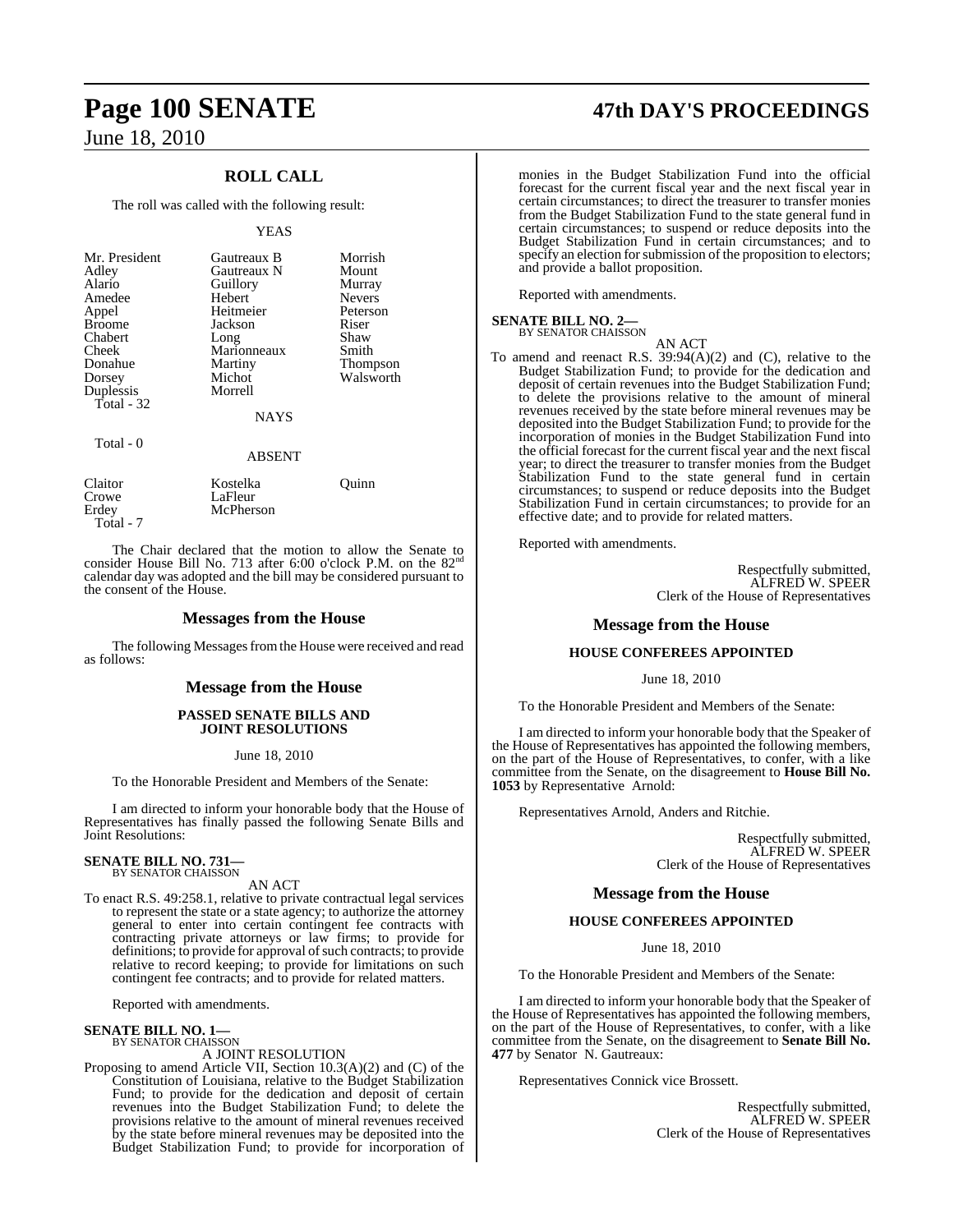# **47th DAY'S PROCEEDINGS Page 101 SENATE**

#### **Conference Committee Reports Received**

Conference Committee Reports were received for the following legislative instruments:

June 18, 2010

George T. Gros Memorial Overpass; and to provide for related

**HOUSE BILL NO. 356—** BY REPRESENTATIVE CHAMPAGNE AN ACT To designate U.S. 90, a future I-49 Corridor, at its intersection with Louisiana Highway 675 interchange in Iberia Parish as the

#### **HOUSE BILL NO. 1163—** BY REPRESENTATIVE ST. GERMAIN

matters.

AN ACT

To enact R.S. 30:2022(D), relative to issuance of permits by the Department of Environmental Quality; to require written summaries of certain permit renewals, extensions, and modifications; to provide for preliminary review of certain draft permits, modifications, and revisions by permit applicants; and to provide for related matters.

# **HOUSE BILL NO. 440—** BY REPRESENTATIVE MILLS

AN ACT

To enact R.S. 37:796(E) and (F), relative to the Louisiana State Board of Dentistry; to establish a deadline for the adoption of rules by the Louisiana State Board of Dentistry; to provide for the removal of board members for the failure to timely adopt rules relating to the provision of dental services at mobile dental clinics and locations other than the dental office; and to provide for related matters.

# **HOUSE BILL NO. 904—** BY REPRESENTATIVE AUSTIN BADON

AN ACT

To enact R.S. 30:2154(B)(2)(h), relative to solid waste; to provide for the registration and permits of certain solid waste facilities; to provide for buffer zones; to provide for exceptions; and to provide for related matters.

# **HOUSE BILL NO. 252—** BY REPRESENTATIVE LORUSSO

AN ACT

To enact R.S. 47:490.22, relative to military honor license plates; to provide for the establishment of a military honor license plate for members of the Washington Artillery; to provide for the design and issuance of the license plate; to authorize the promulgation ofrules and regulations; and to provide forrelated matters.

## **HOUSE BILL NO. 1470— (Substitute for House Bill No. 938 by Representative Michael Jackson)** BY REPRESENTATIVE MICHAEL JACKSON

AN ACT

To amend and reenact R.S. 32:1305(C) and to enact R.S. 32:1304(H) and 1306.1, relative to motor vehicles; to require certain vehicles to be inspected in certain parishes; to authorize an increased fee for inspection and maintenance programs in parishes in the nonattainment area; to permit local option elections in parishes in the nonattainment area; to provide relative to the conduct of such elections and the costs thereof; to exempt certain parishes; and to provide for related matters.

# **HOUSE BILL NO. 1053—** BY REPRESENTATIVE ARNOLD

AN ACT

To amend and reenact R.S. 40:1664.2(B) and (D), 1664.3(2), (4), (7), (10), (13), (20), (28), (37), (39), (42), (43), (49) through  $(52)$ ,  $(55)$ , and  $(57)$ , 1664.4(A) and (D), 1664.5(1), (4), and (11), 1664.6 (B)(introductory paragraph) and  $(2)$ ,  $(E)$ ,  $(F)$ ,  $(G)$ , and  $(H)$ , 1664.7(B), (C), (D), and (E), 1664.8(G), 1664.9(A) through

# June 18, 2010

(D), (I), and (J), 1664.10(3) and (4), 1664.11(A)(1) and (2)(a), (B)(2) and (3), and (H), 1664.12(3), (8), and (11), 1664.14(A)(5), and 1664.15(A), to enact R.S. 40:1664.3(62) through (66), 1664.6(I), 1664.7(F), 1664.10(8), and 1664.12(12), and to repeal R.S. 40:1664.3(38), relative to the Life Safety and Property Protection Licensing Act; to change the phrase "fire marshal" to "state fire marshal"; to make technical corrections; to provide for definitions; to repeal the definition of "limited locksmith specialist"; to require a license to perform life safety and property protection contracting; to provide for exemptions; to provide for an application process to obtain a firm license; to provide for an application process to obtain an individual license; to establish licensing fees; to provide for multi-year licenses; to provide for the powers and duties of the state fire marshal; to provide for the Life Safety and Property Protection Advisory Board; to provide for prohibited acts; to require the return of the lockout, installer, or programming code of a system to the factory default when a contract for service is cancelled; and to provide for related matters.

The Conference Committee Reports for the legislative instruments above lie over under the rules.

### **Privilege Report of the Committee on Senate and Governmental Affairs**

#### **ENROLLMENTS**

Senator Kostelka, Chairman on behalf of the Committee on Senate and Governmental Affairs, submitted the following report:

June 18, 2010

To the President and Members of the Senate:

I am directed by your Committee on Senate and Governmental Affairs to submit the following report:

The following Senate Concurrent Resolutions have been properly enrolled:

## **SENATE CONCURRENT RESOLUTION NO. 122—** BY SENATOR BROOME A CONCURRENT RESOLUTION

To memorialize the Congress of the United States to support and invest in the National Cancer Institute Community Cancer Centers Program.

**SENATE CONCURRENT RESOLUTION NO. 123—**<br>BY SENATORS N. GAUTREAUX, GUILLORY, LAFLEUR AND MORRISH<br>AND REPRESENTATIVE GUILLORY A CONCURRENT RESOLUTION

To commend the Louisiana State University-Eunice baseball team for winning the National Junior College Athletic Association (NJCAA) Division II baseball championship.

## **SENATE CONCURRENT RESOLUTION NO. 124—** BY SENATOR CLAITOR A CONCURRENT RESOLUTION

To express the support of the Louisiana Legislature for the citizens of Nashville as they work to recover from the record floods that struck the music city in early May, bringing death and widespread destruction to nearly half of Tennessee and its neighboring states.

# **SENATE CONCURRENT RESOLUTION NO. 127—**<br>BY SENATORS ERDEY, BROOME AND WALSWORTH A CONCURRENT RESOLUTION

To urge and request the State Board of Elementary and Secondary Education to study student to classroom teacher ratios in elementary grade classrooms across the state and to make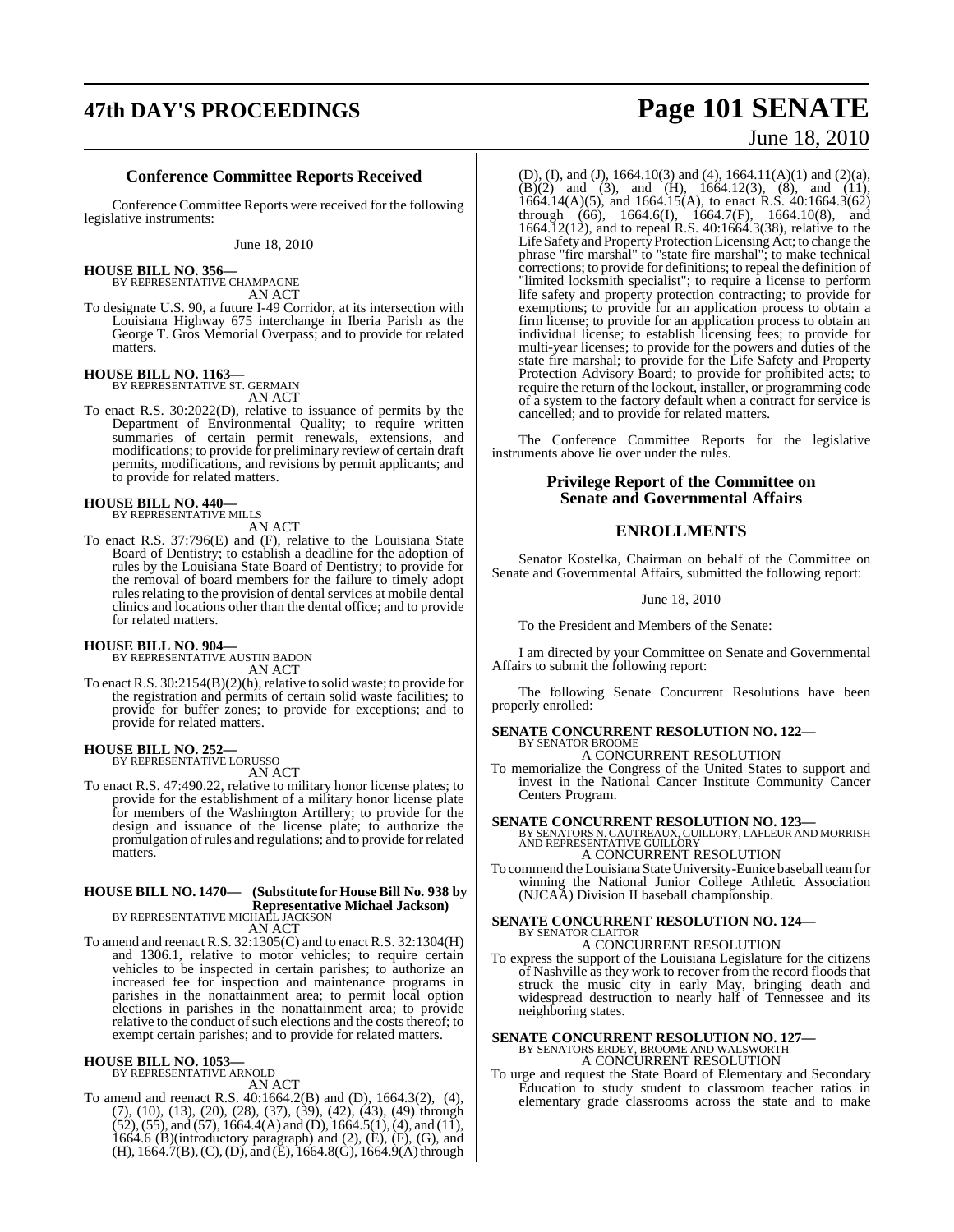# **Page 102 SENATE 47th DAY'S PROCEEDINGS**

June 18, 2010

recommendations relative to how a student to classroom teacher of not more than twenty to one can be achieved in each classroom in such grades.

> Respectfully submitted, ROBERT W. "BOB" KOSTELKA Chairman

The foregoing Senate Concurrent Resolution was signed by the President of the Senate.

### **Privilege Report of the Committee on Senate and Governmental Affairs**

### **ENROLLMENTS**

Senator Kostelka, Chairman on behalf of the Committee on Senate and Governmental Affairs, submitted the following report:

June 18, 2010

To the President and Members of the Senate:

I am directed by your Committee on Senate and Governmental Affairs to submit the following report:

The following Senate Bills have been properly enrolled:

# **SENATE BILL NO. 183—** BY SENATOR N. GAUTREAUX

AN ACT

To amend and reenact R.S. 30:124, relative to the State Mineral and Energy Board; to provide for alternate energy resources; to authorize the State Mineral and Energy Board to lease state lands for the exploration, development, and production of energy from alternative energy resources; to provide for terms and conditions; to provide for rulemaking authority; to provide for approval of certain leases by ports; harbor and terminal districts; or port, harbor and terminal districts; and to provide for related matters.

# **SENATE BILL NO. 248—** BY SENATOR MCPHERSON

AN ACT

To amend and reenact R.S. 47:820.5.2(F)(5) and 820.5.4(F)(5) and R.S. 49:951(7) and to enact R.S. 49:951(1.1) and 967.1, relative to the Administrative Procedure Act; to provide for the applicability of, and exemptions from the Act; to repeal certain of such exemptions; and to provide for related matters.

**SENATE BILL NO. 611—**<br>BY SENATOR DORSEY AND REPRESENTATIVES AUSTIN BADON, BARROW, HENRY BURNS, BURRELL, HONORE, HUTTER, GIROD<br>JACKSON, HENRY BURNS, BURRELL, HONORE, HUTTER, GIROD<br>STIAES AND WILLIAMS

AN ACT

To enact R.S. 33:9038.64, relative to cooperative and economic development in East Baton Rouge Parish; to create the River Park Development District, a political subdivision of the state of Louisiana; to provide for the boundaries of the district; to provide for the governance of the district; to provide for the authority, powers, duties, and function of the governing body; to provide for the levy and collection of taxes and special assessments within the district; to provide for the authority to create subdistricts within the district; to authorize the district to issue and sell bonds; to authorize the district to engage in tax increment financing; to provide for the duration of the district; and to provide for related matters.

#### **SENATE BILL NO. 82—**

BY SENATOR GUILLORY AND REPRESENTATIVE THIERRY AN ACT

To amend and reenact R.S. 18:59.2(B), relative to registrars of voters; to provide relative to authorized positions in the office

of the registrar of voters in St. Landry Parish; and to provide for related matters.

# **SENATE BILL NO. 311—** BY SENATOR KOSTELKA

AN ACT To amend and reenact R.S. 18:1486(B) and 1491.7(B)(4), relative to contributions by individuals to political committees and certain expenditures by certain individuals; to provide relative to reporting requirements for individual contributions in the form of a payroll deduction or dues check-off system; to provide relative to expenditures made in support of or in opposition to a proposition by certain persons; and to provide for related matters.

#### **SENATE BILL NO. 423—**

BY SENATOR WALSWORTH AN ACT

To enact R.S. 49:220.26, relative to state administration; to provide for reserve investigators in the Louisiana Inspector General's Office; and to provide for related matters.

#### **SENATE BILL NO. 505—**

BY SENATOR JACKSON AN ACT

To enact Chapter 20-F of Title 17 of the Louisiana Revised Statutes of 1950, to be comprised of R.S. 17:3046 through 3046.2, relative to need-based financial assistance for students enrolled in Louisiana colleges and universities; to statutorily create the Louisiana GO Grant program; to provide with respect to eligible colleges and universities; to provide for eligibility requirements for student participation in the program; to provide for program rules and administration; and to provide for related matters.

**SENATE BILL NO. 554—** BY SENATOR GUILLORY AND REPRESENTATIVE THIERRY AN ACT

To enact R.S. 15:569(D) and R.S. 49:967(E) and (F), relative to the Administrative Procedure Act; to provide that the Administrative Procedure Act does not apply to certain actions of the Department of Public Safety and Corrections; and to provide for related matters.

# **SENATE BILL NO. 559—** BY SENATOR WALSWORTH

AN ACT To amend and reenact R.S. 56:1681(A)(2)(d), relative to the State Parks and Recreation Commission; to provide for the membership of the commission; and to provide for related matters.

#### **SENATE BILL NO. 562—**

BY SENATOR CHABERT

AN ACT To amend and reenact R.S. 25:1312(A), 1314, 1315, and 1316, and to repeal R.S. 25:1313(B)(3), R.S. 36:744(M) and 801.21, relative to the South Louisiana Wetlands Discovery Center; to remove the center from the Department of State Office; and to provide for related matters.

#### **SENATE BILL NO. 742—**

BY SENATOR BROOME AN ACT

To amend and reenact R.S. 40:2403(B)(1)(f) and to enact R.S. 15:1202(A)(28), relative to law enforcement officers; to provide for the membership on the Council of Peace Officer Standards and Training; to provide for the membership on the Louisiana Commission on Law Enforcement and Administration of Criminal Justice; and to provide for related matters.

# **SENATE BILL NO. 743—** BY SENATOR BROOME

AN ACT

To amend and reenact R.S. 24:973.1(B)(1) and (2), (D), and (E)(5), relative to the Legislative Youth Advisory Council; to provide for membership and terms; to provide for the selection of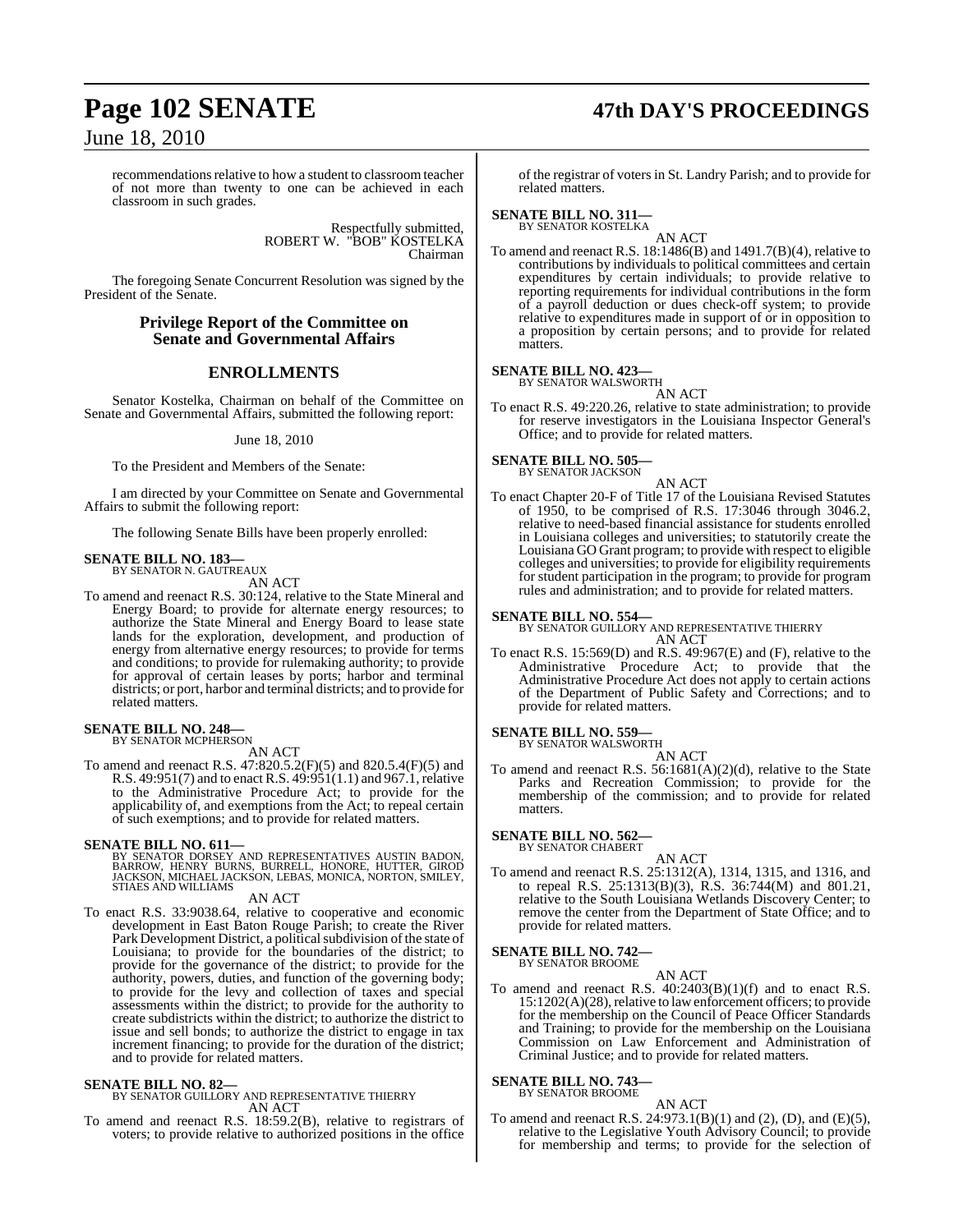# **47th DAY'S PROCEEDINGS Page 103 SENATE**

# June 18, 2010

members nominated for membership by certain school clubs and community organizations; to provide relative to the selection process; to provide for submission of an annual report; and to provide for related matters.

#### **SENATE BILL NO. 750—** BY SENATOR MURRAY

### AN ACT

To amend and reenact R.S. 13:3105(A) and to enact R.S. 13:996.67, relative to courts and judicial procedure; to provide for the Civil District Court for the parish of Orleans; to authorize the Civil District Court for the parish of Orleans and the clerk of court of the Civil District Court for the parish of Orleans to impose additional costs of court and service charges in certain civil matters under certain circumstances; to provide for the collection of such costs and charges; to establish a judicial building fund; to provide for the dedication and disbursement of such funds; to provide procedures and conditions; to provide for the compensation of jurors in civil cases triable by a jury in the Civil District Court for the parish of Orleans; to increase such compensation; and to provide for related matters.

#### **SENATE BILL NO. 759—** BY SENATOR THOMPSON

AN ACT

To enact Subpart B-20 of Part IV of Chapter 1 of Title 33 of the Louisiana Revised Statutes of 1950, to be comprised of R.S. 33:130.441 through 130.447, relative to agricultural, economic, and industrial development in Madison Parish; to create the Madison Parish Economic and Industrial Development District; to provide forthe governance, powers, duties, and funding ofthe district; to authorize the district to issue bonds and levy taxes; and to provide for related matters.

#### **SENATE BILL NO. 768—** BY SENATOR MCPHERSON

AN ACT

To enact R.S. 32:473.1(D), relative to motor vehicles; to provide relative to the rotation call list in connection with removal of an abandoned motor vehicle; and to provide for related matters.

#### **SENATE BILL NO. 792— (Substitute for Senate Bill No. 136 by Senator Morrish)**

BY SENATOR MORRISH

AN ACT To amend and reenact R.S. 22:2134(B)(3)(d), R.S. 40:1421, the introductory paragraph of 1422(A), 1422(C), the introductory paragraph of  $1427$ ,  $1427(1)$  and  $(3)$ ,  $1428(A)(1)$  and  $(4)(a)$  and (C), and 1429, relative to the insurance fraud investigation unit within the Department of Public Safety and Corrections, public safety services, office of state police; to provide for definitions; to provide for powers and duties of the unit; to provide for reporting; to provide relative to the Insurance Fraud Investigation Fund; to extend the termination date of the unit; and to provide for related matters.

## **SENATE BILL NO. 798— (Substitute of Senate Bill No. 517 by Senator Walsworth)** BY SENATOR WALSWORTH

AN ACT

To enact R.S. 17:236.1(G), relative to home study programs; to provide that a high school diploma awarded by an approved home study program shall be recognized by certain educational institutions and governmental entities in the same manner as one awarded by an approved nonpublic school; and to provide for related matters.

**SENATE BILL NO. 57—**<br>BY SENATOR BROOME AND REPRESENTATIVES AUSTIN BADON,<br>BALDONE, BARROW, HENRY BURNS, CORTEZ, GISCLAIR,<br>HARRISON, HONORE, JOHNSON, ROSALIND JONES, LEGER, MILLS,<br>MORENO, NORTON, RITCHIE, JANE SMITH, ST. GE

#### AN ACT

To enact R.S. 36:478(L) and Chapter 64 of Title 46 of the Louisiana Revised Statutes of 1950, to be comprised of R.S. 46:2901 through 2903, relative to public welfare and assistance; to create the Council on the Status of Grandparents Raising Grandchildren within the Department of Social Services; to provide for the membership of the council; to provide for the duties and responsibilities of the council; to provide for reporting requirements; to create the Status of Grandparents Raising Grandchildren Fund as a special fund in the state treasury; to provide for the deposit into and use of monies in the fund; to provide for an effective date; and to provide for related matters.

#### **SENATE BILL NO. 85—**

BY SENATOR B. GAUTREAUX

AN ACT To amend and reenact R.S. 11:62(8)(a) and (b), 1946, and 1966, relative to the Parochial Employees' Retirement System; to provide for ranges for employee contributions for Plans A and B; to provide the board of trustees with authority to set the employee contribution rates for members of Plan A and Plan B within the ranges; to provide for an effective date; and to provide for related matters.

# **SENATE BILL NO. 167—** BY SENATOR WALSWORTH

AN ACT

To enact R.S. 44:4(44), relative to public records; to provide for applicability of records of a cemetery authority under investigation; and to provide for related matters.

#### **SENATE BILL NO. 293—**

BY SENATOR DONAHUE

AN ACT To enact R.S.39:84.1 and R.S. 42:375.2, relative to agency position attrition analysis in the executive branch of state government; to require the commissioner of administration to establish and implement an agency attrition analysis process; to require the Board of Regents to establish and implement an agency attrition analysis process; to provide for reports to the Commission on Streamlining Government; and to provide for related matters.

# **SENATE BILL NO. 310—** BY SENATOR KOSTELKA

AN ACT To amend and reenact R.S.  $42:1141(C)(4)(a)$  and (c) and (5) and  $(E)(10)$  and  $1142(E)$ , relative to enforcement of laws within the jurisdiction of the Board of Ethics; to provide relative to the powers, functions, and duties of the Ethics Adjudicatory Board; to provide relative to appeals of board decisions; and to provide for related matters.

**SENATE BILL NO. 401—**<br>BY SENATORS THOMPSON, LAFLEUR, NEVERS AND WALSWORTH<br>AND REPRESENTATIVES ELLINGTON, GUILLORY, HARRISON,<br>HAZEL, KATZ, LEBAS, MILLS AND GARY SMITH AN ACT

To enact R.S. 40:1300.144(A)(4), relative to rural hospitals; to provide for rural hospital reimbursement; to provide for the development of payment methods that optimize federal funds to reduce or eliminate small rural hospitals' reliance upon uncompensated care costs funding; to provide for rules and regulations; and to provide for related matters.

SENATE BILL NO. 421—<br>BY SENATOR MURRAY AND REPRESENTATIVES ARMES, ARNOLD,<br>AUSTIN BADON, BARROW, BURRELL, CHANDLER, CHANEY,<br>CONNICK, CROMER, DIXON, FANNIN, GISCLAIR, GUILLORY, HAZEL,<br>HONORE, HUTTER, KATZ, LAFONTA, LEBAS, LO AN ACT

To enact R.S. 22:1052, relative to step therapy or fail first protocols under certain circumstances; and to provide for related matters.

# **SENATE BILL NO. 471—** BY SENATOR MICHOT

#### AN ACT

To amend and reenact R.S. 30:2483(E) and 2484(A)(1) and (7) and to enact R.S. 30:2486(F), relative to special treasury funds; to remove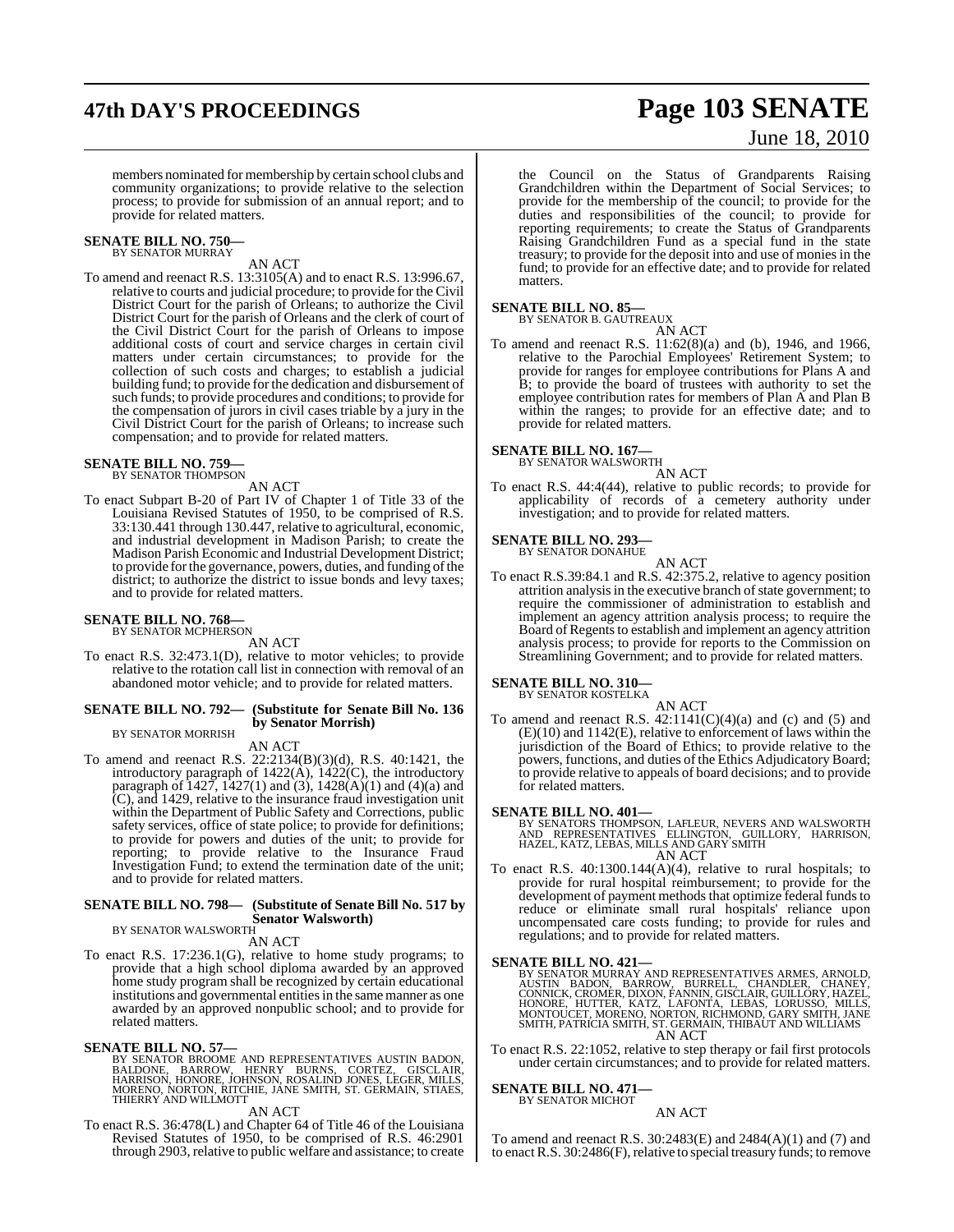the cap on the Oil Spill Contingency Fund in certain circumstances; to provide for the use of monies in the Oil Spill Contingency Fund during declared emergencies or disasters; to provide forthe collection of the oil spill contingency fee during declared emergencies or disasters; to provide for an effective date; and to provide for related matters.

#### **SENATE BILL NO. 474—** BY SENATOR CROWE

AN ACT

To amend and reenact R.S. 32:414(T)(1), relative to child restraint systems; to provide for certain notifications; to provide for affidavits under certain circumstances; to provide for suspensions of licenses under certain circumstances; and to provide for related matters.

# **SENATE BILL NO. 646—** BY SENATOR HEBERT

#### AN ACT

To enact R.S. 33:1236.29, relative to municipalities and parishes; to authorize a pilot program for certain parishes; to provide excavation equipment to parish residents for drainage maintenance and improvement; to provide for criteria for such agreement; to provide for limitation of liability; to provide for program effective and termination dates; and to provide for related matters.

# **SENATE BILL NO. 651—** BY SENATOR HEBERT

AN ACT

To amend and reenact R.S. 2:381, 385(A),and 802(A)(1) and to enact R.S. 2:802(A)(3), relative to aviation safety; to provide relative to airport zoning regulations; to provide relative to the adoption by certain political subdivisions of airport zoning regulations which comply with certain United States Department of Transportation, Federal Aviation Administration regulations; to provide relative to funding from the airport construction or development priority program; to provide terms and conditions; and to provide for related matters.

# **SENATE BILL NO. 662—** BY SENATOR HEBERT

AN ACT

To amend and reenact R.S. 22:1662, 1664(C), and 1665(D), to enact R.S. 22:1665(E), and to repeal R.S. 22:1669(C), relative to claims adjusters; to provide with respect to general exemptions; to provide for application for claims adjuster license and resident license; and to provide for related matters.

> Respectfully submitted, ROBERT W. "BOB" KOSTELKA Chairman

The foregoing Senate Bills were signed by the President of the Senate.

#### **Message to the Governor**

### **SIGNED SENATE BILLS**

#### June 18, 2010

To the Honorable Governor of the State of Louisiana:

The President of the Senate and the Speaker of the House of Representatives have signed the following Senate Bills:

# **SENATE BILL NO. 31—** BY SENATOR MORRELL

#### AN ACT

To enact Part IV of Chapter 29 of Title 33 of the Louisiana Revised Statutes of 1950, to be comprised of R.S. 33:9098.1, relative to crime prevention and security districts; to provide that an election for the renewal of a parcel fee imposed within any crime prevention and security district or improvement district

#### may be held during a primary or general election; and to provide for related matters.

# **SENATE BILL NO. 49—** BY SENATOR LONG

AN ACT To amend and reenact R.S. 38:2324(B) and 2330.2(B) and R.S. 44:23.1(A), relative to the Sabine River Authority; to establish the Sabine River Authority as a nonbudget unit of the state; to provide with regard to certain records of the Sabine River Authority; and to provide for related matters.

#### **SENATE BILL NO. 130—**

BY SENATOR MORRELL AN ACT

To enact R.S. 46:236.1.5(D) and Chapter 13-B of Title 51 of the Louisiana Revised Statutes of 1950, to be comprised of R.S. 51:1441 through 1448, relative to child support; to provide relative to the collection of child support through private party child support collection agencies; to provide for definitions; to provide for the regulation of services of private party child support collection agencies; to provide relative to prohibited practices and penalties; and to provide for related matters.

**SENATE BILL NO. 174—** BY SENATORS SMITH AND SHAW AN ACT

To enact R.S. 40:1379.3(D)(1)(i), relative to statewide permits for concealed handguns; to reduce training requirements on combat veterans; and to provide for related matters.

# **SENATE BILL NO. 184—** BY SENATOR N. GAUTREAUX

AN ACT

To enact R.S. 30:136(D), relative to the State Mineral and Energy Board; to provide relative to the disposition of certain funds payable to the state as the lessor of certain mineral leases; to provide for reimbursement of certain monies to the Mineral and Energy Operation Fund; to provide terms and conditions; and to provide for related matters.

#### **SENATE BILL NO. 406—**

BY SENATOR MCPHERSON AN ACT

To amend and reenactR.S. 15:587.1(B) andR.S. 44:9(F),(G) and (I), and to enact R.S. 15:587(A)(1)(f), relative to criminal records; to amend provisions regarding criminal background checks; to provide entities with access to criminal history information; to provide for the type of information available to those entities; to provide for confidentiality; and to provide for related matters.

#### **SENATE BILL NO. 543—**

BY SENATOR MORRISH

AN ACT To enact R.S. 22:1052 and Part VII of Chapter 11 of Title 22 of the Louisiana Revised Statutes of 1950, to be comprised of R.S. 22:2183 and 2184, and R.S. 36:686(F), relative to health insurance; to provide with respect to limited benefit health insurance policies or contracts; to provide for legislative intent; to create the Louisiana Mandated Health Benefits Commission; to provide for composition of the commission; to provide for review of proposed mandated benefits by the commission; to provide for the scope and timing of such reviews; to provide for optional review by the commission of legislation that includes a mandated benefit proposal; and to provide for related matters.

#### **SENATE BILL NO. 595—**

BY SENATOR QUINN AND REPRESENTATIVE LEGER AN ACT

To enact R.S. 22:1338, relative to property insurance; to prohibit certain actions involving insurance policies due to the presence of certain Chinese drywall; to provide penalties for violations; and to provide for related matters.

# **Page 104 SENATE 47th DAY'S PROCEEDINGS**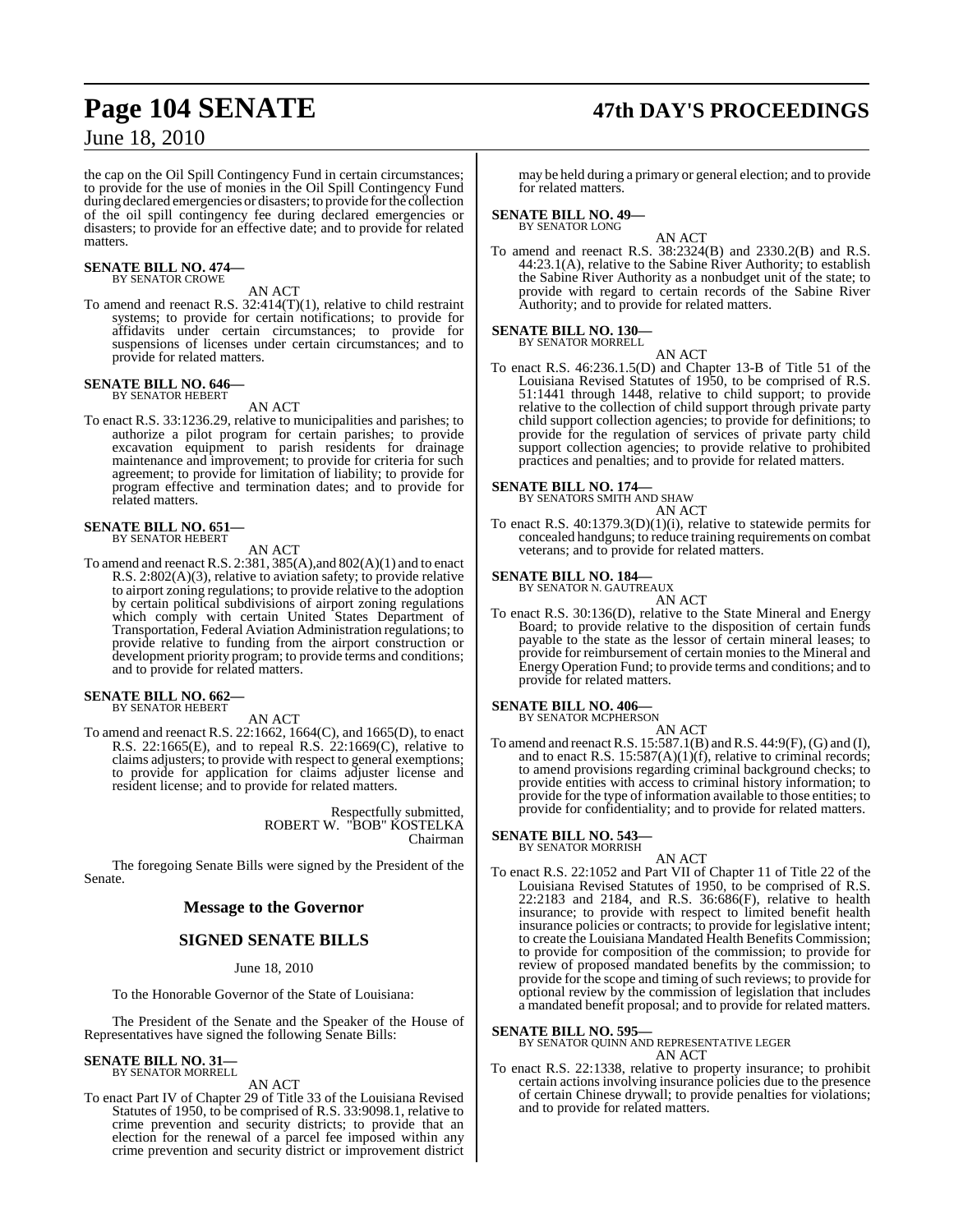# **47th DAY'S PROCEEDINGS Page 105 SENATE**

# June 18, 2010

#### **SENATE BILL NO. 703—** BY SENATOR PETERSON

AN ACT

To enact R.S. 33:9091.16, a bill relative to Orleans Parish; to create the Broadmoor Neighborhood Improvement District; to provide for district boundaries, purpose, governance, and funding, including the levy of a parcel fee; to provide relative to the powers and duties of the district and its governing board; and to provide for related matters.

# **SENATE BILL NO. 705—** BY SENATOR DONAHUE

AN ACT

To amend and reenact R.S. 22:1000(A)(1) and (B), relative to health and accident insurance; to provide for group policies issued to trusts for multiple associations; to provide for coverage involving such associations and their members and employees; to provide for definition of "participating association"; and to provide for related matters.

#### **SENATE BILL NO. 47—** BY SENATOR CROWE

AN ACT

To amend and reenact Code of Criminal Procedure Article 895.1(F), relative to fees paid as a condition of probation; to provide for the allocation and use of fees credited to the Sex Offender Registry Technology Fund; and to provide for related matters.

#### **SENATE BILL NO. 170—** BY SENATOR N. GAUTREAUX

AN ACT

To amend and reenact R.S. 56:1703(B) and (C)(introductory paragraph) and to enact R.S. 56:1702, relative to state parks; to provide for the Palmetto Island State Park; to provide for certain agreements for the operation and maintenance of such state park; to provide for funding of certain office of state parks holdings; to provide terms, conditions, and requirements; and to provide for related matters.

# **SENATE BILL NO. 204—**<br>BY SENATOR MCPHERSON

AN ACT

To amend and reenact R.S. 40:1300.53, relative to criminal history checks of licensed ambulance personnel or nonlicensed persons; to remove provisions which allow an employer to waive certain provisions; and to provide for related matters.

#### **SENATE BILL NO. 247—** BY SENATOR ALARIO

AN ACT

To enact R.S. 33:9080.4, a bill relative to Jefferson Parish; to create the Esprit at Stonebridge Neighborhood Improvement District; to provide for district boundaries, purpose, governance, and funding, including the levy of a parcel fee; to provide relative to the powers and duties of the district and its governing board; and to provide for related matters.

## **SENATE BILL NO. 257—** BY SENATOR MOUNT AND REPRESENTATIVE KATZ AN ACT

To amend and reenact R.S. 36:3(4) and (7), 4(A)(10), 8(E)(2)(d), 9(C), 471(A), (B) and (C)(1), 472, 473, 474(A)(8), (B)(1)(a)(i) and (b), 475, 475.1(A), (B) and (C), and 477 and to repeal R.S. 36:474(E) and 476, relative to the Department of Social Services; to rename the Department of Social Services the Department of Children and Family Services; to provide for the reorganization of the department; to provide for definitions; to provide for fiscal oversight and program evaluation; to provide for designation of certain organizational units; to provide for the composition of the department; to provide for the officers of the department; to provide for deputy secretaries; to provide for the undersecretary and the division of management and finance; to provide for the office of children and family services; and to provide for related matters.

#### **SENATE BILL NO. 460—**

BY SENATOR MARTINY

AN ACT To enact Chapter 1 of Code Title I of Code Book IV of Title 9 of the Louisiana Revised Statutes of 1950, to be comprised of R.S. 9:6000, relative to the application of foreign laws; to provide for definitions; to provide for legislative findings; to prohibit the enforcement of foreign laws under certain circumstances; to provide for applicability to certain persons; and to provide for related matters.

**SENATE BILL NO. 558—** BY SENATOR WALSWORTH AND REPRESENTATIVE TUCKER AN ACT

To enact Chapter 27 of Title 25 of the Louisiana Revised Statutes of 1950, to be comprised of R.S. 25:1231 through 1237, and R.S. 36:209(Q); to create the LouisianaBicentennialCommission; to provide for membership of the commission and its operation; to provide relative to powers, duties, and activities of the commission; to provide relative to funds and property of the commission; to provide for termination of the commission; and to provide for related matters.

**SENATE BILL NO. 720—**<br>BY SENATOR MORRELL AND REPRESENTATIVES ABRAMSON,<br>BALDONE, BROSSETT, BURFORD, HENRY BURNS, CARMODY,<br>GALLOT, GISCLAIR, HENDERSON, HENRY, HINES, HOWARD,<br>HUTTER, KATZ, LABRUZZO, LEGER, LIGI, POPE, GARY S AN ACT

To enact R.S. 9:2716, relative to contracts; to provide that certain contracts obtained through fraud, bribery, corruption or other criminal acts are against public policy and are absolutely null and void and unenforceable; to provide forthe payment of costs; and to provide for related matters.

# **SENATE BILL NO. 724—** BY SENATOR N. GAUTREAUX

AN ACT To amend and reenact R.S.  $41:642(A)(2)$ , relative to sixteenth section and school board indemnity lands; to provide for revenues generated by certain sixteenth section and school board indemnity lands; to provide terms and conditions; and to provide for related matters.

**SENATE BILL NO. 48—** BY SENATORS HEBERT AND WALSWORTH AN ACT

To enact R.S. 32:299.2 and to repeal R.S. 32:297.1, relative to offroad vehicles; to provide relative to mini-trucks; to provide for registration of mini-trucks; to authorize operation of mini-trucks on certain highways of this state under certain circumstances; and to provide for related matters.

# **SENATE BILL NO. 132—** BY SENATOR MORRELL

AN ACT

To amend and reenact Civil Code Article 137, relative to visitation rights; to prohibit visitation rights of a family member in certain circumstances; to provide for an effective date; and to provide for related matters.

#### **SENATE BILL NO. 189—** BY SENATOR MURRAY

AN ACT To amend and reenact R.S. 13:4405 and R.S. 35:199(A)(2)(b), relative to notarial instruments; to remove requirements that acts ofsale or other acts evidencing a transfer ofimmovable property situated in the parish of Orleans be filed with the assessor; to provide for an effective date; and to provide for related matters.

#### **SENATE BILL NO. 190—** BY SENATOR MURRAY

AN ACT

To amend and reenact R.S. 33:9091.8(F)(1), (2), and (4)(c), relative to Orleans Parish; to authorize the Lakewood Crime Prevention and Improvement District to levy its parcel fee on vacant lots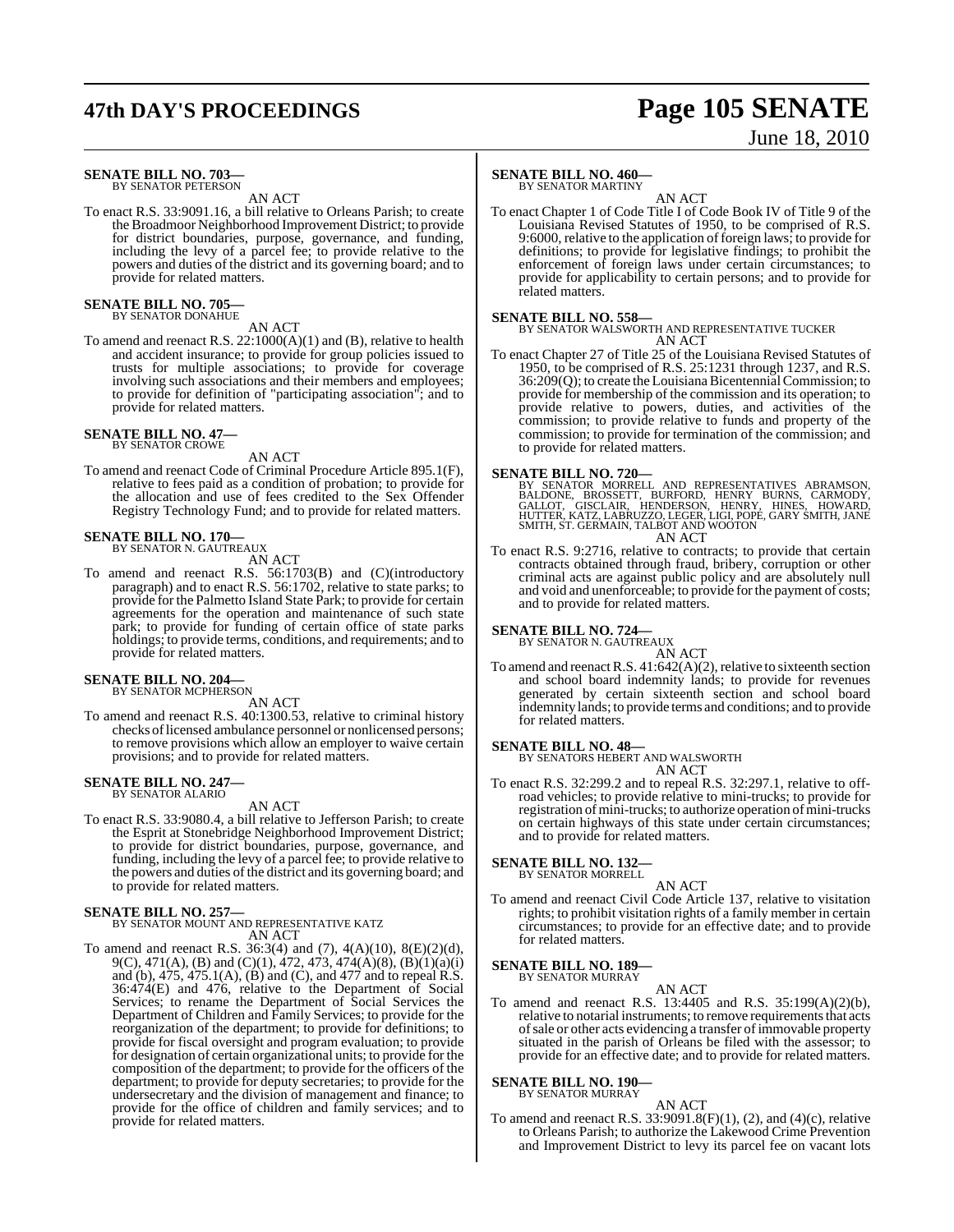subject to voter approval; to authorize the renewal of the parcel fee at any election; and to provide for related matters.

# **SENATE BILL NO. 219—** BY SENATOR APPEL

AN ACT

To amend and reenact Code of Civil Procedure Article 863(B) and (D) and to enact Code of Civil Procedure Article 863(G), relative to pleadings in civil actions; to provide with respect to the requirements of signing pleadings; to provide with respect to sanctions; and to provide for related matters.

#### **SENATE BILL NO. 284** BY SENATOR MARTINY

AN ACT

To enact Code of Civil Procedure Article 2542, relative to foreign defamation judgments; to provide the grounds for the recognition of foreign defamation judgments; to provide for jurisdiction; to provide definitions; and to provide for related matters.

# **SENATE BILL NO. 301—** BY SENATOR WALSWORTH

AN ACT

To amend and reenact R.S.  $23:1553(B)(6)$  and (7) and (G), relative to the Incumbent Worker Training Program; to provide with respect to the Incumbent Worker Training Account; and to provide for related matters.

# **SENATE BILL NO. 308—** BY SENATOR MARIONNEAUX

AN ACT

To amend and reenact R.S. 49:968(B)(13) and R.S. 56:5(C) and 6(28), to enact R.S. 49:953(H), and to repeal R.S. 49:967(D), relative to the Wildlife and Fisheries Commission; to provide legislative oversight of certain rules and regulations; to require the commission to adopt rules and regulations in accordance with the Administrative Procedure Act; to authorize time reductions for certain rule procedures; and to provide for related matters.

#### **SENATE BILL NO. 361—** BY SENATOR SMITH

AN ACT

To amend and reenact Civil Code Articles 538, 549, 553, 558, 567 through 569, 573 through 575, 577, 580, 581, 583, 584, 586 through 594, 601, 603, 604, 608, 613, 615, 616, 618 through 620, and 623 through 625, and to enact Civil Code Articles 568.1, 568.2, and 568.3, relative to usufruct; to provide for the continuous revision of the Civil Code; to provide for the general principles; to provide for the capacity to receive; to provide for voting shares of stock; to provide for improvements and alterations; to provide for contracts affecting liability; to provide for disposition of nonconsumables; to provide for obligations and rights; to provide for an effective date; and to provide for related matters.

#### **SENATE BILL NO. 377** BY SENATOR MORRELL

AN ACT

To amend and reenact Code of Evidence Article 804(B)(7), relative to hearsay exceptions; to provide for the burden of proof to introduce evidence; and to provide for related matters.

#### **SENATE BILL NO. 482—** BY SENATOR LAFLEUR

AN ACT

To amend and reenact R.S. 48:601(A), to enact R.S. 48:601(E) and (F), and to repeal R.S.  $48:601(D)(2)(c)$ , relative to St. Landry Parish; to provide forthe absorption of parish road districts upon creation of a new parishwide road district; to require the creation of certain drainage districts; and to provide for related matters.

# **Page 106 SENATE 47th DAY'S PROCEEDINGS**

## **SENATE BILL NO. 802— (Substitute of Senate Bill No. 618 by Senator McPherson)** BY SENATOR MCPHERSON

AN ACT

To enact R.S. 9:2716, relative to contracts; to provide for automatic renewal of contracts; to provide for disclosure of procedures regarding cancellation of such contracts; to provide for exceptions upon failure to notify consumers; to provide for applicability and exceptions; and to provide for related matters.

# **SENATE BILL NO. 64—** BY SENATOR MURRAY

AN ACT

To enact R.S. 33:9080.4, relative to Orleans Parish; to create the Lakeview Street Maintenance District; to provide for the purpose, governance, and powers and duties of the district; to provide for the imposition of a parcel fee; and to provide for related matters.

# **SENATE BILL NO. 88—** BY SENATOR MORRELL

AN ACT To amend and reenact R.S. 39:1242(C), relative to security for deposits; to exempt certain deposits insured or guaranteed by a governmental agency insuring bank deposits that is organized under federal law fromsecurity requirements; and to provide for related matters.

#### **SENATE BILL NO. 141—** BY SENATOR HEBERT

AN ACT

To amend and reenact R.S. 33:9037(A), 9038.35, and 9038.38(P), relative to tax increment finance; to authorize joint ventures or cooperative endeavors among public entities utilizing tax increment finance; and to provide for related matters.

#### **SENATE BILL NO. 207—**

BY SENATOR MOUNT

AN ACT To amend and reenact R.S.  $39:198(D)(2)$  and  $(8)$ , relative to contracts for fiscal intermediary services in processing claims of health care providers; to provide for submission of justification for the issuance of a solicitation for proposal; to provide for the exercise of an option to renew; to provide for public hearings; and to provide for related matters.

# **SENATE BILL NO. 256—** BY SENATOR CHAISSON

AN ACT

To enact Part IV of Chapter 4 of Code Title VII of Code Book III of Title 9 of the Louisiana Revised Statutes of 1950, to be comprised of R.S. 9:3131.1 through 3131.9, relative to the Louisiana Exchange Sale of Receivables Act; to provide for legislative intent; to provide for definitions; to provide for the scope; to provide for the true sale status of sales of receivables over exchanges located in Louisiana; to provide for the binding effectiveness of Louisiana law to the sales of receivables; to provide for buyer ownership rights; to provide for relationship with the Uniform Commercial Code; to prohibit the filing or maintaining of certain actions; and to provide for related matters.

**SENATE BILL NO. 486—**<br>BY SENATOR NEVERS AND REPRESENTATIVES ARMES, CARTER,<br>CHANDLER, CHANEY, DIXON, DOWNS, EDWARDS, HARDY,<br>HOFFMANN, RICHARDSON, RITCHIE, PATRICIA SMITH AND THIBAUT

#### AN ACT

To amend and reenact R.S.  $17:3048.1(B)(2)(a)(ii)$ , relative to the Taylor Opportunity Program for Students; to provide for the eligibility of certain students to receive a TOPS-Tech Award; to provide for alternative eligibility requirements; to provide relative to minimum scores on specified tests that are required of students to be eligible for a TOPS-Tech Award; to provide for effectiveness; to provide for an effective date; and to provide for related matters.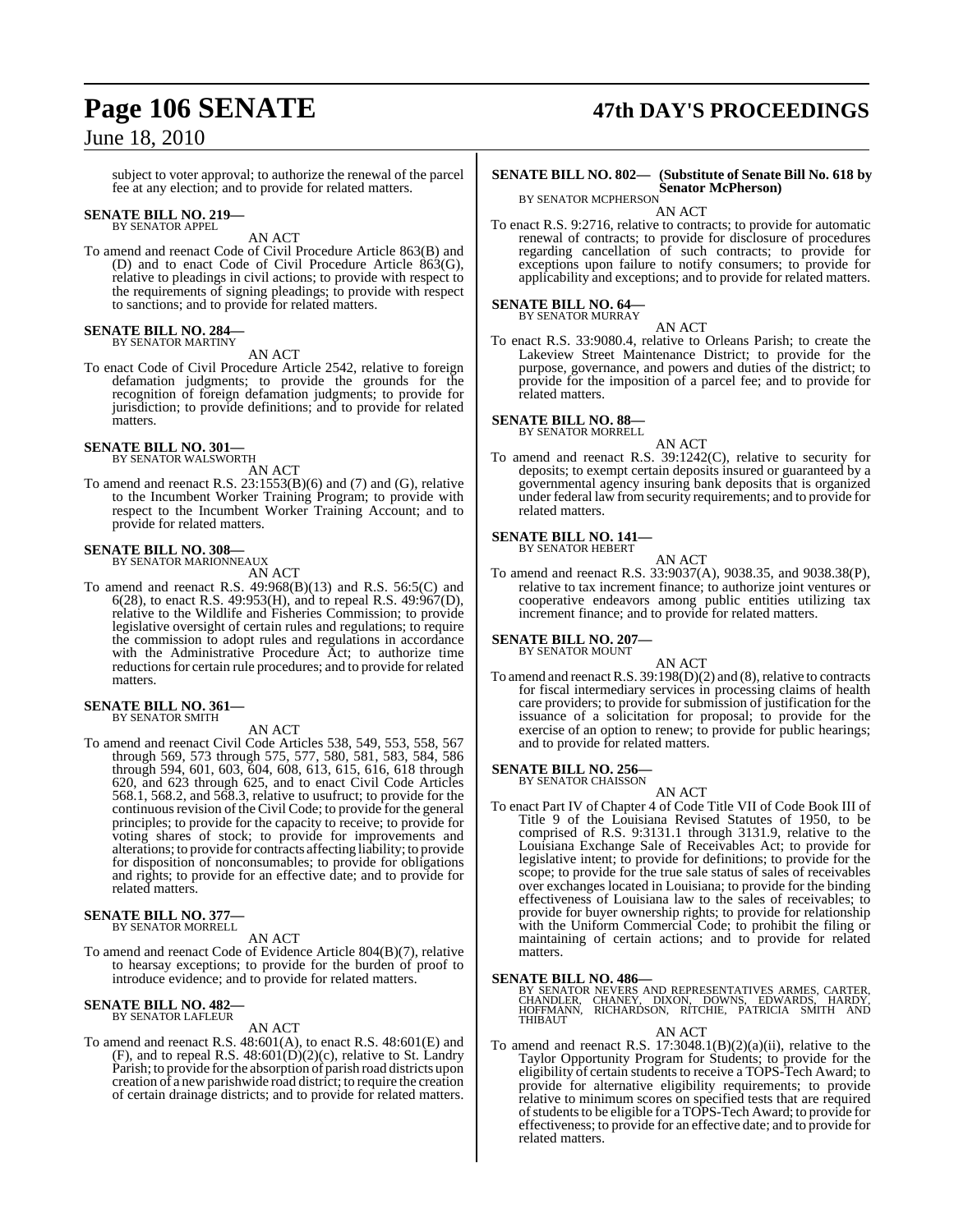# **47th DAY'S PROCEEDINGS Page 107 SENATE**

# June 18, 2010

#### **SENATE BILL NO. 497—** BY SENATOR CLAITOR

AN ACT

To amend and reenact R.S. 40:49(A), relative to death and spontaneous fetal death certificates; to provide for preparation and filing of death and spontaneous fetal death certificates; and to provide for related matters.

**SENATE BILL NO. 528—**<br>BY SENATOR BROOME AND REPRESENTATIVES BALDONE, BARRAS, BARROW, BURROWE AND REPRESENTATIVES BALDODY, CARTER,<br>EHANEY, CONNICK, CORTEZ, CROMER, ELLINGTON, GEYMANN,<br>GISCLAIR, GREENE, GUILLORY, HARDY, HEN ROY, SCHRODER, GARY SMITH, JANE SMITH, ST. GERMAIN, TALBOT,<br>TEMPLET, TUCKER, WHITE, WILLIAMS, WILLMOTT AND WOOTON<br>AN ACT

To amend and reenact R.S. 40:1299.35.2 and the introductory paragraph of  $1299.35.6(B)$ ,  $(B)(1)(h)$ , and the introductory paragraph of  $(C)(1)(a)$ , and to enact R.S. 40:1299.35.6(B)(1)(i), relative to abortions; to require an obstetric ultrasound to be performed prior to an abortion; to provide for exceptions; to provide for penalties; and to provide for related matters.

#### **SENATE BILL NO. 534—**

BY SENATORS HEBERT AND MCPHERSON AN ACT

To amend and reenact R. S. 56:109(C) and to enact R.S. 56:1691, relative to possession of firearms; to allow the possession of firearms on certain state lands; to provide terms and conditions; and to provide for related matters.

#### **SENATE BILL NO. 591—** BY SENATOR MCPHERSON

AN ACT

To amend and reenact R.S. 37:970, relative to the licensure of nurses; to provide for the qualifications for licensure as a practical nurse; and to provide for related matters.

#### **SENATE BILL NO. 599—** BY SENATOR B. GAUTREAUX

AN ACT

To enact R.S. 49:214.5.4(E)(4), relative to the Coastal Protection and Restoration Fund; to provide relative to funding and resource allocation; to provide that no more than seven percent of certain federal revenues generated fromOuter Continental Shelf energy activity may be used for administrative costs or fees; to provide certain exceptions; and to provide for related matters.

# **SENATE BILL NO. 620—** BY SENATOR WALSWORTH

AN ACT

To enact R.S. 8:66.1 and 66.2, relative to the Louisiana Cemetery Board; to provide for investigations by the board; to authorize the issuance of subpoenas; to require certain statements under oath to issue oaths and affirmations; to bring causes of action; to issue certain cease and desist orders; to provide for the assessment of civil fines; and to provide for related matters.

and they are hereby presented for executive approval.

Respectfully submitted, GLENN A. KOEPP Secretary of the Senate

#### **Message from the House**

#### **SIGNED HOUSE BILLS AND JOINT RESOLUTIONS**

June 18, 2010

To the Honorable President and Members of the Senate:

I am directed to inform your honorable body that the Speaker of the House of Representatives has signed the following House Bills and Joint Resolutions:

HOUSE BILL NO. 191—<br>BY REPRESENTATIVES PERRY, ANDERS, ARNOLD, BOBBY BADON, BALDONE, BARRAS, BILLIOT, BROSSETT, BURFORD, HENRY BURNS, TIM BURNS, CARTER, CHAMPAGNE, CHANEY, CONNICK, CROMER, DOERGE, DOVE, HARDY, HENDERSON, HE

To amend and reenact R.S. 15:529.1(A), (C), (D), and (E), relative to the habitual offender law; to provide for increased penalties for multiple sex offenses; to repeal statutory language authorizing the use of juvenile adjudications of delinquency to enhance penalty provisions for felony offenses; to provide for technical changes; and to provide for related matters.

#### **HOUSE BILL NO. 357—**

BY REPRESENTATIVE GALLOT

AN ACT To enact R.S. 35:412, relative to notaries public; to provide for the appointment of certain persons licensed to practice law in Louisiana as notaries public ex officio; to provide for limited authority; to require bond or insurance; and to provide for related matters.

#### **HOUSE BILL NO. 421—**

BY REPRESENTATIVE MICHAEL JACKSON

AN ACT To amend and reenact R.S. 17:221(B), relative to school attendance by certain students; to provide relative to the authority of a city, parish, or other local public school board to deny admission or readmission to school of certain students; to provide limitations; to delete provisions relative to a pilot program regarding school attendance; to provide an effective date; and to provide for related matters.

#### **HOUSE BILL NO. 428—**

BY REPRESENTATIVE LEGER AN ACT

To amend and reenact R.S. 14:102.2(C), relative to offenses affecting public sensibility; to provide with respect to the seizure of animals treated cruelly; and to provide for related matters.

# **HOUSE BILL NO. 448—** BY REPRESENTATIVE FOIL

- AN ACT
- To amend and reenact R.S. 37:1864.1(A), 1866, and 1867(A) and to enact R.S. 37:1862.1, relative to secondhand dealers; to provide for record and reporting requirements; to require secondhand dealers to photograph merchandise that is purchased; to provide for changes to daily reports required by secondhand dealers; to provide for the location of items purchased by a secondhand dealer; and to provide for related matters.

#### **HOUSE BILL NO. 462—**

BY REPRESENTATIVE MILLS AN ACT

To amend and reenact Code of Criminal Procedure Article  $648(A)(2)$ , relative to procedures after a determination of mental capacity or incapacity; to provide for treatment after a determination of mental capacity or incapacity; to provide with respect to inpatient and outpatient treatment for persons charged with certain crimes; and to provide for related matters.

#### **HOUSE BILL NO. 486—**

BY REPRESENTATIVES HARRISON, ARNOLD, BALDONE, HENRY<br>BURNS, CARMODY, CARTER, ELLINGTON, GISCLAIR, HARDY, GARY<br>SMITH, PATRICIA SMITH, ST. GERMAIN, STIAES, TEMPLET, TUCKER,<br>AND WILLIAMS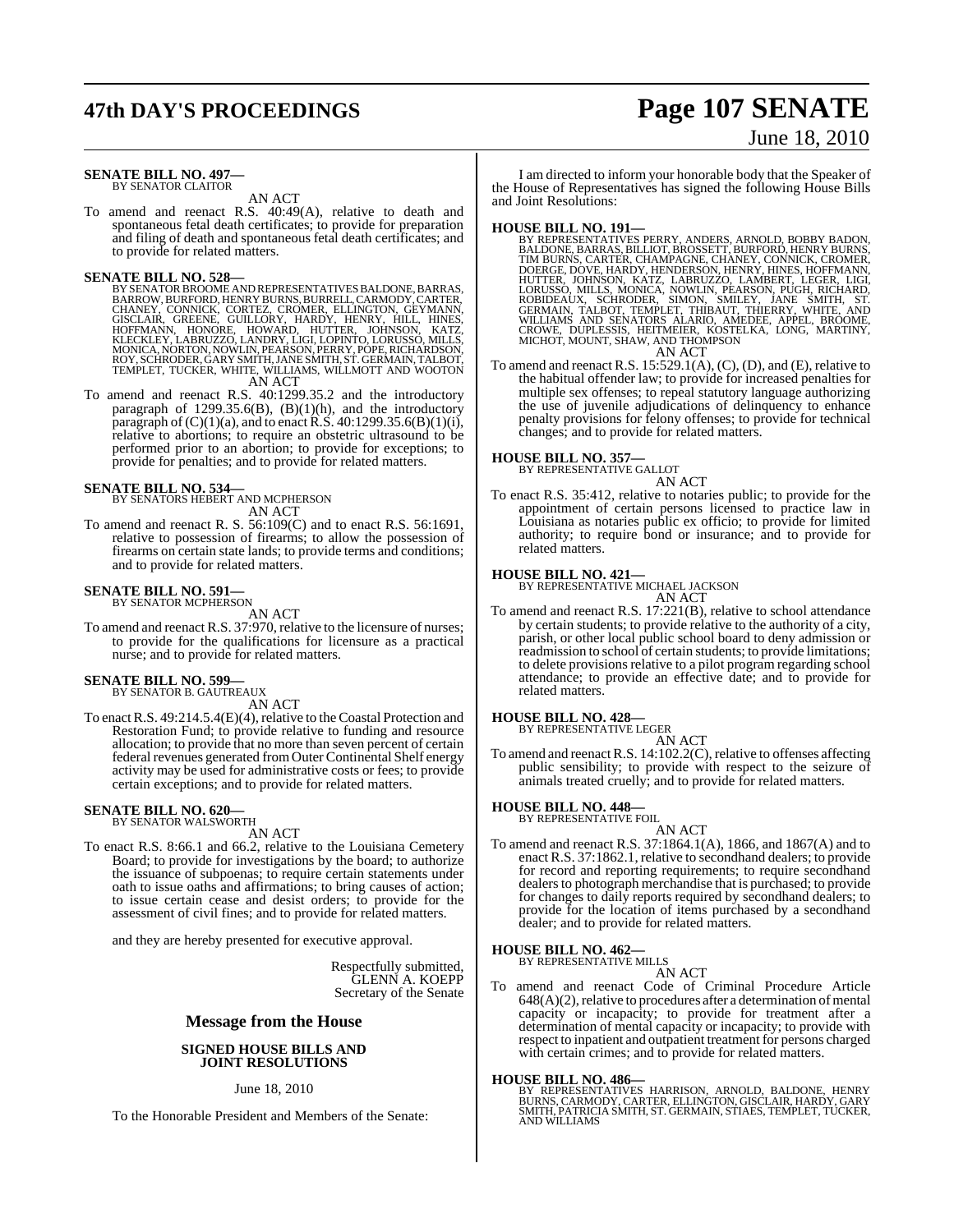#### AN ACT

To enact R.S. 17:3006, relative to school guidance counselors; to require school guidance counselors employed in public high schools to complete an academic profile for each student in the ninth grade; to provide for information to be included in the profile; to provide for student and parental involvement in completing the profile; to provide for annual review of the profile; and to provide for related matters.

#### **HOUSE BILL NO. 540—** BY REPRESENTATIVE GISCLAIR

AN ACT

To enact R.S.  $38:301(C)(1)(b)(iii)$ ,  $(2)(h)$ , and  $(4)$ , relative to the South Lafourche Levee District; to provide relative to the appropriation of property by the district; to provide relative to notification of property owners; to provide relative to challenges to an appropriation or compensation paid for appropriated property; and to provide for related matters.

#### **HOUSE BILL NO. 836—** BY REPRESENTATIVE WOOTON

AN ACT

To enact R.S. 17:1818, relative to certain donations to higher education institutions; to require public academic degreegranting institutions to disclose certain information about gifts received from foreign governments, legal entities, or persons; to provide for procedures and enforcement; to provide for rules; and to provide for related matters.

#### **HOUSE BILL NO. 861—** BY REPRESENTATIVE ARNOLD

AN ACT

To amend and reenact R.S. 40:1846(B)(3)(f), relative to refrigerants; to authorize the use of a safe alternative to liquefied petroleum gasin motor vehicle air conditioning systems; and to provide for related matters.

#### **HOUSE BILL NO. 923—** BY REPRESENTATIVE LEGER

AN ACT

To enact R.S. 17:100.10(H), relative to the Public School Facilities Financing Act; to provide with respect to the Recovery School District; to provide for use of outside legal counsel for certain purposes; and to provide for related matters.

#### **HOUSE BILL NO. 953—**

BY REPRESENTATIVE LAMBERT AN ACT

To amend and reenact R.S. 56:332(M), relative to crab fishing; to allow commercial fishermen with appropriate gear licenses to keep finfish while crabbing; and to provide for related matters.

# **HOUSE BILL NO. 1000—** BY REPRESENTATIVE WADDELL

AN ACT To enact R.S. 17:3048.1(B)(5), relative to eligible schools for the use of Taylor Opportunity Program for Students Opportunity, Performance, and Honors awards; to provide relative to the use of such an award by a student to pursue specified skill or occupational training at certain schools having a valid and current certificate of registration issued by the Louisiana State Board of Cosmetology and proprietary schools having a valid and current license issued by the Board of Regents; to provide conditions; to provide relative to award amounts at such schools; to provide limitations; to provide effectiveness; to provide an effective date; and to provide for related matters.

# **HOUSE BILL NO. 1058—** BY REPRESENTATIVE GREENE

AN ACT

To enact R.S. 6:969.18(G), relative to motor vehicles; to require disclosure of certain fees not required by law charged upon the sale of a motor vehicle; to provide for an effective date; and to provide for related matters.

# **Page 108 SENATE 47th DAY'S PROCEEDINGS**

#### **HOUSE BILL NO. 1193—**

BY REPRESENTATIVE RICHMOND AN ACT

To amend and reenact R.S. 40:1321(A), relative to special identification cards; to allow persons seventeen years of age to obtain a special identification card without a parental signature; and to provide for related matters.

**HOUSE BILL NO. 1195—** BY REPRESENTATIVE LITTLE AND SENATOR WALSWORTH AN ACT

To amend and reenact Paragraph (6) of Section 5 of Act No. 253 of the 1952 Regular Session of the Legislature, as amended by Act No. 540 of the 1954 Regular Session of the Legislature, and Act No. 16 of the 1968 1<sup>st</sup> Extraordinary Session of the Legislature; Paragraph (15) of Section 5 of Act No. 253 of the 1952 Regular Session of the Legislature; and Section 6 of Act No. 253 of the 1952 Regular Session ofthe Legislature, as amended by Act No. 127 of the 1987 Regular Session of the Legislature, relative to the city of Bastrop; to provide relative to the powers and duties of the city; to remove certain restrictions; to provide relative to penalties for the violation of city ordinances; and to provide for related matters.

**HOUSE BILL NO. 1249—** BY REPRESENTATIVES BROSSETT AND LEGER AN ACT

To amend and reenact R.S. 1:11, relative to determinations of the populations of parishes, municipalities, and other political subdivisions; to provide relative to the applicability of a new census to statutes that define classes of political subdivisions based on population; and to provide for related matters.

#### **HOUSE BILL NO. 1260—** BY REPRESENTATIVE HAZEL



AN ACT To amend and reenact R.S. 14:95.1(C), relative to the possession of a firearm or carrying a concealed weapon by a person convicted of certain felonies; to remove the authorization for law enforcement to issue permits allowing certain felons to possess firearms or carry concealed weapons; and to provide for related matters.

# **HOUSE BILL NO. 1262—** BY REPRESENTATIVE MILLS

AN ACT To amend and reenact R.S. 37:922(A) and to enact R.S. 37:918(21), relative to the Louisiana State Board of Nursing; to provide for hearings; to provide for records sharing; and to provide for related matters.

#### **HOUSE BILL NO. 1300—**

BY REPRESENTATIVE ROSALIND JONES AN ACT

To enact R.S. 18:1505.2(H)(2)(g), relative to limits applicable to certain campaign contributions by political committees; to provide for the limit applicable to contributions by a political committee to certain other political committees; and to provide for related matters.

#### **HOUSE BILL NO. 1301—**

BY REPRESENTATIVE PEARSON AN ACT

To amend and reenact R.S. 44:19, relative to records in the custody of a coroner; to exempt certain medical records in the custody of a coroner from public records provisions; and to provide for related matters.

#### **HOUSE BILL NO. 1307—**

BY REPRESENTATIVE ROSALIND JONES AND SENATOR WALSWORTH AN ACT

To amend and reenact R.S. 42:5(D), relative to public comment at open meetings; to require a period of public comment at public meetings prior to a vote on any agenda item; and to provide for related matters.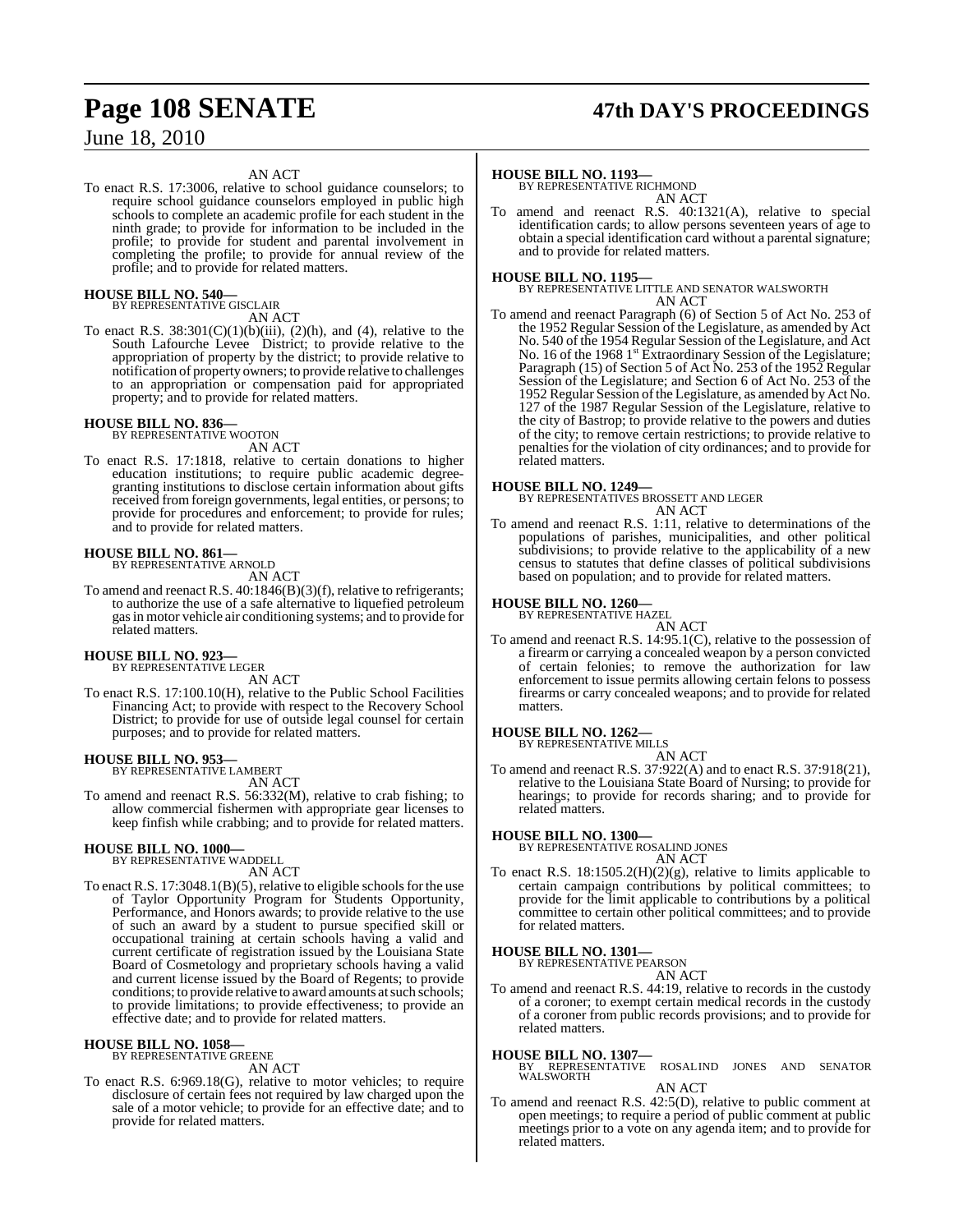# **47th DAY'S PROCEEDINGS Page 109 SENATE**

# June 18, 2010

#### **HOUSE BILL NO. 1317—** BY REPRESENTATIVE BILLIOT

AN ACT

To enact R.S. 48:21(C), relative to functions of the Department of Transportation and Development; to authorize the Department of Transportation and Development to allow state agencies the option to utilize the department to construct, maintain, improve, and repair roads surrounding state offices and other facilities when the agency provides monies for such work to be performed; to provide for certain conditions; and to provide for related matters.

#### **HOUSE BILL NO. 1325—**

BY REPRESENTATIVE RICHMOND

AN ACT

To amend and reenact R.S. 48:1656(23), relative to the Regional Transit Authority; to provide for the general powers of the Regional Transit Authority; to provide a limitation of liability to certain entities; to provide for definitions; and to provide for related matters.

**HOUSE BILL NO. 1371—** BY REPRESENTATIVES MILLS AND LEBAS AND SENATORS ERDEY, MCPHERSON, MOUNT, AND NEVERS AN ACT

To enact R.S. 46:153.3.1, relative to medication therapy management; to provide for legislative findings; to provide for consideration of a Medicaid medication therapy management program; to provide for authority for the Department of Health and Hospitals to promulgate rules and regulations if the department implements a Medicaid medication therapy management program to provide for consideration of minimum requirements of the rules and regulations; and to provide for related matters.

#### **HOUSE BILL NO. 1396—** BY REPRESENTATIVE BURRELL

AN ACT

To enact R.S. 17:440.1, relative to school employees; to require first aid training for public school employees; to provide for policies adopted by each city, parish, and other local public school board relative to such requirement; and to provide for related matters.

## **HOUSE BILL NO. 1481— (Substitute for House Bill No. 1025 by Representative Landry)**<br>BY REPRESENTATIVE LANDRY

AN ACT

To amend and reenact R.S. 17:416.7, relative to school boards; to require school boards to notify parents prior to implementing new school uniform policies or changing existing school uniform policies; to provide for exceptions; and to provide for related matters.

## **HOUSE BILL NO. 1483— (Substitute for House Bill No. 1360 by Representative Wooton)** BY REPRESENTATIVE WOOTON

AN ACT

To amend and reenact R.S.  $22:1924(A)(1)$  and to enact R.S.  $22:1924(A)(3)$ , relative to insurance fraud; to provide definitions; to establish penalties for knowingly and willfully committing health care fraud; and to provide for related matters.

#### **HOUSE BILL NO. 1491— (Substitute for House Bill No. 1399 by Representative Downs)** BY REPRESENTATIVE DOWNS

AN ACT

To amend and reenact R.S. 17:3048.1(A)(1)(e)(introductory paragraph), (iii), (vi), (viii), (xiii), and (xiii), relative to academic standards for a Taylor Opportunity Program for Students award; to provide relative to the high school core curriculum requirements for certain students to be eligible for an Opportunity, Performance, or Honors award; to provide applicability; to provide effectiveness; to provide an effective date; and to provide for related matters.

### **HOUSE BILL NO. 3—**

BY REPRESENTATIVE GREENE

AN ACT To enact the Omnibus Bond Authorization Act of 2010, relative to the implementation of a five-year capital improvement program; to provide for the repeal of certain prior bond authorizations; to provide for new bond authorizations; to provide for authorization and sale of such bonds by the State Bond Commission; and to provide for related matters.

## **HOUSE BILL NO. 37—** BY REPRESENTATIVE GARY SMITH

AN ACT

To amend and reenact R.S. 44:36(D) and to enact R.S. 44:1(C), relative to public records; to reduce the time required for the Department of Public Safety and Corrections to retain records regarding adult offenders; to provide for records related to the Mississippi Canyon 252 - Deep Water Horizon Oil Spill; and to provide for related matters.

**HOUSE BILL NO. 47—** BY REPRESENTATIVE WOOTON

AN ACT

To amend and reenact R.S. 27:3(13) and 308.1(E), relative to the Gaming Control Law; to provide for definitions; to provide for the remote shutdown of devices for failure to remit civil penalties; and to provide for related matters.

#### **HOUSE BILL NO. 57—**

BY REPRESENTATIVE DANAHAY AN ACT

To amend and reenact R.S. 37:3521(B), relative to private investigators; to provide for increased penalties; and to provide for related matters.

#### **HOUSE BILL NO. 78—**

BY REPRESENTATIVES LIGI, HINES, AND ROSALIND JONES AN ACT

To amend and reenact R.S. 49:992(B)(2) and (D)(2) and (7), relative to adjudicatory and hearing functions of the division of administrative law and certain state departments; to provide for the adjudication and hearing functions of the Department of Health and Hospitals, the Department of Social Services, and the Department of Education; to provide for the delegation of certain functions and authority to the division of administrative law, except where prohibited by federal law; to require an agency to prove its exempt status; to provide for adjudications of hearings arising under certain federal programs; to provide for the transfer of adjudications and the resources related to handling such adjudications; and to provide for related matters.

**HOUSE BILL NO. 107—** BY REPRESENTATIVES LOPINTO AND BROSSETT AN ACT

To amend and reenact Code of Criminal Procedure Article 211.5(A) and (C) and to enact Code of Criminal Procedure Article  $211.5(D)$ , relative to persons with outstanding warrants for misdemeanor offenses; to provide that a lawenforcement officer may either arrest or release an individual for an outstanding warrant on certain offenses; to provide for exceptions; to provide for the collection of past due court costs, fines, or fees; and to provide for related matters.

## **HOUSE BILL NO. 259—** BY REPRESENTATIVE GREENE

AN ACT To amend and reenact Code of Civil Procedure Article 74.2(C)(1) and R.S.  $14:75(B)$  and  $(C)(4)$ , relative to child support; to provide relative to the venue for a modification of child support; to provide for the parish where the person awarded support is domiciled; to provide for the registration of the support award; to provide relative to the crime of failure to pay child support obligation; to provide for penalties; and to provide for related matters.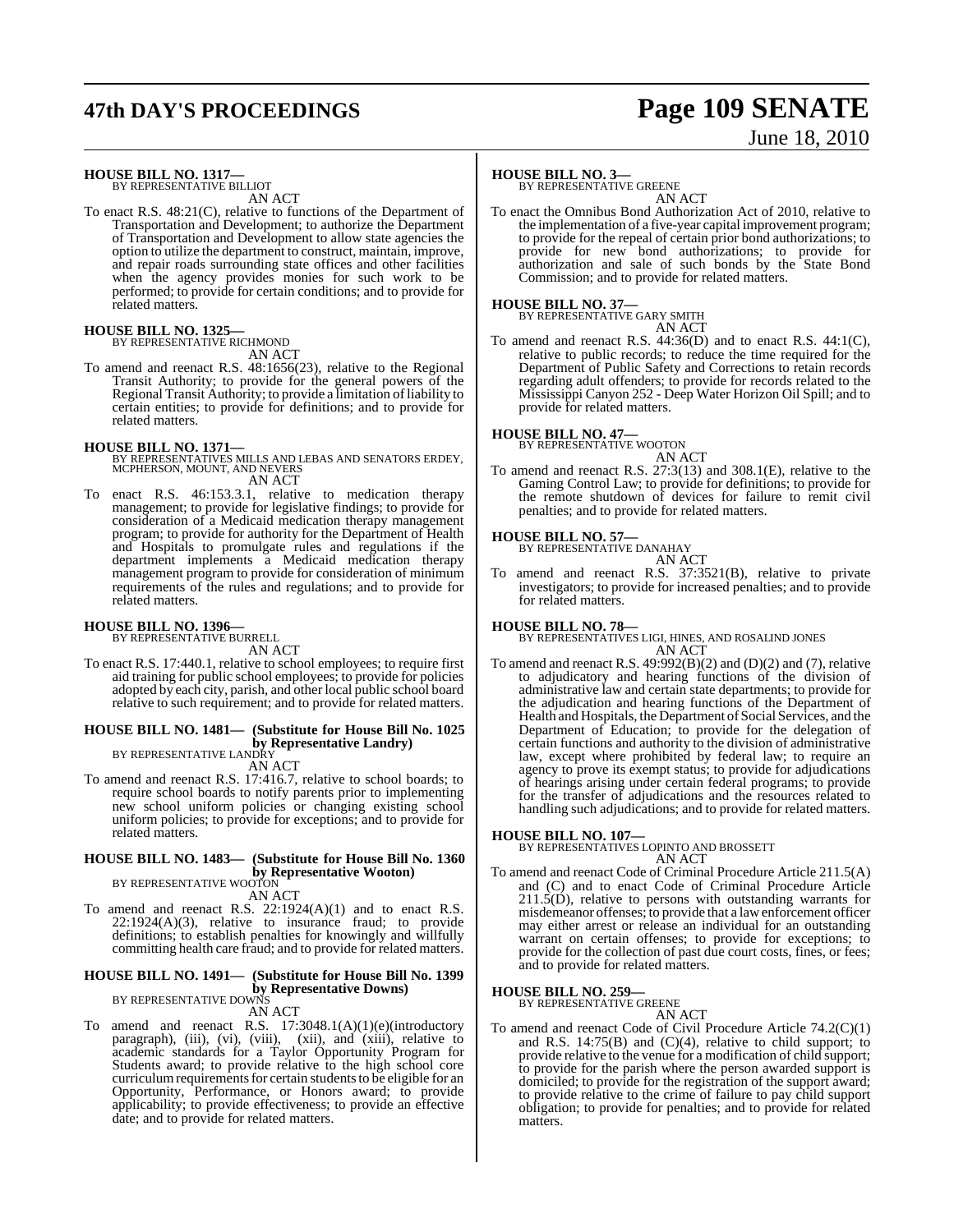# **Page 110 SENATE 47th DAY'S PROCEEDINGS**

June 18, 2010

**HOUSE BILL NO. 287—**

BY REPRESENTATIVE CORTEZ AND SENATOR WALSWORTH AN ACT

To enact R.S. 46:1427 and 1429, relative to child care facilities and child-placing agencies; to provide with respect to licensure; to provide for an exception for certain religious organizations; to provide for the parent-child relationship; to provide for a moratorium on the enforcement of rules and regulation in certain circumstances; and to provide for related matters.

## **HOUSE BILL NO. 301—** BY REPRESENTATIVE RITCHIE

AN ACT

To amend and reenact R.S. 36:801(introductory paragraph) and 801.1(A), to enact R.S.  $36:4(B)(18)$ , and to repeal R.S. 36:459(D), relative to the Louisiana Tax Commission; to transfer the commission to the office of the governor, division of administration; to provide for the budget and procurement authority of the commission; to provide for effectiveness; and to provide for related matters.

#### **HOUSE BILL NO. 377—**

BY REPRESENTATIVE WOOTON AN ACT

To amend and reenact R.S. 14:134.1(A) and to enact R.S. 14:134.1(C), relative to malfeasance in office; to provide with respect to malfeasance in office involving prohibited sexual conduct; and to provide for related matters.

# **HOUSE BILL NO. 552—** BY REPRESENTATIVE LAFONTA

AN ACT

To amend and reenact Code of Criminal Procedure Article 899(F), R.S. 15:574.8(A), and R.S. 40:2531(A), relative to probation and parole officers; to provide for arrest powers; to provide for the rights of law enforcement officers under investigation; and to provide for related matters.

**HOUSE BILL NO. 604—** BY REPRESENTATIVE CHAMPAGNE AND SENATOR ADLEY AN ACT

To amend and reenact R.S. 47:1957(E) and 1998(C), relative to the assessment of property for ad valorem taxation; to provide for procedures related to missing, incomplete, or incorrect reporting of taxable property; to require certain notifications to property owners under certain circumstances; to provide with respect to an assessor's authority to initiate litigation against certain taxpayers; to require the provision of notice to certain taxing authorities; and to provide for related matters.

# **HOUSE BILL NO. 629—** BY REPRESENTATIVE DANAHAY

AN ACT

To amend and reenact Chapter 17 of Title 42 of the Louisiana Revised Statutes of 1950, to be comprised of R.S. 42:1261 through 1266, relative to the Department of State Civil Service, to provide for the transfer of certain responsibilities relative to employee training programs from the division of administration to the department; to provide for effective date; and to provide for related matters.

#### **HOUSE BILL NO. 661—** BY REPRESENTATIVE ARNOLD

AN ACT

To amend and reenact R.S. 11:3688(A)(6), relative to the Harbor Police Retirement System; to provide with respect to the number of votes required for the board of trustees to transact business and make decisions; to provide an effective date; and to provide for related matters.

## **HOUSE BILL NO. 666—** BY REPRESENTATIVE NOWLIN

AN ACT

To amend and reenact R.S. 47:337.13.1, relative to tax collection; to provide relative to the authority of local collectors to employ private counsel; to authorize the recovery of attorney fees under

certain circumstances; to provide for certain limitations; to provide for an effective date; and to provide for related matters.

## **HOUSE BILL NO. 768—** BY REPRESENTATIVE LAFONTA

AN ACT

To amend and reenact R.S. 36:4(AA) and 917 and R.S. 49:1222 and 1223, relative to the Latino Commission; to change the name of the council; to provide relative to its powers and duties; to otherwise provide with respect to its purpose and operations; and to provide for related matters.

## **HOUSE BILL NO. 1011—**

BY REPRESENTATIVE HARRISON AND SENATOR THOMPSON AN ACT

To enact R.S. 22:1892(B)(5), relative to property and casualty insurance claims payment; to provide for the adjustment and settlement of first-party motor vehicle total losses; to provide a definition; and to provide for related matters.

#### **HOUSE BILL NO. 1123—**

BY REPRESENTATIVES GALLOT, BALDONE, BROSSETT, BURRELL,<br>CHAMPAGNE, FANNIN, GISCLAIR, HINES, GIROD JACKSON, KATZ,<br>LIGI, RICHARD, RICHMOND, GARY SMITH, JANE SMITH, AND STIAES AND SENATOR THOMPSON

#### AN ACT

To amend and reenact R.S. 9:111(A), and R.S. 17:2351, 2352, 2352.1, 2353, 2354(A) through (E), 2354.1, 2354.2, 2354.3, 2354.4(A) and (B), 2355, 2355.1(A), (B), and (C), 2356, 2357, and 2358, to enact R.S. 17:2354.5 through 2354.9 and 2358.1, and to repeal R.S. 17:2354 $(F)$  and  $(G)$ , 2354.4 $(C)$  through  $(K)$ , and 2355.1(D) and (E), relative to the Louisiana Anatomical Gift Act; to make such Act uniform with that of other states; to provide for definitions; to provide for applicability; to provide for procurement; to provide for recipients; to provide for the execution of an anatomical gift; to provide for the refusal to make a gift; to provide for the authority to make a gift of a body or part; to prohibit the sale or purchase of a part and provide for penalties; to grant immunity for certain acts; to provide choice of law provisions; to provide for a donor registry; to provide for advance health directives; to provide for the delivery of the gift; to provide for the search for a gift; to provide for the revocation or amendment of a gift; to provide for the rights and duties of procurement organizations; to provide for the application of federal laws; to provide a special effective date; and to provide for related matters.

### **HOUSE BILL NO. 1339—**

BY REPRESENTATIVE DOWNS

AN ACT To amend and reenact R.S. 32:405.1 and 407(A)(3), (4), and (5), to enact R.S. 32:407(A)(6), and to repeal R.S.  $32:407(E)$ , relative to driver's licenses for minors; to provide additional requirements and restrictions for driver's licenses for minors; and to provide for related matters.

**HOUSE BILL NO. 1397—** BY REPRESENTATIVES ELLINGTON AND ROBIDEAUX AN ACT

To amend and reenact R.S. 49:330, relative to certain mineral revenue contracts; to establish an advisory committee relative to contracting with respect to such contracts; to provide for committee membership, powers, duties, and functions; to provide for annual meetings; to provide for annual reporting; and to provide for related matters.

# **HOUSE BILL NO. 1423—** BY REPRESENTATIVE HUTTER

AN ACT

To enact R.S. 9:1121.104, relative to condominiums; to provide for attorney feesin certain circumstances; and to provide for related matters.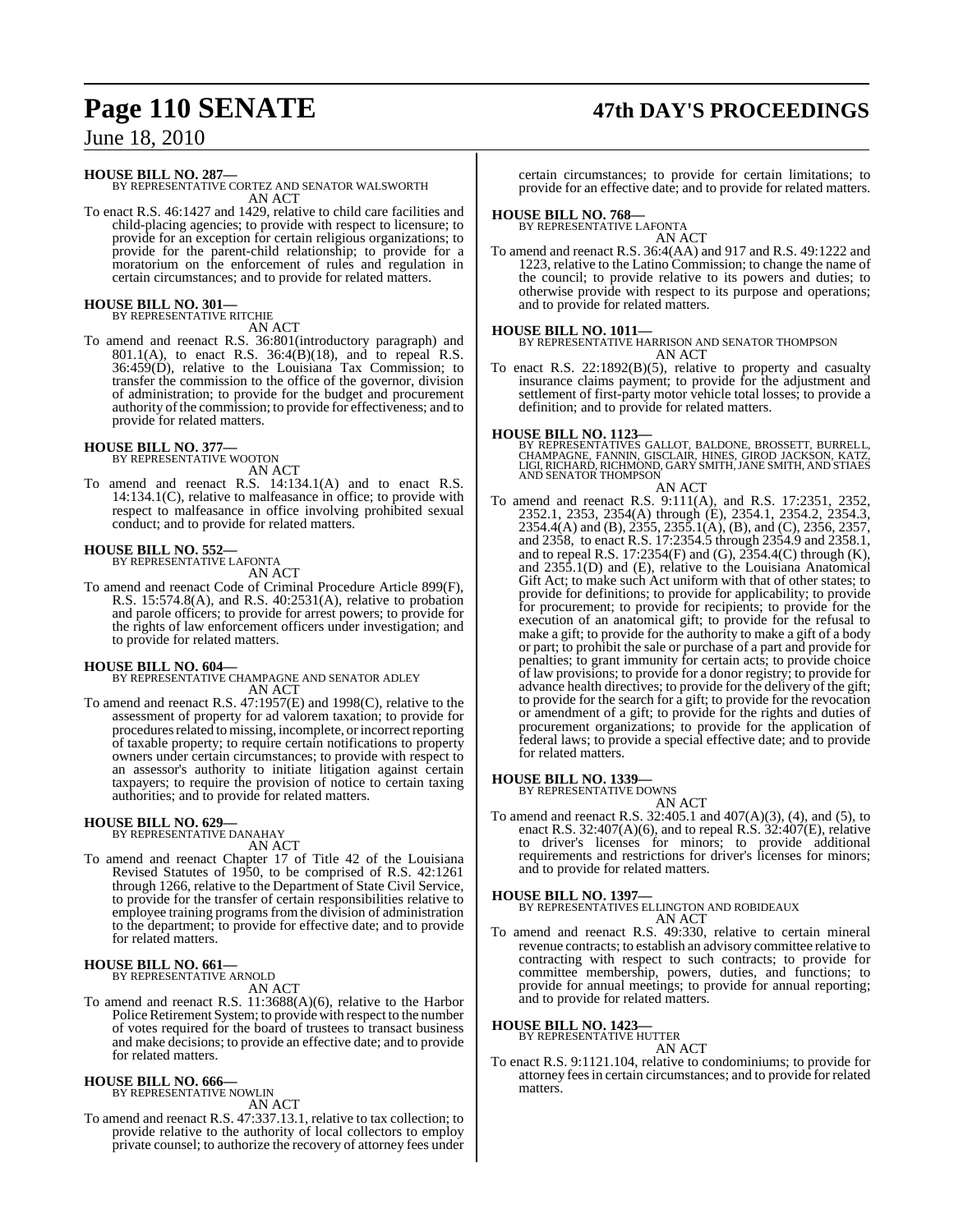# **47th DAY'S PROCEEDINGS Page 111 SENATE**

# June 18, 2010

#### **HOUSE BILL NO. 1458—**

BY REPRESENTATIVE LABRUZZO AND SENATORS APPEL, DORSEY, LAFLEUR, AND NEVERS

AN ACT

To enact R.S. 17:416.13(C) and (D), relative to student codes of conduct; to provide relative to a review by a local school board ofthe student code of conduct; to provide relative to the purpose of such review and to require certain actions as necessary; to provide guidelines and a timeline for such review; to provide definitions; to provide relative to certain notifications to students; to provide relative to the investigation of reports of certain prohibited actions; to provide relative to documentation and reporting of certain student behavior related incidents; to provide for rules; to provide an effective date; and to provide for related matters.

#### **HOUSE BILL NO. 1484— (Substitute for House Bill No. 503 by Representative Danahay)**

BY REPRESENTATIVE DANAHAY AN ACT

To amend and reenact R.S. 26:2(6) through (22), 71.1(2), 90(A)(5), 241(5) through (18), 271.2(2), and  $286(A)(5)$  and to enact R.S. 26:2(23),  $2\overline{4}1(19)$ , and  $793(A)(5)$ , relative to alcoholic beverages; to provide for exceptions to the prohibitions for alcohol of high and low alcoholic content for homebrew beer; to provide for a three-day special event permit for a retail dealer to authorize homebrew on the licensed permits; to provide for purposes for which homebrew beer is authorized; to provide for limitations; to include a dinner theater within the permitting process; to provide for definitions; to provide for an effective date; and to provide for related matters.

**HOUSE BILL NO. 429—** BY REPRESENTATIVE CHANDLER AND SENATOR GUILLORY AN ACT

To amend and reenact R.S. 37:2554 and 2556(A) and (B) and to enact R.S.  $37:2555(F)$  and  $2558(A)(4)$ , relative to court reporters; to provide for qualifications; to provide for definitions; to provide for the appointment of court reporters; and to provide for related matters.

#### **HOUSE BILL NO. 521—** BY REPRESENTATIVE LORUSSO

AN ACT

To amend and reenact R.S. 33:9091.8(F)(1), (2), and (4)(c), relative to the Lakewood Crime Prevention and Improvement District; to authorize the district to expand the levy of the parcel fee; to provide for an election on the question of expanding the parcel fee; to authorize the renewal of the parcel fee at any election; and to provide for related matters.

## **HOUSE BILL NO. 841—** BY REPRESENTATIVE ARNOLD AND SENATOR MICHOT AN ACT

To amend and reenact R.S. 30:124, relative to the State Mineral and Energy Board; to provide for alternate energy resources; to authorize the State Mineral and Energy Board to lease state lands for the exploration, development, and production of energy fromalternative energy resources; to provide definitions, terms, and conditions; to provide for rulemaking authority; and to provide for related matters.

## **HOUSE BILL NO. 973—** BY REPRESENTATIVE FOIL

AN ACT

To amend and reenact R.S. 33:130.812 (B) and (C) and to enact R.S. 33:130.812(D), relative to Sustainable Energy Financing Districts; to provide relative to financing for projects in such districts; to provide for property assessment and collection of such assessments within such districts; to provide for notice of program loan; to provide terms, conditions, and requirements; and to provide for related matters.

## **HOUSE BILL NO. 1198—**

BY REPRESENTATIVE KATZ

AN ACT To amend and reenactR.S. 17:1518.1(J) and 1519.5(C),R.S. 23:1(A) and 17(A), R.S. 28:821(C) and 824(I),  $(J)(1)(b)$ ,  $(K)$ , and  $(L)$ , R.S. 36:258(F), 301(B), 308(B), and 471(B), R.S. 38:2261(C) and (D), R.S.  $39:1554(D)(1)(d)$  and  $1595.4(B)$ , (C), and (D), R.S. 40:1300.14(B)(introductory paragraph) and (13), R.S. 46:51(2) and (10), 2116.1(1),  $(2)$ , and (4), 2116.2(A), 2351(A)(introductory paragraph), 2353, 2632(2), 2633(C) and  $(E)$ , 2634(A) and (B)(1), and 2635(B), R.S. 47:305.15(A) and 360(A), R.S. 48:307(B)(2) and (3), to enact R.S. 23:1(B)(6) and Chapter 15 of Title 23 of the Louisiana Revised Statutes of 1950, to be comprised of R.S. 23:3001 through 3061, R.S. 36:259(K) and (N), and 309(E), and to repeal R.S. 36:474(F) and  $478(C)$ , (D), (E), (G), (I), and (J), Subparts B and C of Part III of Chapter 3 of Title 46 of the Louisiana Revised Statutes of 1950, comprised of R.S. 46:331 through 373, Chapter 26 of Title 46 of the Louisiana Revised Statutes of 1950, comprised of R.S. 46:2101 through 2106, and Chapter 50 of Title 46 of the Louisiana Revised Statutes of 1950, comprised of R.S. 46:2651 through 2655, relative to the office of Louisiana Rehabilitation Services within the Department of Social Services; to provide for the transfer of such functions from the Department of Social Services to the Department of Health and Hospitals and the Louisiana Workforce Commission; and to provide for related matters.

**HOUSE BILL NO. 1272—** BY REPRESENTATIVE HENRY BURNS AND SENATOR MCPHERSON AN ACT

To amend and reenact R.S. 40:1379.3(H)(2) and (N)(8) and to enact R.S. 40:1379.3(D)(3) and (U), relative to concealed handgun permits; to increase the period of time in which a concealed handgun permit is valid; to provide with respect to costs and fees; to provide with respect to the adoption of rules for certain permits and fees; to authorize the use of fixed-case marking projectiles for handgun competency training; to authorize certain religious organizations to allow concealed handguns to be carried in places of worship pursuant to a valid concealed handgun permit; to provide for exceptions; and to provide for related matters.

#### **HOUSE BILL NO. 1368—**

BY REPRESENTATIVES JANE SMITH, BOBBY BADON, HENRY BURNS,<br>TIM BURNS, CARMODY, CARTER, CHAMPAGNE, CONNICK, DOVE,<br>GISCLAIR, HARDY, HOFFMANN, KATZ, LABRUZZO, LIGI, NOWLIN,<br>ROBIDEAUX, SIMON, SMILEY, WILLIAMS, AND WOOTON AND<br>SEN

#### AN ACT

To enact Chapter 44 of Title 17 of the Louisiana Revised Statutes of 1950, to be comprised of R.S. 17:4031 through 4039, relative to public elementary and secondary education; to authorize the State Board of Elementary and Secondary Education to exempt school districts from various laws and regulations pertaining to education; to provide procedures regarding request for and approval of such waivers; to provide for terms and conditions on such waivers; to provide with respect to schools within the jurisdiction of the Recovery School District and schools which may be transferred to that jurisdiction; to provide for reports; and to provide for related matters.

#### **HOUSE BILL NO. 1418—**

BY REPRESENTATIVE FOIL

AN ACT To enact R.S. 32:1735.1, relative to storage of motor vehicles; to allow law enforcement agencies to place holds on motor vehicles stored at a licensed storage facility; to provide for notification; to provide for payment of the storage of the motor vehicle; and to provide for related matters.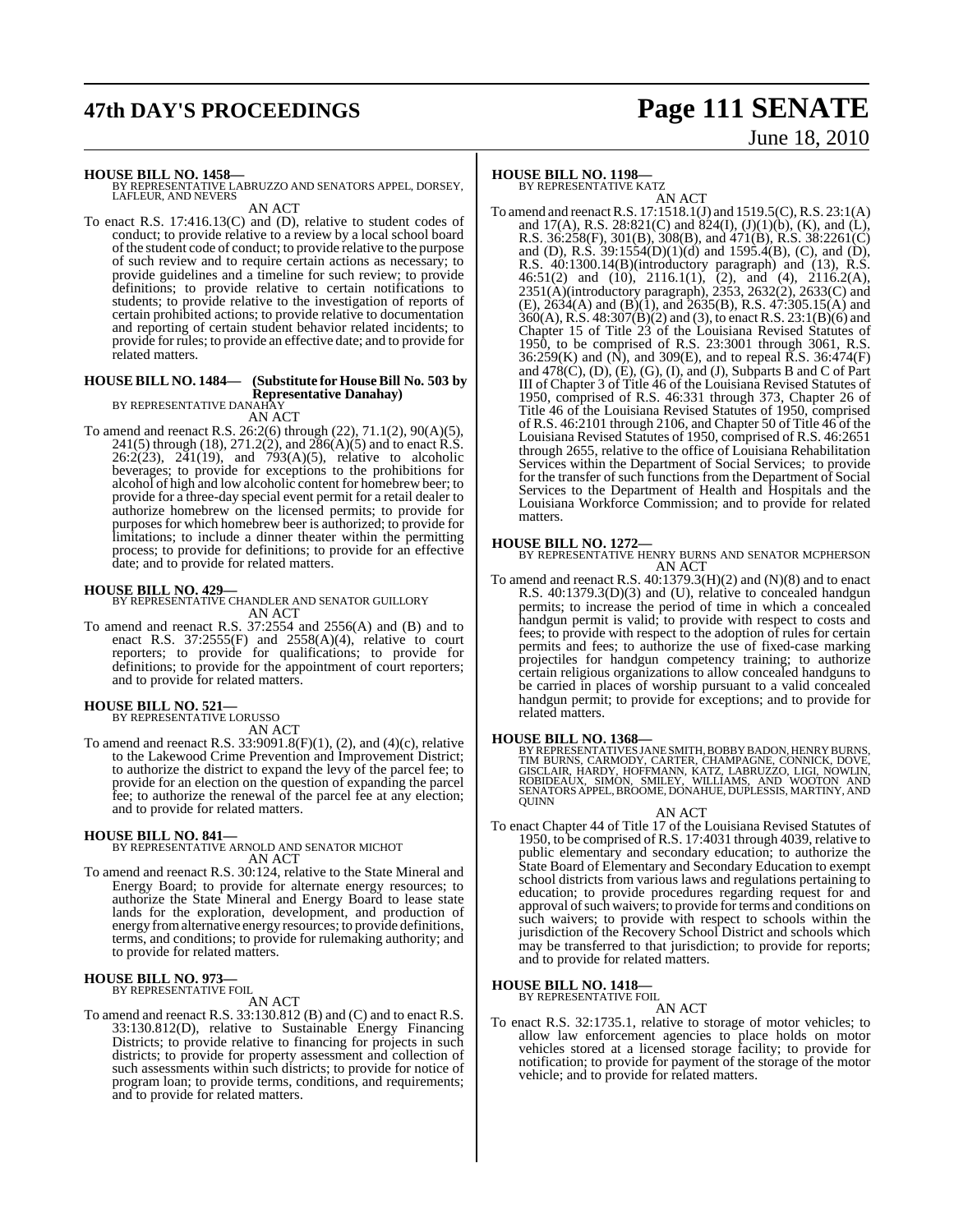# **Page 112 SENATE 47th DAY'S PROCEEDINGS**

June 18, 2010

#### **HOUSE BILL NO. 1443—**

BY REPRESENTATIVES EDWARDS, ARMES, BARROW, HENRY<br>BURNS, HARDY, HAZEL, HUTTER, MICHAEL JACKSON, JOHNSON,<br>ROSALÍND JONES, SAM JONES, LEGER, MCVEA, MÓNTOUCET,<br>RICHARDSON, RITCHIE, ROY, PATRICIA SMITH, ST. GERMAIN,<br>THIBAUT, AN **NEVERS** 

AN ACT

To establish requirements of certain contracts entered into by the Department of Health and Hospitals for the privatization of activities performed by certain institutions or programs; to provide forthemethod ofsource selection; to provide evaluation factors to be included in a request for proposals; to require legislative approval; to provide for the submission of reports; and to provide for related matters.

## **HOUSE BILL NO. 1467— (Substitute for House Bill No. 1216 by Representative Gallot**)<br>BY REPRESENTATIVE GALLOT

AN ACT

To amend and reenact Children's Code Article 310, Code of Civil Procedure Article 2593, Code of Criminal Procedure Articles 512 and 513, R.S. 3:3501, 3502(1), (4), (11), (15), and (21), 3503(E) and (F)(introductory paragraph), 3504, 3506, 3507,  $3508(A)$ , (B), and (C)(2),  $3509(A)$ , (C), (D), (F), (G), and (I),  $3510(A), (C)(3), (F), (K)(1),$  and  $(M), 3511, 3512(E)$  and  $(F)(3),$ 3513(A), (F), (H), (I), (L), and (M)(2), 3514(H), (N), (P), and (Q), 3515(A) and (B)(introductory paragraph), 3517(A) and  $(B)$ (introductory paragraph), 3519(A),  $(C)$ (2), and (D), 3520(B),  $3521(B)$ ,  $3522(\overrightarrow{C})$ ,  $3523(\overrightarrow{C})$  and  $(D)$ ,  $3524(A)$ ,  $3525(B)$ ,  $(\overrightarrow{C})$ , (D), (H), (O), and (P), 3531(introductory paragraph), 3532,  $3533(E)(1)$  and (6),  $3534(E)$  and (F),  $3535(C)$  and (D), 3541(introductory paragraph), 3542, 3543(D)(1) and (3),  $3544(A)(3)$ , (C), and (D),  $3545(C)$  and (D),  $3551$ ,  $3553(A)$ , (B), (C), and (E), 3554(C) and (D), 3555, and 3556, R.S.  $11:42(B)(1)$ ,  $(2)$ ,  $(3)$ ,  $(6)$ ,  $(7)$ ,  $(8)(a)$ , and  $(9)$ ,  $102(B)(3)(d)(v)$ , (vi), (vii), and (viii),  $103(B)(1)$  and  $(3)(d)$  and  $(e)(i)(bb)$  and (C)(introductory paragraph), 105(C)(1), 106(C)(1), 247(A)(2) and (3)(b) and (C),  $4\overline{1}3(3)$ ,  $446(A)(5)(j)$  and (E),  $542.1.1(E)$ , 701(5)(c)(iii) and (33)(a)(viii) and (xii), 783(A)(3)(e), (C),  $(D)(1)(b)(ii)$ ,  $(F)$ ,  $(\dot{G})(1)(b)(ii)$ , and  $(I)(1)(b)(ii)$ , 883.3(E), and 1481(1)(a)(iii)(aa), R.S. 12:202.1(D), R.S. 14:67.21(F) and 403.6(A), R.S. 15:574.7(A) and (B)(2)(a), R.S. 17:7(28)(c) and (d),  $17.5(D)(1)$  and  $(2)$ ,  $24.10(I)(1)(a)(iii)$ ,  $53(A)$ ,  $170.4(C)(2)$ ,  $183.3(B)(2)(b)$  and  $(D)(1)(b)(iii)(cc)$ ,  $270(A)$ ,  $416(A)(1)(c)(ii)(cc)$  and  $(2)(c)$ ,  $1206.2(A)(1)$ ,  $1518.1(I)(3)$ , 1519.17, 1874(D) and (E), 2047(B), 2048.51(C)(14), 2922, 2923(A), 2924(A), 2926(A), 2927(A), 2928(A)(1) and (B), 2929, 2930(A) and (C), 2932(B), 3161, 3165(A)(1), 3983(A)(2)(b) and (3)(b) and (D), 3995(A)(6)(a), 3997(B)(2)(b) and (c)(i) and (ii)(aa),  $4012(1)$ ,  $4020(B)$ , and  $4024$ , R.S.  $22:1078(A)(1)$ , R.S.  $24:7$ ,  $31.4(B)(1)$ ,  $31.5(A)(4)(a)$  and (b) and (5) and  $(C)(1)(a)$ , 52, 55 $(D)(2)$  and  $(E)(2)(a)$ , 101, 107(A),653(K)(1) and (3),R.S. 27:381(D) and (E),R.S. 29:653, R.S. 30:10.1(B)(3) and 213(A)(2), and 2117(E), R.S. 32:318(F) and 808, R.S. 33:322, 2740.52(B), 4710.3(A)(8), 9024(E)(2), 9206(5), 9602(C), and 9614(C), R.S. 35:406(B), R.S.  $36:4(B)(1)(a)$ , (b), (c), (d), (e), (j), (k), (l), (m), (q), and (z) and (15), 4.1(D)(14), 209(C)(2), (G), and (P), 254(A)(10)(h),  $259(C)(1)$ ,  $(9)$ ,  $(10)$ ,  $(11)$ ,  $(12)$ , and  $(16)$ ,  $(L)$ , and  $(O)$ ,  $509(B)$ ,  $610(B)(2)$ ,  $628(C)(1)$ ,  $642(B)$  and  $(D)(1)$ ,  $651(D)(1)$ ,  $(J)$ , and (Q), 744(D), and 769(F)(2), R.S. 42:1118.1(A) and  $1123(13)(a)(i)(dd), R.S. 44:4.1(B)(6)$  and (7), R.S.  $46:56(B)(1)$ , 61(B),  $932(10)$ , and  $2132(3)$ , and R.S.  $49:191(3)(f)$ , 220.23(A)(1), 220.24(J), 965.4(4), and 968(B)(1), to enact R.S.  $11:701(33)(a)(xiii)$  and R.S.  $36:4(B)(1)(r)$ , (s), and (aa),  $259(K)$ ,  $(N)$ ,  $(R)$ , and  $(BB)(1)$ , 359 $(B)$  and  $(C)$ , 409 $(K)$ , 610 $(G)$ , 629 $(H)$ and (M), 651(D)(5), (O), and (V), 706(B), 769(K) and (L), R.S. 42:4.1.1, andR.S. 44:1.1, and to repeal R.S. 11:701(33)(c), R.S. 36:4(B)(10), 259(E)(18), (F)(6), (7), (11), (13), (14), and (17), 409(C)(6) and (I), 651(S) and (T), and 802.11 and R.S. 42:1141(B)(3), relative to the various codal provisions and provisions ofthe Louisiana Revised Statutes of 1950; to provide for technical corrections to certain codal provisions; to provide for technical corrections to certain Louisiana Revised Statutes; and to provide for related matters.

#### **HOUSE BILL NO. 791—**

BY REPRESENTATIVES RICHMOND AND LEGER AN ACT

To amend and reenact R.S. 44:4.1(B)(18), relative to public records exceptions; to provide an exception for local ethics entities; and to provide for related matters.

and asked that the President of the Senate affix his signature to the same.

> Respectfully submitted, ALFRED W. SPEER Clerk of the House of Representatives

The House Bills and Joint Resolutions contained herein were signed by the President of the Senate.

#### **Message from the House**

#### **SIGNED HOUSE CONCURRENT RESOLUTIONS**

June 18, 2010

To the Honorable President and Members of the Senate:

I am directed to inform your honorable body that the Speaker of the House of Representatives has signed the following House Concurrent Resolutions:

#### **HOUSE CONCURRENT RESOLUTION NO. 254—**

BY REPRESENTATIVES SMILEY, AUBERT, AND LAMBERT AND SENATOR AMEDEE A CONCURRENT RESOLUTION

To commend Donald A. Songy upon hisretirement assuperintendent of the Ascension Parish Public School System.

**HOUSE CONCURRENT RESOLUTION NO. 256—** BY REPRESENTATIVES ROSALIND JONES, KATZ, CHANEY, ANDERS, DOWNS, ELLINGTON, GALLOT, HOFFMANN, AND LITTLE A CONCURRENT RESOLUTION

To express the support of the Legislature of Louisiana for the E. A. Conway Medical Center to continue serving its current public purpose.

## **HOUSE CONCURRENT RESOLUTION NO. 257—** BY REPRESENTATIVE CROMER

A CONCURRENT RESOLUTION

To commend Lockheed Martin on its thirty-seven years of dedication and commitment to our nation's human space flight programand the betterment of our state.

# **HOUSE CONCURRENT RESOLUTION NO. 259—** BY REPRESENTATIVE NOWLIN AND SENATOR LONG A CONCURRENT RESOLUTION

To commend the inductees and honorees at the 2010 Induction Celebration of the Louisiana Sports Hall of Fame.

#### **HOUSE CONCURRENT RESOLUTION NO. 258—** BY REPRESENTATIVE ROSALIND JONE A CONCURRENT RESOLUTION

To urge and request the Department of Insurance to study health plan marketing and patient communication practices.

## **HOUSE CONCURRENT RESOLUTION NO. 262—** BY REPRESENTATIVE LEGER

A CONCURRENT RESOLUTION

To urge and request the secretary of the Department of Environmental Quality to establish and appoint an Electronic Recycling and Reuse Task Force to determine viable methods for the reuse and recycling of electronic devices for all Louisiana citizens, to eliminate the threat to the environment caused by disposal of electronic waste in landfills, to review